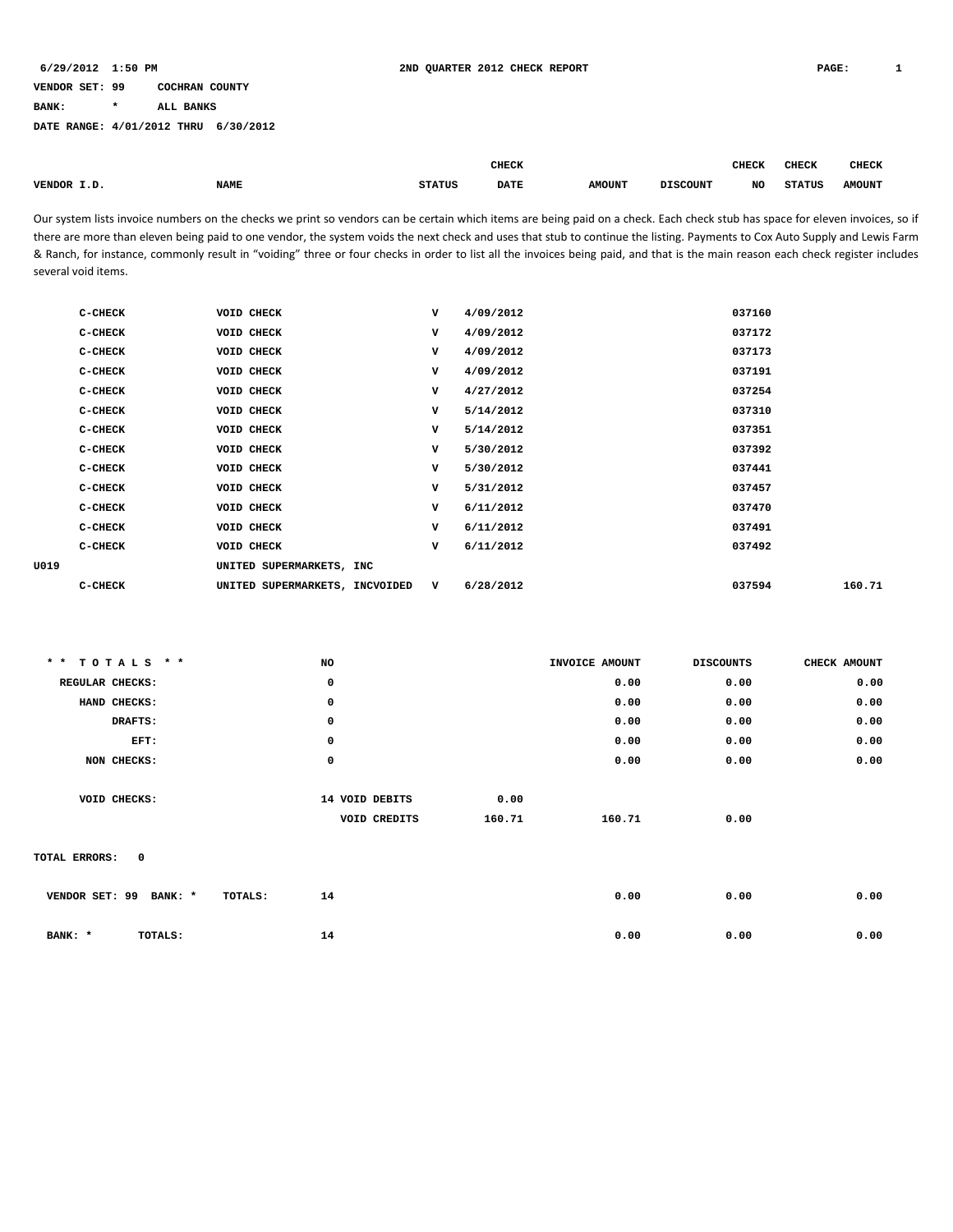**BANK: CC REGULAR NON-P/R PAYABLES**

|             |                |                            |                                  |                                    | <b>CHECK</b>            |                 |                 | <b>CHECK</b> | <b>CHECK</b>  | <b>CHECK</b>  |
|-------------|----------------|----------------------------|----------------------------------|------------------------------------|-------------------------|-----------------|-----------------|--------------|---------------|---------------|
| VENDOR I.D. |                |                            | <b>NAME</b>                      | <b>STATUS</b>                      | <b>DATE</b>             | <b>AMOUNT</b>   | <b>DISCOUNT</b> | NO           | <b>STATUS</b> | <b>AMOUNT</b> |
|             |                |                            |                                  |                                    |                         |                 |                 |              |               |               |
| E069        |                |                            | ENCARTELE, INC                   |                                    |                         |                 |                 |              |               |               |
|             | I-3376         |                            | <b>JAIL</b>                      | v                                  | 2/28/2012               |                 |                 | 036984       |               | 202.00CR      |
|             |                |                            |                                  |                                    |                         |                 |                 |              |               |               |
| E069        |                |                            | ENCARTELE, INC                   |                                    |                         |                 |                 |              |               |               |
|             | <b>M-CHECK</b> |                            | ENCARTELE, INC<br>UNPOST V       |                                    | 5/24/2012               |                 |                 | 036984       |               | 202.00CR      |
|             |                |                            | BAILEY CO. ELECTRIC COOP         |                                    |                         |                 |                 |              |               |               |
| B001        | I-257256       |                            | PREC 4                           | $\mathbb{R}$                       | 4/09/2012               |                 |                 | 037155       |               |               |
|             |                | 15 624-5440                | UTILITIES                        |                                    | 380 KWH 2/21-3/21/12    | 50.58           |                 |              |               |               |
|             |                | 15 624-5440                | UTILITIES                        | <b>AREA LIGHT</b>                  |                         | 9.89            |                 |              |               |               |
|             | I-257257       |                            | PREC 3                           |                                    | R 4/09/2012             |                 |                 | 037155       |               |               |
|             |                | 15 623-5440                | UTILITIES                        |                                    | 113 KWH 2/17-3/19/12    | 23.62           |                 |              |               |               |
|             |                | 15 623-5440                | UTILITIES                        | 2 AREA LIGHTS                      |                         | 21.03           |                 |              |               |               |
|             | I-257258       |                            | NON-DEPT'L/SHERIFF POSSE         |                                    | R 4/09/2012             |                 |                 | 037155       |               |               |
|             |                | 10 409-5440                | UTILITIES                        |                                    | ELEC SVC 2/7-3/8/12     | 30.88           |                 |              |               | 136.00CR      |
|             |                |                            |                                  |                                    |                         |                 |                 |              |               |               |
| B026        |                |                            | BLEDSOE WATER SUPPLY CORP        |                                    |                         |                 |                 |              |               |               |
|             |                | I-DW#14797                 | PREC 3 BARN                      | $\mathbb{R}$                       | 4/09/2012               |                 |                 | 037156       |               |               |
|             |                | 10 000-4380.200            | OTHER [MISCELLANEOUS]            |                                    | REF DEP FOR $3/5/12$    | 75.00           |                 |              |               | 75.00CR       |
|             |                |                            |                                  |                                    |                         |                 |                 |              |               |               |
| C007        |                |                            | CITY OF MORTON                   |                                    |                         |                 |                 |              |               |               |
|             | I-033012       |                            | LIB/MUS/ACT BLDG/CRTHSE/PREC 1 R |                                    | 4/09/2012               |                 |                 | 037157       |               |               |
|             |                | 10 650-5440                | UTILITIES                        | LIBRARY GAS                        |                         | 123.89          |                 |              |               |               |
|             |                | 10 650-5440                | UTILITIES                        | <b>LIBRARY WATER</b>               |                         | 13.50           |                 |              |               |               |
|             |                | 10 650-5440                | UTILITIES                        |                                    | LIBRARY GARBAGE         | 45.00           |                 |              |               |               |
|             |                | 10 650-5440<br>10 652-5440 | UTILITIES<br>UTILITIES           | LIBRARY SEWER<br><b>MUSEUM GAS</b> |                         | 15.50<br>111.55 |                 |              |               |               |
|             |                | 10 652-5440                | UTILITIES                        | <b>MUSEUM WATER</b>                |                         | 13.50           |                 |              |               |               |
|             |                | 10 652-5440                | UTILITIES                        | <b>MUSEUM GARBAGE</b>              |                         | 21.50           |                 |              |               |               |
|             |                | 10 652-5440                | UTILITIES                        | <b>MUSEUM SEWER</b>                |                         | 13.50           |                 |              |               |               |
|             |                | 10 662-5440                | UTILITIES                        |                                    | ACTIVITY BLDG GAS       | 850.72          |                 |              |               |               |
|             |                | 10 662-5440                | UTILITIES                        |                                    | ACT. BLDG WATER         | 13.50           |                 |              |               |               |
|             |                | 10 662-5440                | UTILITIES                        |                                    | ACT. BLDG GARBAGE       | 70.50           |                 |              |               |               |
|             |                | 10 662-5440                | UTILITIES                        |                                    | ACT. BLDG SEWER         | 40.50           |                 |              |               |               |
|             |                | 10 510-5440                | UTILITIES                        | <b>COURTHOUSE GAS</b>              |                         | 426.45          |                 |              |               |               |
|             |                | 10 510-5440                | UTILITIES                        |                                    | <b>COURTHOUSE WATER</b> | 492.75          |                 |              |               |               |
|             |                | 10 510-5440                | UTILITIES                        | <b>CRTHSE GARBAGE</b>              |                         | 250.50          |                 |              |               |               |
|             |                | 10 510-5440                | UTILITIES                        |                                    | <b>COURTHOUSE SEWER</b> | 46.50           |                 |              |               |               |
|             |                | 15 621-5440                | UTILITIES                        | PREC 1 GAS                         |                         | 136.33          |                 |              |               |               |
|             |                | 15 621-5440                | UTILITIES                        | PREC 1 WATER                       |                         | 13.50           |                 |              |               |               |
|             |                | 15 621-5440                | UTILITIES                        | PREC 1 GARBAGE                     |                         | 45.00           |                 |              |               | 2,744.19CR    |
|             |                |                            |                                  |                                    |                         |                 |                 |              |               |               |
| C015        |                |                            | COCHRAN COUNTY SENIOR            |                                    |                         |                 |                 |              |               |               |
|             |                | I-MAR '12 MEAT             | SENIOR CITIZENS                  | $\mathbb{R}$                       | 4/09/2012               |                 |                 | 037158       |               |               |
|             |                | 10 663-5333                | FOOD                             |                                    | GROUND BEEF/US FOODS    | 150.00          |                 |              |               | 150.00CR      |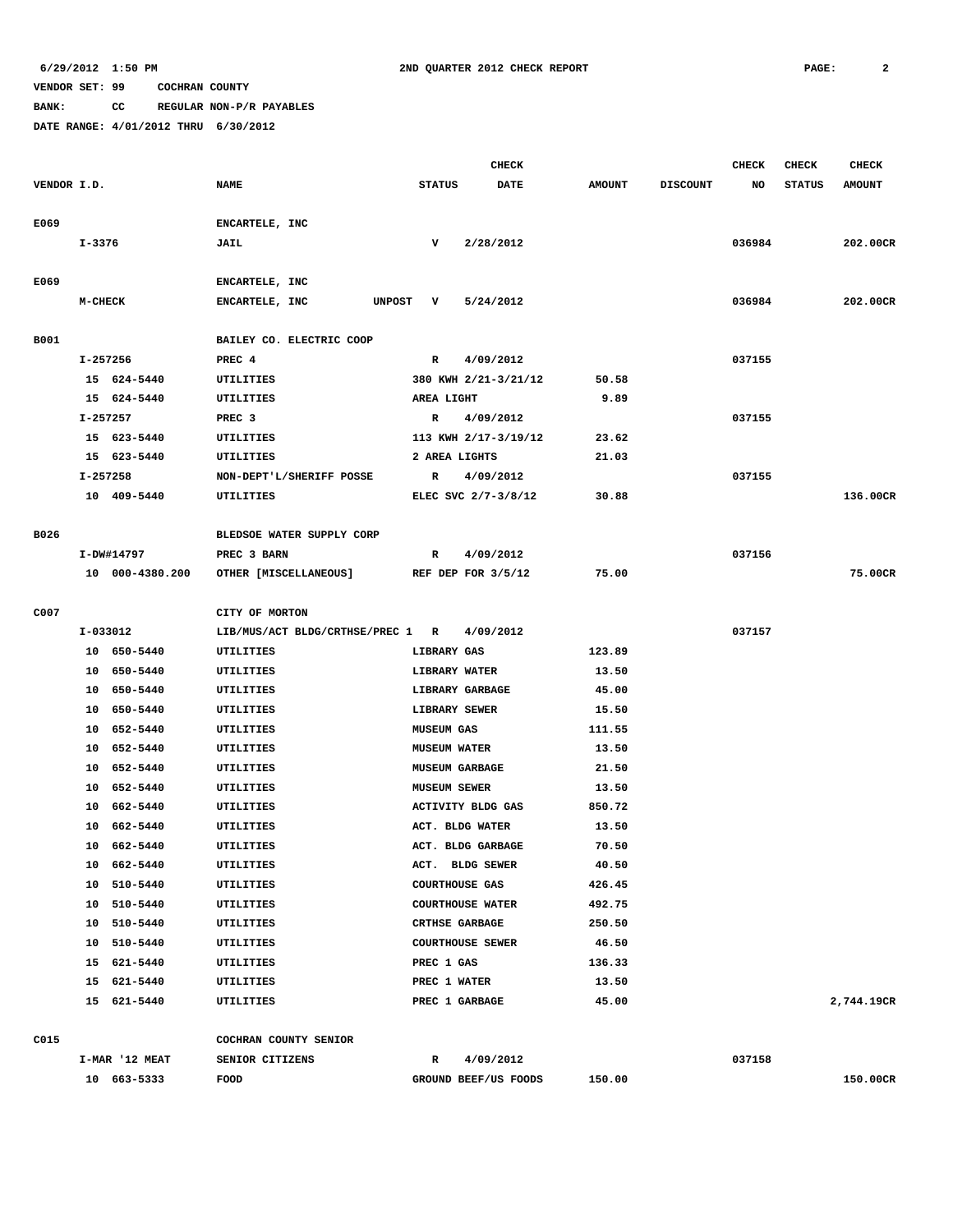**BANK: CC REGULAR NON-P/R PAYABLES**

|             |          |             |                           |                     | <b>CHECK</b>          |               |                 | <b>CHECK</b> | <b>CHECK</b>  | <b>CHECK</b>  |
|-------------|----------|-------------|---------------------------|---------------------|-----------------------|---------------|-----------------|--------------|---------------|---------------|
| VENDOR I.D. |          |             | <b>NAME</b>               | <b>STATUS</b>       | <b>DATE</b>           | <b>AMOUNT</b> | <b>DISCOUNT</b> | NO           | <b>STATUS</b> | <b>AMOUNT</b> |
|             |          |             | COX AUTO SUPPLY CO        |                     |                       |               |                 |              |               |               |
| C035        | I-189412 |             | PREC <sub>2</sub>         | $\mathbf R$         | 4/09/2012             |               |                 | 037159       |               |               |
|             |          | 15 622-5356 | ROAD MATERIALS & SUPPLIES | <b>WASH BRUSH</b>   |                       | 19.99         |                 |              |               |               |
|             |          | 15 622-5356 | ROAD MATERIALS & SUPPLIES |                     | <b>WELDING HELMET</b> | 146.49        |                 |              |               |               |
|             | I-189484 |             | PREC <sub>3</sub>         | $\mathbf R$         | 4/09/2012             |               |                 | 037159       |               |               |
|             |          | 15 623-5356 | ROAD MATERIALS & SUPPLIES | <b>OXYGEN</b>       |                       | 18.60         |                 |              |               |               |
|             |          | 15 623-5356 | ROAD MATERIALS & SUPPLIES | <b>GLOVES</b>       |                       | 13.99         |                 |              |               |               |
|             | I-189626 |             | PREC 4                    | $\mathbb{R}$        | 4/09/2012             |               |                 | 037159       |               |               |
|             |          | 15 624-5451 | <b>REPAIRS</b>            |                     | RET V-BELT, INV 18890 | 15.41CR       |                 |              |               |               |
|             |          | 15 624-5451 | <b>REPAIRS</b>            | 2 V-BELT            |                       | 31.42         |                 |              |               |               |
|             | I-189672 |             | PREC 1                    |                     | R 4/09/2012           |               |                 | 037159       |               |               |
|             |          | 15 621-5451 | <b>REPAIRS</b>            | AIR FILTER          |                       | 75.16         |                 |              |               |               |
|             | I-189723 |             | PREC 3                    | $\mathbf{R}$        | 4/09/2012             |               |                 | 037159       |               |               |
|             |          | 15 623-5356 | ROAD MATERIALS & SUPPLIES |                     |                       |               |                 |              |               |               |
|             |          |             |                           | <b>TACS</b>         |                       | 1.29          |                 |              |               |               |
|             | I-189947 |             | PREC 2                    |                     | R 4/09/2012           |               |                 | 037159       |               |               |
|             |          | 15 622-5356 | ROAD MATERIALS & SUPPLIES | MILD STEEL          |                       | 13.79         |                 |              |               |               |
|             |          | 15 622-5356 | ROAD MATERIALS & SUPPLIES |                     | 2 BLUE SHOP TOWELS    | 5.98          |                 |              |               |               |
|             |          | 15 622-5356 | ROAD MATERIALS & SUPPLIES | <b>TOILET PAPER</b> |                       | 1.99          |                 |              |               |               |
|             |          | 15 622-5356 | ROAD MATERIALS & SUPPLIES | WELDING ROD         |                       | 4.69          |                 |              |               |               |
|             | I-190133 |             | PREC 4                    | $\mathbb{R}$        | 4/09/2012             |               |                 | 037159       |               |               |
|             |          | 15 624-5451 | <b>REPAIRS</b>            |                     | 2 GAL HYD FLUID       | 37.98         |                 |              |               |               |
|             | I-190242 |             | <b>PARK</b>               | $\mathbf{R}$        | 4/09/2012             |               |                 | 037159       |               |               |
|             |          | 10 660-5451 | <b>REPAIR</b>             | <b>SEALER</b>       |                       | 7.19          |                 |              |               |               |
|             | I-190294 |             | PREC 1                    | $\mathbb{R}$        | 4/09/2012             |               |                 | 037159       |               |               |
|             |          | 15 621-5451 | <b>REPAIRS</b>            |                     | 2 FURN FILTER         | 1.98          |                 |              |               |               |
|             |          | 15 621-5451 | <b>REPAIRS</b>            | FURN FILTER         |                       | 2.29          |                 |              |               |               |
|             | I-190763 |             | PREC <sub>2</sub>         | $\mathbb{R}$        | 4/09/2012             |               |                 | 037159       |               |               |
|             |          | 15 622-5451 | <b>REPAIRS</b>            | WIPER BLADE         |                       | 7.19          |                 |              |               |               |
|             |          | 15 622-5451 | <b>REPAIRS</b>            | <b>BLADE REFILL</b> |                       | 8.19          |                 |              |               |               |
|             |          | 15 622-5451 | <b>REPAIRS</b>            | <b>FUSE HOLDER</b>  |                       | 2.49          |                 |              |               |               |
|             |          | 15 622-5451 | <b>REPAIRS</b>            | 2 BUS FUSES         |                       | 1.36          |                 |              |               |               |
|             | I-190880 |             | PREC 3                    |                     | R 4/09/2012           |               |                 | 037159       |               |               |
|             |          | 15 623-5356 | ROAD MATERIALS & SUPPLIES | <b>BATTERY</b>      |                       | 4.89          |                 |              |               |               |
|             |          | 15 623-5356 | ROAD MATERIALS & SUPPLIES |                     | MAGNETIC SUPP JIG     | 5.29          |                 |              |               |               |
|             | I-191047 |             | PARK                      |                     | R 4/09/2012           |               |                 | 037159       |               |               |
|             |          | 10 660-5451 | <b>REPAIR</b>             | FITTING             |                       | 2.99          |                 |              |               |               |
|             | I-191060 |             | PREC <sub>2</sub>         |                     | R 4/09/2012           |               |                 | 037159       |               |               |
|             |          | 15 622-5451 | <b>REPAIRS</b>            | WIPER BLADE         |                       | 8.99          |                 |              |               |               |
|             | I-191227 |             | PREC 1                    |                     | R 4/09/2012           |               |                 | 037159       |               |               |
|             |          | 15 621-5356 | ROAD MATERIALS & SUPPLIES | 3 FREON 134A        |                       | 38.97         |                 |              |               |               |
|             | I-191924 |             | <b>JAIL</b>               | $\mathbb{R}$        | 4/09/2012             |               |                 | 037159       |               |               |
|             |          | 10 512-5451 | <b>REPAIR</b>             |                     | 20 1/4" HEX NUTS      | 0.60          |                 |              |               |               |
|             |          | 10 512-5451 | <b>REPAIR</b>             |                     | 20 1/4" FLT WSHRS     | 0.70          |                 |              |               |               |
|             | I-191996 |             | PREC 4                    |                     | R 4/09/2012           |               |                 | 037159       |               |               |
|             |          | 15 624-5451 | <b>REPAIRS</b>            | 2 HOSE CLAMP        |                       | 3.98          |                 |              |               | 453.06CR      |
|             |          |             |                           |                     |                       |               |                 |              |               |               |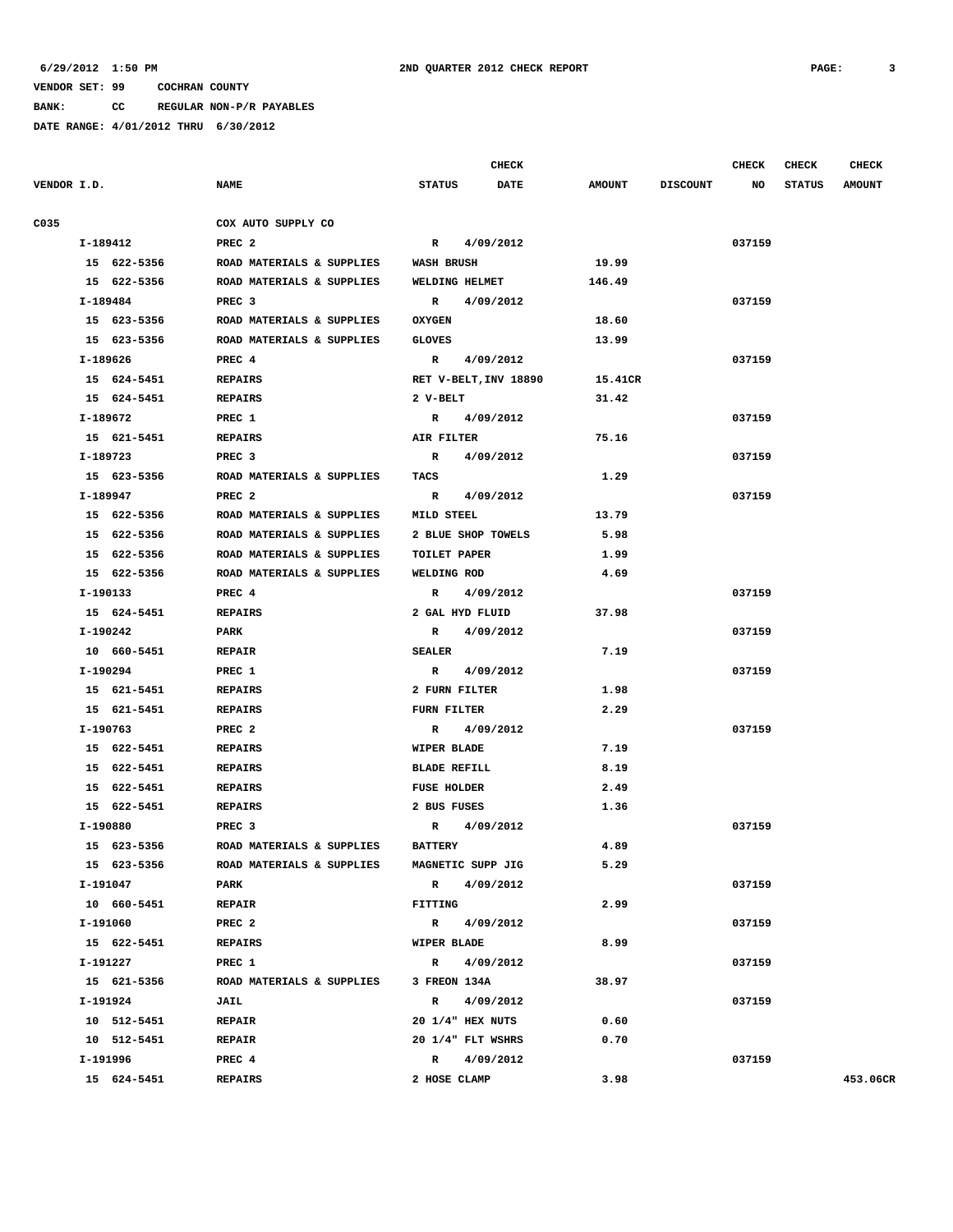**BANK: CC REGULAR NON-P/R PAYABLES**

|             |          |                  |                                                  |                    |                    | <b>CHECK</b>         |               |                 | <b>CHECK</b> | <b>CHECK</b>  | <b>CHECK</b>  |
|-------------|----------|------------------|--------------------------------------------------|--------------------|--------------------|----------------------|---------------|-----------------|--------------|---------------|---------------|
| VENDOR I.D. |          |                  | <b>NAME</b>                                      | <b>STATUS</b>      |                    | <b>DATE</b>          | <b>AMOUNT</b> | <b>DISCOUNT</b> | NO           | <b>STATUS</b> | <b>AMOUNT</b> |
| C069        |          |                  | COUNTRY DUMPSTERS, INC.                          |                    |                    |                      |               |                 |              |               |               |
|             | I-29104  |                  | PREC 3/PREC 4                                    | $\mathbb{R}$       | 4/09/2012          |                      |               |                 | 037161       |               |               |
|             |          | 15 623-5440      | UTILITIES                                        | APR DUMPSTER SVC   |                    |                      | 49.75         |                 |              |               |               |
|             |          | 15 624-5440      | UTILITIES                                        | APR DUMPSTER SVC   |                    |                      | 49.75         |                 |              |               | 99.50CR       |
|             |          |                  |                                                  |                    |                    |                      |               |                 |              |               |               |
| C218        |          |                  | COUNCIL FOR LAW EDUCATION                        |                    |                    |                      |               |                 |              |               |               |
|             |          | I-11-754         | <b>SHERIFF</b>                                   | $\mathbb{R}$       | 4/09/2012          |                      |               |                 | 037162       |               |               |
|             |          | 10 560-5310      | OFFICE SUPPLIES                                  |                    |                    | 12 ELEM OF CRIME 201 | 117.00        |                 |              |               |               |
|             |          | 10 560-5310      | OFFICE SUPPLIES                                  | SHIPPING           |                    |                      | 10.00         |                 |              |               | 127.00CR      |
| D048        |          |                  | DATA-LINE OFFICE SYSTEMS                         |                    |                    |                      |               |                 |              |               |               |
|             | I-063173 |                  | LIBRARY                                          | $\mathbb{R}$       | 4/09/2012          |                      |               |                 | 037163       |               |               |
|             |          | 10 650-5411      | MAINTENANCE CONTRACTS                            |                    | COPIER MAINTENANCE |                      | 37.50         |                 |              |               |               |
|             |          | 10 650-5411      | MAINTENANCE CONTRACTS                            | <b>FUEL SURCHG</b> |                    |                      | 1.50          |                 |              |               |               |
|             | I-063620 |                  | LIBRARY                                          | R                  | 4/09/2012          |                      |               |                 | 037163       |               |               |
|             |          | 10 650-5411      | MAINTENANCE CONTRACTS                            |                    |                    | 253 COLOR COPIES/MAI | 25.30         |                 |              |               | 64.30CR       |
|             |          |                  |                                                  |                    |                    |                      |               |                 |              |               |               |
| D117        |          |                  | CRAMER COMPUTER SUPPLIES, INC                    |                    |                    |                      |               |                 |              |               |               |
|             | I-64272  |                  | <b>AUDITOR/TREASURER</b>                         | $\mathbf R$        | 4/09/2012          |                      |               |                 | 037164       |               |               |
|             |          | 10 495-5310      | OFFICE SUPPLIES                                  | 2/3 OF 6000 CHECKS |                    |                      | 258.37        |                 |              |               |               |
|             |          | 10 497-5310      | OFFICE SUPPLIES                                  | 1/3 OF 6000 CHECKS |                    |                      | 128.99        |                 |              |               |               |
|             |          | 10 495-5310      | OFFICE SUPPLIES                                  | 2/3 OF FREIGHT     |                    |                      | 32.66         |                 |              |               |               |
|             |          | 10 497-5310      | OFFICE SUPPLIES                                  | 1/3 OF FREIGHT     |                    |                      | 16.30         |                 |              |               | 436.32CR      |
| F010        |          |                  | FIVE-AREA TELEPHONE CO-OP                        |                    |                    |                      |               |                 |              |               |               |
|             |          | I-927-5510 APR12 | PREC 4                                           | R                  | 4/09/2012          |                      |               |                 | 037165       |               |               |
|             |          | 15 624-5420      | <b>TELECOMMUNICATIONS</b>                        | APRIL PHONE SVC    |                    |                      | 40.44         |                 |              |               | 40.44CR       |
| G005        |          |                  | <b>GENERAL FUND</b>                              |                    |                    |                      |               |                 |              |               |               |
|             |          | I-LEASE #12      | <b>JUVENILE PROBATION</b>                        | $\mathbb{R}$       | 4/09/2012          |                      |               |                 | 037166       |               |               |
|             |          | 10 571-5464      | <b>VEHICLE LEASE</b>                             | LEASE 3/25-4/25/12 |                    |                      | 833.00        |                 |              |               | 833.00CR      |
|             |          |                  |                                                  |                    |                    |                      |               |                 |              |               |               |
| G144        |          |                  | GENE MESSER FORD                                 |                    |                    |                      |               |                 |              |               |               |
|             | I-492240 |                  | <b>SHERIFF</b>                                   | $\mathbb{R}$       | 4/09/2012          |                      |               |                 | 037167       |               |               |
|             |          | 10 560-5451      | MACHINERY-NON-OFFICE REPAIR STATE INSP 09 CRN VI |                    |                    |                      | 14.50         |                 |              |               | 14.50CR       |
| G163        |          |                  | THE GALE GROUP, INC                              |                    |                    |                      |               |                 |              |               |               |
|             |          | I-95977043       | LIBRARY                                          | R                  | 4/09/2012          |                      |               |                 | 037168       |               |               |
|             |          | 10 650-5590      | <b>BOOKS</b>                                     | LOVING PB          |                    |                      | 13.49         |                 |              |               | 13.49CR       |
|             |          |                  |                                                  |                    |                    |                      |               |                 |              |               |               |
| H126        |          |                  | HOLLAND'S OFFICE TECHNOLOGIES                    |                    |                    |                      |               |                 |              |               |               |
|             | I-95552  |                  | AUDITOR                                          | $\mathbb{R}$       | 4/09/2012          |                      |               |                 | 037169       |               |               |
|             |          | 10 495-5310      | OFFICE SUPPLIES                                  | 1 RL 2" CLR TAPE   |                    |                      | 3.19          |                 |              |               |               |
|             | I-95740  |                  | TAX A/C                                          | $\mathbf{R}$       | 4/09/2012          |                      |               |                 | 037169       |               |               |
|             |          | 10 499-5310      | OFFICE SUPPLIES                                  | TK132 TONER        |                    |                      | 89.99         |                 |              |               | 93.18CR       |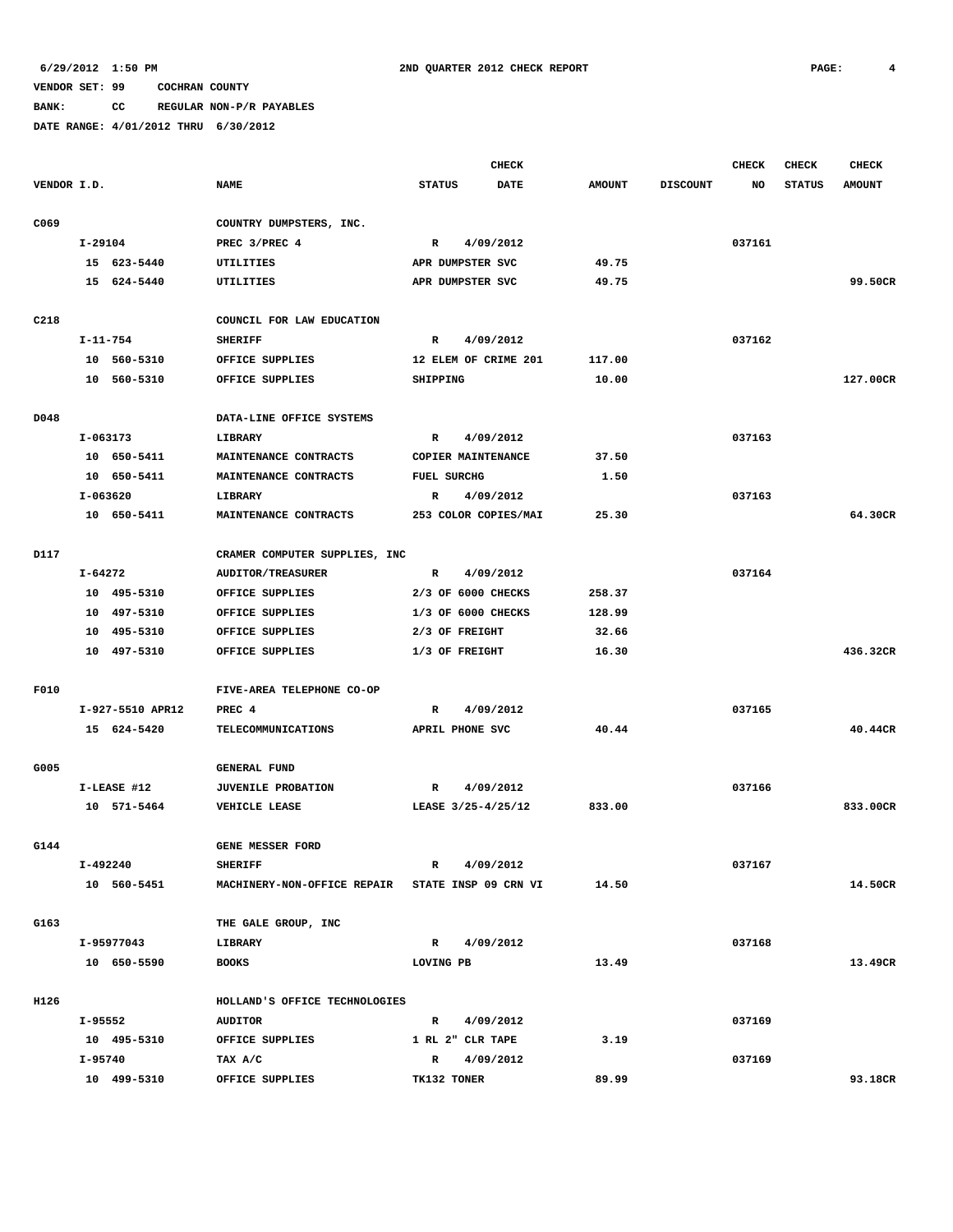**BANK: CC REGULAR NON-P/R PAYABLES**

|             |                 |                              |                     | <b>CHECK</b>         |               |                 | CHECK  | <b>CHECK</b>  | <b>CHECK</b>  |
|-------------|-----------------|------------------------------|---------------------|----------------------|---------------|-----------------|--------|---------------|---------------|
| VENDOR I.D. |                 | <b>NAME</b>                  | <b>STATUS</b>       | <b>DATE</b>          | <b>AMOUNT</b> | <b>DISCOUNT</b> | NO     | <b>STATUS</b> | <b>AMOUNT</b> |
| J056        |                 | JIMMY EARL STUDDARD dba      |                     |                      |               |                 |        |               |               |
|             | I-'08 CHEV INSP | PREC <sub>3</sub>            | $\mathbb{R}$        | 4/09/2012            |               |                 | 037170 |               |               |
|             | 15 623-5451     | <b>REPAIRS</b>               |                     | STATE INSP '08 CHEV/ | 14.50         |                 |        |               | 14.50CR       |
| L010        |                 | LEWIS FARM & RANCH STORE INC |                     |                      |               |                 |        |               |               |
|             | $I-35892$       | PREC <sub>3</sub>            | $\mathbb{R}$        | 4/09/2012            |               |                 | 037171 |               |               |
|             | 15 623-5356     | ROAD MATERIALS & SUPPLIES    | 3 LIQUID NAIL       |                      | 8.37          |                 |        |               |               |
|             | 15 623-5356     | ROAD MATERIALS & SUPPLIES    | CAULK GUN           |                      | 4.49          |                 |        |               |               |
|             | 15 623-5356     | ROAD MATERIALS & SUPPLIES    | DISC                |                      | 1.29CR        |                 |        |               |               |
|             | I-35895         | PARK/AIRPORT/CEMETERY        | $\mathbb{R}$        | 4/09/2012            |               |                 | 037171 |               |               |
|             | 30 518-5451     | <b>REPAIR</b>                | ELECTRICAL SHOCK    |                      | 12.95         |                 |        |               |               |
|             | 10 516-5332     | CUSTODIAL SUPPLIES           | 4 WEED&FEED         |                      | 71.96         |                 |        |               |               |
|             | 10 660-5332     | CUSTODIAL SUPPLIES           | 4 WEED&FEED         |                      | 71.96         |                 |        |               |               |
|             | 10 660-5332     | CUSTODIAL SUPPLIES           | DISC                |                      | 15.69CR       |                 |        |               |               |
|             | I-36275         | PREC 3                       | $\mathbb{R}$        | 4/09/2012            |               |                 | 037171 |               |               |
|             | 15 623-5356     | ROAD MATERIALS & SUPPLIES    | LETTER "C"          |                      | 3.29          |                 |        |               |               |
|             | 15 623-5356     | ROAD MATERIALS & SUPPLIES    | PUSH PINS           |                      | 1.99          |                 |        |               |               |
|             | 15 623-5356     | ROAD MATERIALS & SUPPLIES    | DISC                |                      | 0.33CR        |                 |        |               |               |
|             | I-36392         | <b>ACTIVITY BLDG</b>         | $\mathbb{R}$        | 4/09/2012            |               |                 | 037171 |               |               |
|             |                 |                              |                     |                      |               |                 |        |               |               |
|             | 10 662-5332     | CUSTODIAL SUPPLIES           | MEAS CUP            |                      | 1.99          |                 |        |               |               |
|             | I-36553         | PARK                         | $\mathbb{R}$        | 4/09/2012            |               |                 | 037171 |               |               |
|             | 10 660-5332     | CUSTODIAL SUPPLIES           | LIQUID NAILS        |                      | 2.29          |                 |        |               |               |
|             | I-36626         | PREC 4                       | $\mathbf{R}$        | 4/09/2012            |               |                 | 037171 |               |               |
|             | 15 624-5451     | <b>REPAIRS</b>               | COMMODE FLOAT       |                      | 11.99         |                 |        |               |               |
|             | 15 624-5451     | <b>REPAIRS</b>               | <b>GREASE</b>       |                      | 6.49          |                 |        |               |               |
|             | 15 624-5451     | <b>REPAIRS</b>               | DISC                |                      | 1.85CR        |                 |        |               |               |
|             | I-36628         | PARK                         | R                   | 4/09/2012            |               |                 | 037171 |               |               |
|             | 10 660-5332     | CUSTODIAL SUPPLIES           | <b>EMORY CLOTH</b>  |                      | 0.99          |                 |        |               |               |
|             | I-36894         | PARK                         | R                   | 4/09/2012            |               |                 | 037171 |               |               |
|             | 10 660-5451     | <b>REPAIR</b>                | COPPER BOND         |                      | 13.49         |                 |        |               |               |
|             | 10 660-5451     | <b>REPAIR</b>                | <b>SANDPAPER</b>    |                      | 0.60          |                 |        |               |               |
|             | I-36915         | ACTIVITY BLDG                | $\mathbb{R}$        | 4/09/2012            |               |                 | 037171 |               |               |
|             | 10 662-5332     | <b>CUSTODIAL SUPPLIES</b>    | TORCH               |                      | 12.99         |                 |        |               |               |
|             | 10 662-5332     | CUSTODIAL SUPPLIES           | LIGHTER             |                      | 0.79          |                 |        |               |               |
|             | 10 662-5332     | CUSTODIAL SUPPLIES           | DISC                |                      | 1.38CR        |                 |        |               |               |
|             | I-36916 031212  | PREC 4                       | $\mathbf{R}$        | 4/09/2012            |               |                 | 037171 |               |               |
|             | 15 624-5356     | ROAD MATERIALS & SUPPLIES    | 3 SUGAR             |                      | 5.85          |                 |        |               |               |
|             | 15 624-5356     | ROAD MATERIALS & SUPPLIES    | <b>TISSUE PAPER</b> |                      | 8.99          |                 |        |               |               |
|             | 15 624-5356     | ROAD MATERIALS & SUPPLIES    | DISC                |                      | 1.48CR        |                 |        |               |               |
|             | I-36991         | PREC <sub>3</sub>            | $\mathbf{R}$        | 4/09/2012            |               |                 | 037171 |               |               |
|             | 15 623-5356     | ROAD MATERIALS & SUPPLIES    | CHAMOIS             |                      | 10.99         |                 |        |               |               |
|             | I-36994         | <b>CEMETERY</b>              | $\mathbb{R}$        | 4/09/2012            |               |                 | 037171 |               |               |
|             | 10 516-5451     | <b>REPAIR</b>                | FLUX                |                      | 3.99          |                 |        |               |               |
|             | 10 516-5451     | <b>REPAIR</b>                | DISC                |                      | 0.40CR        |                 |        |               |               |
|             | I-37070         | <b>JUVENILE PROBATION</b>    | $\mathbb{R}$        | 4/09/2012            |               |                 | 037171 |               |               |
|             | 10 571-5310     | OFFICE SUPPLIES              | 2PR GLOVES          |                      | 14.98         |                 |        |               |               |
|             | 10 571-5310     | OFFICE SUPPLIES              | DISC                |                      | 1.50CR        |                 |        |               |               |
|             | I-37080         | PARK                         | $\mathbb{R}$        | 4/09/2012            |               |                 | 037171 |               |               |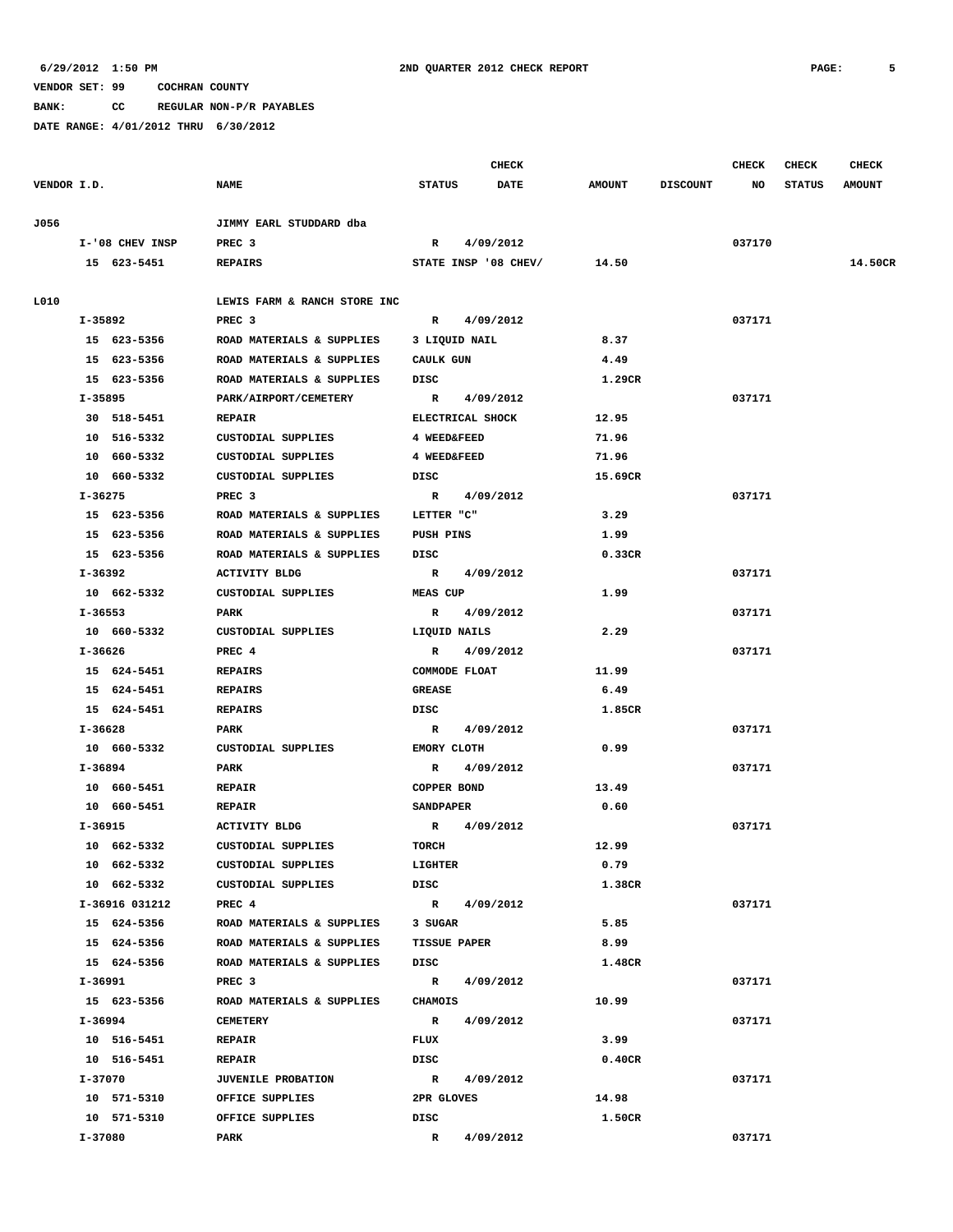**BANK: CC REGULAR NON-P/R PAYABLES**

|             |                |                            |                           | <b>CHECK</b> |               |                 | <b>CHECK</b> | <b>CHECK</b>  | <b>CHECK</b>  |
|-------------|----------------|----------------------------|---------------------------|--------------|---------------|-----------------|--------------|---------------|---------------|
| VENDOR I.D. |                | <b>NAME</b>                | <b>STATUS</b>             | <b>DATE</b>  | <b>AMOUNT</b> | <b>DISCOUNT</b> | NO           | <b>STATUS</b> | <b>AMOUNT</b> |
| L010        |                | LEWIS FARM & RANCH STOCONT |                           |              |               |                 |              |               |               |
|             | I-37080        | PARK                       | $\mathbb{R}$<br>4/09/2012 |              |               |                 | 037171       |               |               |
|             | 10 660-5451    | <b>REPAIR</b>              | $1/2$ FT $1$ " COPPER     |              | 2.75          |                 |              |               |               |
|             | I-37478        | <b>ACTIVITY BLDG</b>       | 4/09/2012<br>$\mathbb{R}$ |              |               |                 | 037171       |               |               |
|             | 10 662-5332    | CUSTODIAL SUPPLIES         | 2 WINDSHIELD?             |              | 4.48          |                 |              |               |               |
|             | $I - 37558$    | PARK                       | 4/09/2012<br>R            |              |               |                 | 037171       |               |               |
|             | 10 660-5451    | <b>REPAIR</b>              | CEILING FAN               |              | 59.99         |                 |              |               |               |
|             | 10 660-5451    | <b>REPAIR</b>              | DISC                      |              | 6.00CR        |                 |              |               |               |
|             | $I - 37645$    | PARK/CEMETERY/COURTHOUSE   | 4/09/2012<br>R            |              |               |                 | 037171       |               |               |
|             | 10 660-5451    | <b>REPAIR</b>              | EYE BOLT                  |              | 1.99          |                 |              |               |               |
|             | 10 660-5451    | <b>REPAIR</b>              | 2 3/8" WASHERS            |              | 0.10          |                 |              |               |               |
|             | 10 660-5451    | <b>REPAIR</b>              | $3/8$ " NUT               |              | 0.04          |                 |              |               |               |
|             | 10 660-5332    | CUSTODIAL SUPPLIES         | 30 GAL ROUND-UP           |              | 360.00        |                 |              |               |               |
|             | 516-5332<br>10 | CUSTODIAL SUPPLIES         | 28 BAGS FERTILIZER        |              | 504.00        |                 |              |               |               |
|             | 10 660-5332    | CUSTODIAL SUPPLIES         | 28 BAGS FERTILIZER        |              | 504.00        |                 |              |               |               |
|             | 10 510-5332    | CUSTODIAL SUPPLIES         | 4 BAGS FERTILIZER         |              | 72.00         |                 |              |               |               |
|             | I-37659        | PARK                       | 4/09/2012<br>R            |              |               |                 | 037171       |               |               |
|             | 10 660-5332    | <b>CUSTODIAL SUPPLIES</b>  | <b>SPREADER</b>           |              | 200.00        |                 |              |               |               |
|             | I-37684        | TAX A/C                    | $\mathbb{R}$<br>4/09/2012 |              |               |                 | 037171       |               |               |
|             | 10 499-5451    | <b>REPAIR</b>              | 2 GAL PAINT               |              | 55.98         |                 |              |               |               |
|             | 499-5451<br>10 | <b>REPAIR</b>              | PAINTER TAPE              |              | 11.49         |                 |              |               |               |
|             | 499-5451<br>10 | <b>REPAIR</b>              | TAPE                      |              | 4.49          |                 |              |               |               |
|             | 499-5451<br>10 | <b>REPAIR</b>              | 2 PAINT PANS              |              | 11.98         |                 |              |               |               |
|             | 499-5451<br>10 | <b>REPAIR</b>              | <b>SPACKLE</b>            |              | 2.99          |                 |              |               |               |
|             | 499-5451<br>10 | <b>REPAIR</b>              | 2 BRUSHES                 |              | 5.98          |                 |              |               |               |
|             | 499-5451<br>10 | <b>REPAIR</b>              | <b>BRUSH</b>              |              | 0.69          |                 |              |               |               |
|             | 499-5451<br>10 | <b>REPAIR</b>              | DROP CLOTH                |              | 4.79          |                 |              |               |               |
|             | 499-5451<br>10 | <b>REPAIR</b>              | 2 3" ROLLER COVERS        |              | 4.98          |                 |              |               |               |
|             | 10 499-5451    | <b>REPAIR</b>              | DISC                      |              | 10.34CR       |                 |              |               |               |
|             | $I - 37734$    | PARK                       | 4/09/2012<br>R            |              |               |                 | 037171       |               |               |
|             | 10 660-5332    | <b>CUSTODIAL SUPPLIES</b>  | EMORY CLOTH               |              | 0.45          |                 |              |               |               |
|             | 10<br>660-5451 | <b>REPAIR</b>              | CLOSE NIPPLE              |              | 1.02          |                 |              |               |               |
|             | 10 660-5332    | CUSTODIAL SUPPLIES         | TUBING CUTTER             |              | 8.99          |                 |              |               |               |
|             | 10 660-5332    | CUSTODIAL SUPPLIES         | DISC                      |              | 1.05CR        |                 |              |               |               |
|             | I-37819        | <b>SHERIFF</b>             | 4/09/2012<br>R            |              |               |                 | 037171       |               |               |
|             | 10 560-5334    | OTHER SUPPLIES             | <b>WASHER CLEANER</b>     |              | 16.99         |                 |              |               |               |
|             | 10 560-5334    | OTHER SUPPLIES             | DISC                      |              | 1.70CR        |                 |              |               |               |
|             | I-37969        | <b>ACTIVITY BLDG</b>       | $\mathbb{R}$<br>4/09/2012 |              |               |                 | 037171       |               |               |
|             | 10 662-5332    | CUSTODIAL SUPPLIES         | 2 WEED FREE ZONE          |              | 67.90         |                 |              |               |               |
|             | 10 662-5332    | CUSTODIAL SUPPLIES         | DISC                      |              | 6.70CR        |                 |              |               | 2,129.79CR    |
|             |                |                            |                           |              |               |                 |              |               |               |
| M059        |                | MUNICIPAL SERVICES BUREAU  |                           |              |               |                 |              |               |               |
|             | I-Y07507       | <b>JUVENILE PROBATION</b>  | 4/09/2012<br>R            |              |               |                 | 037174       |               |               |
|             | 10 571-5427    | CONTINUING EDUCATION       | TOLL CHG 3/9/12, PARK     |              | 2.07          |                 |              |               |               |
|             | 10 571-5427    | CONTINUING EDUCATION       | TOLL CHG 3/9/12, LAKE     |              | 0.60          |                 |              |               |               |
|             | 10 571-5427    | CONTINUING EDUCATION       | PROCESSING FEE            |              | 1.00          |                 |              |               | 3.67CR        |
|             |                |                            |                           |              |               |                 |              |               |               |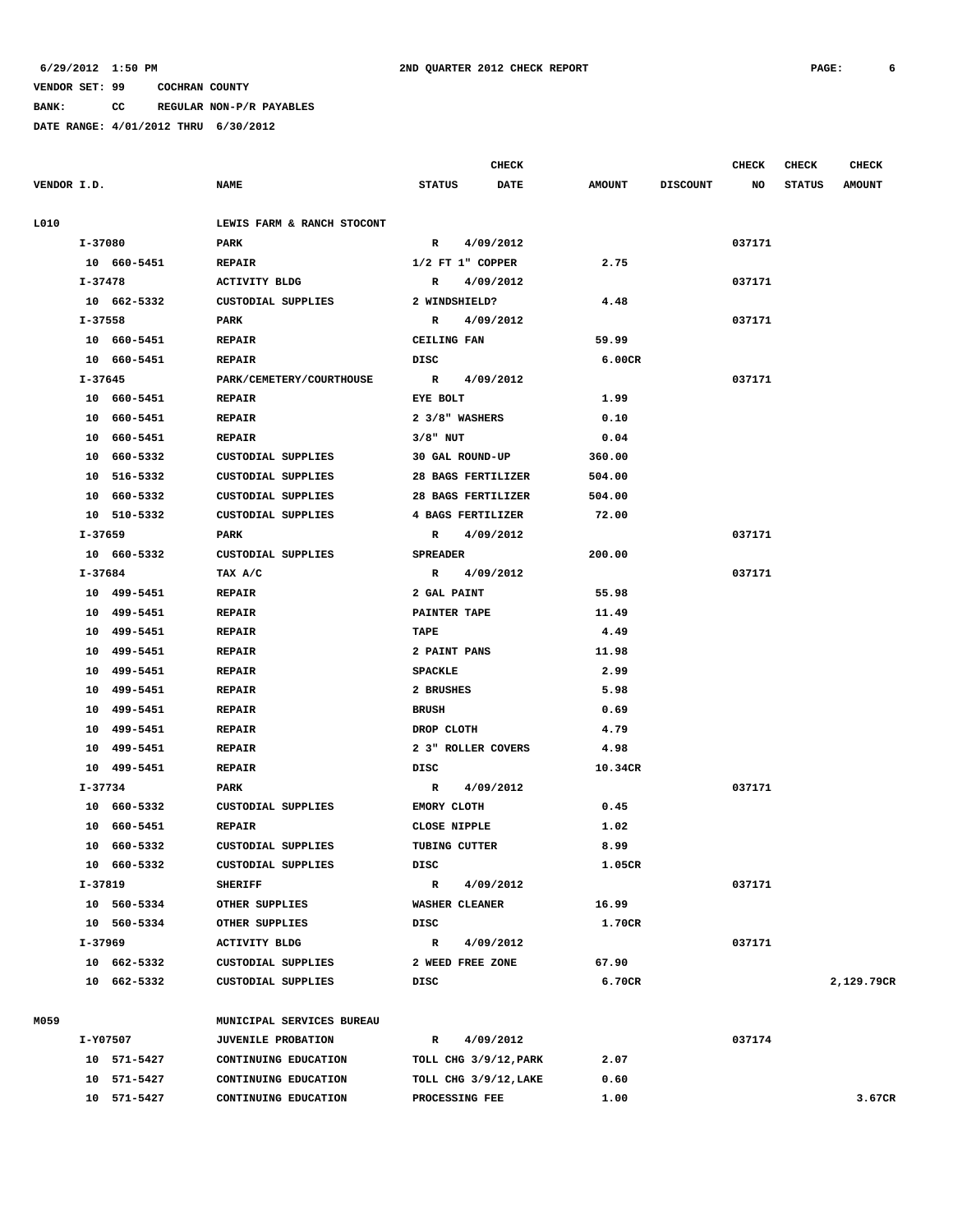**BANK: CC REGULAR NON-P/R PAYABLES**

**DATE RANGE: 4/01/2012 THRU 6/30/2012**

**CHECK CHECK CHECK CHECK CHECK CHECK CHECK** 

| VENDOR I.D. |                | <b>NAME</b>               | <b>STATUS</b><br><b>DATE</b> | <b>AMOUNT</b> | <b>DISCOUNT</b> | NO     | <b>STATUS</b> | <b>AMOUNT</b> |
|-------------|----------------|---------------------------|------------------------------|---------------|-----------------|--------|---------------|---------------|
| M277        |                | <b>MORTON SUPERMARKET</b> |                              |               |                 |        |               |               |
|             | I-03100032312  | <b>JAIL</b>               | 4/09/2012<br>R               |               |                 | 037175 |               |               |
|             | 10 512-5333    | <b>FOOD-PRISONERS</b>     | BIMBO WHEAT/4                | 8.76          |                 |        |               |               |
|             | I-06103032612  | JAIL                      | 4/09/2012<br>R               |               |                 | 037175 |               |               |
|             | 10 512-5333    | <b>FOOD-PRISONERS</b>     | GAL MILK/2                   | 8.18          |                 |        |               |               |
|             | 10 512-5333    | <b>FOOD-PRISONERS</b>     | WHITE BREAD/6                | 10.74         |                 |        |               |               |
|             | 10 512-5333    | <b>FOOD-PRISONERS</b>     | WHEAT BREAD/2                | 3.78          |                 |        |               |               |
|             | 10<br>512-5333 | <b>FOOD-PRISONERS</b>     | BQT TRKY DNR/13              | 16.77         |                 |        |               |               |
|             | 10<br>512-5333 | <b>FOOD-PRISONERS</b>     | BQT CHKN FRIED STK/1         | 12.90         |                 |        |               |               |
|             | 512-5333<br>10 | FOOD-PRISONERS            | BQT CHKN NUGGET DNR          | 1.29          |                 |        |               |               |
|             | 512-5333<br>10 | <b>FOOD-PRISONERS</b>     | BQT PORK RIBLET MEAL         | 15.48         |                 |        |               |               |
|             | 512-5333<br>10 | <b>FOOD-PRISONERS</b>     | BQT SALS STEAK DNR/1         | 21.48         |                 |        |               |               |
|             | 10<br>512-5333 | <b>FOOD-PRISONERS</b>     | BQT CHKN NUGGET DNR/         | 12.90         |                 |        |               |               |
|             | 512-5333<br>10 | <b>FOOD-PRISONERS</b>     | BQT MEATLOAF DNR/10          | 17.90         |                 |        |               |               |
|             | I-26103030612  | <b>JAIL</b>               | 4/09/2012<br>R               |               |                 | 037175 |               |               |
|             | 10 512-5333    | <b>FOOD-PRISONERS</b>     | BIMBO SFT WHITE/3            | 6.57          |                 |        |               |               |
|             | 10 512-5333    | <b>FOOD-PRISONERS</b>     | BIMBO WHEAT/4                | 8.76          |                 |        |               |               |
|             | 512-5333<br>10 | <b>FOOD-PRISONERS</b>     | SF VAN WAFERS                | 1.79          |                 |        |               |               |
|             | 10 512-5333    | <b>FOOD-PRISONERS</b>     | SF HONEY GRAHAMS             | 2.39          |                 |        |               |               |
|             | 512-5333<br>10 | <b>FOOD-PRISONERS</b>     | SF DRNK MX CHR               | 2.89          |                 |        |               |               |
|             | 10<br>512-5333 | <b>FOOD-PRISONERS</b>     | SF DRNK MX GRP/2             | 5.78          |                 |        |               |               |
|             | 512-5333<br>10 | FOOD-PRISONERS            | SF DRNK MX LEM               | 2.89          |                 |        |               |               |
|             | 512-5333<br>10 | <b>FOOD-PRISONERS</b>     | SF DRNK MX CHR               | 2.89          |                 |        |               |               |
|             | 512-5333<br>10 | <b>FOOD-PRISONERS</b>     | SF DRNK MX LEM               | 2.89          |                 |        |               |               |
|             | 512-5333<br>10 | <b>FOOD-PRISONERS</b>     | PPAN P/NUT BTTR/2            | 6.38          |                 |        |               |               |
|             | 512-5333<br>10 | <b>FOOD-PRISONERS</b>     | MOTTS APPLE SC               | 2.79          |                 |        |               |               |
|             | 10<br>512-5333 | <b>FOOD-PRISONERS</b>     | DM FTG DICED PEACHES         | 6.38          |                 |        |               |               |
|             | 512-5333<br>10 | FOOD-PRISONERS            | <b>GAL MILK</b>              | 4.09          |                 |        |               |               |
|             | 512-5333<br>10 | <b>FOOD-PRISONERS</b>     | SALAD BLEND                  | 3.29          |                 |        |               |               |
|             | 512-5333<br>10 | <b>FOOD-PRISONERS</b>     | MURRAY S/F CHOC CREA         | 3.29          |                 |        |               |               |
|             | 10<br>512-5333 | FOOD-PRISONERS            | <b>APPLES</b>                | 3.09          |                 |        |               |               |
|             | 512-5333<br>10 | <b>FOOD-PRISONERS</b>     | LETTUCE CELLO                | 1.19          |                 |        |               |               |
|             | 512-5333<br>10 | FOOD-PRISONERS            | NAVEL ORANGE                 | 8.29          |                 |        |               |               |
|             | 512-5333<br>10 | <b>FOOD-PRISONERS</b>     | <b>APPLES</b>                | 3.09          |                 |        |               |               |
|             | I-45100032012  | <b>JAIL</b>               | 4/09/2012<br>R               |               |                 | 037175 |               |               |
|             | 10 512-5333    | FOOD-PRISONERS            | <b>GAL MILK</b>              | 4.09          |                 |        |               |               |
|             | 10 512-5333    | <b>FOOD-PRISONERS</b>     | <b>PRODUCE</b>               | 3.09          |                 |        |               |               |
|             | I-49100031212  | JAIL                      | 4/09/2012<br>$\mathbb{R}$    |               |                 | 037175 |               |               |
|             | 10 512-5333    | <b>FOOD-PRISONERS</b>     | GAL MILK                     | 4.09          |                 |        |               |               |
|             | 10 512-5333    | <b>FOOD-PRISONERS</b>     | C&H GRAN SUGAR/3             | 16.78         |                 |        |               |               |
|             | I-64100032912  | JAIL                      | 4/09/2012<br>R               |               |                 | 037175 |               |               |
|             | 10 512-5333    | <b>FOOD-PRISONERS</b>     | J DEAN BRKFST BOWL           | 3.29          |                 |        |               |               |
|             | 10 512-5333    | FOOD-PRISONERS            | 12 J DEAN BRKFST BOW         | 39.48         |                 |        |               |               |
|             | 10 512-5333    | FOOD-PRISONERS            | 10 J DEAN BRKFST BOW         | 32.90         |                 |        |               |               |
|             | 10 512-5333    | <b>FOOD-PRISONERS</b>     | 5 J DEAN BRK BOWLS P         | 16.45         |                 |        |               |               |
|             | 10 512-5333    | FOOD-PRISONERS            | 8 J DEAN BRK BOWLS S         | 25.52         |                 |        |               |               |
|             | 10 512-5333    | <b>FOOD-PRISONERS</b>     | 10 AJ SCR EGG/SAUS/H         | 21.90         |                 |        |               |               |
|             | I-81103032312  | JAIL                      | 4/09/2012<br>R               |               |                 | 037175 |               |               |
|             |                |                           |                              |               |                 |        |               |               |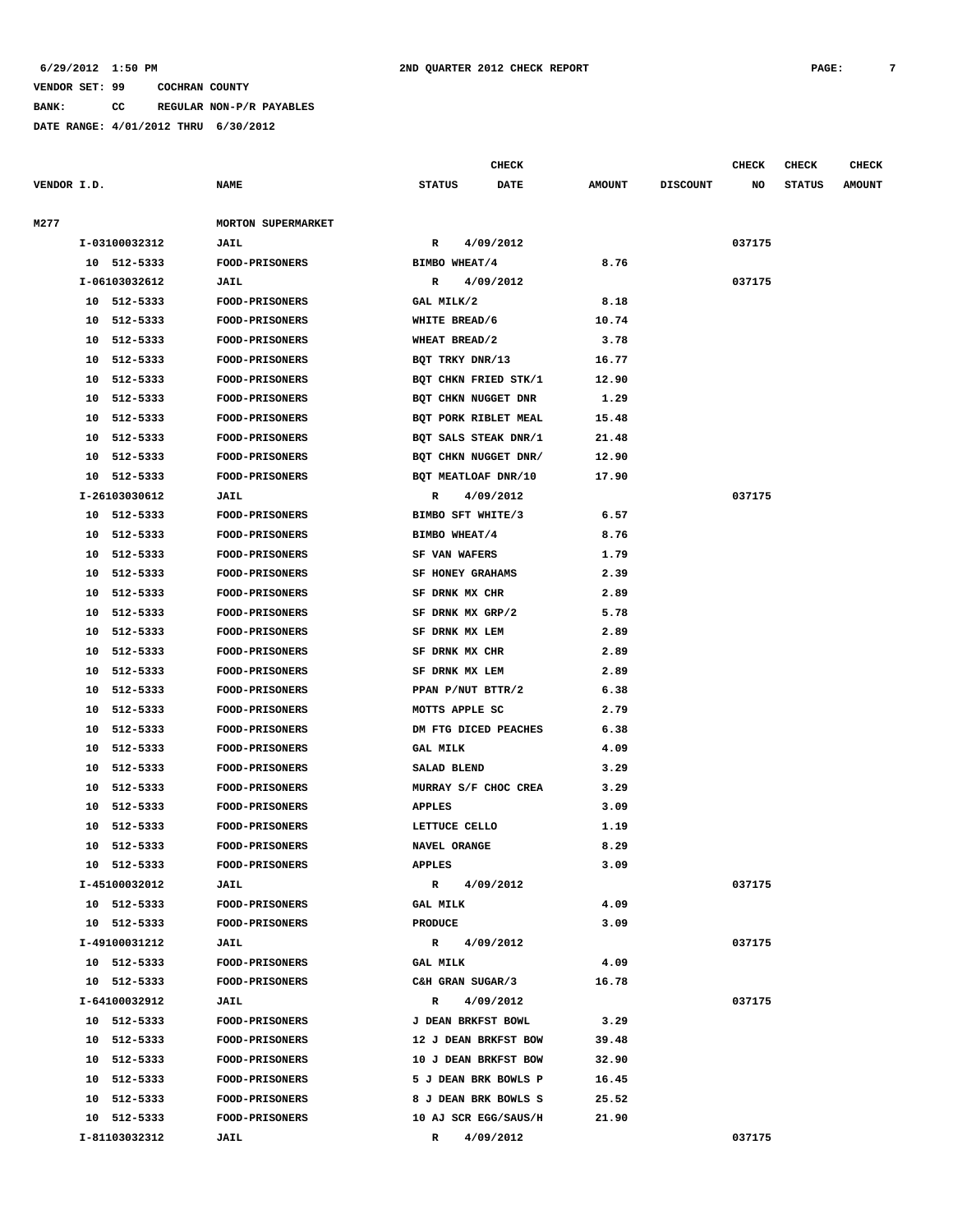# **BANK: CC REGULAR NON-P/R PAYABLES**

|             |             |                                |                                          |                    | <b>CHECK</b>          |               |                 | CHECK  | CHECK         | <b>CHECK</b>  |
|-------------|-------------|--------------------------------|------------------------------------------|--------------------|-----------------------|---------------|-----------------|--------|---------------|---------------|
| VENDOR I.D. |             |                                | <b>NAME</b>                              | <b>STATUS</b>      | DATE                  | <b>AMOUNT</b> | <b>DISCOUNT</b> | NO     | <b>STATUS</b> | <b>AMOUNT</b> |
| M277        |             |                                | <b>MORTON SUPERMARKET</b><br><b>CONT</b> |                    |                       |               |                 |        |               |               |
|             |             | I-81103032312                  | <b>JAIL</b>                              | R                  | 4/09/2012             |               |                 | 037175 |               |               |
|             |             | 10 512-5333                    | <b>FOOD-PRISONERS</b>                    | <b>GAL MILK</b>    |                       | 4.09          |                 |        |               |               |
|             |             | 10 512-5333                    | FOOD-PRISONERS                           | LETTUCE CELLO      |                       | 1.19          |                 |        |               |               |
|             | 10          | 512-5333                       | <b>FOOD-PRISONERS</b>                    | SALAD BLEND        |                       | 3.29          |                 |        |               |               |
|             | 10          | 512-5333                       | FOOD-PRISONERS                           | LETTUCE CELLO      |                       | 1.19          |                 |        |               |               |
|             | 10          | 512-5333                       | FOOD-PRISONERS                           | APPLES/2           |                       | 6.18          |                 |        |               |               |
|             | 10          | 512-5333                       | FOOD-PRISONERS                           | <b>ORANGES</b>     |                       | 2.00          |                 |        |               |               |
|             | 10          | 512-5333                       | FOOD-PRISONERS                           | SF MUSTARD SQZ/2   |                       | 2.58          |                 |        |               |               |
|             |             | 10 512-5333                    | FOOD-PRISONERS                           | KR MIRACLE WHIP    |                       | 9.18          |                 |        |               | 406.20CR      |
|             |             |                                |                                          |                    |                       |               |                 |        |               |               |
| N082        |             |                                | <b>NETDATA</b>                           |                    |                       |               |                 |        |               |               |
|             | I-13604     |                                | CLERK/DIST CT                            | R                  | 4/09/2012             |               |                 | 037176 |               |               |
|             |             | 10 403-5411                    | MAINTENANCE CONTRACTS                    |                    | ANNUAL MAINT, CC/DC 5 | 3,664.00      |                 |        |               |               |
|             |             | 10 435-5499                    | <b>MISCELLANEOUS</b>                     |                    | ANNUAL MAINT, DA, 5/1 |               |                 |        |               | 3,664.00CR    |
| Q001        |             |                                | QUILL CORPORATION                        |                    |                       |               |                 |        |               |               |
|             | $I - 24469$ |                                | <b>ACTIVITY BLDG</b>                     | R                  | 4/09/2012             |               |                 | 037177 |               |               |
|             |             | 10 662-5332                    | CUSTODIAL SUPPLIES                       |                    | CLOSED FOR CLEANING   | 19.49         |                 |        |               |               |
|             | I-24470     |                                | <b>ACTIVITY BLDG</b>                     | R                  | 4/09/2012             |               |                 | 037177 |               |               |
|             | 10          | 662-5332                       | CUSTODIAL SUPPLIES                       | 4 CS BOUNTY 2-PLY  |                       | 176.96        |                 |        |               |               |
|             | 10          | 662-5332                       | CUSTODIAL SUPPLIES                       |                    | 1 CS CORELESS BATH T  | 63.74         |                 |        |               |               |
|             | 10          | 662-5332                       | CUSTODIAL SUPPLIES                       | 12 SOFTSOAP REFILL |                       | 58.44         |                 |        |               |               |
|             |             | 10 662-5332                    | CUSTODIAL SUPPLIES                       |                    | 12 SCOTCH-BRITE SPON  | 24.24         |                 |        |               | 342.87CR      |
| R124        |             |                                | JOHN ROLEY AUTOCENTER LTD                |                    |                       |               |                 |        |               |               |
|             | I-16157     |                                | <b>EXTENSION SVC</b>                     | R                  | 4/09/2012             |               |                 | 037178 |               |               |
|             |             | 10 665-5451                    | <b>REPAIRS</b>                           | OIL CHG, LUBE      |                       | 36.56         |                 |        |               |               |
|             |             | 10 665-5451                    | <b>REPAIRS</b>                           | TRUCK WASH         |                       | 30.00         |                 |        |               | 66.56CR       |
|             |             |                                |                                          |                    |                       |               |                 |        |               |               |
| S005        |             |                                | DORIS SEALY, COUNTY TREAS                |                    |                       |               |                 |        |               |               |
|             |             | I-BULLETIN BRD 0412 NON-DEPT'L |                                          | R                  | 4/09/2012             |               |                 | 037179 |               |               |
|             |             | 10 409-5499                    | MISCELLANEOUS                            |                    | SHEATHING-BULLETIN B  | 9.78          |                 |        |               |               |
|             |             | 10 409-5499                    | MISCELLANEOUS                            |                    | MOULDING/5-BULLETIN   | 24.90         |                 |        |               |               |
|             |             | 10 409-5499                    | <b>MISCELLANEOUS</b>                     | REIMB SALES TAX    |                       | 2.86          |                 |        |               | 37.54CR       |
| <b>S010</b> |             |                                | SILVERS COMPANY                          |                    |                       |               |                 |        |               |               |
|             |             | $I-EXT$ SVC $04/12$            | <b>EXTENSION SVC</b>                     | $\mathbb{R}$       | 4/09/2012             |               |                 | 037180 |               |               |
|             |             | 10 665-5330                    | FUEL AND OIL                             | 125.18GL UNL       |                       | 459.87        |                 |        |               |               |
|             |             | 10 665-5330                    | FUEL AND OIL                             |                    | CR FED TAX ON 125.18  | 23.03CR       |                 |        |               |               |
|             |             | $I-JUV$ PROB 04/12             | <b>JUVENILE PROBATION</b>                |                    | R 4/09/2012           |               |                 | 037180 |               |               |
|             |             | 10 571-5330                    | FUEL                                     | 76.1GL UNL         |                       | 278.81        |                 |        |               |               |
|             |             | 10 571-5330                    | FUEL                                     |                    | CR FED TAX ON 76.1GL  | 14.00CR       |                 |        |               |               |
|             |             | $I-PARK$ 04/12                 | PARK/AIRPORT                             | $\mathbb{R}$       | 4/09/2012             |               |                 | 037180 |               |               |
|             |             | 30 518-5330                    | FUEL & OIL                               | 22.7GL UNL         |                       | 83.97         |                 |        |               |               |
|             |             | 30 518-5330                    | FUEL & OIL                               |                    | CR FED TAX ON 22.7GL  | 4.18CR        |                 |        |               |               |
|             |             | I-PREC 1 04/12                 | PREC 1                                   |                    | R 4/09/2012           |               |                 | 037180 |               |               |
|             |             | 15 621-5330                    | FUEL & OIL                               | 28GL UNL 3/26      |                       | 94.78         |                 |        |               |               |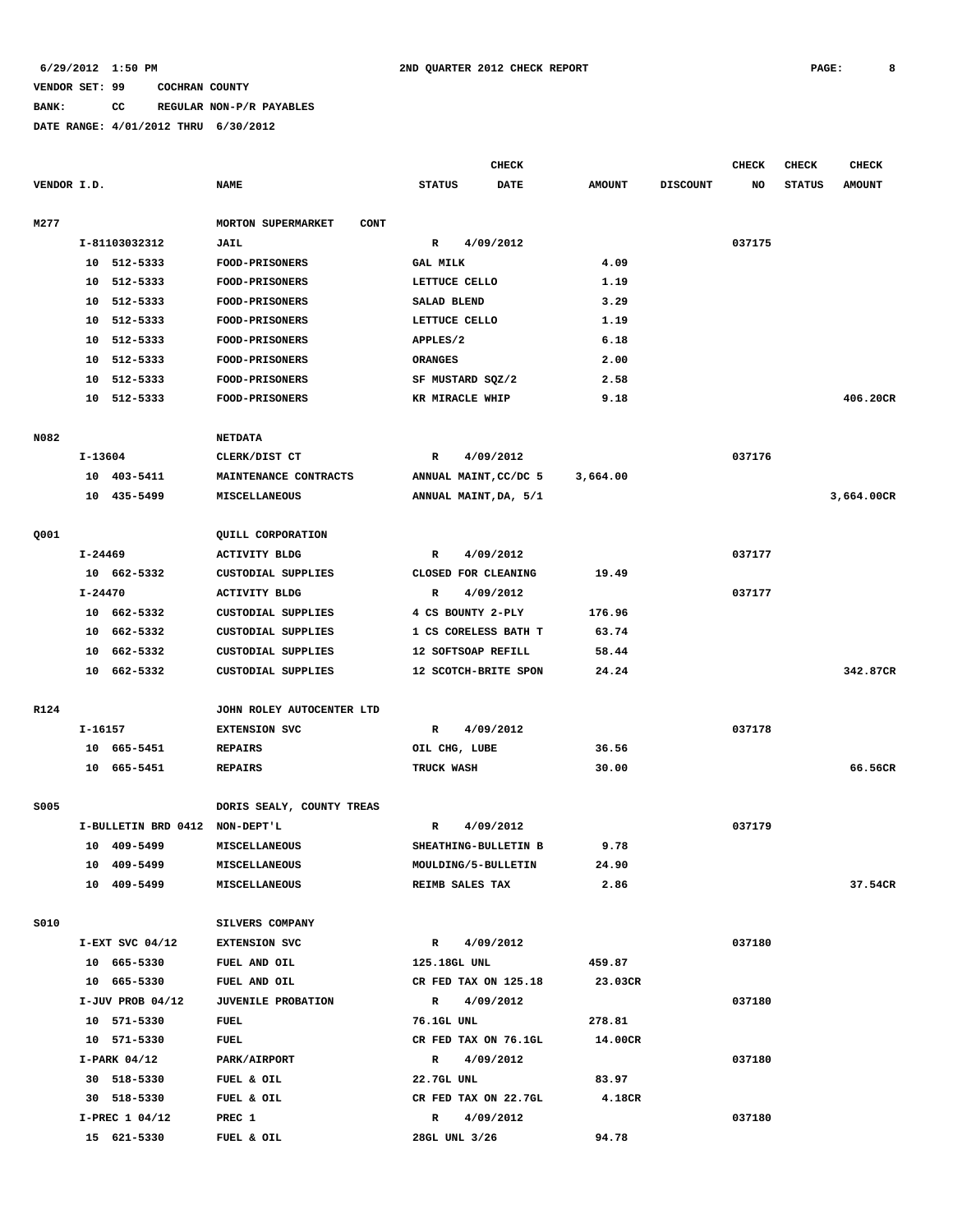**BANK: CC REGULAR NON-P/R PAYABLES**

|             |          |                      |                              |                                      | CHECK     |                 |                 | <b>CHECK</b> | <b>CHECK</b>  | <b>CHECK</b>  |
|-------------|----------|----------------------|------------------------------|--------------------------------------|-----------|-----------------|-----------------|--------------|---------------|---------------|
| VENDOR I.D. |          |                      | <b>NAME</b>                  | <b>STATUS</b>                        | DATE      | <b>AMOUNT</b>   | <b>DISCOUNT</b> | NO           | <b>STATUS</b> | <b>AMOUNT</b> |
| S010        |          |                      | SILVERS COMPANY<br>CONT      |                                      |           |                 |                 |              |               |               |
|             |          | I-PREC 1 04/12       | PREC 1                       | R                                    | 4/09/2012 |                 |                 | 037180       |               |               |
|             |          | 15 621-5330          | FUEL & OIL                   | STATE TAX ON 28GL                    |           | 5.60            |                 |              |               |               |
|             | 15       | 621-5330             | FUEL & OIL                   | 62GL HS DIESEL 3/26                  |           | 229.40          |                 |              |               |               |
|             | 15       | 621-5330             | FUEL & OIL                   | 61GL HS DIESEL 3/23                  |           | 222.65          |                 |              |               |               |
|             | 15       | 621-5330             | FUEL & OIL                   | 66GL LS DIESEL 3/23                  |           | 253.11          |                 |              |               |               |
|             | 15       | 621-5330             | FUEL & OIL                   | 75GL HS DIESEL 3/22                  |           | 273.75          |                 |              |               |               |
|             | 15       | 621-5330             | FUEL & OIL                   | 27.4GL UNL 3/7                       |           | 89.74           |                 |              |               |               |
|             | 15       | 621-5330             | FUEL & OIL                   | STATE TAX ON 27.4GL                  |           | 5.48            |                 |              |               |               |
|             | 15       | 621-5330             | FUEL & OIL                   | 58GL LS DIESEL 3/2                   |           | 202.71          |                 |              |               |               |
|             | 15       | 621-5330             | FUEL & OIL                   | STATE TAX ON 58GL LS                 |           | 11.60           |                 |              |               |               |
|             |          | 15 621-5330          | FUEL & OIL                   | 66GL HS DIESEL 3/1                   |           | 227.70          |                 |              |               |               |
|             |          | I-PREC 4 04/12       | PREC 4                       | R                                    | 4/09/2012 |                 |                 | 037180       |               |               |
|             | 15       | 624-5330             | FUEL AND OIL                 | 37GL LS DIESEL 3/20                  |           | 134.31          |                 |              |               |               |
|             | 15       | 624-5330             | FUEL AND OIL                 | STATE TAX ON 37GL LS                 |           | 7.40            |                 |              |               |               |
|             |          | I-SHERIFF 04/12      | <b>SHERIFF</b>               | R                                    | 4/09/2012 |                 |                 | 037180       |               |               |
|             | 10       | 560-5330             | FUEL AND OIL                 | CR FED TAX ON 265.59                 |           | 48.87CR         |                 |              |               |               |
|             | 10<br>10 | 560-5330<br>560-5330 | FUEL AND OIL<br>FUEL AND OIL | 37.07GL UNL/#697                     |           | 136.96          |                 |              |               |               |
|             | 10       | 560-5330             | <b>FUEL AND OIL</b>          | 78.01GL UNL/#720<br>24.98GL UNL/#726 |           | 286.13<br>92.56 |                 |              |               |               |
|             | 10       | 560-5330             | FUEL AND OIL                 | 64.01GL UNL/#799                     |           | 237.67          |                 |              |               |               |
|             | 10       | 560-5330             | FUEL AND OIL                 | 61.52GL UNL/#692                     |           | 226.84          |                 |              |               | 3,470.96CR    |
|             |          |                      |                              |                                      |           |                 |                 |              |               |               |
| S047        |          |                      | SHELL FLEET PLUS             |                                      |           |                 |                 |              |               |               |
|             |          | I-065177891203       | <b>EXTENSION SVC</b>         | R                                    | 4/09/2012 |                 |                 | 037181       |               |               |
|             | 10       | 665-5330             | FUEL AND OIL                 | 19.852GL UNL, STRLNG                 |           | 71.45           |                 |              |               |               |
|             | 10       | 665-5330             | FUEL AND OIL                 | 22.351GL UNL, SNYDR, 3               |           | 82.68           |                 |              |               |               |
|             | 10       | 665-5330             | FUEL AND OIL                 | 13.581GL UNL, ABILENE                |           | 48.88           |                 |              |               |               |
|             | 10       | 665-5330             | FUEL AND OIL                 | 11.68GL SUP, CMNCHE, 3               |           | 42.74           |                 |              |               |               |
|             | 10       | 665-5330             | FUEL AND OIL                 | 12.32GL UNL, BRNHAM, 3               |           | 45.08           |                 |              |               |               |
|             | 10       | 665-5330             | FUEL AND OIL                 | 15.463GL UNL, HSTN, 3/               |           | 59.69           |                 |              |               |               |
|             | 10       | 665-5330             | <b>FUEL AND OIL</b>          | 21.185GL UNL, HASLET,                |           | 82.58           |                 |              |               |               |
|             | 10       | 665-5330             | FUEL AND OIL                 | 22.754GL UNL, QUANAH,                |           | 83.03           |                 |              |               |               |
|             |          | 10 665-5330          | FUEL AND OIL                 | 23.033GL UNL, IDALOU,                |           | 83.36           |                 |              |               |               |
|             |          | 10 665-5330          | FUEL AND OIL                 | CR FED TAX ON 162.2G                 |           | 29.69CR         |                 |              |               |               |
|             |          | 10 665-5330          | FUEL AND OIL                 | <b>DISCOUNT</b>                      |           | 15.00CR         |                 |              |               | 554.80CR      |
| S071        |          |                      | SCRIPT OFFICE PRODUCTS, INC. |                                      |           |                 |                 |              |               |               |
|             |          | I-38990              | <b>SHERIFF</b>               | $\mathbb{R}$                         | 4/09/2012 |                 |                 | 037182       |               |               |
|             |          | 10 560-5310          | OFFICE SUPPLIES              | 2CS COPY PAPER                       |           | 79.00           |                 |              |               |               |
|             |          | 10 560-5310          | OFFICE SUPPLIES              | 1BX PEN11BK CARBON,                  |           | 21.22           |                 |              |               |               |
|             |          | 10 560-5310          | OFFICE SUPPLIES              | 2DZ G-2 PENS, .5, BL                 |           | 45.90           |                 |              |               |               |
|             |          | 10 560-5310          | OFFICE SUPPLIES              | 1BX 1/4LB RUBBER BAN                 |           | 2.95            |                 |              |               |               |
|             |          | I-39039              | <b>SHERIFF</b>               | $\mathbb{R}$                         | 4/09/2012 |                 |                 | 037182       |               |               |
|             |          | 10 560-5310          | OFFICE SUPPLIES              | 3 SHARPIE PENS                       |           | 7.11            |                 |              |               | 156.18CR      |
|             |          |                      |                              |                                      |           |                 |                 |              |               |               |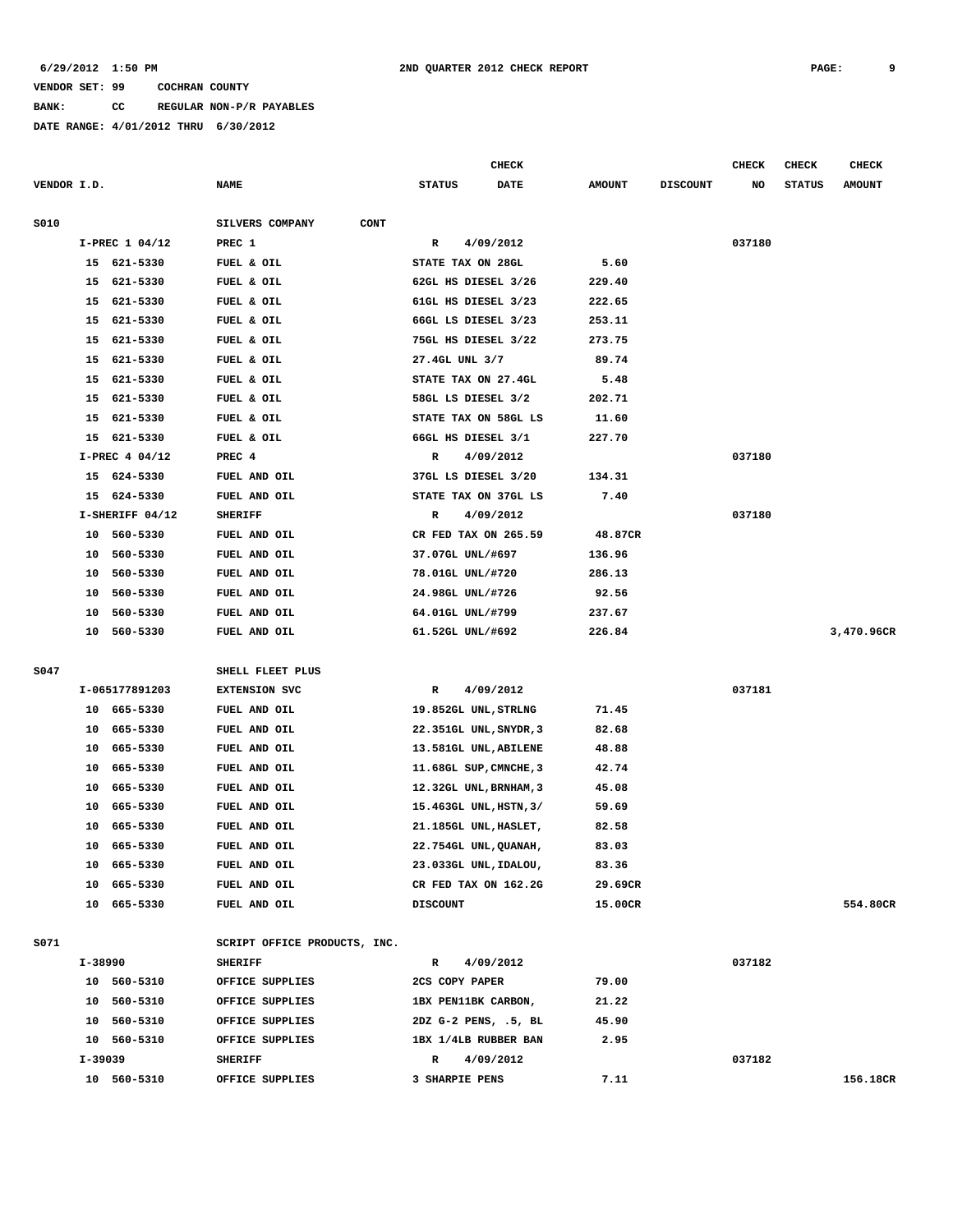**BANK: CC REGULAR NON-P/R PAYABLES**

|             | <b>CHECK</b> |                    |                                                      |                     |                      | <b>CHECK</b>  | <b>CHECK</b>    | <b>CHECK</b> |               |               |
|-------------|--------------|--------------------|------------------------------------------------------|---------------------|----------------------|---------------|-----------------|--------------|---------------|---------------|
| VENDOR I.D. |              |                    | <b>NAME</b>                                          | <b>STATUS</b>       | <b>DATE</b>          | <b>AMOUNT</b> | <b>DISCOUNT</b> | NO           | <b>STATUS</b> | <b>AMOUNT</b> |
| S294        |              |                    | SHIRLEY SEARS                                        |                     |                      |               |                 |              |               |               |
|             |              | I-MAR '12 TRAVEL   | <b>EXTENSION SVC</b>                                 | R                   | 4/09/2012            |               |                 | 037183       |               |               |
|             |              | 10 665-5428        | FCS AGENT-TRAVEL-OUT OF COUNTYGRO STOR PROG, 3/2, LT |                     |                      | 42.18         |                 |              |               |               |
|             |              | 10 665-5428        | FCS AGENT-TRAVEL-OUT OF COUNTYDOSSIER TRNG, 3/27, LB |                     |                      | 69.93         |                 |              |               | 112.11CR      |
|             |              |                    |                                                      |                     |                      |               |                 |              |               |               |
| S331        |              |                    | STANDARD COFFEE SERVICE                              |                     |                      |               |                 |              |               |               |
|             |              | I-8311-83033       | NON-DEPT'L                                           | R                   | 4/09/2012            |               |                 | 037184       |               |               |
|             |              | 10 409-5300        | COUNTY-WIDE SUPPLIES                                 | <b>GLDNLEAF TEA</b> |                      | 27.71         |                 |              |               |               |
|             |              | 10 409-5300        | COUNTY-WIDE SUPPLIES                                 | 2 FR VAN CRMR       |                      | 15.20         |                 |              |               |               |
|             |              | 10 409-5300        | COUNTY-WIDE SUPPLIES                                 | 3 AAA REG           |                      | 103.20        |                 |              |               |               |
|             |              | 10 409-5300        | COUNTY-WIDE SUPPLIES                                 | AAA DECAF           |                      | 47.55         |                 |              |               |               |
|             |              | 10 409-5300        | COUNTY-WIDE SUPPLIES                                 | FUEL ADJ            |                      | 3.85          |                 |              |               | 197.51CR      |
| T011        |              |                    | TAX ASSESSOR/COLL. ASS'N OF TX                       |                     |                      |               |                 |              |               |               |
|             |              | $I-ANN CONF 06/12$ | TAX A/C                                              | R                   | 4/09/2012            |               |                 | 037185       |               |               |
|             |              | 10 499-5427        | CONTINUING EDUCATION                                 |                     | '12 ANNUAL CONF REG/ | 175.00        |                 |              |               | 175.00CR      |
| T035        |              |                    | TEXAS MUNICIPAL COURT                                |                     |                      |               |                 |              |               |               |
|             |              | I-1093-0613        | <b>JUSTICE OF PEACE</b>                              | R                   | 4/09/2012            |               |                 | 037186       |               |               |
|             |              | 10 455-5310        | OFFICE SUPPLIES                                      | 1 YR SUBSCRIPTION   |                      | 36.00         |                 |              |               | 36.00CR       |
|             |              |                    |                                                      |                     |                      |               |                 |              |               |               |
| T184        |              |                    | THYSSENKRUPP ELEVATOR COR                            |                     |                      |               |                 |              |               |               |
|             | I-204674     |                    | <b>COURTHOUSE</b>                                    | R                   | 4/09/2012            |               |                 | 037187       |               |               |
|             |              | 10 510-5411        | MAINTENANCE CONTRACTS                                |                     | 2ND QTR ELEVATOR MAI | 1,712.85      |                 |              |               | 1,712.85CR    |
| T231        |              |                    | <b>TEXAS PLAINS TRAIL</b>                            |                     |                      |               |                 |              |               |               |
|             | I-040212     |                    | HISTORICAL COMM/MUSEUM                               | R                   | 4/09/2012            |               |                 | 037188       |               |               |
|             |              | 31 652-5481        | DUES AND REGISTRATION                                |                     | ANNUAL MARKETING PKG | 500.00        |                 |              |               | 500.00CR      |
|             |              |                    |                                                      |                     |                      |               |                 |              |               |               |
| T243        |              |                    | TEXAS COMPTROLLER OF                                 |                     |                      |               |                 |              |               |               |
|             |              |                    | I-'12 PROP TAX CODE TAX A/C, AUDITOR                 | R                   | 4/09/2012            |               |                 | 037189       |               |               |
|             |              | 10 499-5310        | OFFICE SUPPLIES                                      |                     | PROP TAX CODE, PAPER | 18.00         |                 |              |               |               |
|             |              | 10 499-5310        | OFFICE SUPPLIES                                      | PROP TAX CODE, CD   |                      | 3.00          |                 |              |               |               |
|             |              | 10 495-5310        | OFFICE SUPPLIES                                      | PROP TAX CODE, CD   |                      | 3.00          |                 |              |               | 24.00CR       |
| <b>W055</b> |              |                    | WINDSTREAM COMMUNICATIONS SW                         |                     |                      |               |                 |              |               |               |
|             |              | I-266-0638 APR12   | <b>MUSEUM</b>                                        | $\mathbf{R}$        | 4/09/2012            |               |                 | 037190       |               |               |
|             |              | 10 652-5420        | <b>TELECOMMUNICATIONS</b>                            | BASIC LOCAL SVC     |                      | 50.70         |                 |              |               |               |
|             |              | 10 652-5420        | <b>TELECOMMUNICATIONS</b>                            | HI-SPEED INTERNET   |                      | 52.48         |                 |              |               |               |
|             |              | 10 652-5420        | <b>TELECOMMUNICATIONS</b>                            | OPTIONAL SVC        |                      | 6.21          |                 |              |               |               |
|             |              | 10 652-5420        | <b>TELECOMMUNICATIONS</b>                            | LONG DISTANCE SVC   |                      | 4.97          |                 |              |               |               |
|             |              | I-266-5051 APR12   | LIBRARY                                              | $\mathbb{R}$        | 4/09/2012            |               |                 | 037190       |               |               |
|             |              | 10 650-5420        | TELECOMMUNICATIONS                                   | BASIC LOCAL SVC     |                      | 100.62        |                 |              |               |               |
|             |              | 10 650-5420        | <b>TELECOMMUNICATIONS</b>                            | HI-SPEED INTERNET   |                      | 49.99         |                 |              |               |               |
|             |              | 10 650-5420        | TELECOMMUNICATIONS                                   | LONG DISTANCE SVC   |                      | 1.10          |                 |              |               |               |
|             |              | I-266-5074 APR12   | ADULT PROBATION                                      |                     | R 4/09/2012          |               |                 | 037190       |               |               |
|             |              | 10 570-5420        | <b>TELECOMMUNICATIONS</b>                            | BASIC LOCAL SVC     |                      | 46.57         |                 |              |               |               |
|             |              | 10 570-5420        | TELECOMMUNICATIONS                                   | OPTIONAL SVC        |                      | 11.97         |                 |              |               |               |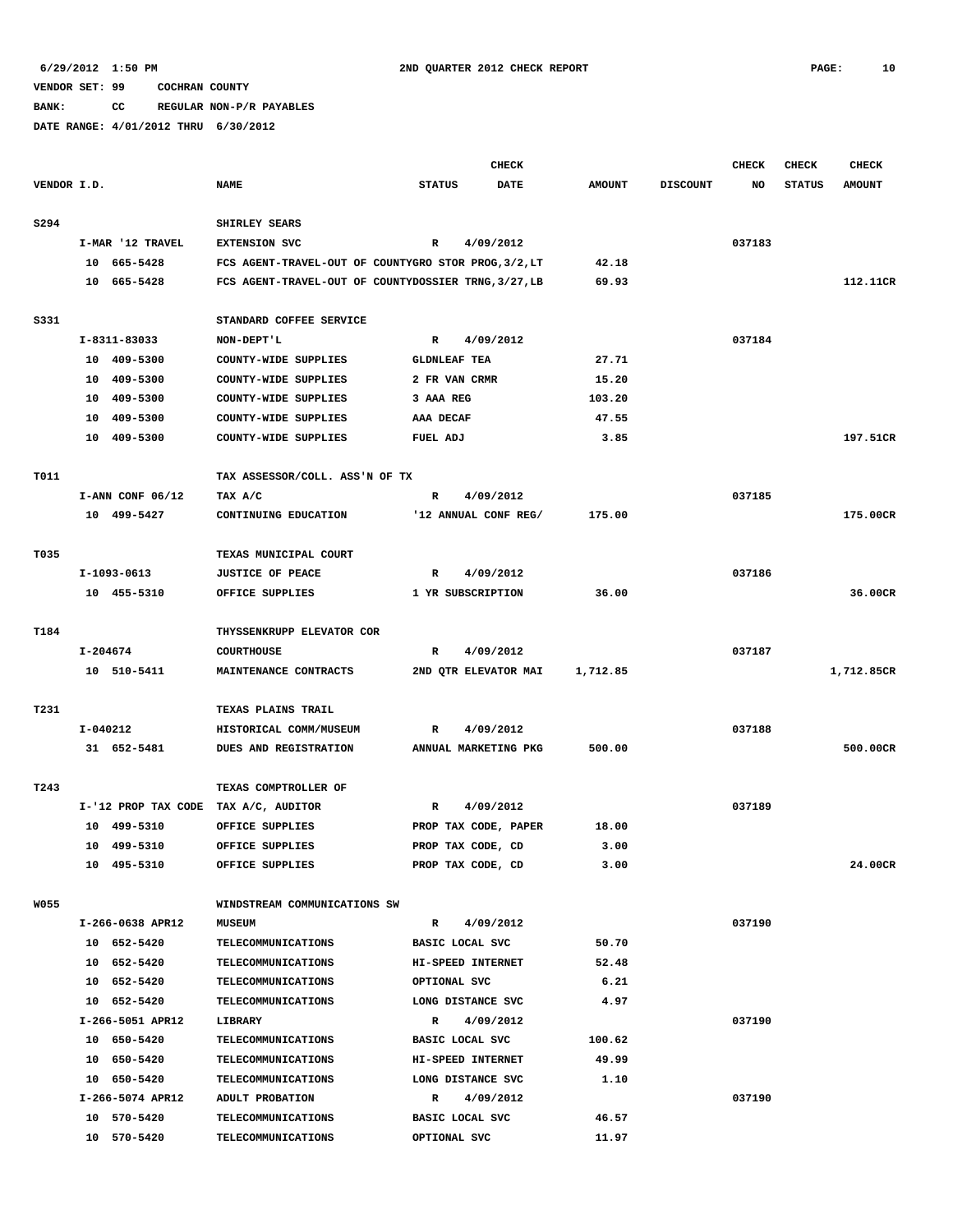**BANK: CC REGULAR NON-P/R PAYABLES**

**DATE RANGE: 4/01/2012 THRU 6/30/2012**

|             |                  |                            |               | <b>CHECK</b>         |               |                 | <b>CHECK</b> | <b>CHECK</b>  | <b>CHECK</b>  |  |
|-------------|------------------|----------------------------|---------------|----------------------|---------------|-----------------|--------------|---------------|---------------|--|
| VENDOR I.D. |                  | <b>NAME</b>                | <b>STATUS</b> | <b>DATE</b>          | <b>AMOUNT</b> | <b>DISCOUNT</b> | NO           | <b>STATUS</b> | <b>AMOUNT</b> |  |
|             |                  |                            |               |                      |               |                 |              |               |               |  |
| W055        |                  | WINDSTREAM COMMUNICATICONT |               |                      |               |                 |              |               |               |  |
|             | I-266-5074 APR12 | ADULT PROBATION            | R             | 4/09/2012            |               |                 | 037190       |               |               |  |
|             | 10 570-5420      | <b>TELECOMMUNICATIONS</b>  |               | LONG DISTANCE SVC    | 0.06          |                 |              |               |               |  |
|             | I-266-5161 APR12 | <b>TREASURER</b>           | R             | 4/09/2012            |               |                 | 037190       |               |               |  |
|             | 10 497-5420      | TELECOMMUNICATIONS         |               | BASIC LOCAL SVC      | 46.57         |                 |              |               |               |  |
|             | 10 497-5420      | <b>TELECOMMUNICATIONS</b>  |               | LONG DISTANCE SVC    | 0.61          |                 |              |               |               |  |
|             | I-266-5171 APR12 | TAX A/C                    | R             | 4/09/2012            |               |                 | 037190       |               |               |  |
|             | 10 499-5420      | TELECOMMUNICATIONS         |               | BASIC LOCAL SVC      | 140.80        |                 |              |               |               |  |
|             | 499-5420<br>10   | <b>TELECOMMUNICATIONS</b>  |               | HI-SPEED INTERNET    | 59.99         |                 |              |               |               |  |
|             | 499-5420<br>10   | TELECOMMUNICATIONS         |               | OPTIONAL SVC         | 25.95         |                 |              |               |               |  |
|             | 499-5420<br>10   | TELECOMMUNICATIONS         |               | LONG DISTANCE SVC    | 7.64          |                 |              |               |               |  |
|             | I-266-5211 APR11 | <b>SHERIFF</b>             | R             | 4/09/2012            |               |                 | 037190       |               |               |  |
|             | 10 560-5420      | <b>TELECOMMUNICATIONS</b>  |               | BASIC LOCAL SVC      | 155.77        |                 |              |               |               |  |
|             | 10 560-5420      | <b>TELECOMMUNICATIONS</b>  |               | LONG DISTANCE SVC    | 1.04          |                 |              |               |               |  |
|             | I-266-5215 APR12 | <b>EXTENSION SVC</b>       | R             | 4/09/2012            |               |                 | 037190       |               |               |  |
|             | 10 665-5420      | <b>TELECOMMUNICATIONS</b>  |               | BASIC LOCAL SVC      | 158.13        |                 |              |               |               |  |
|             | 665-5420<br>10   | TELECOMMUNICATIONS         |               | HI-SPEED INTERNET    | 39.99         |                 |              |               |               |  |
|             | 10 665-5420      | <b>TELECOMMUNICATIONS</b>  |               | LONG DISTANCE SVC    | 4.60          |                 |              |               |               |  |
|             | I-266-5302 APR12 | <b>JUSTICE OF PEACE</b>    | R             | 4/09/2012            |               |                 | 037190       |               |               |  |
|             | 10 455-5420      | <b>TELECOMMUNICATIONS</b>  |               | BASIC LOCAL SVC      | 46.57         |                 |              |               |               |  |
|             | 10 455-5420      | <b>TELECOMMUNICATIONS</b>  |               | LONG DISTANCE SVC    | 2.16          |                 |              |               |               |  |
|             | I-266-5411 APR12 | <b>JUVENILE PROBATION</b>  | R             | 4/09/2012            |               |                 | 037190       |               |               |  |
|             | 10 571-5420      | <b>TELECOMMUNICATIONS</b>  |               | BASIC LOCAL SVC      | 46.57         |                 |              |               |               |  |
|             | 10 571-5420      | TELECOMMUNICATIONS         |               | LONG DISTANCE SVC    | 0.57          |                 |              |               |               |  |
|             | I-266-5412 APR12 | DISTRICT COURT             | R             | 4/09/2012            |               |                 | 037190       |               |               |  |
|             | 10 435-5420      | <b>TELECOMMUNICATIONS</b>  |               | BASIC LOCAL SVC      | 108.21        |                 |              |               |               |  |
|             | 10<br>435-5420   | TELECOMMUNICATIONS         |               | HI-SPEED INTERNET    | 109.98        |                 |              |               |               |  |
|             | 10 435-5420      | TELECOMMUNICATIONS         |               | LONG DISTANCE SURCHG | 0.12          |                 |              |               |               |  |
|             | I-266-5450 APR12 | CLERK                      | R             | 4/09/2012            |               |                 | 037190       |               |               |  |
|             | 10 403-5420      | TELECOMMUNICATIONS         |               | BASIC LOCAL SVC      | 156.12        |                 |              |               |               |  |
|             | 10 403-5420      | <b>TELECOMMUNICATIONS</b>  |               | OPTIONAL SVC         | 3.00          |                 |              |               |               |  |
|             | 10 403-5420      | TELECOMMUNICATIONS         |               | LONG DISTANCE SVC    | 10.00         |                 |              |               |               |  |
|             | I-266-5508 APR12 | CO JUDGE/COMMR CT          |               | R 4/09/2012          |               |                 | 037190       |               |               |  |
|             | 15 610-5420      | <b>TELECOMMUNICATIONS</b>  |               | BASIC LOCAL SVC      | 109.55        |                 |              |               |               |  |
|             | 15 610-5420      | TELECOMMUNICATIONS         |               | LONG DISTANCE SVC    | 2.16          |                 |              |               |               |  |
|             | I-266-5700 APR12 | <b>SHERIFF</b>             | $\mathbb{R}$  | 4/09/2012            |               |                 | 037190       |               |               |  |
|             | 10 560-5420      | TELECOMMUNICATIONS         |               | BASIC LOCAL SVC      | 54.85         |                 |              |               |               |  |
|             | 10 560-5420      | <b>TELECOMMUNICATIONS</b>  |               | LONG DISTANCE SVC    | 2.39          |                 |              |               |               |  |
|             | I-266-5822 APR12 | AUDITOR/NON-DEPT'L         | R             | 4/09/2012            |               |                 | 037190       |               |               |  |
|             |                  |                            |               |                      |               |                 |              |               |               |  |

 **10 495-5420 TELECOMMUNICATIONS BASIC LOCAL SVC/1 LI 46.57 10 495-5420 TELECOMMUNICATIONS BUS BROADBAND 24.99 10 495-5420 TELECOMMUNICATIONS LONG DISTANCE SVC 0.74 10 409-5420 TELECOMMUNICATIONS FAX LINE 266-5629 46.56 10 409-5420 TELECOMMUNICATIONS FAX LINE LONG DISTAN 1.02 10 409-5420 TELECOMMUNICATIONS HI-SPEED INTERNET 144.99 I-266-8661 APR12 ATTORNEY R 4/09/2012 037190 10 475-5420 TELECOMMUNICATIONS BASIC LOCAL SVC 104.70 10 475-5420 TELECOMMUNICATIONS HI-SPEED INTERNET 59.99**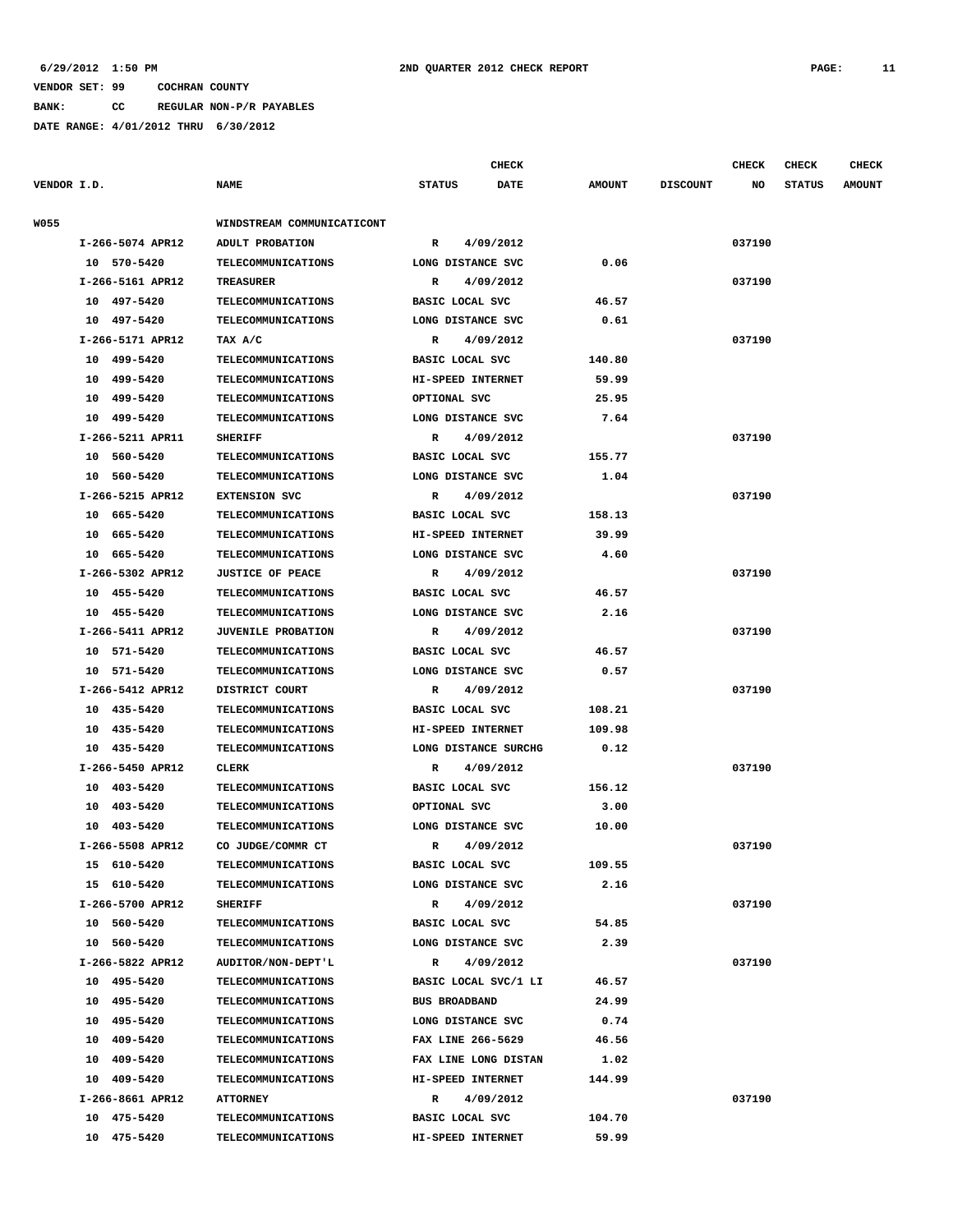**BANK: CC REGULAR NON-P/R PAYABLES**

|             |                     |                                        |                            | <b>CHECK</b>              |             |               |                 | CHECK  | <b>CHECK</b>  | <b>CHECK</b>  |
|-------------|---------------------|----------------------------------------|----------------------------|---------------------------|-------------|---------------|-----------------|--------|---------------|---------------|
| VENDOR I.D. |                     | <b>NAME</b>                            | <b>STATUS</b>              |                           | <b>DATE</b> | <b>AMOUNT</b> | <b>DISCOUNT</b> | NO     | <b>STATUS</b> | <b>AMOUNT</b> |
| <b>W055</b> |                     |                                        | WINDSTREAM COMMUNICATICONT |                           |             |               |                 |        |               |               |
|             | I-266-8661 APR12    | <b>ATTORNEY</b>                        | $\mathbb{R}$               | 4/09/2012                 |             |               |                 | 037190 |               |               |
|             | 10 475-5420         | TELECOMMUNICATIONS                     |                            | LONG DISTANCE SVC         |             | 0.12          |                 |        |               |               |
|             | I-266-8888 APR12    | <b>SHERIFF</b>                         | R                          | 4/09/2012                 |             |               |                 | 037190 |               |               |
|             | 10 560-5420         | TELECOMMUNICATIONS                     |                            | FAX LINE & CRIME CON      |             | 43.83         |                 |        |               |               |
|             | 10 560-5420         | TELECOMMUNICATIONS                     | TOLL SVC                   |                           |             | 2.25          |                 |        |               | 2,093.77CR    |
| <b>W070</b> |                     | R D WALLACE OIL CO INC                 |                            |                           |             |               |                 |        |               |               |
|             | $I-1400$ 04/12      | PREC 4                                 |                            | 4/09/2012<br>$\mathbf{R}$ |             |               |                 | 037192 |               |               |
|             | 15 624-5330         | FUEL AND OIL                           |                            | 67.9GL UNL                |             | 237.63        |                 |        |               |               |
|             | $I-3540$ 04/12      | PREC <sub>3</sub>                      | R                          | 4/09/2012                 |             |               |                 | 037192 |               |               |
|             | 15 623-5330         | FUEL AND OIL                           |                            | 279GL DYED DIESEL         |             | 1,032.30      |                 |        |               |               |
|             | 15 623-5330         | FUEL AND OIL                           |                            | 1 80-OZ PWR SVC           |             | 11.86         |                 |        |               |               |
|             | 15 623-5330         | FUEL AND OIL                           |                            | 37.1GL UNL, 3/12          |             | 126.73        |                 |        |               |               |
|             | 15 623-5330         | FUEL AND OIL                           |                            | 33.5GL UNL, 3/28          |             | 117.75        |                 |        |               |               |
|             | $I-3600$ 04/12      | <b>PARK</b>                            | $\mathbb{R}$               | 4/09/2012                 |             |               |                 | 037192 |               |               |
|             | 10 660-5330         | FUEL AND OIL                           | 26GL UNL                   |                           |             | 90.35         |                 |        |               |               |
|             | $I-3700$ 04/12      | <b>SHERIFF</b>                         | R                          | 4/09/2012                 |             |               |                 | 037192 |               |               |
|             | 10 560-5330         | FUEL AND OIL                           |                            | 65.1GL UNL/#123           |             | 227.69        |                 |        |               |               |
|             | 10 560-5330         | FUEL AND OIL                           |                            | 45.1GL UNL/#137           |             | 158.52        |                 |        |               | 2,002.83CR    |
|             |                     |                                        |                            |                           |             |               |                 |        |               |               |
| W092        |                     | WTG FUELS, INC                         |                            |                           |             |               |                 |        |               |               |
|             | I-15006-03496 APR12 | <b>SHERIFF</b>                         | R                          | 4/09/2012                 |             |               |                 | 037193 |               |               |
|             | 10 560-5330         | FUEL AND OIL                           |                            | 17.76GL UNL/#111          |             | 61.56         |                 |        |               |               |
|             | 10 560-5330         | FUEL AND OIL                           |                            | 15GL UNL/#125             |             | 54.09         |                 |        |               |               |
|             | 560-5330<br>10      | FUEL AND OIL                           |                            | 34.5GL UNL/#123           |             | 124.09        |                 |        |               |               |
|             | 560-5330<br>10      | FUEL AND OIL                           |                            | 76.19GL UNL/#137          |             | 272.22        |                 |        |               |               |
|             | 560-5330<br>10      | FUEL AND OIL                           |                            | 29.57GL UNL/#134          |             | 106.77        |                 |        |               |               |
|             | 560-5330<br>10      | FUEL AND OIL                           |                            | 119.22GL UNL/#135         |             | 426.74        |                 |        |               |               |
|             | 10 560-5330         | FUEL AND OIL                           |                            | 106.74GL UNL/#136         |             | 378.61        |                 |        |               | 1,424.08CR    |
|             |                     |                                        |                            |                           |             |               |                 |        |               |               |
| W092        |                     | WTG FUELS, INC                         |                            |                           |             |               |                 |        |               |               |
|             |                     | I-15006-47129 APR12 JUVENILE PROBATION | R                          | 4/09/2012                 |             |               |                 | 037194 |               |               |
|             | 10 571-5330         | FUEL                                   |                            | 11.43GL UNL, LTLFD, 3     |             | 37.79         |                 |        |               |               |
|             | 10 571-5330         | <b>FUEL</b>                            |                            | 17.56GL UNL, STPHNVL,     |             | 59.81         |                 |        |               | 97.60CR       |
| X001        |                     | XCEL ENERGY                            |                            |                           |             |               |                 |        |               |               |
|             |                     | I-54-1324315-7 APR12 ALMOST ALL DEPTS  | $\mathbb{R}$               | 4/09/2012                 |             |               |                 | 037195 |               |               |
|             | 30 518-5440         | UTILITIES                              |                            | 300210167 RUNWAY LIG      |             | 75.68         |                 |        |               |               |
|             | 10 510-5440         | UTILITIES                              |                            | 300240736 COURTHOUSE      |             | 1,874.70      |                 |        |               |               |
|             | 10 660-5440         | UTILITIES & IRRIGATION                 |                            | 300265059 SOFTBALL P      |             | 21.60         |                 |        |               |               |
|             | 10 580-5440         | UTILITIES [TOWER]                      |                            | 300282806 TOWER           |             | 65.11         |                 |        |               |               |
|             | 15 621-5440         | UTILITIES                              |                            | 300294119 PREC 1 SHO      |             | 57.74         |                 |        |               |               |
|             | 10 650-5440         | UTILITIES                              |                            | 300338546 LIBRARY         |             | 264.66        |                 |        |               |               |
|             | 10 652-5440         | UTILITIES                              |                            | 300342232 MUSEUM          |             | 34.74         |                 |        |               |               |
|             | 10 662-5440         | UTILITIES                              |                            | 300390484 ACTIVITY B      |             | 520.53        |                 |        |               |               |
|             | 10 660-5440         | UTILITIES & IRRIGATION                 |                            | 300410370 PARK            |             | 318.62        |                 |        |               |               |
|             | 10 660-5440         | UTILITIES & IRRIGATION                 |                            | 300457515 PARK/SHOP       |             | 36.98         |                 |        |               |               |
|             |                     |                                        |                            |                           |             |               |                 |        |               |               |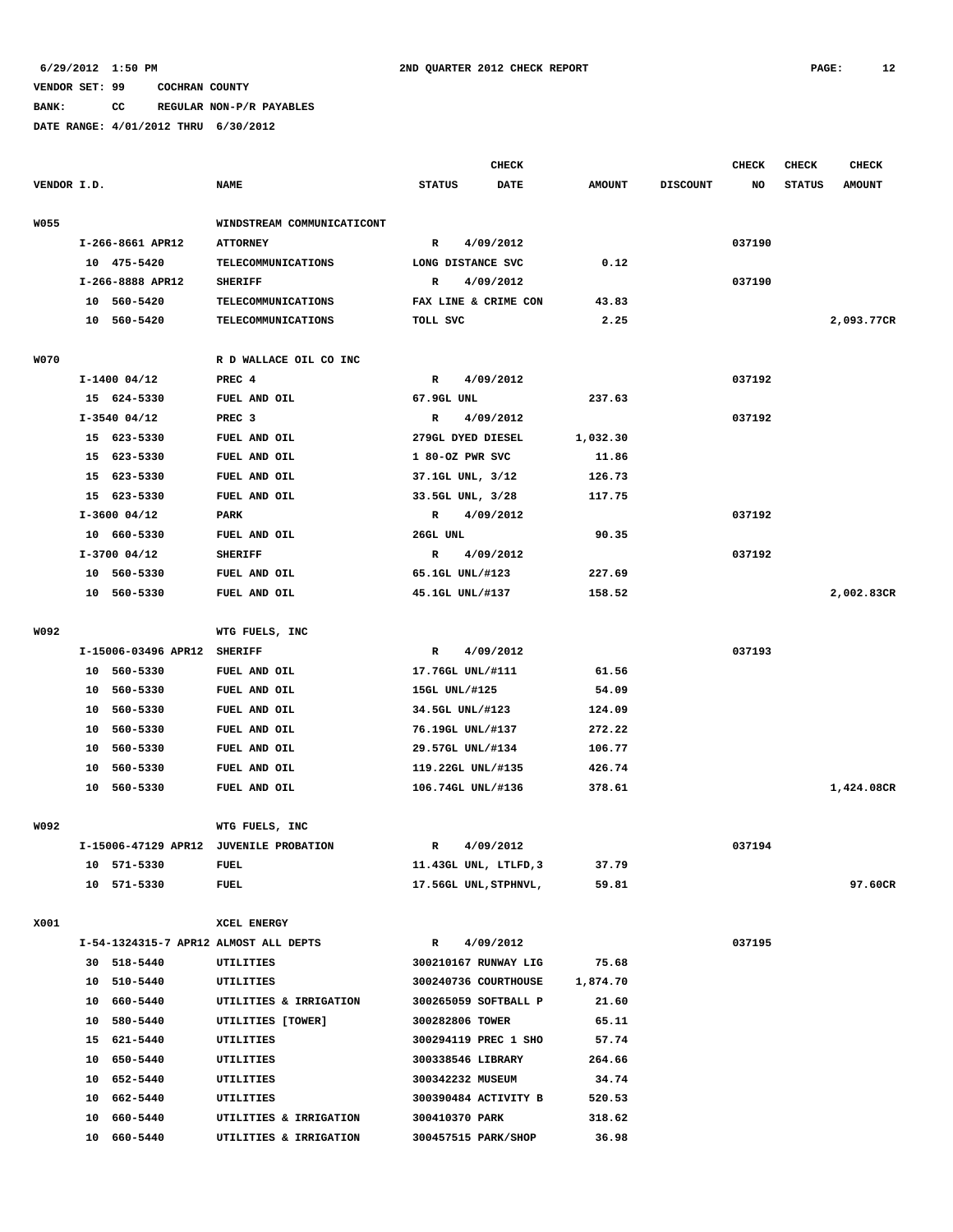**BANK: CC REGULAR NON-P/R PAYABLES**

|             |          |                    |                                                    |                      | <b>CHECK</b>         |               |                 | <b>CHECK</b> | <b>CHECK</b>  | <b>CHECK</b>  |
|-------------|----------|--------------------|----------------------------------------------------|----------------------|----------------------|---------------|-----------------|--------------|---------------|---------------|
| VENDOR I.D. |          |                    | <b>NAME</b>                                        | <b>STATUS</b>        | <b>DATE</b>          | <b>AMOUNT</b> | <b>DISCOUNT</b> | NO           | <b>STATUS</b> | <b>AMOUNT</b> |
| X001        |          |                    | CONT<br>XCEL ENERGY                                |                      |                      |               |                 |              |               |               |
|             |          |                    | I-54-1324315-7 APR12 ALMOST ALL DEPTS              | R                    | 4/09/2012            |               |                 | 037195       |               |               |
|             | 10       | 660–5440           | UTILITIES & IRRIGATION                             |                      | 300505444 HOFMAN BAS | 25.62         |                 |              |               |               |
|             | 10       | 516-5440           | UTILITIES                                          | 300555198 CEMETERY   |                      | 21.60         |                 |              |               |               |
|             | 10       | 409-5440           | UTILITIES                                          |                      | 300577364 102 N MAIN | 11.32         |                 |              |               |               |
|             | 10       | 660-5440           | UTILITIES & IRRIGATION                             | 300587052 SHOWBARN   |                      | 43.97         |                 |              |               |               |
|             | 10       | 660-5440           | UTILITIES & IRRIGATION                             |                      | 300587753 RODEO GROU | 21.60         |                 |              |               |               |
|             | 10       | 516-5440           | UTILITIES                                          | 300603417 CEMETERY   |                      | 11.50         |                 |              |               |               |
|             | 10       | 516-5440           | <b>UTILITIES</b>                                   |                      | 300637038 CEMETERY S | 21.60         |                 |              |               |               |
|             | 10       | 650-5440           | UTILITIES                                          | AREA LIGHT LIBRARY   |                      | 15.44         |                 |              |               |               |
|             | 10       | 662-5440           | UTILITIES                                          |                      | 2 AREA LIGHTS ACT BL | 46.27         |                 |              |               |               |
|             | 10       | 660-5440           | UTILITIES & IRRIGATION                             | AREA LIGHT PARK SHOP |                      | 14.85         |                 |              |               | 3,504.13CR    |
| G005        |          |                    | <b>GENERAL FUND</b>                                |                      |                      |               |                 |              |               |               |
|             |          |                    | I-1ST QTR CIVIL 2012 STATE CIVIL FEES              | R                    | 4/11/2012            |               |                 | 037196       |               |               |
|             | 90       | 000-2363.004       | Co Filing Fee Ind Lgl Serv. 1ST QTR CIVIL FEES     |                      |                      | 1.50          |                 |              |               |               |
|             | 90       | 000-2363.001       | Divorce & Family Gov't 133.1511ST QTR CIVIL FEES   |                      |                      | 1.25          |                 |              |               |               |
|             | 90       | 000-2363.002       | Other Than Divorce/Family 10B 1ST QTR CIVIL FEES   |                      |                      | 1.00          |                 |              |               |               |
|             | 90       | 000-2363.004       | Co Filing Fee Ind Lgl Serv. 1ST QTR CIVIL FEES     |                      |                      | 3.00          |                 |              |               |               |
|             |          | I-1ST QTR CRIM '12 | STATE CRIMINAL FEES                                | R                    | 4/11/2012            |               |                 | 037196       |               |               |
|             | 90       | 000-2358.001       | State CCC Date 010104 Forward STATE CRIMINAL FEES  |                      |                      | 456.40        |                 |              |               |               |
|             | 90       | 000-2368           | BB Bond Fee (Gov CD 41.258)                        | STATE CRIMINAL FEES  |                      | 7.50          |                 |              |               |               |
|             | 90       | 000-2370           | DNA Test Gov CD 411.147                            | STATE CRIMINAL FEES  |                      | 5.20          |                 |              |               |               |
|             | 90       | 000-2369           | EMS Trauma Sec49.02 SB1131                         | STATE CRIMINAL FEES  |                      | 8.50          |                 |              |               |               |
|             | 90       | 000-2378           | JRF Jury Reimb Fee CCP102.0045STATE CRIMINAL FEES  |                      |                      | 45.60         |                 |              |               |               |
|             |          |                    |                                                    |                      |                      |               |                 |              |               |               |
|             | 90       | 000-2363.003       | Indigent Defense Fee<br>MVF CCP 102.002            | STATE CRIMINAL FEES  |                      | 22.20<br>0.47 |                 |              |               |               |
|             | 90<br>90 | 000-2355           |                                                    | STATE CRIMINAL FEES  |                      |               |                 |              |               | 624.62CR      |
|             |          | 000-2367           | STF-Sub 95% C(Trans CD542.40 STATE CRIMINAL FEES   |                      |                      | 72.00         |                 |              |               |               |
| S217        |          |                    | STATE COMPTROLLER                                  |                      |                      |               |                 |              |               |               |
|             |          |                    | I-1ST QTR CIVIL '12 STATE CIVIL COSTS              | R                    | 4/11/2012            |               |                 | 037197       |               |               |
|             | 90       | 000-2372           | Birth Cert. Gov118.015                             |                      | 1ST QTR REMITTANCE F | 45.00         |                 |              |               |               |
|             | 90       | 000-2373           | Marriage License Gov 118.011 1ST QTR REMITTANCE F  |                      |                      | 150.00        |                 |              |               |               |
|             | 90       | 000-2363.004       | Co Filing Fee Ind Lgl Serv. 1ST QTR REMITTANCE F   |                      |                      | 28.50         |                 |              |               |               |
|             | 90       | 000-2363.001       | Divorce & Family Gov't 133.1511ST QTR REMITTANCE F |                      |                      | 223.75        |                 |              |               |               |
|             | 90       | 000-2363.002       | Other Than Divorce/Family 10B 1ST QTR REMITTANCE F |                      |                      | 99.00         |                 |              |               |               |
|             | 90       | 000-2363.004       | Co Filing Fee Ind Lgl Serv. 1ST QTR REMITTANCE F   |                      |                      | 57.00         |                 |              |               |               |
|             | 90       | 000-2379           | Judicial Support Fee/L133.105 1ST QTR REMITTANCE F |                      |                      | 294.00        |                 |              |               | 897.25CR      |
| S217        |          |                    | STATE COMPTROLLER                                  |                      |                      |               |                 |              |               |               |
|             |          | I-1ST QTR CRIM '12 | STATE CRIMINAL COSTS                               | R                    | 4/11/2012            |               |                 | 037198       |               |               |
|             | 90       | 000-2358.001       | State CCC Date 010104 Forward STATE CRIMINAL COSTS |                      |                      | 4,107.60      |                 |              |               |               |
|             | 90       | 000-2368           | BB Bond Fee (Gov CD 41.258) STATE CRIMINAL COSTS   |                      |                      | 67.50         |                 |              |               |               |
|             | 90       | 000-2370           | DNA Test Gov CD 411.147                            | STATE CRIMINAL COSTS |                      | 46.80         |                 |              |               |               |
|             | 90       | 000-2369           | EMS Trauma Sec49.02 SB1131                         | STATE CRIMINAL COSTS |                      | 76.50         |                 |              |               |               |
|             | 90       | 000-2378           | JRF Jury Reimb Fee CCP102.0045STATE CRIMINAL COSTS |                      |                      | 410.40        |                 |              |               |               |
|             | 90       | 000-2363.003       | Indigent Defense Fee                               |                      | STATE CRIMINAL COSTS | 199.80        |                 |              |               |               |
|             | 90       | 000-2355           | MVF CCP 102.002                                    |                      | STATE CRIMINAL COSTS | 4.23          |                 |              |               |               |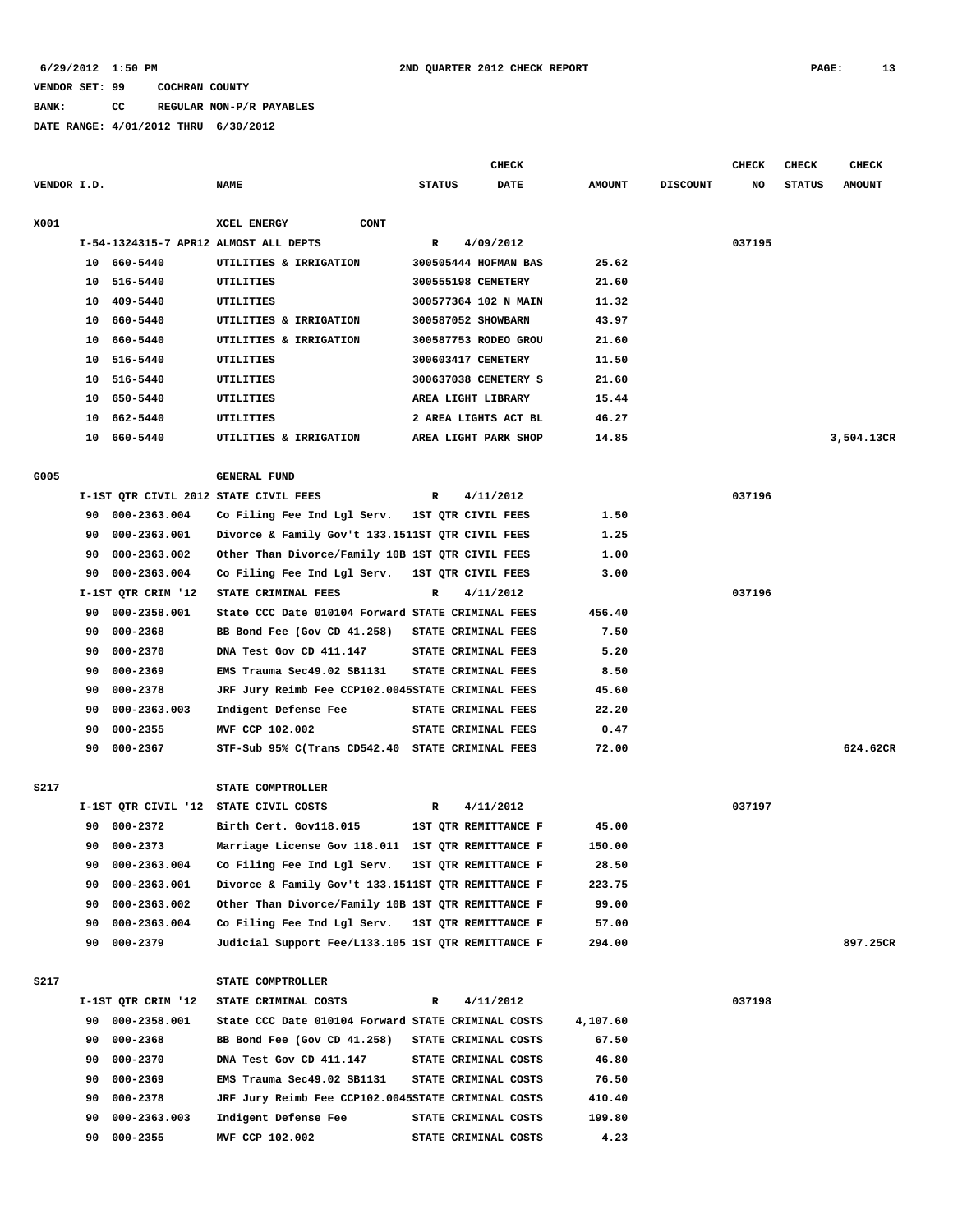**BANK: CC REGULAR NON-P/R PAYABLES**

|             |          |                    |                                                    |                 | <b>CHECK</b>          |               |                 | CHECK  | <b>CHECK</b>  | <b>CHECK</b>  |
|-------------|----------|--------------------|----------------------------------------------------|-----------------|-----------------------|---------------|-----------------|--------|---------------|---------------|
| VENDOR I.D. |          |                    | <b>NAME</b>                                        | <b>STATUS</b>   | <b>DATE</b>           | <b>AMOUNT</b> | <b>DISCOUNT</b> | NO     | <b>STATUS</b> | <b>AMOUNT</b> |
| <b>S217</b> |          |                    | STATE COMPTROLLER<br>CONT                          |                 |                       |               |                 |        |               |               |
|             |          | I-1ST QTR CRIM '12 | STATE CRIMINAL COSTS                               | R               | 4/11/2012             |               |                 | 037198 |               |               |
|             | 90       | 000-2367           | STF-Sub 95% C(Trans CD542.40 STATE CRIMINAL COSTS  |                 |                       | 1,368.00      |                 |        |               |               |
|             | 90       | 000-2342           | Arrest Fees - State Officers STATE CRIMINAL COSTS  |                 |                       | 64.00         |                 |        |               |               |
|             | 90       | 000-2342.001       | Omni FTA                                           |                 | STATE CRIMINAL COSTS  | 40.00         |                 |        |               |               |
|             | 90       | 000-2376           | Co. CrtCriminal Judicial Fund STATE CRIMINAL COSTS |                 |                       | 120.00        |                 |        |               |               |
|             | 90       | 000-2357           | 50% Overweight Fine                                |                 | STATE CRIMINAL COSTS  | 1,722.95      |                 |        |               |               |
|             | 90       | 000-2361           | 50% of Time Payment to State STATE CRIMINAL COSTS  |                 |                       | 50.00         |                 |        |               |               |
|             | 90       | 000-2379           | Judicial Support Fee/L133.105 STATE CRIMINAL COSTS |                 |                       | 712.20        |                 |        |               | 8,989.98CR    |
| A165        |          |                    | AFFILIATED COMPUTER SERVICES                       |                 |                       |               |                 |        |               |               |
|             | I-776734 |                    | CLERK                                              | R               | 4/27/2012             |               |                 | 037231 |               |               |
|             |          | 10 403-5416        | FILMING & INDEXING                                 |                 | ORR IMAGING (1) JAN   | 91.00         |                 |        |               |               |
|             |          | 10 403-5416        | FILMING & INDEXING                                 | <b>FREIGHT</b>  |                       | 10.00         |                 |        |               |               |
|             | I-776740 |                    | CLERK                                              | R               | 4/27/2012             |               |                 | 037231 |               |               |
|             |          | 10 403-5416        | FILMING & INDEXING                                 |                 | 156,741 ORR IMAGES M  | 1,521.75      |                 |        |               |               |
|             |          | 10 403-5416        | FILMING & INDEXING                                 | <b>FREIGHT</b>  |                       | 30.00         |                 |        |               |               |
|             | I-776752 |                    | CLERK                                              | R               | 4/27/2012             |               |                 | 037231 |               |               |
|             |          | 10 403-5416        | FILMING & INDEXING                                 |                 | ORR IMAGING (1) FEB   | 91.00         |                 |        |               |               |
|             | I-781059 |                    | <b>CLERK</b>                                       | R               | 4/27/2012             |               |                 | 037231 |               |               |
|             |          | 10 403-5416        | FILMING & INDEXING                                 |                 | 276 ARCHIVAL PRINTS   | 245.64        |                 |        |               |               |
|             |          | 10 403-5416        | FILMING & INDEXING                                 | <b>FREIGHT</b>  |                       | 59.26         |                 |        |               |               |
|             |          | 10 403-5416        | FILMING & INDEXING                                 |                 | 20/20 LAND RECORDS, 1 | 1,250.00      |                 |        |               | 3,298.65CR    |
| A178        |          |                    | <b>AMAZON</b>                                      |                 |                       |               |                 |        |               |               |
|             |          | I-114372232447     | LIBRARY                                            | R               | 4/27/2012             |               |                 | 037232 |               |               |
|             |          | 10 650-5499        | MISCELLANEOUS                                      |                 | 3 DRSTRNG BACKPK, BL  | 7.65          |                 |        |               |               |
|             | 10       | 650-5499           | MISCELLANEOUS                                      |                 | 3 DRSTRNG BACKPK, RE  | 7.65          |                 |        |               |               |
|             | 10       | 650-5499           | MISCELLANEOUS                                      |                 | 2 DRSTRNG BACKPK, RO  | 5.10          |                 |        |               |               |
|             | 10       | 650–5499           | MISCELLANEOUS                                      |                 | 2 ENSIGN PK MSNGR BA  | 17.38         |                 |        |               |               |
|             |          | 10 650-5499        | MISCELLANEOUS                                      | SHIPPING        |                       | 15.92         |                 |        |               |               |
|             |          | I-133270686660     | LIBRARY                                            | R               | 4/27/2012             |               |                 | 037232 |               |               |
|             |          | 10 650-5590        | <b>BOOKS</b>                                       |                 | FLY GUY#2: SUPER FLY  | 6.99          |                 |        |               |               |
|             |          | 10 650-5590        | <b>BOOKS</b>                                       | DISC            |                       | 0.91CR        |                 |        |               |               |
|             |          | I-133271882863     | LIBRARY                                            | R               | 4/27/2012             |               |                 | 037232 |               |               |
|             |          | 10 650-5590        | <b>BOOKS</b>                                       |                 | HATE THAT CAT         | 5.99          |                 |        |               |               |
|             | 10       | 650-5590           | <b>BOOKS</b>                                       |                 | <b>BEFORE I FALL</b>  | 9.98          |                 |        |               |               |
|             |          | 10 650-5590        | <b>BOOKS</b>                                       |                 | PERFECT SQUARE        | 10.36         |                 |        |               |               |
|             | 10       | 650-5590           | <b>BOOKS</b>                                       | <b>ENTWINED</b> |                       | 10.98         |                 |        |               |               |
|             | 10       | 650-5590           | <b>BOOKS</b>                                       |                 | KILL ME IF YOU CAN    | 15.25         |                 |        |               |               |
|             | 10       | 650-5590           | <b>BOOKS</b>                                       |                 | JUNIE B JONES'S 1ST   | 13.57         |                 |        |               |               |
|             | 10       | 650-5590           | <b>BOOKS</b>                                       |                 | OH SAY CAN YOU SAY W  | 8.99          |                 |        |               |               |
|             | 10       | 650-5590           | <b>BOOKS</b>                                       | PASSION         |                       | 11.98         |                 |        |               |               |
|             | 10       | 650-5590           | <b>BOOKS</b>                                       |                 | THE HUNGER GAMES      | 5.01          |                 |        |               |               |
|             | 10       | 650-5590           | <b>BOOKS</b>                                       |                 | FLY GUY #3: SHOO, FL  | 6.99          |                 |        |               |               |
|             | 10       | 650-5590           | <b>BOOKS</b>                                       |                 | A&P FOR DUMMIES       | 13.79         |                 |        |               |               |
|             | 10       | 650-5590           | <b>BOOKS</b>                                       | STAY CLOSE      |                       | 16.10         |                 |        |               |               |
|             |          | 10 650-5590        | <b>BOOKS</b>                                       | TRAPPED         |                       | 10.98         |                 |        |               |               |
|             |          |                    |                                                    |                 |                       |               |                 |        |               |               |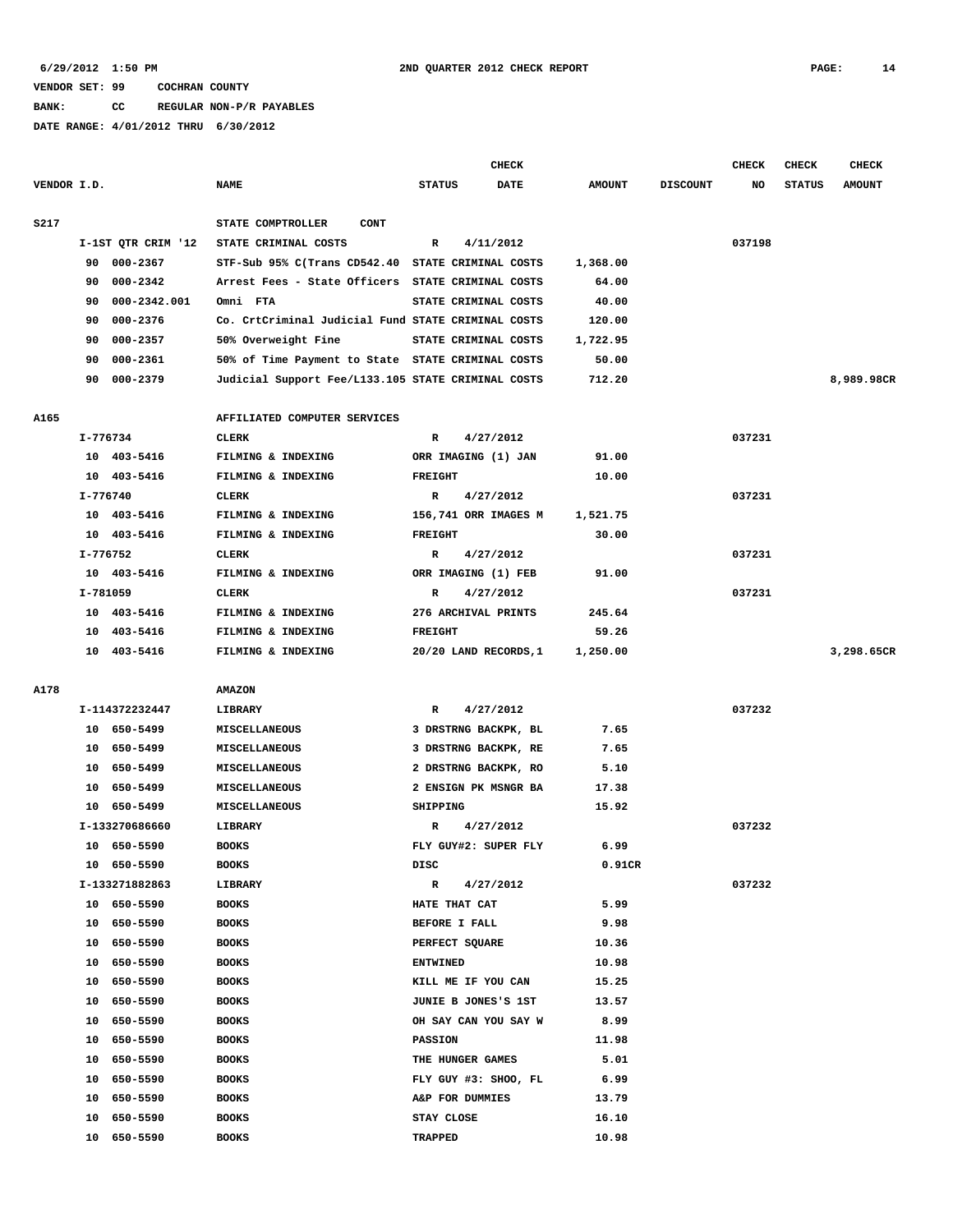**BANK: CC REGULAR NON-P/R PAYABLES**

|             |                 |                              |                      | <b>CHECK</b>         |               |                 | CHECK  | <b>CHECK</b>  | <b>CHECK</b>  |
|-------------|-----------------|------------------------------|----------------------|----------------------|---------------|-----------------|--------|---------------|---------------|
| VENDOR I.D. |                 | <b>NAME</b>                  | <b>STATUS</b>        | <b>DATE</b>          | <b>AMOUNT</b> | <b>DISCOUNT</b> | NO     | <b>STATUS</b> | <b>AMOUNT</b> |
|             |                 |                              |                      |                      |               |                 |        |               |               |
| A178        |                 | <b>AMAZON</b><br><b>CONT</b> |                      |                      |               |                 |        |               |               |
|             | I-133271882863  | LIBRARY                      | R                    | 4/27/2012            |               |                 | 037232 |               |               |
|             | 10 650-5590     | <b>BOOKS</b>                 | THERE'S NO PLACE LIK |                      | 8.99          |                 |        |               |               |
|             | 10 650-5590     | <b>BOOKS</b>                 | BLOOD NINJA          |                      | 9.99          |                 |        |               |               |
|             | 10 650-5590     | <b>BOOKS</b>                 | ALIENS ON VACATION   |                      | 11.55         |                 |        |               |               |
|             | 10 650-5590     | <b>BOOKS</b>                 | DISC                 |                      | 3.00CR        |                 |        |               |               |
|             | I-133272293847  | LIBRARY                      | $\mathbf{R}$         | 4/27/2012            |               |                 | 037232 |               |               |
|             | 10 650-5590     | <b>BOOKS</b>                 | LADY OF LIGHT        |                      | 11.18         |                 |        |               |               |
|             | I-133273306910  | LIBRARY                      | $\mathbb{R}$         | 4/27/2012            |               |                 | 037232 |               |               |
|             | 10 650-5590     | <b>BOOKS</b>                 | WOMAN OF GRACE       |                      | 13.61         |                 |        |               |               |
|             | I-133273846214  | LIBRARY                      | R                    | 4/27/2012            |               |                 | 037232 |               |               |
|             | 10 650-5590     | <b>BOOKS</b>                 | ICE IS NICE: ALL ABO |                      | 8.99          |                 |        |               |               |
|             | 10 650-5590     | <b>BOOKS</b>                 | SOCIOLOGY FOR DUMMIE |                      | 13.59         |                 |        |               |               |
|             | 10 650-5590     | <b>BOOKS</b>                 | INFAMOUS: CHRONICLES |                      | 12.28         |                 |        |               |               |
|             | 10 650-5590     | <b>BOOKS</b>                 | THE EARTH (ISAAC ASI |                      | 15.98         |                 |        |               |               |
|             | 10 650-5590     | <b>BOOKS</b>                 | DISC                 |                      | 1.17CR        |                 |        |               |               |
|             | I-133274701156  | LIBRARY                      | R                    | 4/27/2012            |               |                 | 037232 |               |               |
|             | 10 650-5590     | <b>BOOKS</b>                 | HI! FLY GUY          |                      | 6.99          |                 |        |               |               |
|             | 10 650-5590     | <b>BOOKS</b>                 | TAKE THREE           |                      | 6.00          |                 |        |               |               |
|             | 10 650-5590     | <b>BOOKS</b>                 | DISC                 |                      | 0.91CR        |                 |        |               |               |
|             | I-149873160747  | LIBRARY                      | R                    | 4/27/2012            |               |                 | 037232 |               |               |
|             | 10 650-5590     | <b>BOOKS</b>                 | DOGGY DAY CARE       |                      | 11.04         |                 |        |               |               |
|             | 10 650-5590     | <b>BOOKS</b>                 | FUNNY BUSINESS       |                      | 11.04         |                 |        |               |               |
|             | 10 650-5590     | <b>BOOKS</b>                 | PRINCIPAL FOR THE DA |                      | 11.04         |                 |        |               |               |
|             | 10 650-5590     | <b>BOOKS</b>                 | TENDER MERCIES       |                      | 11.18         |                 |        |               |               |
|             | I-149873509641  | LIBRARY                      | R                    | 4/27/2012            |               |                 | 037232 |               |               |
|             | 10 650-5590     | <b>BOOKS</b>                 | THE BERENSTAIN BEARS |                      | 10.84         |                 |        |               |               |
|             | 10 650-5590     | <b>BOOKS</b>                 | BLOOD NINJA II       |                      | 6.80          |                 |        |               |               |
|             | I-239996416274  | LIBRARY                      | R                    | 4/27/2012            |               |                 | 037232 |               |               |
|             | 10 650-5499     | MISCELLANEOUS                | INVIS INK PEN & BLAC |                      | 23.98         |                 |        |               |               |
|             | 10 650-5499     | MISCELLANEOUS                | SHIPPING             |                      | 9.98          |                 |        |               |               |
|             | I-255893734869  | LIBRARY                      | R                    | 4/27/2012            |               |                 | 037232 |               |               |
|             | 10 650-5590     | <b>BOOKS</b>                 | TAKE TWO             |                      | 4.08          |                 |        |               |               |
|             | 10 650-5590     | <b>BOOKS</b>                 | SHIPPING             |                      | 3.99          |                 |        |               | 417.79CR      |
|             |                 |                              |                      |                      |               |                 |        |               |               |
| A206        |                 | DAVID LYNN ALEXANDER         |                      |                      |               |                 |        |               |               |
|             | I-CALICHE 04/12 | PREC 3                       | R 4/27/2012          |                      |               |                 | 037233 |               |               |
|             | 15 623-5356     | ROAD MATERIALS & SUPPLIES    |                      | 22 12CY LOADS CALICH | 396.00        |                 |        |               | 396.00CR      |
|             |                 |                              |                      |                      |               |                 |        |               |               |
| B026        |                 | BLEDSOE WATER SUPPLY CORP    |                      |                      |               |                 |        |               |               |
|             | I-3004 0412     | PREC <sub>3</sub>            | R                    | 4/27/2012            |               |                 | 037234 |               |               |
|             | 15 623-5440     | UTILITIES                    | WATER BILL DATED 4/9 |                      | 20.10         |                 |        |               | 20.10CR       |
|             |                 |                              |                      |                      |               |                 |        |               |               |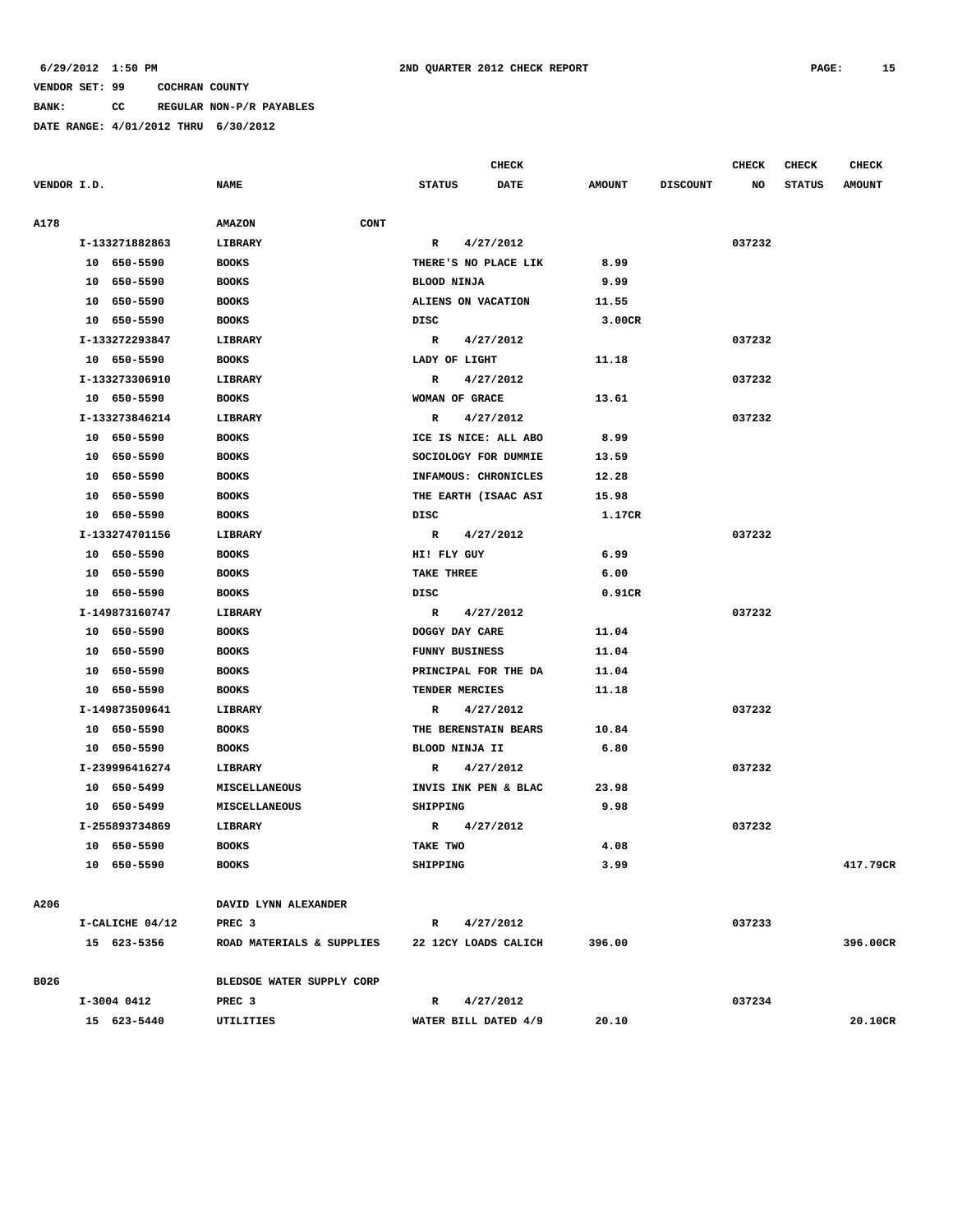**BANK: CC REGULAR NON-P/R PAYABLES**

|             | <b>CHECK</b>                       |                                                    |                                   |             |               | <b>CHECK</b>    | <b>CHECK</b> | <b>CHECK</b>  |               |
|-------------|------------------------------------|----------------------------------------------------|-----------------------------------|-------------|---------------|-----------------|--------------|---------------|---------------|
| VENDOR I.D. |                                    | <b>NAME</b>                                        | <b>STATUS</b>                     | <b>DATE</b> | <b>AMOUNT</b> | <b>DISCOUNT</b> | <b>NO</b>    | <b>STATUS</b> | <b>AMOUNT</b> |
|             |                                    |                                                    |                                   |             |               |                 |              |               |               |
| B029        |                                    | BRUCKNER'S TRUCK SALES, INC                        |                                   |             |               |                 |              |               |               |
|             | $I-308043L$                        | PREC 4                                             | $\mathbb{R}$<br>4/27/2012         |             |               |                 | 037235       |               |               |
|             | 15 624-5451                        | <b>REPAIRS</b>                                     | <b>DIPSTICK</b>                   |             | 57.76         |                 |              |               |               |
|             | I-308518L                          | PREC 4                                             | 4/27/2012<br>R                    |             |               |                 | 037235       |               |               |
|             | 15 624-5451                        | <b>REPAIRS</b>                                     | 2 U-JOINTS                        |             | 79.26         |                 |              |               | 137.02CR      |
|             |                                    |                                                    |                                   |             |               |                 |              |               |               |
| <b>B119</b> |                                    | CHERYL BUTLER                                      | $\mathbb{R}$                      |             |               |                 |              |               |               |
|             | I-REIMB TRAP 04/12<br>10 665-5334  | <b>EXTENSION SVC</b><br>OTHER SUPPLIES             | 4/27/2012<br>REIMB 63 CS ORANGE D |             | 629.37        |                 | 037236       |               | 629.37CR      |
|             |                                    |                                                    |                                   |             |               |                 |              |               |               |
| B191        |                                    | BRUCKNER'S TRUCK SALES, INC                        |                                   |             |               |                 |              |               |               |
|             | I-10016P                           | PRECINCT TWO                                       | 4/27/2012<br>R                    |             |               |                 | 037237       |               |               |
|             | 15 622-5571                        | CAPITAL OUTLAY                                     | '05 MACK TRCTR--1795              |             | 47,335.33     |                 |              |               | 47,335.33CR   |
|             |                                    |                                                    |                                   |             |               |                 |              |               |               |
| C019        |                                    | COCHRAN MEMORIAL HOSPITAL                          |                                   |             |               |                 |              |               |               |
|             | I-ADM#310346                       | <b>JUVENILE PROBATION</b>                          | 4/27/2012<br>R                    |             |               |                 | 037238       |               |               |
|             | 10 571-5412                        | COUNTY-NON RESIDENTIAL SERVICECLINIC VISIT/JUV#797 |                                   |             | 66.00         |                 |              |               | 66.00CR       |
|             |                                    |                                                    |                                   |             |               |                 |              |               |               |
| C084        |                                    | CLERK, SEVENTH COURT OF APPEAL                     |                                   |             |               |                 |              |               |               |
|             | I-MAR 2012                         | <b>STATE FEES</b>                                  | $\mathbb{R}$<br>4/27/2012         |             |               |                 | 037239       |               |               |
|             | 90 000-2379.002                    | 7th Crt of Appeal Gov't22.2081COUNTY COURT         |                                   |             | 10.00         |                 |              |               |               |
|             | 90 000-2379.002                    | 7th Crt of Appeal Gov't22.2081DISTRICT COURT       |                                   |             | 20.00         |                 |              |               | 30.00CR       |
|             |                                    |                                                    |                                   |             |               |                 |              |               |               |
| C165        |                                    | CITY OF MORTON                                     |                                   |             |               |                 |              |               |               |
|             | I-1ST QTR 2012                     | <b>CEMETERY</b>                                    | 4/27/2012<br>R                    |             |               |                 | 037240       |               |               |
|             | 10 516-5486                        | CONTRACT LABOR-OPEN CLOSE                          | RUSSELL HUDSON 2/18/              |             | 300.00        |                 |              |               |               |
|             | 10 516-5486                        | CONTRACT LABOR-OPEN CLOSE                          | NADENE BRATTAIN, 3/1              |             | 300.00        |                 |              |               |               |
|             | 10 516-5486                        | CONTRACT LABOR-OPEN CLOSE                          | JESSE L. NEWMAN, 3/2              |             | 300.00        |                 |              |               | 900.00CR      |
| C241        |                                    | CRENSHAW DUPREE & MILAM,                           |                                   |             |               |                 |              |               |               |
|             | I-VASQUEZ                          | NON-DEPT'L/H VASQUEZ                               | 4/27/2012<br>R                    |             |               |                 | 037241       |               |               |
|             | 10 409-5498                        | CLAIMS AND JUDGEMENTS                              | ATTY FEES/VASQUEZ                 |             | 5,000.00      |                 |              |               | 5,000.00CR    |
|             |                                    |                                                    |                                   |             |               |                 |              |               |               |
| C325        |                                    | COUNTY EXECUTIVES OF AMERICA                       |                                   |             |               |                 |              |               |               |
|             | I-DUES 2012                        | COMMISSIONERS COURT                                | 4/27/2012<br>R                    |             |               |                 | 037242       |               |               |
|             | 15 610-5481                        | DUES AND REGISTRATION                              | MEMBERSHIP DUES/JUDG              |             | 31.27         |                 |              |               | 31.27CR       |
|             |                                    |                                                    |                                   |             |               |                 |              |               |               |
| D176        |                                    | DATA FLEX BUSINESS PRODUCTS, L                     |                                   |             |               |                 |              |               |               |
|             | I-11199                            | VOTER REG                                          | R<br>4/27/2012                    |             |               |                 | 037243       |               |               |
|             | 10 410-5310                        | OFFICE SUPPLIES                                    | 4500 LASER VOTER CAR              |             | 313.65        |                 |              |               |               |
|             | 10 410-5310                        | OFFICE SUPPLIES                                    | <b>FREIGHT</b>                    |             | 18.35         |                 |              |               | 332.00CR      |
|             |                                    |                                                    |                                   |             |               |                 |              |               |               |
| E011        |                                    | <b>EXXONMOBIL</b>                                  |                                   |             |               |                 |              |               |               |
|             | I-187328265306626204 EXTENSION SVC |                                                    | $\mathbb{R}$<br>4/27/2012         |             |               |                 | 037244       |               |               |
|             | 10 665-5330                        | FUEL AND OIL                                       | 11.682GL UNL, TEMPLE              |             | 41.94         |                 |              |               |               |
|             | 10 665-5330                        | FUEL AND OIL                                       | 16.846GL UNL, COLLEGE             |             | 61.49         |                 |              |               |               |
|             | 10 665-5330                        | FUEL AND OIL                                       | CR FED TAX ON 28.5GL              |             | 5.22CR        |                 |              |               | 98.21CR       |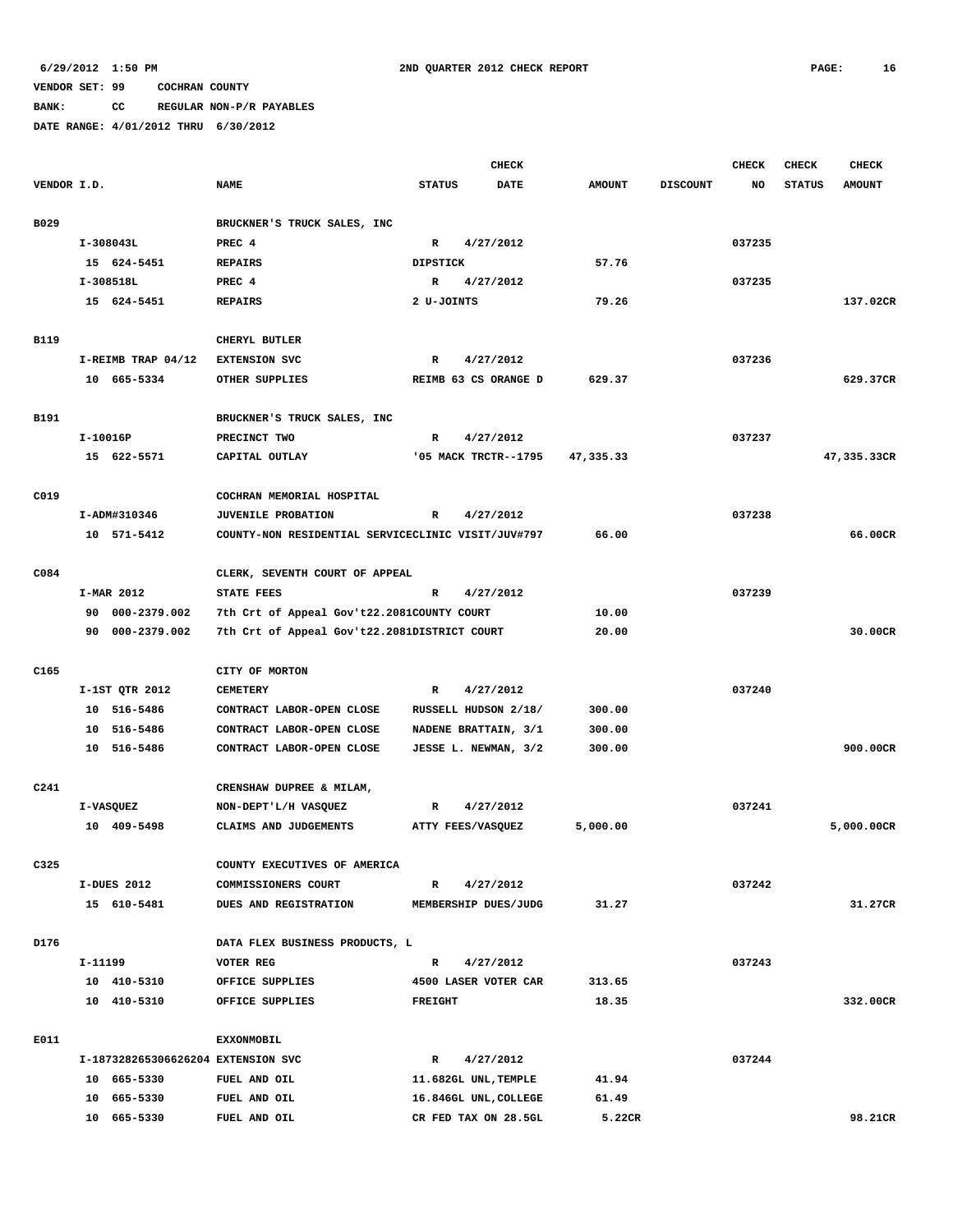# **BANK: CC REGULAR NON-P/R PAYABLES**

|             |           |                  |                               |                      | <b>CHECK</b>         |               |                 | CHECK  | <b>CHECK</b>  | <b>CHECK</b>  |
|-------------|-----------|------------------|-------------------------------|----------------------|----------------------|---------------|-----------------|--------|---------------|---------------|
| VENDOR I.D. |           |                  | <b>NAME</b>                   | <b>STATUS</b>        | <b>DATE</b>          | <b>AMOUNT</b> | <b>DISCOUNT</b> | NO     | <b>STATUS</b> | <b>AMOUNT</b> |
|             |           |                  |                               |                      |                      |               |                 |        |               |               |
| E057        |           |                  | ELECTION SYSTEMS & SOFTWARE   |                      |                      |               |                 |        |               |               |
|             | C-791162  |                  | <b>ELECTIONS</b>              | $\mathbb{R}$         | 4/27/2012            |               |                 | 037245 |               |               |
|             |           | 10 490-5335      | <b>ELECTION SUPPLIES</b>      |                      | CR EARLY VOTING PCT  | 20.33CR       |                 |        |               |               |
|             | I-804253  |                  | <b>ELECTIONS</b>              | R                    | 4/27/2012            |               |                 | 037245 |               |               |
|             |           | 10 490-5335      | <b>ELECTION SUPPLIES</b>      |                      | EARLY VOTING PCT KIT | 27.10         |                 |        |               |               |
|             |           | 10 490-5335      | <b>ELECTION SUPPLIES</b>      | SHIPPING             |                      | 6.81          |                 |        |               |               |
|             | I-806005  |                  | <b>ELECTIONS</b>              | R                    | 4/27/2012            |               |                 | 037245 |               |               |
|             |           | 10 490-5571      | CAPITAL OUTLAY                |                      | MODEL 100 PCT SCAN # | 5,095.00      |                 |        |               |               |
|             |           | 10 490-5571      | CAPITAL OUTLAY                | MODEL 100 PCT SCAN # |                      | 5,095.00      |                 |        |               | 10,203.58CR   |
|             |           |                  |                               |                      |                      |               |                 |        |               |               |
| G031        |           |                  | <b>GRAINGER</b>               |                      |                      |               |                 |        |               |               |
|             |           | I-9793670598     | <b>COURTHOUSE</b>             | 4/27/2012<br>R       |                      |               |                 | 037246 |               |               |
|             |           | 10 510-5451      | <b>REPAIR</b>                 | IRRIG TIMER, 9 STA   |                      | 109.93        |                 |        |               | 109.93CR      |
|             |           |                  |                               |                      |                      |               |                 |        |               |               |
| G186        |           |                  | GAYLORD BROS.                 |                      |                      |               |                 |        |               |               |
|             |           | I-2034447        | <b>LIBRARY</b>                | 4/27/2012<br>R       |                      |               |                 | 037247 |               |               |
|             |           | 10 650-5310      | OFFICE SUPPLIES               | 2 LAM VINYL CLR 12X6 |                      | 59.18         |                 |        |               |               |
|             |           | 10 650-5310      | OFFICE SUPPLIES               | 2" LETTERS, BLUE 140 |                      | 4.16          |                 |        |               |               |
|             |           | 10 650-5310      | OFFICE SUPPLIES               | 2" LETTERS RED 140/P |                      | 4.16          |                 |        |               |               |
|             |           | 10 650-5310      | OFFICE SUPPLIES               | 4" LETTERS GREEN 70/ |                      | 4.24          |                 |        |               |               |
|             |           | 10 650-5310      | OFFICE SUPPLIES               |                      | 4" LETTERS YELLOW 70 | 4.24          |                 |        |               |               |
|             |           | 10 650-5310      | OFFICE SUPPLIES               |                      | 2" LETTERS ORANGE 14 | 4.16          |                 |        |               |               |
|             |           | 10 650-5310      | OFFICE SUPPLIES               | SHIPPING             |                      | 14.43         |                 |        |               |               |
|             |           | I-2034747        | LIBRARY                       | $\mathbb{R}$         | 4/27/2012            |               |                 | 037247 |               |               |
|             |           | 10 650-5310      | OFFICE SUPPLIES               |                      | MINI POSTER SET 21X6 | 8.97          |                 |        |               |               |
|             |           | 10 650-5310      | OFFICE SUPPLIES               | SHIPPING             |                      | 0.94          |                 |        |               | 104.48CR      |
|             |           |                  |                               |                      |                      |               |                 |        |               |               |
| G205        |           |                  | <b>JANICE GILLESPIE</b>       |                      |                      |               |                 |        |               |               |
|             | I-040912  |                  | HISTORICAL COMMISSION         | R                    | 4/27/2012            |               |                 | 037248 |               |               |
|             |           | 31 652-5499      | MISCELLANEOUS                 |                      | DOOR PRIZES/GEOCACHE | 88.94         |                 |        |               |               |
|             |           | $I-GPS$ 04/25/12 | HISTORICAL COMMISSION         | R                    | 4/27/2012            |               |                 | 037248 |               |               |
|             |           | 31 652-5499      | MISCELLANEOUS                 |                      | 2 GPS/GEOCACHE DR PR | 166.34        |                 |        |               | 255.28CR      |
|             |           |                  |                               |                      |                      |               |                 |        |               |               |
| H126        |           |                  | HOLLAND'S OFFICE TECHNOLOGIES |                      |                      |               |                 |        |               |               |
|             | I-95809   |                  | <b>AUDITOR</b>                | $\mathbb{R}$         | 4/27/2012            |               |                 | 037249 |               |               |
|             |           | 10 495-5310      | OFFICE SUPPLIES               |                      | FAX/SCAN/COPY Q4S1X0 | 1,095.00      |                 |        |               |               |
|             |           | 10 495-5310      | OFFICE SUPPLIES               |                      | W/TRADE BROTHER MFL8 |               |                 |        |               |               |
|             | $I-95812$ |                  | TREASURER                     |                      | R 4/27/2012          |               |                 | 037249 |               |               |
|             |           | 10 497-5310      | OFFICE SUPPLIES               |                      | CANON CALC 20014241  | 189.99        |                 |        |               |               |
|             | I-95889   |                  | TAX A/C                       | 4/27/2012<br>R       |                      |               |                 | 037249 |               |               |
|             |           | 10 499-5310      | OFFICE SUPPLIES               | 500 BUS CARDS/T JACK |                      | 34.95         |                 |        |               |               |
|             | I-95934   |                  | TAX A/C                       | 4/27/2012<br>R       |                      |               |                 | 037249 |               |               |
|             |           | 10 499-5310      | OFFICE SUPPLIES               | 2500 PRINTED ENV/T J |                      | 139.95        |                 |        |               |               |
|             | I-95950   |                  | TAX A/C                       | $\mathbb{R}$         | 4/27/2012            |               |                 | 037249 |               |               |
|             |           | 10 499-5310      | OFFICE SUPPLIES               | 1CS 8.5X11 PAPER     |                      | 37.99         |                 |        |               | 1,497.88CR    |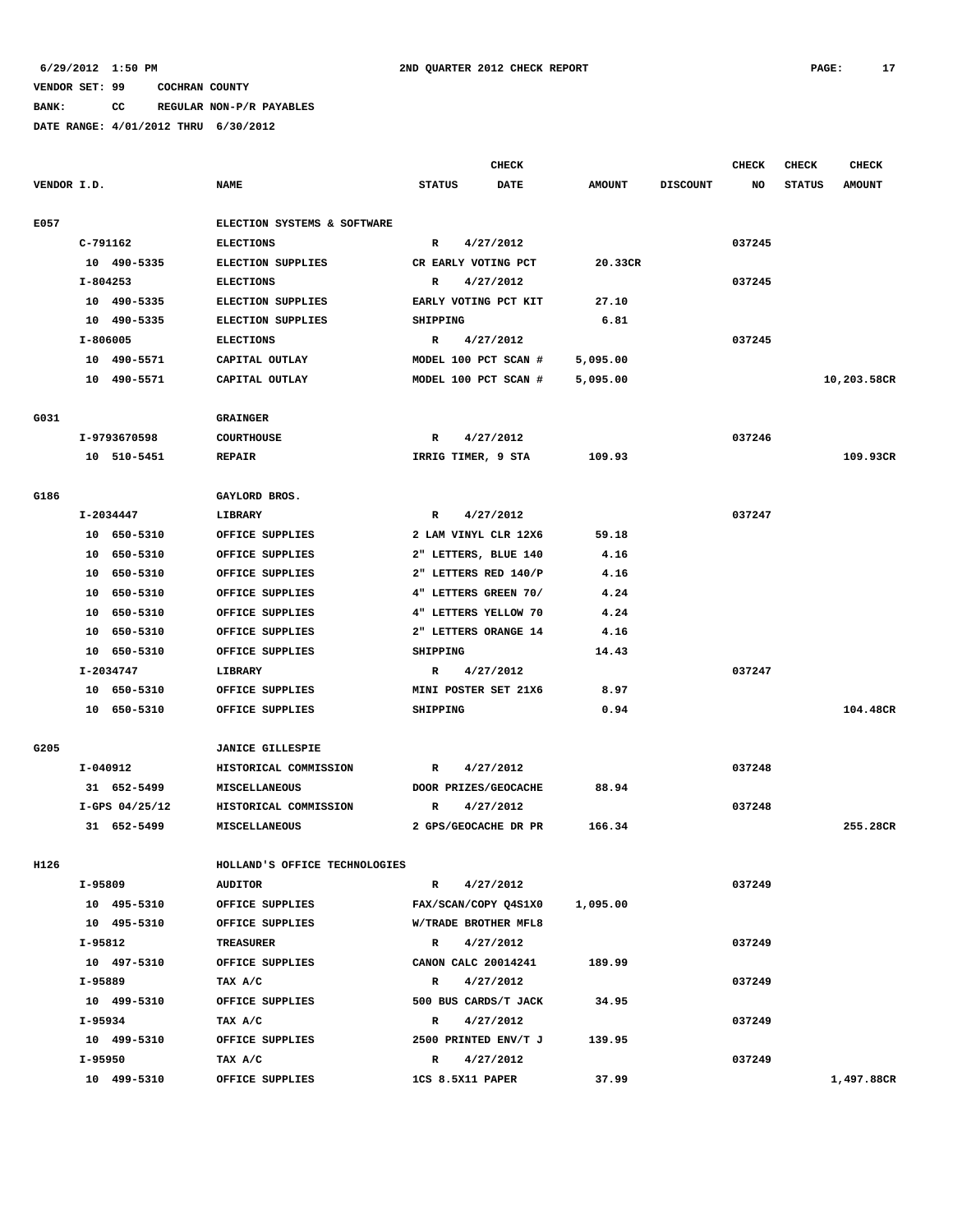### **VENDOR SET: 99 COCHRAN COUNTY BANK: CC REGULAR NON-P/R PAYABLES**

|             |        |                  |                                                  |                       | <b>CHECK</b> |               |                 | CHECK  | CHECK         | <b>CHECK</b>  |
|-------------|--------|------------------|--------------------------------------------------|-----------------------|--------------|---------------|-----------------|--------|---------------|---------------|
| VENDOR I.D. |        |                  | <b>NAME</b>                                      | <b>STATUS</b>         | <b>DATE</b>  | <b>AMOUNT</b> | <b>DISCOUNT</b> | NO     | <b>STATUS</b> | <b>AMOUNT</b> |
| I006        |        |                  | INLAND TRUCK PARTS CO                            |                       |              |               |                 |        |               |               |
|             |        | I-32-31709       | PREC 4                                           | R                     | 4/27/2012    |               |                 | 037250 |               |               |
|             |        | 15 624-5451      | <b>REPAIRS</b>                                   | WELD YOKE             |              | 80.74         |                 |        |               |               |
|             | 15     | 624-5451         | <b>REPAIRS</b>                                   | 4 DRIVE LINES         |              | 14.52         |                 |        |               |               |
|             | 15     | 624-5451         | <b>REPAIRS</b>                                   | LABOR                 |              | 140.00        |                 |        |               |               |
|             |        | 15 624-5451      | <b>REPAIRS</b>                                   | SHOP CHG              |              | 7.00          |                 |        |               | 242.26CR      |
| I008        |        |                  | INDEPENDENT ELECTRIC                             |                       |              |               |                 |        |               |               |
|             | I-5190 |                  | PARK/BASEBALL                                    | R                     | 4/27/2012    |               |                 | 037251 |               |               |
|             |        | 10 660-5451      | <b>REPAIR</b>                                    | 2 #4 WEDGE CLAMPS     |              | 11.54         |                 |        |               |               |
|             |        | 10 660-5451      | <b>REPAIR</b>                                    | #4 INSULINK           |              | 1.66          |                 |        |               |               |
|             |        | 10 660-5451      | <b>REPAIR</b>                                    | 5 HR 60FT BUCKET TRU  |              | 240.00        |                 |        |               |               |
|             | 10     | 660-5451         | <b>REPAIR</b>                                    | 6 JRNEYMAN; POS LIGHT |              | 420.00        |                 |        |               |               |
|             |        | 10 660-5451      | <b>REPAIR</b>                                    | 6 APPR                |              | 150.00        |                 |        |               |               |
|             | I-5191 |                  | PARK/BASEBALL FIELD                              | R                     | 4/27/2012    |               |                 | 037251 |               |               |
|             |        | 10 660-5451      | <b>REPAIR</b>                                    | 21 1500W QUARTZ LAMP  |              | 351.75        |                 |        |               |               |
|             |        | 10 660-5451      | <b>REPAIR</b>                                    | 2 #4 OVERHEAD SVCLAM  |              | 11.54         |                 |        |               |               |
|             |        | 10 660-5451      | <b>REPAIR</b>                                    | 4 CONNECTORS FOR #6-  |              | 7.52          |                 |        |               |               |
|             | 10     | 660–5451         | <b>REPAIR</b>                                    | PORCELAIN LAG BOLT K  |              | 3.89          |                 |        |               |               |
|             | 10     | 660-5451         | <b>REPAIR</b>                                    | 8 HR 60FT BUCKET TRU  |              | 384.00        |                 |        |               |               |
|             | 10     | 660-5451         | <b>REPAIR</b>                                    | 8 HR JRNEYMAN; CHG L  |              | 560.00        |                 |        |               |               |
|             |        | 10 660-5451      | <b>REPAIR</b>                                    | 8 HR APPR             |              | 200.00        |                 |        |               |               |
|             | I-5212 |                  | <b>ACTIVITY BLDG</b>                             | R                     | 4/27/2012    |               |                 | 037251 |               |               |
|             |        | 10 662-5451      | <b>REPAIR</b>                                    | 2FT 3/4" ALUMINUM LB  |              | 9.30          |                 |        |               |               |
|             |        | 10 662-5451      | <b>REPAIR</b>                                    | 100FT 1/2" CONDUIT    |              | 50.00         |                 |        |               |               |
|             |        | 10 662-5451      | <b>REPAIR</b>                                    | 5FT 4" SQUARE DEEP    |              | 15.45         |                 |        |               |               |
|             | 10     | 662-5451         | <b>REPAIR</b>                                    | 2 4" SQ BLANK METAL   |              | 1.46          |                 |        |               |               |
|             | 10     | 662-5451         | <b>REPAIR</b>                                    | 3 3/4" STEEL SET SC   |              | 2.55          |                 |        |               |               |
|             | 10     | 662-5451         | <b>REPAIR</b>                                    | 9 1/2"                | STEEL SET SC | 3.96          |                 |        |               |               |
|             | 10     | 662-5451         | <b>REPAIR</b>                                    | 9 3/4" STL SET SCRE   |              | 8.01          |                 |        |               |               |
|             | 10     | 662-5451         | <b>REPAIR</b>                                    | 6 1/2" STL SET SCRE   |              | 3.06          |                 |        |               |               |
|             | 10     | 662-5451         | <b>REPAIR</b>                                    | 13 3/4" ONE HOLE PIP  |              | 3.51          |                 |        |               |               |
|             |        | 10 662-5451      | <b>REPAIR</b>                                    | 11 1/2" ONE HOLE PIP  |              | 1.98          |                 |        |               |               |
|             |        | 10 662-5451      | <b>REPAIR</b>                                    | 3 2G SS DPLX RCPT PL  |              | 10.29         |                 |        |               |               |
|             |        | 10 662-5451      | <b>REPAIR</b>                                    | 3 20A DUPLEX RECEPTA  |              | 6.75          |                 |        |               |               |
|             |        | 10 662-5451      | <b>REPAIR</b>                                    | 130FT 3/4" CONDUIT    |              | 126.10        |                 |        |               |               |
|             |        | 10 662-5451      | <b>REPAIR</b>                                    | 12 HR JRNEYMN; FSA OF |              | 840.00        |                 |        |               |               |
|             |        | 10 662-5451      | <b>REPAIR</b>                                    | 12 HR APPR            |              | 300.00        |                 |        |               | 3,724.32CR    |
| J054        |        |                  | GREG W JOINER, PhD                               |                       |              |               |                 |        |               |               |
|             |        | I-042512 JUV#803 | <b>JUVENILE PROBATION</b>                        | R                     | 4/27/2012    |               |                 | 037252 |               |               |
|             |        | 10 571-5412      | COUNTY-NON RESIDENTIAL SERVICEPSYCH EVAL/JUV#803 |                       |              | 450.00        |                 |        |               | 450.00CR      |
|             |        |                  |                                                  |                       |              |               |                 |        |               |               |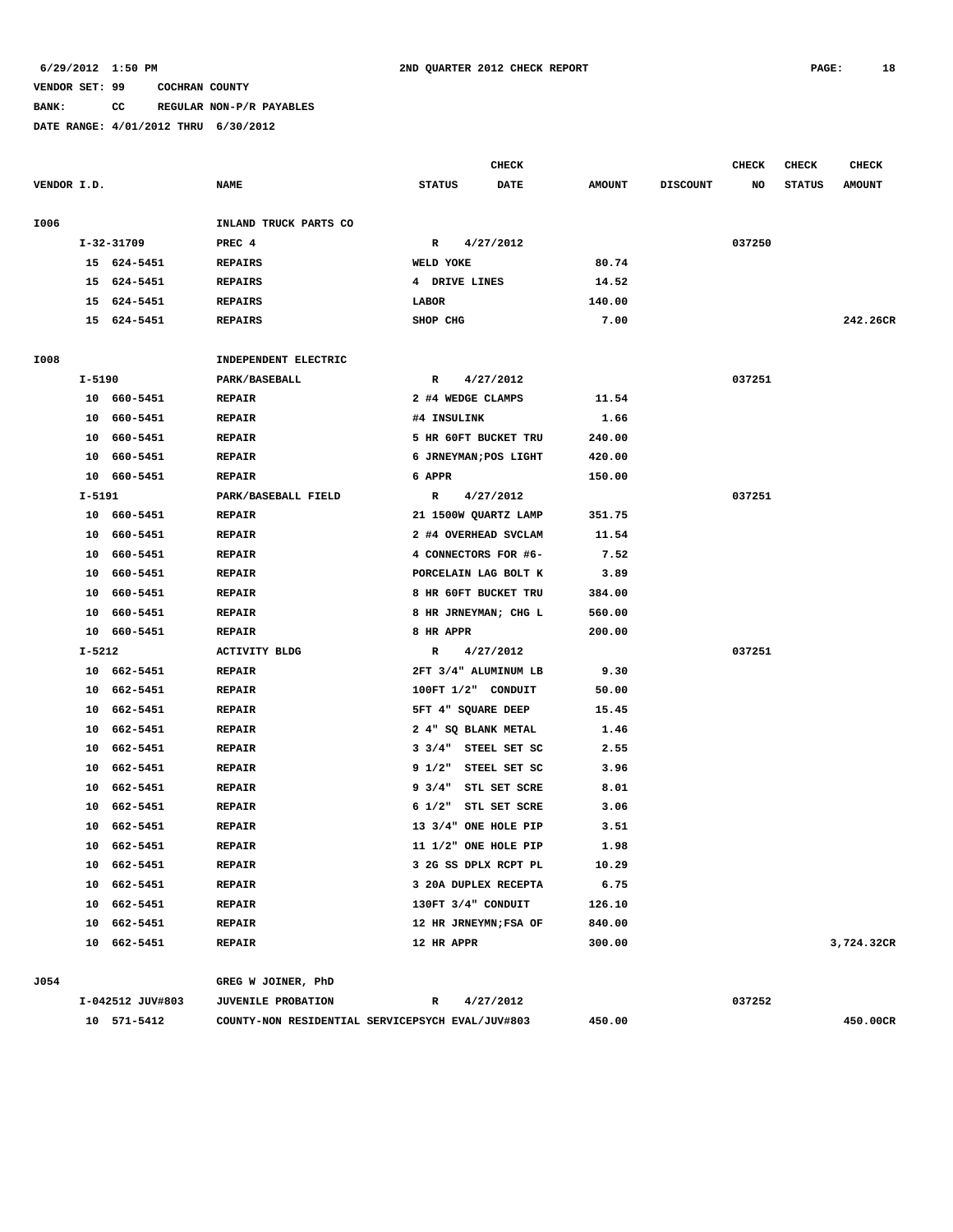**BANK: CC REGULAR NON-P/R PAYABLES**

|             |         |             |                                       |                         |             | <b>CHECK</b> |               |                 | <b>CHECK</b> | <b>CHECK</b>  | <b>CHECK</b>  |
|-------------|---------|-------------|---------------------------------------|-------------------------|-------------|--------------|---------------|-----------------|--------------|---------------|---------------|
| VENDOR I.D. |         |             | <b>NAME</b>                           | <b>STATUS</b>           |             | <b>DATE</b>  | <b>AMOUNT</b> | <b>DISCOUNT</b> | NO           | <b>STATUS</b> | <b>AMOUNT</b> |
| L010        |         |             | LEWIS FARM & RANCH STORE INC          |                         |             |              |               |                 |              |               |               |
|             | I-38077 |             | PREC <sub>4</sub>                     |                         | R 4/27/2012 |              |               |                 | 037253       |               |               |
|             |         | 15 624-5356 | ROAD MATERIALS & SUPPLIES             | 2 CREAMER               |             |              | 3.90          |                 |              |               |               |
|             |         | 15 624-5356 | ROAD MATERIALS & SUPPLIES             | SUGAR                   |             |              | 1.95          |                 |              |               |               |
|             |         | 15 624-5356 | ROAD MATERIALS & SUPPLIES             | <b>COFFEE</b>           |             |              | 16.99         |                 |              |               |               |
|             |         | 15 624-5356 | ROAD MATERIALS & SUPPLIES             | FILTERS                 |             |              | 1.99          |                 |              |               |               |
|             | I-38195 |             | PARK                                  | R 4/27/2012             |             |              |               |                 | 037253       |               |               |
|             |         | 10 660-5332 | CUSTODIAL SUPPLIES                    | 2 DISH LIQUID           |             |              | 4.98          |                 |              |               |               |
|             |         | I-38246     | ACTIVITY BLDG                         |                         | R 4/27/2012 |              |               |                 | 037253       |               |               |
|             |         | 10 662-5332 | CUSTODIAL SUPPLIES                    | <b>TRASH BAGS</b>       |             |              | 18.99         |                 |              |               |               |
|             |         | 10 662-5332 | CUSTODIAL SUPPLIES                    | VAC FILTER              |             |              | 13.99         |                 |              |               |               |
|             |         | 10 662-5332 | CUSTODIAL SUPPLIES                    | DISC                    |             |              | 3.30CR        |                 |              |               |               |
|             |         | I-38597     | ACTIVITY BLDG                         | R 4/27/2012             |             |              |               |                 | 037253       |               |               |
|             |         | 10 662-5332 | CUSTODIAL SUPPLIES                    | PUSH BROOM HANDLE       |             |              | 5.39          |                 |              |               |               |
|             |         | I-39082     | PARK                                  | $\mathbf{R}$            | 4/27/2012   |              |               |                 | 037253       |               |               |
|             |         | 10 660-5451 | <b>REPAIR</b>                         | 3 3/4" COUPLERS         |             |              | 5.97          |                 |              |               |               |
|             |         | 10 660-5451 | <b>REPAIR</b>                         | DISC                    |             |              | 0.60CR        |                 |              |               |               |
|             |         | I-39181     | PREC 1                                |                         | R 4/27/2012 |              |               |                 | 037253       |               |               |
|             |         | 15 621-5356 | ROAD MATERIALS & SUPPLIES             | 17 FILTERS              |             |              | 16.49         |                 |              |               |               |
|             |         | 15 621-5356 | ROAD MATERIALS & SUPPLIES             | 1/2CS SPEEDWAY          |             |              | 54.25         |                 |              |               |               |
|             |         | 15 621-5356 | ROAD MATERIALS & SUPPLIES             | <b>1GL FLAME</b>        |             |              | 58.00         |                 |              |               |               |
|             | I-39215 |             | PREC 1                                | R                       | 4/27/2012   |              |               |                 | 037253       |               |               |
|             |         | 15 621-5356 | ROAD MATERIALS & SUPPLIES             | EXT CORD                |             |              | 13.49         |                 |              |               |               |
|             |         | 15 621-5356 | ROAD MATERIALS & SUPPLIES             | DISC                    |             |              | 1.35CR        |                 |              |               |               |
|             | I-39322 |             | PREC <sub>3</sub>                     | R 4/27/2012             |             |              |               |                 | 037253       |               |               |
|             |         | 15 623-5356 | ROAD MATERIALS & SUPPLIES             | <b>COFFEE</b>           |             |              | 16.99         |                 |              |               |               |
|             |         | 15 623-5356 | ROAD MATERIALS & SUPPLIES             | FILTERS                 |             |              | 1.99          |                 |              |               |               |
|             |         | 15 623-5356 | ROAD MATERIALS & SUPPLIES             | DISC                    |             |              | 1.90CR        |                 |              |               |               |
|             |         | I-39345     | PARK/AIRPORT                          | $\mathbb{R}$            | 4/27/2012   |              |               |                 | 037253       |               |               |
|             |         | 30 518-5332 | CUSTODIAL SUPPLIES                    | 20FT ROPE               |             |              | 8.20          |                 |              |               |               |
|             |         | 30 518-5332 | CUSTODIAL SUPPLIES                    | WD-40                   |             |              | 4.99          |                 |              |               |               |
|             |         | 30 518-5451 | <b>REPAIR</b>                         | 2 WIRE CLIPS            |             |              | 2.98          |                 |              |               |               |
|             | I-39360 |             | <b>COURTHOUSE</b>                     |                         | R 4/27/2012 |              |               |                 | 037253       |               |               |
|             |         | 10 510-5332 | CUSTODIAL SUPPLIES                    | <b>1CS PAPER TOWELS</b> |             |              | 38.70         |                 |              |               |               |
|             |         | 10 510-5332 | CUSTODIAL SUPPLIES                    | 3 LYSOL                 |             |              | 11.97         |                 |              |               |               |
|             |         | 10 510-5332 | CUSTODIAL SUPPLIES<br>1CS SPRAYWAY    |                         |             |              | 35.88         |                 |              |               |               |
|             |         | 10 510-5332 | CUSTODIAL SUPPLIES 1CS BLEACH         |                         |             |              | 14.94         |                 |              |               |               |
|             |         | 10 510-5332 | CUSTODIAL SUPPLIES 7PK LIGHT BULBS    |                         |             |              | 26.53         |                 |              |               |               |
|             |         | 10 510-5332 | CUSTODIAL SUPPLIES                    | DISC                    |             |              | 12.80CR       |                 |              |               |               |
|             |         | I-39590     | PREC <sub>2</sub>                     | R 4/27/2012             |             |              |               |                 | 037253       |               |               |
|             |         | 15 622-5356 | ROAD MATERIALS & SUPPLIES             | <b>ROUND-UP</b>         |             |              | 35.00         |                 |              |               |               |
|             |         | I-39615     | PREC 1                                |                         | R 4/27/2012 |              |               |                 | 037253       |               |               |
|             |         | 15 621-5356 | ROAD MATERIALS & SUPPLIES             | SPRAY NOZZLE            |             |              | 6.95          |                 |              |               |               |
|             |         | 15 621-5356 | ROAD MATERIALS & SUPPLIES             | 10FT 1/2" HOSE          |             |              | 7.90          |                 |              |               |               |
|             |         | 15 621-5356 | ROAD MATERIALS & SUPPLIES             | 2 CLAMPS                |             |              | 1.58          |                 |              |               |               |
|             |         | 15 621-5356 | ROAD MATERIALS & SUPPLIES SPRAY WAND  |                         |             |              | 9.08          |                 |              |               |               |
|             |         | 15 621-5356 | ROAD MATERIALS & SUPPLIES SPRAY GUN   |                         |             |              | 40.95         |                 |              |               |               |
|             |         |             | 15 621-5356 ROAD MATERIALS & SUPPLIES | $1/2X1/4"$ BARB         |             |              | 0.59          |                 |              |               |               |
|             |         |             |                                       |                         |             |              |               |                 |              |               |               |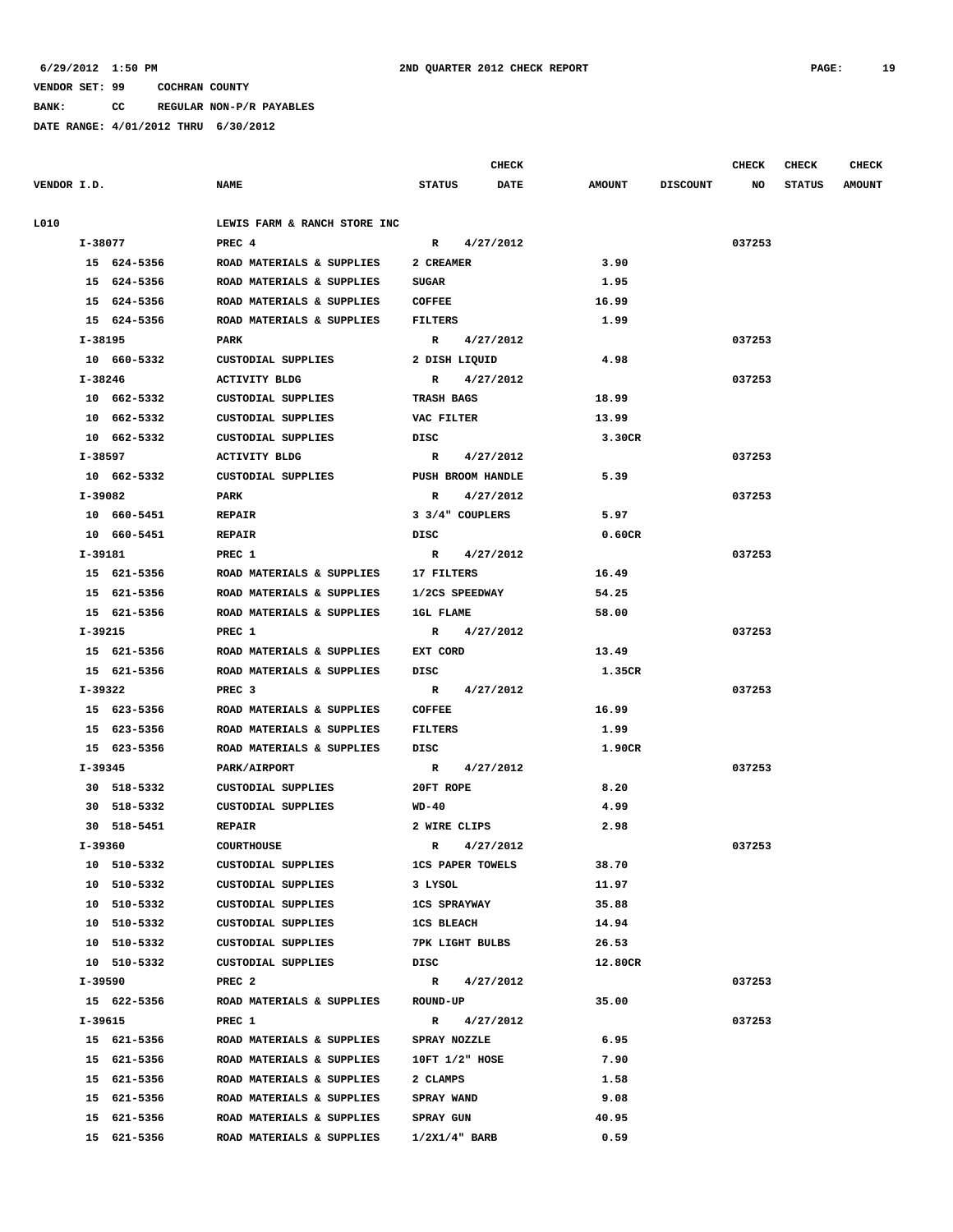**BANK: CC REGULAR NON-P/R PAYABLES**

|             |                   |                             | CHECK                        |               |                 | CHECK  | <b>CHECK</b>  | CHECK         |
|-------------|-------------------|-----------------------------|------------------------------|---------------|-----------------|--------|---------------|---------------|
| VENDOR I.D. |                   | <b>NAME</b>                 | <b>STATUS</b><br><b>DATE</b> | <b>AMOUNT</b> | <b>DISCOUNT</b> | NO     | <b>STATUS</b> | <b>AMOUNT</b> |
| L010        |                   | LEWIS FARM & RANCH STOCONT  |                              |               |                 |        |               |               |
|             | I-39615           | PREC 1                      | $\mathbb{R}$<br>4/27/2012    |               |                 | 037253 |               |               |
|             | 15 621-5356       | ROAD MATERIALS & SUPPLIES   | DISC                         | 6.71CR        |                 |        |               |               |
|             | $I - 40070$       | <b>ACTIVITY BLDG</b>        | $\mathbb{R}$<br>4/27/2012    |               |                 | 037253 |               |               |
|             | 10 662-5451       | <b>REPAIR</b>               | 2 LIGHT FIXTURE ENDS         | 7.98          |                 |        |               |               |
|             | $I - 40135$       | <b>CEMETERY</b>             | 4/27/2012<br>R               |               |                 | 037253 |               |               |
|             | 10 516-5332       | <b>CUSTODIAL SUPPLIES</b>   | 4 WEED-FREE ZONE             | 143.96        |                 |        |               |               |
|             | I-40138           | PREC 1                      | 4/27/2012<br>R               |               |                 | 037253 |               |               |
|             | 15 621-5356       | ROAD MATERIALS & SUPPLIES   | 1.5CS ROUND-UP               | 105.00        |                 |        |               |               |
|             | 15 621-5356       | ROAD MATERIALS & SUPPLIES   | <b>1GL FLAME</b>             | 58.00         |                 |        |               | 769.88CR      |
|             |                   |                             |                              |               |                 |        |               |               |
| L015        |                   | LUBBOCK COUNTY, TEXAS       |                              |               |                 |        |               |               |
|             | I-MAR 12 ADR FEES | DISTRICT COURT              | 4/27/2012<br>R               |               |                 | 037255 |               |               |
|             | 19 435-5409       | A.D.R. CONTRACT             | DISTRICT ADR FEES            | 40.00         |                 |        |               |               |
|             | 19 435-5409       | A.D.R. CONTRACT             | COUNTY ADR FEES              | 20.00         |                 |        |               | 60.00CR       |
| L046        |                   | LUBBOCK COUNTY              |                              |               |                 |        |               |               |
|             | I-2012 AGRMT      | DISTRICT COURT              | 4/27/2012<br>R               |               |                 | 037256 |               |               |
|             | 10 435-5400       | ATTORNEY AD LITEM           | <b>COUNTY SHARE FOR 201</b>  | 1,157.00      |                 |        |               |               |
|             | 10 435-5400       | ATTORNEY AD LITEM           | PUBLIC DEFENDER, CAP         |               |                 |        |               | 1,157.00CR    |
| L057        |                   | L KENLEY, dba               |                              |               |                 |        |               |               |
|             | I-4986            | PREC <sub>2</sub>           | 4/27/2012<br>R               |               |                 | 037257 |               |               |
|             | 15 622-5571       | CAPITAL OUTLAY              | DECALS FOR 2005 MACK         | 35.00         |                 |        |               | 35.00CR       |
|             |                   |                             |                              |               |                 |        |               |               |
| L085        |                   | NANCY LUPER                 |                              |               |                 |        |               |               |
|             | I-APR 12 TRAVEL   | SENIOR CITIZENS             | 4/27/2012<br>R               |               |                 | 037258 |               |               |
|             | 10 663-5427       | CONTINUING EDUCATION        | DOA DIR MTG, LBK, 4/         | 66.60         |                 |        |               | 66.60CR       |
| M011        |                   | MCWHORTERS INC.             |                              |               |                 |        |               |               |
|             | I-277367          | PREC <sub>2</sub>           | $\mathbb{R}$<br>4/27/2012    |               |                 | 037259 |               |               |
|             | 15 622-5451       | <b>REPAIRS</b>              | 2 GAS SHOCKS                 | 190.00        |                 |        |               | 190.00CR      |
| M018        |                   | MORTON INSURANCE AGENCY     |                              |               |                 |        |               |               |
|             | I-BOND #8440      | TAX OFFICE                  | 4/27/2012<br>R               |               |                 | 037260 |               |               |
|             | 10 499-5480       | BONDS & NOTARY FEES         | COUNTY BOND-NEW/JACK         | 350.00        |                 |        |               |               |
|             | $I-$ BOND #8445   | TAX OFFICE                  | 4/27/2012<br>R               |               |                 | 037260 |               |               |
|             | 10 499-5480       | BONDS & NOTARY FEES         | STATE BOND-NEW/JACKS         | 52.50         |                 |        |               | 402.50CR      |
|             |                   |                             |                              |               |                 |        |               |               |
| M031        |                   | MILLER PAPER & PACKAGING CO |                              |               |                 |        |               |               |
|             | I-S2173884.001    | <b>COURTHOUSE/PARK</b>      | $\mathbb{R}$<br>4/27/2012    |               |                 | 037261 |               |               |
|             | 10 510-5332       | CUSTODIAL SUPPLIES          | <b>1CS SINGLEFOLD TOWEL</b>  | 43.07         |                 |        |               |               |
|             | 10 510-5332       | CUSTODIAL SUPPLIES          | 2CA 55GL CAN LINER,          | 70.28         |                 |        |               |               |
|             | 10 510-5332       | CUSTODIAL SUPPLIES          | 1PK NITRILE GLOVES P         | 8.27          |                 |        |               |               |
|             | 10 510-5332       | CUSTODIAL SUPPLIES          | 2CS 40-45GL HD LINER         | 85.06         |                 |        |               |               |
|             | 10 510-5332       | CUSTODIAL SUPPLIES          | <b>1CS PLEASCENT DISINF</b>  | 31.80         |                 |        |               |               |
|             | 10 510-5332       | CUSTODIAL SUPPLIES          | 2CS 12-16GL HI-DEN L         | 57.88         |                 |        |               |               |
|             | 10 510-5332       | CUSTODIAL SUPPLIES          | 2CS NO RINSE FLOOR C         | 78.50         |                 |        |               |               |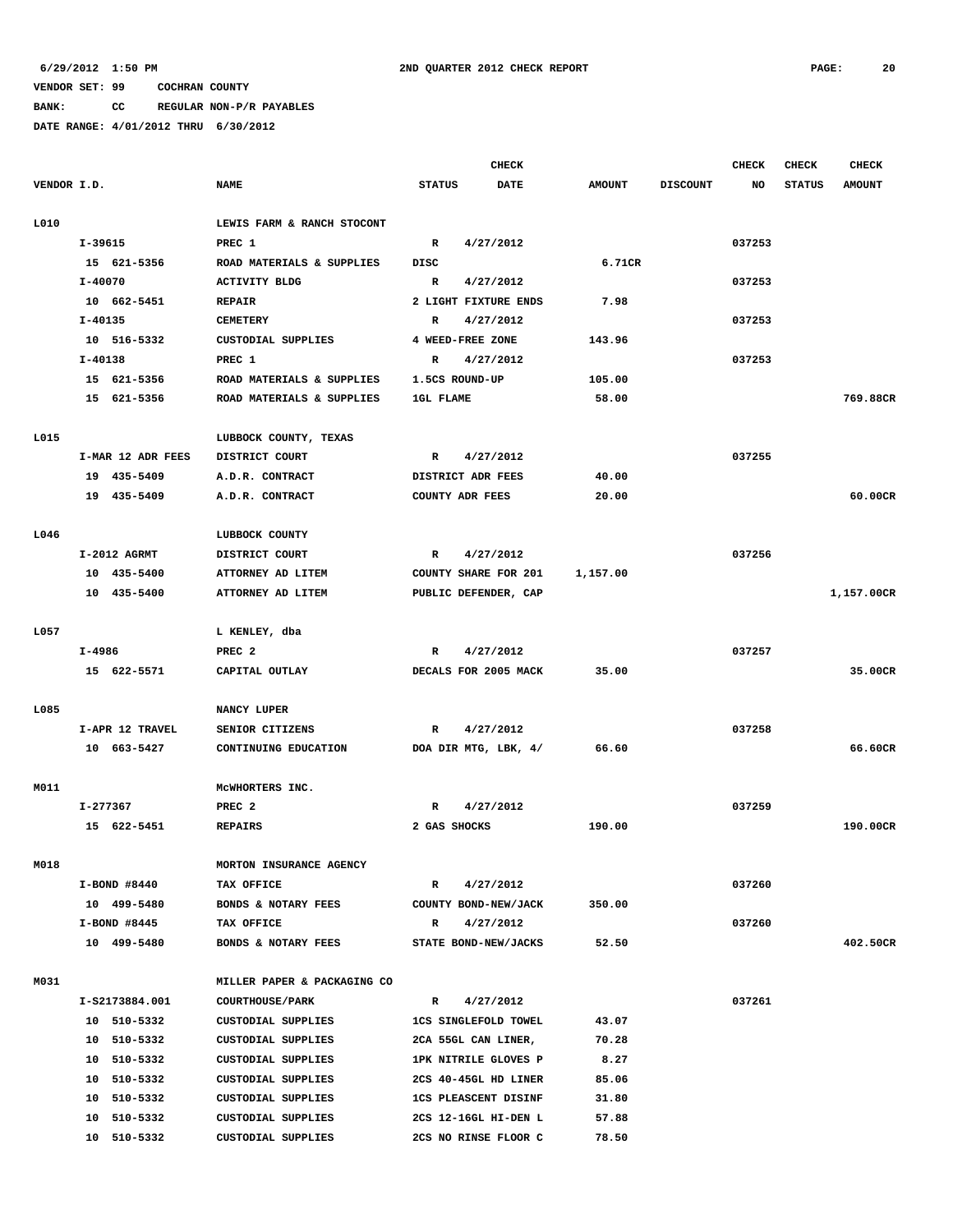**BANK: CC REGULAR NON-P/R PAYABLES**

|             |         |                    |                                |                      | CHECK                |               |                 | <b>CHECK</b> | <b>CHECK</b>  | CHECK         |
|-------------|---------|--------------------|--------------------------------|----------------------|----------------------|---------------|-----------------|--------------|---------------|---------------|
| VENDOR I.D. |         |                    | <b>NAME</b>                    | <b>STATUS</b>        | <b>DATE</b>          | <b>AMOUNT</b> | <b>DISCOUNT</b> | NO           | <b>STATUS</b> | <b>AMOUNT</b> |
| M031        |         |                    | MILLER PAPER & PACKAGICONT     |                      |                      |               |                 |              |               |               |
|             |         | I-S2173884.001     | <b>COURTHOUSE/PARK</b>         | R                    | 4/27/2012            |               |                 | 037261       |               |               |
|             |         | 10 510-5332        | <b>CUSTODIAL SUPPLIES</b>      |                      | 1CS FOAMING CLNR/DIS | 45.16         |                 |              |               |               |
|             |         | 10 510-5332        | CUSTODIAL SUPPLIES             | 4DZ RIM HANGER, CHR  |                      | 51.02         |                 |              |               |               |
|             |         | 10 660-5332        | CUSTODIAL SUPPLIES             | <b>1CS FOAM SOAP</b> |                      | 76.09         |                 |              |               | 547.13CR      |
|             |         |                    |                                |                      |                      |               |                 |              |               |               |
| N066        |         |                    | NTS COMMUNICATIONS             |                      |                      |               |                 |              |               |               |
|             |         | I-8062660032 04/12 | COMM'R CT/CO JUDGE             | R                    | 4/27/2012            |               |                 | 037262       |               |               |
|             |         | 15 610-5420        | <b>TELECOMMUNICATIONS</b>      | WATS LINE            |                      | 1.00          |                 |              |               |               |
|             |         | 15 610-5420        | TELECOMMUNICATIONS             | FEES, TAXES          |                      | 4.99          |                 |              |               |               |
|             |         | 15 610-5420        | <b>TELECOMMUNICATIONS</b>      | PT106.0794           |                      | 0.04          |                 |              |               |               |
|             |         | 15 610-5420        | <b>TELECOMMUNICATIONS</b>      |                      | 800 SWITCHED .0794 P | 0.04          |                 |              |               | 6.07CR        |
|             |         |                    |                                |                      |                      |               |                 |              |               |               |
| N082        |         |                    | <b>NETDATA</b>                 |                      |                      |               |                 |              |               |               |
|             | I-13629 |                    | <b>JUSTICE OF PEACE</b>        | R                    | 4/27/2012            |               |                 | 037263       |               |               |
|             |         | 10 455-5499        | MISCELLANEOUS                  | ITICKET 03/12        |                      | 6.00          |                 |              |               | 6.00CR        |
| 0037        |         |                    | ANGELA OVERMAN, ATTY AT LAW    |                      |                      |               |                 |              |               |               |
|             |         | $I-6280/GRANT$     | COUNTY COURT                   | R                    | 4/27/2012            |               |                 | 037264       |               |               |
|             |         | 10 426-5400        | ATTORNEY AD LITEM              |                      | PLEA TRUE/JASON W GR | 300.00        |                 |              |               | 300.00CR      |
|             |         |                    |                                |                      |                      |               |                 |              |               |               |
| 0041        |         |                    | OMNIBASE SERVICES OF TEXAS, LP |                      |                      |               |                 |              |               |               |
|             |         | $I-1STQTR$ '12     | FTA FEES                       | R                    | 4/27/2012            |               |                 | 037265       |               |               |
|             |         | 10 000-2206.003    | Omni Collection Fee            |                      | 1ST QTR FTA FEES '12 | 30.00         |                 |              |               | 30.00CR       |
|             |         |                    |                                |                      |                      |               |                 |              |               |               |
| 0109        |         |                    | 110TH JUDICIAL DISTRICT JUVENI |                      |                      |               |                 |              |               |               |
|             | I-266   |                    | <b>JUVENILE PROBATION</b>      | R                    | 4/27/2012            |               |                 | 037266       |               |               |
|             |         | 10 571-5413        | RESIDENTIAL SERVICES           | 2 DAYS, JUV#797      |                      | 140.00        |                 |              |               | 140.00CR      |
| P073        |         |                    | THE PENWORTHY COMPANY          |                      |                      |               |                 |              |               |               |
|             |         | I-525135           | LIBRARY                        | R                    | 4/27/2012            |               |                 | 037267       |               |               |
|             |         | 10 650-5590        | <b>BOOKS</b>                   | <b>BALLET SCHOOL</b> |                      | 13.96         |                 |              |               |               |
|             |         | 10 650-5590        | <b>BOOKS</b>                   |                      | WE LOVE YOUSHORTCA   | 13.96         |                 |              |               |               |
|             | 10      | 650-5590           | <b>BOOKS</b>                   |                      | FLAT STANLEYFIREHO   | 13.96         |                 |              |               |               |
|             | 10      | 650-5590           | <b>BOOKS</b>                   |                      | SPLAT THE CATNO QU   | 13.96         |                 |              |               |               |
|             | 10      | 650-5590           | <b>BOOKS</b>                   | LOOK! I CAN READ!    |                      | 13.96         |                 |              |               |               |
|             | 10      | 650-5590           | <b>BOOKS</b>                   |                      | MONKEY SEE, MONKEY D | 13.96         |                 |              |               |               |
|             | 10      | 650-5590           | <b>BOOKS</b>                   |                      | TINY GOES TO THE LIB | 13.96         |                 |              |               |               |
|             | 10      | 650-5590           | <b>BOOKS</b>                   |                      | TURTLE & SNAKE GO CA | 13.96         |                 |              |               |               |
|             | 10      | 650-5590           | <b>BOOKS</b>                   |                      | WHO STOLE THE COOKIE | 13.96         |                 |              |               |               |
|             | 10      | 650-5590           | <b>BOOKS</b>                   | BEWARE THE BEAST     |                      | 13.96         |                 |              |               |               |
|             | 10      | 650-5590           | <b>BOOKS</b>                   |                      | INSIDE A HOUSEHAUN   | 13.96         |                 |              |               |               |
|             | 10      | 650-5590           | <b>BOOKS</b>                   |                      | SILLY MILLY & SUITCA | 13.96         |                 |              |               | 167.52CR      |
|             |         |                    |                                |                      |                      |               |                 |              |               |               |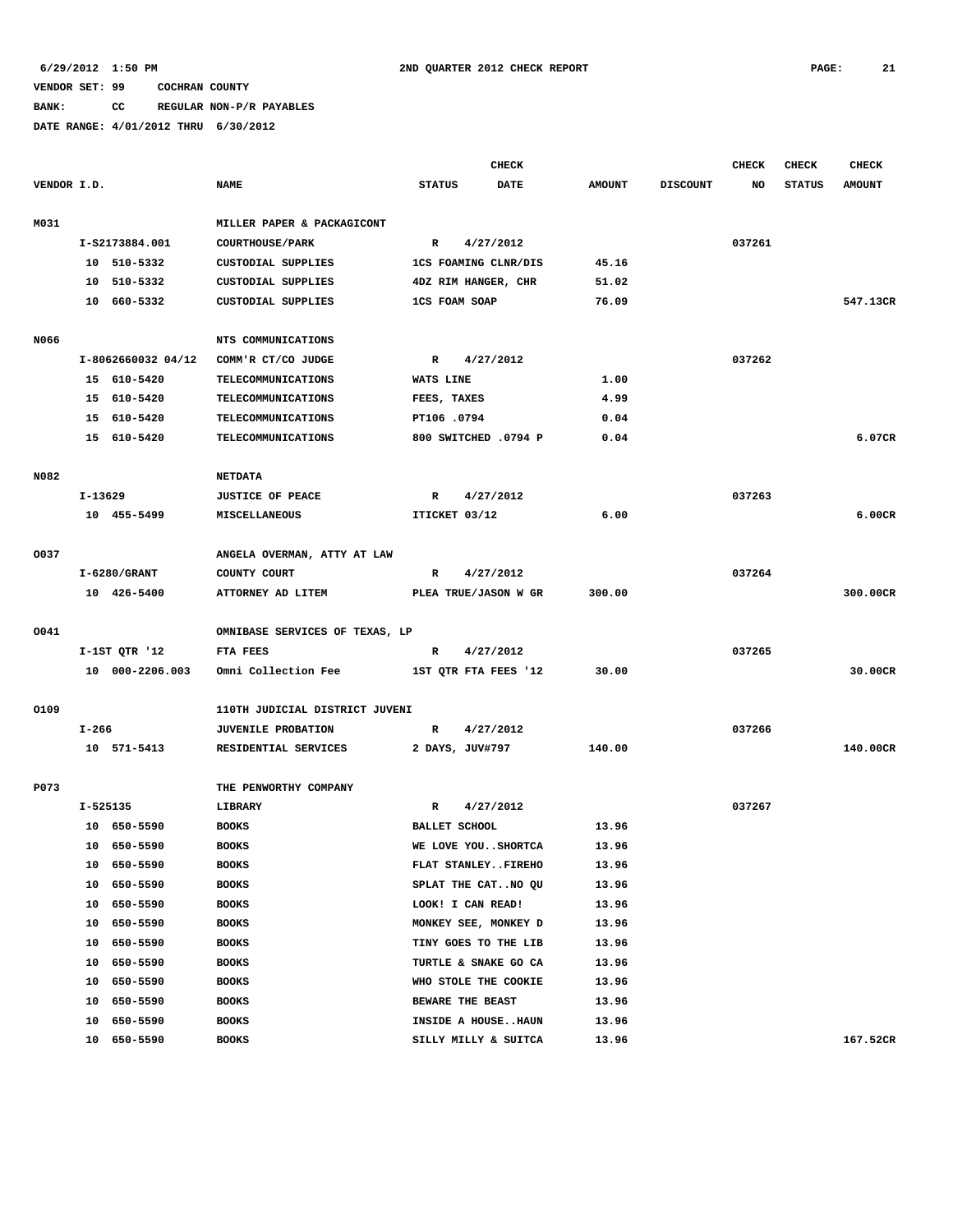# **BANK: CC REGULAR NON-P/R PAYABLES**

|             |                |                             | <b>CHECK</b>             |             |               |                 | <b>CHECK</b> | <b>CHECK</b>  | <b>CHECK</b>  |
|-------------|----------------|-----------------------------|--------------------------|-------------|---------------|-----------------|--------------|---------------|---------------|
| VENDOR I.D. |                | <b>NAME</b>                 | <b>STATUS</b>            | <b>DATE</b> | <b>AMOUNT</b> | <b>DISCOUNT</b> | NO           | <b>STATUS</b> | <b>AMOUNT</b> |
|             |                |                             |                          |             |               |                 |              |               |               |
| Q001        |                | QUILL CORPORATION           |                          |             |               |                 |              |               |               |
|             | I-2213808      | <b>ACTIVITY BLDG</b>        | R                        | 4/27/2012   |               |                 | 037268       |               |               |
|             | 10 662-5332    | CUSTODIAL SUPPLIES          | 4 DUST-STAR MCROFBR      |             | 162.56        |                 |              |               | 162.56CR      |
| R033        |                | <b>GERALD RAMSEY</b>        |                          |             |               |                 |              |               |               |
|             | I-MAY '12 RENT | NON-DEPT'L/STORAGE BLDG     | R                        | 4/27/2012   |               |                 | 037269       |               |               |
|             | 10 409-5499    | MISCELLANEOUS               | STORAGE BLDG RENT MA     |             | 300.00        |                 |              |               | 300.00CR      |
|             |                |                             |                          |             |               |                 |              |               |               |
| R047        | I-299709       | MARCELO RODRIGUEZ<br>PREC 1 | R                        | 4/27/2012   |               |                 | 037270       |               |               |
|             | 15 621-5451    | <b>REPAIRS</b>              | ADJ FR AXLE/BELLY DU     |             | 240.00        |                 |              |               |               |
|             | 15 621-5451    | <b>REPAIRS</b>              | RPL CLEVIS, PINS BR C    |             |               |                 |              |               |               |
|             | 15 621-5451    | <b>REPAIRS</b>              | ADJ BRAKES TO SPEC       |             |               |                 |              |               |               |
|             |                | PREC 4                      |                          |             |               |                 |              |               |               |
|             | I-299710       |                             | R                        | 4/27/2012   |               |                 | 037270       |               |               |
|             | 15 624-5451    | <b>REPAIRS</b>              | R&R U-JOINTS, DRV LN/    |             | 480.00        |                 |              |               |               |
|             | 15 624-5451    | <b>REPAIRS</b>              | YOKE, PIN SEAL ON RE     |             |               |                 |              |               | 720.00CR      |
| R099        |                | CYNDIA LEA GUAJARDO dba     |                          |             |               |                 |              |               |               |
|             | I-101159       | PARK/AIRPORT                | R                        | 4/27/2012   |               |                 | 037271       |               |               |
|             | 30 518-5454    | TIRES                       | FIX FLAT                 |             | 8.00          |                 |              |               |               |
|             | I-101170       | <b>SHERIFF</b>              | R                        | 4/27/2012   |               |                 | 037271       |               |               |
|             | 10 560-5454    | TIRES                       | 2 TIRE CHG, FIREHAWK,    |             | 26.00         |                 |              |               |               |
|             | 10 560-5454    | TIRES                       | 2 TDF                    |             | 6.00          |                 |              |               |               |
|             | 10 560-5454    | TIRES                       | 2 P&B                    |             | 3.00          |                 |              |               |               |
|             | 10 560-5454    | TIRES                       | 2 NORTRON BAL            |             | 16.00         |                 |              |               |               |
|             | I-101202       | <b>CEMETERY</b>             | R                        | 4/27/2012   |               |                 | 037271       |               |               |
|             | 10 516-5454    | <b>TIRES</b>                | <b>USED TIRE/TRAILER</b> |             | 14.00         |                 |              |               |               |
|             | 10 516-5454    | TIRES                       | <b>NEW TUBE</b>          |             | 12.95         |                 |              |               |               |
|             | 10 516-5454    | TIRES                       | TDF                      |             | 3.00          |                 |              |               |               |
|             | 10 516-5454    | TIRES                       | TIRE CHG                 |             | 8.00          |                 |              |               |               |
|             | I-101284       | PREC 1                      | R                        | 4/27/2012   |               |                 | 037271       |               |               |
|             | 15 621-5454    | TIRES                       | 11R22.4 FLAT             |             | 30.00         |                 |              |               |               |
|             | I-101352       | <b>SHERIFF</b>              | $\mathbb{R}$             | 4/27/2012   |               |                 | 037271       |               |               |
|             | 10 560-5454    | TIRES                       | FIX FLAT/#134            |             | 13.00         |                 |              |               |               |
|             | I-101356       | <b>CEMETERY</b>             | R 4/27/2012              |             |               |                 | 037271       |               |               |
|             | 10 516-5454    | TIRES                       | FIX FLAT/LAWNMOWER       |             | 8.00          |                 |              |               |               |
|             | I-101405       | <b>JUV PROBATION</b>        | R 4/27/2012              |             |               |                 | 037271       |               |               |
|             | 10 571-5451    | <b>REPAIR</b>               | FIX FLAT, RR             |             | 13.00         |                 |              |               |               |
|             | 10 571-5451    | <b>REPAIR</b>               | PN#2                     |             | 4.00          |                 |              |               |               |
|             | I-101433       | <b>SHERIFF</b>              | R 4/27/2012              |             |               |                 | 037271       |               |               |
|             | 10 560-5454    | TIRES                       | 235/55/17 TIRE CHG, F    |             | 13.00         |                 |              |               |               |
|             | 10 560-5454    | TIRES                       | 2 ROTATIONS              |             | 10.00         |                 |              |               |               |
|             | 10 560-5454    | TIRES                       | TDF                      |             | 3.00          |                 |              |               |               |
|             | 10 560-5454    | TIRES                       | <b>NORTRON BAL</b>       |             | 8.00          |                 |              |               |               |
|             |                |                             |                          |             |               |                 |              |               |               |
|             | I-101446       | <b>SHERIFF</b>              | R 4/27/2012              |             |               |                 | 037271       |               |               |
|             | 10 560-5454    | TIRES                       | FIX FLAT/# 123           |             | 13.00         |                 |              |               |               |
|             | I-101490       | <b>SHERIFF</b>              | $\mathbb{R}$             | 4/27/2012   |               |                 | 037271       |               |               |
|             | 10 560-5454    | TIRES                       | 3 TIRE CHG/FIREHAWK      |             | 39.00         |                 |              |               |               |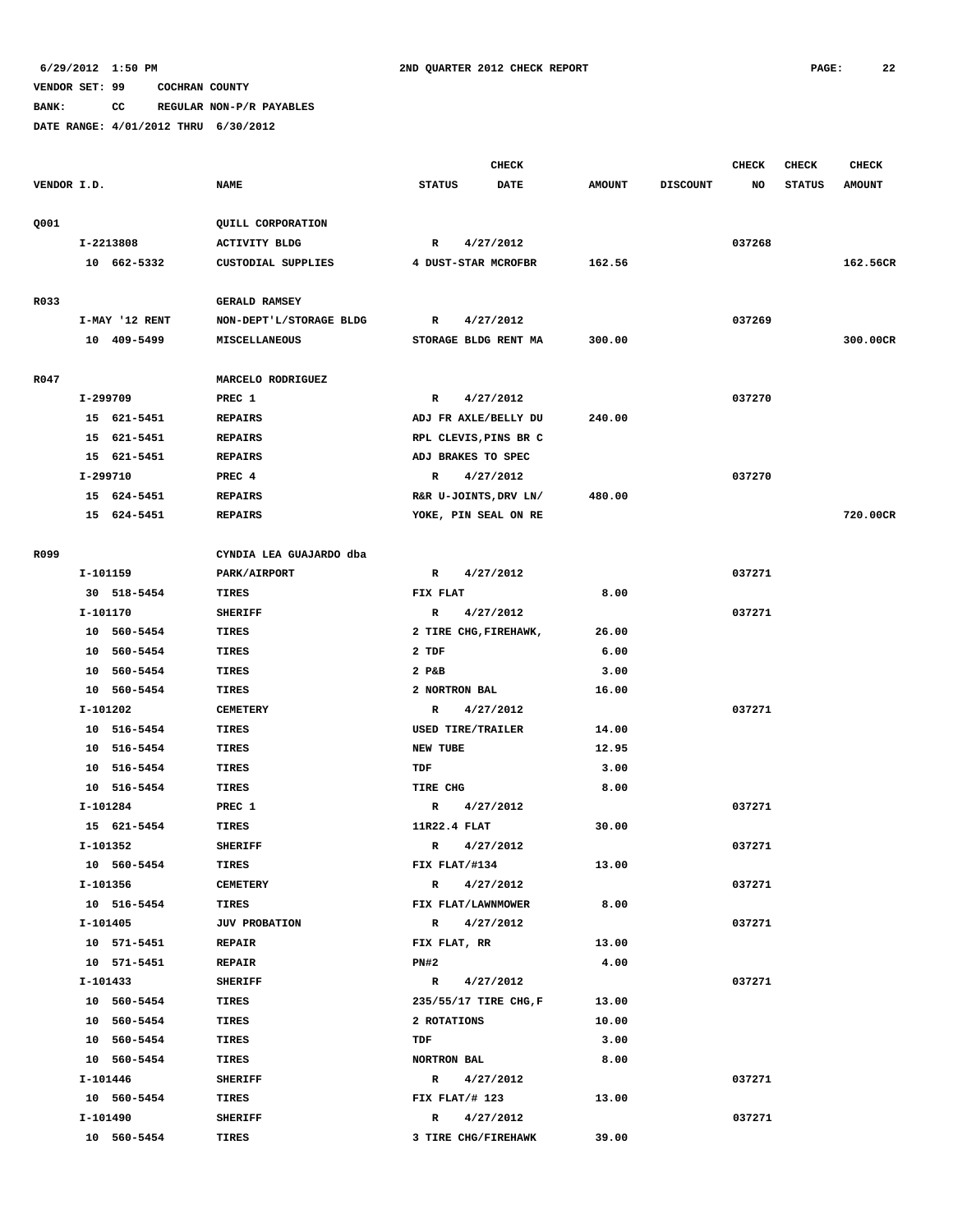**BANK: CC REGULAR NON-P/R PAYABLES**

|             |          |                               |                              | <b>CHECK</b><br>CHECK<br><b>CHECK</b> |             |                                    | <b>CHECK</b>  |                 |        |               |               |
|-------------|----------|-------------------------------|------------------------------|---------------------------------------|-------------|------------------------------------|---------------|-----------------|--------|---------------|---------------|
| VENDOR I.D. |          |                               | <b>NAME</b>                  | <b>STATUS</b>                         |             | DATE                               | <b>AMOUNT</b> | <b>DISCOUNT</b> | NO     | <b>STATUS</b> | <b>AMOUNT</b> |
|             |          |                               |                              |                                       |             |                                    |               |                 |        |               |               |
| R099        |          |                               | CYNDIA LEA GUAJARDO dbCONT   |                                       |             |                                    |               |                 |        |               |               |
|             | I-101490 |                               | <b>SHERIFF</b>               | R                                     |             | 4/27/2012                          |               |                 | 037271 |               |               |
|             |          | 10 560-5454                   | TIRES                        | 3 TDF                                 |             |                                    | 9.00          |                 |        |               |               |
|             |          | 10 560-5454                   | TIRES                        | 3 NORTRON BAL                         |             |                                    | 24.00         |                 |        |               | 283.95CR      |
|             |          |                               |                              |                                       |             |                                    |               |                 |        |               |               |
| S005        |          |                               | DORIS SEALY, COUNTY TREAS    |                                       |             |                                    |               |                 |        |               |               |
|             |          | I-TREAS CONF '12              | <b>TREASURER</b>             | R                                     |             | 4/27/2012                          |               |                 | 037272 |               |               |
|             |          | 10 497-5427                   | CONTINUING EDUCATION         |                                       |             | LBK AIRPRT, 122 MI 4/              | 67.71         |                 |        |               |               |
|             |          | 10 497-5427                   | CONTINUING EDUCATION         |                                       |             | AIRFARE/COLLEGE STA.               | 167.60        |                 |        |               |               |
|             |          | 10 497-5427                   | CONTINUING EDUCATION         |                                       |             | HOTEL, $3$ NITES, $4/16-$          | 342.00        |                 |        |               |               |
|             |          | 10 497-5427                   | CONTINUING EDUCATION         | HOTEL TAX                             |             |                                    | 51.30         |                 |        |               |               |
|             | 10       | 497-5427                      | CONTINUING EDUCATION         | <b>MEALS</b>                          |             |                                    | 46.48         |                 |        |               |               |
|             |          | 10 497-5427                   | CONTINUING EDUCATION         |                                       |             | AIRPORT PARKING, 4/16              | 32.00         |                 |        |               | 707.09CR      |
|             |          |                               |                              |                                       |             |                                    |               |                 |        |               |               |
| S047        |          |                               | SHELL FLEET PLUS             |                                       |             |                                    |               |                 |        |               |               |
|             |          | I-065174922204<br>10 571-5330 | <b>JUVENILE PROBATION</b>    | R                                     |             | 4/27/2012<br>23.436GL UNL, COMANCH |               |                 | 037273 |               |               |
|             |          |                               | FUEL                         |                                       |             | CR FED TAX ON 23.4GL               | 85.73         |                 |        |               | 81.44CR       |
|             |          | 10 571-5330                   | <b>FUEL</b>                  |                                       |             |                                    | 4.29CR        |                 |        |               |               |
| S071        |          |                               | SCRIPT OFFICE PRODUCTS, INC. |                                       |             |                                    |               |                 |        |               |               |
|             | I-39104  |                               | <b>TREASURER</b>             | R                                     |             | 4/27/2012                          |               |                 | 037274 |               |               |
|             |          | 10 497-5310                   | OFFICE SUPPLIES              | <b>1CS COPY PAPER</b>                 |             |                                    | 39.50         |                 |        |               |               |
|             |          | 10 497-5310                   | OFFICE SUPPLIES              |                                       |             | 1PK 3" POST-IT, POP-               | 26.95         |                 |        |               |               |
|             | I-39105  |                               | AUDITOR/CO JUDGE, COMM CT    | R                                     |             | 4/27/2012                          |               |                 | 037274 |               |               |
|             |          | 15 610-5310                   | OFFICE SUPPLIES              | 1/2 CS COPY PAPER                     |             |                                    | 19.75         |                 |        |               |               |
|             | 10       | 495-5310                      | OFFICE SUPPLIES              |                                       |             | 1.5CS COPY PAPER, 8.               | 59.25         |                 |        |               |               |
|             |          | 10 495-5310                   | OFFICE SUPPLIES              | 1PK 1.5" POST-ITS                     |             |                                    | 2.95          |                 |        |               |               |
|             |          | 10 495-5310                   | OFFICE SUPPLIES              |                                       |             | 1BX RUBBER BAND #33                | 2.95          |                 |        |               |               |
|             |          | 10 495-5310                   | OFFICE SUPPLIES              | <b>1BX STAPLES</b>                    |             |                                    | 3.95          |                 |        |               |               |
|             |          | 10 495-5310                   | OFFICE SUPPLIES              |                                       |             | 1RL CLEAR PACK TAPE                | 4.95          |                 |        |               |               |
|             |          | 10 495-5310                   | OFFICE SUPPLIES              |                                       |             | 1BX LTR FOLDER, ASST               | 32.95         |                 |        |               |               |
|             |          | 10 495-5310                   | OFFICE SUPPLIES              | SORTER/ORGANIZER                      |             |                                    | 18.62         |                 |        |               |               |
|             | I-39106  |                               | CO JUDGE/COMM'R CT           | R                                     |             | 4/27/2012                          |               |                 | 037274 |               |               |
|             |          | 15 610-5310                   | OFFICE SUPPLIES              |                                       |             | 1BX LTR FILE FOLDERS               | 8.95          |                 |        |               |               |
|             |          | 15 610-5310                   | OFFICE SUPPLIES              |                                       |             | 1DZ JR LEGAL PAD, WHT              | 7.95          |                 |        |               |               |
|             |          | 15 610-5310                   | OFFICE SUPPLIES              |                                       |             | 1DZ LTR LEGAL PAD, W               | 10.95         |                 |        |               |               |
|             |          | 15 610-5310                   | OFFICE SUPPLIES              |                                       |             | 1PK CORR TAPE, 2/PK                | 8.65          |                 |        |               |               |
|             | I-39210  |                               | AUDITOR/CO JUDGE/COMM'R CT   |                                       | R 4/27/2012 |                                    |               |                 | 037274 |               |               |
|             |          | 15 610-5310                   | OFFICE SUPPLIES              |                                       |             | 1/2 BX ASST FOLDERS,               | 23.55         |                 |        |               |               |
|             |          | 10 495-5310                   | OFFICE SUPPLIES              |                                       |             | 1/2 BX ASST FOLDERS,               | 23.54         |                 |        |               |               |
|             |          | 10 495-5310                   | OFFICE SUPPLIES              |                                       |             | 3EA DD54 4MM DATA BK               | 60.12         |                 |        |               |               |
|             | I-39267  |                               | <b>JUVENILE PROBATION</b>    | $\mathbb{R}$                          |             | 4/27/2012                          |               |                 | 037274 |               |               |
|             |          | 10 571-5310                   | OFFICE SUPPLIES              | 1RM COPY PAPER                        |             |                                    | 4.95          |                 |        |               |               |
|             | I-39273  |                               | <b>JAIL</b>                  | R                                     |             | 4/27/2012                          |               |                 | 037274 |               |               |
|             |          | 10 512-5310                   | OFFICE SUPPLIES              | MOUSE                                 |             |                                    | 9.45          |                 |        |               | 369.93CR      |
|             |          |                               |                              |                                       |             |                                    |               |                 |        |               |               |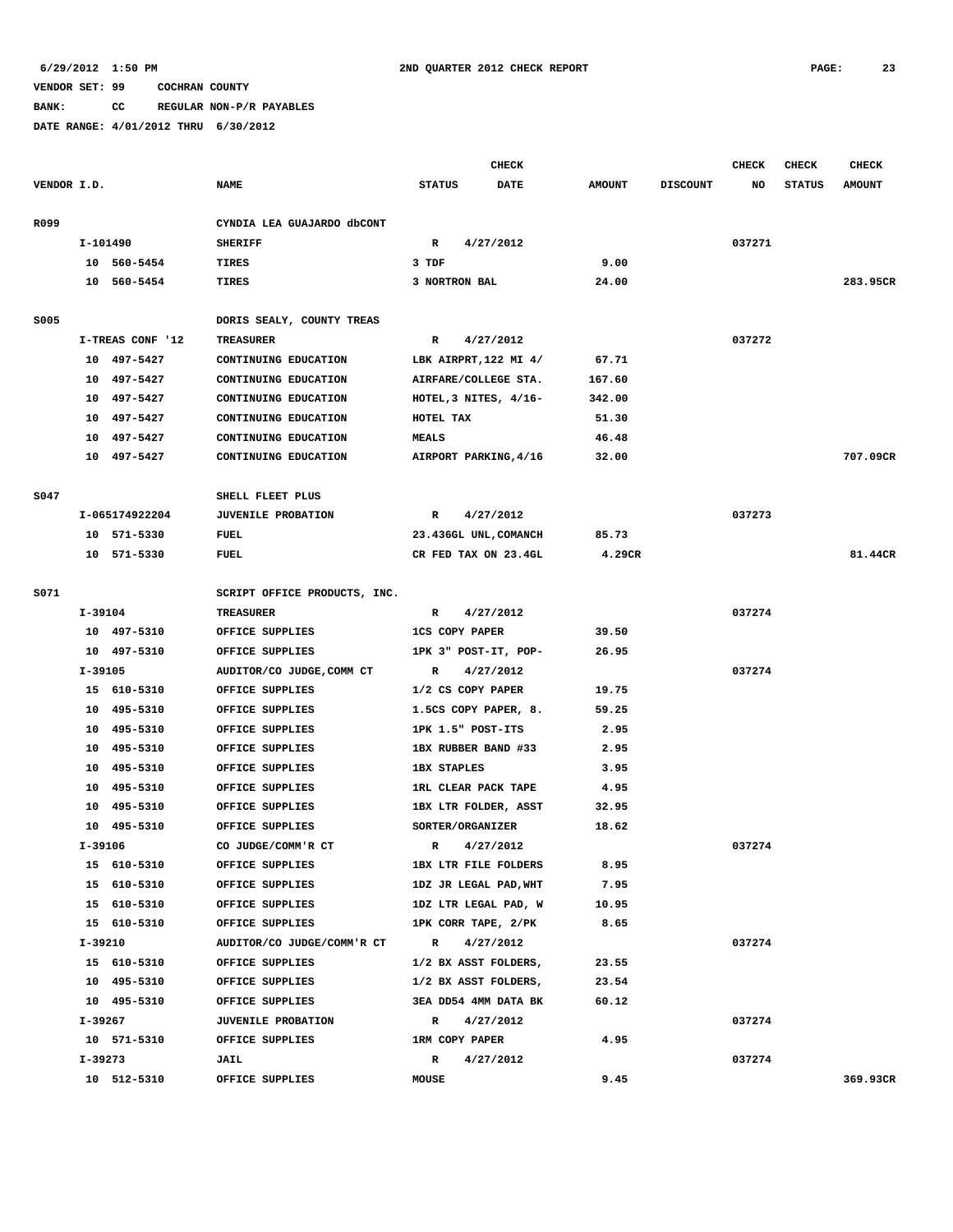**BANK: CC REGULAR NON-P/R PAYABLES**

|             |                     |                         | <b>CHECK</b>                 |               |                 | <b>CHECK</b> | <b>CHECK</b>  | <b>CHECK</b>  |
|-------------|---------------------|-------------------------|------------------------------|---------------|-----------------|--------------|---------------|---------------|
| VENDOR I.D. |                     | <b>NAME</b>             | <b>STATUS</b><br><b>DATE</b> | <b>AMOUNT</b> | <b>DISCOUNT</b> | NO           | <b>STATUS</b> | <b>AMOUNT</b> |
| s242        |                     | SAM'S CLUB              |                              |               |                 |              |               |               |
|             | I-48580110191       | <b>JAIL</b>             | 4/27/2012<br>R               |               |                 | 037275       |               |               |
|             | 10 512-5392         | MISCELLANEOUS SUPPLIES  | 20 OZ FOAM CUPS              | 39.96         |                 |              |               |               |
|             | 10 512-5392         | MISCELLANEOUS SUPPLIES  | 13GAL LINERS/2               | 19.96         |                 |              |               |               |
|             | 10 512-5392         | MISCELLANEOUS SUPPLIES  | CLOROX WIPES 4PK             | 9.98          |                 |              |               |               |
|             | 10 512-5392         | MISCELLANEOUS SUPPLIES  | LYSOL SPRAY/2, 3/PK          | 22.56         |                 |              |               |               |
|             | 10<br>512-5392      | MISCELLANEOUS SUPPLIES  | 6PK COMET PDR                | 5.98          |                 |              |               |               |
|             | 10 512-5392         | MISCELLANEOUS SUPPLIES  | CLOROX BLEACH 3PK            | 8.54          |                 |              |               |               |
|             | 10 512-5333         | FOOD-PRISONERS          | WELCH 100% GRP 2PK           | 5.98          |                 |              |               |               |
|             | 10 512-5333         | <b>FOOD-PRISONERS</b>   | TROPICANA 100% ORG 2         | 8.38          |                 |              |               |               |
|             | 10 512-5333         | <b>FOOD-PRISONERS</b>   | OS 100% CRANBERRY            | 5.48          |                 |              |               |               |
|             | 10 512-5392         | MISCELLANEOUS SUPPLIES  | BOUNTY SPR ROLL              | 16.48         |                 |              |               |               |
|             | 10<br>512-5392      | MISCELLANEOUS SUPPLIES  | 36CT NORTHERN TISSUE         | 16.98         |                 |              |               |               |
|             | I-640 040612        | <b>JAIL</b>             | 4/27/2012<br>R               |               |                 | 037275       |               |               |
|             | 10 512-5333         | FOOD-PRISONERS          | FLAVOR PACK                  | 11.98         |                 |              |               |               |
|             | 10 512-5333         | <b>FOOD-PRISONERS</b>   | OS CRANGRAPE                 | 4.86          |                 |              |               |               |
|             | 10 512-5333         | FOOD-PRISONERS          | <b>TROP 100% OJ</b>          | 8.38          |                 |              |               |               |
|             | 512-5333<br>10      | <b>FOOD-PRISONERS</b>   | MM APPLE                     | 4.98          |                 |              |               |               |
|             | 10<br>512-5392      | MISCELLANEOUS SUPPLIES  | FOAM CUP 8 OZ                | 15.56         |                 |              |               |               |
|             | 10 512-5392         | MISCELLANEOUS SUPPLIES  | 20 OZ FOAM CUPS              | 19.98         |                 |              |               | 226.02CR      |
| s281        |                     | <b>STAPLES</b>          |                              |               |                 |              |               |               |
|             | I-2074876012        | <b>SHERIFF</b>          | 4/27/2012<br>R               |               |                 | 037276       |               |               |
|             | 10 560-5310         | OFFICE SUPPLIES         | LASERJET TONER 64A, B        | 175.99        |                 |              |               | 175.99CR      |
| <b>S310</b> |                     | NATALIE SILHAN-TUCKER   |                              |               |                 |              |               |               |
|             | $I-FAX$ INK $04/12$ | <b>EXTENSION SVC</b>    | 4/27/2012<br>R               |               |                 | 037277       |               |               |
|             | 10 665-5310         | OFFICE SUPPLIES         | REIMB FAX INK                | 31.49         |                 |              |               |               |
|             | 10 665-5310         | OFFICE SUPPLIES         | REIMB SALES TAX              | 2.60          |                 |              |               |               |
|             | I-ROUTER 04/12      | <b>EXTENSION SVC</b>    | 4/27/2012<br>R               |               |                 | 037277       |               |               |
|             | 10 665-5310         | OFFICE SUPPLIES         | REIMB LINKSYS ROUTER         | 179.99        |                 |              |               |               |
|             | 10 665-5310         | OFFICE SUPPLIES         | REIMB 2 YR WARR              | 29.99         |                 |              |               |               |
|             | 10 665-5310         | OFFICE SUPPLIES         | REIMB SALES TAX              | 17.32         |                 |              |               | 261.39CR      |
|             |                     |                         |                              |               |                 |              |               |               |
| S325        |                     | DONNA SCHMIDT           |                              |               |                 |              |               |               |
|             | I-STG3 TRNG         | <b>JUSTICE OF PEACE</b> | $\mathbb{R}$<br>4/27/2012    |               |                 | 037278       |               |               |
|             | 10 455-5427         | CONTINUING EDUCATION    | 890MI, TO/FRM SAN ANT        | 495.06        |                 |              |               |               |
|             | 10 455-5427         | CONTINUING EDUCATION    | 3 NITES, OMNI HOTEL,         | 127.50        |                 |              |               |               |
|             | 10 455-5427         | CONTINUING EDUCATION    | HOTEL TAX                    | 21.36         |                 |              |               |               |
|             | 10 455-5427         | CONTINUING EDUCATION    | PARKING/3                    | 36.00         |                 |              |               |               |
|             | 10 455-5427         | CONTINUING EDUCATION    | <b>MEALS</b>                 | 53.43         |                 |              |               | 733.35CR      |
| s347        |                     | SOUTHERN TIRE MART, LLC |                              |               |                 |              |               |               |
|             | I-70126449          | PREC <sub>2</sub>       | 4/27/2012<br>R               |               |                 | 037279       |               |               |
|             | 15 622-5454         | TIRES                   | 2 LT245/75R17 ON F25         | 264.52        |                 |              |               |               |
|             | 15 622-5454         | TIRES                   | 2 TIRE CHG                   | 20.00         |                 |              |               |               |
|             | 15 622-5454         | TIRES                   | 2 TIRE BALANCE               | 16.00         |                 |              |               | 300.52CR      |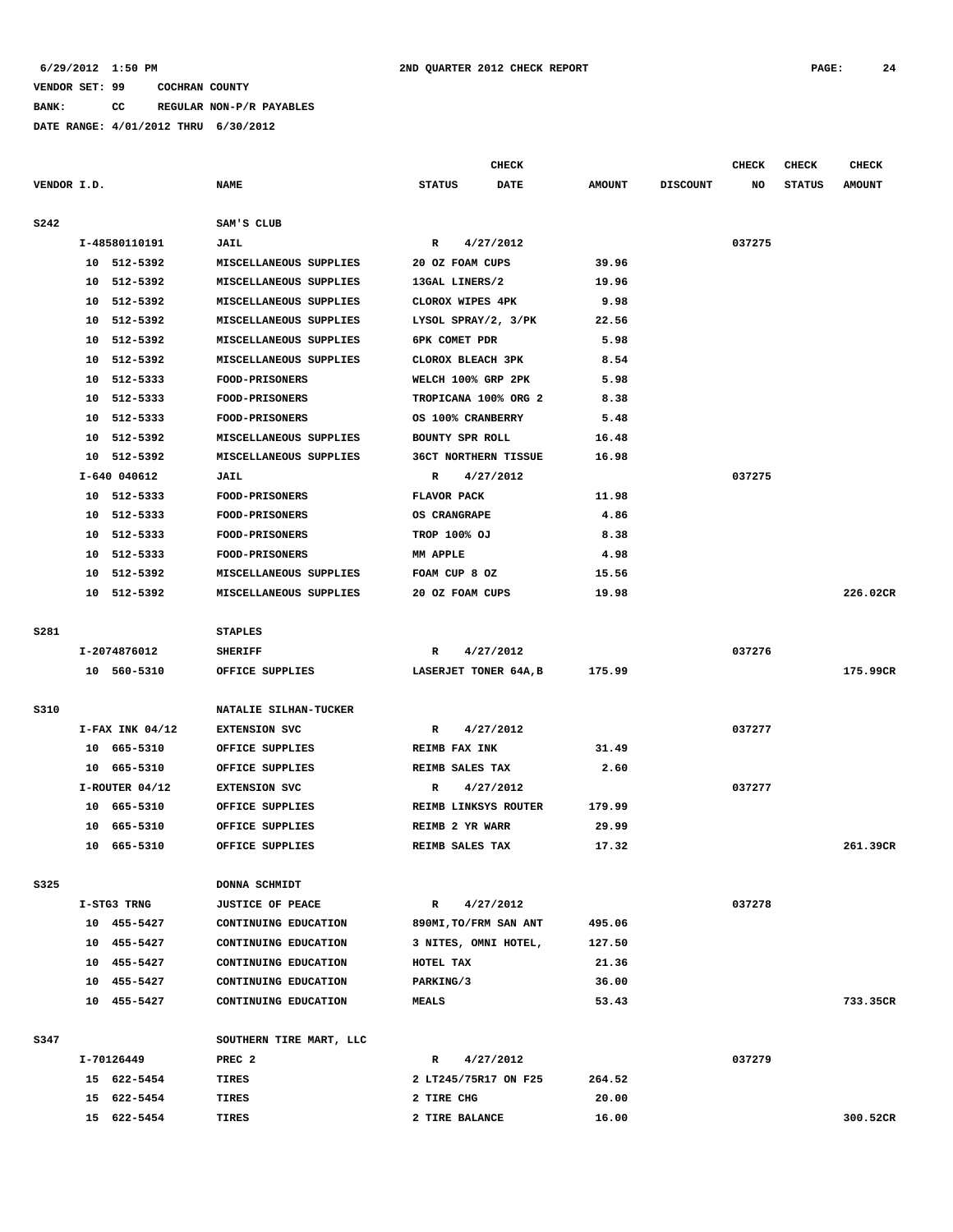**BANK: CC REGULAR NON-P/R PAYABLES**

|             |           |                             |                                                    |               | <b>CHECK</b>           |               |                 | <b>CHECK</b> | <b>CHECK</b>  | <b>CHECK</b>  |
|-------------|-----------|-----------------------------|----------------------------------------------------|---------------|------------------------|---------------|-----------------|--------------|---------------|---------------|
| VENDOR I.D. |           |                             | <b>NAME</b>                                        | <b>STATUS</b> | <b>DATE</b>            | <b>AMOUNT</b> | <b>DISCOUNT</b> | NO           | <b>STATUS</b> | <b>AMOUNT</b> |
|             |           |                             |                                                    |               |                        |               |                 |              |               |               |
| S350        |           |                             | SUE SMITH MS, RD, LD                               |               |                        |               |                 |              |               |               |
|             | I-033012  |                             | JAIL                                               | R             | 4/27/2012              |               |                 | 037280       |               |               |
|             |           | 10 512-5499                 | MISCELLANEOUS                                      |               | NUTRITIONAL CONSULT    | 110.00        |                 |              |               | 110.00CR      |
|             |           |                             |                                                    |               |                        |               |                 |              |               |               |
| S379        |           |                             | SOUTH PLAINS FORENSIC PATHOLOG                     |               |                        |               |                 |              |               |               |
|             | $I - 828$ |                             | <b>JUSTICE OF PEACE</b>                            | R             | 4/27/2012              |               |                 | 037281       |               |               |
|             |           | 10 455-5405                 | <b>AUTOPSY</b>                                     |               | EXT EXAM, MED; K STEPH | 1,500.00      |                 |              |               | 1,500.00CR    |
|             |           |                             |                                                    |               |                        |               |                 |              |               |               |
| S387        |           |                             | IRENE SEALY                                        |               |                        |               |                 |              |               |               |
|             |           | I-2012 TLA, HOUSTON LIBRARY |                                                    | $\mathbb{R}$  | 4/27/2012              |               |                 | 037282       |               |               |
|             |           | 10 650-5427                 | CONTINUING EDUCATION                               |               | 2 NITES, 4/16-4/17     | 378.00        |                 |              |               |               |
|             |           | 10 650-5427                 | CONTINUING EDUCATION                               | ROOM TAX      |                        | 41.58         |                 |              |               |               |
|             |           | 10 650-5427                 | CONTINUING EDUCATION                               | <b>MEALS</b>  |                        | 23.76         |                 |              |               |               |
|             |           | 10 650-5311                 | POSTAL EXPENSES                                    |               | POSTAGE, 4/18/12       | 15.45         |                 |              |               | 458.79CR      |
| T058        |           |                             | RITA TYSON, CO & DIST CLERK                        |               |                        |               |                 |              |               |               |
|             |           | I-EXT HARD DR 04/12 CLERK   |                                                    | R             | 4/27/2012              |               |                 | 037283       |               |               |
|             |           | 10 403-5310                 | OFFICE SUPPLIES                                    |               | REIMB EXT HARD DRIVE   | 88.00         |                 |              |               | 88.00CR       |
|             |           |                             |                                                    |               |                        |               |                 |              |               |               |
| T081        |           |                             | TAC RISK MANAGEMENT POOL                           |               |                        |               |                 |              |               |               |
|             |           | I-124062 LAW ENF            | <b>SHERIFF</b>                                     | R             | 4/27/2012              |               |                 | 037284       |               |               |
|             |           | 10 560-5497                 | OFFICERS' LIABILITY INSURANCE LAW ENF LIABILITY CO |               |                        | 4,337.00      |                 |              |               |               |
|             |           | I-124062 PUB OFF            | NON-DEPT'L/CLERK                                   | R             | 4/27/2012              |               |                 | 037284       |               |               |
|             |           | 10 409-5497                 | LIABILITY INSURANCE                                |               | PUBLIC OFFICIALS LIA   | 2,557.00      |                 |              |               |               |
|             |           | 10 403-5483                 | <b>ERRORS/OMISSIONS INSURANCE</b>                  |               | CLERK'S ERRORS/OMISS   | 100.00        |                 |              |               | 6,994.00CR    |
|             |           |                             |                                                    |               |                        |               |                 |              |               |               |
| T083        |           |                             | TYLER TECHNOLOGIES, INC                            |               |                        |               |                 |              |               |               |
|             |           | I-025-41377                 | NON-DEPT'L                                         | R             | 4/27/2012              |               |                 | 037285       |               |               |
|             |           | 10 409-5411                 | MAINTENANCE CONTRACTS                              |               | MONTHLY NETWORK FEE    | 200.00        |                 |              |               | 200.00CR      |
| T087        |           |                             | TEXAS DEPARTMENT OF HEALTH                         |               |                        |               |                 |              |               |               |
|             | I-15879   |                             | <b>CLERK</b>                                       | R             | 4/27/2012              |               |                 | 037286       |               |               |
|             |           | 10 403-5310                 | OFFICE SUPPLIES                                    |               | 11 REMOTE BIRTH ACCE   | 20.13         |                 |              |               | 20.13CR       |
|             |           |                             |                                                    |               |                        |               |                 |              |               |               |
| T148        |           |                             | TASCOSA OFFICE MACHINES INC                        |               |                        |               |                 |              |               |               |
|             | I-9BG424  |                             | <b>SHERIFF</b>                                     | $\mathbb{R}$  | 4/27/2012              |               |                 | 037287       |               |               |
|             |           | 10 560-5411                 | MAINTENANCE CONTRACTS                              |               | COPIER MAINTENANCE     | 69.00         |                 |              |               |               |
|             |           | 10 560-5411                 | MAINTENANCE CONTRACTS                              |               | 254 COPIES, OVG/MAINT  | 6.60          |                 |              |               | 75.60CR       |
| U003        |           |                             | UNIVERSITY OF TEXAS AT AUSTIN                      |               |                        |               |                 |              |               |               |
|             |           | I-CONF REG 2012             | <b>AUDITOR</b>                                     | R             | 4/27/2012              |               |                 | 037288       |               |               |
|             |           | 10 495-5481                 | DUES AND REGISTRATION                              |               | CO AUDITOR'S INSTITU   | 280.00        |                 |              |               | 280.00CR      |
|             |           |                             |                                                    |               |                        |               |                 |              |               |               |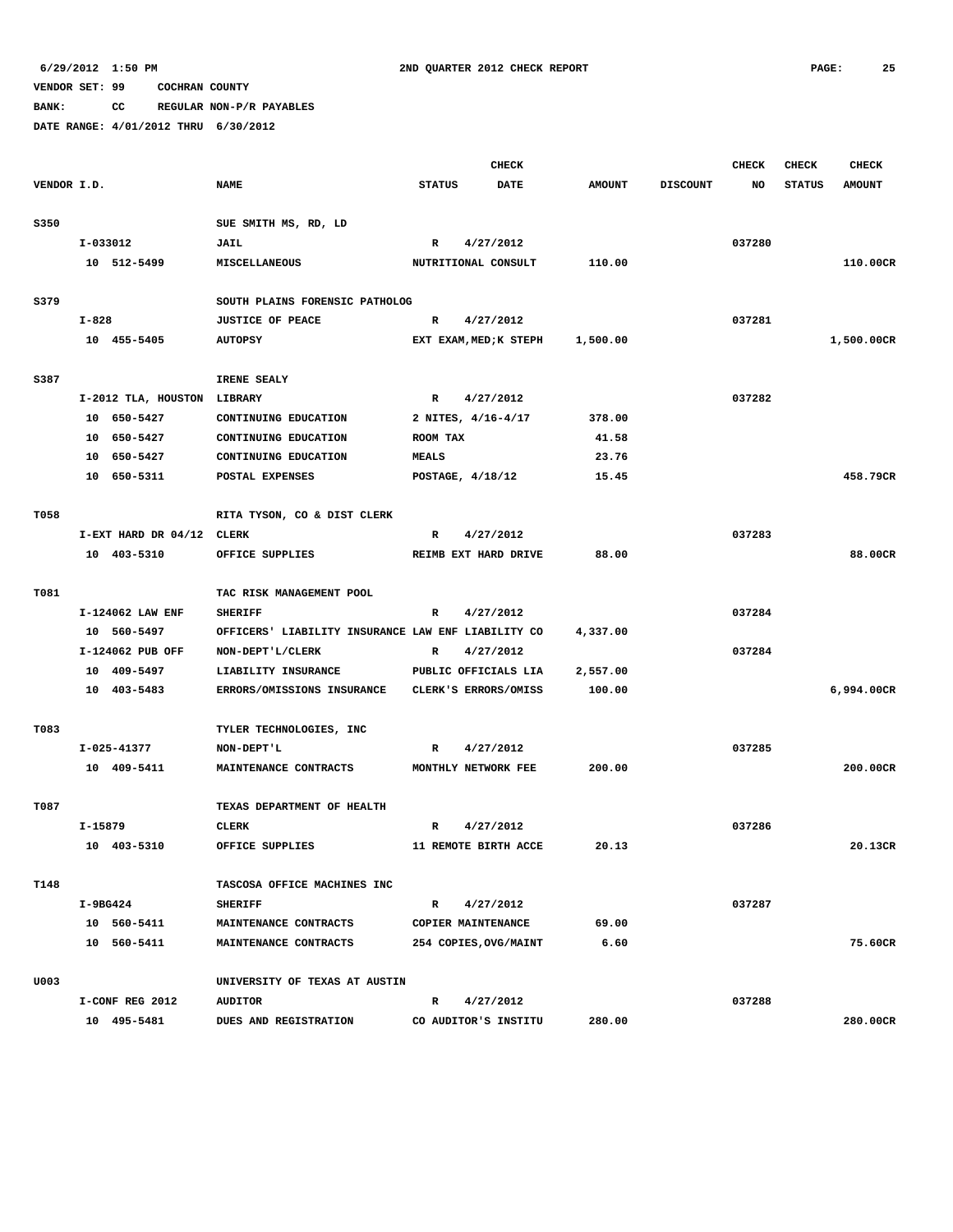#### **6/29/2012 1:50 PM 2ND QUARTER 2012 CHECK REPORT PAGE: 26**

#### **VENDOR SET: 99 COCHRAN COUNTY**

**BANK: CC REGULAR NON-P/R PAYABLES**

**DATE RANGE: 4/01/2012 THRU 6/30/2012**

|             |    |                 |                                |               | <b>CHECK</b>            |               |                 | CHECK  | <b>CHECK</b>  | <b>CHECK</b>  |
|-------------|----|-----------------|--------------------------------|---------------|-------------------------|---------------|-----------------|--------|---------------|---------------|
| VENDOR I.D. |    |                 | <b>NAME</b>                    | <b>STATUS</b> | DATE                    | <b>AMOUNT</b> | <b>DISCOUNT</b> | NO     | <b>STATUS</b> | <b>AMOUNT</b> |
| U019        |    |                 | UNITED SUPERMARKETS, INC       |               |                         |               |                 |        |               |               |
|             |    | I-976936 041512 | <b>JAIL</b>                    | R             | 4/27/2012               |               |                 | 037289 |               |               |
|             |    | 10 512-5333     | <b>FOOD-PRISONERS</b>          |               | 13 HNG MAN DINNER       | 43.34         |                 |        |               |               |
|             | 10 | 512-5333        | <b>FOOD-PRISONERS</b>          |               | 12 HM CHICKEN           | 40.00         |                 |        |               |               |
|             | 10 | 512-5333        | <b>FOOD-PRISONERS</b>          |               | 12 HM GRLD BRBN STK     | 40.00         |                 |        |               |               |
|             | 10 | 512-5333        | FOOD-PRISONERS                 |               | 9 HNG MAN DINNER        | 30.00         |                 |        |               |               |
|             | 10 | 512-5333        | <b>FOOD-PRISONERS</b>          |               | 9 SWN HM CHICKEN S      | 30.00         |                 |        |               |               |
|             | 10 | 512-5333        | <b>FOOD-PRISONERS</b>          |               | 8 HM TURKEY DINNER      | 26.67         |                 |        |               |               |
|             | 10 | 512-5333        | <b>FOOD-PRISONERS</b>          |               | 8 HM CHKN DINNER        | 26.67         |                 |        |               |               |
|             | 10 | 512-5333        | FOOD-PRISONERS                 |               | 8 HM PORK RIB DIN       | 26.67         |                 |        |               |               |
|             | 10 | 512-5333        | <b>FOOD-PRISONERS</b>          |               | 8 HM CHICKEN STRIPS     | 26.67         |                 |        |               |               |
|             | 10 | 512-5333        | FOOD-PRISONERS                 | 8 HUNGRY MAN  |                         | 26.66         |                 |        |               |               |
|             | 10 | 512-5333        | FOOD-PRISONERS                 |               | 7 HM PUB FVR CHPPE      | 23.34         |                 |        |               |               |
|             | 10 | 512-5333        | FOOD-PRISONERS                 |               | <b>6 SWANSON ENTREE</b> | 20.00         |                 |        |               |               |
|             | 10 | 512-5333        | <b>FOOD-PRISONERS</b>          |               | 8 BANQUET DINNER        | 15.92         |                 |        |               |               |
|             | 10 | 512-5333        | <b>FOOD-PRISONERS</b>          |               | 4 SWANSON ENTREE        | 13.34         |                 |        |               |               |
|             | 10 | 512-5333        | <b>FOOD-PRISONERS</b>          |               | 1 HM TURKEY DINNER      | 3.34          |                 |        |               |               |
|             | 10 | 512-5333        | <b>FOOD-PRISONERS</b>          | 1 HM CHICKEN  |                         | 3.34          |                 |        |               |               |
|             | 10 | 512-5333        | <b>FOOD-PRISONERS</b>          | 3 HUNGRY MAN  |                         | 10.02         |                 |        |               |               |
|             | 10 | 512-5333        | <b>FOOD-PRISONERS</b>          |               | 4 HM CHKN STEAK         | 13.36         |                 |        |               |               |
|             | 10 | 512-5333        | <b>FOOD-PRISONERS</b>          |               | 1 HM TURKEY DINNER      | 3.33          |                 |        |               |               |
|             | 10 | 512-5333        | FOOD-PRISONERS                 | 1 HUNGRY MAN  |                         | 3.33          |                 |        |               |               |
|             | 10 | 512-5333        | FOOD-PRISONERS                 |               | 2 HM CHKN STEAK         | 6.66          |                 |        |               |               |
|             | 10 | 512-5333        | <b>FOOD-PRISONERS</b>          |               | 6 HM CHKN STEAK         | 19.98         |                 |        |               | 452.64CR      |
| W007        |    |                 | WEST, A THOMSON REUTERS BUSINE |               |                         |               |                 |        |               |               |
|             |    | I-824790613     | CO ATTY/LAW LIBRARY            | R             | 4/27/2012               |               |                 | 037290 |               |               |
|             |    | 10 475-5590     | LAW LIBRARY MTRLS/UPDATES      |               | RULES OF CT STATE V.    | 68.50         |                 |        |               |               |
|             | 10 | 475-5590        | LAW LIBRARY MTRLS/UPDATES      |               | RULES OF CT FED V.2     | 40.00         |                 |        |               |               |
|             | 10 | 475-5590        | LAW LIBRARY MTRLS/UPDATES      |               | RULES OF CT LOCAL V.    | 37.00         |                 |        |               |               |
|             | 10 | 475-5590        | LAW LIBRARY MTRLS/UPDATES      |               | V7 CRIM FRMS, TRIAL M   | 37.50         |                 |        |               |               |
|             |    | 10 475-5590     | LAW LIBRARY MTRLS/UPDATES      |               | V7A CRIM FRMS, TRIAL    | 37.50         |                 |        |               |               |
|             |    |                 |                                |               |                         |               |                 |        |               |               |

|      | 10 475-5590                        | LAW LIBRARY MTRLS/UPDATES |              | CD ROM '12 PP FORMS     |       |        | 258.00CR |
|------|------------------------------------|---------------------------|--------------|-------------------------|-------|--------|----------|
| WO10 |                                    | WEST TEXAS GAS<br>INC     |              |                         |       |        |          |
|      | I-004036001501 APR12 PARK/SHOP     |                           | $\mathbf{R}$ | 4/27/2012               |       | 037291 |          |
|      | 10 660-5440                        | UTILITIES & IRRIGATION    |              | .7MCF $3/5 - 4/4/12$    | 12.50 |        |          |
|      | I-004036002501 APR12 PARK/SHOWBARN |                           | $\mathbb{R}$ | 4/27/2012               |       | 037291 |          |
|      | 10 660-5440                        | UTILITIES & IRRIGATION    |              | $1.2MCF$ $3/5 - 4/4/12$ | 15.00 |        |          |
|      | I-004049022001 APR12 PREC 3        |                           | R            | 4/27/2012               |       | 037291 |          |
|      | 15 623-5440                        | UTILITIES                 |              | .2MCF $3/6 - 4/4/12$    | 9.99  |        | 37.49CR  |

 **10 475-5590 LAW LIBRARY MTRLS/UPDATES V8 CRIM FRMS & TRIAL 37.50**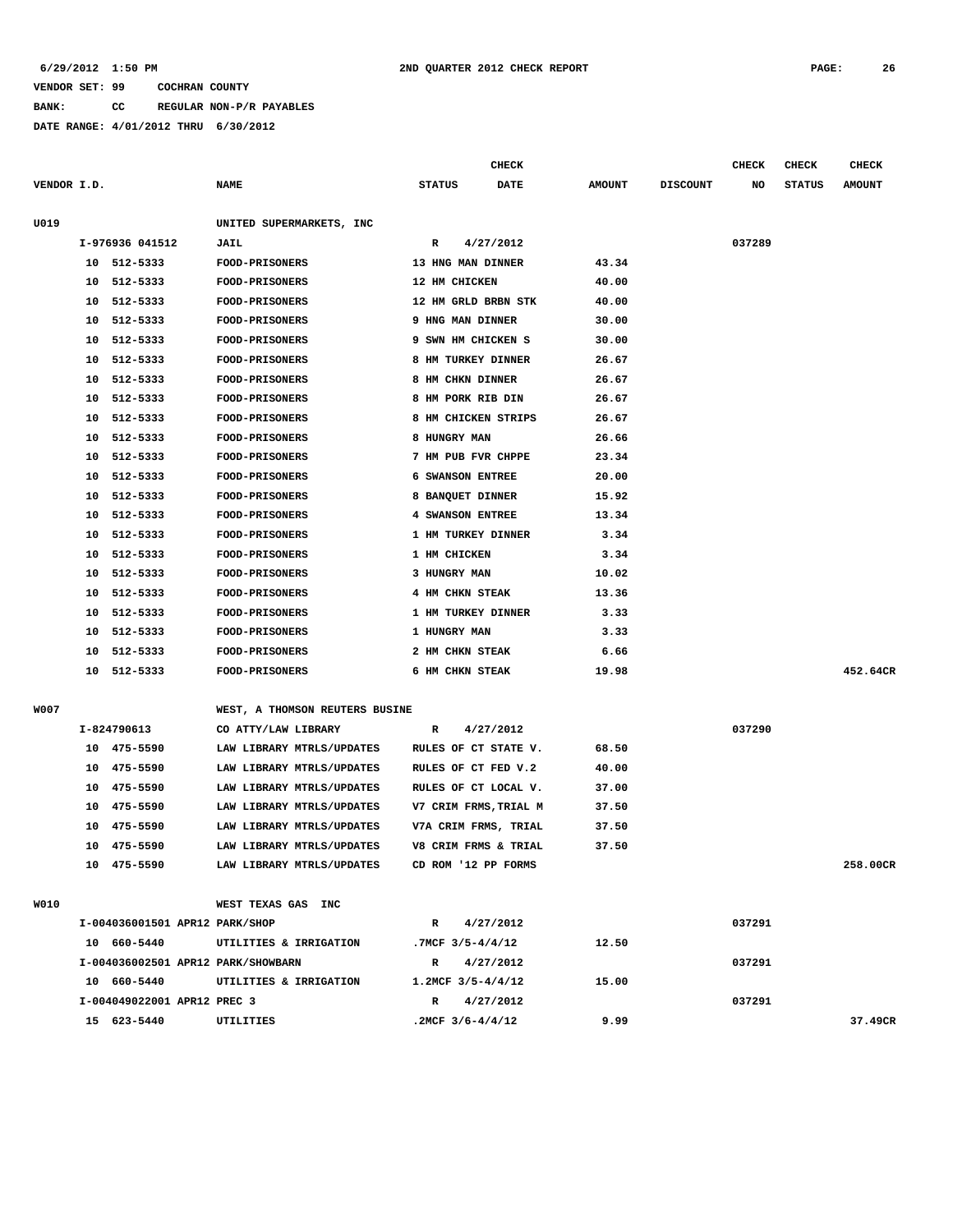## **BANK: CC REGULAR NON-P/R PAYABLES**

|             |          |                      |                                                  |               |                    | <b>CHECK</b>          |                 |                 | <b>CHECK</b> | <b>CHECK</b>  | <b>CHECK</b>  |
|-------------|----------|----------------------|--------------------------------------------------|---------------|--------------------|-----------------------|-----------------|-----------------|--------------|---------------|---------------|
| VENDOR I.D. |          |                      | <b>NAME</b>                                      | <b>STATUS</b> |                    | <b>DATE</b>           | <b>AMOUNT</b>   | <b>DISCOUNT</b> | NO           | <b>STATUS</b> | <b>AMOUNT</b> |
|             |          |                      |                                                  |               |                    |                       |                 |                 |              |               |               |
| W097        |          |                      | WILDRED L. MATHENY dba                           |               |                    |                       |                 |                 |              |               |               |
|             | I-28997  |                      | CRTHSE/ACT BLDG/LIBRARY                          | $\mathbb{R}$  |                    | 4/27/2012             |                 |                 | 037292       |               |               |
|             |          | 10 510-5332          | CUSTODIAL SUPPLIES                               | SPRAY BUGS    |                    |                       | 70.00           |                 |              |               |               |
|             |          | 10 662-5332          | CUSTODIAL SUPPLIES                               | SPRAY BUGS    |                    |                       | 45.00           |                 |              |               |               |
|             |          | 10 650-5332          | CUSTODIAL SUPPLIES                               | SPRAY BUGS    |                    |                       | 35.00           |                 |              |               | 150.00CR      |
|             |          |                      |                                                  |               |                    |                       |                 |                 |              |               |               |
| W164        |          |                      | <b>WARREN CAT</b>                                |               |                    |                       |                 |                 |              |               |               |
|             |          | I-PS020236504        | PREC <sub>2</sub>                                | R             |                    | 4/27/2012             |                 |                 | 037293       |               |               |
|             |          | 15 622-5451          | <b>REPAIRS</b>                                   |               | 10 CAP & PROBE     |                       | 13.70           |                 |              |               | 13.70CR       |
|             |          |                      |                                                  |               |                    |                       |                 |                 |              |               |               |
| X001        |          |                      | XCEL ENERGY                                      |               |                    |                       |                 |                 |              |               |               |
|             |          | I-321395580          | PREC 2                                           | R             |                    | 4/27/2012             |                 |                 | 037294       |               |               |
|             |          | 15 622-5440          | UTILITIES                                        |               | 5 KWH 3/13-4/12/12 |                       | 11.62           |                 |              |               |               |
|             |          | 15 622-5440          | UTILITIES                                        |               | 67 KWH, AREA LIGHT |                       | 16.04           |                 |              |               | 27.66CR       |
|             |          |                      |                                                  |               |                    |                       |                 |                 |              |               |               |
| X001        |          |                      | XCEL ENERGY                                      |               |                    |                       |                 |                 |              |               |               |
|             |          |                      | I-54-1324315-7 MAY12 ALMOST ALL DEPTS            | $\mathbb{R}$  |                    | 4/27/2012             |                 |                 | 037295       |               |               |
|             |          | 30 518-5440          | UTILITIES                                        |               |                    | 300210167 RUNWAY LIG  | 70.98           |                 |              |               |               |
|             |          | 10 510-5440          | UTILITIES                                        |               |                    | 300240736 COURTHOUSE  | 1,655.33        |                 |              |               |               |
|             |          | 10 660-5440          | UTILITIES & IRRIGATION                           |               |                    | 300265059 SOFTBALL P  | 21.60           |                 |              |               |               |
|             |          | 10 580-5440          | UTILITIES [TOWER]                                |               | 300282806 TOWER    |                       | 64.30           |                 |              |               |               |
|             |          | 15 621-5440          | UTILITIES                                        |               |                    | 300294119 PREC 1 SHO  | 46.63           |                 |              |               |               |
|             | 10       | 650-5440             | UTILITIES                                        |               | 300338546 LIBRARY  |                       | 220.22          |                 |              |               |               |
|             | 10<br>10 | 652–5440<br>662-5440 | UTILITIES<br>UTILITIES                           |               | 300342232 MUSEUM   | 300390484 ACTIVITY B  | 16.49<br>486.72 |                 |              |               |               |
|             | 10       | 660-5440             |                                                  |               | 300410370 PARK     |                       | 529.33          |                 |              |               |               |
|             | 10       | 660-5440             | UTILITIES & IRRIGATION<br>UTILITIES & IRRIGATION |               |                    | 300457515 PARK/SHOP   | 28.85           |                 |              |               |               |
|             | 10       | 660-5440             | UTILITIES & IRRIGATION                           |               |                    | 300505444 HOFMAN BAS  | 25.39           |                 |              |               |               |
|             | 10       | 516-5440             | UTILITIES                                        |               | 300555198 CEMETERY |                       | 147.78          |                 |              |               |               |
|             | 10       | 409-5440             | UTILITIES                                        |               |                    | 300577364 102 N MAIN  | 11.24           |                 |              |               |               |
|             | 10       | 660-5440             | UTILITIES & IRRIGATION                           |               | 300587052 SHOWBARN |                       | 46.55           |                 |              |               |               |
|             | 10       | 660-5440             | UTILITIES & IRRIGATION                           |               |                    | 300587753 RODEO GROU  | 21.60           |                 |              |               |               |
|             | 10       | 516-5440             | UTILITIES                                        |               | 300603417 CEMETERY |                       | 11.05           |                 |              |               |               |
|             |          | 10 516-5440          | UTILITIES                                        |               |                    | 300637038 CEMETERY S  | 203.57          |                 |              |               |               |
|             |          | 10 650-5440          | <b>UTILITIES</b>                                 |               | AREA LIGHT LIBRARY |                       | 15.21           |                 |              |               |               |
|             |          | 10 662-5440          | UTILITIES                                        |               |                    | 2 AREA LIGHTS ACT BL  | 45.68           |                 |              |               |               |
|             |          | 10 660-5440          | UTILITIES & IRRIGATION                           |               |                    | AREA LIGHT PARK SHOP  | 14.77           |                 |              |               | 3,683.29CR    |
|             |          |                      |                                                  |               |                    |                       |                 |                 |              |               |               |
| Y001        |          |                      | YELLOWHOUSE MACHINERY CO.                        |               |                    |                       |                 |                 |              |               |               |
|             | I-202721 |                      | PREC 1                                           | R             |                    | 4/27/2012             |                 |                 | 037296       |               |               |
|             |          | 15 624-5451          | <b>REPAIRS</b>                                   |               |                    | 2 JD BATTERIES, WET   | 500.22          |                 |              |               | 500.22CR      |
|             |          |                      |                                                  |               |                    |                       |                 |                 |              |               |               |
| D056        |          |                      | STACEY DUNN                                      |               |                    |                       |                 |                 |              |               |               |
|             |          | I-COMM CONF 04/12    | COMMISSIONERS CT                                 | $\mathbb{R}$  |                    | 4/27/2012             |                 |                 | 037297       |               |               |
|             |          | 15 610-5427          | COMM-CONTINUING EDUCATION                        |               |                    | 274 MI TO/FRM ODESSA  | 152.07          |                 |              |               |               |
|             |          | 15 610-5427          | COMM-CONTINUING EDUCATION                        |               |                    | HOTEL, 3 NITES @ \$17 | 537.00          |                 |              |               |               |
|             |          | 15 610-5427          | COMM-CONTINUING EDUCATION                        | HOTEL TAX     |                    |                       | 69.81           |                 |              |               |               |
|             |          | 15 610-5427          | COMM-CONTINUING EDUCATION                        | <b>MEALS</b>  |                    |                       | 14.47           |                 |              |               | 773.35CR      |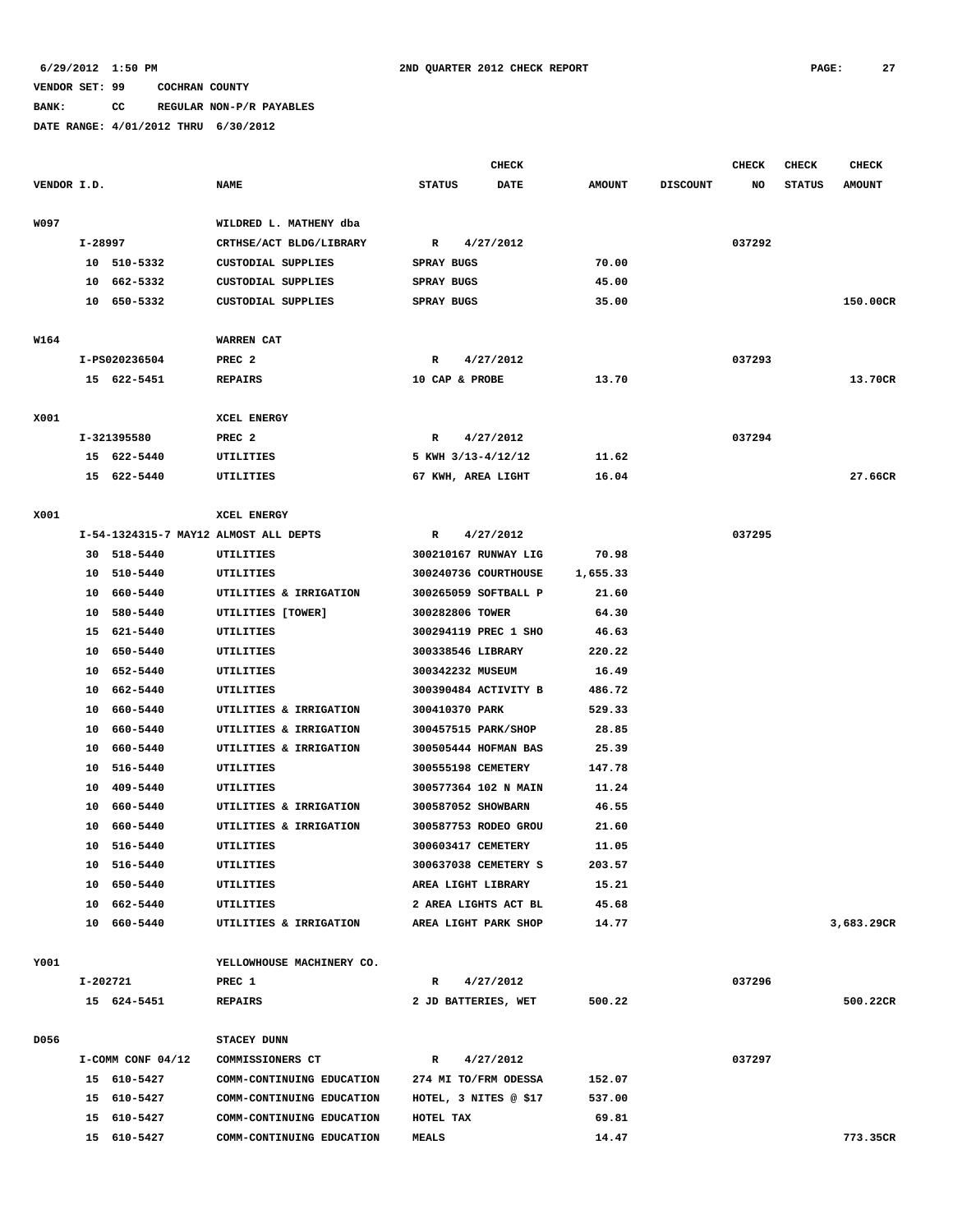# **BANK: CC REGULAR NON-P/R PAYABLES**

|             |                      |                             |                       | <b>CHECK</b> |               |                 | <b>CHECK</b> | <b>CHECK</b>  | <b>CHECK</b>  |
|-------------|----------------------|-----------------------------|-----------------------|--------------|---------------|-----------------|--------------|---------------|---------------|
| VENDOR I.D. |                      | <b>NAME</b>                 | <b>STATUS</b>         | DATE         | <b>AMOUNT</b> | <b>DISCOUNT</b> | NO           | <b>STATUS</b> | <b>AMOUNT</b> |
| S279        |                      | DONNIE SIMPSON              |                       |              |               |                 |              |               |               |
|             | I-CONF 042712        | COMMISSIONERS CT            |                       | 4/27/2012    |               |                 | 037298       |               |               |
|             | 15 610-5427          |                             | R                     |              |               |                 |              |               |               |
|             |                      | COMM-CONTINUING EDUCATION   | 274 MI TO/FRM ODESSA  |              | 152.07        |                 |              |               |               |
|             | 15 610-5427          | COMM-CONTINUING EDUCATION   | HOTEL, 4 NITES @ \$85 |              | 340.00        |                 |              |               |               |
|             | 15 610-5427          | COMM-CONTINUING EDUCATION   | HOTEL TAX             |              | 44.20         |                 |              |               |               |
|             | 15 610-5427          | COMM-CONTINUING EDUCATION   | <b>MEALS</b>          |              | 45.11         |                 |              |               | 581.38CR      |
| A044        |                      | <b>MARGARET ALLEN</b>       |                       |              |               |                 |              |               |               |
|             | $I - '12$ CONF 04/12 | COMM'R CT                   | R                     | 5/14/2012    |               |                 | 037299       |               |               |
|             | 15 610-5427          | COMM-CONTINUING EDUCATION   | 296.5mi, ODESSA, 4/2  |              | 164.56        |                 |              |               |               |
|             | 15 610-5427          | COMM-CONTINUING EDUCATION   | 3 NITES @ \$150       |              | 450.00        |                 |              |               |               |
|             | 15 610-5427          | COMM-CONTINUING EDUCATION   | ROOM TAX              |              | 58.50         |                 |              |               |               |
|             | 15 610-5427          | COMM-CONTINUING EDUCATION   | <b>MEALS</b>          |              | 24.12         |                 |              |               | 697.18CR      |
| A053        |                      | AMERICAN TIRE DISTRIBUTORS  |                       |              |               |                 |              |               |               |
|             | I-S023769968         | <b>SHERIFF</b>              | R                     | 5/14/2012    |               |                 | 037300       |               |               |
|             | 10 560-5454          | TIRES                       | 8 FIREHAWK GT 235/55  |              | 716.32        |                 |              |               | 716.32CR      |
|             |                      |                             |                       |              |               |                 |              |               |               |
| A133        |                      | ALLIED COMPLIANCE SERVICE   |                       |              |               |                 |              |               |               |
|             | I-23227              | COMMISSIONERS COURT         | R                     | 5/14/2012    |               |                 | 037301       |               |               |
|             | 15 610-5499          | MISCELLANEOUS               | 3 DOT RANDOM TESTS    |              |               |                 |              |               |               |
|             | 15 610-5499          | MISCELLANEOUS               | ON SITE FEE           |              | 55.00         |                 |              |               | 55.00CR       |
| B001        |                      | BAILEY CO. ELECTRIC COOP    |                       |              |               |                 |              |               |               |
|             | I-259254             | PREC <sub>4</sub>           | $\mathbb{R}$          | 5/14/2012    |               |                 | 037302       |               |               |
|             | 15 624-5440          | UTILITIES                   | 470 KWH 3/21-4/24/12  |              | 64.38         |                 |              |               |               |
|             | 15 624-5440          | UTILITIES                   | AREA LIGHT            |              | 9.89          |                 |              |               |               |
|             | I-259255             | PREC <sub>3</sub>           | R                     | 5/14/2012    |               |                 | 037302       |               |               |
|             | 15 623-5440          | UTILITIES                   | 89 KWH 3/19-4/19/12   |              | 22.08         |                 |              |               |               |
|             | 15 623-5440          | UTILITIES                   | 2 AREA LIGHTS         |              | 21.03         |                 |              |               |               |
|             | I-259256             | NON-DEPT'L/SHERIFF POSSE    | R                     | 5/14/2012    |               |                 | 037302       |               |               |
|             | 10 409-5440          | UTILITIES                   | ELEC SVC 3/8-4/10/12  |              | 20.93         |                 |              |               | 138.31CR      |
| B026        |                      | BLEDSOE WATER SUPPLY CORP   |                       |              |               |                 |              |               |               |
|             | I-3004 0512          | PREC 3                      | $\mathbb{R}$          | 5/14/2012    |               |                 | 037303       |               |               |
|             | 15 623-5440          | UTILITIES                   | WATER BILL DATED 5/7  |              | 20.10         |                 |              |               | 20.10CR       |
|             |                      |                             |                       |              |               |                 |              |               |               |
| B029        |                      | BRUCKNER'S TRUCK SALES, INC |                       |              |               |                 |              |               |               |
|             | C-308503L            | PREC 4                      | R 5/14/2012           |              |               |                 | 037304       |               |               |
|             | 15 624-5451          | <b>REPAIRS</b>              | <b>RET SEAL</b>       |              | 15.65CR       |                 |              |               |               |
|             | I-308355L            | PREC 4                      | $\mathbb{R}$          | 5/14/2012    |               |                 | 037304       |               |               |
|             | 15 624-5451          | <b>REPAIRS</b>              | SEAL                  |              | 15.65         |                 |              |               |               |
|             | 15 624-5451          | REPAIRS                     | 2 U-JOINTS            |              | 111.66        |                 |              |               |               |
|             | 15 624-5451          | REPAIRS                     | NUT                   |              | 8.45          |                 |              |               |               |
|             | I-308430L            | PREC 4                      | R 5/14/2012           |              |               |                 | 037304       |               |               |
|             | 15 624-5451          | REPAIRS                     | CABLE                 |              | 107.79        |                 |              |               |               |
|             | I-308437L            | PREC 4                      | $\mathbf{R}$          | 5/14/2012    |               |                 | 037304       |               |               |
|             | 15 624-5451          | <b>REPAIRS</b>              | END YOKE              |              | 223.23        |                 |              |               |               |
|             | I-308504L            | PREC 4                      | R 5/14/2012           |              |               |                 | 037304       |               |               |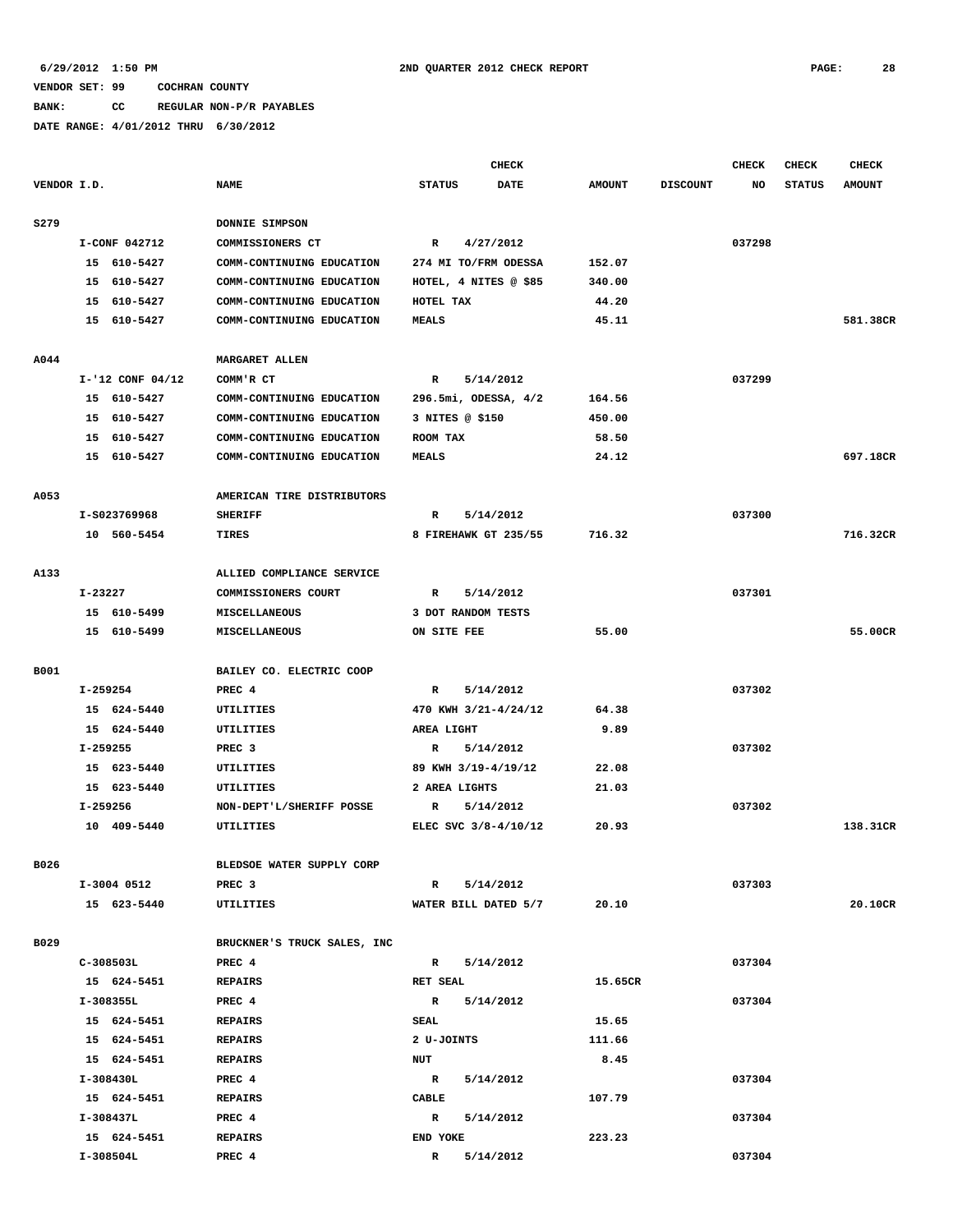**BANK: CC REGULAR NON-P/R PAYABLES**

|             |          |                            |                                  | <b>CHECK</b>                                     |                      |                  |                 | <b>CHECK</b> | <b>CHECK</b>  | CHECK         |
|-------------|----------|----------------------------|----------------------------------|--------------------------------------------------|----------------------|------------------|-----------------|--------------|---------------|---------------|
| VENDOR I.D. |          |                            | <b>NAME</b>                      | <b>STATUS</b>                                    | <b>DATE</b>          | <b>AMOUNT</b>    | <b>DISCOUNT</b> | NO           | <b>STATUS</b> | <b>AMOUNT</b> |
|             |          |                            |                                  |                                                  |                      |                  |                 |              |               |               |
| B029        |          |                            | BRUCKNER'S TRUCK SALESCONT       |                                                  |                      |                  |                 |              |               |               |
|             |          | I-308504L                  | PREC 4                           | R                                                | 5/14/2012            |                  |                 | 037304       |               |               |
|             |          | 15 624-5451                | <b>REPAIRS</b>                   | OIL SEAL                                         |                      | 27.25            |                 |              |               | 478.38CR      |
|             |          |                            |                                  |                                                  |                      |                  |                 |              |               |               |
| C007        |          |                            | CITY OF MORTON                   |                                                  |                      |                  |                 |              |               |               |
|             |          | I-04-0463-01 MAY12         | WELFARE                          | R                                                | 5/14/2012            |                  |                 | 037305       |               |               |
|             |          | 10 640-5440                | UTILITIES                        | KATHY SMITH                                      |                      | 116.65           |                 |              |               | 116.65CR      |
|             |          |                            |                                  |                                                  |                      |                  |                 |              |               |               |
| C007        |          |                            | CITY OF MORTON                   |                                                  |                      |                  |                 |              |               |               |
|             | I-043012 |                            | LIB/MUS/ACT BLDG/CRTHSE/PREC 1 R |                                                  | 5/14/2012            |                  |                 | 037306       |               |               |
|             |          | 10 650-5440                | UTILITIES                        | LIBRARY GAS                                      |                      | 24.66            |                 |              |               |               |
|             |          | 10 650-5440                | UTILITIES                        | LIBRARY WATER                                    |                      | 13.50            |                 |              |               |               |
|             |          | 10 650-5440                | UTILITIES                        | LIBRARY GARBAGE                                  |                      | 45.00            |                 |              |               |               |
|             |          | 10 650-5440                | UTILITIES                        | LIBRARY SEWER                                    |                      | 15.50            |                 |              |               |               |
|             |          | 10 652-5440                | UTILITIES                        | <b>MUSEUM GAS</b>                                |                      | 30.32            |                 |              |               |               |
|             |          | 10 652-5440                | UTILITIES                        | <b>MUSEUM WATER</b>                              |                      | 13.50            |                 |              |               |               |
|             |          | 10 652-5440                | UTILITIES                        | <b>MUSEUM GARBAGE</b>                            |                      | 21.50            |                 |              |               |               |
|             |          | 10 652-5440                | UTILITIES                        | <b>MUSEUM SEWER</b>                              |                      | 13.50            |                 |              |               |               |
|             |          | 10 662-5440                | UTILITIES                        | ACTIVITY BLDG GAS                                |                      | 236.08           |                 |              |               |               |
|             |          | 10 662-5440                | UTILITIES                        | ACT. BLDG WATER                                  |                      | 13.50            |                 |              |               |               |
|             |          | 10 662-5440                | UTILITIES                        | ACT. BLDG GARBAGE                                |                      | 70.50            |                 |              |               |               |
|             |          | 10 662-5440                | UTILITIES                        | ACT. BLDG SEWER                                  |                      | 40.50            |                 |              |               |               |
|             |          | 10 510-5440<br>10 510-5440 | UTILITIES<br>UTILITIES           | <b>COURTHOUSE GAS</b><br><b>COURTHOUSE WATER</b> |                      | 241.84<br>815.75 |                 |              |               |               |
|             |          | 10 510-5440                | UTILITIES                        | <b>CRTHSE GARBAGE</b>                            |                      | 250.50           |                 |              |               |               |
|             |          |                            |                                  |                                                  |                      |                  |                 |              |               |               |
|             |          | 10 510-5440<br>15 621-5440 | UTILITIES<br>UTILITIES           | <b>COURTHOUSE SEWER</b><br>PREC 1 GAS            |                      | 46.50<br>19.00   |                 |              |               |               |
|             |          | 15 621-5440                | UTILITIES                        | PREC 1 WATER                                     |                      | 13.50            |                 |              |               |               |
|             |          | 15 621-5440                | UTILITIES                        | PREC 1 GARBAGE                                   |                      | 45.00            |                 |              |               | 1,970.15CR    |
|             |          |                            |                                  |                                                  |                      |                  |                 |              |               |               |
| C008        |          |                            | CITY OF WHITEFACE                |                                                  |                      |                  |                 |              |               |               |
|             |          | $I-409$ 04/12              | PREC <sub>2</sub>                | R                                                | 5/14/2012            |                  |                 | 037307       |               |               |
|             |          | 15 622-5440                | UTILITIES                        | <b>GAS USAGE</b>                                 |                      | 16.25            |                 |              |               |               |
|             |          | 15 622-5440                | UTILITIES                        | WATER USAGE                                      |                      | 14.00            |                 |              |               |               |
|             |          | 15 622-5440                | UTILITIES                        | GARBAGE SVC                                      |                      | 50.10            |                 |              |               |               |
|             |          | 15 622-5440                | UTILITIES                        | SEWER SVC                                        |                      | 22.50            |                 |              |               | 102.85CR      |
|             |          |                            |                                  |                                                  |                      |                  |                 |              |               |               |
| C015        |          |                            | COCHRAN COUNTY SENIOR            |                                                  |                      |                  |                 |              |               |               |
|             |          | I-APR '12 MEAT             | SENIOR CITIZENS                  | $\mathbf{R}$                                     | 5/14/2012            |                  |                 | 037308       |               |               |
|             |          | 10 663-5333                | FOOD                             |                                                  | BBQ BRISKET, US FOOD | 150.00           |                 |              |               | 150.00CR      |
|             |          |                            |                                  |                                                  |                      |                  |                 |              |               |               |
| C035        |          |                            | COX AUTO SUPPLY CO               |                                                  |                      |                  |                 |              |               |               |
|             | I-192878 |                            | PREC 3                           | $\mathbb{R}$                                     | 5/14/2012            |                  |                 | 037309       |               |               |
|             |          | 15 623-5451                | <b>REPAIRS</b>                   | BATTERY W/EXCH                                   |                      | 89.95            |                 |              |               |               |
|             |          | 15 623-5451                | <b>REPAIRS</b>                   | STATE BATT FEE                                   |                      | 3.00             |                 |              |               |               |
|             |          | I-192903                   | PREC <sub>2</sub>                | $\mathbb{R}$                                     | 5/14/2012            |                  |                 | 037309       |               |               |
|             |          | 15 622-5356                | ROAD MATERIALS & SUPPLIES        | 4 BLUE SHOP TOWELS                               |                      | 11.96            |                 |              |               |               |
|             |          | 15 622-5356                | ROAD MATERIALS & SUPPLIES        | 2 WD40                                           |                      | 9.58             |                 |              |               |               |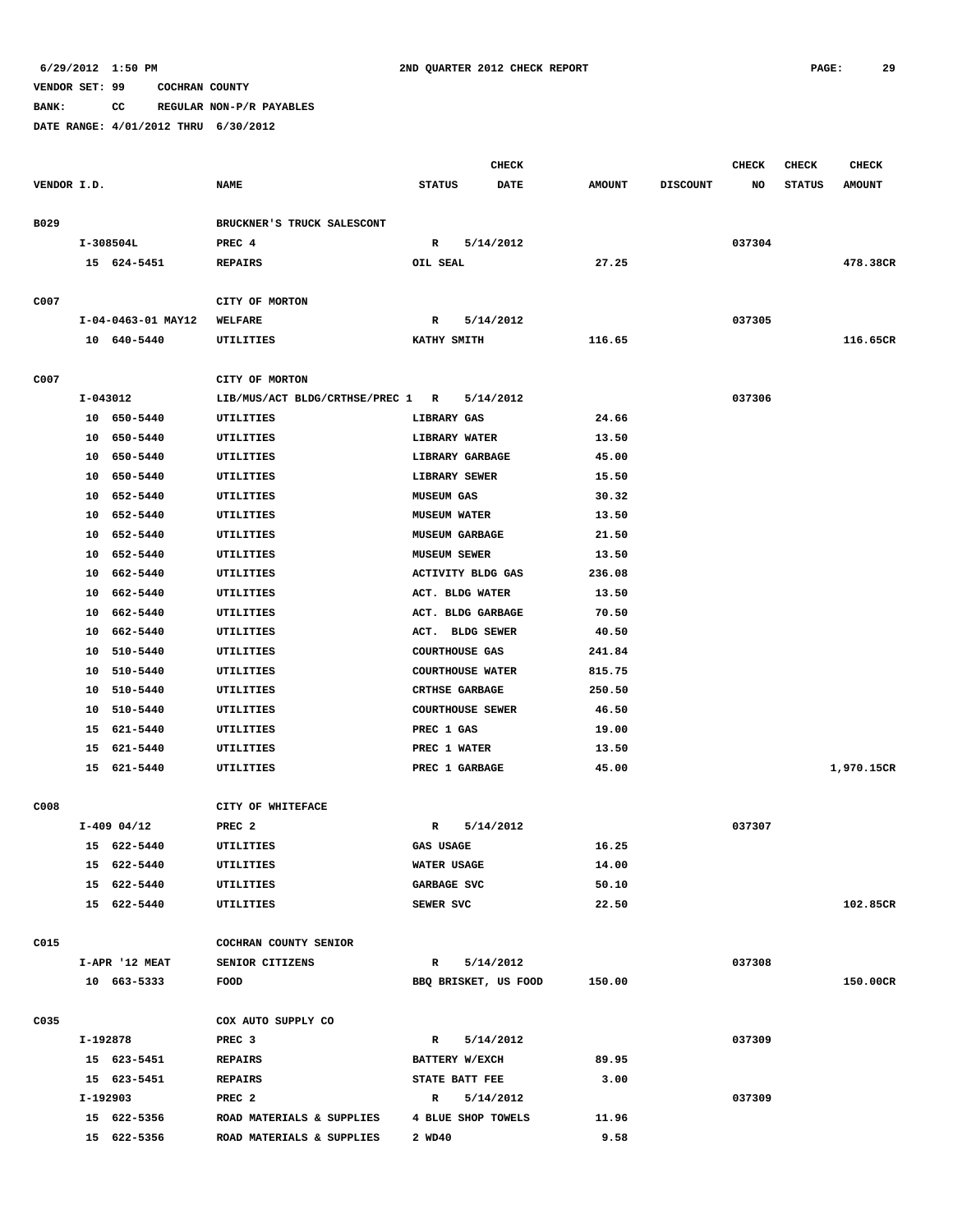**BANK: CC REGULAR NON-P/R PAYABLES**

| VENDOR I.D.<br><b>NAME</b><br><b>STATUS</b><br><b>DATE</b><br><b>AMOUNT</b><br><b>DISCOUNT</b><br>NO<br>COX AUTO SUPPLY CO<br>C035<br><b>CONT</b><br>I-192903<br>PREC <sub>2</sub><br>R<br>5/14/2012<br>037309<br>15 622-5356<br>ROAD MATERIALS & SUPPLIES<br>HAND CLNR<br>4.49<br>2.29<br>15 622-5356<br>ROAD MATERIALS & SUPPLIES<br>WATER PUMP LUBE<br>2.19<br>15 622-5356<br>ROAD MATERIALS & SUPPLIES<br>TISSUE<br>15 622-5356<br>ROAD MATERIALS & SUPPLIES<br>SOAP<br>1.99<br>I-193005<br>PREC <sub>2</sub><br>R 5/14/2012<br>037309<br>15 622-5451<br>7.51<br>REPAIRS<br>OIL FILTER<br>15 622-5451<br><b>REPAIRS</b><br>1CS QS10/40<br>53.99<br>15 622-5451<br><b>REPAIRS</b><br>AIR FILTER<br>21.69<br>I-193072<br>5/14/2012<br>037309<br>ACTIVITY BLDG<br>$\mathbf{R}$<br>10 662-5332<br>CUSTODIAL SUPPLIES<br>12' ROPE<br>1.44<br>I-193487<br><b>ACTIVITY BLDG</b><br>$\mathbb{R}$<br>5/14/2012<br>037309<br>10 662-5332<br>CUSTODIAL SUPPLIES<br>6 PK 300W BULBS<br>39.54<br>I-194255<br>PREC <sub>2</sub><br>5/14/2012<br>037309<br>$\mathbb{R}$<br>29.98<br>15 622-5451<br>2 ANTI-FREEZE<br><b>REPAIRS</b><br>I-194851<br>PREC 4<br>5/14/2012<br>037309<br>$\mathbb{R}$<br>15 624-5356<br>ROAD MATERIALS & SUPPLIES<br><b>TAPE MEAS</b><br>6.99<br>I-195060<br><b>CEMETERY</b><br>$\mathbb{R}$<br>5/14/2012<br>037309<br>10 516-5451<br>6.14<br><b>REPAIR</b><br><b>FILTER</b><br>I-195235<br>PREC <sub>4</sub><br>5/14/2012<br>037309<br>$\mathbb{R}$<br>4.99<br>15 624-5356<br>ROAD MATERIALS & SUPPLIES<br><b>EPOXY</b><br>I-195275<br>PREC 1<br>5/14/2012<br>037309<br>$\mathbf{R}$<br>15 621-5356<br>ROAD MATERIALS & SUPPLIES<br>PUT-ON SUIT<br>7.99<br>I-195442<br><b>ACTIVITY BLDG</b><br>$\mathbf R$<br>5/14/2012<br>037309<br>4.99<br>10 662-5451<br><b>REPAIR</b><br>OIL FILTER/PUSH MOWE<br>10 662-5451<br><b>REPAIR</b><br>COPPER PLUG<br>1.99<br>4.99<br>10 662-5451<br><b>REPAIR</b><br>1QT PENZOIL 30<br>25.00<br>10 662-5451<br><b>REPAIR</b><br>LABOR/OIL CHG<br>10 662-5451<br><b>REPAIR</b><br>COPPER PLUG<br>2.29<br>10 662-5451<br><b>REPAIR</b><br>LABOR/TRYBLT WDEATR<br>15.00<br>I-195550<br>PREC <sub>2</sub><br>037309<br>$\mathbb{R}$<br>5/14/2012<br>15 622-5356<br>ROAD MATERIALS & SUPPLIES<br><b>BLO-GUN</b><br>17.39<br>15 622-5356<br>ROAD MATERIALS & SUPPLIES<br>4 BOLTS<br>0.60<br>I-195561<br>5/14/2012<br>037309<br>PREC 1<br>$\mathbb{R}$<br>36.69<br>15 621-5356 ROAD MATERIALS & SUPPLIES<br>50FT WATER HOSE<br>037309<br>I-195601<br>PREC 4<br>R 5/14/2012<br>7.59<br>15 624-5356<br>ROAD MATERIALS & SUPPLIES<br><b>BOWL CLEANER</b><br>15 624-5356<br>ROAD MATERIALS & SUPPLIES<br><b>BLEACH</b><br>2.99<br>6.19<br>15 624-5356<br>ROAD MATERIALS & SUPPLIES<br><b>SMELL-GOOD</b><br>I-195956<br>PREC <sub>2</sub><br>R 5/14/2012<br>037309<br>15 622-5356<br>ROAD MATERIALS & SUPPLIES<br><b>HEAT SHRINK</b><br>2.13 | <b>CHECK</b><br><b>CHECK</b>   |
|---------------------------------------------------------------------------------------------------------------------------------------------------------------------------------------------------------------------------------------------------------------------------------------------------------------------------------------------------------------------------------------------------------------------------------------------------------------------------------------------------------------------------------------------------------------------------------------------------------------------------------------------------------------------------------------------------------------------------------------------------------------------------------------------------------------------------------------------------------------------------------------------------------------------------------------------------------------------------------------------------------------------------------------------------------------------------------------------------------------------------------------------------------------------------------------------------------------------------------------------------------------------------------------------------------------------------------------------------------------------------------------------------------------------------------------------------------------------------------------------------------------------------------------------------------------------------------------------------------------------------------------------------------------------------------------------------------------------------------------------------------------------------------------------------------------------------------------------------------------------------------------------------------------------------------------------------------------------------------------------------------------------------------------------------------------------------------------------------------------------------------------------------------------------------------------------------------------------------------------------------------------------------------------------------------------------------------------------------------------------------------------------------------------------------------------------------------------------------------------------------------------------------------------------------------------------------------------------------------------------------------------------------------------------------------------------------------------------------------------------------------------------------------------------------------------------------------------------------------------------------------|--------------------------------|
|                                                                                                                                                                                                                                                                                                                                                                                                                                                                                                                                                                                                                                                                                                                                                                                                                                                                                                                                                                                                                                                                                                                                                                                                                                                                                                                                                                                                                                                                                                                                                                                                                                                                                                                                                                                                                                                                                                                                                                                                                                                                                                                                                                                                                                                                                                                                                                                                                                                                                                                                                                                                                                                                                                                                                                                                                                                                                 | <b>STATUS</b><br><b>AMOUNT</b> |
|                                                                                                                                                                                                                                                                                                                                                                                                                                                                                                                                                                                                                                                                                                                                                                                                                                                                                                                                                                                                                                                                                                                                                                                                                                                                                                                                                                                                                                                                                                                                                                                                                                                                                                                                                                                                                                                                                                                                                                                                                                                                                                                                                                                                                                                                                                                                                                                                                                                                                                                                                                                                                                                                                                                                                                                                                                                                                 |                                |
|                                                                                                                                                                                                                                                                                                                                                                                                                                                                                                                                                                                                                                                                                                                                                                                                                                                                                                                                                                                                                                                                                                                                                                                                                                                                                                                                                                                                                                                                                                                                                                                                                                                                                                                                                                                                                                                                                                                                                                                                                                                                                                                                                                                                                                                                                                                                                                                                                                                                                                                                                                                                                                                                                                                                                                                                                                                                                 |                                |
|                                                                                                                                                                                                                                                                                                                                                                                                                                                                                                                                                                                                                                                                                                                                                                                                                                                                                                                                                                                                                                                                                                                                                                                                                                                                                                                                                                                                                                                                                                                                                                                                                                                                                                                                                                                                                                                                                                                                                                                                                                                                                                                                                                                                                                                                                                                                                                                                                                                                                                                                                                                                                                                                                                                                                                                                                                                                                 |                                |
|                                                                                                                                                                                                                                                                                                                                                                                                                                                                                                                                                                                                                                                                                                                                                                                                                                                                                                                                                                                                                                                                                                                                                                                                                                                                                                                                                                                                                                                                                                                                                                                                                                                                                                                                                                                                                                                                                                                                                                                                                                                                                                                                                                                                                                                                                                                                                                                                                                                                                                                                                                                                                                                                                                                                                                                                                                                                                 |                                |
|                                                                                                                                                                                                                                                                                                                                                                                                                                                                                                                                                                                                                                                                                                                                                                                                                                                                                                                                                                                                                                                                                                                                                                                                                                                                                                                                                                                                                                                                                                                                                                                                                                                                                                                                                                                                                                                                                                                                                                                                                                                                                                                                                                                                                                                                                                                                                                                                                                                                                                                                                                                                                                                                                                                                                                                                                                                                                 |                                |
|                                                                                                                                                                                                                                                                                                                                                                                                                                                                                                                                                                                                                                                                                                                                                                                                                                                                                                                                                                                                                                                                                                                                                                                                                                                                                                                                                                                                                                                                                                                                                                                                                                                                                                                                                                                                                                                                                                                                                                                                                                                                                                                                                                                                                                                                                                                                                                                                                                                                                                                                                                                                                                                                                                                                                                                                                                                                                 |                                |
|                                                                                                                                                                                                                                                                                                                                                                                                                                                                                                                                                                                                                                                                                                                                                                                                                                                                                                                                                                                                                                                                                                                                                                                                                                                                                                                                                                                                                                                                                                                                                                                                                                                                                                                                                                                                                                                                                                                                                                                                                                                                                                                                                                                                                                                                                                                                                                                                                                                                                                                                                                                                                                                                                                                                                                                                                                                                                 |                                |
|                                                                                                                                                                                                                                                                                                                                                                                                                                                                                                                                                                                                                                                                                                                                                                                                                                                                                                                                                                                                                                                                                                                                                                                                                                                                                                                                                                                                                                                                                                                                                                                                                                                                                                                                                                                                                                                                                                                                                                                                                                                                                                                                                                                                                                                                                                                                                                                                                                                                                                                                                                                                                                                                                                                                                                                                                                                                                 |                                |
|                                                                                                                                                                                                                                                                                                                                                                                                                                                                                                                                                                                                                                                                                                                                                                                                                                                                                                                                                                                                                                                                                                                                                                                                                                                                                                                                                                                                                                                                                                                                                                                                                                                                                                                                                                                                                                                                                                                                                                                                                                                                                                                                                                                                                                                                                                                                                                                                                                                                                                                                                                                                                                                                                                                                                                                                                                                                                 |                                |
|                                                                                                                                                                                                                                                                                                                                                                                                                                                                                                                                                                                                                                                                                                                                                                                                                                                                                                                                                                                                                                                                                                                                                                                                                                                                                                                                                                                                                                                                                                                                                                                                                                                                                                                                                                                                                                                                                                                                                                                                                                                                                                                                                                                                                                                                                                                                                                                                                                                                                                                                                                                                                                                                                                                                                                                                                                                                                 |                                |
|                                                                                                                                                                                                                                                                                                                                                                                                                                                                                                                                                                                                                                                                                                                                                                                                                                                                                                                                                                                                                                                                                                                                                                                                                                                                                                                                                                                                                                                                                                                                                                                                                                                                                                                                                                                                                                                                                                                                                                                                                                                                                                                                                                                                                                                                                                                                                                                                                                                                                                                                                                                                                                                                                                                                                                                                                                                                                 |                                |
|                                                                                                                                                                                                                                                                                                                                                                                                                                                                                                                                                                                                                                                                                                                                                                                                                                                                                                                                                                                                                                                                                                                                                                                                                                                                                                                                                                                                                                                                                                                                                                                                                                                                                                                                                                                                                                                                                                                                                                                                                                                                                                                                                                                                                                                                                                                                                                                                                                                                                                                                                                                                                                                                                                                                                                                                                                                                                 |                                |
|                                                                                                                                                                                                                                                                                                                                                                                                                                                                                                                                                                                                                                                                                                                                                                                                                                                                                                                                                                                                                                                                                                                                                                                                                                                                                                                                                                                                                                                                                                                                                                                                                                                                                                                                                                                                                                                                                                                                                                                                                                                                                                                                                                                                                                                                                                                                                                                                                                                                                                                                                                                                                                                                                                                                                                                                                                                                                 |                                |
|                                                                                                                                                                                                                                                                                                                                                                                                                                                                                                                                                                                                                                                                                                                                                                                                                                                                                                                                                                                                                                                                                                                                                                                                                                                                                                                                                                                                                                                                                                                                                                                                                                                                                                                                                                                                                                                                                                                                                                                                                                                                                                                                                                                                                                                                                                                                                                                                                                                                                                                                                                                                                                                                                                                                                                                                                                                                                 |                                |
|                                                                                                                                                                                                                                                                                                                                                                                                                                                                                                                                                                                                                                                                                                                                                                                                                                                                                                                                                                                                                                                                                                                                                                                                                                                                                                                                                                                                                                                                                                                                                                                                                                                                                                                                                                                                                                                                                                                                                                                                                                                                                                                                                                                                                                                                                                                                                                                                                                                                                                                                                                                                                                                                                                                                                                                                                                                                                 |                                |
|                                                                                                                                                                                                                                                                                                                                                                                                                                                                                                                                                                                                                                                                                                                                                                                                                                                                                                                                                                                                                                                                                                                                                                                                                                                                                                                                                                                                                                                                                                                                                                                                                                                                                                                                                                                                                                                                                                                                                                                                                                                                                                                                                                                                                                                                                                                                                                                                                                                                                                                                                                                                                                                                                                                                                                                                                                                                                 |                                |
|                                                                                                                                                                                                                                                                                                                                                                                                                                                                                                                                                                                                                                                                                                                                                                                                                                                                                                                                                                                                                                                                                                                                                                                                                                                                                                                                                                                                                                                                                                                                                                                                                                                                                                                                                                                                                                                                                                                                                                                                                                                                                                                                                                                                                                                                                                                                                                                                                                                                                                                                                                                                                                                                                                                                                                                                                                                                                 |                                |
|                                                                                                                                                                                                                                                                                                                                                                                                                                                                                                                                                                                                                                                                                                                                                                                                                                                                                                                                                                                                                                                                                                                                                                                                                                                                                                                                                                                                                                                                                                                                                                                                                                                                                                                                                                                                                                                                                                                                                                                                                                                                                                                                                                                                                                                                                                                                                                                                                                                                                                                                                                                                                                                                                                                                                                                                                                                                                 |                                |
|                                                                                                                                                                                                                                                                                                                                                                                                                                                                                                                                                                                                                                                                                                                                                                                                                                                                                                                                                                                                                                                                                                                                                                                                                                                                                                                                                                                                                                                                                                                                                                                                                                                                                                                                                                                                                                                                                                                                                                                                                                                                                                                                                                                                                                                                                                                                                                                                                                                                                                                                                                                                                                                                                                                                                                                                                                                                                 |                                |
|                                                                                                                                                                                                                                                                                                                                                                                                                                                                                                                                                                                                                                                                                                                                                                                                                                                                                                                                                                                                                                                                                                                                                                                                                                                                                                                                                                                                                                                                                                                                                                                                                                                                                                                                                                                                                                                                                                                                                                                                                                                                                                                                                                                                                                                                                                                                                                                                                                                                                                                                                                                                                                                                                                                                                                                                                                                                                 |                                |
|                                                                                                                                                                                                                                                                                                                                                                                                                                                                                                                                                                                                                                                                                                                                                                                                                                                                                                                                                                                                                                                                                                                                                                                                                                                                                                                                                                                                                                                                                                                                                                                                                                                                                                                                                                                                                                                                                                                                                                                                                                                                                                                                                                                                                                                                                                                                                                                                                                                                                                                                                                                                                                                                                                                                                                                                                                                                                 |                                |
|                                                                                                                                                                                                                                                                                                                                                                                                                                                                                                                                                                                                                                                                                                                                                                                                                                                                                                                                                                                                                                                                                                                                                                                                                                                                                                                                                                                                                                                                                                                                                                                                                                                                                                                                                                                                                                                                                                                                                                                                                                                                                                                                                                                                                                                                                                                                                                                                                                                                                                                                                                                                                                                                                                                                                                                                                                                                                 |                                |
|                                                                                                                                                                                                                                                                                                                                                                                                                                                                                                                                                                                                                                                                                                                                                                                                                                                                                                                                                                                                                                                                                                                                                                                                                                                                                                                                                                                                                                                                                                                                                                                                                                                                                                                                                                                                                                                                                                                                                                                                                                                                                                                                                                                                                                                                                                                                                                                                                                                                                                                                                                                                                                                                                                                                                                                                                                                                                 |                                |
|                                                                                                                                                                                                                                                                                                                                                                                                                                                                                                                                                                                                                                                                                                                                                                                                                                                                                                                                                                                                                                                                                                                                                                                                                                                                                                                                                                                                                                                                                                                                                                                                                                                                                                                                                                                                                                                                                                                                                                                                                                                                                                                                                                                                                                                                                                                                                                                                                                                                                                                                                                                                                                                                                                                                                                                                                                                                                 |                                |
|                                                                                                                                                                                                                                                                                                                                                                                                                                                                                                                                                                                                                                                                                                                                                                                                                                                                                                                                                                                                                                                                                                                                                                                                                                                                                                                                                                                                                                                                                                                                                                                                                                                                                                                                                                                                                                                                                                                                                                                                                                                                                                                                                                                                                                                                                                                                                                                                                                                                                                                                                                                                                                                                                                                                                                                                                                                                                 |                                |
|                                                                                                                                                                                                                                                                                                                                                                                                                                                                                                                                                                                                                                                                                                                                                                                                                                                                                                                                                                                                                                                                                                                                                                                                                                                                                                                                                                                                                                                                                                                                                                                                                                                                                                                                                                                                                                                                                                                                                                                                                                                                                                                                                                                                                                                                                                                                                                                                                                                                                                                                                                                                                                                                                                                                                                                                                                                                                 |                                |
|                                                                                                                                                                                                                                                                                                                                                                                                                                                                                                                                                                                                                                                                                                                                                                                                                                                                                                                                                                                                                                                                                                                                                                                                                                                                                                                                                                                                                                                                                                                                                                                                                                                                                                                                                                                                                                                                                                                                                                                                                                                                                                                                                                                                                                                                                                                                                                                                                                                                                                                                                                                                                                                                                                                                                                                                                                                                                 |                                |
|                                                                                                                                                                                                                                                                                                                                                                                                                                                                                                                                                                                                                                                                                                                                                                                                                                                                                                                                                                                                                                                                                                                                                                                                                                                                                                                                                                                                                                                                                                                                                                                                                                                                                                                                                                                                                                                                                                                                                                                                                                                                                                                                                                                                                                                                                                                                                                                                                                                                                                                                                                                                                                                                                                                                                                                                                                                                                 |                                |
|                                                                                                                                                                                                                                                                                                                                                                                                                                                                                                                                                                                                                                                                                                                                                                                                                                                                                                                                                                                                                                                                                                                                                                                                                                                                                                                                                                                                                                                                                                                                                                                                                                                                                                                                                                                                                                                                                                                                                                                                                                                                                                                                                                                                                                                                                                                                                                                                                                                                                                                                                                                                                                                                                                                                                                                                                                                                                 |                                |
|                                                                                                                                                                                                                                                                                                                                                                                                                                                                                                                                                                                                                                                                                                                                                                                                                                                                                                                                                                                                                                                                                                                                                                                                                                                                                                                                                                                                                                                                                                                                                                                                                                                                                                                                                                                                                                                                                                                                                                                                                                                                                                                                                                                                                                                                                                                                                                                                                                                                                                                                                                                                                                                                                                                                                                                                                                                                                 |                                |
|                                                                                                                                                                                                                                                                                                                                                                                                                                                                                                                                                                                                                                                                                                                                                                                                                                                                                                                                                                                                                                                                                                                                                                                                                                                                                                                                                                                                                                                                                                                                                                                                                                                                                                                                                                                                                                                                                                                                                                                                                                                                                                                                                                                                                                                                                                                                                                                                                                                                                                                                                                                                                                                                                                                                                                                                                                                                                 |                                |
|                                                                                                                                                                                                                                                                                                                                                                                                                                                                                                                                                                                                                                                                                                                                                                                                                                                                                                                                                                                                                                                                                                                                                                                                                                                                                                                                                                                                                                                                                                                                                                                                                                                                                                                                                                                                                                                                                                                                                                                                                                                                                                                                                                                                                                                                                                                                                                                                                                                                                                                                                                                                                                                                                                                                                                                                                                                                                 |                                |
|                                                                                                                                                                                                                                                                                                                                                                                                                                                                                                                                                                                                                                                                                                                                                                                                                                                                                                                                                                                                                                                                                                                                                                                                                                                                                                                                                                                                                                                                                                                                                                                                                                                                                                                                                                                                                                                                                                                                                                                                                                                                                                                                                                                                                                                                                                                                                                                                                                                                                                                                                                                                                                                                                                                                                                                                                                                                                 |                                |
|                                                                                                                                                                                                                                                                                                                                                                                                                                                                                                                                                                                                                                                                                                                                                                                                                                                                                                                                                                                                                                                                                                                                                                                                                                                                                                                                                                                                                                                                                                                                                                                                                                                                                                                                                                                                                                                                                                                                                                                                                                                                                                                                                                                                                                                                                                                                                                                                                                                                                                                                                                                                                                                                                                                                                                                                                                                                                 |                                |
|                                                                                                                                                                                                                                                                                                                                                                                                                                                                                                                                                                                                                                                                                                                                                                                                                                                                                                                                                                                                                                                                                                                                                                                                                                                                                                                                                                                                                                                                                                                                                                                                                                                                                                                                                                                                                                                                                                                                                                                                                                                                                                                                                                                                                                                                                                                                                                                                                                                                                                                                                                                                                                                                                                                                                                                                                                                                                 |                                |
|                                                                                                                                                                                                                                                                                                                                                                                                                                                                                                                                                                                                                                                                                                                                                                                                                                                                                                                                                                                                                                                                                                                                                                                                                                                                                                                                                                                                                                                                                                                                                                                                                                                                                                                                                                                                                                                                                                                                                                                                                                                                                                                                                                                                                                                                                                                                                                                                                                                                                                                                                                                                                                                                                                                                                                                                                                                                                 |                                |
|                                                                                                                                                                                                                                                                                                                                                                                                                                                                                                                                                                                                                                                                                                                                                                                                                                                                                                                                                                                                                                                                                                                                                                                                                                                                                                                                                                                                                                                                                                                                                                                                                                                                                                                                                                                                                                                                                                                                                                                                                                                                                                                                                                                                                                                                                                                                                                                                                                                                                                                                                                                                                                                                                                                                                                                                                                                                                 |                                |
|                                                                                                                                                                                                                                                                                                                                                                                                                                                                                                                                                                                                                                                                                                                                                                                                                                                                                                                                                                                                                                                                                                                                                                                                                                                                                                                                                                                                                                                                                                                                                                                                                                                                                                                                                                                                                                                                                                                                                                                                                                                                                                                                                                                                                                                                                                                                                                                                                                                                                                                                                                                                                                                                                                                                                                                                                                                                                 |                                |
|                                                                                                                                                                                                                                                                                                                                                                                                                                                                                                                                                                                                                                                                                                                                                                                                                                                                                                                                                                                                                                                                                                                                                                                                                                                                                                                                                                                                                                                                                                                                                                                                                                                                                                                                                                                                                                                                                                                                                                                                                                                                                                                                                                                                                                                                                                                                                                                                                                                                                                                                                                                                                                                                                                                                                                                                                                                                                 |                                |
|                                                                                                                                                                                                                                                                                                                                                                                                                                                                                                                                                                                                                                                                                                                                                                                                                                                                                                                                                                                                                                                                                                                                                                                                                                                                                                                                                                                                                                                                                                                                                                                                                                                                                                                                                                                                                                                                                                                                                                                                                                                                                                                                                                                                                                                                                                                                                                                                                                                                                                                                                                                                                                                                                                                                                                                                                                                                                 |                                |
|                                                                                                                                                                                                                                                                                                                                                                                                                                                                                                                                                                                                                                                                                                                                                                                                                                                                                                                                                                                                                                                                                                                                                                                                                                                                                                                                                                                                                                                                                                                                                                                                                                                                                                                                                                                                                                                                                                                                                                                                                                                                                                                                                                                                                                                                                                                                                                                                                                                                                                                                                                                                                                                                                                                                                                                                                                                                                 |                                |
|                                                                                                                                                                                                                                                                                                                                                                                                                                                                                                                                                                                                                                                                                                                                                                                                                                                                                                                                                                                                                                                                                                                                                                                                                                                                                                                                                                                                                                                                                                                                                                                                                                                                                                                                                                                                                                                                                                                                                                                                                                                                                                                                                                                                                                                                                                                                                                                                                                                                                                                                                                                                                                                                                                                                                                                                                                                                                 |                                |
|                                                                                                                                                                                                                                                                                                                                                                                                                                                                                                                                                                                                                                                                                                                                                                                                                                                                                                                                                                                                                                                                                                                                                                                                                                                                                                                                                                                                                                                                                                                                                                                                                                                                                                                                                                                                                                                                                                                                                                                                                                                                                                                                                                                                                                                                                                                                                                                                                                                                                                                                                                                                                                                                                                                                                                                                                                                                                 |                                |
| 15 622-5356<br>ROAD MATERIALS & SUPPLIES<br><b>TOGGLE 6A</b><br>5.76                                                                                                                                                                                                                                                                                                                                                                                                                                                                                                                                                                                                                                                                                                                                                                                                                                                                                                                                                                                                                                                                                                                                                                                                                                                                                                                                                                                                                                                                                                                                                                                                                                                                                                                                                                                                                                                                                                                                                                                                                                                                                                                                                                                                                                                                                                                                                                                                                                                                                                                                                                                                                                                                                                                                                                                                            |                                |
| 15 622-5356<br>ROAD MATERIALS & SUPPLIES<br><b>WIRE TIES</b><br>2.66                                                                                                                                                                                                                                                                                                                                                                                                                                                                                                                                                                                                                                                                                                                                                                                                                                                                                                                                                                                                                                                                                                                                                                                                                                                                                                                                                                                                                                                                                                                                                                                                                                                                                                                                                                                                                                                                                                                                                                                                                                                                                                                                                                                                                                                                                                                                                                                                                                                                                                                                                                                                                                                                                                                                                                                                            |                                |
| 15 622-5356<br>ROAD MATERIALS & SUPPLIES<br>PLIERS<br>3.49                                                                                                                                                                                                                                                                                                                                                                                                                                                                                                                                                                                                                                                                                                                                                                                                                                                                                                                                                                                                                                                                                                                                                                                                                                                                                                                                                                                                                                                                                                                                                                                                                                                                                                                                                                                                                                                                                                                                                                                                                                                                                                                                                                                                                                                                                                                                                                                                                                                                                                                                                                                                                                                                                                                                                                                                                      | 445.46CR                       |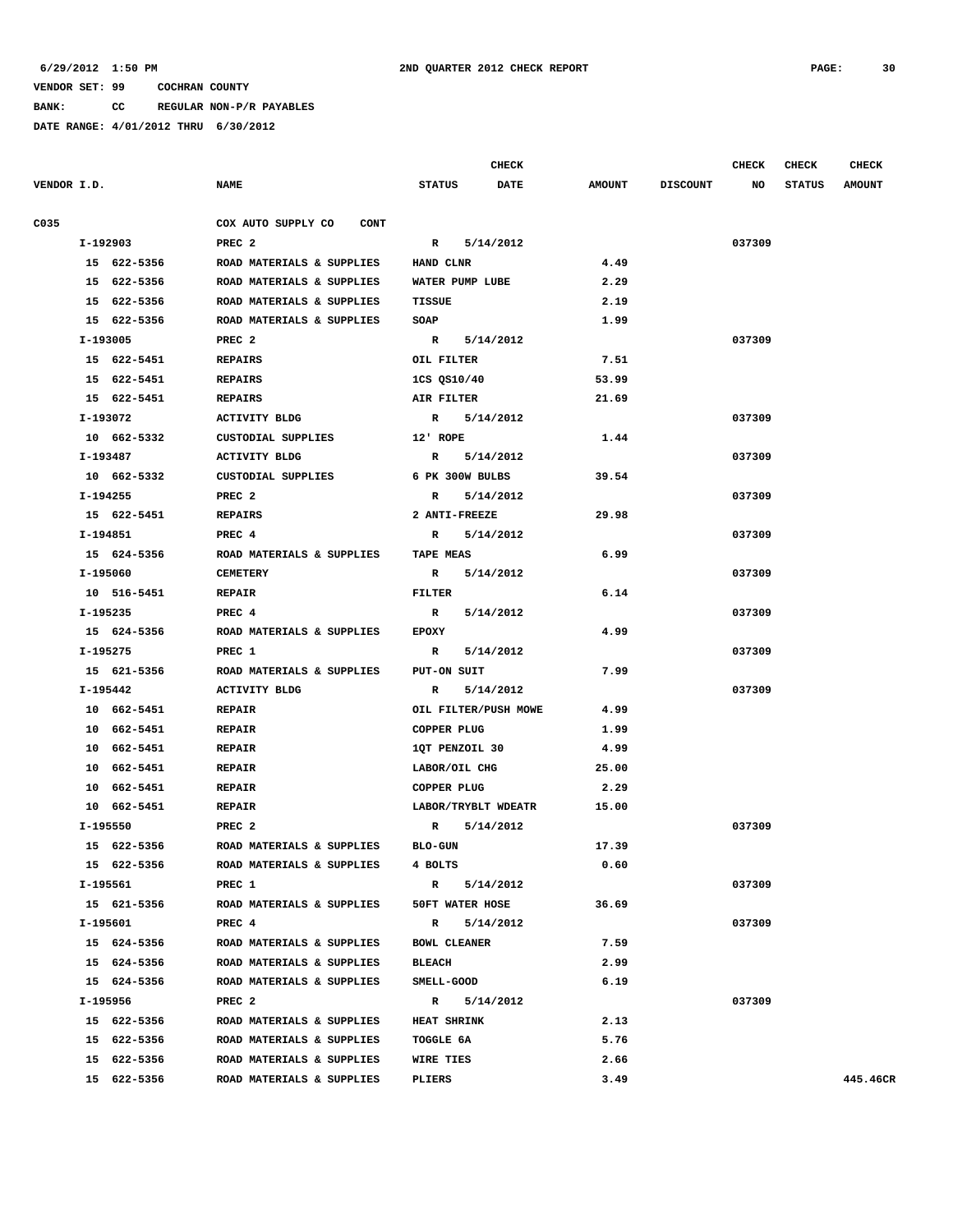## **BANK: CC REGULAR NON-P/R PAYABLES**

|             |                  |                                              | <b>CHECK</b>              |               |                 | <b>CHECK</b> | <b>CHECK</b>  | <b>CHECK</b>  |
|-------------|------------------|----------------------------------------------|---------------------------|---------------|-----------------|--------------|---------------|---------------|
| VENDOR I.D. |                  | <b>NAME</b>                                  | <b>STATUS</b><br>DATE     | <b>AMOUNT</b> | <b>DISCOUNT</b> | NO           | <b>STATUS</b> | <b>AMOUNT</b> |
| C064        |                  | CITY OF MORTON F D                           |                           |               |                 |              |               |               |
|             | I-APR 2012       | PUBLIC SAFETY*OTHER                          | R<br>5/14/2012            |               |                 | 037311       |               |               |
|             | 10 580-5414      | FIRE PROTECTION CONTRACTS                    | 4/3, WRECK, 3mi S BLED    | 350.00        |                 |              |               |               |
|             | 10 580-5414      | FIRE PROTECTION CONTRACTS                    | 4/3,214/.5mi N of 15      | 350.00        |                 |              |               |               |
|             | 10 580-5414      | FIRE PROTECTION CONTRACTS                    | 4/10,597&225              | 350.00        |                 |              |               |               |
|             | 10 580-5414      | FIRE PROTECTION CONTRACTS                    | 4/11, CR96&595            | 350.00        |                 |              |               |               |
|             | 10 580-5414      | FIRE PROTECTION CONTRACTS                    | 4/15,1585&197             | 350.00        |                 |              |               | 1,750.00CR    |
|             |                  |                                              |                           |               |                 |              |               |               |
| C065        |                  | CITY OF WHITEFACE F D                        |                           |               |                 |              |               |               |
|             | I-SKID UNIT 2012 | PUBLIC SAFETY*OTHER*                         | 5/14/2012<br>R            |               |                 | 037312       |               |               |
|             | 10 580-5571      | CAPITAL OUTLAY                               | CST-SHAR/SKD UN/DON'      | 9,700.00      |                 |              |               | 9,700.00CR    |
| C069        |                  | COUNTRY DUMPSTERS, INC.                      |                           |               |                 |              |               |               |
|             | I-29318          | PREC 3/PREC 4                                | 5/14/2012<br>R            |               |                 | 037313       |               |               |
|             | 15 623-5440      | UTILITIES                                    | MAY DUMPSTER SVC          | 49.75         |                 |              |               |               |
|             | 15 624-5440      | UTILITIES                                    | MAY DUMPSTER SVC          | 49.75         |                 |              |               | 99.50CR       |
|             |                  |                                              |                           |               |                 |              |               |               |
| C084        |                  | CLERK, SEVENTH COURT OF APPEAL               |                           |               |                 |              |               |               |
|             | I-APR 2012       | <b>STATE FEES</b>                            | R<br>5/14/2012            |               |                 | 037314       |               |               |
|             | 90 000-2379.002  | 7th Crt of Appeal Gov't22.2081COUNTY COURT   |                           | 10.00         |                 |              |               |               |
|             | 90 000-2379.002  | 7th Crt of Appeal Gov't22.2081DISTRICT COURT |                           | 10.00         |                 |              |               | 20.00CR       |
| C092        |                  | CCH                                          |                           |               |                 |              |               |               |
|             | I-9984649-04     | ATTORNEY/LAW LIBRARY                         | R<br>5/14/2012            |               |                 | 037315       |               |               |
|             | 10 475-5590      | LAW LIBRARY MTRLS/UPDATES                    | 4TH QTRLY LOISLAW FE      | 675.00        |                 |              |               | 675.00CR      |
|             |                  |                                              |                           |               |                 |              |               |               |
| D048        |                  | DATA-LINE OFFICE SYSTEMS                     |                           |               |                 |              |               |               |
|             | I-064028         | LIBRARY                                      | 5/14/2012<br>R            |               |                 | 037316       |               |               |
|             | 10 650-5411      | MAINTENANCE CONTRACTS                        | COPIER MAINTENANCE        | 37.50         |                 |              |               |               |
|             | 10 650-5411      | MAINTENANCE CONTRACTS                        | <b>FUEL SURCHG</b>        | 1.50          |                 |              |               |               |
|             | I-064479         | LIBRARY                                      | 5/14/2012<br>R            |               |                 | 037316       |               |               |
|             | 10 650-5411      | MAINTENANCE CONTRACTS                        | 112 COLOR COPIES/MAI      | 11.20         |                 |              |               | 50.20CR       |
| D187        |                  | DAVID'S FARM SERVICE                         |                           |               |                 |              |               |               |
|             | $I - 12459$      | <b>EXTENSION SVC</b>                         | 5/14/2012<br>R            |               |                 | 037317       |               |               |
|             | 10 665-5334      | OTHER SUPPLIES                               | 6 WOOD SHAVINGS @\$8      | 48.00         |                 |              |               | 48.00CR       |
|             |                  |                                              |                           |               |                 |              |               |               |
| F010        |                  | FIVE-AREA TELEPHONE CO-OP                    |                           |               |                 |              |               |               |
|             | I-927-5510 MAY12 | PREC 4                                       | 5/14/2012<br>$\mathbb{R}$ |               |                 | 037318       |               |               |
|             | 15 624-5420      | <b>TELECOMMUNICATIONS</b>                    | MAY PHONE SVC             | 40.44         |                 |              |               | 40.44CR       |
| F014        |                  | FRONTIER AMBULANCE CORP.                     |                           |               |                 |              |               |               |
|             |                  | I-ADDL SUBSIDY 2012 PUBLIC SAFETY*OTHER*     | $\mathbb{R}$<br>5/14/2012 |               |                 | 037319       |               |               |
|             | 10 580-5404      | MEDICAL-E.M.S. SUBSIDIES                     | ADDL SUBSIDY, EMS 20      | 28,168.70     |                 |              |               | 28,168.70CR   |
|             |                  |                                              |                           |               |                 |              |               |               |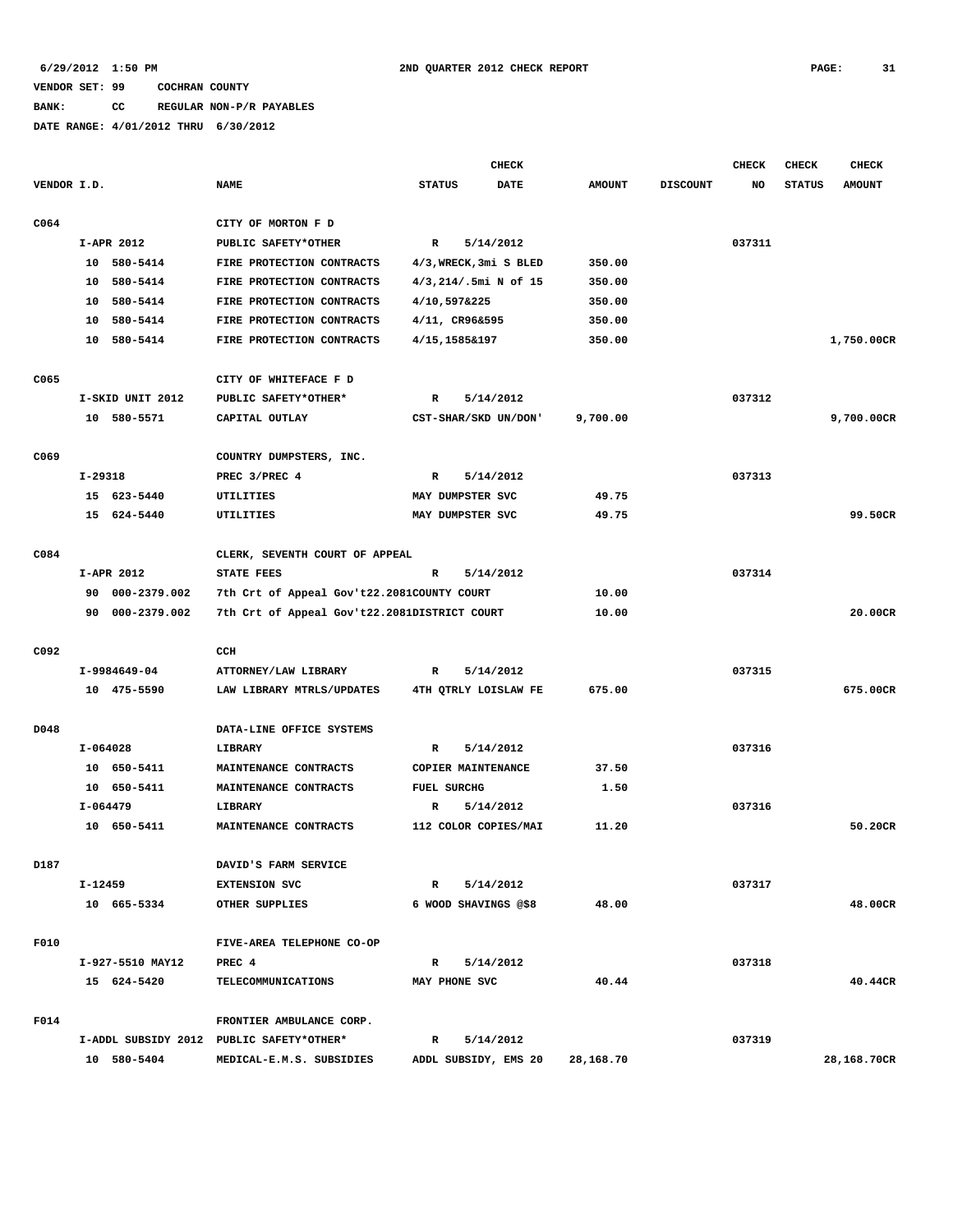**BANK: CC REGULAR NON-P/R PAYABLES**

|             |         |                              |                               |                   | <b>CHECK</b>         |               |                 | CHECK  | <b>CHECK</b>  | <b>CHECK</b>  |
|-------------|---------|------------------------------|-------------------------------|-------------------|----------------------|---------------|-----------------|--------|---------------|---------------|
| VENDOR I.D. |         |                              | <b>NAME</b>                   | <b>STATUS</b>     | <b>DATE</b>          | <b>AMOUNT</b> | <b>DISCOUNT</b> | NO     | <b>STATUS</b> | <b>AMOUNT</b> |
|             |         |                              |                               |                   |                      |               |                 |        |               |               |
| F033        |         |                              | FLEETPRIDE, INC               |                   |                      |               |                 |        |               |               |
|             |         | I-47269825                   | PREC 1                        | $\mathbb{R}$      | 5/14/2012            |               |                 | 037320 |               |               |
|             |         | 15 621-5451                  | <b>REPAIRS</b>                |                   | 2-PRONG FLASHER      | 13.68         |                 |        |               |               |
|             |         | 15 621-5451                  | <b>REPAIRS</b>                | AUTO SLACK        |                      | 77.68         |                 |        |               | 91.36CR       |
|             |         |                              |                               |                   |                      |               |                 |        |               |               |
| G005        |         |                              | <b>GENERAL FUND</b>           |                   |                      |               |                 |        |               |               |
|             |         | I-LEASE #13                  | JUVENILE PROBATION            | R                 | 5/14/2012            |               |                 | 037321 |               |               |
|             |         | 10 571-5464                  | VEHICLE LEASE                 |                   | VEHICLE LEASE 4/25-5 | 833.00        |                 |        |               | 833.00CR      |
|             |         |                              |                               |                   |                      |               |                 |        |               |               |
| G031        |         |                              | <b>GRAINGER</b>               |                   |                      |               |                 |        |               |               |
|             |         | I-9819981284                 | PREC 1                        | R                 | 5/14/2012            |               |                 | 037322 |               |               |
|             |         | 15 621-5356                  | ROAD MATERIALS & SUPPLIES     |                   | SINGLEFOLD TOWELS    | 21.52         |                 |        |               | 21.52CR       |
|             |         |                              |                               |                   |                      |               |                 |        |               |               |
| G186        |         |                              | GAYLORD BROS.                 |                   |                      |               |                 |        |               |               |
|             |         | I-SHELVES/TOCKER             | LIBRARY/TOCKER GRANT          | $\mathbf{R}$      | 5/14/2012            |               |                 | 037323 |               |               |
|             |         | 11 651-5499                  | <b>MISCELLANEOUS</b>          |                   | 6 MOBILE SHELVING/TO | 3,480.00      |                 |        |               |               |
|             |         | 11 651-5499                  | MISCELLANEOUS                 |                   | 42X37X12 WOOD SHELVI | 344.00        |                 |        |               |               |
|             |         | 11 651-5499                  | MISCELLANEOUS                 |                   | 42X36X12 WOOD SHELV/ | 280.00        |                 |        |               |               |
|             |         | 11 651-5499                  | MISCELLANEOUS                 |                   | 2 BACK PANELS/TOCKER | 96.00         |                 |        |               |               |
|             |         | 11 651-5499                  | MISCELLANEOUS                 |                   | SHIPPING/TOCKER      | 548.14        |                 |        |               | 4,748.14CR    |
|             |         |                              |                               |                   |                      |               |                 |        |               |               |
| H126        |         |                              | HOLLAND'S OFFICE TECHNOLOGIES |                   |                      |               |                 |        |               |               |
|             | I-96205 |                              | <b>SHERIFF</b>                | R                 | 5/14/2012            |               |                 | 037324 |               |               |
|             |         | 10 560-5310                  | OFFICE SUPPLIES               |                   | HP PRINTER FUSER     | 199.00        |                 |        |               | 199.00CR      |
|             |         |                              |                               |                   |                      |               |                 |        |               |               |
| J005        |         |                              | <b>J &amp; B TRAILERS</b>     |                   |                      |               |                 |        |               |               |
|             |         | I-IN362582                   | PREC 3/PREC 4                 | R                 | 5/14/2012            |               |                 | 037325 |               |               |
|             |         | 15 623-5451                  | <b>REPAIRS</b>                |                   | SLICK DISC W/RING    | 23.10         |                 |        |               |               |
|             |         | 15 624-5451                  | <b>REPAIRS</b>                |                   | 2 SLICK DISCS W/RING | 46.20         |                 |        |               | 69.30CR       |
|             |         |                              |                               |                   |                      |               |                 |        |               |               |
| J056        |         |                              | JIMMY EARL STUDDARD dba       |                   |                      |               |                 |        |               |               |
|             |         | I-STATE INSP/10 F150 SHERIFF |                               | R                 | 5/14/2012            |               |                 | 037326 |               |               |
|             |         | 10 560-5499                  | <b>MISCELLANEOUS</b>          |                   | STATE INSP, 2010 F15 | 14.50         |                 |        |               | 14.50CR       |
|             |         |                              |                               |                   |                      |               |                 |        |               |               |
| J082        |         |                              | JOHN DEERE FINANCIAL          |                   |                      |               |                 |        |               |               |
|             |         | I-6032049                    | <b>CEMETERY</b>               | $\mathbb{R}$      | 5/14/2012            |               |                 | 037327 |               |               |
|             |         | 10 516-5451                  | <b>REPAIR</b>                 | 2 OIL FILTERS     |                      | 17.88         |                 |        |               |               |
|             |         | 10 516-5451                  | <b>REPAIR</b>                 |                   | 3 BLADES M96827      | 107.79        |                 |        |               |               |
|             |         | 10 516-5451                  | <b>REPAIR</b>                 |                   | 3 BLADES EPC201693   | 80.85         |                 |        |               |               |
|             |         | I-6032288                    | <b>CEMETERY</b>               |                   | R 5/14/2012          |               |                 | 037327 |               |               |
|             |         | 10 516-5451                  | <b>REPAIR</b>                 | <b>ROOF/MOWER</b> |                      | 522.29        |                 |        |               |               |
|             |         | I-6032492                    | PREC 4                        |                   | R 5/14/2012          |               |                 | 037327 |               |               |
|             |         | 15 624-5451                  | <b>REPAIRS</b>                | FILTER 51629      |                      | 66.91         |                 |        |               |               |
|             |         | 15 624-5451                  | <b>REPAIRS</b>                | FILTER 51630      |                      | 34.00         |                 |        |               | 829.72CR      |
|             |         |                              |                               |                   |                      |               |                 |        |               |               |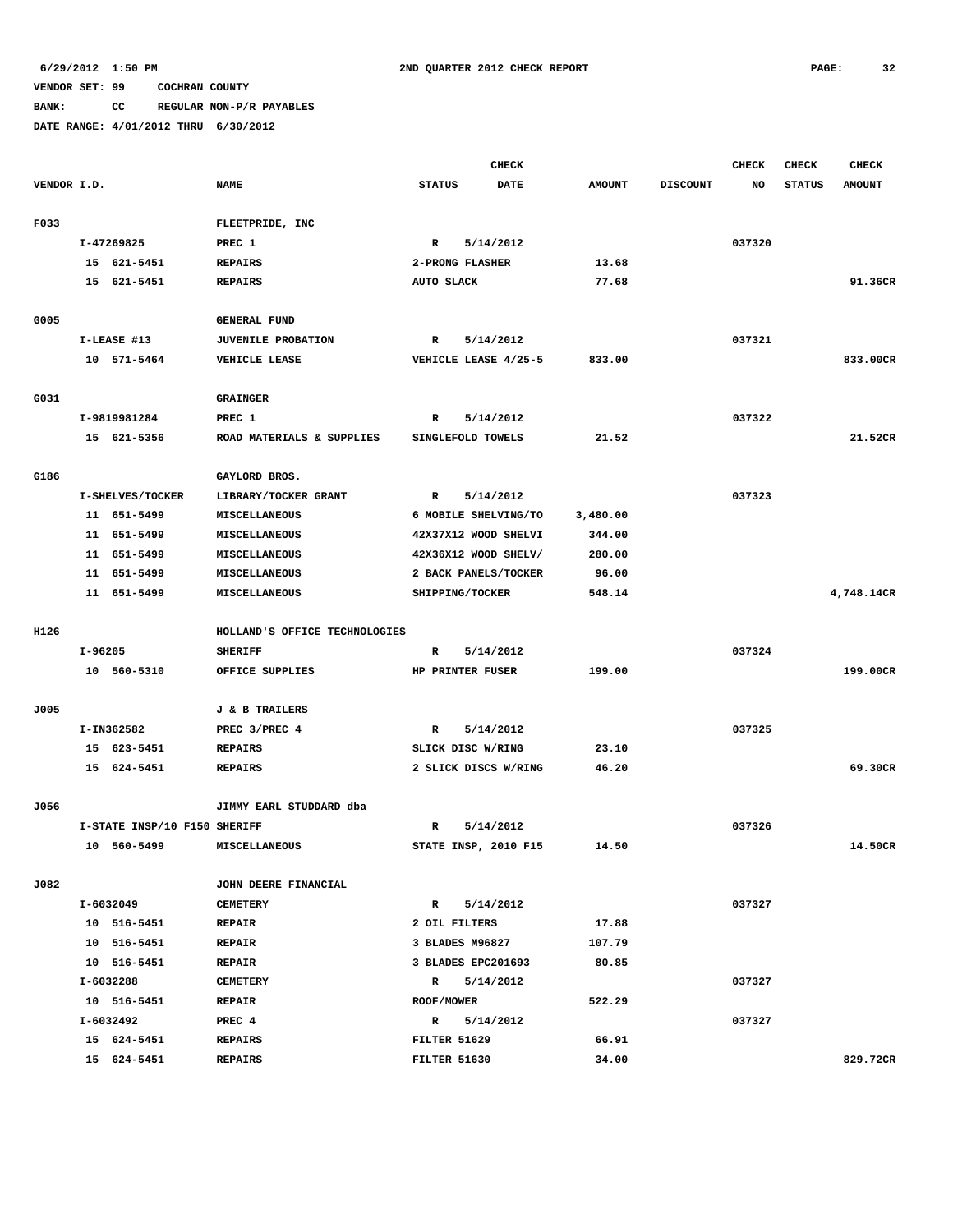**BANK: CC REGULAR NON-P/R PAYABLES**

|             |         |                   |                                |                             | CHECK                |               |                 | <b>CHECK</b> | <b>CHECK</b>  | <b>CHECK</b>  |
|-------------|---------|-------------------|--------------------------------|-----------------------------|----------------------|---------------|-----------------|--------------|---------------|---------------|
| VENDOR I.D. |         |                   | <b>NAME</b>                    | <b>STATUS</b>               | DATE                 | <b>AMOUNT</b> | <b>DISCOUNT</b> | NO           | <b>STATUS</b> | <b>AMOUNT</b> |
| L001        |         |                   | L & B SUPPLY, INC              |                             |                      |               |                 |              |               |               |
|             | I-84442 |                   | <b>CEMETERY</b>                | $\mathbb{R}$                | 5/14/2012            |               |                 | 037328       |               |               |
|             |         | 10 516-5451       | <b>REPAIR</b>                  | 4 RAINBIRD 30               |                      | 101.40        |                 |              |               |               |
|             |         | 10 516-5451       | <b>REPAIR</b>                  | 1 RAINBIRD 35               |                      | 52.00         |                 |              |               | 153.40CR      |
|             |         |                   |                                |                             |                      |               |                 |              |               |               |
| L015        |         |                   | LUBBOCK COUNTY, TEXAS          |                             |                      |               |                 |              |               |               |
|             |         | I-APR 12 ADR FEES | DISTRICT COURT                 | $\mathbb{R}$                | 5/14/2012            |               |                 | 037329       |               |               |
|             |         | 19 435-5409       | A.D.R. CONTRACT                | DISTRICT ADR FEES           |                      | 20.00         |                 |              |               |               |
|             |         | 19 435-5409       | A.D.R. CONTRACT                | <b>COUNTY ADR FEES</b>      |                      | 20.00         |                 |              |               | 40.00CR       |
| L085        |         |                   | NANCY LUPER                    |                             |                      |               |                 |              |               |               |
|             |         | I-MAY 12 DIR MTG  | SENIOR CITIZENS                | R                           | 5/14/2012            |               |                 | 037330       |               |               |
|             |         | 10 663-5427       | CONTINUING EDUCATION           | DOA BUDGET MTG 5/4/1        |                      | 66.60         |                 |              |               | 66.60CR       |
|             |         |                   |                                |                             |                      |               |                 |              |               |               |
| L189        |         |                   | HOCKLEY COUNTY PUBLISHING CO.I |                             |                      |               |                 |              |               |               |
|             |         | $I-687$ 04/11/12  | COMMISSIONERS COURT            | R                           | 5/14/2012            |               |                 | 037331       |               |               |
|             |         | 15 610-5430       | LEGAL NOTICES                  |                             | TREAS QTRLY REPORT 0 | 207.90        |                 |              |               | 207.90CR      |
|             |         |                   |                                |                             |                      |               |                 |              |               |               |
| M031        |         |                   | MILLER PAPER & PACKAGING CO    |                             |                      |               |                 |              |               |               |
|             |         | I-S2193973.001    | <b>PARK/COURTHOUSE</b>         | R                           | 5/14/2012            |               |                 | 037332       |               |               |
|             |         | 10 660-5332       | CUSTODIAL SUPPLIES             | <b>1CS WHITE 8" TOWEL</b>   |                      | 52.22         |                 |              |               |               |
|             |         | 10 660-5332       | CUSTODIAL SUPPLIES             | <b>1CS PREM TOILET TISS</b> |                      | 79.10         |                 |              |               |               |
|             |         | 10 510-5332       | CUSTODIAL SUPPLIES             | 6EA RAYON FANTAIL MO        |                      | 24.73         |                 |              |               |               |
|             |         | 10 510-5332       | CUSTODIAL SUPPLIES             | 1CS 60GAL LINERS 2MI        |                      | 44.96         |                 |              |               | 201.01CR      |
| M090        |         |                   | MARINE AUTOMOTIVE & DIESEL     |                             |                      |               |                 |              |               |               |
|             | I-70413 |                   | PREC <sub>2</sub>              | R                           | 5/14/2012            |               |                 | 037333       |               |               |
|             |         | 15 622-5451       | <b>REPAIRS</b>                 | 6-BOLT OILER CAP            |                      | 16.75         |                 |              |               | 16.75CR       |
|             |         |                   |                                |                             |                      |               |                 |              |               |               |
| M277        |         |                   | <b>MORTON SUPERMARKET</b>      |                             |                      |               |                 |              |               |               |
|             |         | I-14100042512     | <b>JAIL</b>                    | R                           | 5/14/2012            |               |                 | 037334       |               |               |
|             |         | 10 512-5333       | <b>FOOD-PRISONERS</b>          | 12 BQT TRKY DNR             |                      | 15.48         |                 |              |               |               |
|             |         | 10 512-5333       | FOOD-PRISONERS                 | 12 BQT MEATLOAF DNR         |                      | 21.48         |                 |              |               |               |
|             | 10      | 512-5333          | <b>FOOD-PRISONERS</b>          | 12 BQT MEATLOAF DNR         |                      | 21.48         |                 |              |               |               |
|             | 10      | 512-5333          | <b>FOOD-PRISONERS</b>          | 12 BQT SALS STEAK DN        |                      | 21.48         |                 |              |               |               |
|             |         | 10 512-5333       | FOOD-PRISONERS                 | 12 BOT PORK RIBLET M        |                      | 15.48         |                 |              |               |               |
|             | 10      | 512-5333          | FOOD-PRISONERS                 | 12 BQT CHKN FRIED ST        |                      | 15.48         |                 |              |               |               |
|             | 10      | 512-5333          | FOOD-PRISONERS                 | 8 J DEAN BRK BOWLS P        |                      | 26.32         |                 |              |               |               |
|             | 10      | 512-5333          | FOOD-PRISONERS                 | 6 J DEAN SAU EG CHS         |                      | 38.94         |                 |              |               |               |
|             |         | 10 512-5333       | FOOD-PRISONERS                 | 12 AJ SCR EGG/SAUS/H        |                      | 26.28         |                 |              |               |               |
|             |         | 10 512-5333       | <b>FOOD-PRISONERS</b>          | 11 J DEAN BRKFST BOW        |                      | 36.19         |                 |              |               |               |
|             |         | 10 512-5333       | <b>FOOD-PRISONERS</b>          | 13 J DEAN BRK BOWL S        |                      | 41.47         |                 |              |               |               |
|             |         | I-15103042412     | <b>JAIL</b>                    | $\mathbb{R}$                | 5/14/2012            |               |                 | 037334       |               |               |
|             |         | 10 512-5333       | <b>FOOD-PRISONERS</b>          | KR VELVEETA IWS             |                      | 4.99          |                 |              |               |               |
|             |         | 10 512-5333       | FOOD-PRISONERS                 | SF CHOPPED HAM              |                      | 2.69          |                 |              |               |               |
|             |         | I-18100040312     | <b>JAIL</b>                    | $\mathbb{R}$                | 5/14/2012            |               |                 | 037334       |               |               |
|             |         | 10 512-5333       | <b>FOOD-PRISONERS</b>          | 13 BQT CHKN NUGGET D        |                      | 16.77         |                 |              |               |               |
|             |         | 10 512-5333       | FOOD-PRISONERS                 | 10 BQT CHKN FRIED ST        |                      | 12.90         |                 |              |               |               |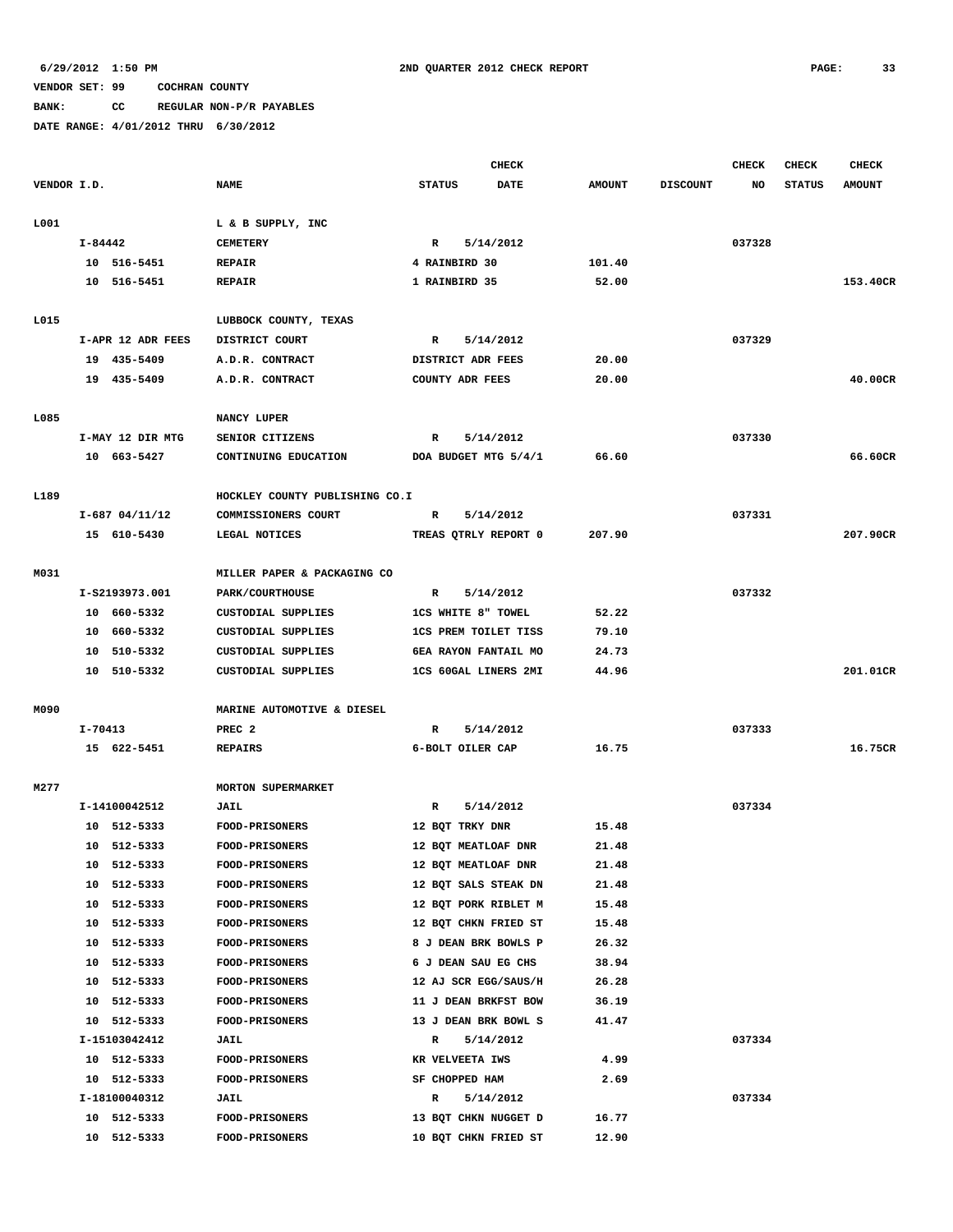#### **6/29/2012 1:50 PM 2ND QUARTER 2012 CHECK REPORT PAGE: 34**

#### **VENDOR SET: 99 COCHRAN COUNTY**

**BANK: CC REGULAR NON-P/R PAYABLES**

|             |                       |               |                                          |                              | <b>CHECK</b><br><b>CHECK</b><br><b>CHECK</b> |                 |        |               |               |
|-------------|-----------------------|---------------|------------------------------------------|------------------------------|----------------------------------------------|-----------------|--------|---------------|---------------|
| VENDOR I.D. |                       |               | <b>NAME</b>                              | <b>STATUS</b><br><b>DATE</b> | <b>AMOUNT</b>                                | <b>DISCOUNT</b> | NO     | <b>STATUS</b> | <b>AMOUNT</b> |
| M277        |                       |               | <b>MORTON SUPERMARKET</b><br><b>CONT</b> |                              |                                              |                 |        |               |               |
|             | I-18100040312<br>JAIL |               |                                          | R<br>5/14/2012               |                                              |                 | 037334 |               |               |
|             |                       | 10 512-5333   | <b>FOOD-PRISONERS</b>                    | 10 BQT MEATLOAF DNR          | 17.90                                        |                 |        |               |               |
|             |                       | 10 512-5333   | FOOD-PRISONERS                           | 7 BQT PORK RIBLET ME         | 9.03                                         |                 |        |               |               |
|             | 10                    | 512-5333      | <b>FOOD-PRISONERS</b>                    | 6 BIMBO WHEAT BRD            | 13.14                                        |                 |        |               |               |
|             | 10                    | 512-5333      | FOOD-PRISONERS                           | 2 GAL MILK                   | 8.38                                         |                 |        |               |               |
|             |                       | I-30103041212 | JAIL                                     | $\mathbb{R}$<br>5/14/2012    |                                              |                 | 037334 |               |               |
|             |                       | 10 512-5333   | FOOD-PRISONERS                           | 3 GAL MILK                   | 12.57                                        |                 |        |               |               |
|             |                       | I-35103041312 | JAIL                                     | 5/14/2012<br>R               |                                              |                 | 037334 |               |               |
|             |                       | 10 512-5333   | FOOD-PRISONERS                           | 8 J DEAN BRKFST BOWL         | 26.32                                        |                 |        |               |               |
|             | 10                    | 512-5333      | <b>FOOD-PRISONERS</b>                    | 8 J DEAN BRKFST BOWL         | 26.32                                        |                 |        |               |               |
|             | 10                    | 512-5333      | <b>FOOD-PRISONERS</b>                    | 12 BQT MEATLOAF DNR          | 21.48                                        |                 |        |               |               |
|             | 10                    | 512-5333      | FOOD-PRISONERS                           | 12 BQT SALS STEAK DN         | 21.48                                        |                 |        |               |               |
|             | 10                    | 512-5333      | <b>FOOD-PRISONERS</b>                    | LETTUCE CELLO                | 1.09                                         |                 |        |               |               |
|             | 10                    | 512-5333      | <b>FOOD-PRISONERS</b>                    | <b>ORANGES</b>               | 6.18                                         |                 |        |               |               |
|             | 10                    | 512-5333      | FOOD-PRISONERS                           | <b>APPLES</b>                | 8.14                                         |                 |        |               |               |
|             | 10                    | 512-5333      | <b>FOOD-PRISONERS</b>                    | 2 SF SUGAR                   | 14.18                                        |                 |        |               |               |
|             |                       | I-45100041012 | JAIL                                     | $\mathbb{R}$<br>5/14/2012    |                                              |                 | 037334 |               |               |
|             |                       | 10 512-5333   | FOOD-PRISONERS                           | BOLD MIX                     | 7.29                                         |                 |        |               |               |
|             | 10                    | 512-5333      | FOOD-PRISONERS                           | 8 BIMBO WHEAT BRD            | 17.52                                        |                 |        |               |               |
|             | 10                    | 512-5333      | <b>FOOD-PRISONERS</b>                    | 2 SALAD BLEND                | 6.58                                         |                 |        |               |               |
|             | 10                    | 512-5333      | FOOD-PRISONERS                           | <b>APPLES</b>                | 8.57                                         |                 |        |               |               |
|             | 10                    | 512-5333      | <b>FOOD-PRISONERS</b>                    | <b>ORANGES</b>               | 8.16                                         |                 |        |               |               |
|             |                       | 10 512-5333   | <b>FOOD-PRISONERS</b>                    | 5 SF CHOPPED HAM             | 13.45                                        |                 |        |               |               |
|             |                       | I-46103041712 | JAIL                                     | 5/14/2012<br>R               |                                              |                 | 037334 |               |               |
|             | 10                    | 512-5333      | <b>FOOD-PRISONERS</b>                    | <b>ORANGES</b>               | 6.77                                         |                 |        |               |               |
|             | 10                    | 512-5333      | <b>FOOD-PRISONERS</b>                    | 3 OLD HOME WHEAT BRD         | 5.67                                         |                 |        |               |               |
|             | 10                    | 512-5333      | FOOD-PRISONERS                           | 4 BIMBO WHEAT BRD            | 8.76                                         |                 |        |               |               |
|             | 10                    | 512-5333      | <b>FOOD-PRISONERS</b>                    | 8 SF DRNK MX FRT PNC         | 23.12                                        |                 |        |               |               |
|             |                       | I-62100042112 | JAIL                                     | 5/14/2012<br>R               |                                              |                 | 037334 |               |               |
|             |                       | 10 512-5333   | FOOD-PRISONERS                           | 2 BAGS APPLES                | 6.18                                         |                 |        |               |               |
|             | 10                    | 512-5333      | FOOD-PRISONERS                           | 2 BAGS ORANGES               | 6.18                                         |                 |        |               |               |
|             |                       | 10 512-5333   | <b>FOOD-PRISONERS</b>                    | 2 GAL MILK                   | 8.38                                         |                 |        |               |               |
|             |                       | 10 512-5333   | <b>FOOD-PRISONERS</b>                    | 8 OLD HOME WHITE BRD         | 14.32                                        |                 |        |               |               |
|             |                       | 10 512-5333   | <b>FOOD-PRISONERS</b>                    | 8 J DEAN SAU EGG CHS         | 51.92                                        |                 |        |               |               |
|             |                       | 10 512-5333   | <b>FOOD-PRISONERS</b>                    | 8 J DEAN BRK BOWL SA         | 25.52                                        |                 |        |               |               |
|             |                       | 10 512-5333   | <b>FOOD-PRISONERS</b>                    | 8 J DEAN BRKFST BOWL         | 26.32                                        |                 |        |               |               |
|             |                       | 10 512-5333   | <b>FOOD-PRISONERS</b>                    | 4 J DEAN SAU EGG CHS         | 25.96                                        |                 |        |               |               |
|             |                       | 10 512-5333   | FOOD-PRISONERS                           | 8 J DEAN BRKFST BOWL         | 26.32                                        |                 |        |               |               |
|             |                       | I-72103042812 | JAIL                                     | R 5/14/2012                  |                                              |                 | 037334 |               |               |
|             |                       | 10 512-5333   | <b>FOOD-PRISONERS</b>                    | <b>GAL MILK</b>              | 4.19                                         |                 |        |               |               |
|             |                       | 10 512-5333   | <b>FOOD-PRISONERS</b>                    | 2 OLD HOME WHITE BRD         | 3.58                                         |                 |        |               | 808,40CR      |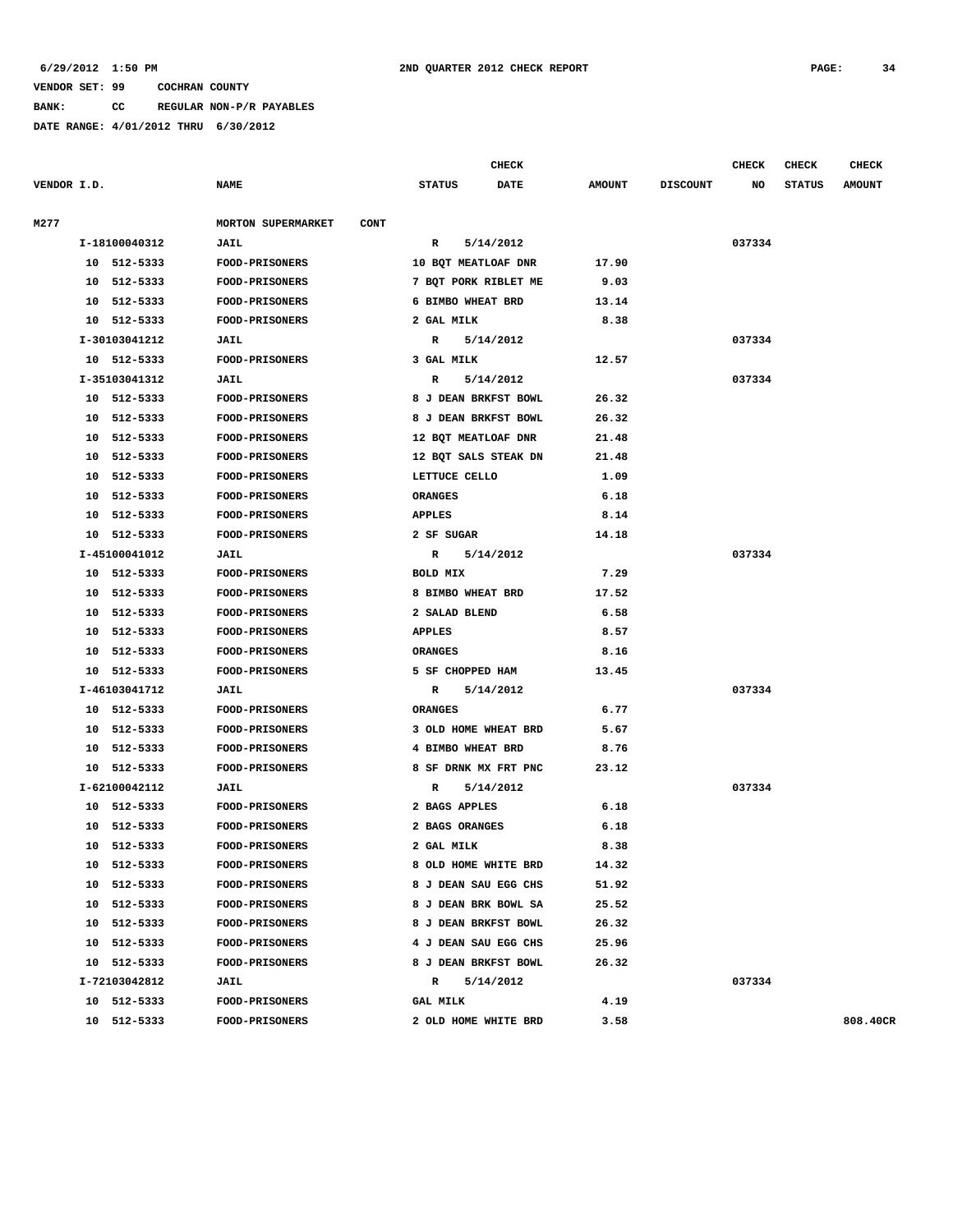**BANK: CC REGULAR NON-P/R PAYABLES**

|             |                    |                           |                      | <b>CHECK</b> |               |                 | CHECK  | <b>CHECK</b>  | <b>CHECK</b>  |
|-------------|--------------------|---------------------------|----------------------|--------------|---------------|-----------------|--------|---------------|---------------|
| VENDOR I.D. |                    | <b>NAME</b>               | <b>STATUS</b>        | <b>DATE</b>  | <b>AMOUNT</b> | <b>DISCOUNT</b> | NO     | <b>STATUS</b> | <b>AMOUNT</b> |
| N066        |                    | NTS COMMUNICATIONS        |                      |              |               |                 |        |               |               |
|             | I-8062660032 05/12 | COMM'R CT/CO JUDGE        | R                    | 5/14/2012    |               |                 | 037335 |               |               |
|             | 15 610-5420        | TELECOMMUNICATIONS        | WATS LINE            |              | 1.00          |                 |        |               |               |
|             | 15 610-5420        | <b>TELECOMMUNICATIONS</b> | FEES                 |              | 4.99          |                 |        |               | 5.99CR        |
|             |                    |                           |                      |              |               |                 |        |               |               |
| P095        |                    | PACK AND MAIL DEPOT       |                      |              |               |                 |        |               |               |
|             | I-05V599           | <b>SHERIFF</b>            | R                    | 5/14/2012    |               |                 | 037336 |               |               |
|             | 10 560-5311        | POSTAL EXPENSES           | SHIPPING/KUSTOM SIGN |              | 47.50         |                 |        |               | 47.50CR       |
|             |                    |                           |                      |              |               |                 |        |               |               |
| S010        |                    | SILVERS COMPANY           |                      |              |               |                 |        |               |               |
|             | I-CONSTABLE 05/12  | <b>CONSTABLE</b>          | R                    | 5/14/2012    |               |                 | 037337 |               |               |
|             | 10 550-5330        | FUEL & OIL                | 21.38GL PREM UNL     |              | 84.86         |                 |        |               |               |
|             | 10 550-5330        | FUEL & OIL                | CR FED TAX ON 21.38G |              | 3.93CR        |                 |        |               |               |
|             | $I-EXT$ SVC 05/12  | <b>EXTENSION SVC</b>      | R                    | 5/14/2012    |               |                 | 037337 |               |               |
|             | 10 665-5330        | FUEL AND OIL              | 155.32GL UNL         |              | 583.47        |                 |        |               |               |
|             | 10 665-5330        | FUEL AND OIL              | CR FED TAX ON 155.32 |              | 28.58CR       |                 |        |               |               |
|             | $I-JUV$ PROB 05/12 | <b>JUVENILE PROBATION</b> | R                    | 5/14/2012    |               |                 | 037337 |               |               |
|             | 10 571-5330        | FUEL                      | 95.42GL UNL          |              | 358.14        |                 |        |               |               |
|             | 10 571-5330        | FUEL                      | CR FED TAX ON 95.42G |              | 17.56CR       |                 |        |               |               |
|             | $I-PARK$ 05/12     | PARK                      | R                    | 5/14/2012    |               |                 | 037337 |               |               |
|             | 10 660-5330        | FUEL AND OIL              | 23GL UNL             |              | 86.69         |                 |        |               |               |
|             | 10 660-5330        | FUEL AND OIL              | CR FED TAX ON 23GL   |              | 4.23CR        |                 |        |               |               |
|             | I-PREC 1 05/12     | PREC 1                    | R                    | 5/14/2012    |               |                 | 037337 |               |               |
|             | 15 621-5330        | FUEL & OIL                | 106GL HS DIESEL/LOAD |              | 381.60        |                 |        |               |               |
|             | 15 621-5330        | FUEL & OIL                | 152GL LS DIESEL      |              | 551.76        |                 |        |               |               |
|             | 15 621-5330        | FUEL & OIL                | STATE TAX            |              | 30.40         |                 |        |               |               |
|             | 15 621-5330        | FUEL & OIL                | 80GL HS DIESEL/GRDR  |              | 280.00        |                 |        |               |               |
|             | 15 621-5330        | FUEL & OIL                | 16.3HS DIESEL        |              | 57.05         |                 |        |               |               |
|             | I-PREC 4 05/12     | PREC 4                    | $\mathbb{R}$         | 5/14/2012    |               |                 | 037337 |               |               |
|             | 15 624-5330        | FUEL AND OIL              | 20GL HS DIESEL       |              | 72.00         |                 |        |               |               |
|             | 15 624-5330        | FUEL AND OIL              | 74GL LS DIESEL       |              | 268.62        |                 |        |               |               |
|             | 15<br>624-5330     | FUEL AND OIL              | STATE TAX            |              | 14.80         |                 |        |               |               |
|             | 15 624-5330        | FUEL AND OIL              | 112.5GL LS DIESEL/BE |              | 408.94        |                 |        |               |               |
|             | 15<br>624-5330     | FUEL AND OIL              | STATE TAX            |              | 22.50         |                 |        |               |               |
|             | 15 624-5330        | FUEL AND OIL              | 21GL HS DIESEL/LOADE |              | 74.13         |                 |        |               |               |
|             | 15 624-5330        | FUEL AND OIL              | 77GL LS DIESEL       |              | 276.82        |                 |        |               |               |
|             | 15 624-5330        | FUEL AND OIL              | STATE TAX            |              | 15.40         |                 |        |               |               |
|             | I-SHERIFF 05/12    | <b>SHERIFF</b>            | R                    | 5/14/2012    |               |                 | 037337 |               |               |
|             | 10 560-5330        | FUEL AND OIL              | 56.47GL UNL/#697     |              | 212.84        |                 |        |               |               |
|             | 10 560-5330        | FUEL AND OIL              | 61.53GL UNL/#720     |              | 231.92        |                 |        |               |               |
|             | 10 560-5330        | FUEL AND OIL              | 15GL UNL/#726        |              | 56.54         |                 |        |               |               |
|             | 10 560-5330        | FUEL AND OIL              | 50.58GL UNL/#692     |              | 190.63        |                 |        |               |               |
|             | 10 560-5330        | FUEL AND OIL              | CR FED TAX ON 183.58 |              | 33.78CR       |                 |        |               | 4,171.03CR    |
|             |                    |                           |                      |              |               |                 |        |               |               |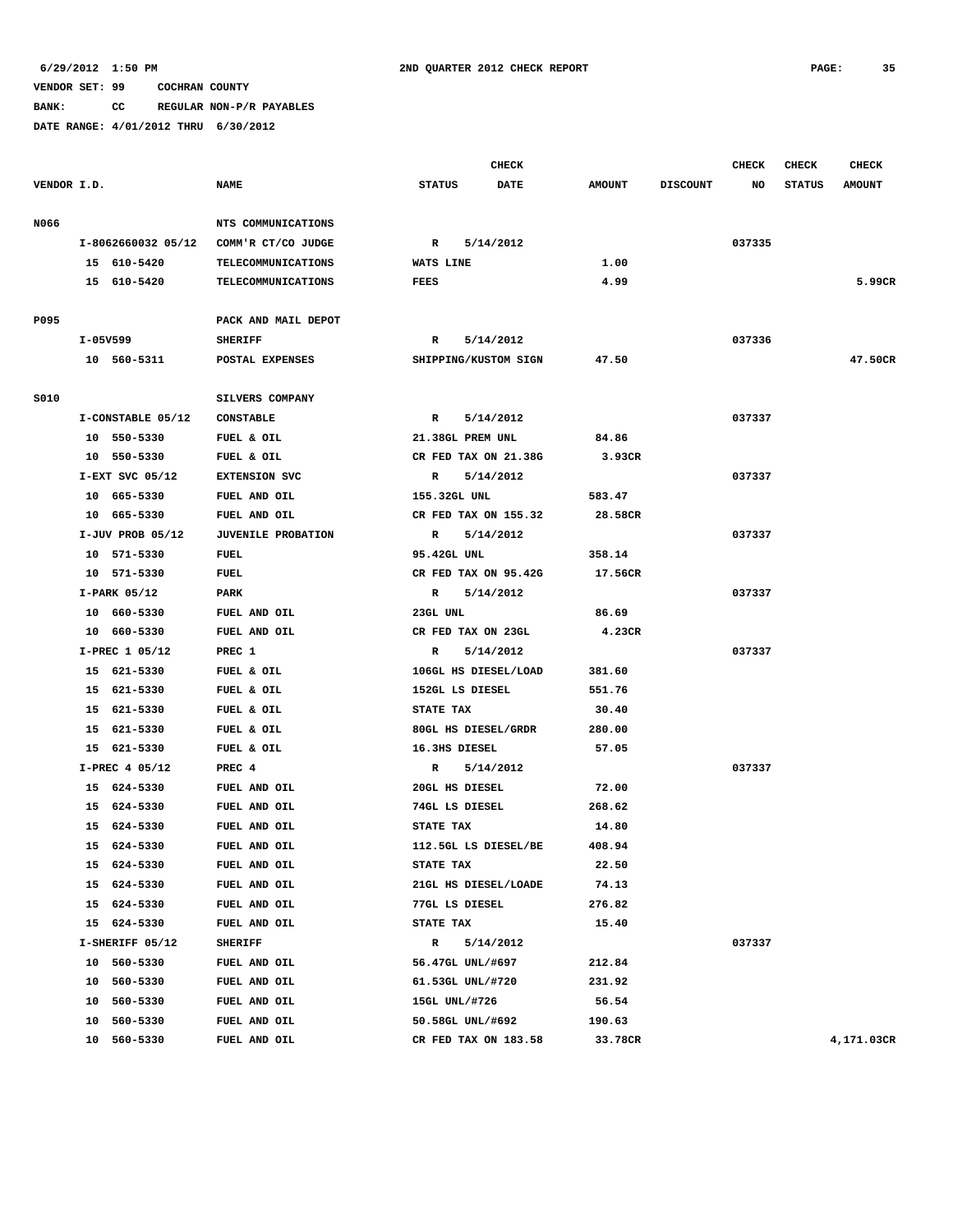**BANK: CC REGULAR NON-P/R PAYABLES**

|             |                  |                                                      | <b>CHECK</b>         |             |               |                 | <b>CHECK</b> | <b>CHECK</b>  | <b>CHECK</b>  |
|-------------|------------------|------------------------------------------------------|----------------------|-------------|---------------|-----------------|--------------|---------------|---------------|
| VENDOR I.D. |                  | <b>NAME</b>                                          | <b>STATUS</b>        | <b>DATE</b> | <b>AMOUNT</b> | <b>DISCOUNT</b> | NO           | <b>STATUS</b> | <b>AMOUNT</b> |
|             |                  |                                                      |                      |             |               |                 |              |               |               |
| S063        |                  | ANGEL RAMIREZ, dba                                   |                      |             |               |                 |              |               |               |
|             | $I-9451$         | PREC <sub>2</sub>                                    | R                    | 5/14/2012   |               |                 | 037338       |               |               |
|             | 15 622-5454      | TIRES                                                | FLAT FIXED/BELLY DUM |             | 35.00         |                 |              |               |               |
|             | 15 622-5454      | TIRES                                                | <b>VALVE STEM</b>    |             | 8.00          |                 |              |               | 43.00CR       |
|             |                  |                                                      |                      |             |               |                 |              |               |               |
| S071        |                  | SCRIPT OFFICE PRODUCTS, INC.                         |                      |             |               |                 |              |               |               |
|             | I-39117          | CLERK                                                | R                    | 5/14/2012   |               |                 | 037339       |               |               |
|             | 10 403-5310      | OFFICE SUPPLIES                                      | 2HP TONER CB436A     |             | 161.90        |                 |              |               |               |
|             | 10 403-5310      | OFFICE SUPPLIES                                      | 2PK TAPE STRIP, POP- |             | 22.00         |                 |              |               |               |
|             | I-39323          | CO JUDGE/COMM'R CT                                   | R                    | 5/14/2012   |               |                 | 037339       |               |               |
|             | 15 610-5310      | OFFICE SUPPLIES                                      | 920XL CARTRIDGE, BK  |             | 34.95         |                 |              |               |               |
|             | 15 610-5310      | OFFICE SUPPLIES                                      | 920 CARTRIDGE, CLR ( |             | 30.95         |                 |              |               |               |
|             | I-39380          | <b>SHERIFF</b>                                       | R                    | 5/14/2012   |               |                 | 037339       |               | 459.75CR      |
|             | 10 560-5334      | OTHER SUPPLIES                                       | SHELVING UNIT/EVID R |             | 209.95        |                 |              |               |               |
| <b>S242</b> |                  | SAM'S CLUB                                           |                      |             |               |                 |              |               |               |
|             | I-1000288436     | LIBRARY                                              | R                    | 5/14/2012   |               |                 | 037340       |               |               |
|             | 10 650-5499      | MISCELLANEOUS                                        | 6 SPIRAL NOTEBOOKS C |             | 11.88         |                 |              |               |               |
|             | 10 650-5499      | MISCELLANEOUS                                        | 20PK #2 PENCILS      |             | 17.60         |                 |              |               |               |
|             | 10 650-5499      | MISCELLANEOUS                                        | 1 PR SCISSORS        |             | 24.88         |                 |              |               |               |
|             | 10 650-5499      | MISCELLANEOUS                                        | 10PK COLORED PENCILS |             | 22.30         |                 |              |               |               |
|             | 10 650-5499      | MISCELLANEOUS                                        | 20 SPIRAL NOTEBOOKS  |             | 17.20         |                 |              |               |               |
|             | I-789 050412     | JAIL                                                 | $\mathbb{R}$         | 5/14/2012   |               |                 | 037340       |               |               |
|             | 10 512-5392      | MISCELLANEOUS SUPPLIES                               | PINE-SOL/3           |             | 26.94         |                 |              |               |               |
|             | 10 512-5333      | <b>FOOD-PRISONERS</b>                                | <b>TROP 100% OJ</b>  |             | 8.38          |                 |              |               |               |
|             | 10 512-5333      | <b>FOOD-PRISONERS</b>                                | <b>GRAPE JUICE</b>   |             | 5.98          |                 |              |               |               |
|             | 10 512-5333      | <b>FOOD-PRISONERS</b>                                | OS 100% CRAN         |             | 5.48          |                 |              |               |               |
|             | 10 512-5392      | MISCELLANEOUS SUPPLIES                               | <b>BOUNTY</b>        |             | 19.48         |                 |              |               |               |
|             | 10 512-5392      | MISCELLANEOUS SUPPLIES                               | 2 BATH TISSUE        |             | 18.98         |                 |              |               |               |
|             | 10 512-5333      | <b>FOOD-PRISONERS</b>                                | SIMPLE FIT           |             | 20.56         |                 |              |               |               |
|             | 10 512-5392      | MISCELLANEOUS SUPPLIES                               | 33GAL BAGS           |             | 14.36         |                 |              |               |               |
|             | 10 512-5333      | FOOD-PRISONERS                                       | HVR DRESSING         |             | 9.98          |                 |              |               |               |
|             | 10 512-5392      | MISCELLANEOUS SUPPLIES                               | 2 CHEER 2X           |             | 31.96         |                 |              |               |               |
|             | 10 512-5392      | MISCELLANEOUS SUPPLIES                               | 2 CLOROX ULTRA       |             | 17.08         |                 |              |               |               |
|             | 10 512-5392      | MISCELLANEOUS SUPPLIES                               | <b>BROWN BAGS</b>    |             | 7.78          |                 |              |               | 280.82CR      |
|             |                  |                                                      |                      |             |               |                 |              |               |               |
| S294        |                  | SHIRLEY SEARS                                        |                      |             |               |                 |              |               |               |
|             | I-APR '12 TRAVEL | <b>EXTENSION SVC</b>                                 | R                    | 5/14/2012   |               |                 | 037341       |               |               |
|             | 10 665-5428      | FCS AGENT-TRAVEL-OUT OF COUNTY4/5 PHOTO WKDAY, LBK,  |                      |             | 34.41         |                 |              |               |               |
|             | 10 665-5428      | FCS AGENT-TRAVEL-OUT OF COUNTY4/10 MARR CLS D-2, AB  |                      |             | 81.03         |                 |              |               |               |
|             | 10 665-5428      | FCS AGENT-TRAVEL-OUT OF COUNTY4/11 CAR SEAT, LVND, 2 |                      |             | 13.32         |                 |              |               |               |
|             | 10 665-5428      | FCS AGENT-TRAVEL-OUT OF COUNTY4/20 GRO STR PROG, LT  |                      |             | 42.18         |                 |              |               |               |
|             | 10 665-5428      | FCS AGENT-TRAVEL-OUT OF COUNTY4/23 FPM CLS, LTFLD, 1 |                      |             | 84.36         |                 |              |               |               |
|             | 10 665-5499      | MISCELLANEOUS                                        | CPS TECH RE-CERT FEE |             | 50.00         |                 |              |               | 305.30CR      |
|             |                  |                                                      |                      |             |               |                 |              |               |               |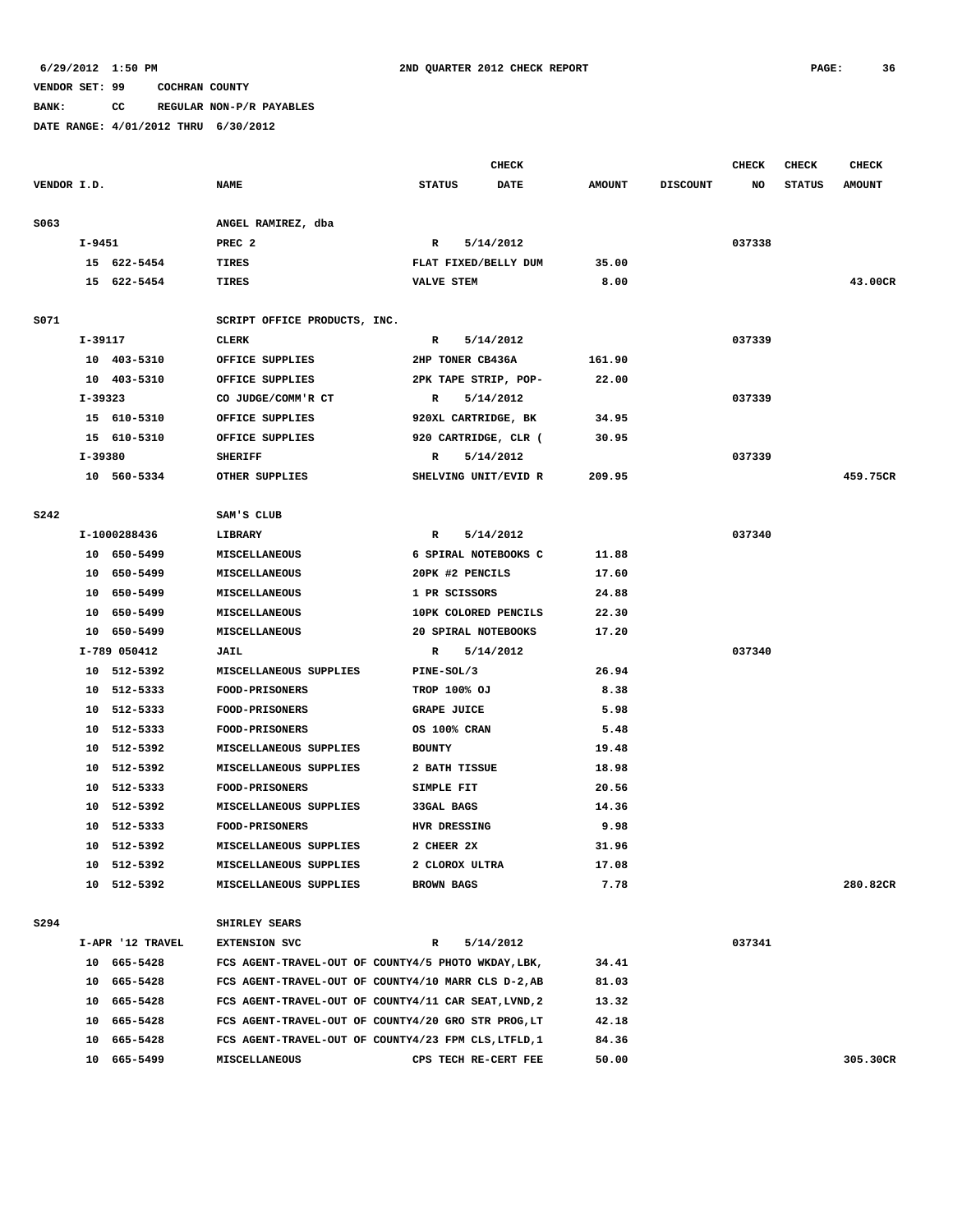**BANK: CC REGULAR NON-P/R PAYABLES**

| <b>STATUS</b><br><b>AMOUNT</b><br>600.00CR<br>172.15CR<br>74.95CR<br>38.43CR |
|------------------------------------------------------------------------------|
|                                                                              |
|                                                                              |
|                                                                              |
|                                                                              |
|                                                                              |
|                                                                              |
|                                                                              |
|                                                                              |
|                                                                              |
|                                                                              |
|                                                                              |
|                                                                              |
|                                                                              |
|                                                                              |
|                                                                              |
|                                                                              |
|                                                                              |
|                                                                              |
|                                                                              |
|                                                                              |
|                                                                              |
|                                                                              |
|                                                                              |
| 69.00CR                                                                      |
|                                                                              |
|                                                                              |
|                                                                              |
|                                                                              |
|                                                                              |
|                                                                              |
| 881.64CR                                                                     |
|                                                                              |
|                                                                              |
|                                                                              |
|                                                                              |
| 200.00CR                                                                     |
|                                                                              |
|                                                                              |
|                                                                              |
| 200.00CR                                                                     |
|                                                                              |
|                                                                              |
|                                                                              |
|                                                                              |
|                                                                              |
|                                                                              |
|                                                                              |
|                                                                              |
|                                                                              |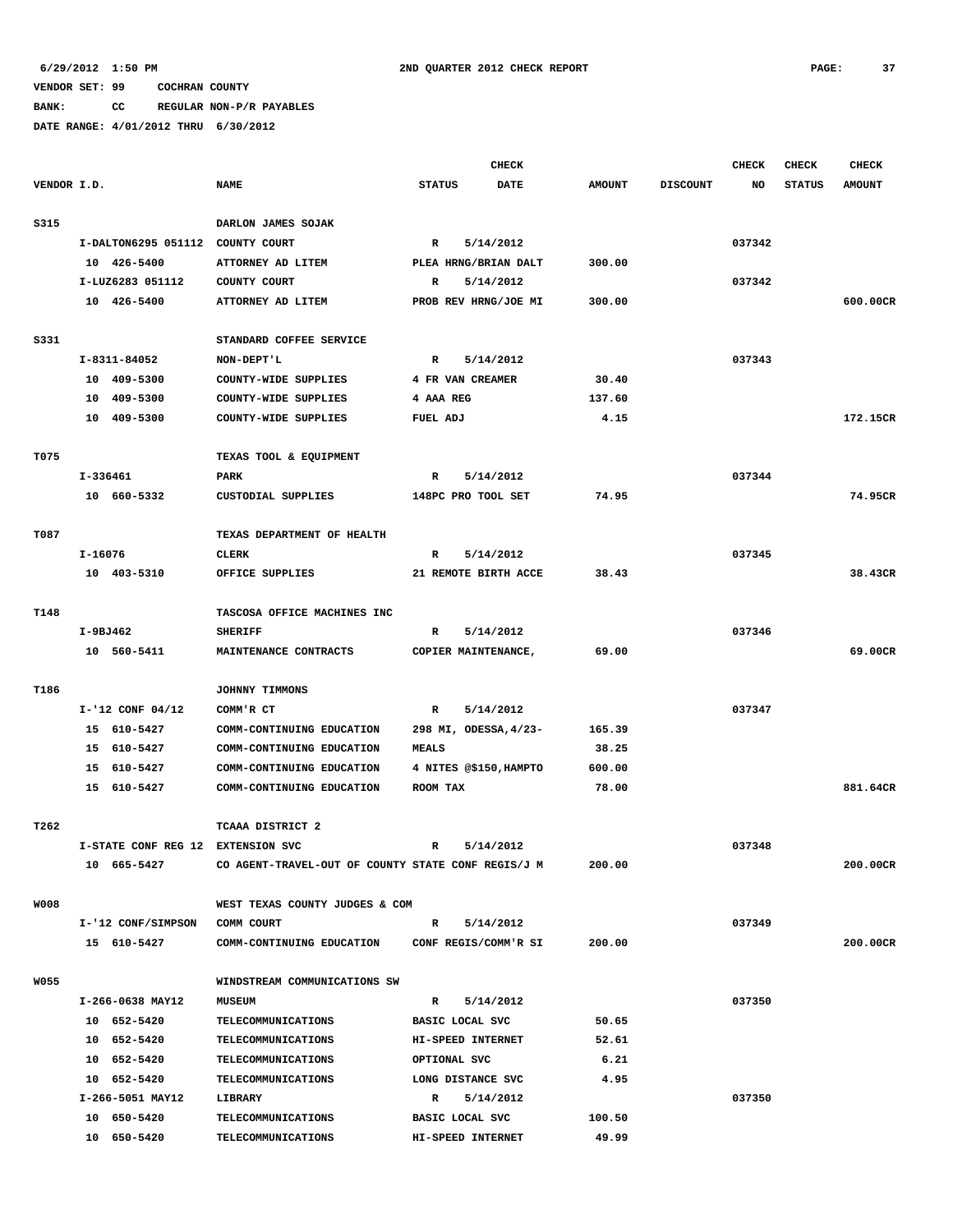#### **6/29/2012 1:50 PM 2ND QUARTER 2012 CHECK REPORT PAGE: 38**

#### **VENDOR SET: 99 COCHRAN COUNTY**

**BANK: CC REGULAR NON-P/R PAYABLES**

|             |                  |                            |                      | <b>CHECK</b>         |               |                 | <b>CHECK</b> | <b>CHECK</b>  | <b>CHECK</b>  |
|-------------|------------------|----------------------------|----------------------|----------------------|---------------|-----------------|--------------|---------------|---------------|
| VENDOR I.D. |                  | <b>NAME</b>                | <b>STATUS</b>        | <b>DATE</b>          | <b>AMOUNT</b> | <b>DISCOUNT</b> | NO           | <b>STATUS</b> | <b>AMOUNT</b> |
| W055        |                  | WINDSTREAM COMMUNICATICONT |                      |                      |               |                 |              |               |               |
|             | I-266-5051 MAY12 | LIBRARY                    | R                    | 5/14/2012            |               |                 | 037350       |               |               |
|             | 10 650-5420      | TELECOMMUNICATIONS         | LONG DISTANCE SVC    |                      | 2.54          |                 |              |               |               |
|             | I-266-5074 MAY12 | ADULT PROBATION            | R                    | 5/14/2012            |               |                 | 037350       |               |               |
|             | 10 570-5420      | <b>TELECOMMUNICATIONS</b>  | BASIC LOCAL SVC      |                      | 46.51         |                 |              |               |               |
|             | 10 570-5420      | <b>TELECOMMUNICATIONS</b>  | OPTIONAL SVC         |                      | 11.97         |                 |              |               |               |
|             | 10 570-5420      | <b>TELECOMMUNICATIONS</b>  | LONG DISTANCE SVC    |                      | 0.99          |                 |              |               |               |
|             | I-266-5161 MAY12 | TREASURER                  | R                    | 5/14/2012            |               |                 | 037350       |               |               |
|             | 10 497-5420      | TELECOMMUNICATIONS         | BASIC LOCAL SVC      |                      | 46.51         |                 |              |               |               |
|             | 10 497-5420      | <b>TELECOMMUNICATIONS</b>  | LONG DISTANCE SVC    |                      | 0.65          |                 |              |               |               |
|             | I-266-5171 MAY12 | TAX A/C                    | R                    | 5/14/2012            |               |                 | 037350       |               |               |
|             | 10 499-5420      | <b>TELECOMMUNICATIONS</b>  | BASIC LOCAL SVC      |                      | 140.62        |                 |              |               |               |
|             |                  |                            |                      |                      |               |                 |              |               |               |
|             | 10 499-5420      | <b>TELECOMMUNICATIONS</b>  | HI-SPEED INTERNET    |                      | 59.99         |                 |              |               |               |
|             | 10 499-5420      | <b>TELECOMMUNICATIONS</b>  | OPTIONAL SVC         |                      | 25.95         |                 |              |               |               |
|             | 10 499-5420      | <b>TELECOMMUNICATIONS</b>  | LONG DISTANCE SVC    |                      | 10.35         |                 |              |               |               |
|             | I-266-5211 MAY12 | <b>SHERIFF</b>             | $\mathbb{R}$         | 5/14/2012            |               |                 | 037350       |               |               |
|             | 10 560-5420      | <b>TELECOMMUNICATIONS</b>  | BASIC LOCAL SVC      |                      | 155.59        |                 |              |               |               |
|             | 10 560-5420      | TELECOMMUNICATIONS         | LONG DISTANCE SVC    |                      | 3.09          |                 |              |               |               |
|             | I-266-5215 MAY12 | <b>EXTENSION SVC</b>       | R                    | 5/14/2012            |               |                 | 037350       |               |               |
|             | 10 665-5420      | <b>TELECOMMUNICATIONS</b>  |                      | BASIC LOCAL SVC/3 LI | 153.44        |                 |              |               |               |
|             | 10 665-5420      | <b>TELECOMMUNICATIONS</b>  | HI-SPEED INTERNET    |                      | 39.99         |                 |              |               |               |
|             | 10 665-5420      | <b>TELECOMMUNICATIONS</b>  | LONG DISTANCE SVC    |                      | 1.59          |                 |              |               |               |
|             | I-266-5302 MAY12 | <b>JUSTICE OF PEACE</b>    | R                    | 5/14/2012            |               |                 | 037350       |               |               |
|             | 10 455-5420      | <b>TELECOMMUNICATIONS</b>  | BASIC LOCAL SVC      |                      | 46.51         |                 |              |               |               |
|             | 10 455-5420      | <b>TELECOMMUNICATIONS</b>  | LONG DISTANCE SVC    |                      | 2.60          |                 |              |               |               |
|             | I-266-5411 MAY12 | <b>JUVENILE PROBATION</b>  | R                    | 5/14/2012            |               |                 | 037350       |               |               |
|             | 10 571-5420      | <b>TELECOMMUNICATIONS</b>  | BASIC LOCAL SVC      |                      | 46.57         |                 |              |               |               |
|             | 10 571-5420      | <b>TELECOMMUNICATIONS</b>  | LONG DISTANCE SVC    |                      | 2.48          |                 |              |               |               |
|             | I-266-5412 MAY12 | DISTRICT COURT             | R                    | 5/14/2012            |               |                 | 037350       |               |               |
|             | 10 435-5420      | <b>TELECOMMUNICATIONS</b>  | BASIC LOCAL SVC      |                      | 105.45        |                 |              |               |               |
|             | 10 435-5420      | <b>TELECOMMUNICATIONS</b>  | HI-SPEED INTERNET    |                      | 109.98        |                 |              |               |               |
|             | 10 435-5420      | <b>TELECOMMUNICATIONS</b>  | LONG DISTANCE SVC    |                      | 0.12          |                 |              |               |               |
|             | I-266-5450 MAY12 | <b>CLERK</b>               | R                    | 5/14/2012            |               |                 | 037350       |               |               |
|             | 10 403-5420      | <b>TELECOMMUNICATIONS</b>  |                      | BASIC LOCAL SVC/3 LI | 155.88        |                 |              |               |               |
|             | 10 403-5420      | <b>TELECOMMUNICATIONS</b>  | OPTIONAL SVC         |                      | 3.00          |                 |              |               |               |
|             | 10 403-5420      | TELECOMMUNICATIONS         | LONG DISTANCE SVC    |                      | 11.24         |                 |              |               |               |
|             | I-266-5508 MAY12 | CO JUDGE/COMM'R CT         | $\mathbf{R}$         | 5/14/2012            |               |                 | 037350       |               |               |
|             | 15 610-5420      | <b>TELECOMMUNICATIONS</b>  | BASIC LOCAL SVC      |                      | 109.37        |                 |              |               |               |
|             | 15 610-5420      | <b>TELECOMMUNICATIONS</b>  | LONG DISTANCE SVC    |                      | 1.46          |                 |              |               |               |
|             | I-266-5700 MAY12 | <b>SHERIFF</b>             | $\mathbb{R}$         | 5/14/2012            |               |                 | 037350       |               |               |
|             | 10 560-5420      | <b>TELECOMMUNICATIONS</b>  | BASIC LOCAL SVC      |                      | 54.82         |                 |              |               |               |
|             | 10 560-5420      | <b>TELECOMMUNICATIONS</b>  | LONG DISTANCE SVC    |                      | 5.47          |                 |              |               |               |
|             | I-266-5822 MAY12 | AUDITOR/NON-DEPT'L         | $\mathbb{R}$         | 5/14/2012            |               |                 | 037350       |               |               |
|             | 10 495-5420      | <b>TELECOMMUNICATIONS</b>  |                      | BASIC LOCAL SVC/1 LI | 46.50         |                 |              |               |               |
|             | 10 495-5420      | <b>TELECOMMUNICATIONS</b>  | <b>BUS BROADBAND</b> |                      | 24.99         |                 |              |               |               |
|             | 10 495-5420      | <b>TELECOMMUNICATIONS</b>  | LONG DISTANCE SVC    |                      | 0.37          |                 |              |               |               |
|             | 10 409-5420      | <b>TELECOMMUNICATIONS</b>  | FAX LINE 266-5629    |                      | 46.51         |                 |              |               |               |
|             | 10 409-5420      | <b>TELECOMMUNICATIONS</b>  | HI-SPEED INTERNET    |                      | 144.99        |                 |              |               |               |
|             |                  |                            |                      |                      |               |                 |              |               |               |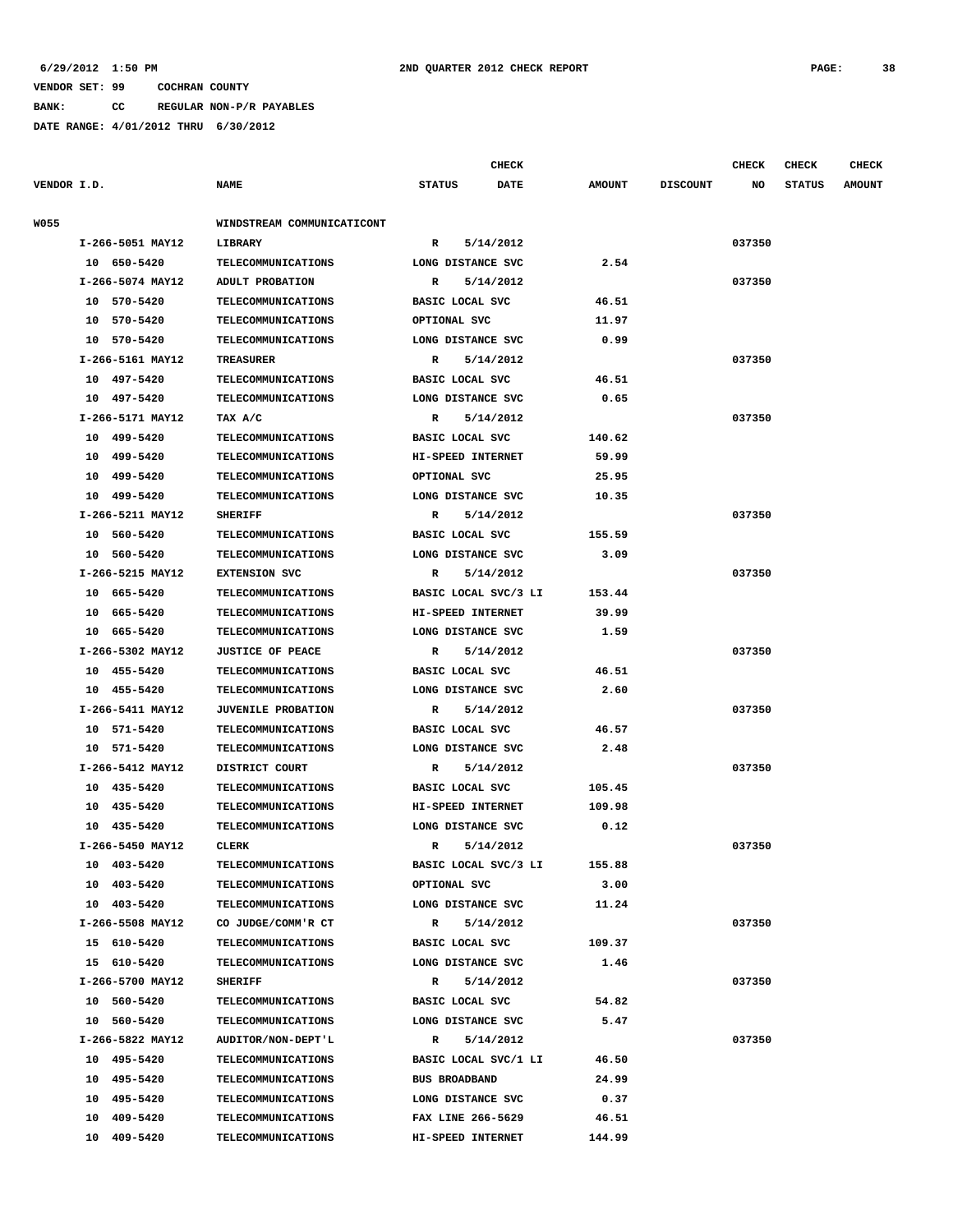**BANK: CC REGULAR NON-P/R PAYABLES**

|             |                             |                            |                      | <b>CHECK</b> |               |                 |        | <b>CHECK</b>  | CHECK         |
|-------------|-----------------------------|----------------------------|----------------------|--------------|---------------|-----------------|--------|---------------|---------------|
| VENDOR I.D. |                             | <b>NAME</b>                | <b>STATUS</b>        | <b>DATE</b>  | <b>AMOUNT</b> | <b>DISCOUNT</b> | NO     | <b>STATUS</b> | <b>AMOUNT</b> |
| <b>W055</b> |                             | WINDSTREAM COMMUNICATICONT |                      |              |               |                 |        |               |               |
|             | I-266-5822 MAY12            | AUDITOR/NON-DEPT'L         | R                    | 5/14/2012    |               |                 | 037350 |               |               |
|             | 10 409-5420                 | <b>TELECOMMUNICATIONS</b>  | FAX LONG DISTANCE    |              | 2.32          |                 |        |               |               |
|             | I-266-8661 MAY12            | <b>ATTORNEY</b>            | $\mathbb{R}$         | 5/14/2012    |               |                 | 037350 |               |               |
|             | 10 475-5420                 | <b>TELECOMMUNICATIONS</b>  | BASIC LOCAL SVC      |              | 104.58        |                 |        |               |               |
|             | 10 475-5420                 | <b>TELECOMMUNICATIONS</b>  | HI-SPEED INTERNET    |              | 59.99         |                 |        |               |               |
|             | 10 475-5420                 | <b>TELECOMMUNICATIONS</b>  | LONG DISTANCE SVC    |              | 0.95          |                 |        |               |               |
|             | I-266-8888 MAY12            | <b>SHERIFF</b>             | R                    | 5/14/2012    |               |                 | 037350 |               |               |
|             | 10 560-5420                 | <b>TELECOMMUNICATIONS</b>  | FAX LINE & CRIME CON |              | 43.80         |                 |        |               |               |
|             | 10 560-5420                 | TELECOMMUNICATIONS         | LONG DISTANCE SVC    |              | 1.27          |                 |        |               | 2,095.91CR    |
| <b>W070</b> |                             | R D WALLACE OIL CO INC     |                      |              |               |                 |        |               |               |
|             | $I-1400$ 05/12              | PREC 4                     | $\mathbb{R}$         | 5/14/2012    |               |                 | 037352 |               |               |
|             | 15 624-5330                 | FUEL AND OIL               | 28GL UNL, 4/10       |              | 100.10        |                 |        |               |               |
|             | 15 624-5330                 | FUEL AND OIL               | 11.8GL UNL, 4/13     |              | 42.19         |                 |        |               |               |
|             | 15 624-5330                 | FUEL AND OIL               | 27GL UNL, 4/19       |              | 96.53         |                 |        |               |               |
|             | 15 624-5330                 | FUEL AND OIL               | 1.8GL UNL, 4/19      |              | 6.44          |                 |        |               |               |
|             | $I-3440$ 05/12              | PREC 1                     | R                    | 5/14/2012    |               |                 | 037352 |               |               |
|             | 15 621-5330                 | FUEL & OIL                 | 16.1GL UNL, 4/4      |              | 57.56         |                 |        |               |               |
|             | $I-3540$ 05/12              | PREC <sub>3</sub>          | $\mathbb{R}$         | 5/14/2012    |               |                 | 037352 |               |               |
|             | 15 623-5330                 | FUEL AND OIL               | 960GL HS DIESEL      |              | 3,494.40      |                 |        |               |               |
|             | 15 623-5330                 | FUEL AND OIL               | 2 80-OZ PWR SVC      |              | 23.72         |                 |        |               |               |
|             | 15 623-5330                 | FUEL AND OIL               | 89GL LS DIESEL       |              | 343.10        |                 |        |               |               |
|             | 15 623-5330                 | FUEL AND OIL               | 85.3GL UNL           |              | 299.83        |                 |        |               |               |
|             | $I-3620$ 05/12              | <b>CEMETERY</b>            | R                    | 5/14/2012    |               |                 | 037352 |               |               |
|             | 10 516-5330                 | FUEL & OIL                 | 26.7GL UNL           |              | 95.45         |                 |        |               |               |
|             | 10 516-5330                 | FUEL & OIL                 | 27GL UNL             |              | 94.91         |                 |        |               |               |
|             | $I-3700$ 05/12              | <b>SHERIFF</b>             | R                    | 5/14/2012    |               |                 | 037352 |               |               |
|             | 10 560-5330                 | FUEL AND OIL               | 70GL UNL/#123        |              | 248.79        |                 |        |               |               |
|             | 10 560-5330                 | FUEL AND OIL               | 32.5GL UNL/#137      |              | 114.87        |                 |        |               | 5,017.89CR    |
| W092        |                             | WTG FUELS, INC             |                      |              |               |                 |        |               |               |
|             | I-15006-03496 MAY12 SHERIFF |                            | R                    | 5/14/2012    |               |                 | 037353 |               |               |
|             | 10 560-5330                 | FUEL AND OIL               | 36.5GL UNL/#125      |              | 132.37        |                 |        |               |               |
|             | 10 560-5330                 | FUEL AND OIL               | 59.57GL UNL/#123     |              | 217.18        |                 |        |               |               |
|             | 10 560-5330                 | FUEL AND OIL               | 90.08GL UNL/#137     |              | 327.20        |                 |        |               |               |
|             | 10 560-5330                 | FUEL AND OIL               | 31GL UNL/#134        |              | 112.10        |                 |        |               |               |
|             | 10 560-5330                 | FUEL AND OIL               | 125.09GL UNL/#135    |              | 452.10        |                 |        |               |               |
|             | 10 560-5330                 | FUEL AND OIL               | 148.6GL UNL/#136     |              | 540.31        |                 |        |               |               |
|             | 10 560-5330                 | FUEL AND OIL               | 121.92GL UNL/#122    |              | 427.54        |                 |        |               | 2,208.80CR    |
| W097        |                             | WILDRED L. MATHENY dba     |                      |              |               |                 |        |               |               |
|             | I-21221                     | CRTHSE/ACT BLDG/LIBRARY    | R                    | 5/14/2012    |               |                 | 037354 |               |               |
|             | 10 510-5332                 | CUSTODIAL SUPPLIES         | SPRAY BUGS           |              | 70.00         |                 |        |               |               |
|             | 10 662-5332                 | CUSTODIAL SUPPLIES         | SPRAY BUGS           |              | 45.00         |                 |        |               |               |
|             | 10 650-5332                 | CUSTODIAL SUPPLIES         | SPRAY BUGS           |              | 35.00         |                 |        |               | 150.00CR      |
|             |                             |                            |                      |              |               |                 |        |               |               |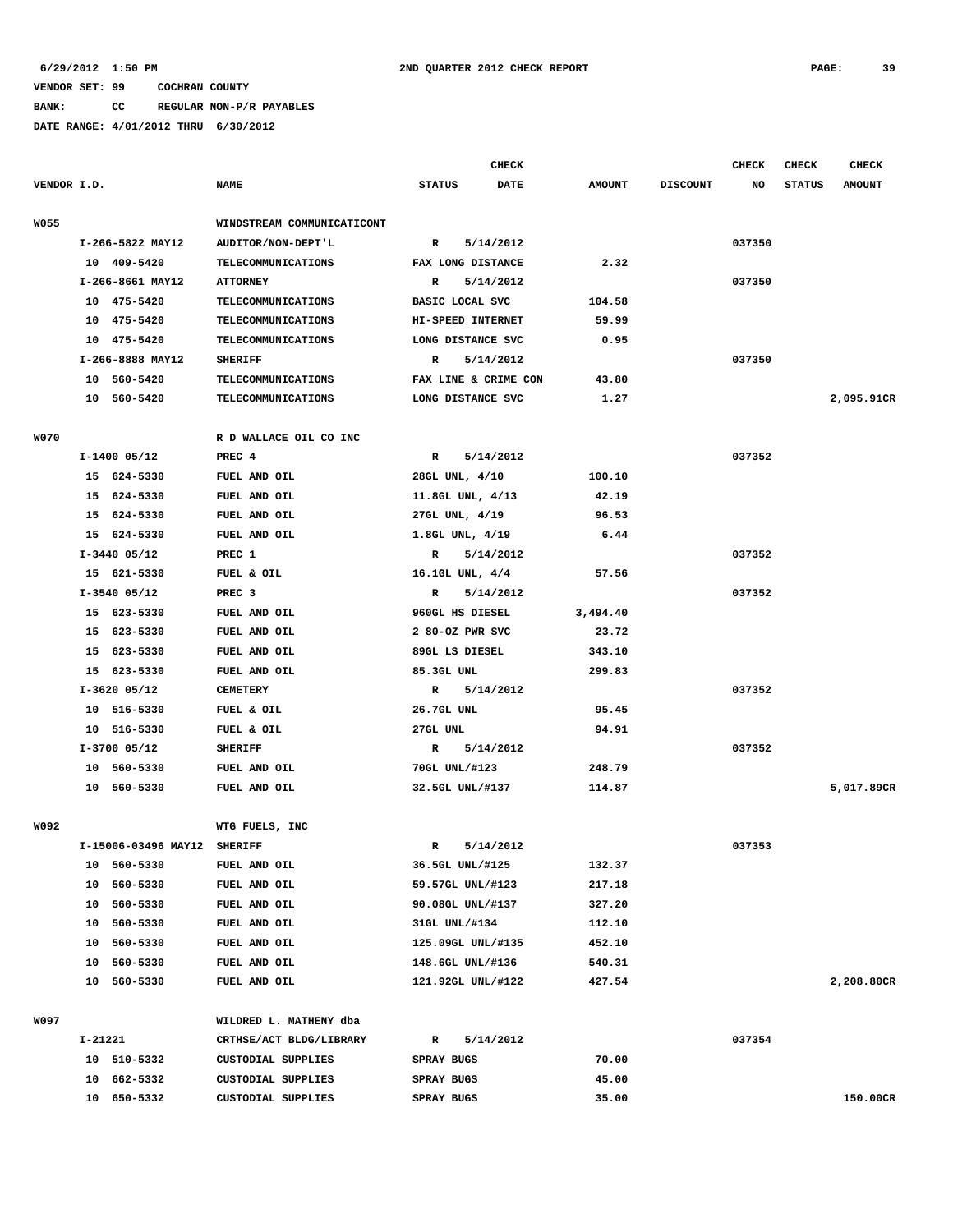## **BANK: CC REGULAR NON-P/R PAYABLES**

|             |                              |                                          | <b>CHECK</b>                           |                |                 | CHECK  | <b>CHECK</b>  | <b>CHECK</b>  |
|-------------|------------------------------|------------------------------------------|----------------------------------------|----------------|-----------------|--------|---------------|---------------|
| VENDOR I.D. |                              | <b>NAME</b>                              | <b>STATUS</b><br><b>DATE</b>           | <b>AMOUNT</b>  | <b>DISCOUNT</b> | NO     | <b>STATUS</b> | <b>AMOUNT</b> |
|             |                              |                                          |                                        |                |                 |        |               |               |
| W164        |                              | WARREN CAT                               |                                        |                |                 |        |               |               |
|             | I-PS020237324                | PREC <sub>2</sub>                        | 5/14/2012<br>R                         |                |                 | 037355 |               |               |
|             | 15 622-5451                  | <b>REPAIRS</b>                           | 4 FREON R134                           | 42.32          |                 |        |               |               |
|             | 15 622-5451                  | <b>REPAIRS</b>                           | <b>ELBOW</b>                           | 13.30          |                 |        |               |               |
|             | I-PS020237412                | PREC 2                                   | R<br>5/14/2012                         |                |                 | 037355 |               |               |
|             | 15 622-5451                  | <b>REPAIRS</b>                           | <b>ELBOW</b>                           | 10.70          |                 |        |               | 66.32CR       |
|             |                              |                                          |                                        |                |                 |        |               |               |
| X001        |                              | XCEL ENERGY                              |                                        |                |                 |        |               |               |
|             | I-54-1431988-7 MAY12 WELFARE |                                          | 5/14/2012<br>R                         |                |                 | 037356 |               |               |
|             | 10 640-5440                  | UTILITIES                                | KATHY SMITH                            | 137.27         |                 |        |               | 137.27CR      |
|             |                              |                                          |                                        |                |                 |        |               |               |
| Y001        |                              | YELLOWHOUSE MACHINERY CO.                |                                        |                |                 |        |               |               |
|             | I-212897                     | PREC <sub>2</sub>                        | 5/14/2012<br>R                         |                |                 | 037357 |               |               |
|             | 15 622-5451                  | <b>REPAIRS</b>                           | SWITCH                                 | 41.71          |                 |        |               |               |
|             | 15 622-5451                  | <b>REPAIRS</b>                           | 2 KNOBS                                | 11.26          |                 |        |               | 52.97CR       |
|             |                              |                                          |                                        |                |                 |        |               |               |
| A165        |                              | AFFILIATED COMPUTER SERVICES             |                                        |                |                 |        |               |               |
|             | I-790878                     | <b>CLERK</b>                             | 5/30/2012<br>R                         |                |                 | 037390 |               |               |
|             | 10 403-5310                  | OFFICE SUPPLIES                          | RECEIPT PAPER                          | 8.73           |                 |        |               |               |
|             | 10 403-5416<br>10 403-5416   | FILMING & INDEXING<br>FILMING & INDEXING | ARCHIVAL RECORDING P<br><b>FREIGHT</b> | 75.00<br>30.11 |                 |        |               |               |
|             | I-791593                     |                                          |                                        |                |                 |        |               |               |
|             | 10 403-5416                  | <b>CLERK</b>                             | 5/30/2012<br>R<br>92 ARCHIVAL PRINTS   | 81.88          |                 | 037390 |               |               |
|             | 10 403-5416                  | FILMING & INDEXING<br>FILMING & INDEXING | <b>FREIGHT</b>                         | 62.28          |                 |        |               |               |
|             | 10 403-5416                  | FILMING & INDEXING                       | 20/20 LAND RECORDS 1                   | 1,250.00       |                 |        |               | 1,508.00CR    |
|             |                              |                                          |                                        |                |                 |        |               |               |
| A178        |                              | <b>AMAZON</b>                            |                                        |                |                 |        |               |               |
|             | C-133273842819               | LIBRARY                                  | 5/30/2012<br>R                         |                |                 | 037391 |               |               |
|             | 10 650-5590                  | <b>BOOKS</b>                             | RET OH SAY CAN YOU S                   | 8.99CR         |                 |        |               |               |
|             | 10 650-5590                  | <b>BOOKS</b>                             | RET THERE'S NO PLACE                   | 8.99CR         |                 |        |               |               |
|             | C-149876909979               | LIBRARY                                  | 5/30/2012<br>R                         |                |                 | 037391 |               |               |
|             | 10 650-5590                  | <b>BOOKS</b>                             | RET REJOICE                            | 10.39CR        |                 |        |               |               |
|             | 10 650-5590                  | <b>BOOKS</b>                             | RET STAY CLOSE                         | 16.41CR        |                 |        |               |               |
|             | 10 650-5590                  | <b>BOOKS</b>                             | <b>RET REUNION</b>                     | 10.39CR        |                 |        |               |               |
|             | 10 650-5590                  | <b>BOOKS</b>                             | RET DISC                               | 5.97           |                 |        |               |               |
|             | I-010122920318               | LIBRARY                                  | R 5/30/2012                            |                |                 | 037391 |               |               |
|             | 10 650-5590                  | <b>BOOKS</b>                             | ALL THE LOVELY BAD O                   | 5.99           |                 |        |               |               |
|             | 10 650-5590                  | <b>BOOKS</b>                             | STINK AND THE WORLD'                   | 4.99           |                 |        |               |               |
|             | 10 650-5590                  | <b>BOOKS</b>                             | DISC                                   | 2.08CR         |                 |        |               |               |
|             | I-067783567904               | LIBRARY                                  | 5/30/2012<br>$\mathbf{R}$              |                |                 | 037391 |               |               |
|             | 10 650-5590                  | <b>BOOKS</b>                             | NOT WITHOUT MY DAUGH                   | 6.57           |                 |        |               |               |
|             | 10 650-5590                  | <b>BOOKS</b>                             | SHIPPING                               | 3.99           |                 |        |               |               |
|             | I-133273860348               | LIBRARY                                  | R 5/30/2012                            |                |                 | 037391 |               |               |
|             | 10 650-5590                  | <b>BOOKS</b>                             | MARS (ISAAC ASIMOV)                    | 15.98          |                 |        |               |               |
|             | I-149870727754               | LIBRARY                                  | 5/30/2012<br>$\mathbb{R}$              |                |                 | 037391 |               |               |
|             | 10 650-5590                  | <b>BOOKS</b>                             | BETRAYAL: A NOVEL                      | 16.23          |                 |        |               |               |
|             | 10 650-5590                  | <b>BOOKS</b>                             | THE GOOD FATHER: A N                   | 16.00          |                 |        |               |               |
|             | 10 650-5590                  | <b>BOOKS</b>                             | CALICO JOE                             | 13.97          |                 |        |               |               |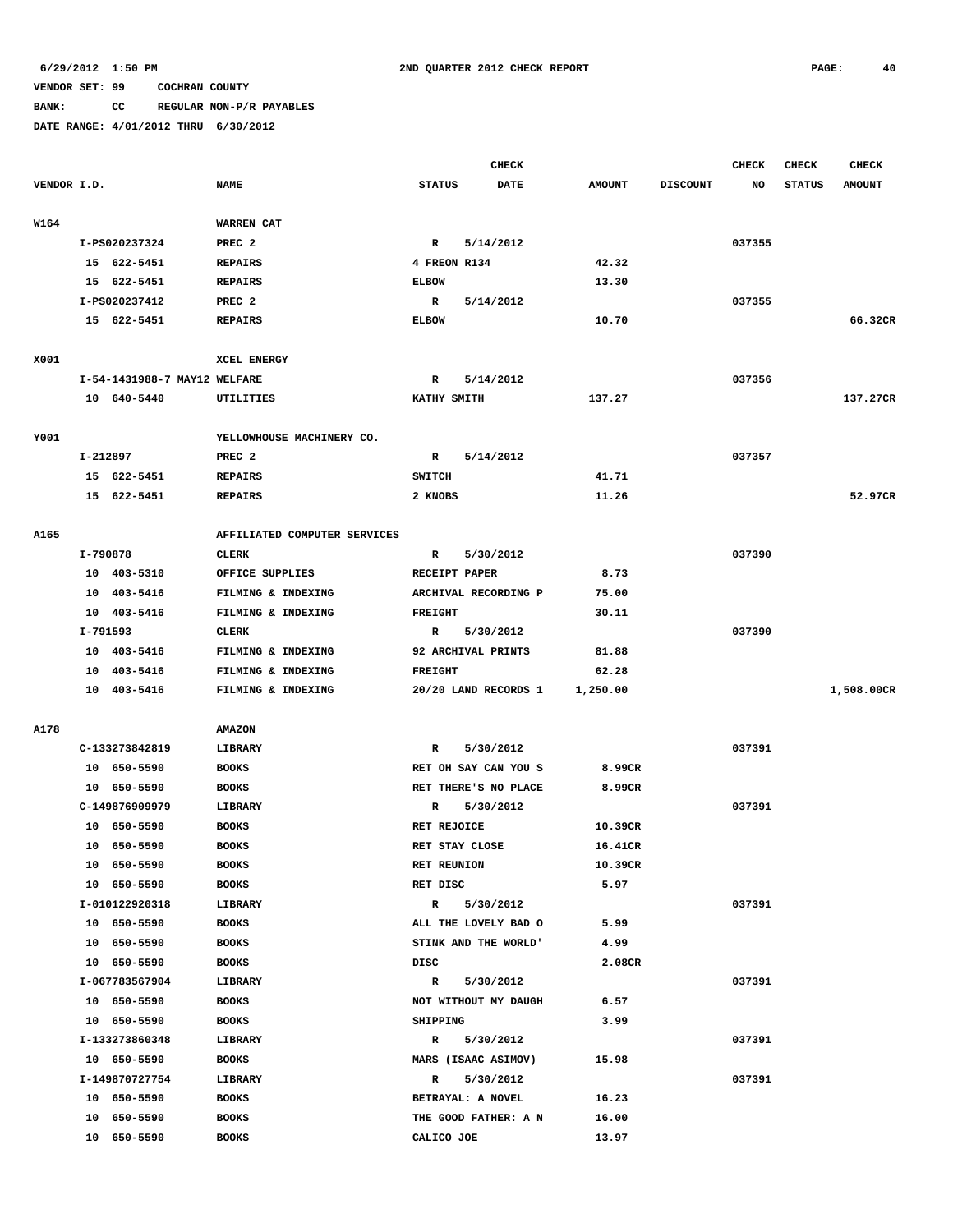**BANK: CC REGULAR NON-P/R PAYABLES**

|             |                |                       | <b>CHECK</b>           |             |               | CHECK           | <b>CHECK</b> | <b>CHECK</b>  |               |
|-------------|----------------|-----------------------|------------------------|-------------|---------------|-----------------|--------------|---------------|---------------|
| VENDOR I.D. |                | <b>NAME</b>           | <b>STATUS</b>          | <b>DATE</b> | <b>AMOUNT</b> | <b>DISCOUNT</b> | NO           | <b>STATUS</b> | <b>AMOUNT</b> |
|             |                |                       |                        |             |               |                 |              |               |               |
| A178        |                | <b>AMAZON</b><br>CONT |                        |             |               |                 |              |               |               |
|             | I-149870727754 | LIBRARY               | R                      | 5/30/2012   |               |                 | 037391       |               |               |
|             | 10 650-5590    | <b>BOOKS</b>          | STAY CLOSE             |             | 16.41         |                 |              |               |               |
|             | 650-5590<br>10 | <b>BOOKS</b>          | LEGO CHAP BK: ZAN      |             | 4.99          |                 |              |               |               |
|             | 650-5590<br>10 | <b>BOOKS</b>          | LEGO CHAP BK: JAY      |             | 4.99          |                 |              |               |               |
|             | 650-5590<br>10 | <b>BOOKS</b>          | LEGO RDR #1: WAY OF    |             | 3.99          |                 |              |               |               |
|             | 10<br>650-5590 | <b>BOOKS</b>          | LEGO RDR #2: MASTER    |             | 3.99          |                 |              |               |               |
|             | 650-5590<br>10 | <b>BOOKS</b>          | WANTED: A GUINEA PIG   |             | 11.67         |                 |              |               |               |
|             | 650-5590<br>10 | <b>BOOKS</b>          | <b>RETURN</b>          |             | 10.39         |                 |              |               |               |
|             | 650-5590<br>10 | <b>BOOKS</b>          | <b>REJOICE</b>         |             | 10.39         |                 |              |               |               |
|             | 650-5590<br>10 | <b>BOOKS</b>          | <b>REUNION</b>         |             | 10.39         |                 |              |               |               |
|             | 10<br>650-5590 | <b>BOOKS</b>          | CARRY THE ONE: A NOV   |             | 16.24         |                 |              |               |               |
|             | 10<br>650-5590 | <b>BOOKS</b>          | THE LOST YEARS         |             | 15.79         |                 |              |               |               |
|             | 650-5590<br>10 | <b>BOOKS</b>          | IN THE TIME OF THE B   |             | 7.57          |                 |              |               |               |
|             | 650-5590<br>10 | <b>BOOKS</b>          | DISC                   |             | 2.56CR        |                 |              |               |               |
|             | I-149876946375 | LIBRARY               | R                      | 5/30/2012   |               |                 | 037391       |               |               |
|             | 10 650-5590    | <b>BOOKS</b>          | LEGO CHAP BK: KAI      |             | 4.99          |                 |              |               |               |
|             | 10 650-5590    | <b>BOOKS</b>          | LEGO CHAP BK: COL      |             | 4.99          |                 |              |               |               |
|             | 650-5590<br>10 | <b>BOOKS</b>          | A MAN FOR TEMPERANCE   |             | 11.18         |                 |              |               |               |
|             | 10<br>650-5590 | <b>BOOKS</b>          | DISC                   |             | 1.43CR        |                 |              |               |               |
|             | I-233390860531 | LIBRARY               | R                      | 5/30/2012   |               |                 | 037391       |               |               |
|             | 650-5590<br>10 | <b>BOOKS</b>          | THE WORLD ACCORDING    |             | 11.24         |                 |              |               |               |
|             | 650-5590<br>10 | <b>BOOKS</b>          | THE INNOCENT           |             | 15.96         |                 |              |               |               |
|             | 10<br>650-5590 | <b>BOOKS</b>          | THE MORGANVILLE VAMP   |             | 9.99          |                 |              |               |               |
|             | 10<br>650-5590 | <b>BOOKS</b>          | TALLULAH'S TUTU        |             | 11.55         |                 |              |               |               |
|             | 650-5590<br>10 | <b>BOOKS</b>          | PINKALICIOUS THE PRI   |             | 11.52         |                 |              |               |               |
|             | 650-5590<br>10 | <b>BOOKS</b>          | <b>JUST GRACE</b>      |             | 12.46         |                 |              |               |               |
|             | 10 650-5590    | <b>BOOKS</b>          | VOL. 2 SPELLBOUND      |             | 11.55         |                 |              |               |               |
|             | I-233395550212 | LIBRARY               | $\mathbb{R}$           | 5/30/2012   |               |                 | 037391       |               |               |
|             | 10 650-5590    | <b>BOOKS</b>          | <b>9TH GRADE SLAYS</b> |             | 12.10         |                 |              |               |               |
|             | 10 650-5590    | <b>BOOKS</b>          | RAISED BY WOLVES       |             | 12.95         |                 |              |               |               |
|             | I-233397731580 | LIBRARY               | R                      | 5/30/2012   |               |                 | 037391       |               |               |
|             | 10 650-5590    | <b>BOOKS</b>          | MISS LINA'S BALLERIN   |             | 12.40         |                 |              |               |               |
|             | 10 650-5590    | <b>BOOKS</b>          | PIPPI LONGSTOCKING     |             | 12.00         |                 |              |               |               |
|             | 10 650-5590    | <b>BOOKS</b>          | SISTERS EIGHT BK 1     |             | 6.00          |                 |              |               |               |
|             | I-233399609155 | LIBRARY               | R                      | 5/30/2012   |               |                 | 037391       |               |               |
|             | 10 650-5590    | <b>BOOKS</b>          | PINKALICIOUS: THE PI   |             | 12.74         |                 |              |               |               |
|             | 10 650-5590    | <b>BOOKS</b>          | ALL THE RIGHT STUFF    |             | 11.61         |                 |              |               |               |
|             | 10 650-5590    | <b>BOOKS</b>          | THE GIRL OF FIRE AND   |             | 10.98         |                 |              |               |               |
|             | 10 650-5590    | <b>BOOKS</b>          | TEN (WINNIE YEARS)     |             | 6.99          |                 |              |               |               |
|             | 10 650-5590    | <b>BOOKS</b>          | JUSTIN CASE: SCHOOL,   |             | 6.99          |                 |              |               |               |
|             | 10 650-5590    | <b>BOOKS</b>          | 50 SHADES OF GREY: B   |             | 9.57          |                 |              |               |               |
|             | 650-5590<br>10 | <b>BOOKS</b>          | 50 SHADES DARKER: BK   |             | 9.57          |                 |              |               |               |
|             | 10 650-5590    | <b>BOOKS</b>          | 50 SHADES FREED: BK    |             | 9.57          |                 |              |               |               |
|             | 10 650-5590    | <b>BOOKS</b>          | UNNATURAL ACTS         |             | 13.87         |                 |              |               |               |
|             | 10<br>650-5590 | <b>BOOKS</b>          | THE WITNESS            |             | 16.44         |                 |              |               |               |
|             | 650-5590<br>10 | <b>BOOKS</b>          | THERE IS NO DOG        |             | 12.23         |                 |              |               |               |
|             | 650-5590<br>10 | <b>BOOKS</b>          | A TALE DARK & GRIMM    |             | 10.95         |                 |              |               |               |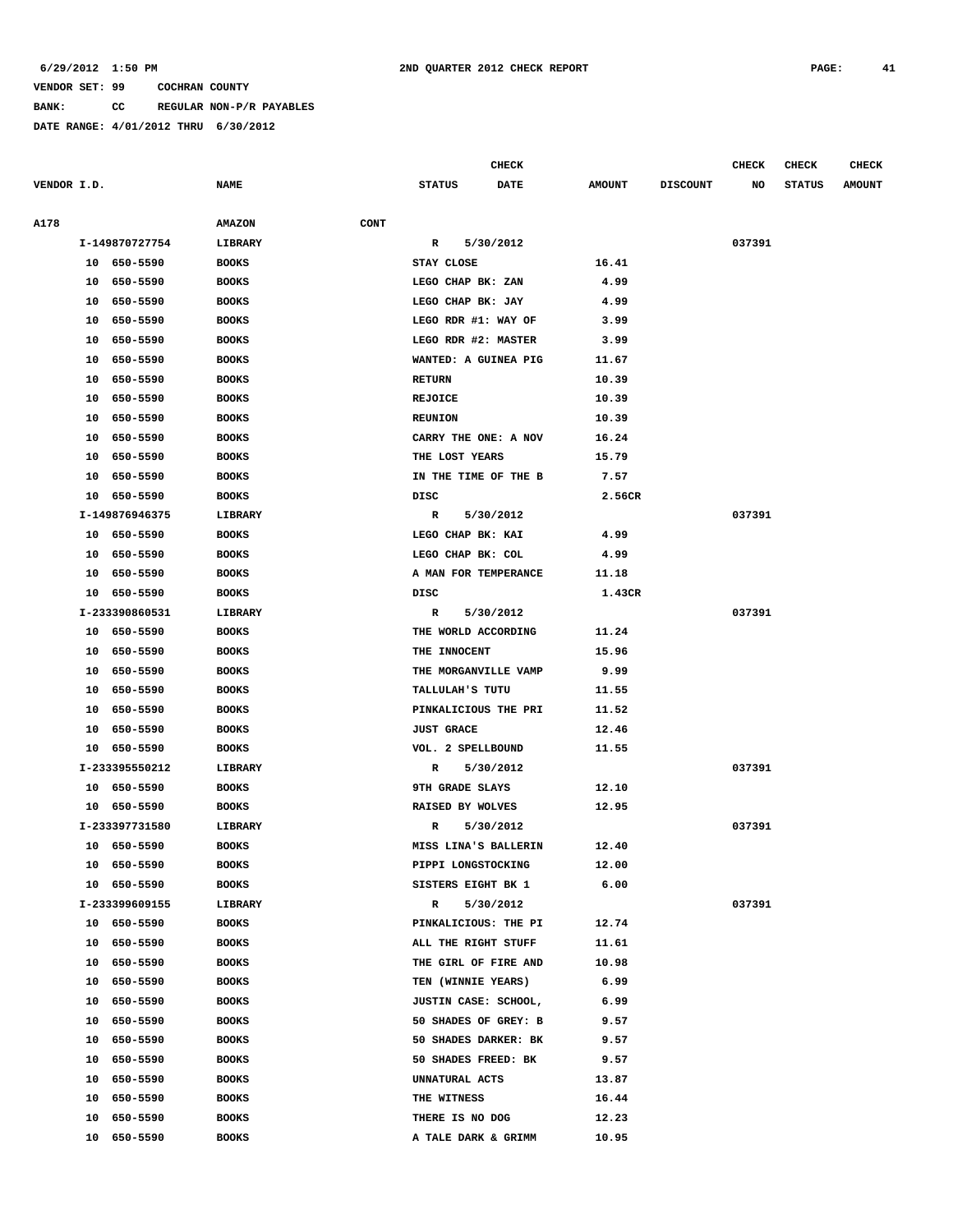# **BANK: CC REGULAR NON-P/R PAYABLES**

|                  |         |                              |                                      |      |                      | <b>CHECK</b> |               |                 | <b>CHECK</b> | <b>CHECK</b>  | <b>CHECK</b>  |
|------------------|---------|------------------------------|--------------------------------------|------|----------------------|--------------|---------------|-----------------|--------------|---------------|---------------|
| VENDOR I.D.      |         |                              | <b>NAME</b>                          |      | <b>STATUS</b>        | <b>DATE</b>  | <b>AMOUNT</b> | <b>DISCOUNT</b> | NO           | <b>STATUS</b> | <b>AMOUNT</b> |
| A178             |         |                              | <b>AMAZON</b>                        | CONT |                      |              |               |                 |              |               |               |
|                  |         | I-233399609155               | <b>LIBRARY</b>                       |      | R                    | 5/30/2012    |               |                 | 037391       |               |               |
|                  |         | 10 650-5590                  | <b>BOOKS</b>                         |      | NUMBERS BOOK 3: INFI |              | 12.06         |                 |              |               |               |
|                  |         | 10 650-5590                  | <b>BOOKS</b>                         |      | THE SHADOWS          |              | 11.55         |                 |              |               |               |
|                  | 10      | 650–5590                     | <b>BOOKS</b>                         |      | MY LIFE AS A STUNTBO |              | 7.69          |                 |              |               |               |
|                  | 10      | 650-5590                     | <b>BOOKS</b>                         |      | THE STRANGE CASE OF  |              | 7.18          |                 |              |               |               |
|                  | 10      | 650-5590                     | <b>BOOKS</b>                         |      | MR POPPER'S PENGUINS |              | 8.71          |                 |              |               |               |
|                  | 10      | 650-5590                     | <b>BOOKS</b>                         |      | LOUISIANA'S HAUNTED  |              | 16.00         |                 |              |               |               |
|                  |         | I-244783044919               | LIBRARY                              |      | R                    | 5/30/2012    |               |                 | 037391       |               |               |
|                  |         | 10 650-5590                  | <b>BOOKS</b>                         |      | THE SERPENT'S SHADOW |              | 9.99          |                 |              |               | 510.83CR      |
| A237             |         |                              | <b>BLANCA ARTHUR</b>                 |      |                      |              |               |                 |              |               |               |
|                  |         | I-DW#14908                   | ACT BLDG/SHOWBARN                    |      | R                    | 5/30/2012    |               |                 | 037393       |               |               |
|                  |         | 10 000-4370.101              | RENT-ACTIVITY BUILDING               |      | REF DEP SHOWBARN 5/1 |              | 125.00        |                 |              |               | 125.00CR      |
| A238             |         |                              | SOCORRO AGUIRRE                      |      |                      |              |               |                 |              |               |               |
|                  |         | I-DW#14904                   | <b>ACTIVITY BLDG</b>                 |      | R                    | 5/30/2012    |               |                 | 037394       |               |               |
|                  |         | 10 000-4370.101              | RENT-ACTIVITY BUILDING               |      | REF DEP FOR 5/6/12   |              | 125.00        |                 |              |               | 125.00CR      |
|                  |         |                              |                                      |      |                      |              |               |                 |              |               |               |
| B019             |         |                              | KENNETH BILBREY                      |      |                      |              |               |                 |              |               |               |
|                  | I-296   |                              | <b>ACTIVITY BLDG</b>                 |      | R                    | 5/30/2012    |               |                 | 037395       |               |               |
|                  |         | 10 662-5451                  | <b>REPAIR</b>                        |      | WELD STORAGE RACKS/2 |              | 70.00         |                 |              |               | 70.00CR       |
| C008             |         |                              | CITY OF WHITEFACE                    |      |                      |              |               |                 |              |               |               |
|                  |         | $I-409$ 05/12                | PREC <sub>2</sub>                    |      | R                    | 5/30/2012    |               |                 | 037396       |               |               |
|                  |         | 15 622-5440                  | UTILITIES                            |      | GAS SVC              |              | 16.25         |                 |              |               |               |
|                  |         | 15 622-5440                  | UTILITIES                            |      | WATER USAGE          |              | 14.00         |                 |              |               |               |
|                  |         | 15 622-5440                  | UTILITIES                            |      | GARBAGE SVC          |              | 50.10         |                 |              |               |               |
|                  |         | 15 622-5440                  | UTILITIES                            |      | SEWER SVC            |              | 22.50         |                 |              |               | 102.85CR      |
| C069             |         |                              | COUNTRY DUMPSTERS, INC.              |      |                      |              |               |                 |              |               |               |
|                  | I-29857 |                              | PREC 3/PREC 4                        |      | R                    | 5/30/2012    |               |                 | 037397       |               |               |
|                  |         | 15 623-5440                  | <b>UTILITIES</b>                     |      | JUNE DUMPSTER SVC    |              | 49.75         |                 |              |               |               |
|                  |         | 15 624-5440                  | UTILITIES                            |      | JUNE DUMPSTER SVC    |              | 49.75         |                 |              |               | 99.50CR       |
| C183             |         |                              | SHAHEEN CORP dba                     |      |                      |              |               |                 |              |               |               |
|                  |         |                              | I-ELLISON 050412 JUSTICE OF PEACE    |      | R 5/30/2012          |              |               |                 | 037398       |               |               |
|                  |         | 10 455-5405                  | <b>AUTOPSY</b>                       |      | TRNSPRT BODY TO SO P |              | 175.00        |                 |              |               |               |
|                  |         |                              | I-STEPHENSON 040312 JUSTICE OF PEACE |      | R 5/30/2012          |              |               |                 | 037398       |               |               |
|                  |         | 10 455-5405                  | <b>AUTOPSY</b>                       |      | TRNSPT BODY TO SO PL |              | 175.00        |                 |              |               | 350.00CR      |
|                  |         |                              |                                      |      |                      |              |               |                 |              |               |               |
| C <sub>260</sub> |         |                              | CITY BANK                            |      |                      |              |               |                 |              |               |               |
|                  |         | I-FEE ACCT CKS 05/12 SHERIFF |                                      |      | R 5/30/2012          |              |               |                 | 037399       |               |               |
|                  |         | 10 560-5310                  | OFFICE SUPPLIES                      |      | CHECKS PRINTED #7788 |              | 54.69         |                 |              |               | 54.69CR       |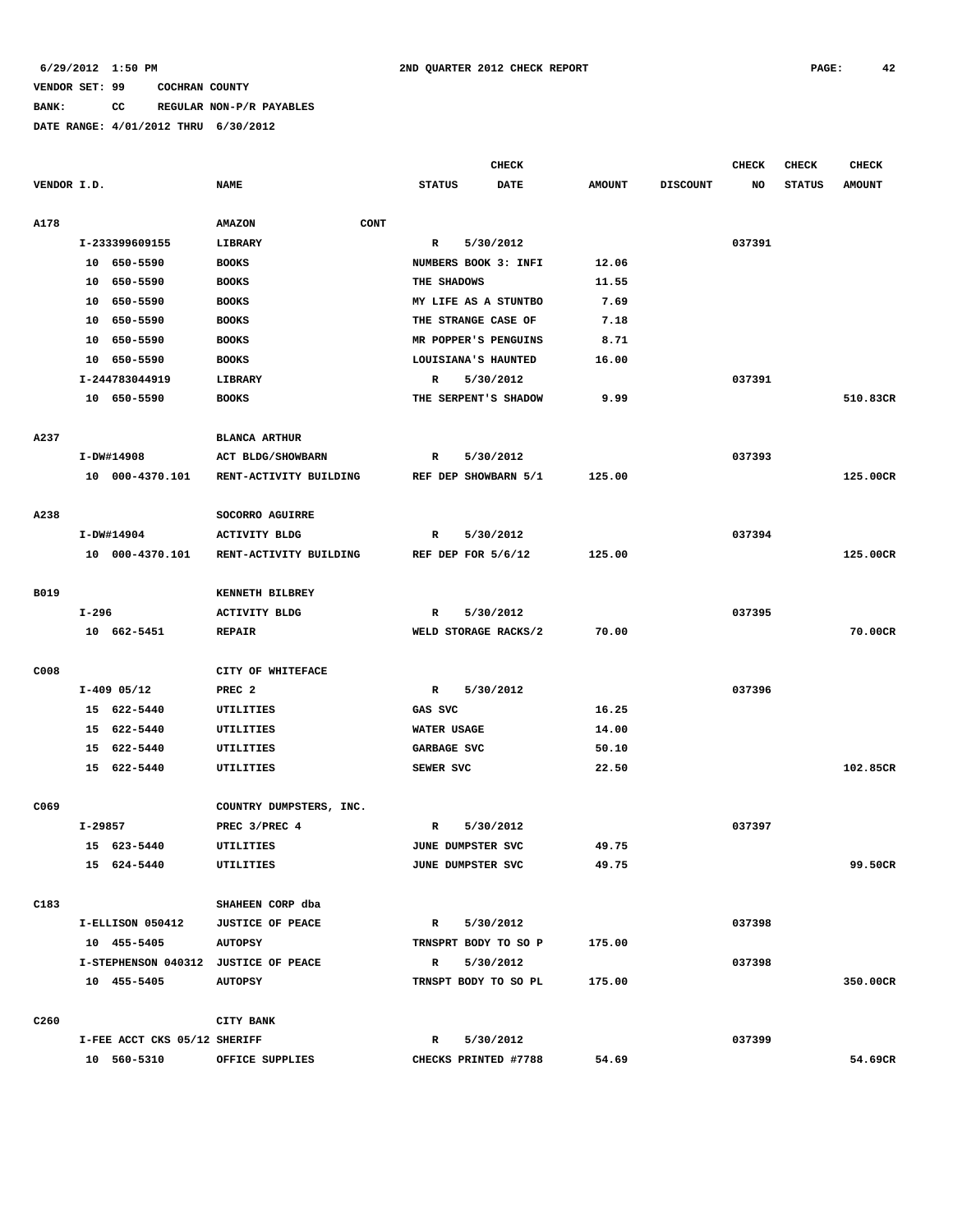**BANK: CC REGULAR NON-P/R PAYABLES**

|             |                    |                                          | <b>CHECK</b>              |               |                 | <b>CHECK</b> | <b>CHECK</b>  | <b>CHECK</b>  |
|-------------|--------------------|------------------------------------------|---------------------------|---------------|-----------------|--------------|---------------|---------------|
| VENDOR I.D. |                    | <b>NAME</b>                              | <b>STATUS</b><br>DATE     | <b>AMOUNT</b> | <b>DISCOUNT</b> | NO           | <b>STATUS</b> | <b>AMOUNT</b> |
|             |                    |                                          |                           |               |                 |              |               |               |
| C310        |                    | DAVID CORDER                             |                           |               |                 |              |               |               |
|             | I-ELECTIONS 2012   | <b>ELECTIONS</b>                         | 5/30/2012<br>R            |               |                 | 037400       |               |               |
|             | 10 490-5107        | TEMPORARY OR EXTRA WAGES                 | MACHINE TESTING           | 50.00         |                 |              |               | 50.00CR       |
|             |                    |                                          |                           |               |                 |              |               |               |
| E069        |                    | ENCARTELE, INC                           |                           |               |                 |              |               |               |
|             | I-3376 051712      | JAIL                                     | 5/30/2012<br>R            |               |                 | 037401       |               |               |
|             | 000-4380.200<br>10 | OTHER [MISCELLANEOUS]                    | 192 PHONE CARDS/BATC      | 960.00        |                 |              |               |               |
|             | 000-4380.200<br>10 | OTHER [MISCELLANEOUS]                    | DISC                      | 384.00CR      |                 |              |               |               |
|             | 000-4380.200<br>10 | OTHER [MISCELLANEOUS]                    | OVERPAYT 12/29/11, CK     | 374.00CR      |                 |              |               | 202.00CR      |
| F028        |                    | FORENSIC NURSE STAFFING OF WES           |                           |               |                 |              |               |               |
|             | $I - 12 - 063$     | <b>SHERIFF</b>                           | 5/30/2012<br>R            |               |                 | 037402       |               |               |
|             | 10 560-5499        | MISCELLANEOUS                            | SANE EXAM                 | 431.00        |                 |              |               | 431.00CR      |
|             |                    |                                          |                           |               |                 |              |               |               |
| G031        |                    | <b>GRAINGER</b>                          |                           |               |                 |              |               |               |
|             | I-9836734450       | JAIL                                     | $\mathbb{R}$<br>5/30/2012 |               |                 | 037403       |               |               |
|             | 10 512-5451        | <b>REPAIR</b>                            | UNDERCABNT LT FIXTUR      | 26.36         |                 |              |               | 26.36CR       |
|             |                    |                                          |                           |               |                 |              |               |               |
| G098        |                    | GALL'S INC.                              |                           |               |                 |              |               |               |
|             | I-512177614        | SHERIFF/JAIL                             | $\mathbb{R}$<br>5/30/2012 |               |                 | 037404       |               |               |
|             | 512-5205<br>10     | UNIFORMS                                 | 1 WHT SHIRT/ROSA          | 38.24         |                 |              |               |               |
|             | 512-5205<br>10     | <b>UNIFORMS</b>                          | SHIPPING                  | 3.34          |                 |              |               |               |
|             | 560-5205<br>10     | <b>UNIFORMS</b>                          | 1 WHT SHIRT/MICHELLE      | 38.24         |                 |              |               |               |
|             | 560-5205<br>10     | UNIFORMS                                 | SHIPPING                  | 3.33          |                 |              |               | 83.15CR       |
|             |                    |                                          |                           |               |                 |              |               |               |
| G186        |                    | GAYLORD BROS.                            |                           |               |                 |              |               |               |
|             | I-2049878          | LIBRARY                                  | 5/30/2012<br>R            |               |                 | 037405       |               |               |
|             | 10 650-5590        | <b>BOOKS</b>                             | 2 RL LAM VINYL CLR 1      | 63.32         |                 |              |               |               |
|             | 650-5590<br>10     | <b>BOOKS</b>                             | 2 RL LAM VINYL CLR 1      | 83.80         |                 |              |               |               |
|             | 650-5590<br>10     | <b>BOOKS</b>                             | 2 RL JACKET CVR TAPE      | 10.18         |                 |              |               | 157.30CR      |
| G205        |                    | <b>JANICE GILLESPIE</b>                  |                           |               |                 |              |               |               |
|             |                    | I-MUSEUM ADS 05/12 HISTORICAL COMMISSION | 5/30/2012<br>R            |               |                 | 037406       |               |               |
|             | 31 652-5430        | ADVERTISING                              | 2 ADS, WEST TEXAS TI      | 50.00         |                 |              |               | 50.00CR       |
|             |                    |                                          |                           |               |                 |              |               |               |
| H126        |                    | HOLLAND'S OFFICE TECHNOLOGIES            |                           |               |                 |              |               |               |
|             | I-96278            | TAX A/C                                  | $\mathbf{R}$<br>5/30/2012 |               |                 | 037407       |               |               |
|             | 10 410-5310        | OFFICE SUPPLIES                          | 1CS 8.5X14 PAPER          | 57.99         |                 |              |               |               |
|             | 10 499-5310        | OFFICE SUPPLIES                          | 1PK 3COL, 9.25X11.88      | 39.99         |                 |              |               | 97.98CR       |
| J056        |                    | JIMMY EARL STUDDARD dba                  |                           |               |                 |              |               |               |
|             | I-CO CAR INSP '12  | NON-DEPT'L                               | $\mathbb{R}$<br>5/30/2012 |               |                 | 037408       |               |               |
|             | 10 409-5451        | <b>REPAIRS</b>                           | STATE INSP/07 CHEV I      | 14.50         |                 |              |               | 14.50CR       |
|             |                    |                                          |                           |               |                 |              |               |               |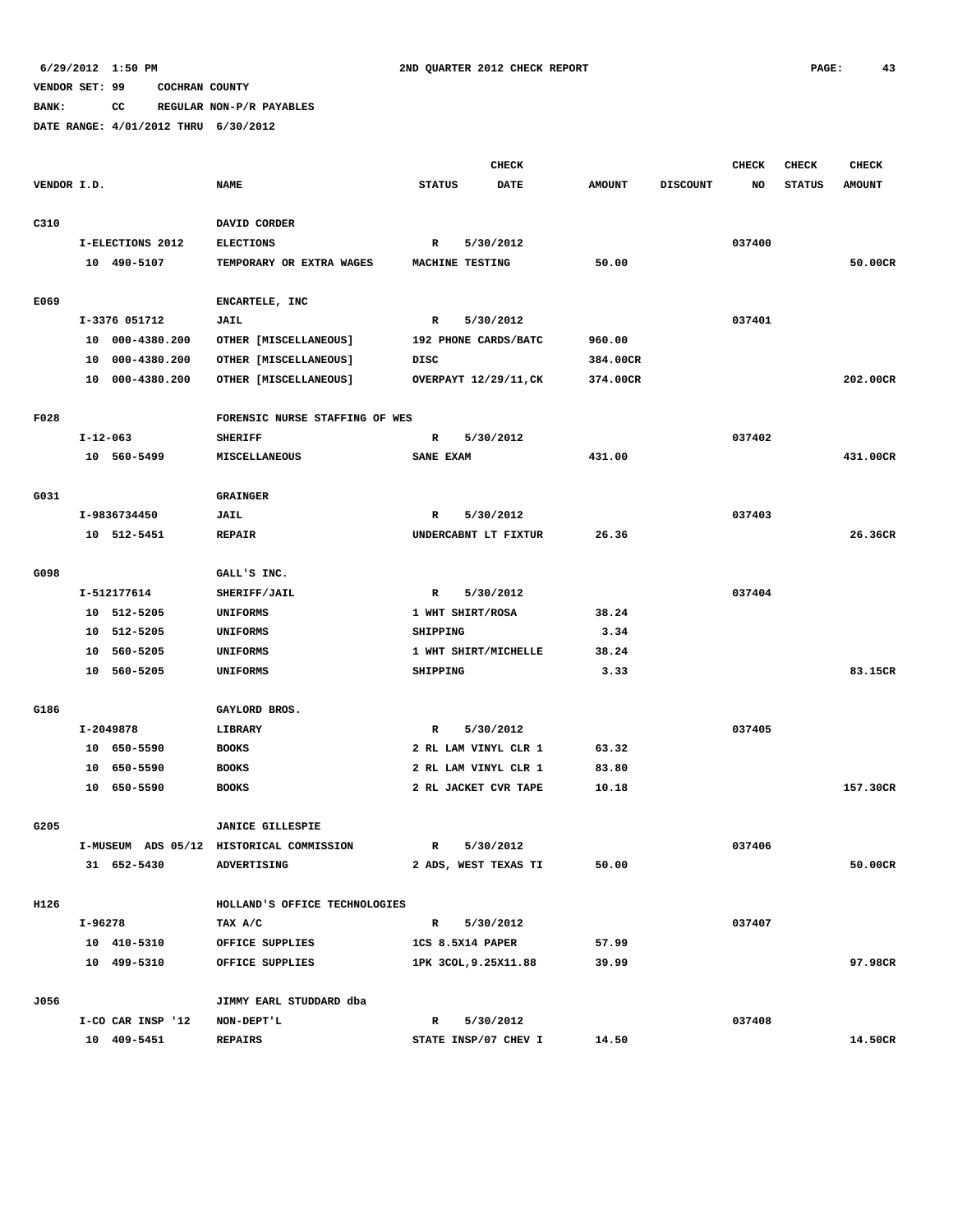**BANK: CC REGULAR NON-P/R PAYABLES**

**DATE RANGE: 4/01/2012 THRU 6/30/2012**

| VENDOR I.D. |             | <b>NAME</b>          | <b>STATUS</b><br><b>DATE</b> | <b>AMOUNT</b> | <b>DISCOUNT</b> | NO     | <b>STATUS</b> | <b>AMOUNT</b> |
|-------------|-------------|----------------------|------------------------------|---------------|-----------------|--------|---------------|---------------|
| J057        |             | JUNIOR LIBRARY GUILD |                              |               |                 |        |               |               |
|             | I-141448    | LIBRARY              | 5/30/2012<br>R               |               |                 | 037409 |               |               |
|             | 10 650-5590 | <b>BOOKS</b>         | <b>AIRMAN</b>                | 5.00          |                 |        |               |               |
| 10          | 650-5590    | <b>BOOKS</b>         | <b>BIG BIG WALL</b>          | 5.00          |                 |        |               |               |
| 10          | 650-5590    | <b>BOOKS</b>         | BIRTHDAY FOR BEAR            | 5.00          |                 |        |               |               |
| 10          | 650-5590    | <b>BOOKS</b>         | BONES AND THE BIRTHD         | 5.00          |                 |        |               |               |
| 10          | 650-5590    | <b>BOOKS</b>         | CAMPING DAY                  | 5.00          |                 |        |               |               |
| 10          | 650-5590    | <b>BOOKS</b>         | CASTAWAYS                    | 5.00          |                 |        |               |               |
| 10          | 650-5590    | <b>BOOKS</b>         | DOG AND BEAR 3 TO GE         | 5.00          |                 |        |               |               |
| 10          | 650-5590    | <b>BOOKS</b>         | DOPE SICK                    | 5.00          |                 |        |               |               |
| 10          | 650-5590    | <b>BOOKS</b>         | FRIEND OR FIEND              | 5.00          |                 |        |               |               |
| 10          | 650-5590    | <b>BOOKS</b>         | JOE & SPARKY                 | 5.00          |                 |        |               |               |
| 10          | 650-5590    | <b>BOOKS</b>         | JOEY FLY                     | 5.00          |                 |        |               |               |
| 10          | 650-5590    | <b>BOOKS</b>         | LUCKY BREAKS                 | 5.00          |                 |        |               |               |
| 10          | 650-5590    | <b>BOOKS</b>         | NO BABYSITTERS ALLOW         | 5.00          |                 |        |               |               |
| 10          | 650-5590    | <b>BOOKS</b>         | ONCE UPON A TWICE            | 5.00          |                 |        |               |               |
| 10          | 650-5590    | <b>BOOKS</b>         | PANDA BEARWHAT DO            | 5.00          |                 |        |               |               |
| 10          | 650-5590    | <b>BOOKS</b>         | PEARL & WAGNER ONE F         | 5.00          |                 |        |               |               |
| 10          | 650-5590    | <b>BOOKS</b>         | RED TED AND THE LOST         | 5.00          |                 |        |               |               |
| 10          | 650-5590    | <b>BOOKS</b>         | RILEY PARK                   | 5.00          |                 |        |               |               |
| 10          | 650-5590    | <b>BOOKS</b>         | <b>SCAT</b>                  | 5.00          |                 |        |               |               |
| 10          | 650-5590    | <b>BOOKS</b>         | SKATERS SECRET               | 5.00          |                 |        |               |               |
| 10          | 650-5590    | <b>BOOKS</b>         | SOLACE OF THE ROAD           | 5.00          |                 |        |               |               |
| 10          | 650-5590    | <b>BOOKS</b>         | TITA Y BEN                   | 5.00          |                 |        |               |               |
| 10          | 650-5590    | <b>BOOKS</b>         | WHO MADE THIS CAKE           | 5.00          |                 |        |               |               |
| 10          | 650-5590    | <b>BOOKS</b>         | WILLOUGHBYS                  | 5.00          |                 |        |               |               |
| 10          | 650-5590    | <b>BOOKS</b>         | WINTERS END                  | 5.00          |                 |        |               |               |
|             | I-151191    | LIBRARY              | 5/30/2012<br>R               |               |                 | 037409 |               |               |
|             | 10 650-5590 | <b>BOOKS</b>         | INTERMEDIATE READERS         | 41.85         |                 |        |               |               |
| 10          | 650-5590    | <b>BOOKS</b>         | UPPER ELEM, JR HIGH          | 41.85         |                 |        |               |               |
|             | 10 650-5590 | <b>BOOKS</b>         | ADVANCED C                   | 41.85         |                 |        |               |               |
| 10          | 650-5590    | <b>BOOKS</b>         | ADVANCED C+                  | 41.85         |                 |        |               |               |
| 10          | 650-5590    | <b>BOOKS</b>         | <b>EASY</b>                  | 41.85         |                 |        |               |               |
|             | 10 650-5590 | <b>BOOKS</b>         | INDEPENDENT                  | 41.85         |                 |        |               |               |
| 10          | 650-5590    | <b>BOOKS</b>         | <b>KINDERGARTEN</b>          | 41.85         |                 |        |               |               |
|             | 10 650-5590 | <b>BOOKS</b>         | PRIMARY                      | 41.85         |                 |        |               |               |
|             | 10 650-5590 | <b>BOOKS</b>         | YOUNG ADULTS Y               | 41.85         |                 |        |               |               |
|             | 10 650-5590 | <b>BOOKS</b>         | YOUNG ADULTS Y+              | 41.85         |                 |        |               |               |
|             | 10 650-5590 | <b>BOOKS</b>         | MATURE YOUNG ADULTS          | 41.85         |                 |        |               | 585.35CR      |
| J082        |             | JOHN DEERE FINANCIAL |                              |               |                 |        |               |               |
|             | I-6033105   | <b>ACTIVITY BLDG</b> | 5/30/2012<br>$\mathbb{R}$    |               |                 | 037410 |               |               |
|             | 10 662-5332 | CUSTODIAL SUPPLIES   | 2 BLADES                     | 21.18         |                 |        |               | 21.18CR       |

**CHECK CHECK CHECK CHECK CHECK CHECK CHECK**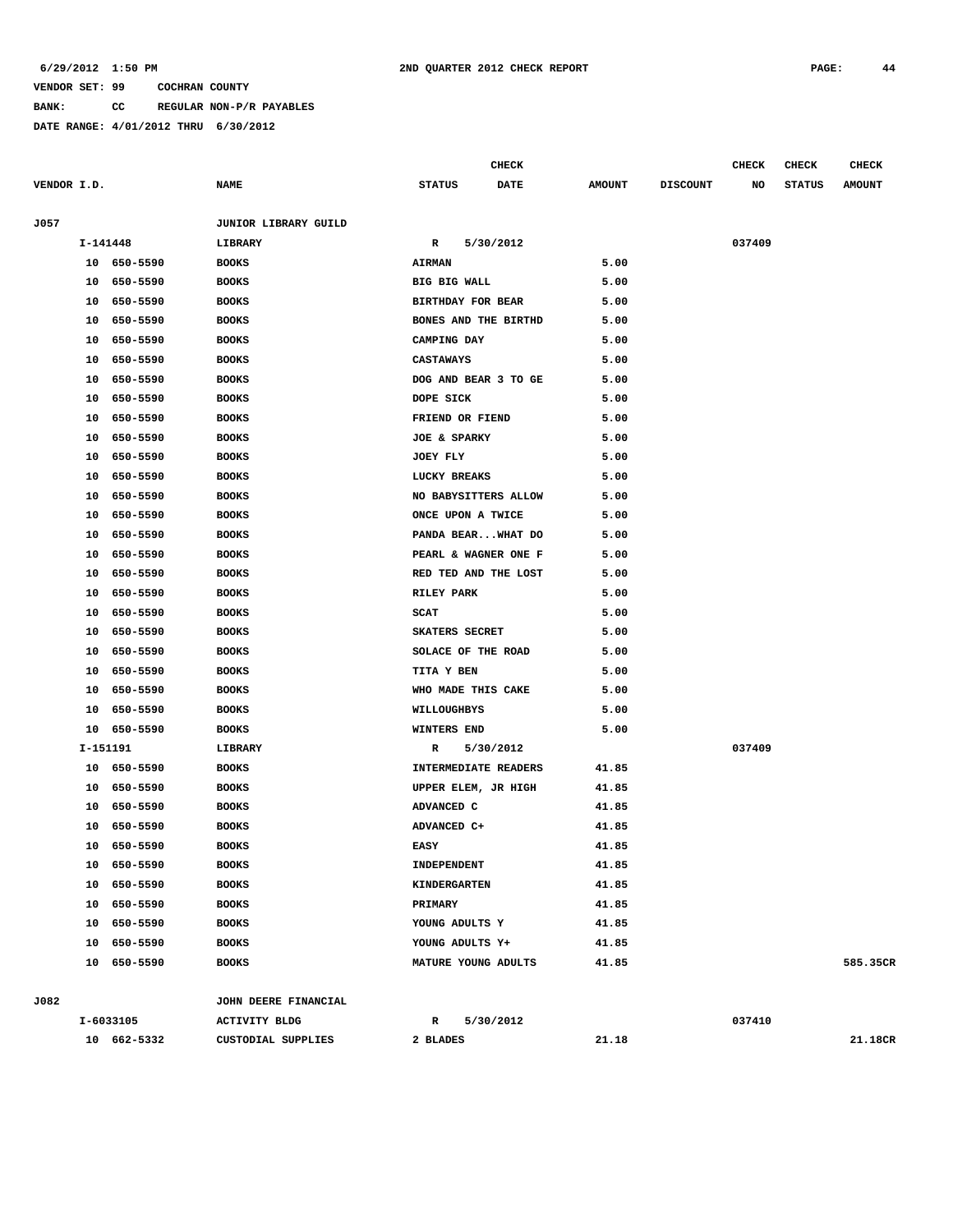**BANK: CC REGULAR NON-P/R PAYABLES**

|             |                                   |                                                    | <b>CHECK</b>        |                        |               |                 | <b>CHECK</b> | <b>CHECK</b>  | <b>CHECK</b>  |
|-------------|-----------------------------------|----------------------------------------------------|---------------------|------------------------|---------------|-----------------|--------------|---------------|---------------|
| VENDOR I.D. |                                   | <b>NAME</b>                                        | <b>STATUS</b>       | <b>DATE</b>            | <b>AMOUNT</b> | <b>DISCOUNT</b> | NO           | <b>STATUS</b> | <b>AMOUNT</b> |
|             |                                   |                                                    |                     |                        |               |                 |              |               |               |
| L015        |                                   | LUBBOCK COUNTY, TEXAS                              |                     |                        |               |                 |              |               |               |
|             | I-APR '12 JUV                     | <b>JUVENILE PROBATION</b>                          | $\mathbb{R}$        | 5/30/2012              |               |                 | 037411       |               |               |
|             | 10 571-5413                       | RESIDENTIAL SERVICES                               | 15 DAYS/PRE/JUV#803 |                        | 1,425.00      |                 |              |               |               |
|             | 17 575-5413                       | PURCHASED RESIDENTIAL SERVICE 12 DAS/POST(S)/JUV#8 |                     |                        | 1,140.00      |                 |              |               | 2,565.00CR    |
| L085        |                                   | NANCY LUPER                                        |                     |                        |               |                 |              |               |               |
|             | I-05/12 BUDGET MTG                | SENIOR CITIZENS                                    | R                   | 5/30/2012              |               |                 | 037412       |               |               |
|             | 10 663-5427                       | CONTINUING EDUCATION                               |                     | DOA BUDGET RVW, LBK, 5 | 66.60         |                 |              |               | 66.60CR       |
|             |                                   |                                                    |                     |                        |               |                 |              |               |               |
| L189        |                                   | HOCKLEY COUNTY PUBLISHING CO.I                     |                     |                        |               |                 |              |               |               |
|             | I-3947                            | COMMISSIONERS COURT                                | R                   | 5/30/2012              |               |                 | 037413       |               |               |
|             | 15 610-5430                       | LEGAL NOTICES                                      |                     | RFP, TAX OFC, 4/18,4   | 168.00        |                 |              |               | 168.00CR      |
|             |                                   |                                                    |                     |                        |               |                 |              |               |               |
| M018        |                                   | MORTON INSURANCE AGENCY                            |                     |                        |               |                 |              |               |               |
|             | I-BOND #5148                      | <b>SHERIFF</b>                                     | R                   | 5/30/2012              |               |                 | 037414       |               |               |
|             | 10 560-5480                       | BONDS & NOTARY FEES                                |                     | RES DEP BOND/VILLANU   | 50.00         |                 |              |               |               |
|             | I-RES BOND #5171                  | <b>SHERIFF</b>                                     | R                   | 5/30/2012              |               |                 | 037414       |               |               |
|             | 10 560-5480                       | BONDS & NOTARY FEES                                | RES DEP BOND/HENRY  |                        | 50.00         |                 |              |               | 100.00CR      |
| M179        |                                   | MEDICAL, ACCOUNTING &                              |                     |                        |               |                 |              |               |               |
|             | I-28572                           | <b>SHERIFF</b>                                     | R                   | 5/30/2012              |               |                 | 037415       |               |               |
|             | 10 560-5421                       | TELETYPE [MAINTENANCE]                             |                     | SECURITY AUDIT/3 HRS   | 285.00        |                 |              |               |               |
|             | $I - 28579$                       | CLERK/ELECTIONS                                    | R                   | 5/30/2012              |               |                 | 037415       |               |               |
|             | 10 403-5310                       | OFFICE SUPPLIES                                    |                     | 1/2 M91#1S7052B4UMJD   | 424.50        |                 |              |               |               |
|             | 10 490-5335                       | <b>ELECTION SUPPLIES</b>                           |                     | 1/2 M91#1S7052B4UMJD   | 424.50        |                 |              |               |               |
|             | 10 403-5310                       | OFFICE SUPPLIES                                    |                     | 1/2 M91#1S7052B4UMJD   | 424.50        |                 |              |               |               |
|             | 10 490-5335                       | <b>ELECTION SUPPLIES</b>                           |                     | 1/2 M91#1S7052B4UMJD   | 424.50        |                 |              |               |               |
|             | 403-5310<br>10                    | OFFICE SUPPLIES                                    |                     | 1/2 M91#1S7052B4UMJD   | 424.50        |                 |              |               |               |
|             | 490-5335<br>10                    | <b>ELECTION SUPPLIES</b>                           |                     | 1/2 M91#1S7052B4UMJD   | 424.50        |                 |              |               |               |
|             | 10 403-5310                       | OFFICE SUPPLIES                                    |                     | 1/2 LCD#1S5047HB2VNB   | 84.50         |                 |              |               |               |
|             | 10 490-5335                       | <b>ELECTION SUPPLIES</b>                           |                     | 1/2 LCD#1S5047HB2VNB   | 84.50         |                 |              |               |               |
|             | 10 403-5310                       | OFFICE SUPPLIES                                    |                     | 1/2 LCD#1S5047HB2VNB   | 84.50         |                 |              |               |               |
|             | 10 490-5335                       | ELECTION SUPPLIES                                  |                     | 1/2 LCD#1S5047HB2VNB   | 84.50         |                 |              |               | 3,170.00CR    |
|             |                                   |                                                    |                     |                        |               |                 |              |               |               |
| M252        |                                   | <b>JEFF MOLLOY</b>                                 |                     |                        |               |                 |              |               |               |
|             | I-SPRG DIST MTG '12 EXTENSION SVC |                                                    | R                   | 5/30/2012              |               |                 | 037416       |               |               |
|             | 10 665-5427                       | CO AGENT-TRAVEL-OUT OF COUNTY SPRING DIST ADMIN MT |                     |                        | 15.00         |                 |              |               | 15.00CR       |
|             |                                   |                                                    |                     |                        |               |                 |              |               |               |
| N082        |                                   | <b>NETDATA</b>                                     |                     |                        |               |                 |              |               |               |
|             | I-13673                           | JAIL                                               | R                   | 5/30/2012              |               |                 | 037417       |               |               |
|             | 10 512-5310                       | OFFICE SUPPLIES                                    | CREDIT CARD READER  |                        | 125.00        |                 |              |               |               |
|             | I-13686                           | <b>JUSTICE OF PEACE</b>                            | R                   | 5/30/2012              |               |                 | 037417       |               |               |
|             | 10 455-5499                       | <b>MISCELLANEOUS</b>                               | ITICKET 04/12       |                        | 18.00         |                 |              |               | 143.00CR      |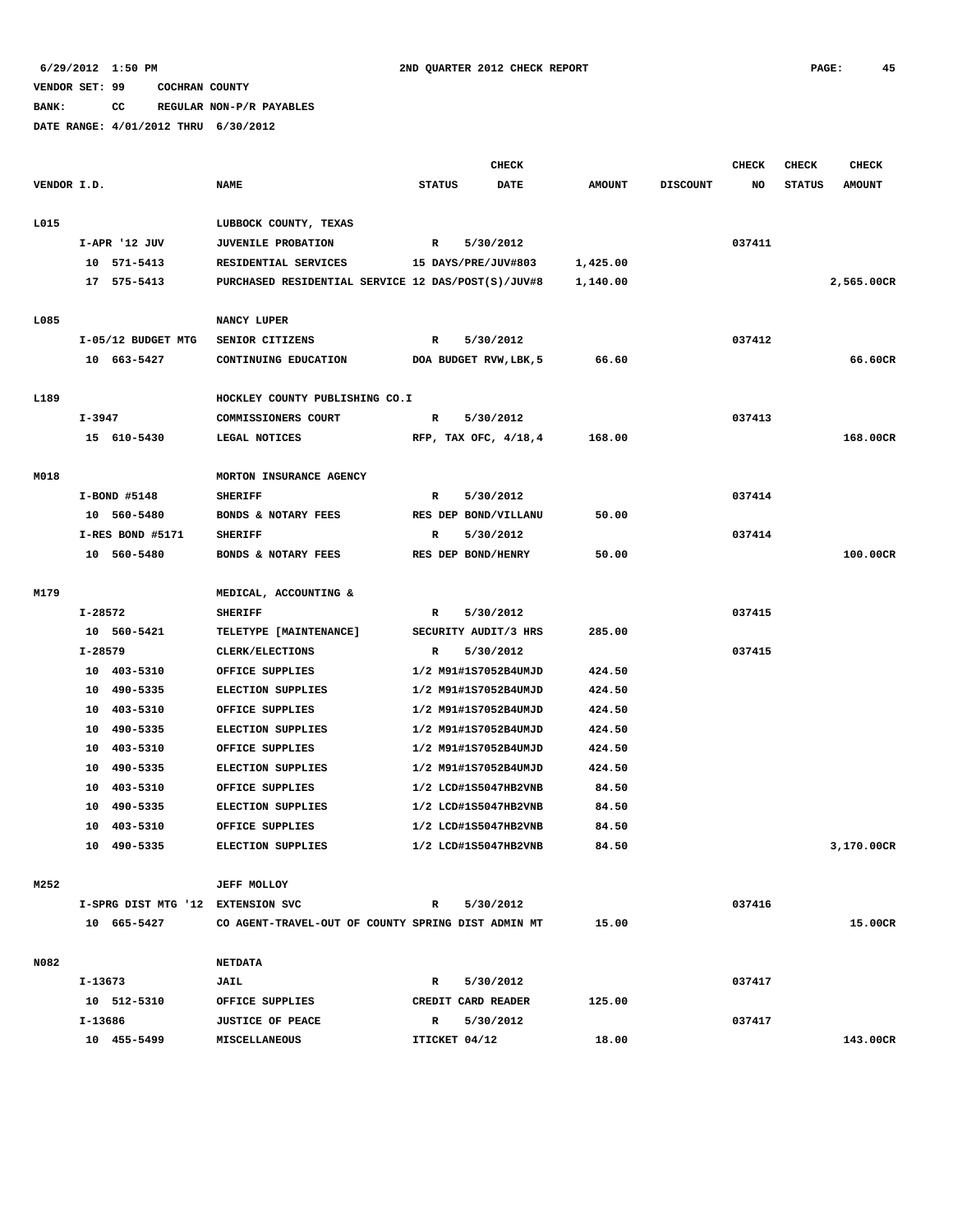**BANK: CC REGULAR NON-P/R PAYABLES**

|             |                         |                                                    | <b>CHECK</b>         |             |               |                 | <b>CHECK</b> | <b>CHECK</b>  | <b>CHECK</b>  |
|-------------|-------------------------|----------------------------------------------------|----------------------|-------------|---------------|-----------------|--------------|---------------|---------------|
| VENDOR I.D. |                         | <b>NAME</b>                                        | <b>STATUS</b>        | <b>DATE</b> | <b>AMOUNT</b> | <b>DISCOUNT</b> | NO           | <b>STATUS</b> | <b>AMOUNT</b> |
|             |                         |                                                    |                      |             |               |                 |              |               |               |
| 0109        |                         | 110TH JUDICIAL DISTRICT JUVENI                     |                      |             |               |                 |              |               |               |
|             | $I-279$                 | <b>JUVENILE PROBATION</b>                          | R                    | 5/30/2012   |               |                 | 037418       |               |               |
|             | 17 575-5413             | PURCHASED RESIDENTIAL SERVICE 30 DAS/POST(N)/JUV#8 |                      |             | 2,100.00      |                 |              |               | 2,100.00CR    |
|             |                         |                                                    |                      |             |               |                 |              |               |               |
| P017        |                         | <b>POSTMASTER</b>                                  |                      |             |               |                 |              |               |               |
|             | I-AUDITOR 051512        | <b>AUDITOR</b>                                     | R                    | 5/30/2012   |               |                 | 037419       |               |               |
|             | 10 495-5311             | POSTAL EXPENSES                                    | 20 \$1 STAMPS        |             | 20.00         |                 |              |               |               |
|             | I-CLERK 051612          | CLERK                                              | R                    | 5/30/2012   |               |                 | 037419       |               |               |
|             | 10 403-5311             | POSTAL EXPENSES                                    | 1 RL FOREVER STAMPS  |             | 44.00         |                 |              |               |               |
|             | I-SHERIFF 041312        | <b>SHERIFF</b>                                     | R                    | 5/30/2012   |               |                 | 037419       |               |               |
|             | 10 560-5311             | POSTAL EXPENSES                                    | 100 44c STAMPS       |             | 44.00         |                 |              |               | 108.00CR      |
| P073        |                         | THE PENWORTHY COMPANY                              |                      |             |               |                 |              |               |               |
|             | I-527378                | LIBRARY                                            | R                    | 5/30/2012   |               |                 | 037420       |               |               |
|             | 10 650-5590             | <b>BOOKS</b>                                       | HAIR DOS & HAIR DON' |             | 13.96         |                 |              |               |               |
|             | 10 650-5590             | <b>BOOKS</b>                                       | FANCY NANCY & THE    |             | 13.96         |                 |              |               |               |
|             | 10 650-5590             | <b>BOOKS</b>                                       | HAPPY GO DUCKY       |             | 13.96         |                 |              |               |               |
|             | 10 650-5590             | <b>BOOKS</b>                                       | MITTENS, WHERE IS MA |             | 13.96         |                 |              |               |               |
|             | 10 650-5590             | <b>BOOKS</b>                                       | FIRE IN THE FOREST   |             | 13.96         |                 |              |               |               |
|             | 10 650-5590             | <b>BOOKS</b>                                       | I CAN BE A TEACHER   |             | 13.96         |                 |              |               |               |
|             | 10 650-5590             | <b>BOOKS</b>                                       | MONSTER IS COMING    |             | 13.96         |                 |              |               | 97.72CR       |
|             |                         |                                                    |                      |             |               |                 |              |               |               |
| P238        |                         | <b>PUMPKIN BOOKS</b>                               |                      |             |               |                 |              |               |               |
|             | I-49431                 | LIBRARY                                            | R                    | 5/30/2012   |               |                 | 037421       |               |               |
|             | 10 650-5590             | <b>BOOKS</b>                                       | PHINEAS & FERB, 8 VO |             | 119.92        |                 |              |               |               |
|             | 10 650-5590             | <b>BOOKS</b>                                       | SPECIAL DISC         |             | 59.96CR       |                 |              |               |               |
|             | 10 650-5590             | <b>BOOKS</b>                                       | SHIPPING             |             | 10.56         |                 |              |               | 70.52CR       |
|             |                         |                                                    |                      |             |               |                 |              |               |               |
| R033        |                         | <b>GERALD RAMSEY</b>                               |                      |             |               |                 |              |               |               |
|             | I-JUN '12 RENT          | NON-DEPT'L/STORAGE BLDG                            | R                    | 5/30/2012   |               |                 | 037422       |               |               |
|             | 10 409-5499             | MISCELLANEOUS                                      | STORAGE BLDG RENT JU |             | 300.00        |                 |              |               | 300.00CR      |
|             |                         |                                                    |                      |             |               |                 |              |               |               |
| R099        |                         | CYNDIA LEA GUAJARDO dba                            |                      |             |               |                 |              |               |               |
|             | I-101595                | <b>CEMETERY</b>                                    | R 5/30/2012          |             |               |                 | 037423       |               |               |
|             | 10 516-5454             | TIRES                                              | NEW 18X8.5X8 TIRE    |             | 29.95         |                 |              |               |               |
|             | 10 516-5454             | TIRES                                              | TDF                  |             | 3.00          |                 |              |               |               |
|             | 10 516-5454             | TIRES                                              | TIRE CHG             |             | 8.00          |                 |              |               |               |
|             | I-101622                | PREC 4                                             | R 5/30/2012          |             |               |                 | 037423       |               |               |
|             | 15 624-5454             | TIRES                                              | 2 TIRE CHG 11X400-5  |             | 16.00         |                 |              |               |               |
|             | 15 624-5454             | TIRES                                              | 4 SHOTS TTS          |             | 15.00         |                 |              |               |               |
|             | I-101635                | PREC 4                                             | R 5/30/2012          |             |               |                 | 037423       |               |               |
|             | 15 624-5454             | TIRES                                              | TIRE CHG 1400X24     |             | 55.00         |                 |              |               |               |
|             | 15 624-5454             | TIRES                                              | 24" O-RING           |             | 9.95          |                 |              |               |               |
|             | I-101668                | PREC 1                                             | R 5/30/2012          |             |               |                 | 037423       |               |               |
|             | 15 621-5454             | TIRES                                              | RPL TIRE 1400X24     |             | 55.00         |                 |              |               |               |
|             | 15 621-5454             | TIRES                                              | <b>VALVE STEM</b>    |             | 5.50          |                 |              |               |               |
|             | 15 621-5454<br>I-101749 | TIRES<br>PREC 4                                    | RING<br>$\mathbf R$  | 5/30/2012   | 9.95          |                 | 037423       |               |               |
|             |                         |                                                    |                      |             |               |                 |              |               |               |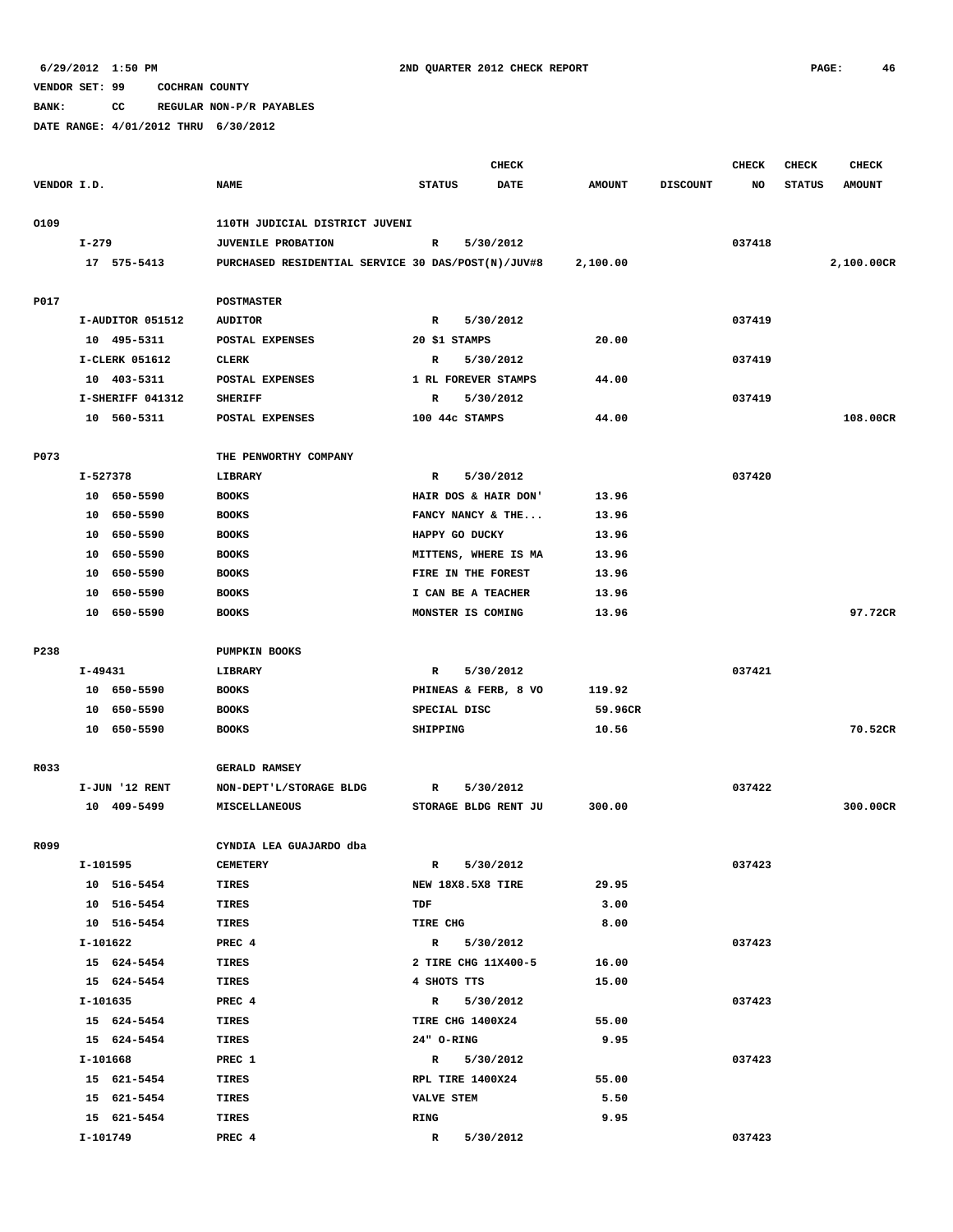# **BANK: CC REGULAR NON-P/R PAYABLES**

|             |           |                    |                              | CHECK            |                       |                      |               |                 | CHECK  | <b>CHECK</b>  | <b>CHECK</b>  |
|-------------|-----------|--------------------|------------------------------|------------------|-----------------------|----------------------|---------------|-----------------|--------|---------------|---------------|
| VENDOR I.D. |           |                    | <b>NAME</b>                  | <b>STATUS</b>    |                       | <b>DATE</b>          | <b>AMOUNT</b> | <b>DISCOUNT</b> | NO     | <b>STATUS</b> | <b>AMOUNT</b> |
|             |           |                    |                              |                  |                       |                      |               |                 |        |               |               |
| R099        |           |                    | CYNDIA LEA GUAJARDO dbCONT   |                  |                       |                      |               |                 |        |               |               |
|             | I-101749  |                    | PREC 4                       | R                |                       | 5/30/2012            |               |                 | 037423 |               |               |
|             |           | 15 624-5454        | TIRES                        |                  | <b>FLAT 1400X24</b>   |                      | 35.00         |                 |        |               |               |
|             | I-101757  |                    | PREC 4                       | R                |                       | 5/30/2012            |               |                 | 037423 |               |               |
|             |           | 15 624-5454        | TIRES                        |                  | FLAT P235X75X17       |                      | 13.00         |                 |        |               |               |
|             | I-101799  |                    | PREC 1                       | R                |                       | 5/30/2012            |               |                 | 037423 |               |               |
|             |           | 15 621-5454        | TIRES                        |                  |                       | FIX FLAT 11R22.5, RR | 30.00         |                 |        |               |               |
|             |           | 15 621-5454        | TIRES                        | PN#1             |                       |                      | 1.95          |                 |        |               |               |
|             | I-101808  |                    | <b>SHERIFF</b>               | $\mathbb{R}$     |                       | 5/30/2012            |               |                 | 037423 |               |               |
|             |           | 10 560-5454        | TIRES                        |                  | FLAT 235/55/17        |                      | 13.00         |                 |        |               |               |
|             | I-101825  |                    | <b>CEMETERY</b>              | R                |                       | 5/30/2012            |               |                 | 037423 |               |               |
|             |           | 10 516-5454        | TIRES                        | 5 SHOTS          |                       |                      | 13.75         |                 |        |               | 314.05CR      |
|             |           |                    |                              |                  |                       |                      |               |                 |        |               |               |
| S005        |           | I-CERT MAIL 040512 | DORIS SEALY, COUNTY TREAS    |                  |                       |                      |               |                 |        |               |               |
|             |           |                    | <b>TREASURER</b>             | R                |                       | 5/30/2012            |               |                 | 037424 |               | 5.75CR        |
|             |           | 10 497-5311        | POSTAL EXPENSES              |                  |                       | CERT MAIL/941 TO IRS | 5.75          |                 |        |               |               |
| S071        |           |                    | SCRIPT OFFICE PRODUCTS, INC. |                  |                       |                      |               |                 |        |               |               |
|             | I-39375   |                    | CO JUDGE/COMM'R CT           | R                |                       | 5/30/2012            |               |                 | 037425 |               |               |
|             |           | 15 610-5310        | OFFICE SUPPLIES              |                  |                       | 1BX SMALL BINDER CLI | 0.95          |                 |        |               |               |
|             |           | 15 610-5310        | OFFICE SUPPLIES              | 2 RL TAPE        |                       |                      | 3.90          |                 |        |               |               |
|             |           | 15 610-5310        | OFFICE SUPPLIES              |                  |                       | 1BX MED BINDER CLIPS | 2.95          |                 |        |               |               |
|             |           | 15 610-5310        | OFFICE SUPPLIES              |                  |                       | 1 74XL CARTRIDGE, BK | 36.95         |                 |        |               |               |
|             |           | 15 610-5310        | OFFICE SUPPLIES              |                  |                       | 1 75XL CARTRIDGE, CL | 41.95         |                 |        |               |               |
|             | $I-39442$ |                    | <b>TREASURER</b>             | R                |                       | 5/30/2012            |               |                 | 037425 |               |               |
|             |           | 10 497-5310        | OFFICE SUPPLIES              |                  | <b>1PK CALC PAPER</b> |                      | 10.95         |                 |        |               |               |
|             |           | 10 497-5310        | OFFICE SUPPLIES              |                  |                       | 1 IBM WHWLWRTR RIBBO | 6.95          |                 |        |               | 104.60CR      |
|             |           |                    |                              |                  |                       |                      |               |                 |        |               |               |
| <b>S242</b> |           |                    | SAM'S CLUB                   |                  |                       |                      |               |                 |        |               |               |
|             |           | I-906 052512       | <b>JAIL</b>                  | R                |                       | 5/30/2012            |               |                 | 037426 |               |               |
|             |           | 10 512-5333        | <b>FOOD-PRISONERS</b>        |                  | 2 TROP 100% OJ        |                      | 17.96         |                 |        |               |               |
|             |           | 10 512-5392        | MISCELLANEOUS SUPPLIES       |                  | <b>BATH TISSUE</b>    |                      | 18.98         |                 |        |               |               |
|             |           | 10 512-5392        | MISCELLANEOUS SUPPLIES       |                  | CLOROX ULTRA          |                      | 8.54          |                 |        |               |               |
|             |           | 10 512-5392        | MISCELLANEOUS SUPPLIES       | 3 PINE SOL       |                       |                      | 26.94         |                 |        |               |               |
|             |           | 10 512-5392        | MISCELLANEOUS SUPPLIES       |                  | 6 COMET POWDER        |                      | 35.88         |                 |        |               |               |
|             |           | 10 512-5392        | MISCELLANEOUS SUPPLIES       |                  | 20 OZ FOAM CUPS       |                      | 19.98         |                 |        |               |               |
|             |           | 10 512-5333        | <b>FOOD-PRISONERS</b>        |                  | 3 GRAPE JUICE         |                      | 17.94         |                 |        |               |               |
|             |           | 10 512-5333        | <b>FOOD-PRISONERS</b>        |                  | 2 OS 100% CRAN        |                      | 10.96         |                 |        |               |               |
|             |           | 10 512-5392        | MISCELLANEOUS SUPPLIES       | <b>BOUNTY</b>    |                       |                      | 37.96         |                 |        |               |               |
|             |           | 10 512-5392        | MISCELLANEOUS SUPPLIES       | <b>BATTERIES</b> |                       |                      | 13.48         |                 |        |               |               |
|             |           | 10 512-5392        | MISCELLANEOUS SUPPLIES       |                  | 3 DISINFECTANT        |                      | 19.08         |                 |        |               |               |
|             |           | 10 512-5392        | MISCELLANEOUS SUPPLIES       | 2 GAIN LQ        |                       |                      | 31.96         |                 |        |               |               |
|             |           | 10 512-5392        | MISCELLANEOUS SUPPLIES       |                  | 2 LYSOL 3PK           |                      | 22.56         |                 |        |               | 282.22CR      |
|             |           |                    |                              |                  |                       |                      |               |                 |        |               |               |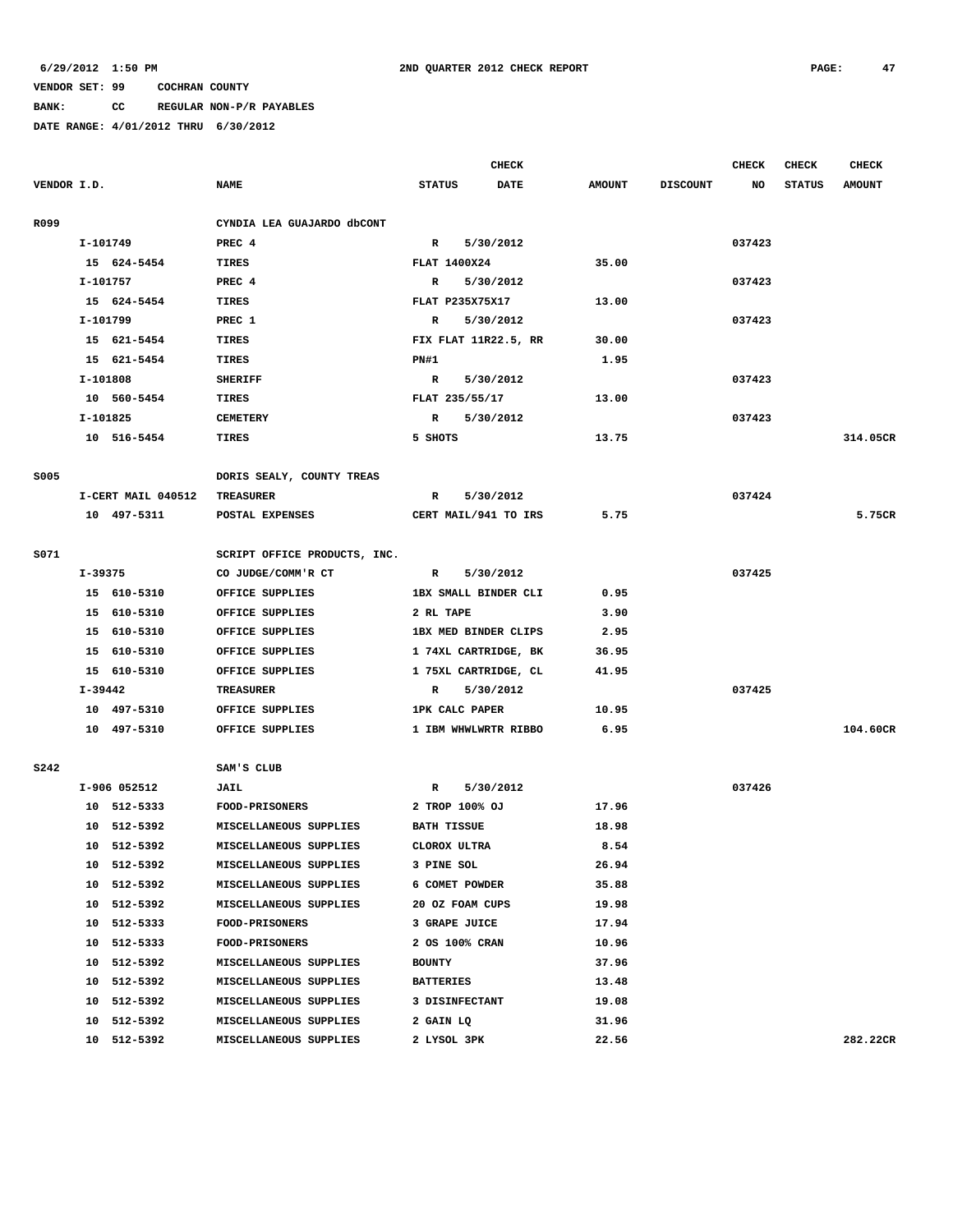**BANK: CC REGULAR NON-P/R PAYABLES**

|             |                            |                           | <b>CHECK</b>                 |               |                 | <b>CHECK</b> | <b>CHECK</b>  | <b>CHECK</b>  |
|-------------|----------------------------|---------------------------|------------------------------|---------------|-----------------|--------------|---------------|---------------|
| VENDOR I.D. |                            | <b>NAME</b>               | <b>STATUS</b><br><b>DATE</b> | <b>AMOUNT</b> | <b>DISCOUNT</b> | NO           | <b>STATUS</b> | <b>AMOUNT</b> |
| S279        |                            | DONNIE SIMPSON            |                              |               |                 |              |               |               |
|             | I-LOCK, KEYS 05/12         | PREC 1                    | 5/30/2012<br>R               |               |                 | 037427       |               |               |
|             | 15 621-5451                | <b>REPAIRS</b>            | CHG LOCK                     | 7.50          |                 |              |               |               |
|             | 15 621-5451                | <b>REPAIRS</b>            | 4 KEYS                       | 8.00          |                 |              |               |               |
|             | I-PLVW TRAVEL 05/12 PREC 1 |                           | 5/30/2012<br>R               |               |                 | 037427       |               |               |
|             | 15 610-5427                | COMM-CONTINUING EDUCATION | 104MI/PLVW/ZIPPER 5/         | 57.72         |                 |              |               | 73.22CR       |
|             |                            |                           |                              |               |                 |              |               |               |
| S281        |                            | <b>STAPLES</b>            |                              |               |                 |              |               |               |
|             | I-2444045001               | SHERIFF/JAIL              | 5/30/2012<br>R               |               |                 | 037428       |               |               |
|             | 10 512-5310                | OFFICE SUPPLIES           | MESH WALL FILE, BLK          | 20.99         |                 |              |               |               |
|             | 10<br>512-5310             | OFFICE SUPPLIES           | 1 RM RECYCLED PAPER          | 5.49          |                 |              |               |               |
|             | 560-5310<br>10             | OFFICE SUPPLIES           | 1 RM RECYCLED PAPER          | 5.49          |                 |              |               |               |
|             | 560-5310<br>10             | OFFICE SUPPLIES           | 1/2 PK MULTI SLIM CD         | 10.00         |                 |              |               |               |
|             | 10<br>512-5310             | OFFICE SUPPLIES           | 1/2 PK MULTI SLIM CD         | 9.99          |                 |              |               |               |
|             | 560-5310<br>10             | OFFICE SUPPLIES           | 5 8GB CRUZER USB             | 44.95         |                 |              |               |               |
|             | 512-5310<br>10             | OFFICE SUPPLIES           | 5 8GB CRUZER USB             | 44.95         |                 |              |               |               |
|             | 10<br>560-5310             | OFFICE SUPPLIES           | <b>COUPON</b>                | 5.00CR        |                 |              |               |               |
|             | 10 512-5310                | OFFICE SUPPLIES           | <b>COUPON</b>                | 5.00CR        |                 |              |               |               |
|             | I-2522354001               | SHERIFF/JAIL              | $\mathbb{R}$<br>5/30/2012    |               |                 | 037428       |               |               |
|             | 10<br>560-5310             | OFFICE SUPPLIES           | 3 MEMO BOOK 3X5              | 12.87         |                 |              |               |               |
|             | 512-5310<br>10             | OFFICE SUPPLIES           | 2 MEMO BOOK 3X5              | 8.58          |                 |              |               |               |
|             | 560-5310<br>10             | OFFICE SUPPLIES           | 1/2 PUSH PINS, CLR           | 0.89          |                 |              |               |               |
|             | 10<br>512-5310             | OFFICE SUPPLIES           | 1/2 PUSH PINS, CLR           | 0.90          |                 |              |               |               |
|             | 512-5310<br>10             | OFFICE SUPPLIES           | USB TO PS/2 ADAPTER          | 26.99         |                 |              |               |               |
|             | 560-5310<br>10             | OFFICE SUPPLIES           | 24 AAA ALKALINE BATT         | 23.99         |                 |              |               |               |
|             | 10<br>560-5310             | OFFICE SUPPLIES           | 24 AA ALKALINE BATT          | 23.99         |                 |              |               |               |
|             | 560-5310<br>10             | OFFICE SUPPLIES           | <b>COUPONS</b>               | 13.25CR       |                 |              |               |               |
|             | 10 512-5310                | OFFICE SUPPLIES           | <b>COUPONS</b>               | 13.25CR       |                 |              |               |               |
|             | I-2522354002               | SHERIFF/JAIL              | 5/30/2012<br>R               |               |                 | 037428       |               |               |
|             | 10 560-5310                | OFFICE SUPPLIES           | 6 CANS DUST DESTROYE         | 30.99         |                 |              |               |               |
|             | 10 512-5310                | OFFICE SUPPLIES           | 6 CANS DUST DESTROYE         | 31.00         |                 |              |               |               |
|             | I-2522354003               | <b>SHERIFF</b>            | R<br>5/30/2012               |               |                 | 037428       |               |               |
|             | 10 560-5310                | OFFICE SUPPLIES           | 17/1 CARD READER             | 18.99         |                 |              |               |               |
|             | I-2891298001               | <b>SHERIFF</b>            | 5/30/2012<br>R               |               |                 | 037428       |               |               |
|             | 10 560-5310                | OFFICE SUPPLIES           | <b>HP LASERJET PRO</b>       | 449.99        |                 |              |               |               |
|             | 10 560-5310                | OFFICE SUPPLIES           | DISC                         | 50.00CR       |                 |              |               |               |
|             | I-9228219650               | SHERIFF/JAIL              | $\mathbb{R}$<br>5/30/2012    |               |                 | 037428       |               |               |
|             | 10 512-5310                | OFFICE SUPPLIES           | MESH WALL FILE, BLK          | 20.99         |                 |              |               |               |
|             | 10 512-5310                | OFFICE SUPPLIES           | 1/2 LTR SIZE 5 MIL P         | 24.99         |                 |              |               |               |
|             | 10 560-5310                | OFFICE SUPPLIES           | 1/2 LTR SIZE 5 MIL P         | 25.00         |                 |              |               |               |
|             | 10 560-5310                | OFFICE SUPPLIES           | 1/2 STD SHEET PROT 2         | 10.99         |                 |              |               |               |
|             | 10 512-5310                | OFFICE SUPPLIES           | 1/2 STD SHEET PROT 2         | 11.00         |                 |              |               |               |
|             | 10 512-5310                | OFFICE SUPPLIES           | 3 BX FOLDERS                 | 68.10         |                 |              |               |               |
|             | 10 560-5310                | OFFICE SUPPLIES           | DBLE STUFF FILE FLDR         | 11.74         |                 |              |               |               |
|             | 10 512-5310                | OFFICE SUPPLIES           | <b>COUPON</b>                | 2.25CR        |                 |              |               | 855.10CR      |
|             |                            |                           |                              |               |                 |              |               |               |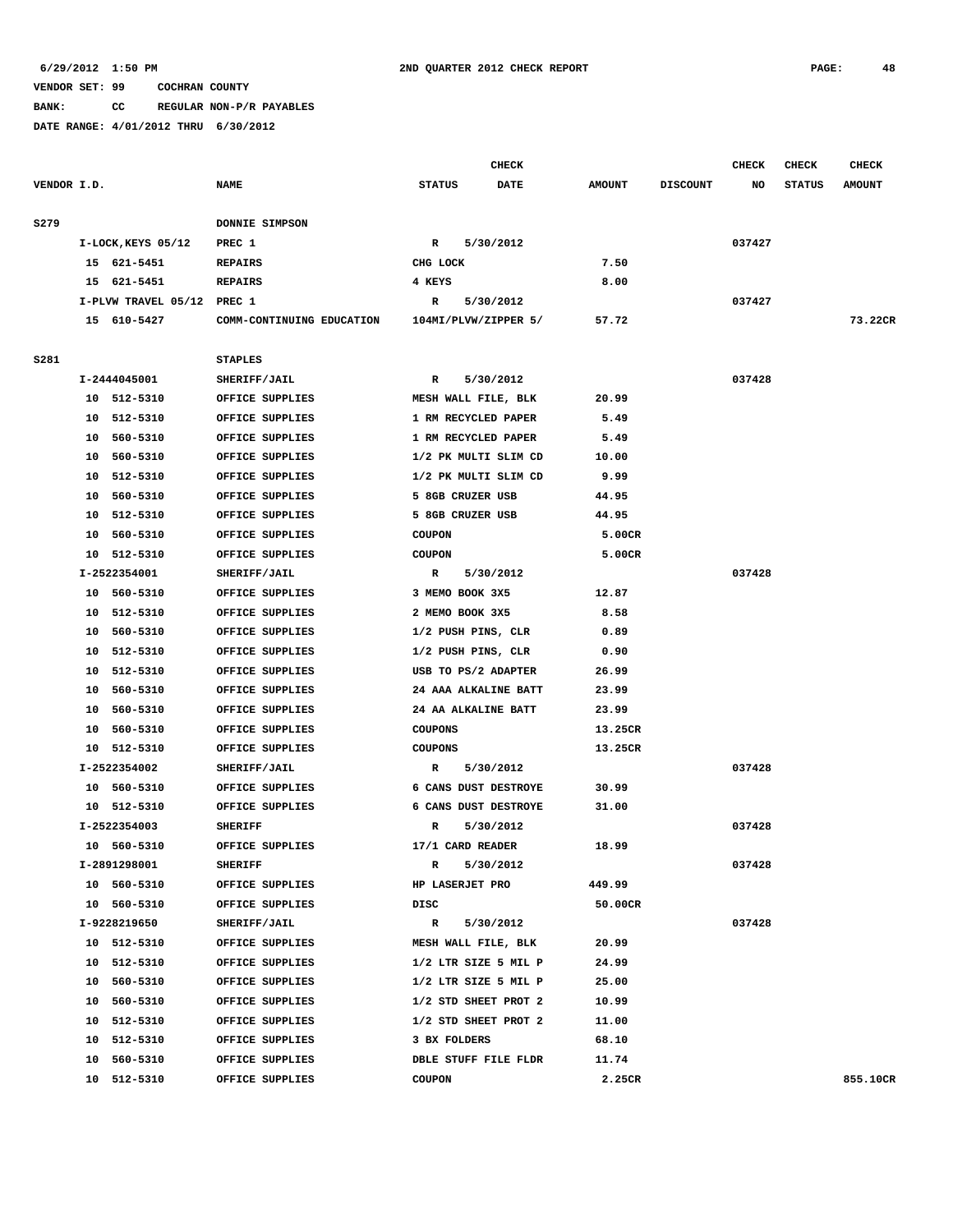**BANK: CC REGULAR NON-P/R PAYABLES**

|             |          |                  |                                        |               | <b>CHECK</b>           |               |                 | CHECK  | <b>CHECK</b>  | <b>CHECK</b>  |
|-------------|----------|------------------|----------------------------------------|---------------|------------------------|---------------|-----------------|--------|---------------|---------------|
| VENDOR I.D. |          |                  | <b>NAME</b>                            | <b>STATUS</b> | <b>DATE</b>            | <b>AMOUNT</b> | <b>DISCOUNT</b> | NO     | <b>STATUS</b> | <b>AMOUNT</b> |
|             |          |                  |                                        |               |                        |               |                 |        |               |               |
| S325        |          |                  | DONNA SCHMIDT                          |               |                        |               |                 |        |               |               |
|             |          | I-BOND, 2012-13  | <b>JUSTICE OF PEACE</b>                | R             | 5/30/2012              |               |                 | 037429 |               |               |
|             |          | 10 455-5480      | BONDS & NOTARY FEES                    |               | PUBLIC OFFICIAL BOND   | 50.00         |                 |        |               | 50.00CR       |
|             |          |                  |                                        |               |                        |               |                 |        |               |               |
| T012        |          |                  | TEXAS ASSN. OF COUNTY AUDITORS         |               |                        |               |                 |        |               |               |
|             |          | $I-OTRAT$ 7/12   | <b>AUDITOR</b>                         | R             | 5/30/2012              |               |                 | 037430 |               |               |
|             |          | 10 495-5427      | CONTINUING EDUCATION                   |               | OTRAT, SAN ANG, 07/19- | 150.00        |                 |        |               | 150.00CR      |
|             |          |                  |                                        |               |                        |               |                 |        |               |               |
| T058        |          |                  | RITA TYSON, CO & DIST CLERK            |               |                        |               |                 |        |               |               |
|             |          | I-TONER 05/14/12 | CLERK                                  | R             | 5/30/2012              |               |                 | 037431 |               |               |
|             |          | 10 403-5310      | OFFICE SUPPLIES                        |               | REIMB HP TONER/OFFIC   | 177.99        |                 |        |               |               |
|             |          | 10 403-5310      | OFFICE SUPPLIES                        |               | REIMB SALES TAX        | 14.68         |                 |        |               | 192.67CR      |
|             |          |                  |                                        |               |                        |               |                 |        |               |               |
| T078        |          |                  | TEXAS AGRILIFE EXTENSION               |               |                        |               |                 |        |               |               |
|             |          | I-ORD#ERC-96693  | PARK                                   | R             | 5/30/2012              |               |                 | 037432 |               |               |
|             |          | 10 660-5332      | CUSTODIAL SUPPLIES                     |               | TURF IRRIG, NUTRIENT   | 6.00          |                 |        |               |               |
|             |          | 10 660-5332      | CUSTODIAL SUPPLIES                     | SHIPPING      |                        | 3.65          |                 |        |               | 9.65CR        |
|             |          |                  |                                        |               |                        |               |                 |        |               |               |
| T083        |          |                  | TYLER TECHNOLOGIES, INC                |               |                        |               |                 |        |               |               |
|             |          | I-025-42996      | NON-DEPT'L                             | R             | 5/30/2012              |               |                 | 037433 |               |               |
|             |          | 10 409-5411      | MAINTENANCE CONTRACTS                  |               | MONTHLY NETWORK FEE    | 200.00        |                 |        |               |               |
|             |          | I-025-43412      | NON-DEPT'L/AUDITOR                     | R             | 5/30/2012              |               |                 | 037433 |               |               |
|             |          | 10 409-5411      | MAINTENANCE CONTRACTS                  |               | SOFTWARE MAINT--ACCT   | 1,405.69      |                 |        |               |               |
|             |          | 10 409-5411      | MAINTENANCE CONTRACTS                  |               | SOFTWARE MAINT--ACUS   | 331.85        |                 |        |               |               |
|             |          | 10 409-5411      | MAINTENANCE CONTRACTS                  |               | SOFTWARE MAINT--NTWK   | 861.05        |                 |        |               |               |
|             |          | 10 409-5411      | MAINTENANCE CONTRACTS                  |               | SOFTWARE MAINT--BUDG   |               |                 |        |               |               |
|             |          | 10 409-5411      | MAINTENANCE CONTRACTS                  |               | SOFTWARE MAINT--CK R   |               |                 |        |               |               |
|             |          | 10 409-5411      | MAINTENANCE CONTRACTS                  |               | SOFTWARE MAINT--GEN    | 1,820.23      |                 |        |               |               |
|             |          | 10 409-5411      | MAINTENANCE CONTRACTS                  |               | SOFTWARE MAINT--PAYR   | 1,652.65      |                 |        |               |               |
|             |          | 10 495-5427      | CONTINUING EDUCATION                   |               | ONLINE TRAINING CTR    | 500.00        |                 |        |               | 6,771.47CR    |
|             |          |                  |                                        |               |                        |               |                 |        |               |               |
| T148        |          |                  | TASCOSA OFFICE MACHINES INC            |               |                        |               |                 |        |               |               |
|             | I-1KH83A |                  | CLERK, BUT CHG'D TO NON-DEPT'L R       |               | 5/30/2012              |               |                 | 037434 |               |               |
|             |          | 10 409-5571      | CAPITAL OUTLAY                         |               | CANON IMAGERUNNER AD   | 9,890.00      |                 |        |               |               |
|             |          | 10 409-5571      | CAPITAL OUTLAY                         |               | INCL TRADE CANON 429   |               |                 |        |               | 9,890.00CR    |
|             |          |                  |                                        |               |                        |               |                 |        |               |               |
| U019        |          |                  | UNITED SUPERMARKETS, INC               |               |                        |               |                 |        |               |               |
|             |          |                  | I-MEDS 051812/PATTON JAIL/MEDS--PATTON | $\mathbb{R}$  | 5/30/2012              |               |                 | 037435 |               |               |
|             |          | 10 512-5391      | MEDICAL CARE-PRISONERS                 |               | MEDS/RICKY PATTON      | 118.99        |                 |        |               | 118.99CR      |
|             |          |                  |                                        |               |                        |               |                 |        |               |               |
| U027        |          |                  | UNIVERSITY MEDICAL CENTER              |               |                        |               |                 |        |               |               |
|             |          | I-6914076-1      | <b>SHERIFF</b>                         | $\mathbb{R}$  | 5/30/2012              |               |                 | 037436 |               |               |
|             |          | 10 560-5499      | MISCELLANEOUS                          | SANE EXAM     |                        | 250.00        |                 |        |               | 250.00CR      |
|             |          |                  |                                        |               |                        |               |                 |        |               |               |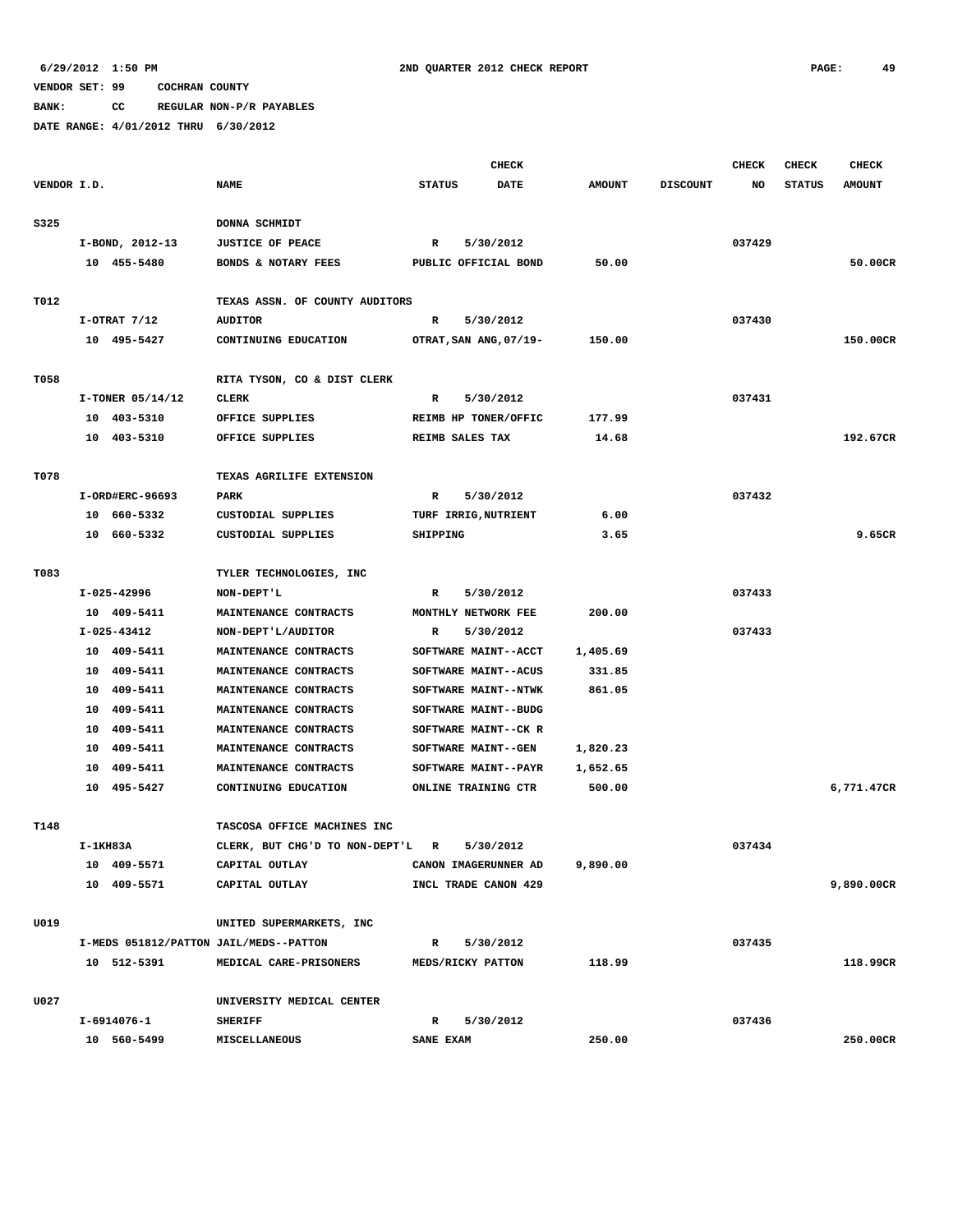# **BANK: CC REGULAR NON-P/R PAYABLES**

|             |    |                                    |                                |               |                 | <b>CHECK</b>         |               |                 | <b>CHECK</b> | <b>CHECK</b>  | <b>CHECK</b>  |
|-------------|----|------------------------------------|--------------------------------|---------------|-----------------|----------------------|---------------|-----------------|--------------|---------------|---------------|
| VENDOR I.D. |    |                                    | <b>NAME</b>                    | <b>STATUS</b> |                 | <b>DATE</b>          | <b>AMOUNT</b> | <b>DISCOUNT</b> | NO           | <b>STATUS</b> | <b>AMOUNT</b> |
|             |    |                                    |                                |               |                 |                      |               |                 |              |               |               |
| W007        |    |                                    | WEST, A THOMSON REUTERS BUSINE |               |                 |                      |               |                 |              |               |               |
|             |    | I-824972766                        | CO ATTY/LAW LIBRARY            | R             |                 | 5/30/2012            |               |                 | 037437       |               |               |
|             |    | 10 475-5590                        | LAW LIBRARY MTRLS/UPDATES      |               |                 | VERN ANNOT STAT OCCU | 169.00        |                 |              |               |               |
|             |    | 10 475-5590                        | LAW LIBRARY MTRLS/UPDATES      |               |                 | VERN ANNOT STAT OCCU | 169.00        |                 |              |               |               |
|             |    | 10 475-5590                        | LAW LIBRARY MTRLS/UPDATES      |               |                 | VERN ANNOT STAT OCCU | 169.00        |                 |              |               |               |
|             |    | 10 475-5590                        | LAW LIBRARY MTRLS/UPDATES      |               |                 | VERN ANNOT STAT OCCU | 169.00        |                 |              |               |               |
|             |    | 10 475-5590                        | LAW LIBRARY MTRLS/UPDATES      |               |                 | VERN ANNOT STAT OCCU | 169.00        |                 |              |               |               |
|             |    | 10 475-5590                        | LAW LIBRARY MTRLS/UPDATES      |               |                 | VERN ANNOT STAT OCCU | 169.00        |                 |              |               |               |
|             |    | 10 475-5590                        | LAW LIBRARY MTRLS/UPDATES      |               |                 | VERN ANNOT STAT OCCU | 169.00        |                 |              |               |               |
|             | 10 | 475-5590                           | LAW LIBRARY MTRLS/UPDATES      |               |                 | VERN ANNOT STAT OCCU | 169.00        |                 |              |               |               |
|             |    | 10 475-5590                        | LAW LIBRARY MTRLS/UPDATES      |               |                 | VERN ANNOT STAT OCCU | 169.00        |                 |              |               |               |
|             | 10 | 475-5590                           | LAW LIBRARY MTRLS/UPDATES      |               |                 | VERN ANNOT STAT OCCU | 169.00        |                 |              |               |               |
|             |    | 10 475-5590                        | LAW LIBRARY MTRLS/UPDATES      |               |                 | VERN ANNOT STAT OCCU | 276.50        |                 |              |               | 1,966.50CR    |
|             |    |                                    |                                |               |                 |                      |               |                 |              |               |               |
| W010        |    |                                    | WEST TEXAS GAS INC             |               |                 |                      |               |                 |              |               |               |
|             |    | I-004036001501 MAY12 PARK/SHOP     |                                | R             |                 | 5/30/2012            |               |                 | 037438       |               |               |
|             |    | 10 660-5440                        | UTILITIES & IRRIGATION         |               |                 | GAS SVC 04/04-05/04/ | 9.75          |                 |              |               |               |
|             |    | I-004036002501 MAY12 PARK/SHOWBARN |                                | R             |                 | 5/30/2012            |               |                 | 037438       |               |               |
|             |    | 10 660-5440                        | UTILITIES & IRRIGATION         |               |                 | GAS USAGE 4/04-5/04/ | 9.75          |                 |              |               |               |
|             |    | I-004049022001 MAY12 PREC 3        |                                | R             |                 | 5/30/2012            |               |                 | 037438       |               |               |
|             |    | 15 623-5440                        | UTILITIES                      |               |                 | GAS SVC 04/04-05/04/ | 9.75          |                 |              |               | 29.25CR       |
|             |    |                                    |                                |               |                 |                      |               |                 |              |               |               |
| W052        |    |                                    | DANNY WISELEY                  |               |                 |                      |               |                 |              |               |               |
|             |    | I-'12 AUD INST                     | <b>AUDITOR</b>                 | $\mathbb{R}$  |                 | 5/30/2012            |               |                 | 037439       |               |               |
|             |    | 10 495-5427                        | CONTINUING EDUCATION           |               |                 | 848 MI TO/FRM AUSTIN | 470.64        |                 |              |               |               |
|             | 10 | 495-5427                           | CONTINUING EDUCATION           |               |                 | 3 NITES LODGING ON S | 345.00        |                 |              |               |               |
|             | 10 | 495-5427                           | CONTINUING EDUCATION           |               | LODGING TAX     |                      | 51.75         |                 |              |               |               |
|             |    | 10 495-5427                        | CONTINUING EDUCATION           | <b>MEALS</b>  |                 |                      | 83.85         |                 |              |               | 951.24CR      |
|             |    |                                    |                                |               |                 |                      |               |                 |              |               |               |
| <b>W055</b> |    |                                    | WINDSTREAM COMMUNICATIONS SW   |               |                 |                      |               |                 |              |               |               |
|             |    | I-266-0638 JUN12                   | <b>MUSEUM</b>                  | R             |                 | 5/30/2012            |               |                 | 037440       |               |               |
|             |    | 10 652-5420                        | <b>TELECOMMUNICATIONS</b>      |               | BASIC LOCAL SVC |                      | 50.65         |                 |              |               |               |
|             |    | 10 652-5420                        | TELECOMMUNICATIONS             |               |                 | HI-SPEED INTERNET    | 52.62         |                 |              |               |               |
|             |    | 10 652-5420                        | <b>TELECOMMUNICATIONS</b>      |               | OPTIONAL SVC    |                      | 6.21          |                 |              |               |               |
|             |    | 10 652-5420                        | <b>TELECOMMUNICATIONS</b>      |               |                 | LONG DISTANCE SVC    | 4.95          |                 |              |               |               |
|             |    | I-266-5051 JUN12                   | LIBRARY                        |               | $\mathbf{R}$    | 5/30/2012            |               |                 | 037440       |               |               |
|             |    | 10 650-5420                        | TELECOMMUNICATIONS             |               |                 | BASIC LOCAL SVC/2 LI | 100.50        |                 |              |               |               |
|             |    | 10 650-5420                        | <b>TELECOMMUNICATIONS</b>      |               |                 | HI-SPEED INTERNET    | 49.99         |                 |              |               |               |
|             |    | 10 650-5420                        | <b>TELECOMMUNICATIONS</b>      |               |                 | LONG DISTANCE SVC    | 1.25          |                 |              |               |               |
|             |    | I-266-5074 JUN12                   | ADULT PROBATION                | R             |                 | 5/30/2012            |               |                 | 037440       |               |               |
|             |    | 10 570-5420                        | TELECOMMUNICATIONS             |               | BASIC LOCAL SVC |                      | 46.51         |                 |              |               |               |
|             |    | 10 570-5420                        | <b>TELECOMMUNICATIONS</b>      |               | OPTIONAL SVC    |                      | 11.97         |                 |              |               |               |
|             |    | 10 570-5420                        | <b>TELECOMMUNICATIONS</b>      |               |                 | LONG DISTANCE SVC    | 0.06          |                 |              |               |               |
|             |    | I-266-5161 JUN12                   | TREASURER                      | R             |                 | 5/30/2012            |               |                 | 037440       |               |               |
|             |    | 10 497-5420                        | <b>TELECOMMUNICATIONS</b>      |               | BASIC LOCAL SVC |                      | 46.51         |                 |              |               |               |
|             |    | 10 497-5420                        | <b>TELECOMMUNICATIONS</b>      |               |                 | LONG DISTANCE SVC    | 1.13          |                 |              |               |               |
|             |    | I-266-5171 JUN12                   | TAX A/C                        | $\mathbb{R}$  |                 | 5/30/2012            |               |                 | 037440       |               |               |
|             |    | 10 499-5420                        | TELECOMMUNICATIONS             |               |                 | BASIC LOCAL SVC/3 LI | 140.62        |                 |              |               |               |
|             |    |                                    |                                |               |                 |                      |               |                 |              |               |               |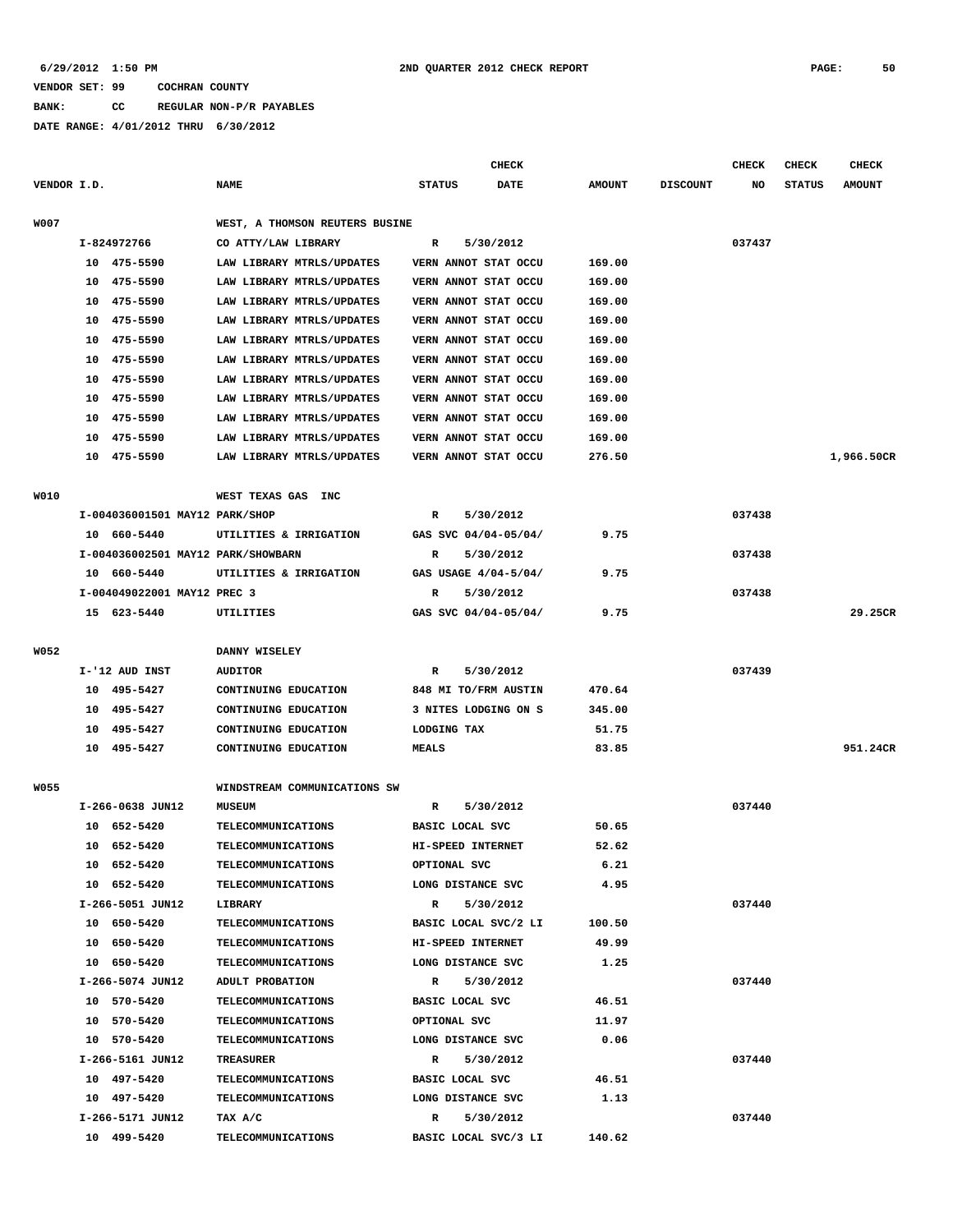**BANK: CC REGULAR NON-P/R PAYABLES**

|             |                                |                            |                      | <b>CHECK</b>         |               |                 | CHECK  | <b>CHECK</b>  | <b>CHECK</b>  |
|-------------|--------------------------------|----------------------------|----------------------|----------------------|---------------|-----------------|--------|---------------|---------------|
| VENDOR I.D. |                                | NAME                       | <b>STATUS</b>        | <b>DATE</b>          | <b>AMOUNT</b> | <b>DISCOUNT</b> | NO     | <b>STATUS</b> | <b>AMOUNT</b> |
| <b>W055</b> |                                | WINDSTREAM COMMUNICATICONT |                      |                      |               |                 |        |               |               |
|             | I-266-5171 JUN12               | TAX A/C                    | $\mathbb{R}$         | 5/30/2012            |               |                 | 037440 |               |               |
|             | 10 499-5420                    | TELECOMMUNICATIONS         | HI-SPEED INTERNET    |                      | 59.99         |                 |        |               |               |
|             | 499-5420<br>10                 | <b>TELECOMMUNICATIONS</b>  | OPTIONAL SVC         |                      | 25.95         |                 |        |               |               |
|             | 499-5420<br>10                 | <b>TELECOMMUNICATIONS</b>  | LONG DISTANCE SVC    |                      | 8.43          |                 |        |               |               |
|             | I-266-5211 JUN12               | <b>SHERIFF</b>             | R                    | 5/30/2012            |               |                 | 037440 |               |               |
|             | 10 560-5420                    | <b>TELECOMMUNICATIONS</b>  |                      | BASIC LOCAL SVC/3 LI | 155.59        |                 |        |               |               |
|             | 10 560-5420                    | TELECOMMUNICATIONS         | LONG DISTANCE SVC    |                      | 1.62          |                 |        |               |               |
|             | I-266-5302 JUN12               | <b>JUSTICE OF PEACE</b>    | R                    | 5/30/2012            |               |                 | 037440 |               |               |
|             | 10 455-5420                    | <b>TELECOMMUNICATIONS</b>  | BASIC LOCAL SVC      |                      | 46.51         |                 |        |               |               |
|             | 10 455-5420                    | <b>TELECOMMUNICATIONS</b>  | LONG DISTANCE SVC    |                      | 2.25          |                 |        |               |               |
|             | I-266-5411 JUN12               | <b>JUVENILE PROBATION</b>  | R                    | 5/30/2012            |               |                 | 037440 |               |               |
|             | 10 571-5420                    | <b>TELECOMMUNICATIONS</b>  | BASIC LOCAL SVC      |                      | 46.51         |                 |        |               |               |
|             | 10 571-5420                    | <b>TELECOMMUNICATIONS</b>  | LONG DISTANCE SVC    |                      | 0.51          |                 |        |               |               |
|             | I-266-5412 JUN12               | DISTRICT COURT             | R                    | 5/30/2012            |               |                 | 037440 |               |               |
|             | 10 435-5420                    | <b>TELECOMMUNICATIONS</b>  | BASIC LOCAL SVC      |                      | 105.45        |                 |        |               |               |
|             | 10 435-5420                    | TELECOMMUNICATIONS         | HI-SPEED INTERNET    |                      | 109.98        |                 |        |               |               |
|             | 10 435-5420                    | <b>TELECOMMUNICATIONS</b>  | LONG DISTANCE SVC    |                      | 0.12          |                 |        |               |               |
|             | I-266-5450 JUN12               | CLERK                      | R                    | 5/30/2012            |               |                 | 037440 |               |               |
|             | 10 403-5420                    | <b>TELECOMMUNICATIONS</b>  |                      | BASIC LOCAL SVC/3 LI | 155.88        |                 |        |               |               |
|             | 10 403-5420                    | TELECOMMUNICATIONS         | OPTIONAL SVC         |                      | 3.00          |                 |        |               |               |
|             | 10 403-5420                    | <b>TELECOMMUNICATIONS</b>  | LONG DISTANCE SVC    |                      | 11.50         |                 |        |               |               |
|             | I-266-5508 JUN12               | CO JUDGE/COMM'R CT         | $\mathbb{R}$         | 5/30/2012            |               |                 | 037440 |               |               |
|             | 15 610-5420                    | TELECOMMUNICATIONS         | BASIC LOCAL SVC      |                      | 109.37        |                 |        |               |               |
|             | 15 610-5420                    | <b>TELECOMMUNICATIONS</b>  | LONG DISTANCE SVC    |                      | 0.78          |                 |        |               |               |
|             | I-266-5700 JUN12               | <b>SHERIFF</b>             | R                    | 5/30/2012            |               |                 | 037440 |               |               |
|             | 10 560-5420                    | TELECOMMUNICATIONS         | BASIC LOCAL SVC      |                      | 89.82         |                 |        |               |               |
|             | 10 560-5420                    | <b>TELECOMMUNICATIONS</b>  | LONG DISTANCE SVC    |                      | 6.36          |                 |        |               |               |
|             | I-266-5822 JUN12               | AUDITOR/NON-DEPT'L         | $\mathbb{R}$         | 5/30/2012            |               |                 | 037440 |               |               |
|             | 10 495-5420                    | TELECOMMUNICATIONS         |                      | BASIC LOCAL SVC/1 LI | 46.51         |                 |        |               |               |
|             | 495–5420<br>10                 | <b>TELECOMMUNICATIONS</b>  | <b>BUS BROADBAND</b> |                      | 24.99         |                 |        |               |               |
|             | 495-5420<br>10                 | TELECOMMUNICATIONS         | LONG DISTANCE SVC    |                      | 0.43          |                 |        |               |               |
|             | 10 409-5420                    | TELECOMMUNICATIONS         | FAX LINE 266-5629    |                      | 46.50         |                 |        |               |               |
|             | 10 409-5420                    | <b>TELECOMMUNICATIONS</b>  | HI-SPEED INTERNET    |                      | 144.99        |                 |        |               |               |
|             | 10 409-5420                    | <b>TELECOMMUNICATIONS</b>  | LONG DISTANCE SVC    |                      | 1.97          |                 |        |               |               |
|             | I-266-8888 JUN12               | <b>SHERIFF</b>             | R                    | 5/30/2012            |               |                 | 037440 |               |               |
|             | 10 560-5420                    | <b>TELECOMMUNICATIONS</b>  | FAX LINE & CRIME CON |                      | 43.80         |                 |        |               |               |
|             | 10 560-5420                    | <b>TELECOMMUNICATIONS</b>  | LONG DISTANCE SVC    |                      | 1.04          |                 |        |               | 1,762.82CR    |
| W056        |                                | WELL CORP HEALTH           |                      |                      |               |                 |        |               |               |
|             | I-5/17/12 SCREENING NON-DEPT'L |                            | $\mathbb{R}$         | 5/30/2012            |               |                 | 037442 |               |               |
|             | 10 409-5499                    | MISCELLANEOUS              | COPAY WELLNESS SCRN  |                      | 620.00        |                 |        |               | 620.00CR      |
|             |                                |                            |                      |                      |               |                 |        |               |               |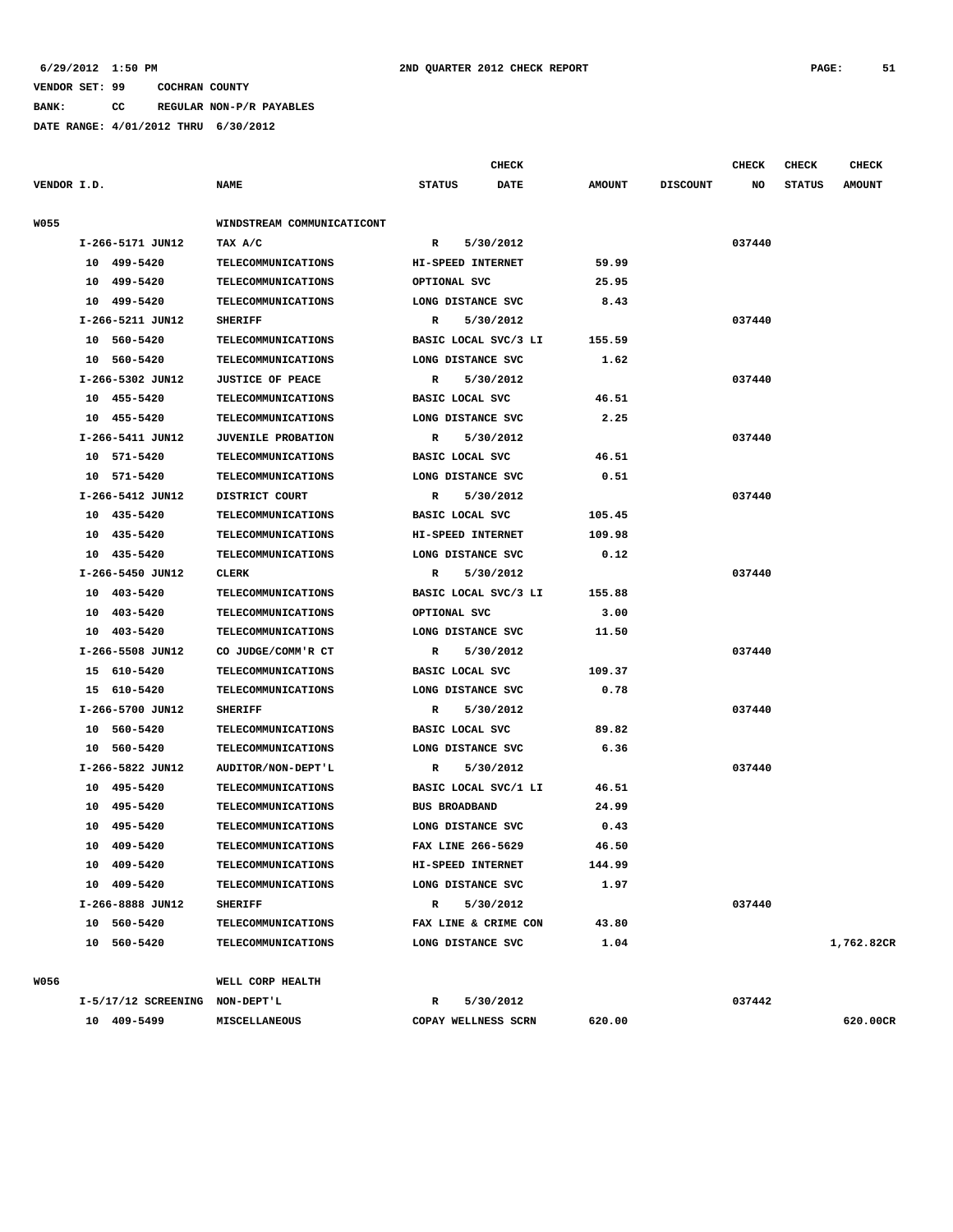# **BANK: CC REGULAR NON-P/R PAYABLES**

**DATE RANGE: 4/01/2012 THRU 6/30/2012**

|             |        |                                    |                                       |                        | <b>CHECK</b> |               |                 | <b>CHECK</b> | <b>CHECK</b>  | CHECK         |
|-------------|--------|------------------------------------|---------------------------------------|------------------------|--------------|---------------|-----------------|--------------|---------------|---------------|
| VENDOR I.D. |        |                                    | <b>NAME</b>                           | <b>STATUS</b>          | <b>DATE</b>  | <b>AMOUNT</b> | <b>DISCOUNT</b> | NO           | <b>STATUS</b> | <b>AMOUNT</b> |
|             |        |                                    |                                       |                        |              |               |                 |              |               |               |
| W062        |        |                                    | WAL-MART COMMUNITY                    |                        |              |               |                 |              |               |               |
|             |        | I-18752 051812                     | JAIL                                  | R                      | 5/30/2012    |               |                 | 037443       |               |               |
|             |        | 10 512-5333                        | <b>FOOD-PRISONERS</b>                 | 133 FROZEN MEALS       |              | 326.46        |                 |              |               |               |
|             |        | 10 512-5391                        | MEDICAL CARE-PRISONERS                | TYL SINUS CP           |              | 5.76          |                 |              |               |               |
|             | 10     | 512-5391                           | MEDICAL CARE-PRISONERS                | ADVIL CON RE           |              | 8.98          |                 |              |               |               |
|             | 10     | 512-5391                           | MEDICAL CARE-PRISONERS                | CLARITIN 10            |              | 10.74         |                 |              |               |               |
|             |        | 10 512-5391                        | MEDICAL CARE-PRISONERS                | IMODIUM                |              | 6.78          |                 |              |               |               |
|             | 10     | 512-5391                           | MEDICAL CARE-PRISONERS                | <b>BAYER CAPS</b>      |              | 5.18          |                 |              |               |               |
|             |        | 10 512-5391                        | MEDICAL CARE-PRISONERS                | <b>PRILOSEC</b>        |              | 23.58         |                 |              |               |               |
|             |        | 10 512-5391                        | MEDICAL CARE-PRISONERS                | TUMS                   |              | 7.34          |                 |              |               |               |
|             |        | 10 512-5391                        | MEDICAL CARE-PRISONERS                | ADVIL                  |              | 6.28          |                 |              |               |               |
|             |        | 10 512-5391                        | MEDICAL CARE-PRISONERS                | TYL SINUS CP           |              | 5.76          |                 |              |               |               |
|             |        | 10 512-5391                        | MEDICAL CARE-PRISONERS                | ADVIL CON RE           |              | 8.98          |                 |              |               |               |
|             |        | 10 512-5391                        | MEDICAL CARE-PRISONERS                | ZYRTEC 45 15           |              | 26.94         |                 |              |               |               |
|             |        | I-22240 052212                     | JAIL                                  | $\mathbb{R}$           | 5/30/2012    |               |                 | 037443       |               |               |
|             |        | 10 512-5391                        | MEDICAL CARE-PRISONERS                | 2 PKS BREEZE2 (BLD S   |              | 57.96         |                 |              |               |               |
|             | 10     | 512-5391                           | MEDICAL CARE-PRISONERS                | ZANTAC                 |              | 7.58          |                 |              |               |               |
|             |        | 10 512-5391                        | MEDICAL CARE-PRISONERS                | 2 ZANTAC               |              | 8.96          |                 |              |               | 517.28CR      |
|             |        |                                    |                                       |                        |              |               |                 |              |               |               |
| W094        |        |                                    | DELIA CABEZUELA BALENCIA dba          |                        |              |               |                 |              |               |               |
|             |        | I-SUBSCR '12 EXT SVC EXTENSION SVC |                                       | R                      | 5/30/2012    |               |                 | 037444       |               |               |
|             |        | 10 665-5310                        | OFFICE SUPPLIES                       | 1YR SUBSCRIPTION/EXT   |              | 30.00         |                 |              |               | 30.00CR       |
|             |        |                                    |                                       |                        |              |               |                 |              |               |               |
| W193        |        |                                    | WESTWARD AUTOMOTIVE REPAIR LLC        |                        |              |               |                 |              |               |               |
|             | I-2433 |                                    | <b>SHERIFF</b>                        | R                      | 5/30/2012    |               |                 | 037445       |               |               |
|             |        | 10 560-5451                        | MACHINERY-NON-OFFICE REPAIR           | RPL FRONT PADS/08 CR   |              | 60.00         |                 |              |               |               |
|             |        | 10 560-5451                        | MACHINERY-NON-OFFICE REPAIR           | RPL REAR PADS          |              | 60.00         |                 |              |               |               |
|             | 10     | 560-5451                           | MACHINERY-NON-OFFICE REPAIR           | TURN 4 ROTORS          |              | 32.50         |                 |              |               |               |
|             | 10     | 560-5451                           | MACHINERY-NON-OFFICE REPAIR           | ADD FREON TO A/C       |              | 30.00         |                 |              |               |               |
|             | 10     | 560-5451                           | MACHINERY-NON-OFFICE REPAIR           | FRONT BRAKE PADS       |              | 86.72         |                 |              |               |               |
|             | 10     | 560-5451                           | MACHINERY-NON-OFFICE REPAIR           | <b>REAR BRAKE PADS</b> |              | 72.95         |                 |              |               |               |
|             |        | 10 560-5451                        | MACHINERY-NON-OFFICE REPAIR 1 134A    |                        |              | 12.00         |                 |              |               | 354.17CR      |
|             |        |                                    |                                       |                        |              |               |                 |              |               |               |
| X001        |        |                                    | XCEL ENERGY                           |                        |              |               |                 |              |               |               |
|             |        |                                    | I-54-1324315-7 JUN12 ALMOST ALL DEPTS | R                      | 5/30/2012    |               |                 | 037446       |               |               |
|             |        | 30 518-5440                        | UTILITIES                             | 300210167 RUNWAY LIG   |              | 62.23         |                 |              |               |               |
|             |        | 10 510-5440                        | UTILITIES                             | 300240736 COURTHOUSE   |              | 1,571.13      |                 |              |               |               |
|             |        | 10 660-5440                        | UTILITIES & IRRIGATION                | 300265059 SOFTBALL P   |              | 21.60         |                 |              |               |               |
|             |        | 10 580-5440                        | UTILITIES [TOWER]                     | 300282806 TOWER        |              | 63.52         |                 |              |               |               |
|             |        | 15 621-5440                        | UTILITIES                             | 300294119 PREC 1 SHO   |              | 42.72         |                 |              |               |               |
|             |        | 10 650-5440                        | UTILITIES                             | 300338546 LIBRARY      |              | 310.12        |                 |              |               |               |
|             |        | 10 652-5440                        | UTILITIES                             | 300342232 MUSEUM       |              | 18.82         |                 |              |               |               |
|             |        | 10 662-5440                        | UTILITIES                             | 300390484 ACTIVITY B   |              | 549.38        |                 |              |               |               |
|             |        | 10 660-5440                        | UTILITIES & IRRIGATION                | 300410370 PARK         |              | 400.70        |                 |              |               |               |
|             |        | 10 660-5440                        | UTILITIES & IRRIGATION                | 300457515 PARK/SHOP    |              | 24.47         |                 |              |               |               |
|             |        | 10 660-5440                        | UTILITIES & IRRIGATION                | 300505444 HOFMAN BAS   |              | 24.92         |                 |              |               |               |
|             |        | 10 516-5440                        | UTILITIES                             | 300555198 CEMETERY     |              | 213.70        |                 |              |               |               |

 **10 409-5440 UTILITIES 300577364 102 N MAIN 11.24**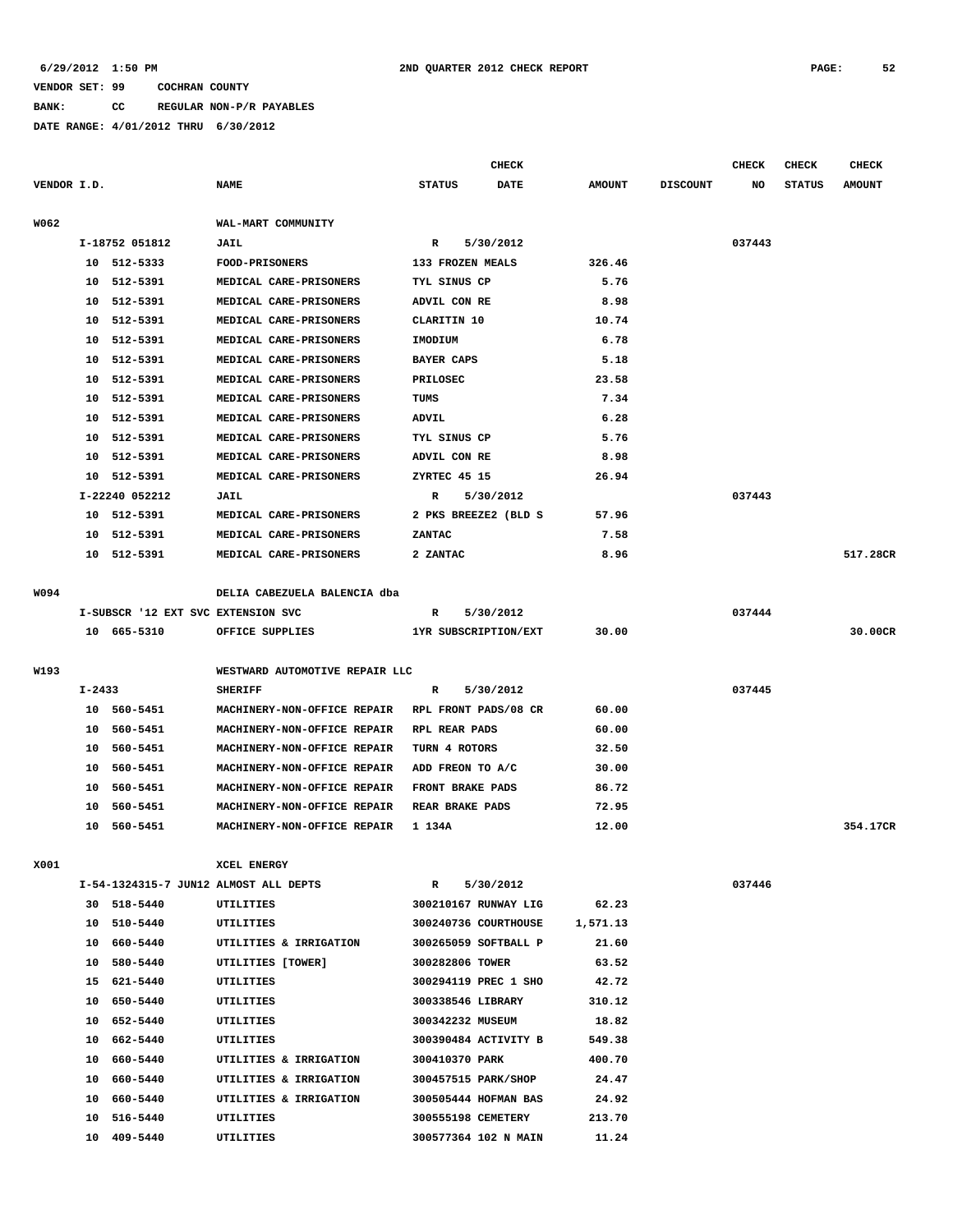#### **BANK: CC REGULAR NON-P/R PAYABLES**

|                  |                                       |                           |               | <b>CHECK</b>         |               |                 | <b>CHECK</b> | <b>CHECK</b>  | <b>CHECK</b>  |
|------------------|---------------------------------------|---------------------------|---------------|----------------------|---------------|-----------------|--------------|---------------|---------------|
| VENDOR I.D.      |                                       | <b>NAME</b>               | <b>STATUS</b> | <b>DATE</b>          | <b>AMOUNT</b> | <b>DISCOUNT</b> | NO           | <b>STATUS</b> | <b>AMOUNT</b> |
| X001             |                                       | CONT<br>XCEL ENERGY       |               |                      |               |                 |              |               |               |
|                  | I-54-1324315-7 JUN12 ALMOST ALL DEPTS |                           | R             | 5/30/2012            |               |                 | 037446       |               |               |
|                  | 10 660-5440                           | UTILITIES & IRRIGATION    |               | 300587052 SHOWBARN   | 38.29         |                 |              |               |               |
|                  | 10 660-5440                           | UTILITIES & IRRIGATION    |               | 300587753 RODEO GROU | 21.60         |                 |              |               |               |
|                  | 10 516-5440                           | UTILITIES                 |               | 300603417 CEMETERY   | 92.87         |                 |              |               |               |
|                  | 10 516-5440                           | UTILITIES                 |               | 300637038 CEMETERY S | 279.22        |                 |              |               |               |
|                  | 10 650-5440                           | UTILITIES                 |               | AREA LIGHT LIBRARY   | 14.93         |                 |              |               |               |
|                  | 10 662-5440                           | UTILITIES                 |               | 2 AREA LIGHTS ACT BL | 44.80         |                 |              |               |               |
|                  | 10 660-5440                           | UTILITIES & IRRIGATION    |               | AREA LIGHT PARK SHOP | 14.49         |                 |              |               | 3,820.75CR    |
| X001             |                                       | XCEL ENERGY               |               |                      |               |                 |              |               |               |
|                  | I-54-1829977-7 MAY12 PREC 2           |                           | $\mathbb{R}$  | 5/30/2012            |               |                 | 037447       |               |               |
|                  | 15 622-5440                           | UTILITIES                 |               | 5 KWH 4/12-5/11/12   | 11.60         |                 |              |               |               |
|                  | 15 622-5440                           | UTILITIES                 |               | 65 KWH, AREA LIGHT   | 15.71         |                 |              |               | 27.31CR       |
| C019             |                                       | COCHRAN MEMORIAL HOSPITAL |               |                      |               |                 |              |               |               |
|                  | I-R15886                              | TAX OFC                   | R             | 5/31/2012            |               |                 | 037448       |               |               |
|                  | 10 000-4380.200                       | OTHER [MISCELLANEOUS]     |               | RESALE PROCEEDS      | 90.69         |                 |              |               |               |
|                  | I-R6801                               | TAX OFC                   | R             | 5/31/2012            |               |                 | 037448       |               |               |
|                  | 10 000-4380.200                       | OTHER [MISCELLANEOUS]     |               | RESALE PROCEEDS      | 13.30         |                 |              |               |               |
|                  | I-R6923                               | TAX OFC                   | R             | 5/31/2012            |               |                 | 037448       |               |               |
|                  | 10 000-4380.200                       | OTHER [MISCELLANEOUS]     |               | RESALE PROCEEDS      | 522.78        |                 |              |               |               |
|                  | I-R9011                               | TAX OFC                   | R             | 5/31/2012            |               |                 | 037448       |               |               |
|                  | 10 000-4380.200                       | OTHER [MISCELLANEOUS]     |               | RESALE PROCEEDS      | 7.90          |                 |              |               |               |
|                  | I-R9182                               | TAX OFC                   | $\mathbb{R}$  | 5/31/2012            |               |                 | 037448       |               |               |
|                  | 10 000-4380.200                       | OTHER [MISCELLANEOUS]     |               | RESALE PROCEEDS      | 9.57          |                 |              |               |               |
|                  | I-R9185                               | TAX OFC                   | R             | 5/31/2012            |               |                 | 037448       |               |               |
|                  | 10 000-4380.200                       | OTHER [MISCELLANEOUS]     |               | RESALE PROCEEDS      | 3.46          |                 |              |               | 647.70CR      |
| C <sub>165</sub> |                                       | CITY OF MORTON            |               |                      |               |                 |              |               |               |
|                  | I-R15886                              | TAX OFC                   | R             | 5/31/2012            |               |                 | 037449       |               |               |
|                  | 10 000-4380.200                       | OTHER [MISCELLANEOUS]     |               | RESALE PROCEEDS      | 55.02         |                 |              |               |               |
|                  | I-R6923                               | TAX OFC                   | $\mathbb{R}$  | 5/31/2012            |               |                 | 037449       |               |               |
|                  | 10 000-4380.200                       | OTHER [MISCELLANEOUS]     |               | RESALE PROCEEDS      | 304.16        |                 |              |               |               |
|                  | I-R9011                               | TAX OFC                   | $\mathbb{R}$  | 5/31/2012            |               |                 | 037449       |               |               |
|                  | 10 000-4380.200                       | OTHER [MISCELLANEOUS]     |               | RESALE PROCEEDS      | 4.34          |                 |              |               |               |
|                  | I-R9182                               | TAX OFC                   | $\mathbf{R}$  | 5/31/2012            |               |                 | 037449       |               |               |
|                  | 10 000-4380.200                       | OTHER [MISCELLANEOUS]     |               | RESALE PROCEEDS      | 143.09        |                 |              |               |               |
|                  | I-R9185                               | TAX OFC                   | $\mathbf{R}$  | 5/31/2012            |               |                 | 037449       |               |               |
|                  | 10 000-4380.200                       | OTHER [MISCELLANEOUS]     |               | RESALE PROCEEDS      | 22.03         |                 |              |               | 528.64CR      |
| D038             |                                       | CHRISTOPHER DENNIS        |               |                      |               |                 |              |               |               |
|                  | I-R6763                               | TAX OFC                   | $\mathbf{R}$  | 5/31/2012            |               |                 | 037450       |               |               |
|                  | 10 000-4380.200                       | OTHER [MISCELLANEOUS]     |               | RESALE PROCEEDS      | 80.00         |                 |              |               |               |
|                  | I-R6777                               | TAX OFC                   | R             | 5/31/2012            |               |                 | 037450       |               |               |
|                  | 10 000-4380.200                       | OTHER [MISCELLANEOUS]     |               | RESALE PROCEEDS      | 80.00         |                 |              |               | 160.00CR      |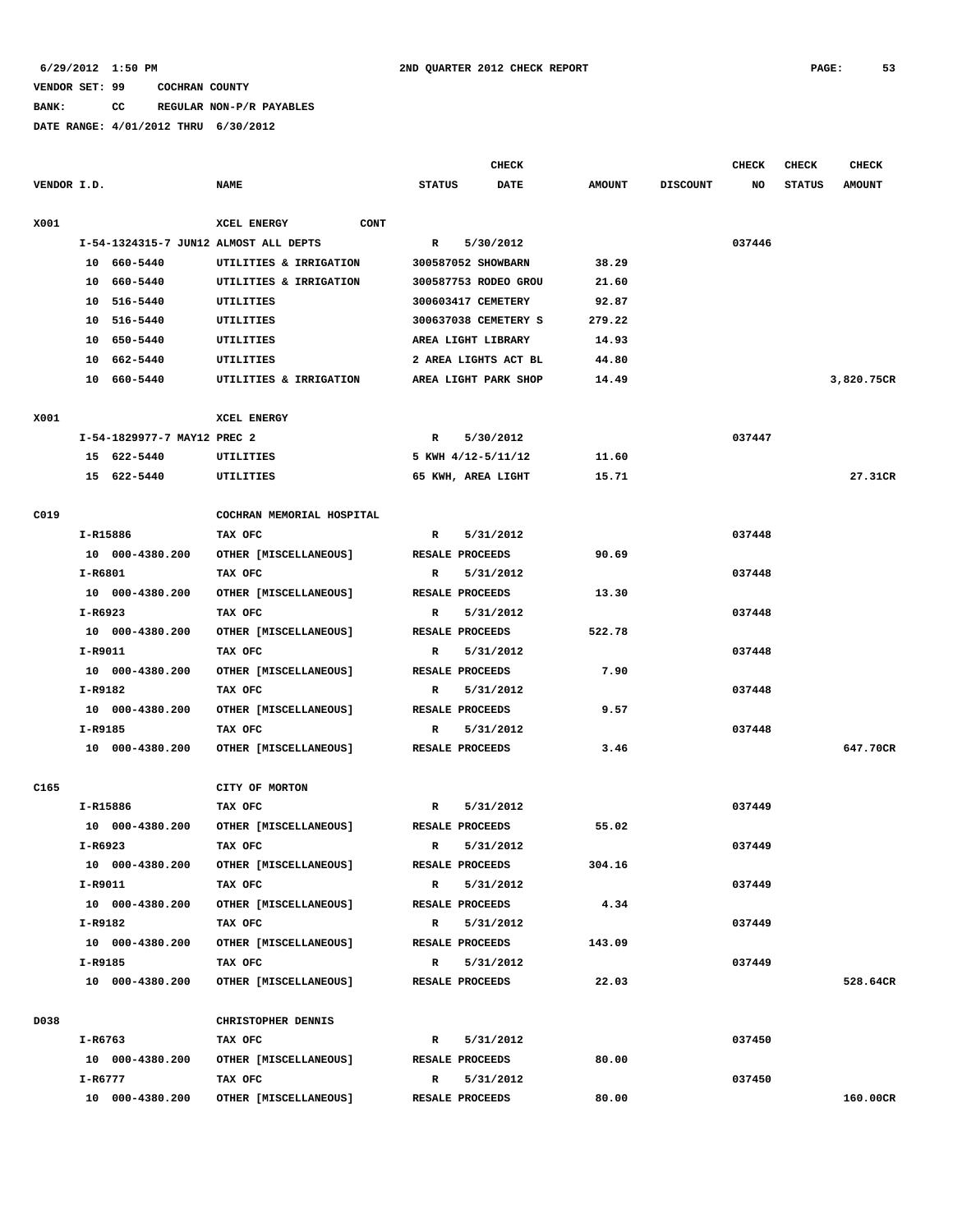**CHECK CHECK CHECK CHECK** 

| VENDOR I.D. |                 | <b>NAME</b>               | <b>STATUS</b> | <b>DATE</b>     | <b>AMOUNT</b> | <b>DISCOUNT</b> | NO     | <b>STATUS</b> | <b>AMOUNT</b> |
|-------------|-----------------|---------------------------|---------------|-----------------|---------------|-----------------|--------|---------------|---------------|
| G005        |                 | <b>GENERAL FUND</b>       |               |                 |               |                 |        |               |               |
|             | I-R15886        | TAX OFC                   | $\mathbb{R}$  | 5/31/2012       |               |                 | 037451 |               |               |
|             | 10 000-4380.200 | OTHER [MISCELLANEOUS]     |               | RESALE PROCEEDS | 222.90        |                 |        |               |               |
|             | $I-R6801$       | TAX OFC                   | R             | 5/31/2012       |               |                 | 037451 |               |               |
|             | 10 000-4380.200 | OTHER [MISCELLANEOUS]     |               | RESALE PROCEEDS | 32.69         |                 |        |               |               |
|             | $I-R6923$       | TAX OFC                   | $\mathbb{R}$  | 5/31/2012       |               |                 | 037451 |               |               |
|             | 10 000-4380.200 | OTHER [MISCELLANEOUS]     |               | RESALE PROCEEDS | 1,284.86      |                 |        |               |               |
|             | I-R9011         | TAX OFC                   | R             | 5/31/2012       |               |                 | 037451 |               |               |
|             | 10 000-4380.200 | OTHER [MISCELLANEOUS]     |               | RESALE PROCEEDS | 19.43         |                 |        |               |               |
|             | I-R9182         | TAX OFC                   | $\mathbb{R}$  | 5/31/2012       |               |                 | 037451 |               |               |
|             | 10 000-4380.200 | OTHER [MISCELLANEOUS]     |               | RESALE PROCEEDS | 23.51         |                 |        |               |               |
|             | I-R9185         | TAX OFC                   | $\mathbf{R}$  | 5/31/2012       |               |                 | 037451 |               |               |
|             | 10 000-4380.200 | OTHER [MISCELLANEOUS]     |               | RESALE PROCEEDS | 8.34          |                 |        |               | 1,591.73CR    |
| <b>H026</b> |                 | RICHARD L. HUSEN, ATTY.   |               |                 |               |                 |        |               |               |
|             | I-R9188         | TAX OFC                   | R             | 5/31/2012       |               |                 | 037452 |               |               |
|             | 10 000-4380.200 | OTHER [MISCELLANEOUS]     |               | RESALE PROCEEDS | 3.43          |                 |        |               | 3.43CR        |
| H064        |                 | HIGH PLAINS UNDERGROUND W |               |                 |               |                 |        |               |               |
|             | I-R15886        | TAX OFC                   | $\mathbb{R}$  | 5/31/2012       |               |                 | 037453 |               |               |
|             | 10 000-4380.200 | OTHER [MISCELLANEOUS]     |               | RESALE PROCEEDS | 1.64          |                 |        |               |               |
|             | I-R6801         | TAX OFC                   | $\mathbf R$   | 5/31/2012       |               |                 | 037453 |               |               |
|             | 10 000-4380.200 | OTHER [MISCELLANEOUS]     |               | RESALE PROCEEDS | 0.24          |                 |        |               |               |
|             | $I-R6923$       | TAX OFC                   | $\mathbf R$   | 5/31/2012       |               |                 | 037453 |               |               |
|             | 10 000-4380.200 | OTHER [MISCELLANEOUS]     |               | RESALE PROCEEDS | 9.45          |                 |        |               |               |
|             | I-R9011         | TAX OFC                   | R             | 5/31/2012       |               |                 | 037453 |               |               |
|             | 10 000-4380.200 | OTHER [MISCELLANEOUS]     |               | RESALE PROCEEDS | 0.14          |                 |        |               |               |
|             | I-R9182         | TAX OFC                   | $\mathbb{R}$  | 5/31/2012       |               |                 | 037453 |               |               |
|             | 10 000-4380.200 | OTHER [MISCELLANEOUS]     |               | RESALE PROCEEDS | 0.17          |                 |        |               |               |
|             | I-R9185         | TAX OFC                   | R             | 5/31/2012       |               |                 | 037453 |               |               |
|             | 10 000-4380.200 | OTHER [MISCELLANEOUS]     |               | RESALE PROCEEDS | 0.06          |                 |        |               | 11.70CR       |
| M042        |                 | MORTON ISD                |               |                 |               |                 |        |               |               |
|             | I-R15886        | TAX OFC                   | $\mathbb{R}$  | 5/31/2012       |               |                 | 037454 |               |               |
|             | 10 000-4380.200 | OTHER [MISCELLANEOUS]     |               | RESALE PROCEEDS | 472.16        |                 |        |               |               |
|             | I-R6923         | TAX OFC                   | $\mathbf R$   | 5/31/2012       |               |                 | 037454 |               |               |
|             | 10 000-4380.200 | OTHER [MISCELLANEOUS]     |               | RESALE PROCEEDS | 1,393.80      |                 |        |               |               |
|             | I-R9011         | TAX OFC                   | R             | 5/31/2012       |               |                 | 037454 |               |               |
|             | 10 000-4380.200 | OTHER [MISCELLANEOUS]     |               | RESALE PROCEEDS | 32.19         |                 |        |               |               |

 **I-R9182 TAX OFC R 5/31/2012 037454**

 **I-R9185 TAX OFC** R 5/31/2012 **R** 5/31/2012 **037454** 

 **10 000-4380.200 OTHER [MISCELLANEOUS] RESALE PROCEEDS 111.65**

 **10 000-4380.200 OTHER [MISCELLANEOUS] RESALE PROCEEDS 67.11 2,076.91CR**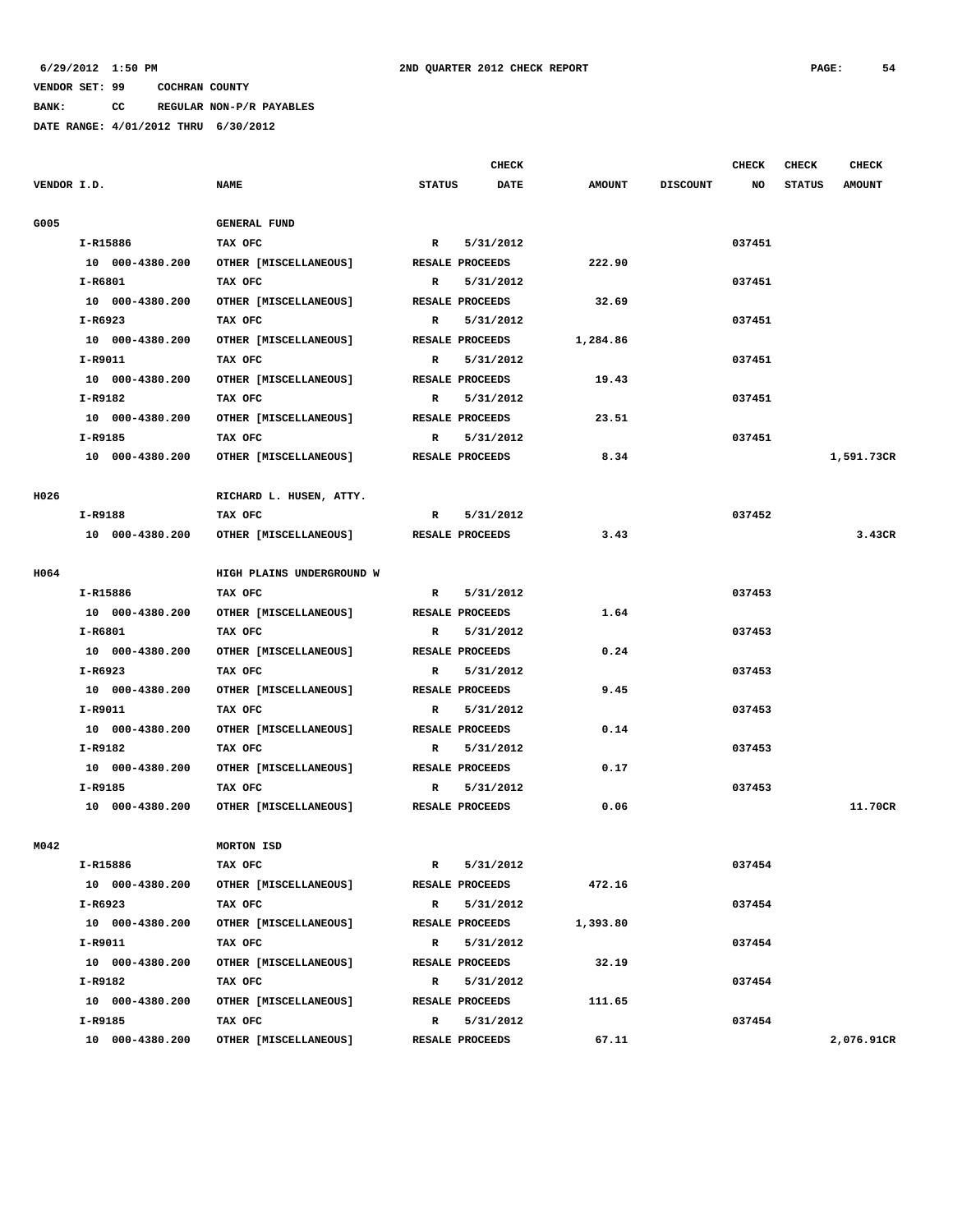**BANK: CC REGULAR NON-P/R PAYABLES**

|             |                            |                                   |               | <b>CHECK</b>                 |               |                 | <b>CHECK</b> | <b>CHECK</b>  | <b>CHECK</b>  |
|-------------|----------------------------|-----------------------------------|---------------|------------------------------|---------------|-----------------|--------------|---------------|---------------|
| VENDOR I.D. |                            | <b>NAME</b>                       | <b>STATUS</b> | <b>DATE</b>                  | <b>AMOUNT</b> | <b>DISCOUNT</b> | NO           | <b>STATUS</b> | <b>AMOUNT</b> |
|             |                            |                                   |               |                              |               |                 |              |               |               |
| P045        |                            | HAROLD PHELAN                     |               |                              |               |                 |              |               |               |
|             | I-R9425                    | TAX OFC                           | $\mathbb{R}$  | 5/31/2012                    |               |                 | 037455       |               |               |
|             | 10 000-4380.200            | OTHER [MISCELLANEOUS]             |               | RESALE PROCEEDS              | 217.20        |                 |              |               | 217.20CR      |
|             |                            |                                   |               |                              |               |                 |              |               |               |
| P221        |                            | PERDUE, BRANDON, FIELDER, COLLINS |               |                              |               |                 |              |               |               |
|             | I-R15886                   | TAX OFC                           | R             | 5/31/2012                    |               |                 | 037456       |               |               |
|             | 10 000-4380.200            | OTHER [MISCELLANEOUS]<br>TAX OFC  |               | RESALE PROCEEDS              | 210.60        |                 |              |               |               |
|             | I-R6573                    |                                   | R             | 5/31/2012                    |               |                 | 037456       |               |               |
|             | 10 000-4380.200            | OTHER [MISCELLANEOUS]             | $\mathbb{R}$  | RESALE PROCEEDS<br>5/31/2012 | 20.00         |                 |              |               |               |
|             | I-R6763<br>10 000-4380.200 | TAX OFC<br>OTHER [MISCELLANEOUS]  |               | RESALE PROCEEDS              | 20.00         |                 | 037456       |               |               |
|             | I-R6769                    | TAX OFC                           | R             | 5/31/2012                    |               |                 | 037456       |               |               |
|             | 10 000-4380.200            | OTHER [MISCELLANEOUS]             |               | RESALE PROCEEDS              | 90.63         |                 |              |               |               |
|             | I-R6777                    | TAX OFC                           | R             | 5/31/2012                    |               |                 | 037456       |               |               |
|             | 10 000-4380.200            | OTHER [MISCELLANEOUS]             |               | RESALE PROCEEDS              | 20.00         |                 |              |               |               |
|             | I-R6801                    | TAX OFC                           | $\mathbb{R}$  | 5/31/2012                    |               |                 | 037456       |               |               |
|             | 10 000-4380.200            | OTHER [MISCELLANEOUS]             |               | <b>RESALE PROCEEDS</b>       | 110.63        |                 |              |               |               |
|             | I-R6923                    | TAX OFC                           | $\mathbb{R}$  | 5/31/2012                    |               |                 | 037456       |               |               |
|             | 10 000-4380.200            | OTHER [MISCELLANEOUS]             |               | RESALE PROCEEDS              | 1,150.63      |                 |              |               |               |
|             | I-R8702                    | TAX OFC                           | $\mathbb{R}$  | 5/31/2012                    |               |                 | 037456       |               |               |
|             | 10 000-4380.200            | OTHER [MISCELLANEOUS]             |               | RESALE PROCEEDS              | 60.00         |                 |              |               |               |
|             | I-R9011                    | TAX OFC                           | $\mathbb{R}$  | 5/31/2012                    |               |                 | 037456       |               |               |
|             | 10 000-4380.200            | OTHER [MISCELLANEOUS]             |               | RESALE PROCEEDS              | 16.00         |                 |              |               |               |
|             | I-R9182                    | TAX OFC                           | $\mathbb{R}$  | 5/31/2012                    |               |                 | 037456       |               |               |
|             | 10 000-4380.200            | OTHER [MISCELLANEOUS]             |               | RESALE PROCEEDS              | 72.00         |                 |              |               |               |
|             | I-R9185                    | TAX OFC                           | R             | 5/31/2012                    |               |                 | 037456       |               |               |
|             | 10 000-4380.200            | OTHER [MISCELLANEOUS]             |               | RESALE PROCEEDS              | 199.00        |                 |              |               |               |
|             | I-R9188                    | TAX OFC                           | R             | 5/31/2012                    |               |                 | 037456       |               |               |
|             | 10 000-4380.200            | OTHER [MISCELLANEOUS]             |               | RESALE PROCEEDS              | 116.57        |                 |              |               |               |
|             | I-R9425                    | TAX OFC                           | R             | 5/31/2012                    |               |                 | 037456       |               |               |
|             | 10 000-4380.200            | OTHER [MISCELLANEOUS]             |               | RESALE PROCEEDS              | 82.80         |                 |              |               | 2,168.86CR    |
|             |                            |                                   |               |                              |               |                 |              |               |               |
| <b>S212</b> |                            | WALLACE STALCUP                   |               |                              |               |                 |              |               |               |
|             | I-R6801                    | TAX OFC                           | R             | 5/31/2012                    |               |                 | 037458       |               |               |
|             | 10 000-4380.200            | OTHER [MISCELLANEOUS]             |               | RESALE PROCEEDS              | 65.32         |                 |              |               |               |
|             | I-R6923                    | TAX OFC                           | $\mathbb{R}$  | 5/31/2012                    |               |                 | 037458       |               |               |
|             | 10 000-4380.200            | OTHER [MISCELLANEOUS]             |               | RESALE PROCEEDS              | 65.32         |                 |              |               | 130.64CR      |
|             |                            |                                   |               |                              |               |                 |              |               |               |
| T058        |                            | RITA TYSON, CO & DIST CLERK       |               |                              |               |                 |              |               |               |
|             | I-R6573                    | TAX OFC                           | R             | 5/31/2012                    |               |                 | 037459       |               |               |
|             | 10 000-4380.200            | OTHER [MISCELLANEOUS]             |               | RESALE PROCEEDS              | 80.00         |                 |              |               |               |
|             | I-R6769                    | TAX OFC                           | $\mathbf{R}$  | 5/31/2012                    |               |                 | 037459       |               |               |
|             | 10 000-4380.200            | OTHER [MISCELLANEOUS]             |               | RESALE PROCEEDS              | 109.37        |                 |              |               |               |
|             | I-R6801                    | TAX OFC                           | $\mathbf{R}$  | 5/31/2012                    |               |                 | 037459       |               |               |
|             | 10 000-4380.200            | OTHER [MISCELLANEOUS]             |               | RESALE PROCEEDS              | 38.63         |                 |              |               |               |
|             | I-R6923                    | TAX OFC                           | R             | 5/31/2012                    |               |                 | 037459       |               |               |
|             | 10 000-4380.200            | OTHER [MISCELLANEOUS]             |               | RESALE PROCEEDS              | 269.00        |                 |              |               | 497.00CR      |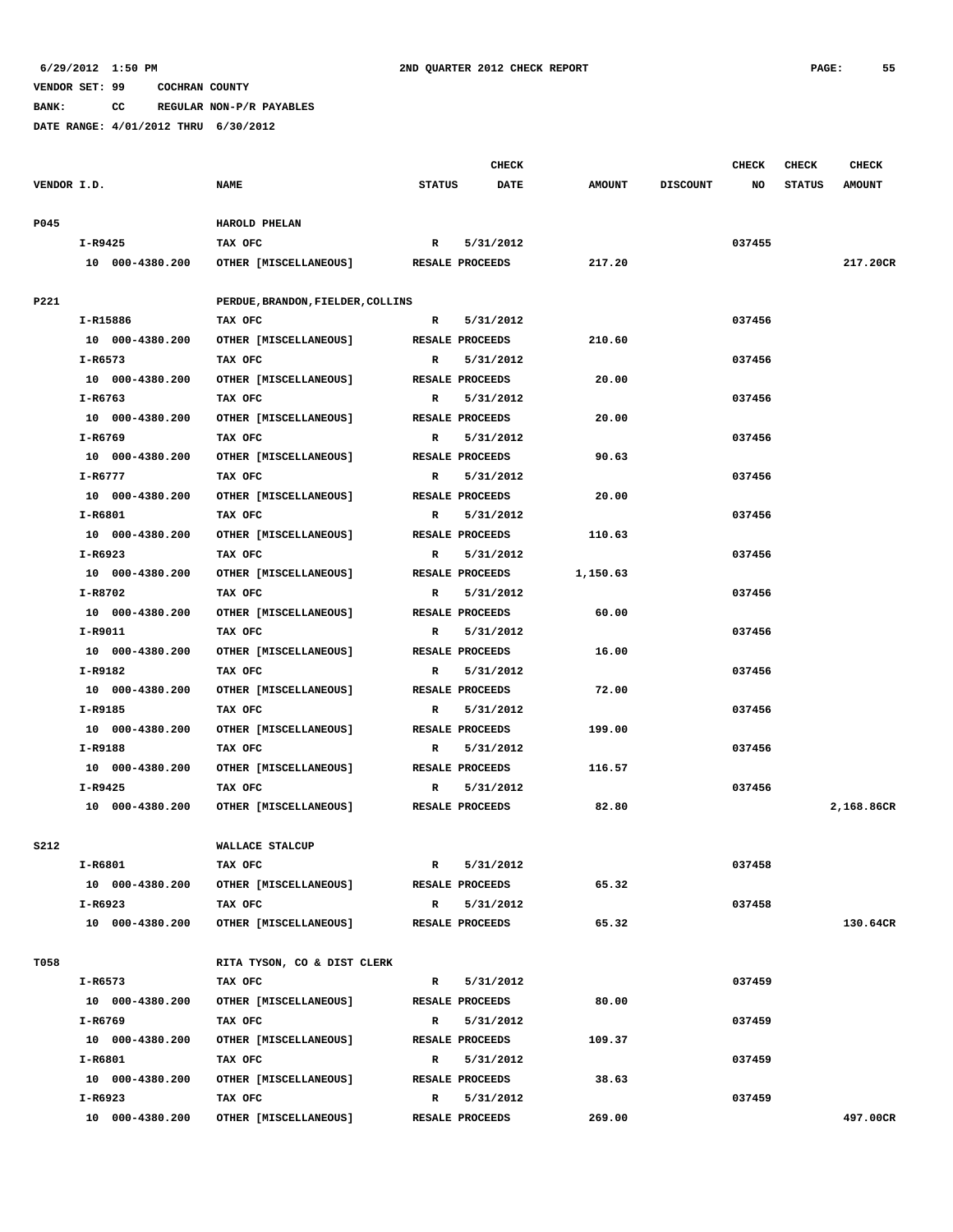**BANK: CC REGULAR NON-P/R PAYABLES**

|             |                  |                                            | <b>CHECK</b>                 |               |                 | <b>CHECK</b> | <b>CHECK</b>  | <b>CHECK</b>  |
|-------------|------------------|--------------------------------------------|------------------------------|---------------|-----------------|--------------|---------------|---------------|
| VENDOR I.D. |                  | <b>NAME</b>                                | <b>STATUS</b><br><b>DATE</b> | <b>AMOUNT</b> | <b>DISCOUNT</b> | NO           | <b>STATUS</b> | <b>AMOUNT</b> |
| W210        |                  | WHITEFACE CONSOLIDATED                     |                              |               |                 |              |               |               |
|             | I-R6801          | TAX OFC                                    | $\mathbb{R}$<br>5/31/2012    |               |                 | 037460       |               |               |
|             | 10 000-4380.200  | OTHER [MISCELLANEOUS]                      | RESALE PROCEEDS              | 39.19         |                 |              |               | 39.19CR       |
|             |                  |                                            |                              |               |                 |              |               |               |
| A007        |                  | ALBERT GONZALEZ, dba                       |                              |               |                 |              |               |               |
|             | I-23376          | <b>EXTENSION SVC</b>                       | 6/11/2012<br>R               |               |                 | 037461       |               |               |
|             | 10 665-5454      | <b>TIRES</b>                               | FLAT ON TRAILER, LT2         | 11.00         |                 |              |               | 11.00CR       |
| A069        |                  | <b>EDWARD AKIN</b>                         |                              |               |                 |              |               |               |
|             | I-ACT BLDG 05/12 | <b>ACTIVITY BLDG</b>                       | 6/11/2012<br>R               |               |                 | 037462       |               |               |
|             | 10 662-5451      | <b>REPAIR</b>                              | REPL 5'X8' SEC OAK F         | 75.00         |                 |              |               |               |
|             | 10 662-5451      | <b>REPAIR</b>                              | $(2)$ 3/4" CD PLYWOOD        | 55.66         |                 |              |               |               |
|             | 10 662-5451      | <b>REPAIR</b>                              | (2) NAIL CUTTING BLA         | 20.00         |                 |              |               |               |
|             | 10 662-5451      | <b>REPAIR</b>                              | WOOD FILLER                  | 9.72          |                 |              |               | 160.38CR      |
|             |                  |                                            |                              |               |                 |              |               |               |
| A111        |                  | <b>MAXINE ADAMS</b>                        |                              |               |                 |              |               |               |
|             | I-REP PRIMRY '12 | <b>ELECTIONS</b>                           | 6/11/2012<br>R               |               |                 | 037463       |               |               |
|             | 10 490-5107      | TEMPORARY OR EXTRA WAGES                   | 1.5 HRS @ $$8;$ CCT $3/2$    | 12.00         |                 |              |               | 12.00CR       |
| A237        |                  | <b>BLANCA ARTHUR</b>                       |                              |               |                 |              |               |               |
|             | I-DW#14924       | ACT BLDG/SHOWBARN                          | 6/11/2012<br>R               |               |                 | 037464       |               |               |
|             | 10 000-4370.101  | RENT-ACTIVITY BUILDING                     | REF DEP FOR SHOWBARN         | 125.00        |                 |              |               | 125.00CR      |
|             |                  |                                            |                              |               |                 |              |               |               |
| B001        |                  | BAILEY CO. ELECTRIC COOP                   |                              |               |                 |              |               |               |
|             | I-261251         | PREC 4                                     | 6/11/2012<br>R               |               |                 | 037465       |               |               |
|             | 15 624-5440      | UTILITIES                                  | 330 KWH 4/24-5/24/12         | 48.01         |                 |              |               |               |
|             | 15 624-5440      | UTILITIES                                  | AREA LIGHT                   | 9.71          |                 |              |               |               |
|             | I-261252         | PREC <sub>3</sub>                          | R<br>6/11/2012               |               |                 | 037465       |               |               |
|             | 15 623-5440      | UTILITIES                                  | 103 KWH 4/19-5/21/12         | 23.38         |                 |              |               |               |
|             | 15 623-5440      | <b>UTILITIES</b>                           | 2 AREA LIGHTS                | 20.76         |                 |              |               |               |
|             | I-261253         | NON-DEPT'L/SHERIFF POSSE                   | 6/11/2012<br>R               |               |                 | 037465       |               |               |
|             | 10 409-5440      | UTILITIES                                  | ELEC SVC 4/10-5/8/12         | 20.93         |                 |              |               | 122.79CR      |
| B026        |                  | BLEDSOE WATER SUPPLY CORP                  |                              |               |                 |              |               |               |
|             | I-3004 0612      | PREC <sub>3</sub>                          | 6/11/2012<br>R               |               |                 | 037466       |               |               |
|             | 15 623-5440      | UTILITIES                                  | WATER BILL DATED 6/5         | 20.10         |                 |              |               | 20.10CR       |
|             |                  |                                            |                              |               |                 |              |               |               |
| C007        |                  | CITY OF MORTON                             |                              |               |                 |              |               |               |
|             | I-053112         | LIB/MUS/ACT BLDG/CRTHSE/PREC 1 R 6/11/2012 |                              |               |                 | 037467       |               |               |
|             | 10 650-5440      | UTILITIES                                  | <b>LIBRARY GAS</b>           | 19.00         |                 |              |               |               |
|             | 10 650-5440      | UTILITIES                                  | <b>LIBRARY WATER</b>         | 13.50         |                 |              |               |               |
|             | 10 650-5440      | UTILITIES                                  | LIBRARY GARBAGE              | 45.00         |                 |              |               |               |
|             | 10 650-5440      | UTILITIES                                  | LIBRARY SEWER                | 15.50         |                 |              |               |               |
|             | 10 652-5440      | UTILITIES                                  | <b>MUSEUM GAS</b>            | 19.00         |                 |              |               |               |
|             | 10 652-5440      | UTILITIES                                  | <b>MUSEUM WATER</b>          | 13.50         |                 |              |               |               |
|             | 10 652-5440      | UTILITIES                                  | <b>MUSEUM GARBAGE</b>        | 21.50         |                 |              |               |               |
|             | 10 652-5440      | UTILITIES                                  | <b>MUSEUM SEWER</b>          | 13.50         |                 |              |               |               |
|             | 10 662-5440      | UTILITIES                                  | ACTIVITY BLDG GAS            | 109.54        |                 |              |               |               |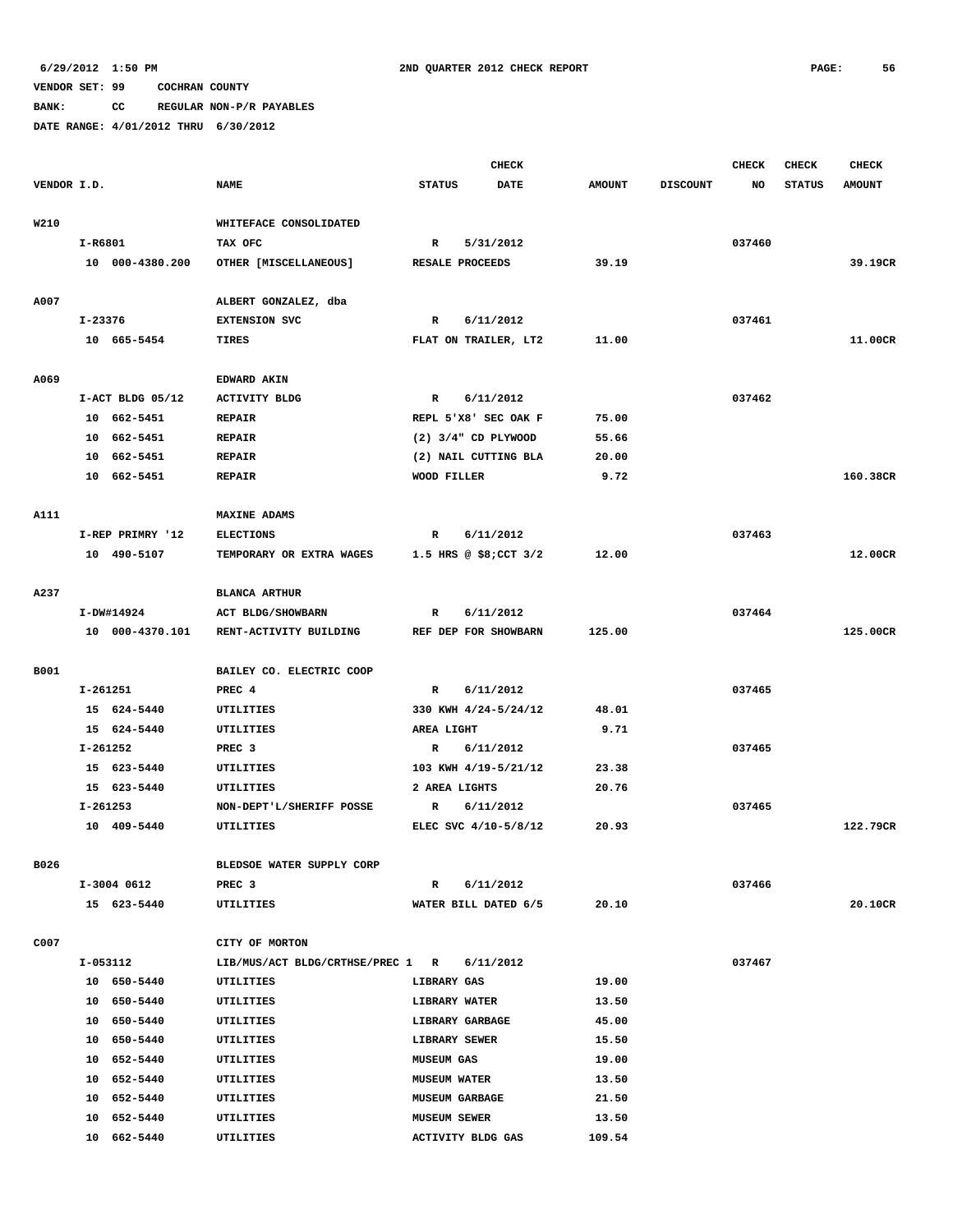#### **BANK: CC REGULAR NON-P/R PAYABLES**

|             |          |                             |                                  |                    | <b>CHECK</b>            |               |                 | CHECK  | <b>CHECK</b>  | <b>CHECK</b>  |
|-------------|----------|-----------------------------|----------------------------------|--------------------|-------------------------|---------------|-----------------|--------|---------------|---------------|
| VENDOR I.D. |          |                             | <b>NAME</b>                      | <b>STATUS</b>      | <b>DATE</b>             | <b>AMOUNT</b> | <b>DISCOUNT</b> | NO     | <b>STATUS</b> | <b>AMOUNT</b> |
| C007        |          |                             | CITY OF MORTON<br><b>CONT</b>    |                    |                         |               |                 |        |               |               |
|             | I-053112 |                             | LIB/MUS/ACT BLDG/CRTHSE/PREC 1 R |                    | 6/11/2012               |               |                 | 037467 |               |               |
|             |          | 10 662-5440                 | UTILITIES                        |                    | ACT. BLDG WATER         | 13.50         |                 |        |               |               |
|             | 10       | 662-5440                    | UTILITIES                        |                    | ACT. BLDG GARBAGE       | 70.50         |                 |        |               |               |
|             | 10       | 662-5440                    | UTILITIES                        |                    | ACT. BLDG SEWER         | 40.50         |                 |        |               |               |
|             | 10       | 510-5440                    | UTILITIES                        |                    | <b>COURTHOUSE GAS</b>   | 109.54        |                 |        |               |               |
|             |          | 10 510-5440                 | UTILITIES                        |                    | <b>COURTHOUSE WATER</b> | 654.25        |                 |        |               |               |
|             |          | 10 510-5440                 | <b>UTILITIES</b>                 |                    | CRTHSE GARBAGE          | 250.50        |                 |        |               |               |
|             | 10       | 510-5440                    | UTILITIES                        |                    | <b>COURTHOUSE SEWER</b> | 46.50         |                 |        |               |               |
|             | 15       | 621-5440                    | UTILITIES                        | PREC 1 GAS         |                         | 19.00         |                 |        |               |               |
|             |          | 15 621-5440                 | UTILITIES                        |                    | PREC 1 WATER            | 13.50         |                 |        |               |               |
|             |          | 15 621-5440                 | UTILITIES                        |                    | PREC 1 GARBAGE          | 45.00         |                 |        |               | 1,532.83CR    |
|             |          |                             |                                  |                    |                         |               |                 |        |               |               |
| C015        |          |                             | COCHRAN COUNTY SENIOR            |                    |                         |               |                 |        |               |               |
|             |          | I-MAY '12 MEAT              | SENIOR CITIZENS                  | R                  | 6/11/2012               |               |                 | 037468 |               |               |
|             |          | 10 663-5333                 | <b>FOOD</b>                      |                    | BRISKET, US FOODS 5/    | 150.00        |                 |        |               | 150.00CR      |
| C035        |          |                             | COX AUTO SUPPLY CO               |                    |                         |               |                 |        |               |               |
|             | I-196916 |                             | PREC 4                           | R                  | 6/11/2012               |               |                 | 037469 |               |               |
|             |          | 15 624-5356                 | ROAD MATERIALS & SUPPLIES        | WYPALL             |                         | 8.99          |                 |        |               |               |
|             |          | 15 624-5356                 | ROAD MATERIALS & SUPPLIES        | SOAP               |                         | 1.99          |                 |        |               |               |
|             |          | 15 624-5356                 | ROAD MATERIALS & SUPPLIES        |                    | HYDRAULIC OIL           | 36.69         |                 |        |               |               |
|             |          | 15 624-5356                 | ROAD MATERIALS & SUPPLIES        | <b>CLOROX</b>      |                         | 2.99          |                 |        |               |               |
|             |          | 15 624-5356                 | ROAD MATERIALS & SUPPLIES        |                    | TWINKLE-CLEANER         | 5.49          |                 |        |               |               |
|             |          | 15 624-5356                 | ROAD MATERIALS & SUPPLIES        | <b>AIR-WICK</b>    |                         | 2.49          |                 |        |               |               |
|             | I-197153 |                             | PREC 1                           | R                  | 6/11/2012               |               |                 | 037469 |               |               |
|             |          | 15 621-5451                 | <b>REPAIRS</b>                   | LOCK WSHR          |                         | 0.17          |                 |        |               |               |
|             |          | 15 621-5451                 | <b>REPAIRS</b>                   | <b>NUT</b>         |                         | 0.65          |                 |        |               |               |
|             | I-197246 |                             | PREC <sub>3</sub>                | R                  | 6/11/2012               |               |                 | 037469 |               |               |
|             |          | 15 623-5451                 | <b>REPAIRS</b>                   | OIL FILTER         |                         | 6.95          |                 |        |               |               |
|             |          | 15 623-5451                 | <b>REPAIRS</b>                   |                    | 1CS QS 10/30 OIL        | 55.99         |                 |        |               |               |
|             |          | 15 623-5451                 | <b>REPAIRS</b>                   | WD40               |                         | 6.75          |                 |        |               |               |
|             |          | 15 623-5356                 | ROAD MATERIALS & SUPPLIES        |                    | <b>CHAIN BREAKER</b>    | 19.99         |                 |        |               |               |
|             | I-198024 |                             | PREC 3                           | $\mathbb{R}$       | 6/11/2012               |               |                 | 037469 |               |               |
|             |          | 15 623-5451                 | <b>REPAIRS</b>                   |                    | 6 QT 50/50 ANTI-FREE    | 70.15         |                 |        |               |               |
|             |          | I-198081 (ACT BLDG) LIBRARY |                                  |                    | R 6/11/2012             |               |                 | 037469 |               |               |
|             |          | 10 650-5332                 | CUSTODIAL SUPPLIES               | PRUNER             |                         | 6.19          |                 |        |               |               |
|             |          | I-198231                    | PREC <sub>2</sub>                |                    | R 6/11/2012             |               |                 | 037469 |               |               |
|             |          | 15 622-5451                 | REPAIRS                          | <b>BALL-HITCH</b>  |                         | 10.99         |                 |        |               |               |
|             |          | 15 622-5356                 | ROAD MATERIALS & SUPPLIES        | <b>FAST ORANGE</b> |                         | 4.49          |                 |        |               |               |
|             |          | 15 622-5356                 | ROAD MATERIALS & SUPPLIES        |                    | <b>BOWL TICKETS</b>     | 2.19          |                 |        |               |               |
|             | I-198330 |                             | JAIL                             |                    | R 6/11/2012             |               |                 | 037469 |               |               |
|             |          | 10 512-5310                 | OFFICE SUPPLIES                  | PHONE CORD         |                         | 3.99          |                 |        |               |               |
|             | I-198734 |                             | <b>ELECTIONS</b>                 |                    | R 6/11/2012             |               |                 | 037469 |               |               |
|             |          | 10 490-5335                 | <b>ELECTION SUPPLIES</b>         |                    | DISTANCE MARKING PA     | 5.29          |                 |        |               |               |
|             |          | I-198914                    | SHERIFF                          |                    | R 6/11/2012             |               |                 | 037469 |               |               |
|             |          | 10 560-5334                 | OTHER SUPPLIES                   | <b>BATTERY</b>     |                         | 2.99          |                 |        |               |               |
|             | I-199224 |                             | JAIL                             | $\mathbf{R}$       | 6/11/2012               |               |                 | 037469 |               |               |
|             |          |                             |                                  |                    |                         |               |                 |        |               |               |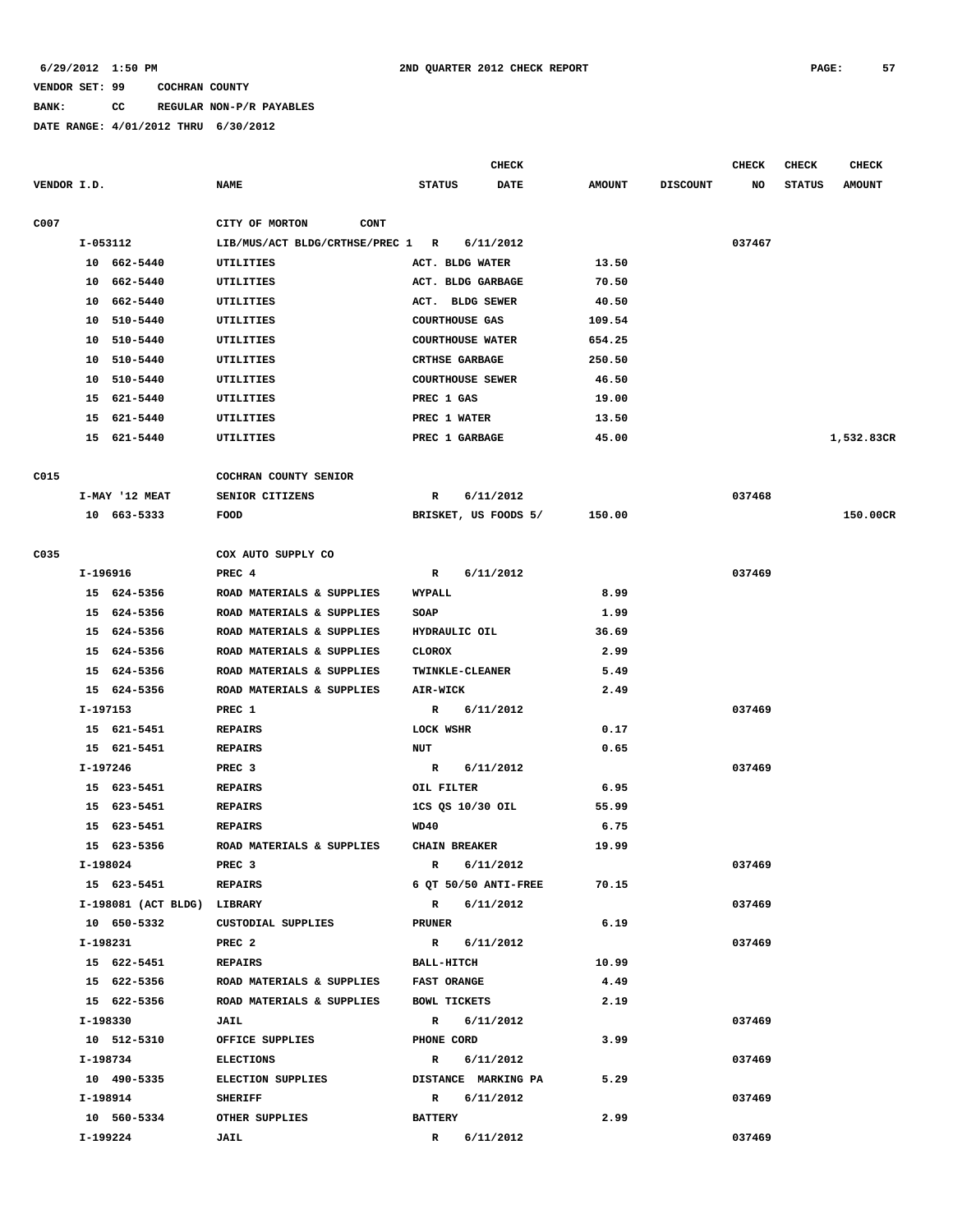**BANK: CC REGULAR NON-P/R PAYABLES**

|                  |                |                                                 | <b>CHECK</b>                 |               |                 | <b>CHECK</b> | <b>CHECK</b>  | <b>CHECK</b>  |
|------------------|----------------|-------------------------------------------------|------------------------------|---------------|-----------------|--------------|---------------|---------------|
| VENDOR I.D.      |                | <b>NAME</b>                                     | <b>DATE</b><br><b>STATUS</b> | <b>AMOUNT</b> | <b>DISCOUNT</b> | NO           | <b>STATUS</b> | <b>AMOUNT</b> |
| C035             |                | COX AUTO SUPPLY CO<br><b>CONT</b>               |                              |               |                 |              |               |               |
|                  | I-199224       | JAIL                                            | $\mathbf R$<br>6/11/2012     |               |                 | 037469       |               |               |
|                  | 10 512-5392    | MISCELLANEOUS SUPPLIES                          | 2 HOOKS                      | 5.58          |                 |              |               |               |
|                  | 10 512-5392    | MISCELLANEOUS SUPPLIES                          | <b>BATTERY</b>               | 2.99          |                 |              |               |               |
|                  | I-199398       | ACT BLDG                                        | 6/11/2012<br>R               |               |                 | 037469       |               |               |
|                  | 10 662-5332    | CUSTODIAL SUPPLIES                              | 40-1 PRE-MIX                 | 6.55          |                 |              |               |               |
|                  | I-199458       | PREC <sub>3</sub>                               | $\mathbb{R}$<br>6/11/2012    |               |                 | 037469       |               |               |
|                  | 15 623-5356    | ROAD MATERIALS & SUPPLIES                       | D-BUGS-IT                    | 10.49         |                 |              |               |               |
|                  | 15 623-5356    | ROAD MATERIALS & SUPPLIES                       | LIQ WAXY SUDS                | 9.99          |                 |              |               |               |
|                  | 15 623-5356    | ROAD MATERIALS & SUPPLIES                       | SPRAY BOTTLE                 | 2.89          |                 |              |               |               |
|                  | I-199722       | PREC <sub>3</sub>                               | 6/11/2012<br>R               |               |                 | 037469       |               |               |
|                  | 15 623-5451    | <b>REPAIRS</b>                                  | 2 PAINT                      | 10.90         |                 |              |               |               |
|                  | 15 623-5451    | <b>REPAIRS</b>                                  | <b>PAINT</b>                 | 4.29          |                 |              |               |               |
|                  | 15 623-5451    | <b>REPAIRS</b>                                  | 4 REFLECTORS                 | 4.44          |                 |              |               |               |
|                  | I-199892       | PREC 1                                          | R<br>6/11/2012               |               |                 | 037469       |               |               |
|                  | 15 621-5451    | <b>REPAIRS</b>                                  | <b>PAINT</b>                 | 1.99          |                 |              |               |               |
|                  | I-199893       | PUBLIC SAFETY*OTHER                             | 6/11/2012<br>R               |               |                 | 037469       |               |               |
|                  | 10 580-5450    | <b>REPAIR</b>                                   | GENERATOR BATT/COMM          | 190.95        |                 |              |               |               |
|                  | 10 580-5450    | <b>REPAIR</b>                                   | STATE BATT FEE               | 3.00          |                 |              |               | 509.48CR      |
| C057             |                | CITY BANK AS DEPOSITORY                         |                              |               |                 |              |               |               |
|                  | I-3RD QTR 2012 | NON-DEPT'L                                      | 6/11/2012<br>R               |               |                 | 037471       |               |               |
|                  | 10 409-5406    | APPRAISAL DISTRICT                              | 3RD QTR ASSESSMENT 2         | 17,700.49     |                 |              |               | 17,700.49CR   |
| C065             |                | CITY OF WHITEFACE F D                           |                              |               |                 |              |               |               |
|                  | I-APRIL 2012   | PUBLIC SAFETY*OTHER                             | $\mathbf R$<br>6/11/2012     |               |                 | 037472       |               |               |
|                  | 10 580-5414    | FIRE PROTECTION CONTRACTS                       | 597&CR225, GRASS, 4/10       | 350.00        |                 |              |               |               |
|                  | 10 580-5414    | FIRE PROTECTION CONTRACTS                       | 595&CR96, E side, GRAS       | 350.00        |                 |              |               |               |
|                  | 10 580-5414    | FIRE PROTECTION CONTRACTS                       | 597&225, GRASS, 4/12, 4      | 350.00        |                 |              |               |               |
|                  | 10 580-5414    | FIRE PROTECTION CONTRACTS                       | 1585&197, se, GRASS, 4/      | 350.00        |                 |              |               |               |
|                  | 10 580-5414    | FIRE PROTECTION CONTRACTS                       | 1780&CR210, GRASS, 4/1       | 350.00        |                 |              |               |               |
|                  | 10<br>580-5414 | FIRE PROTECTION CONTRACTS                       | 2541 HWY125, TANK, 4/2       | 350.00        |                 |              |               |               |
|                  | 10 580-5414    | FIRE PROTECTION CONTRACTS                       | 1780&CR210, GRASS, 5/2       | 350.00        |                 |              |               |               |
|                  | 10 580-5414    | FIRE PROTECTION CONTRACTS                       | 1780&CR210, GRASS, 5/2       | 350.00        |                 |              |               |               |
|                  | 10 580-5414    | FIRE PROTECTION CONTRACTS                       | $1780, 7mis(E side)$ , GR    | 350.00        |                 |              |               | 3,150.00CR    |
| C <sub>255</sub> |                | COCHRAN COUNTY AIRPORT FUND                     |                              |               |                 |              |               |               |
|                  | I-2012 SUBSIDY | AIRPORT FUND                                    | 6/11/2012<br>R               |               |                 | 037473       |               |               |
|                  | 10 700-5700    | TRANSFERS TO OTHER FUNDS                        | TRANSFR TO AIRPORT/O         | 20,000.00     |                 |              |               | 20,000.00CR   |
| C311             |                | COCHRAN 4-H GUN CLUB                            |                              |               |                 |              |               |               |
|                  |                | I-060612 CLAY PIGEON EXTENSION SVC- 4H GUN CLUB | 6/11/2012<br>R               |               |                 | 037474       |               |               |
|                  | 10 665-5334    | OTHER SUPPLIES                                  | 100BX CHAMPION CLAY          | 499.00        |                 |              |               |               |
|                  | 10 665-5334    | OTHER SUPPLIES                                  | REIMB SALES TAX              | 41.17         |                 |              |               | 540.17CR      |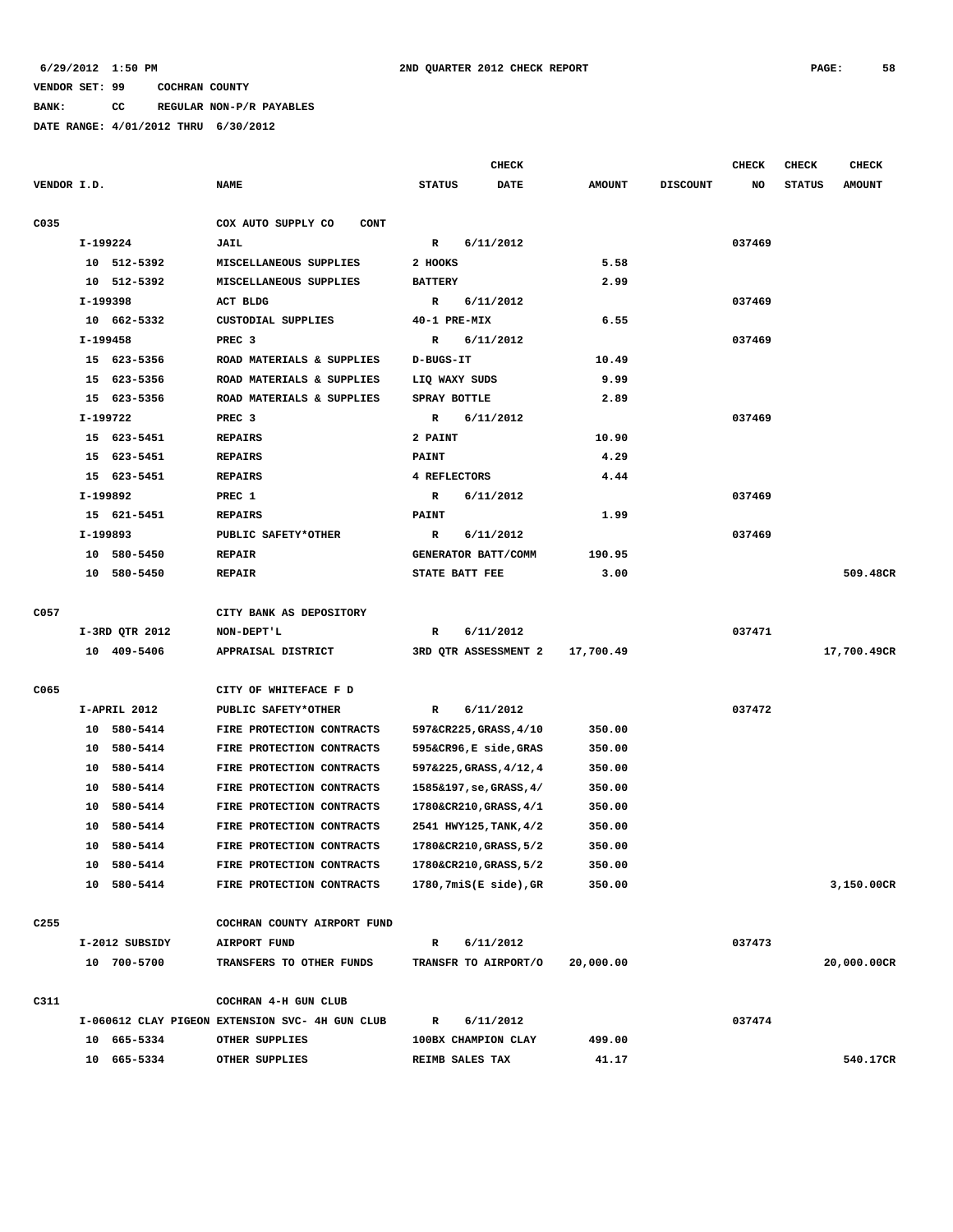**BANK: CC REGULAR NON-P/R PAYABLES**

|             |                  |                                |                       | <b>CHECK</b> |               |                 | CHECK  | <b>CHECK</b>  | <b>CHECK</b>  |
|-------------|------------------|--------------------------------|-----------------------|--------------|---------------|-----------------|--------|---------------|---------------|
| VENDOR I.D. |                  | <b>NAME</b>                    | <b>STATUS</b>         | DATE         | <b>AMOUNT</b> | <b>DISCOUNT</b> | NO     | <b>STATUS</b> | <b>AMOUNT</b> |
|             |                  |                                |                       |              |               |                 |        |               |               |
| E002        |                  | EASTERN EQUIPMENT SUPPLY       |                       |              |               |                 |        |               |               |
|             | I-E10093         | PREC 1                         | $\mathbb{R}$          | 6/11/2012    |               |                 | 037475 |               |               |
|             | 15 621-5356      | ROAD MATERIALS & SUPPLIES      | ANNUAL OXY CYL LEASE  |              | 50.00         |                 |        |               |               |
|             | I-E10094         | PREC 1                         | $\mathbf R$           | 6/11/2012    |               |                 | 037475 |               |               |
|             | 15 621-5356      | ROAD MATERIALS & SUPPLIES      | ANNUAL ACETYLENE CYL  |              | 50.00         |                 |        |               | 100.00CR      |
|             |                  |                                |                       |              |               |                 |        |               |               |
| F010        |                  | FIVE-AREA TELEPHONE CO-OP      |                       |              |               |                 |        |               |               |
|             | I-927-5510 JUN12 | PREC 4                         | $\mathbb{R}$          | 6/11/2012    |               |                 | 037476 |               |               |
|             | 15 624-5420      | TELECOMMUNICATIONS             | JUNE PHONE SVC        |              | 40.44         |                 |        |               | 40.44CR       |
|             |                  |                                |                       |              |               |                 |        |               |               |
| F106        |                  | FARMERS CO-OP GIN              |                       |              |               |                 |        |               |               |
|             | I-DW#14877       | <b>ACTIVITY BLDG</b>           | R                     | 6/11/2012    |               |                 | 037477 |               |               |
|             | 10 000-4370.101  | RENT-ACTIVITY BUILDING         | REF DEP FOR 5/18/12   |              | 125.00        |                 |        |               | 125.00CR      |
|             |                  |                                |                       |              |               |                 |        |               |               |
| F215        |                  | 1ST CLASS PLUMBING HEATING & A |                       |              |               |                 |        |               |               |
|             | I-2045640        | <b>COURTHOUSE</b>              | $\mathbb{R}$          | 6/11/2012    |               |                 | 037478 |               |               |
|             | 10 510-5451      | <b>REPAIR</b>                  | 2HR BASE RATE; INSP P |              | 160.00        |                 |        |               |               |
|             | 10 510-5451      | <b>REPAIR</b>                  | 2 HR APPR; IN RESTRO  |              | 60.00         |                 |        |               | 220.00CR      |
|             |                  |                                |                       |              |               |                 |        |               |               |
| G005        |                  | <b>GENERAL FUND</b>            |                       |              |               |                 |        |               |               |
|             | I-LEASE #14      | <b>JUVENILE PROBATION</b>      | R                     | 6/11/2012    |               |                 | 037479 |               |               |
|             | 10 571-5464      | VEHICLE LEASE                  | VEHICLE LEASE 5/25-6  |              | 833.00        |                 |        |               | 833.00CR      |
|             |                  |                                |                       |              |               |                 |        |               |               |
| G031        |                  | <b>GRAINGER</b>                |                       |              |               |                 |        |               |               |
|             | I-9836734435     | JAIL                           | R                     | 6/11/2012    |               |                 | 037480 |               |               |
|             | 10 512-5451      | <b>REPAIR</b>                  | UNDERCABNT LT FIXTUR  |              | 26.64         |                 |        |               | 26.64CR       |
|             |                  |                                |                       |              |               |                 |        |               |               |
| G161        |                  | GEBO'S CREDIT CORPORATION      |                       |              |               |                 |        |               |               |
|             | I-8401281        | ALL PRECINCTS/WATER TRK        | $\mathbb{R}$          | 6/11/2012    |               |                 | 037481 |               |               |
|             | 15 621-5451      | <b>REPAIRS</b>                 | 1/4 STRAINER, LINE 2  |              | 10.34         |                 |        |               |               |
|             | 15 622-5451      | <b>REPAIRS</b>                 | 1/4 STRAINER, LINE 2  |              | 10.34         |                 |        |               |               |
|             | 15 623-5451      | <b>REPAIRS</b>                 | 1/4 STRAINER, LINE 2  |              | 10.34         |                 |        |               |               |
|             | 15 624-5451      | <b>REPAIRS</b>                 | 1/4 STRAINER, LINE 2  |              | 10.33         |                 |        |               | 41.35CR       |
|             |                  |                                |                       |              |               |                 |        |               |               |
| G241        |                  | ELPIDIA GARZA                  |                       |              |               |                 |        |               |               |
|             | I-DW#14921       | <b>ACTIVITY BLDG</b>           | $\mathbf{R}$          | 6/11/2012    |               |                 | 037482 |               |               |
|             | 10 000-4370.101  | RENT-ACTIVITY BUILDING         | REF DEP FOR 5/26/12   |              | 125.00        |                 |        |               | 125.00CR      |
|             |                  |                                |                       |              |               |                 |        |               |               |
| H126        |                  | HOLLAND'S OFFICE TECHNOLOGIES  |                       |              |               |                 |        |               |               |
|             | I-96554          | <b>COURTHOUSE</b>              | R                     | 6/11/2012    |               |                 | 037483 |               |               |
|             | 10 510-5332      | CUSTODIAL SUPPLIES             | TAPE DISP W/2 ROLLS   |              | 12.49         |                 |        |               | 12.49CR       |
|             |                  |                                |                       |              |               |                 |        |               |               |
| H136        |                  | <b>BRENDA HANLEY</b>           |                       |              |               |                 |        |               |               |
|             | I-REP PRIMRY '12 | <b>ELECTIONS</b>               | $\mathbb{R}$          | 6/11/2012    |               |                 | 037484 |               |               |
|             | 10 490-5107      | TEMPORARY OR EXTRA WAGES       | 13.75HRS @\$8;CCT 3/2 |              | 110.00        |                 |        |               | 110.00CR      |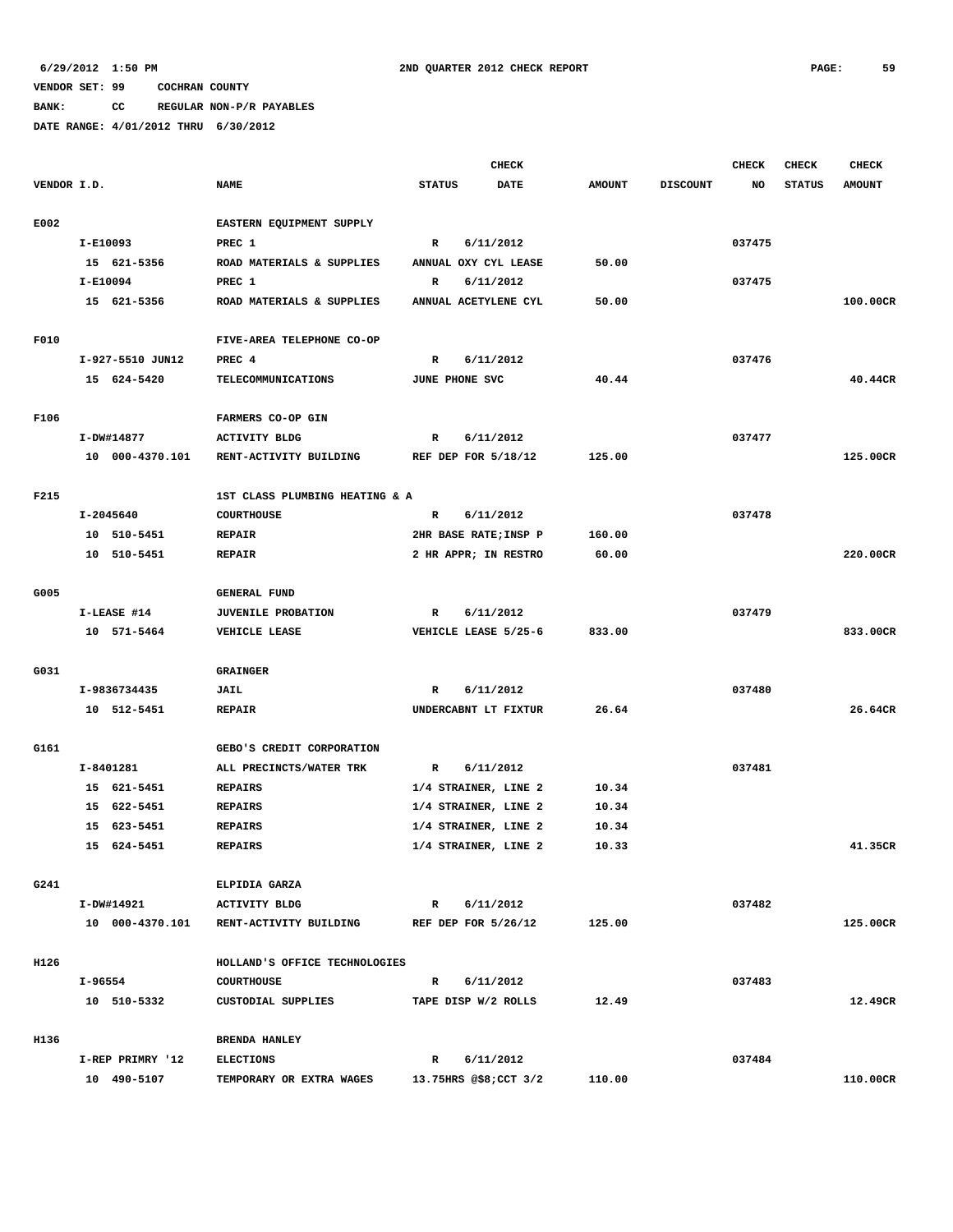# **BANK: CC REGULAR NON-P/R PAYABLES**

|                        |                                               | <b>CHECK</b>                                                                                                                                                                                                                                                                                                                                                                                                                                                                                                                     |                                                                                                                                                                                                                                                                                |                                         | CHECK  | <b>CHECK</b>               | CHECK         |
|------------------------|-----------------------------------------------|----------------------------------------------------------------------------------------------------------------------------------------------------------------------------------------------------------------------------------------------------------------------------------------------------------------------------------------------------------------------------------------------------------------------------------------------------------------------------------------------------------------------------------|--------------------------------------------------------------------------------------------------------------------------------------------------------------------------------------------------------------------------------------------------------------------------------|-----------------------------------------|--------|----------------------------|---------------|
|                        | <b>NAME</b>                                   | <b>STATUS</b><br><b>DATE</b>                                                                                                                                                                                                                                                                                                                                                                                                                                                                                                     | <b>AMOUNT</b>                                                                                                                                                                                                                                                                  | <b>DISCOUNT</b>                         | NO     | <b>STATUS</b>              | <b>AMOUNT</b> |
|                        |                                               |                                                                                                                                                                                                                                                                                                                                                                                                                                                                                                                                  |                                                                                                                                                                                                                                                                                |                                         |        |                            |               |
|                        |                                               |                                                                                                                                                                                                                                                                                                                                                                                                                                                                                                                                  |                                                                                                                                                                                                                                                                                |                                         |        |                            |               |
|                        |                                               | WATER PUMP ASY                                                                                                                                                                                                                                                                                                                                                                                                                                                                                                                   |                                                                                                                                                                                                                                                                                |                                         |        |                            |               |
| 10                     | <b>REPAIR</b>                                 | WATER VALVE                                                                                                                                                                                                                                                                                                                                                                                                                                                                                                                      | 42.72                                                                                                                                                                                                                                                                          |                                         |        |                            |               |
| 10                     | <b>REPAIR</b>                                 | I-2000 RETROFIT                                                                                                                                                                                                                                                                                                                                                                                                                                                                                                                  | 101.63                                                                                                                                                                                                                                                                         |                                         |        |                            |               |
| 10                     | <b>REPAIR</b>                                 | QL2 HEAD W/BRKT                                                                                                                                                                                                                                                                                                                                                                                                                                                                                                                  | 60.00                                                                                                                                                                                                                                                                          |                                         |        |                            |               |
| 10                     | <b>REPAIR</b>                                 | REFRIGERANT/2                                                                                                                                                                                                                                                                                                                                                                                                                                                                                                                    | 52.00                                                                                                                                                                                                                                                                          |                                         |        |                            |               |
| 10                     | <b>REPAIR</b>                                 |                                                                                                                                                                                                                                                                                                                                                                                                                                                                                                                                  |                                                                                                                                                                                                                                                                                |                                         |        |                            |               |
| 10                     | <b>REPAIR</b>                                 | <b>SCALE CLNR/2</b>                                                                                                                                                                                                                                                                                                                                                                                                                                                                                                              | 30.00                                                                                                                                                                                                                                                                          |                                         |        |                            |               |
| 10                     | <b>REPAIR</b>                                 | COIL CLNR                                                                                                                                                                                                                                                                                                                                                                                                                                                                                                                        | 15.00                                                                                                                                                                                                                                                                          |                                         |        |                            |               |
| 10                     | <b>REPAIR</b>                                 | FREIGHT/OVERNITE                                                                                                                                                                                                                                                                                                                                                                                                                                                                                                                 | 51.40                                                                                                                                                                                                                                                                          |                                         |        |                            |               |
| 10                     | <b>REPAIR</b>                                 | 1 HR VACUUM PUMP                                                                                                                                                                                                                                                                                                                                                                                                                                                                                                                 | 25.00                                                                                                                                                                                                                                                                          |                                         |        |                            |               |
| 10                     | <b>REPAIR</b>                                 | LABOR/MIKE, 10 HRS                                                                                                                                                                                                                                                                                                                                                                                                                                                                                                               | 700.00                                                                                                                                                                                                                                                                         |                                         |        |                            | 1,394.25CR    |
|                        |                                               |                                                                                                                                                                                                                                                                                                                                                                                                                                                                                                                                  |                                                                                                                                                                                                                                                                                |                                         |        |                            |               |
|                        |                                               |                                                                                                                                                                                                                                                                                                                                                                                                                                                                                                                                  |                                                                                                                                                                                                                                                                                |                                         |        |                            |               |
| I-5973434              | <b>SHERIFF</b>                                | 6/11/2012<br>R                                                                                                                                                                                                                                                                                                                                                                                                                                                                                                                   |                                                                                                                                                                                                                                                                                |                                         | 037486 |                            |               |
|                        | OTHER SUPPLIES                                | CABINETS/EVID ROOM                                                                                                                                                                                                                                                                                                                                                                                                                                                                                                               | 637.92                                                                                                                                                                                                                                                                         |                                         |        |                            |               |
| 10                     | OTHER SUPPLIES                                | <b>CABINET</b>                                                                                                                                                                                                                                                                                                                                                                                                                                                                                                                   | 67.86                                                                                                                                                                                                                                                                          |                                         |        |                            |               |
| 10                     | OTHER SUPPLIES                                | <b>CABINET</b>                                                                                                                                                                                                                                                                                                                                                                                                                                                                                                                   | 189.38                                                                                                                                                                                                                                                                         |                                         |        |                            |               |
| 10                     | <b>OTHER SUPPLIES</b>                         | 2 CABINETS                                                                                                                                                                                                                                                                                                                                                                                                                                                                                                                       | 128.52                                                                                                                                                                                                                                                                         |                                         |        |                            | 1,023.68CR    |
|                        |                                               |                                                                                                                                                                                                                                                                                                                                                                                                                                                                                                                                  |                                                                                                                                                                                                                                                                                |                                         |        |                            |               |
|                        |                                               |                                                                                                                                                                                                                                                                                                                                                                                                                                                                                                                                  |                                                                                                                                                                                                                                                                                |                                         |        |                            |               |
|                        | <b>REPAIRS</b>                                | STATE INSP 96 MACK #                                                                                                                                                                                                                                                                                                                                                                                                                                                                                                             | 14.50                                                                                                                                                                                                                                                                          |                                         |        |                            | 14.50CR       |
|                        |                                               |                                                                                                                                                                                                                                                                                                                                                                                                                                                                                                                                  |                                                                                                                                                                                                                                                                                |                                         |        |                            |               |
|                        |                                               |                                                                                                                                                                                                                                                                                                                                                                                                                                                                                                                                  |                                                                                                                                                                                                                                                                                |                                         |        |                            |               |
|                        | TAX OFFICE                                    | 6/11/2012<br>R                                                                                                                                                                                                                                                                                                                                                                                                                                                                                                                   |                                                                                                                                                                                                                                                                                |                                         | 037488 |                            |               |
|                        | OFFICE SUPPLIES                               | INTERNET SECURITY R                                                                                                                                                                                                                                                                                                                                                                                                                                                                                                              | 62.95                                                                                                                                                                                                                                                                          |                                         |        |                            |               |
| 10                     | OFFICE SUPPLIES                               | EXTENDED DOWNLOAD SV                                                                                                                                                                                                                                                                                                                                                                                                                                                                                                             | 7.95                                                                                                                                                                                                                                                                           |                                         |        |                            |               |
|                        | OFFICE SUPPLIES                               | REIMB SALES TAX                                                                                                                                                                                                                                                                                                                                                                                                                                                                                                                  | 5.50                                                                                                                                                                                                                                                                           |                                         |        |                            | 76.40CR       |
|                        |                                               |                                                                                                                                                                                                                                                                                                                                                                                                                                                                                                                                  |                                                                                                                                                                                                                                                                                |                                         |        |                            |               |
|                        | JOHN DEERE FINANCIAL                          |                                                                                                                                                                                                                                                                                                                                                                                                                                                                                                                                  |                                                                                                                                                                                                                                                                                |                                         |        |                            |               |
| I-6033407              | <b>CEMETERY</b>                               | 6/11/2012<br>R                                                                                                                                                                                                                                                                                                                                                                                                                                                                                                                   |                                                                                                                                                                                                                                                                                |                                         | 037489 |                            |               |
|                        | <b>REPAIR</b>                                 | 2 WHEEL KIT                                                                                                                                                                                                                                                                                                                                                                                                                                                                                                                      | 43.08                                                                                                                                                                                                                                                                          |                                         |        |                            |               |
|                        | <b>REPAIR</b>                                 | WHEEL KIT                                                                                                                                                                                                                                                                                                                                                                                                                                                                                                                        | 21.54                                                                                                                                                                                                                                                                          |                                         |        |                            | 64.62CR       |
|                        |                                               |                                                                                                                                                                                                                                                                                                                                                                                                                                                                                                                                  |                                                                                                                                                                                                                                                                                |                                         |        |                            |               |
|                        | ACTIVITY BLDG                                 | $\mathbf{R}$                                                                                                                                                                                                                                                                                                                                                                                                                                                                                                                     |                                                                                                                                                                                                                                                                                |                                         |        |                            |               |
|                        |                                               |                                                                                                                                                                                                                                                                                                                                                                                                                                                                                                                                  |                                                                                                                                                                                                                                                                                |                                         |        |                            |               |
|                        |                                               | <b>2 FANTASTIK</b>                                                                                                                                                                                                                                                                                                                                                                                                                                                                                                               | 5.98                                                                                                                                                                                                                                                                           |                                         |        |                            |               |
|                        |                                               |                                                                                                                                                                                                                                                                                                                                                                                                                                                                                                                                  |                                                                                                                                                                                                                                                                                |                                         |        |                            |               |
|                        |                                               |                                                                                                                                                                                                                                                                                                                                                                                                                                                                                                                                  |                                                                                                                                                                                                                                                                                |                                         |        |                            |               |
|                        | CUSTODIAL SUPPLIES                            | <b>MEAS CUP</b>                                                                                                                                                                                                                                                                                                                                                                                                                                                                                                                  | 1.99                                                                                                                                                                                                                                                                           |                                         |        |                            |               |
|                        |                                               |                                                                                                                                                                                                                                                                                                                                                                                                                                                                                                                                  | 3.85CR                                                                                                                                                                                                                                                                         |                                         |        |                            |               |
| 10 662-5332            |                                               |                                                                                                                                                                                                                                                                                                                                                                                                                                                                                                                                  |                                                                                                                                                                                                                                                                                |                                         |        |                            |               |
|                        | CUSTODIAL SUPPLIES                            | DISC                                                                                                                                                                                                                                                                                                                                                                                                                                                                                                                             |                                                                                                                                                                                                                                                                                |                                         |        |                            |               |
| I-40639<br>10 512-5392 | JAIL<br>MISCELLANEOUS SUPPLIES                | 6/11/2012<br>R<br>VIPER INSECTICIDE                                                                                                                                                                                                                                                                                                                                                                                                                                                                                              | 7.95                                                                                                                                                                                                                                                                           |                                         | 037490 |                            |               |
| $I - 40646$            |                                               | $\mathbb{R}$                                                                                                                                                                                                                                                                                                                                                                                                                                                                                                                     |                                                                                                                                                                                                                                                                                |                                         |        |                            |               |
| 10 662-5332            | <b>ACTIVITY BLDG</b><br>CUSTODIAL SUPPLIES    | 6/11/2012<br><b>SCRAPER</b>                                                                                                                                                                                                                                                                                                                                                                                                                                                                                                      | 6.99                                                                                                                                                                                                                                                                           |                                         | 037490 |                            |               |
|                        | VENDOR I.D.<br>I-40809<br>I-646515<br>I-40568 | HOST EQUIPMENT, LTD.<br>JAIL<br>10 512-5451<br><b>REPAIR</b><br>512-5451<br>512-5451<br>512-5451<br>512-5451<br>512-5451<br>512-5451<br>512-5451<br>512-5451<br>512-5451<br>512-5451<br>10 560-5334<br>560-5334<br>560-5334<br>560-5334<br>PREC 4<br>15 624-5451<br>I-TREND MICRO '12<br>10 410-5310<br>410-5310<br>10 410-5310<br>10 516-5451<br>10 516-5451<br>10 662-5332<br>CUSTODIAL SUPPLIES<br>10 662-5332<br>CUSTODIAL SUPPLIES<br>10 662-5332<br>CUSTODIAL SUPPLIES<br>10 662-5332<br>CUSTODIAL SUPPLIES<br>10 662-5332 | $\mathbb{R}$<br>6/11/2012<br>BRASS FITTINGS/2<br>HOME DEPOT CREDIT SERVICES<br>JIMMY EARL STUDDARD dba<br>$\mathbb{R}$<br>6/11/2012<br>TREVA JACKSON, TAX ASSESSOR/CO<br>LEWIS FARM & RANCH STORE INC<br>6/11/2012<br><b>TRASH BAGS</b><br>2 BAR KEEPERS FRIEND<br>2 DISH SOAP | 308.40<br>8.10<br>18.99<br>4.58<br>6.99 |        | 037485<br>037487<br>037490 |               |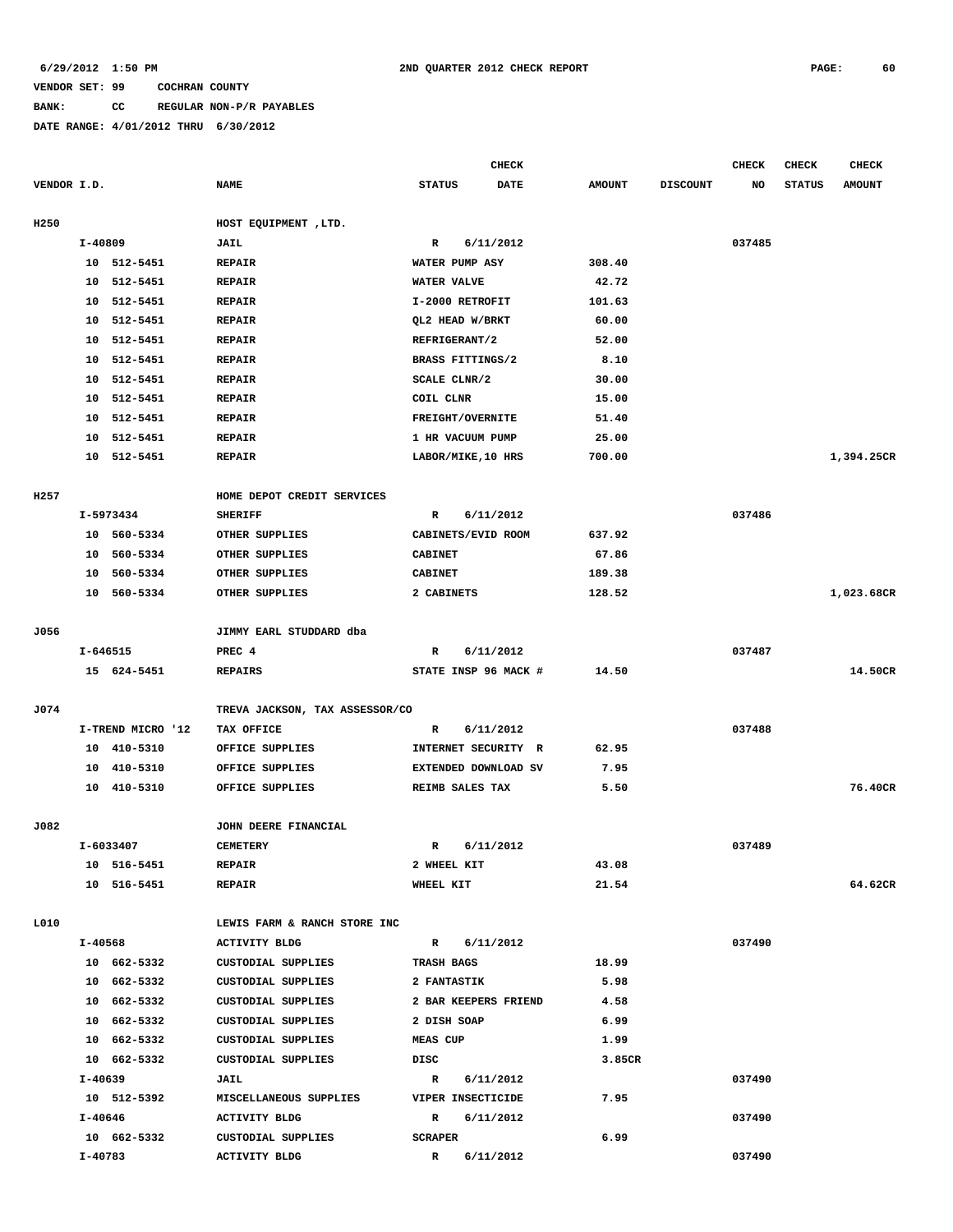**BANK: CC REGULAR NON-P/R PAYABLES**

|                |                            |                  | <b>CHECK</b> |                                                                                                                                                                                                                                                                                                                                                                                                                                                                                                                    |                 | <b>CHECK</b> | <b>CHECK</b>  | <b>CHECK</b>  |
|----------------|----------------------------|------------------|--------------|--------------------------------------------------------------------------------------------------------------------------------------------------------------------------------------------------------------------------------------------------------------------------------------------------------------------------------------------------------------------------------------------------------------------------------------------------------------------------------------------------------------------|-----------------|--------------|---------------|---------------|
|                | <b>NAME</b>                | <b>STATUS</b>    | <b>DATE</b>  | <b>AMOUNT</b>                                                                                                                                                                                                                                                                                                                                                                                                                                                                                                      | <b>DISCOUNT</b> | NO           | <b>STATUS</b> | <b>AMOUNT</b> |
|                | LEWIS FARM & RANCH STOCONT |                  |              |                                                                                                                                                                                                                                                                                                                                                                                                                                                                                                                    |                 |              |               |               |
| I-40783        | <b>ACTIVITY BLDG</b>       | $\mathbb{R}$     |              |                                                                                                                                                                                                                                                                                                                                                                                                                                                                                                                    |                 | 037490       |               |               |
| 10 662-5332    | CUSTODIAL SUPPLIES         | <b>KEY STOCK</b> |              | 0.81                                                                                                                                                                                                                                                                                                                                                                                                                                                                                                               |                 |              |               |               |
| 10 662-5332    | CUSTODIAL SUPPLIES         |                  |              | 1.99                                                                                                                                                                                                                                                                                                                                                                                                                                                                                                               |                 |              |               |               |
| 10 662-5332    | CUSTODIAL SUPPLIES         |                  |              | 7.50                                                                                                                                                                                                                                                                                                                                                                                                                                                                                                               |                 |              |               |               |
| 10 662-5332    | CUSTODIAL SUPPLIES         |                  |              | 320.00                                                                                                                                                                                                                                                                                                                                                                                                                                                                                                             |                 |              |               |               |
| $I - 40789$    | PARK                       | $\mathbb{R}$     |              |                                                                                                                                                                                                                                                                                                                                                                                                                                                                                                                    |                 | 037490       |               |               |
| 10 660-5451    | <b>REPAIR</b>              | 3 CLAMPS         |              | 2.85                                                                                                                                                                                                                                                                                                                                                                                                                                                                                                               |                 |              |               |               |
| 10 660-5451    | <b>REPAIR</b>              | 8 SCREWS         |              | 0.24                                                                                                                                                                                                                                                                                                                                                                                                                                                                                                               |                 |              |               |               |
| 10 660-5451    | <b>REPAIR</b>              | DISC             |              | 0.31CR                                                                                                                                                                                                                                                                                                                                                                                                                                                                                                             |                 |              |               |               |
| I-40878        | PREC <sub>3</sub>          | R                |              |                                                                                                                                                                                                                                                                                                                                                                                                                                                                                                                    |                 | 037490       |               |               |
| 15 623-5451    | <b>REPAIRS</b>             | PUMP             |              | 22.99                                                                                                                                                                                                                                                                                                                                                                                                                                                                                                              |                 |              |               |               |
| 15 623-5451    | <b>REPAIRS</b>             |                  |              | 17.96                                                                                                                                                                                                                                                                                                                                                                                                                                                                                                              |                 |              |               |               |
| 15 623-5451    | <b>REPAIRS</b>             |                  |              | 8.98                                                                                                                                                                                                                                                                                                                                                                                                                                                                                                               |                 |              |               |               |
| 15 623-5451    | <b>REPAIRS</b>             |                  |              | 11.85                                                                                                                                                                                                                                                                                                                                                                                                                                                                                                              |                 |              |               |               |
| I-41056        | JAIL                       | R                |              |                                                                                                                                                                                                                                                                                                                                                                                                                                                                                                                    |                 | 037490       |               |               |
| 10 512-5392    | MISCELLANEOUS SUPPLIES     |                  |              | 13.96                                                                                                                                                                                                                                                                                                                                                                                                                                                                                                              |                 |              |               |               |
| 10 512-5392    | MISCELLANEOUS SUPPLIES     |                  |              | 7.98                                                                                                                                                                                                                                                                                                                                                                                                                                                                                                               |                 |              |               |               |
| 10 512-5392    | MISCELLANEOUS SUPPLIES     |                  |              | 95.76                                                                                                                                                                                                                                                                                                                                                                                                                                                                                                              |                 |              |               |               |
| 10 512-5392    | MISCELLANEOUS SUPPLIES     | 22 TISSUE        |              | 54.78                                                                                                                                                                                                                                                                                                                                                                                                                                                                                                              |                 |              |               |               |
| I-41181        | PREC 1                     | R                |              |                                                                                                                                                                                                                                                                                                                                                                                                                                                                                                                    |                 | 037490       |               |               |
| 15 621-5451    | <b>REPAIRS</b>             |                  |              |                                                                                                                                                                                                                                                                                                                                                                                                                                                                                                                    |                 |              |               |               |
| 15 621-5451    | <b>REPAIRS</b>             |                  |              | 4.74                                                                                                                                                                                                                                                                                                                                                                                                                                                                                                               |                 |              |               |               |
| 15 621-5451    | <b>REPAIRS</b>             |                  |              | 22.47                                                                                                                                                                                                                                                                                                                                                                                                                                                                                                              |                 |              |               |               |
| 15 621-5451    | <b>REPAIRS</b>             | <b>GLUE</b>      |              | 5.99                                                                                                                                                                                                                                                                                                                                                                                                                                                                                                               |                 |              |               |               |
| 15 621-5451    | <b>REPAIRS</b>             | PRIMER           |              | 4.99                                                                                                                                                                                                                                                                                                                                                                                                                                                                                                               |                 |              |               |               |
| I-41187        | ACTIVITY BLDG              | R                |              |                                                                                                                                                                                                                                                                                                                                                                                                                                                                                                                    |                 | 037490       |               |               |
| 10 662-5332    | CUSTODIAL SUPPLIES         | <b>HACKSAW</b>   |              | 13.99                                                                                                                                                                                                                                                                                                                                                                                                                                                                                                              |                 |              |               |               |
| 10 662-5332    | CUSTODIAL SUPPLIES         | DISC             |              | 1.40CR                                                                                                                                                                                                                                                                                                                                                                                                                                                                                                             |                 |              |               |               |
| $I - 41321$    | <b>ACTIVITY BLDG</b>       | R                |              |                                                                                                                                                                                                                                                                                                                                                                                                                                                                                                                    |                 | 037490       |               |               |
| 10 662-5332    | CUSTODIAL SUPPLIES         |                  |              | 6.99                                                                                                                                                                                                                                                                                                                                                                                                                                                                                                               |                 |              |               |               |
| 10<br>662-5332 | CUSTODIAL SUPPLIES         |                  |              | 6.99                                                                                                                                                                                                                                                                                                                                                                                                                                                                                                               |                 |              |               |               |
| 10 662-5332    | <b>CUSTODIAL SUPPLIES</b>  | DISC             |              | 1.40CR                                                                                                                                                                                                                                                                                                                                                                                                                                                                                                             |                 |              |               |               |
| I-41366        | <b>CEMETERY</b>            | $\mathbf{R}$     |              |                                                                                                                                                                                                                                                                                                                                                                                                                                                                                                                    |                 | 037490       |               |               |
| 10 516-5451    | <b>REPAIR</b>              |                  |              | 8.99                                                                                                                                                                                                                                                                                                                                                                                                                                                                                                               |                 |              |               |               |
| 10 516-5332    | CUSTODIAL SUPPLIES         |                  |              | 28.99                                                                                                                                                                                                                                                                                                                                                                                                                                                                                                              |                 |              |               |               |
| 10 512-5451    | <b>REPAIR</b>              |                  |              | 9.49                                                                                                                                                                                                                                                                                                                                                                                                                                                                                                               |                 |              |               |               |
| 10 516-5451    | <b>REPAIR</b>              | DISC             |              | 4.75CR                                                                                                                                                                                                                                                                                                                                                                                                                                                                                                             |                 |              |               |               |
| I-41379        | PREC 1                     |                  |              |                                                                                                                                                                                                                                                                                                                                                                                                                                                                                                                    |                 | 037490       |               |               |
| 15 621-5451    | <b>REPAIRS</b>             | 2 BOOTS          |              | 57.98                                                                                                                                                                                                                                                                                                                                                                                                                                                                                                              |                 |              |               |               |
| 15 621-5451    | <b>REPAIRS</b>             | DISC             |              | 5.80CR                                                                                                                                                                                                                                                                                                                                                                                                                                                                                                             |                 |              |               |               |
| I-41410        | <b>EXTENSION SVC</b>       | $\mathbb{R}$     |              |                                                                                                                                                                                                                                                                                                                                                                                                                                                                                                                    |                 | 037490       |               |               |
| 10 665-5334    | OTHER SUPPLIES             |                  |              | 11.16                                                                                                                                                                                                                                                                                                                                                                                                                                                                                                              |                 |              |               |               |
| 10 665-5334    | OTHER SUPPLIES             | DISC             |              | 1.12CR                                                                                                                                                                                                                                                                                                                                                                                                                                                                                                             |                 |              |               |               |
| I-41605        | PARK/AIRPORT               | $\mathbb{R}$     |              |                                                                                                                                                                                                                                                                                                                                                                                                                                                                                                                    |                 | 037490       |               |               |
| 30 518-5332    | CUSTODIAL SUPPLIES         |                  |              | 13.49                                                                                                                                                                                                                                                                                                                                                                                                                                                                                                              |                 |              |               |               |
| 30 518-5332    | CUSTODIAL SUPPLIES         | SAIL CLOTH       |              | 5.99                                                                                                                                                                                                                                                                                                                                                                                                                                                                                                               |                 |              |               |               |
| 30 518-5332    | CUSTODIAL SUPPLIES         | DISC             |              | 1.95CR                                                                                                                                                                                                                                                                                                                                                                                                                                                                                                             |                 |              |               |               |
| I-41802        | <b>ACTIVITY BLDG</b>       | $\mathbb{R}$     |              |                                                                                                                                                                                                                                                                                                                                                                                                                                                                                                                    |                 | 037490       |               |               |
|                | VENDOR I.D.                |                  |              | 6/11/2012<br><b>1PK WASHERS</b><br>25# HEN CHOW<br>5# AVITROL (PIGEON)<br>6/11/2012<br>6/11/2012<br>$(4)$ 24"X30"<br>$(2)$ 28"X32"<br>3 HOSE ENDS<br>6/11/2012<br>4 HAND SANITIZER<br>2 DISH SOAP<br>24 GLASS CLNR<br>6/11/2012<br>6 FPT 1" PVC<br>6 MPT 1" PVC<br>3 JOINTS, 1" PVC<br>6/11/2012<br>6/11/2012<br>GRUNDIG ARMORED CORD<br>5/8" TEE COMP<br>6/11/2012<br>LINK HANDLE<br>TRIMMER LINE<br>3/4" HOSE BIBB<br>R 6/11/2012<br>6/11/2012<br>4 RAIN GAUGES<br>6/11/2012<br><b>COPPER BRUSH</b><br>6/11/2012 | 5.34            |              |               |               |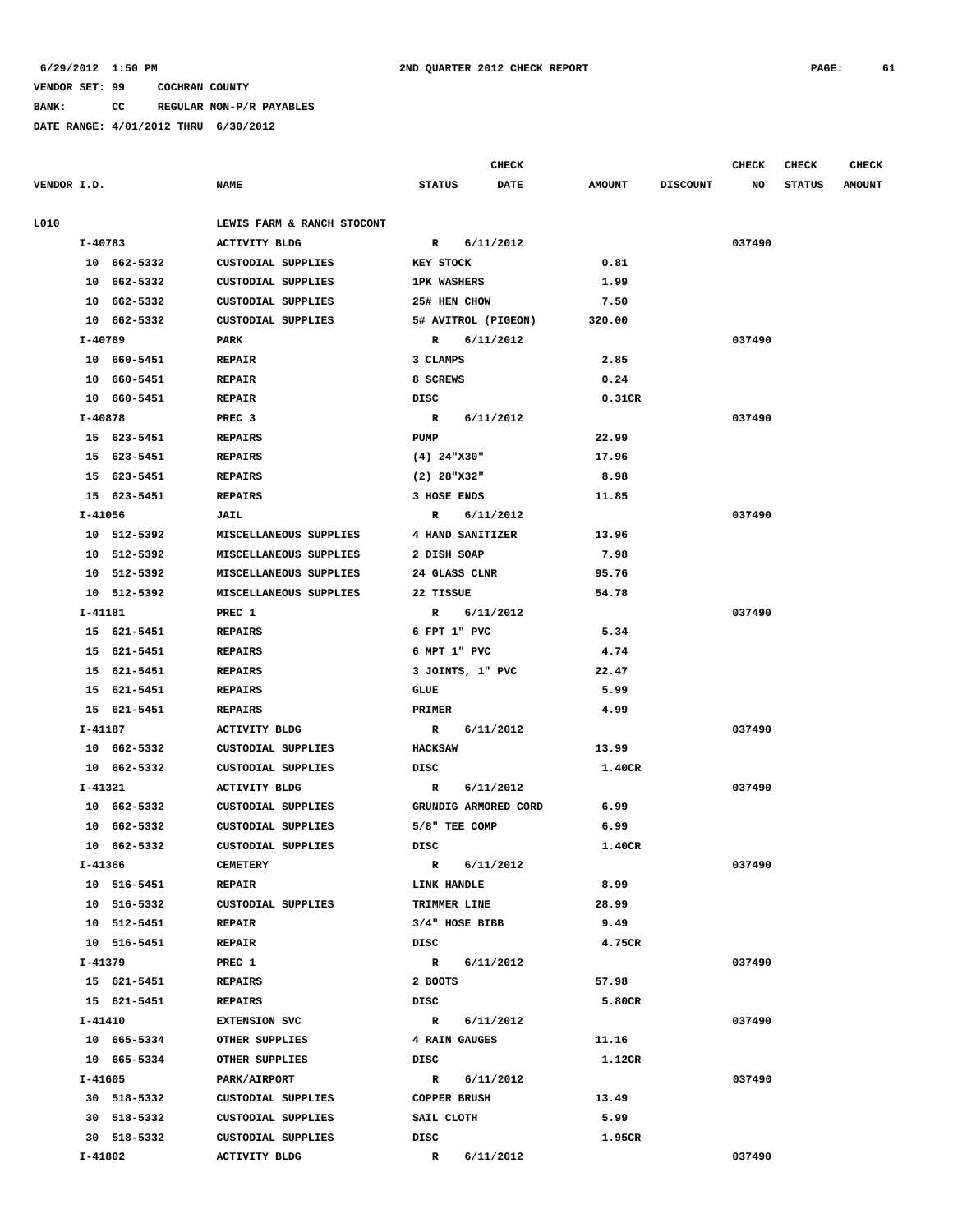### **BANK: CC REGULAR NON-P/R PAYABLES**

|             | CHECK   |                |                             |                          |  |                             | CHECK         | <b>CHECK</b>    | <b>CHECK</b> |               |               |
|-------------|---------|----------------|-----------------------------|--------------------------|--|-----------------------------|---------------|-----------------|--------------|---------------|---------------|
| VENDOR I.D. |         |                | <b>NAME</b>                 | <b>STATUS</b>            |  | <b>DATE</b>                 | <b>AMOUNT</b> | <b>DISCOUNT</b> | NO           | <b>STATUS</b> | <b>AMOUNT</b> |
| L010        |         |                | LEWIS FARM & RANCH STOCONT  |                          |  |                             |               |                 |              |               |               |
|             | I-41802 |                | <b>ACTIVITY BLDG</b>        | $\mathbb{R}$             |  | 6/11/2012                   |               |                 | 037490       |               |               |
|             |         | 10 662-5451    | <b>REPAIR</b>               | 2 ROOF TAR               |  |                             | 10.98         |                 |              |               |               |
|             |         | 10 662-5451    | <b>REPAIR</b>               | PUTTY KNIFE              |  |                             | 1.29          |                 |              |               |               |
|             |         | 10 662-5451    | <b>REPAIR</b>               | <b>JOINT KNIFE</b>       |  |                             | 1.79          |                 |              |               |               |
|             |         | 10 662-5451    | <b>REPAIR</b>               | <b>SCREEN</b>            |  |                             | 2.00          |                 |              |               |               |
|             |         | 10 662-5451    | <b>REPAIR</b>               | 2 GLOVES                 |  |                             | 1.00          |                 |              |               |               |
|             |         | 10 662-5451    | <b>REPAIR</b>               | DISC                     |  |                             | 1.71CR        |                 |              |               |               |
|             | I-42049 |                | <b>CEMETERY</b>             | R                        |  | 6/11/2012                   |               |                 | 037490       |               |               |
|             |         | 10 516-5332    | CUSTODIAL SUPPLIES          |                          |  | 2 "SLOW MOVING" SIGN        | 15.90         |                 |              |               |               |
|             |         | 10 516-5332    | CUSTODIAL SUPPLIES          | 10FT GRAY CONDUIT        |  |                             | 2.49          |                 |              |               |               |
|             |         | 10 516-5332    | CUSTODIAL SUPPLIES          | DISC                     |  |                             | 1.84CR        |                 |              |               |               |
|             | I-42310 |                | <b>ACTIVITY BLDG</b>        | R 6/11/2012              |  |                             |               |                 | 037490       |               |               |
|             |         | 10 662-5451    | <b>REPAIR</b>               | $1/2$ " TEE              |  |                             | 2.49          |                 |              |               |               |
|             |         | 10 662-5451    | <b>REPAIR</b>               | 3 1/2X1/2" BARB          |  |                             | 1.77          |                 |              |               |               |
|             |         | 10 662-5451    | <b>REPAIR</b>               | 6 CLAMPS                 |  |                             | 4.74          |                 |              |               |               |
|             |         | 10 662-5451    | <b>REPAIR</b>               |                          |  | 2FT 1/2" HOSE, BLK          | 1.60          |                 |              |               |               |
|             |         | 10 662-5451    | <b>REPAIR</b>               | DISC                     |  |                             | 1.06CR        |                 |              |               |               |
|             | I-42507 |                | ACTIVITY BLDG               | $\mathbf{R}$             |  | 6/11/2012                   |               |                 | 037490       |               |               |
|             |         | 10 662-5332    | CUSTODIAL SUPPLIES          | <b>PUTTY KNIFE</b>       |  |                             | 1.07          |                 |              |               |               |
|             | I-42518 |                | <b>ACTIVITY BLDG</b>        | $\mathbb{R}$             |  | 6/11/2012                   |               |                 | 037490       |               |               |
|             |         | 10 662-5451    | <b>REPAIR</b>               | KOOL SEAL                |  |                             | 23.99         |                 |              |               |               |
|             |         | 10 662-5451    | <b>REPAIR</b>               | DISC                     |  |                             | 2.40CR        |                 |              |               |               |
|             | I-42578 |                | <b>ACTIVITY BLDG</b>        | $\mathbb{R}$             |  | 6/11/2012                   |               |                 | 037490       |               |               |
|             |         | 10 662-5332    | CUSTODIAL SUPPLIES          | <b>BRUSH</b>             |  |                             | 0.99          |                 |              |               |               |
|             | I-42605 |                | <b>ACTIVITY BLDG</b>        | R                        |  | 6/11/2012                   |               |                 | 037490       |               |               |
|             |         | 10 662-5451    | <b>REPAIR</b>               | 12 A/C FILTERS           |  |                             | 53.88         |                 |              |               |               |
|             |         | 10 662-5451    | <b>REPAIR</b>               | DISC                     |  |                             | 5.39CR        |                 |              |               |               |
|             | I-42827 |                | PREC 1                      | R                        |  | 6/11/2012                   |               |                 | 037490       |               |               |
|             |         | 15 621-5356    | ROAD MATERIALS & SUPPLIES   |                          |  | 10 GAL PARAZONE @ \$2       | 260.00        |                 |              |               |               |
|             |         | 15 621-5356    | ROAD MATERIALS & SUPPLIES   | 2 GAL FLAME              |  |                             | 116.00        |                 |              |               |               |
|             |         | 15 621-5356    | ROAD MATERIALS & SUPPLIES   | 1 DRIFT AGENT            |  |                             | 26.95         |                 |              |               |               |
|             |         | 15 621-5356    | ROAD MATERIALS & SUPPLIES   | CHEMICAL GLOVES          |  |                             | 12.95         |                 |              |               |               |
|             | I-42838 |                | <b>ACTIVITY BLDG</b>        | R                        |  | 6/11/2012                   |               |                 | 037490       |               |               |
|             |         | 10 662-5451    | <b>REPAIR</b>               | LIGHT SWITCH             |  |                             | 1.49          |                 |              |               |               |
|             |         | 10 662-5451    | <b>REPAIR</b>               | DISC                     |  |                             | 0.15CR        |                 |              |               |               |
|             | I-42972 |                | PREC 4                      | $\mathbb{R}$             |  | 6/11/2012                   |               |                 | 037490       |               |               |
|             |         | 15 624-5356    | ROAD MATERIALS & SUPPLIES   | 4 CREAMER, SUGAR         |  |                             | 7.80          |                 |              |               |               |
|             |         | 15 624-5356    | ROAD MATERIALS & SUPPLIES   | <b>COFFEE</b>            |  |                             | 16.99         |                 |              |               |               |
|             | I-42990 |                | PREC 1                      | $\mathbb{R}$             |  | 6/11/2012                   |               |                 | 037490       |               |               |
|             |         | 15 621-5356    | ROAD MATERIALS & SUPPLIES   | ADJ NOZZLE               |  |                             | 6.95          |                 |              |               | 1,370.69CR    |
| M031        |         |                | MILLER PAPER & PACKAGING CO |                          |  |                             |               |                 |              |               |               |
|             |         | I-S2216550.001 | <b>COURTHOUSE</b>           | $\mathbb{R}$             |  | 6/11/2012                   |               |                 | 037493       |               |               |
|             |         | 10 510-5332    | CUSTODIAL SUPPLIES          |                          |  | <b>1CS SINGLEFOLD TOWEL</b> | 43.07         |                 |              |               |               |
|             |         | 10 510-5332    | CUSTODIAL SUPPLIES          | <b>1CS TOILET TISSUE</b> |  |                             | 79.09         |                 |              |               |               |
|             |         | 10 510-5332    | CUSTODIAL SUPPLIES          |                          |  | 2DZ RIM HANGERS, CHR        | 25.51         |                 |              |               | 147.67CR      |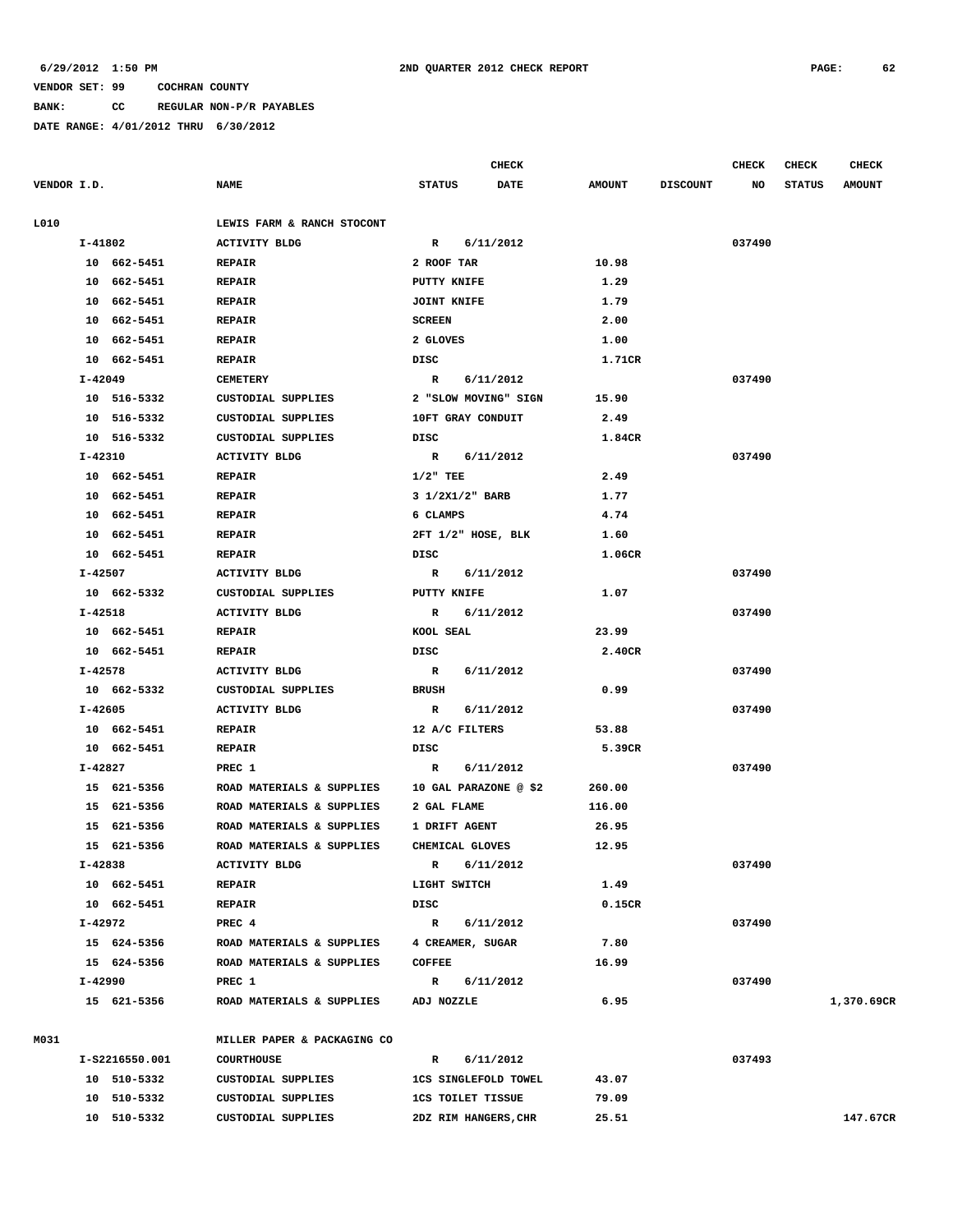**BANK: CC REGULAR NON-P/R PAYABLES**

**DATE RANGE: 4/01/2012 THRU 6/30/2012**

**CHECK CHECK CHECK CHECK CHECK CHECK CHECK** 

| VENDOR I.D. |    |               | <b>NAME</b>               | <b>STATUS</b>             | <b>DATE</b><br><b>AMOUNT</b> | <b>DISCOUNT</b> | <b>STATUS</b><br>NO | <b>AMOUNT</b> |
|-------------|----|---------------|---------------------------|---------------------------|------------------------------|-----------------|---------------------|---------------|
| M277        |    |               | <b>MORTON SUPERMARKET</b> |                           |                              |                 |                     |               |
|             |    | I-09103050712 | <b>JAIL</b>               | 6/11/2012<br>R            |                              |                 | 037494              |               |
|             |    | 10 512-5333   | <b>FOOD-PRISONERS</b>     | MINI CARROTS              | 1.29                         |                 |                     |               |
|             |    | 10 512-5333   | FOOD-PRISONERS            | <b>GAL MILK</b>           | 4.19                         |                 |                     |               |
|             |    | 10 512-5333   | <b>FOOD-PRISONERS</b>     | SF SUGAR                  | 7.09                         |                 |                     |               |
|             |    | 10 512-5333   | <b>FOOD-PRISONERS</b>     | 3 20# BAGS ICE            | 10.77                        |                 |                     |               |
|             |    | I-10100050412 | <b>JAIL</b>               | R<br>6/11/2012            |                              |                 | 037494              |               |
|             |    | 10 512-5333   | <b>FOOD-PRISONERS</b>     | 3 OLD HOME WHITE BRD      | 5.37                         |                 |                     |               |
|             | 10 | 512-5333      | <b>FOOD-PRISONERS</b>     | <b>BIMBO WHEAT</b>        | 2.19                         |                 |                     |               |
|             |    | 10 512-5333   | FOOD-PRISONERS            | OLD HOME WHITE BRD        | 1.79                         |                 |                     |               |
|             | 10 | 512-5333      | <b>FOOD-PRISONERS</b>     | <b>BIMBO WHEAT</b>        | 2.19                         |                 |                     |               |
|             | 10 | 512-5333      | <b>FOOD-PRISONERS</b>     | BIMBO SFT WHITE           | 2.19                         |                 |                     |               |
|             | 10 | 512-5333      | FOOD-PRISONERS            | 3 SF DRINK MX CHR         | 8.67                         |                 |                     |               |
|             | 10 | 512-5333      | <b>FOOD-PRISONERS</b>     | 2 SF DRINK MX LEM         | 6.18                         |                 |                     |               |
|             | 10 | 512-5333      | <b>FOOD-PRISONERS</b>     | 3 SF DRINK MX GRP         | 8.67                         |                 |                     |               |
|             | 10 | 512-5333      | FOOD-PRISONERS            | 6 SF CHOPPED HAM          | 16.14                        |                 |                     |               |
|             |    | 10 512-5333   | <b>FOOD-PRISONERS</b>     | 4 KR VELVEETA IWS         | 19.96                        |                 |                     |               |
|             |    | 10 512-5333   | <b>FOOD-PRISONERS</b>     | SALAD BLEND               | 3.29                         |                 |                     |               |
|             |    | 10 512-5333   | FOOD-PRISONERS            | <b>NAVEL ORANGES</b>      | 4.12                         |                 |                     |               |
|             |    | 10 512-5333   | <b>FOOD-PRISONERS</b>     | RED DEL APPLES            | 3.89                         |                 |                     |               |
|             |    | I-14103052212 | <b>JAIL</b>               | R<br>6/11/2012            |                              |                 | 037494              |               |
|             |    | 10 512-5333   | FOOD-PRISONERS            | SF CHOPPED HAM            | 2.69                         |                 |                     |               |
|             |    | 10 512-5333   | <b>FOOD-PRISONERS</b>     | VELVEETA IWS              | 4.99                         |                 |                     |               |
|             |    | 10 512-5333   | <b>FOOD-PRISONERS</b>     | 2 GAL MILK                | 8.38                         |                 |                     |               |
|             |    | 10 512-5333   | <b>FOOD-PRISONERS</b>     | RED DEL APPLES            | 3.09                         |                 |                     |               |
|             |    | I-21103051312 | <b>JAIL</b>               | 6/11/2012<br>R            |                              |                 | 037494              |               |
|             |    | 10 512-5333   | <b>FOOD-PRISONERS</b>     | 6 BQT MEATLOAF DNR        | 10.74                        |                 |                     |               |
|             |    | 10 512-5333   | FOOD-PRISONERS            | 4 BQT SALS STEAK DNR      | 7.16                         |                 |                     |               |
|             |    | 10 512-5333   | <b>FOOD-PRISONERS</b>     | BQT SALS STEAK DNR        | 1.79                         |                 |                     |               |
|             | 10 | 512-5333      | FOOD-PRISONERS            | 8 BQT CHKN FRIED STK      | 10.32                        |                 |                     |               |
|             |    | 10 512-5333   | FOOD-PRISONERS            | BQT DHKN NUGGET DNR       | 1.29                         |                 |                     |               |
|             | 10 | 512-5333      | <b>FOOD-PRISONERS</b>     | BOT SALS STEAK DNR        | 1.79                         |                 |                     |               |
|             | 10 | 512-5333      | <b>FOOD-PRISONERS</b>     | 4 J DEAN BRKFST BOWL      | 13.16                        |                 |                     |               |
|             |    | 10 512-5333   | <b>FOOD-PRISONERS</b>     | 2 J DEAN BRK BOWLS P      | 6.58                         |                 |                     |               |
|             | 10 | 512-5333      | <b>FOOD-PRISONERS</b>     | <b>J DEAN BRKFST BOWL</b> | 3.29                         |                 |                     |               |
|             | 10 | 512-5333      | <b>FOOD-PRISONERS</b>     | BQT SALS STEAK DNR        | 1.79                         |                 |                     |               |
|             | 10 | 512-5333      | FOOD-PRISONERS            | BOT CHKN NUGGET DNR       | 2.58                         |                 |                     |               |
|             | 10 | 512-5333      | FOOD-PRISONERS            | 5 J DEAN BRKFST BOWL      | 16.45                        |                 |                     |               |
|             | 10 | 512-5333      | FOOD-PRISONERS            | 10 J DEAN FROZEN BRK      | 32.90                        |                 |                     |               |
|             | 10 | 512-5333      | <b>FOOD-PRISONERS</b>     | BQT CHKN NUGGET DNR       | 1.29                         |                 |                     |               |
|             | 10 | 512-5333      | FOOD-PRISONERS            | 2 J DEAN BRKFST BOWL      | 6.58                         |                 |                     |               |
|             | 10 | 512-5333      | <b>FOOD-PRISONERS</b>     | 2 GAL MILK                | 8.38                         |                 |                     |               |
|             |    | 10 512-5333   | <b>FOOD-PRISONERS</b>     | LETTUCE CELLO             | 1.09                         |                 |                     |               |
|             |    | I-32100052712 | <b>JAIL</b>               | R<br>6/11/2012            |                              |                 | 037494              |               |
|             |    | 10 512-5333   | <b>FOOD-PRISONERS</b>     | <b>BIMBO WHEAT</b>        | 2.19                         |                 |                     |               |
|             |    | 10 512-5333   | <b>FOOD-PRISONERS</b>     | BIMBO SFT WHITE           | 2.19                         |                 |                     |               |
|             | 10 | 512-5333      | <b>FOOD-PRISONERS</b>     | 12 BQT SALS STEAK DN      | 21.48                        |                 |                     |               |
|             |    | 10 512-5333   | <b>FOOD-PRISONERS</b>     | 12 BQT CHKN NUGGET D      | 17.88                        |                 |                     |               |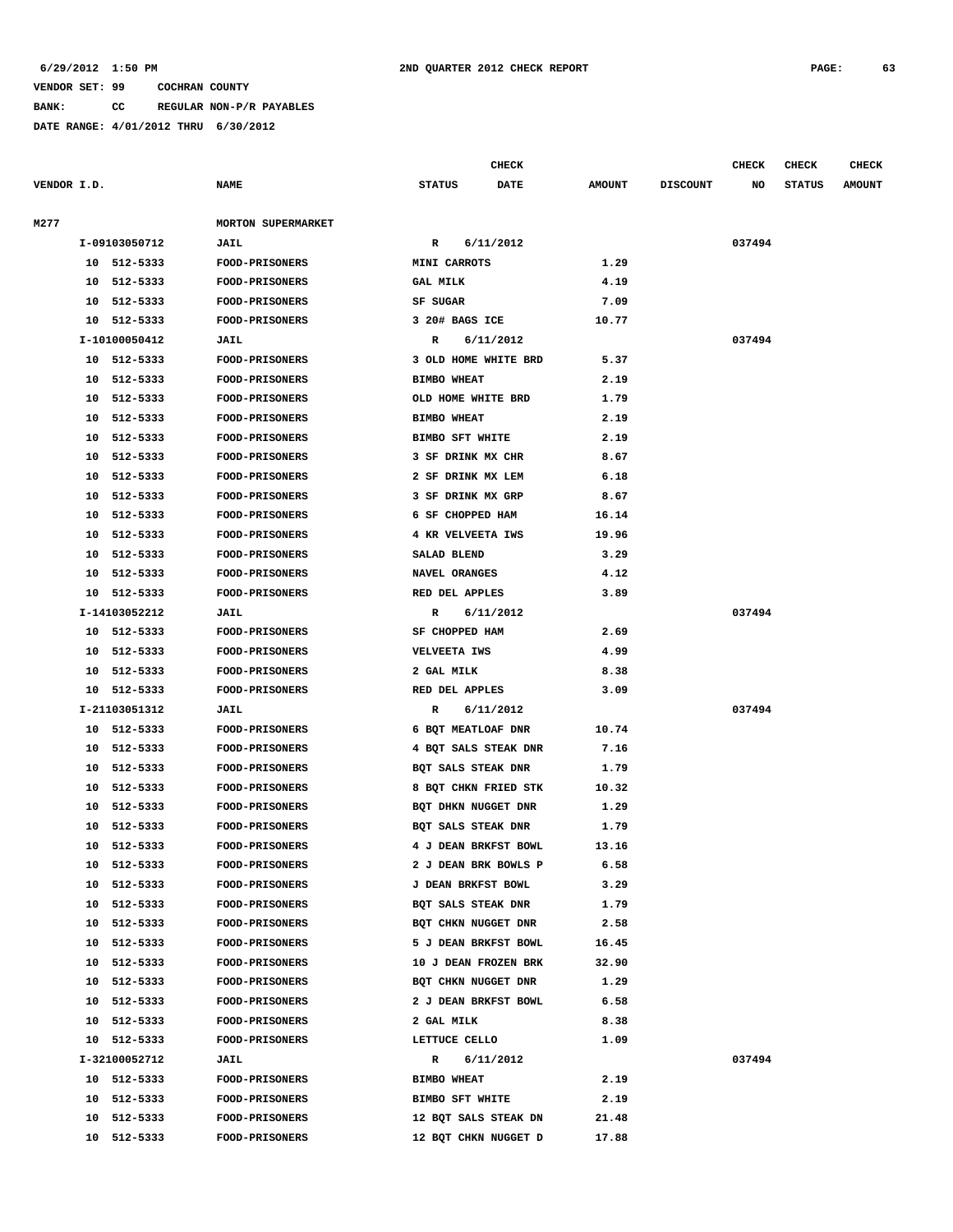#### **6/29/2012 1:50 PM 2ND QUARTER 2012 CHECK REPORT PAGE: 64**

#### **VENDOR SET: 99 COCHRAN COUNTY**

**BANK: CC REGULAR NON-P/R PAYABLES**

|             |    |                    |                                          |                      | <b>CHECK</b> |               |                 | CHECK  | <b>CHECK</b>  | <b>CHECK</b>  |
|-------------|----|--------------------|------------------------------------------|----------------------|--------------|---------------|-----------------|--------|---------------|---------------|
| VENDOR I.D. |    |                    | <b>NAME</b>                              | <b>STATUS</b>        | <b>DATE</b>  | <b>AMOUNT</b> | <b>DISCOUNT</b> | NO     | <b>STATUS</b> | <b>AMOUNT</b> |
| M277        |    |                    | <b>MORTON SUPERMARKET</b><br><b>CONT</b> |                      |              |               |                 |        |               |               |
|             |    | I-32100052712      | JAIL                                     | R                    | 6/11/2012    |               |                 | 037494 |               |               |
|             |    | 10 512-5333        | FOOD-PRISONERS                           | 12 BQT MEATLOAF DNR  |              | 21.48         |                 |        |               |               |
|             |    | 10 512-5333        | <b>FOOD-PRISONERS</b>                    | 12 BQT TRKY DNR      |              | 17.88         |                 |        |               |               |
|             | 10 | 512-5333           | <b>FOOD-PRISONERS</b>                    | 12 BQT TRKY DNR      |              | 17.88         |                 |        |               |               |
|             | 10 | 512-5333           | FOOD-PRISONERS                           | 12 BQT PORK RIBLET M |              | 17.88         |                 |        |               |               |
|             | 10 | 512-5333           | <b>FOOD-PRISONERS</b>                    | 12 BQT CHKN FRIED ST |              | 17.88         |                 |        |               |               |
|             |    | I-50103050612      | <b>JAIL</b>                              | R                    | 6/11/2012    |               |                 | 037494 |               |               |
|             |    | 10 512-5333        | <b>FOOD-PRISONERS</b>                    | 4 OLD HOME WHITE BRD |              | 7.16          |                 |        |               |               |
|             |    | 10 512-5333        | <b>FOOD-PRISONERS</b>                    | 2 BIMBO WHEAT        |              | 4.38          |                 |        |               |               |
|             |    | 10 512-5333        | FOOD-PRISONERS                           | 2 BIMBO WHITE        |              | 4.38          |                 |        |               |               |
|             | 10 | 512-5333           | <b>FOOD-PRISONERS</b>                    | <b>GAL MILK</b>      |              | 4.09          |                 |        |               |               |
|             | 10 | 512-5333           | <b>FOOD-PRISONERS</b>                    | 4 SF KETCHUP SQZ     |              | 5.96          |                 |        |               |               |
|             | 10 | 512-5333           | FOOD-PRISONERS                           | 2 SF HAMB DILL SLICE |              | 4.78          |                 |        |               |               |
|             | 10 | 512-5333           | <b>FOOD-PRISONERS</b>                    | NAVEL ORANGES        |              | 8.20          |                 |        |               |               |
|             |    | 10 512-5333        | <b>FOOD-PRISONERS</b>                    | APPLES RED DEL       |              | 7.41          |                 |        |               |               |
|             |    | I-55103052912      | JAIL                                     | R                    | 6/11/2012    |               |                 | 037494 |               |               |
|             |    | 10 512-5333        | FOOD-PRISONERS                           | 4 BIMBO WHEAT        |              | 8.76          |                 |        |               |               |
|             | 10 | 512-5333           | <b>FOOD-PRISONERS</b>                    | <b>GAL MILK</b>      |              | 4.09          |                 |        |               |               |
|             | 10 | 512-5333           | FOOD-PRISONERS                           | NAVEL ORANGES        |              | 10.78         |                 |        |               |               |
|             | 10 | 512-5333           | <b>FOOD-PRISONERS</b>                    | RED DEL APPLES       |              | 7.88          |                 |        |               |               |
|             |    | I-56103052312      | <b>JAIL</b>                              | R                    | 6/11/2012    |               |                 | 037494 |               |               |
|             |    | 10 512-5333        | FOOD-PRISONERS                           | SPRING MIX           |              | 3.39          |                 |        |               |               |
|             | 10 | 512-5333           | <b>FOOD-PRISONERS</b>                    | RED DEL APPLES       |              | 5.90          |                 |        |               |               |
|             | 10 | 512-5333           | <b>FOOD-PRISONERS</b>                    | NAVEL ORANGES        |              | 1.34          |                 |        |               |               |
|             |    | I-64100051612      | JAIL                                     | R                    | 6/11/2012    |               |                 | 037494 |               |               |
|             |    | 10 512-5333        | <b>FOOD-PRISONERS</b>                    | 3 BIMBO SFT WHITE    |              | 6.57          |                 |        |               |               |
|             |    | 10 512-5333        | <b>FOOD-PRISONERS</b>                    | 4 BIMBO WHEAT        |              | 8.76          |                 |        |               |               |
|             | 10 | 512-5333           | FOOD-PRISONERS                           | 3 BAR S HAM CHOP     |              | 7.17          |                 |        |               |               |
|             | 10 | 512-5333           | FOOD-PRISONERS                           | LETTUCE CELLO        |              | 1.09          |                 |        |               |               |
|             | 10 | 512-5333           | FOOD-PRISONERS                           | NAVEL ORANGES        |              | 13.73         |                 |        |               |               |
|             | 10 | 512-5333           | FOOD-PRISONERS                           | RED DEL APPLES       |              | 7.21          |                 |        |               |               |
|             |    | I-67100050212      | JAIL                                     | R                    | 6/11/2012    |               |                 | 037494 |               |               |
|             |    | 10 512-5333        | <b>FOOD-PRISONERS</b>                    | LETTUCE CELLO        |              | 1.19          |                 |        |               |               |
|             |    | 10 512-5333        | FOOD-PRISONERS                           | <b>BIMBO WHEAT</b>   |              | 2.19          |                 |        |               |               |
|             |    | 10 512-5333        | <b>FOOD-PRISONERS</b>                    | NAVEL ORANGES        |              | 5.54          |                 |        |               |               |
|             |    | 10 512-5333        | <b>FOOD-PRISONERS</b>                    | RED DEL APPLES       |              | 8.02          |                 |        |               |               |
|             |    | 10 512-5333        | FOOD-PRISONERS                           | 2.5GL MILK           |              | 6.18          |                 |        |               | 547.21CR      |
| N066        |    |                    | NTS COMMUNICATIONS                       |                      |              |               |                 |        |               |               |
|             |    | I-8062660032 06/12 | COMM'R CT/CO JUDGE                       | R                    | 6/11/2012    |               |                 | 037495 |               |               |
|             |    | 15 610-5420        | TELECOMMUNICATIONS                       | <b>WATTS LINE</b>    |              | 1.00          |                 |        |               |               |
|             |    | 15 610-5420        | TELECOMMUNICATIONS                       | FEES                 |              | 4.99          |                 |        |               | 5.99CR        |
|             |    |                    |                                          |                      |              |               |                 |        |               |               |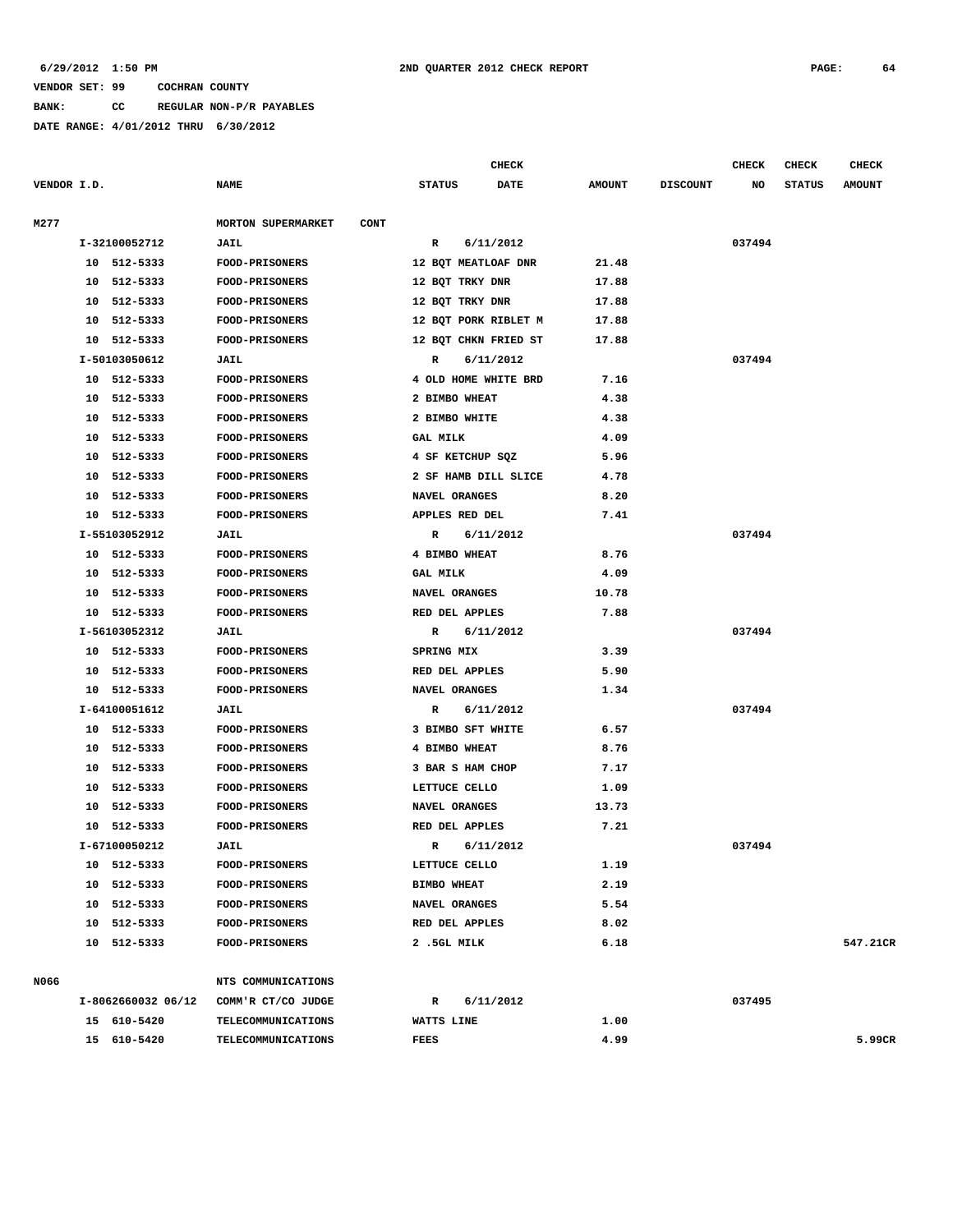**BANK: CC REGULAR NON-P/R PAYABLES**

|             |                    |                             |                      | <b>CHECK</b> |               |                 | <b>CHECK</b> | <b>CHECK</b>  | <b>CHECK</b>  |
|-------------|--------------------|-----------------------------|----------------------|--------------|---------------|-----------------|--------------|---------------|---------------|
| VENDOR I.D. |                    | <b>NAME</b>                 | <b>STATUS</b>        | <b>DATE</b>  | <b>AMOUNT</b> | <b>DISCOUNT</b> | NO           | <b>STATUS</b> | <b>AMOUNT</b> |
| 0037        |                    | ANGELA OVERMAN, ATTY AT LAW |                      |              |               |                 |              |               |               |
|             | I-4178 CPS 053112  | DISTRICT COURT              | 6/11/2012<br>R       |              |               |                 | 037496       |               |               |
|             | 10 435-5400        | ATTORNEY AD LITEM           | TRAVEL & FINAL HRNG, |              | 380.00        |                 |              |               |               |
|             | I-4239 CPS 053112  | DISTRICT COURT              | R<br>6/11/2012       |              |               |                 | 037496       |               |               |
|             | 10 435-5400        | ATTORNEY AD LITEM           | FINAL HRNG, CPS/CHIL |              | 250.00        |                 |              |               | 630.00CR      |
|             |                    |                             |                      |              |               |                 |              |               |               |
| <b>S010</b> |                    | SILVERS COMPANY             |                      |              |               |                 |              |               |               |
|             | $I-EXT$ SVC 06/12  | <b>EXTENSION SVC</b>        | R<br>6/11/2012       |              |               |                 | 037497       |               |               |
|             | 10 665-5330        | FUEL AND OIL                | 91.62GL UNL          |              | 336.16        |                 |              |               |               |
|             | 10 665-5330        | FUEL AND OIL                | CR FED TAX ON 91.62G |              | 16.86CR       |                 |              |               |               |
|             | $I-JUV$ PROB 06/12 | <b>JUVENILE PROBATION</b>   | R<br>6/11/2012       |              |               |                 | 037497       |               |               |
|             | 10 571-5330        | FUEL                        | 55.11GL UNL          |              | 202.20        |                 |              |               |               |
|             | 10 571-5330        | <b>FUEL</b>                 | CR FED TAX ON 55.11G |              | 10.14CR       |                 |              |               |               |
|             | I-PARK 06/12       | PARK/AIRPORT                | 6/11/2012<br>R       |              |               |                 | 037497       |               |               |
|             | 30 518-5330        | FUEL & OIL                  | 24.57GL UNL          |              | 90.15         |                 |              |               |               |
|             | 30 518-5330        | FUEL & OIL                  | CR FED TAX ON 24.57G |              | 4.52CR        |                 |              |               |               |
|             | I-PREC 1 06/12     | PREC 1                      | R<br>6/11/2012       |              |               |                 | 037497       |               |               |
|             | 15 621-5330        | FUEL & OIL                  | 100GL LS DIESEL/PREC |              | 349.50        |                 |              |               |               |
|             | 15 621-5330        | FUEL & OIL                  | STATE TAX            |              | 20.00         |                 |              |               |               |
|             | 15<br>621-5330     | FUEL & OIL                  | CR FED TAX ON 53.9GL |              | 9.92CR        |                 |              |               |               |
|             | 15 621-5330        | FUEL & OIL                  | 109.3GL HS DIESEL    |              | 382.55        |                 |              |               |               |
|             | 15 621-5330        | FUEL & OIL                  | 112.6GL HS DIESEL    |              | 395.52        |                 |              |               |               |
|             | 15<br>621-5330     | FUEL & OIL                  | 28.9GL UNL           |              | 106.03        |                 |              |               |               |
|             | 15 621-5330        | FUEL & OIL                  | 12.9GL HS DIESEL     |              | 45.15         |                 |              |               |               |
|             | 15 621-5330        | FUEL & OIL                  | 130GL HS DIESEL/MTR  |              | 448.50        |                 |              |               |               |
|             | 621-5330<br>15     | FUEL & OIL                  | 135GL HS DIESEL      |              | 465.75        |                 |              |               |               |
|             | 621-5330<br>15     | FUEL & OIL                  | UNPUMP 127.5GL FROM  |              | 445.61CR      |                 |              |               |               |
|             | 15<br>621-5330     | FUEL & OIL                  | STATE TAX ON UNPUMP  |              | 25.50CR       |                 |              |               |               |
|             | 15<br>621-5330     | FUEL & OIL                  | 25GL UNL             |              | 91.73         |                 |              |               |               |
|             | I-PREC 2 06/12     | PREC <sub>2</sub>           | R<br>6/11/2012       |              |               |                 | 037497       |               |               |
|             | 15 622-5330        | FUEL AND OIL                | 986.3GL HS DIESEL    |              | 3,511.23      |                 |              |               |               |
|             | 15<br>622-5330     | FUEL AND OIL                | 395.8GL UNL          |              | 1,321.58      |                 |              |               |               |
|             | 15 622-5330        | FUEL AND OIL                | STATE TAX ON UNL     |              | 79.16         |                 |              |               |               |
|             | 15 622-5330        | FUEL AND OIL                | MV 100GL DIESEL TO P |              | 349.50CR      |                 |              |               |               |
|             | 15 622-5330        | FUEL AND OIL                | CR STATE TAX ON 100G |              | 20.00CR       |                 |              |               |               |
|             | 15 622-5330        | FUEL AND OIL                | 11.6GL HS DIESEL     |              | 38.16         |                 |              |               |               |
|             | I-PREC 4 06/12     | PREC 4                      | 6/11/2012<br>R       |              |               |                 | 037497       |               |               |
|             | 15 624-5330        | FUEL AND OIL                | 780GL HS DIESEL      |              | 2,776.80      |                 |              |               |               |
|             | I-SHERIFF 06/12    | <b>SHERIFF</b>              | 6/11/2012<br>R       |              |               |                 | 037497       |               |               |
|             | 10 560-5330        | FUEL AND OIL                | 49.03GL UNL/#697     |              | 179.89        |                 |              |               |               |
|             | 10 560-5330        | FUEL AND OIL                | 16.5GL UNL/#720      |              | 60.54         |                 |              |               |               |
|             | 10 560-5330        | FUEL AND OIL                | 103.23GL UNL/#759    |              | 378.75        |                 |              |               |               |
|             | 10 560-5330        |                             | 44.47GL UNL/#799     |              | 163.16        |                 |              |               |               |
|             |                    | FUEL AND OIL                |                      |              |               |                 |              |               |               |
|             | 10 560-5330        | FUEL AND OIL                | 19.25GL UNL/#616     |              | 70.63         |                 |              |               |               |
|             | 10 560-5330        | FUEL AND OIL                | 47.03GL UNL/#692     |              | 172.56        |                 |              |               |               |
|             | 10 560-5330        | FUEL AND OIL                | CR FED TAX ON 279.51 |              | 51.43CR       |                 |              |               | 10,752.22CR   |
|             |                    |                             |                      |              |               |                 |              |               |               |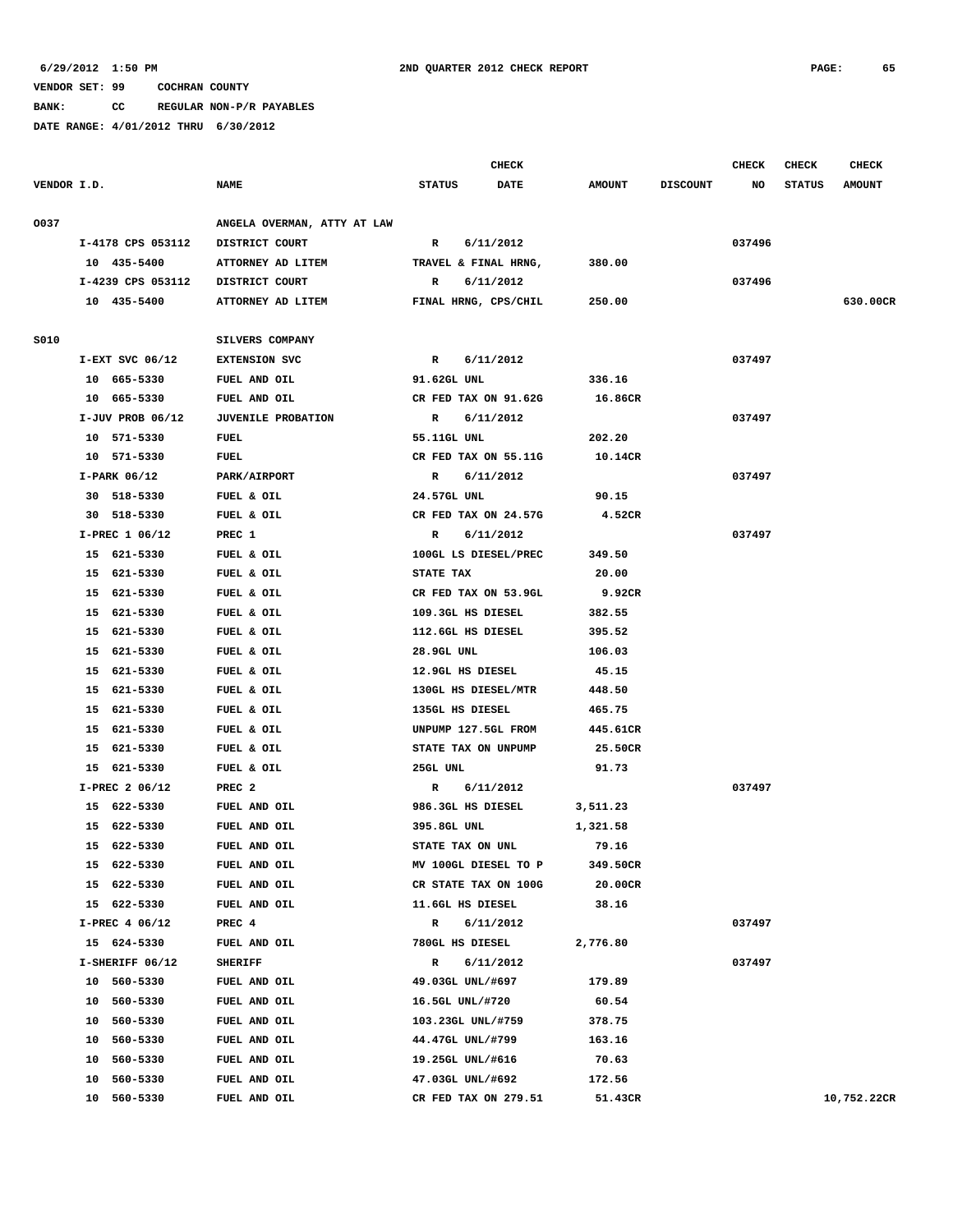## **BANK: CC REGULAR NON-P/R PAYABLES**

|             |                    |                                | <b>CHECK</b>              |               |                 | <b>CHECK</b> | <b>CHECK</b>  | CHECK         |
|-------------|--------------------|--------------------------------|---------------------------|---------------|-----------------|--------------|---------------|---------------|
| VENDOR I.D. |                    | <b>NAME</b>                    | <b>STATUS</b><br>DATE     | <b>AMOUNT</b> | <b>DISCOUNT</b> | NO           | <b>STATUS</b> | <b>AMOUNT</b> |
| S071        |                    | SCRIPT OFFICE PRODUCTS, INC.   |                           |               |                 |              |               |               |
|             | I-39379            | <b>CLERK</b>                   | 6/11/2012<br>R            |               |                 | 037498       |               |               |
|             | 10 403-5310        | OFFICE SUPPLIES                | 1PK POST-IT PAD           | 12.95         |                 |              |               |               |
|             | 10 403-5310        | OFFICE SUPPLIES                | 1PK TRANS TAPE, 2/PK      | 14.95         |                 |              |               |               |
|             | I-39546            | <b>JUSTICE OF PEACE</b>        | 6/11/2012<br>R            |               |                 | 037498       |               |               |
|             | 10 455-5310        | OFFICE SUPPLIES                | HP TONER                  | 80.95         |                 |              |               |               |
|             | $I - 39548$        | <b>CLERK</b>                   | 6/11/2012<br>R            |               |                 | 037498       |               |               |
|             | 10 403-5310        | OFFICE SUPPLIES                | 1PK AVERY 5444 LABEL      | 4.95          |                 |              |               |               |
|             | 10 403-5310        | OFFICE SUPPLIES                | 1BX 10X15" CLASP ENV      | 17.95         |                 |              |               | 131.75CR      |
| S126        |                    | SECRETARY OF STATE'S OFFICE    |                           |               |                 |              |               |               |
|             | I-ELEC LAW '12     | TAX OFFICE                     | 6/11/2012<br>R            |               |                 | 037499       |               |               |
|             | 10 410-5481        | DUES AND REGISTRATION          | ANNUAL ELEC SEMINAR/      | 150.00        |                 |              |               | 150.00CR      |
|             |                    |                                |                           |               |                 |              |               |               |
| <b>S212</b> |                    | WALLACE STALCUP                |                           |               |                 |              |               |               |
|             | I-060112           | JAIL                           | 6/11/2012<br>R            |               |                 | 037500       |               |               |
|             | 10 512-5392        | MISCELLANEOUS SUPPLIES         | SHELF PAPER               | 9.00          |                 |              |               |               |
|             | 10 512-5392        | MISCELLANEOUS SUPPLIES         | REMOTE CONTROL            | 5.00          |                 |              |               |               |
|             | 10 512-5333        | FOOD-PRISONERS                 | APPLE JUICE               | 2.69          |                 |              |               |               |
|             | I-060412 PATCHES   | <b>SHERIFF</b>                 | R<br>6/11/2012            |               |                 | 037500       |               |               |
|             | 10 512-5205        | <b>UNIFORMS</b>                | 22 PATCHES SEWED/SHI      | 110.00        |                 |              |               |               |
|             | 10 560-5205        | <b>UNIFORMS</b>                | 60 PATCHES SEWED/SHI      | 300.00        |                 |              |               | 426.69CR      |
| S331        |                    | STANDARD COFFEE SERVICE        |                           |               |                 |              |               |               |
|             | I-8311-85013       | NON-DEPT'L                     | $\mathbb{R}$<br>6/11/2012 |               |                 | 037501       |               |               |
|             | 10 409-5300        | COUNTY-WIDE SUPPLIES           | 3 FR VAN CREAMER          | 22.80         |                 |              |               |               |
|             | 10 409-5300        | COUNTY-WIDE SUPPLIES           | 2 AAA EXC REG             | 68.80         |                 |              |               |               |
|             | 10 409-5300        | COUNTY-WIDE SUPPLIES           | AAA EXC DECAF             | 47.55         |                 |              |               |               |
|             | 10 409-5300        | COUNTY-WIDE SUPPLIES           | FUEL ADJ                  | 4.15          |                 |              |               | 143.30CR      |
| S347        |                    | SOUTHERN TIRE MART, LLC        |                           |               |                 |              |               |               |
|             | I-70127642         | PREC <sub>4</sub>              | R<br>6/11/2012            |               |                 | 037502       |               |               |
|             | 15 624-5454        | <b>TIRES</b>                   | 2 11R4 CARLISLE TIRE      | 50.00         |                 |              |               | 50.00CR       |
| T011        |                    | TAX ASSESSOR/COLL. ASS'N OF TX |                           |               |                 |              |               |               |
|             | I-PROP TAX 101 '12 | TAX A/C                        | 6/11/2012<br>$\mathbf{R}$ |               |                 | 037503       |               |               |
|             | 10 499-5427        | CONTINUING EDUCATION           | REGIS, PROP TAX ADMIN     | 85.00         |                 |              |               |               |
|             | I-PROP TAX 102 '12 | TAX A/C                        | R 6/11/2012               |               |                 | 037503       |               |               |
|             | 10 499-5427        | CONTINUING EDUCATION           | PROP TAX APPRAISAL 1      | 85.00         |                 |              |               | 170.00CR      |
|             |                    |                                |                           |               |                 |              |               |               |
| T068        |                    | TEXAS COMPTROLLER OF PUBLIC AC |                           |               |                 |              |               |               |
|             | I-2012 DUES        | COMMISSIONERS COURT            | 6/11/2012<br>$\mathbf{R}$ |               |                 | 037504       |               |               |
|             | 15 610-5481        | DUES AND REGISTRATION          | CO-OP MEMBERSHIP PAR      | 100.00        |                 |              |               | 100.00CR      |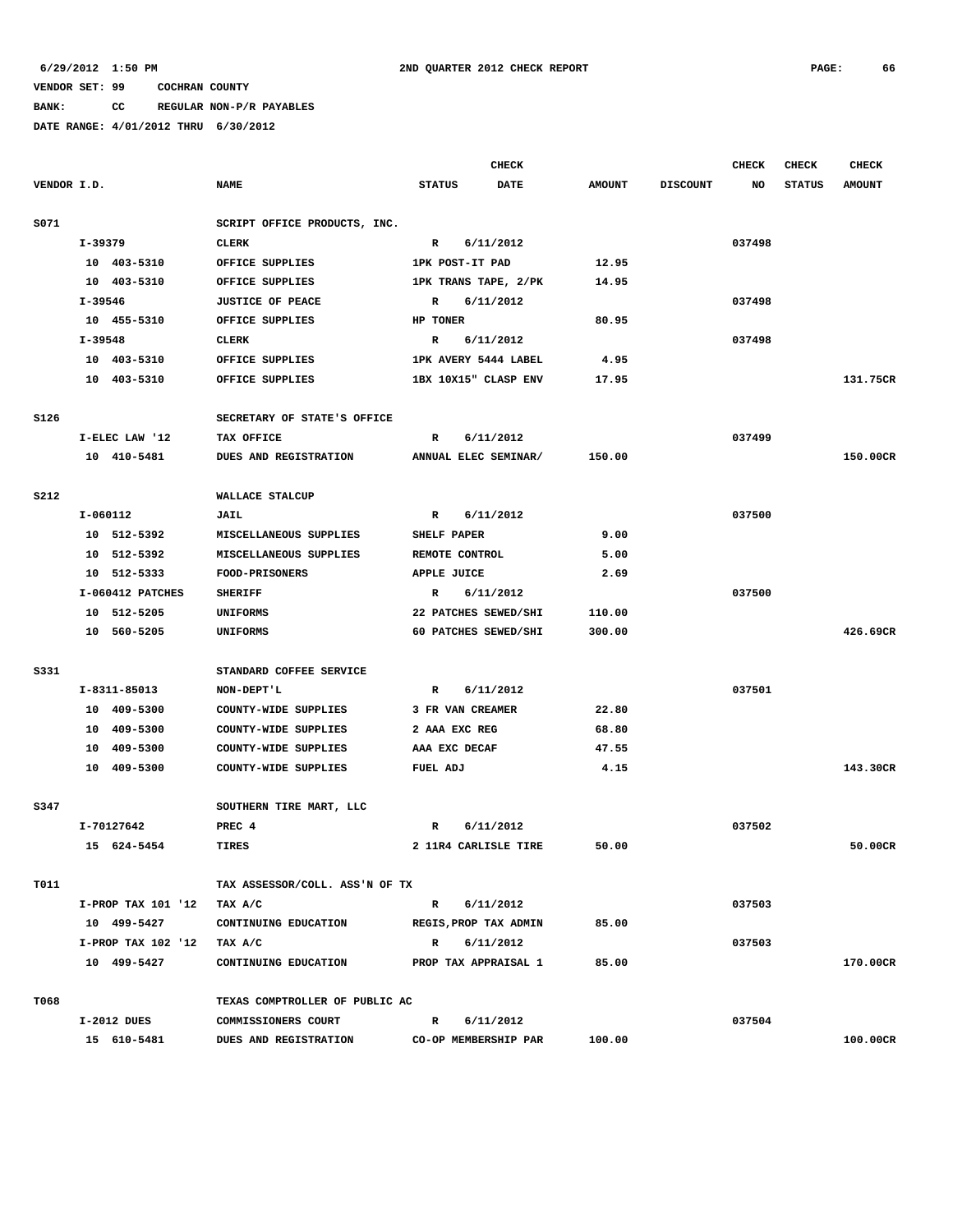**BANK: CC REGULAR NON-P/R PAYABLES**

|             |                             |                                 |                           | <b>CHECK</b> |               |                 | <b>CHECK</b> | <b>CHECK</b>  | <b>CHECK</b>  |
|-------------|-----------------------------|---------------------------------|---------------------------|--------------|---------------|-----------------|--------------|---------------|---------------|
| VENDOR I.D. |                             | <b>NAME</b>                     | <b>STATUS</b>             | DATE         | <b>AMOUNT</b> | <b>DISCOUNT</b> | NO           | <b>STATUS</b> | <b>AMOUNT</b> |
|             |                             |                                 |                           |              |               |                 |              |               |               |
| T087        |                             | TEXAS DEPARTMENT OF HEALTH      |                           |              |               |                 |              |               |               |
|             | I-16274                     | <b>CLERK</b>                    | 6/11/2012<br>R            |              |               |                 | 037505       |               |               |
|             | 10 403-5310                 | OFFICE SUPPLIES                 | 11 REMOTE BIRTH ACCE      |              | 20.13         |                 |              |               | 20.13CR       |
|             |                             |                                 |                           |              |               |                 |              |               |               |
| T130        |                             | TEXAS DEPT OF LICENSING         |                           |              |               |                 |              |               |               |
|             | I-ELEVATOR '12              | <b>COURTHOUSE</b>               | 6/11/2012<br>R            |              |               |                 | 037506       |               |               |
|             | 10 510-5451                 | <b>REPAIR</b>                   | ELEV INSP/LICENSE FE      |              | 20.00         |                 |              |               | 20.00CR       |
|             |                             |                                 |                           |              |               |                 |              |               |               |
| T148        |                             | TASCOSA OFFICE MACHINES INC     |                           |              |               |                 |              |               |               |
|             | I-9BL621                    | <b>SHERIFF</b>                  | 6/11/2012<br>R            |              |               |                 | 037507       |               |               |
|             | 10 560-5411                 | MAINTENANCE CONTRACTS           | COPIER MAINTENANCE 5      |              | 69.00         |                 |              |               |               |
|             | 10 560-5411                 | MAINTENANCE CONTRACTS           | 10 COPIES OVG             |              | 0.26          |                 |              |               | 69.26CR       |
| T212        |                             |                                 |                           |              |               |                 |              |               |               |
|             | I-15670                     | TEXAS HOMELAND SECURITY<br>JAIL | 6/11/2012<br>R            |              |               |                 | 037508       |               |               |
|             | 10 512-5451                 | <b>REPAIR</b>                   | FIRE ALARM INSPECTIO      |              | 87.13         |                 |              |               | 87.13CR       |
|             |                             |                                 |                           |              |               |                 |              |               |               |
| U019        |                             | UNITED SUPERMARKETS, INC        |                           |              |               |                 |              |               |               |
|             | I-50912052402601923         | <b>JAIL/MEDS</b>                | 6/11/2012<br>R            |              |               |                 | 037509       |               |               |
|             | 10 512-5391                 | MEDICAL CARE-PRISONERS          | MEDS #1/E JACKSON         |              | 27.99         |                 |              |               |               |
|             | 10 512-5391                 | MEDICAL CARE-PRISONERS          | MEDS #2/E JACKSON         |              | 1.10          |                 |              |               | 29.09CR       |
|             |                             |                                 |                           |              |               |                 |              |               |               |
| <b>W052</b> |                             | DANNY WISELEY                   |                           |              |               |                 |              |               |               |
|             | I-TRENDMICRO A/V 12 AUDITOR |                                 | 6/11/2012<br>R            |              |               |                 | 037510       |               |               |
|             | 10 495-5310                 | OFFICE SUPPLIES                 | 2012 INTERNET SECURI      |              | 62.95         |                 |              |               |               |
|             | 10 495-5310                 | OFFICE SUPPLIES                 | TAX                       |              | 4.88          |                 |              |               | 67.83CR       |
|             |                             |                                 |                           |              |               |                 |              |               |               |
| <b>W055</b> |                             | WINDSTREAM COMMUNICATIONS SW    |                           |              |               |                 |              |               |               |
|             | I-266-5215 JUN12            | <b>EXTENSION SVC</b>            | 6/11/2012<br>R            |              |               |                 | 037511       |               |               |
|             | 10 665-5420                 | <b>TELECOMMUNICATIONS</b>       | BASIC LOCAL SVC/3 LI      |              | 154.95        |                 |              |               |               |
|             | 10 665-5420                 | TELECOMMUNICATIONS              | HI-SPEED INTERNET         |              | 39.99         |                 |              |               |               |
|             | 10 665-5420                 | <b>TELECOMMUNICATIONS</b>       | LONG DISTANCE SVC         |              | 2.32          |                 |              |               |               |
|             | I-266-8661 JUN12            | <b>ATTORNEY</b>                 | 6/11/2012<br>R            |              |               |                 | 037511       |               |               |
|             | 10 475-5420                 | <b>TELECOMMUNICATIONS</b>       | BASIC LOCAL SVC           |              | 104.58        |                 |              |               |               |
|             | 10 475-5420                 | TELECOMMUNICATIONS              | HI-SPEED INTERNET         |              | 59.99         |                 |              |               |               |
|             | 10 475-5420                 | TELECOMMUNICATIONS              | LONG DISTANCE SVC         |              | 3.43          |                 |              |               | 365.26CR      |
|             |                             |                                 |                           |              |               |                 |              |               |               |
| <b>W070</b> |                             | R D WALLACE OIL CO INC          |                           |              |               |                 |              |               |               |
|             | $I-1400$ 06/12              | PREC 4                          | R 6/11/2012               |              |               |                 | 037512       |               |               |
|             | 15 624-5330                 | FUEL AND OIL                    | 23GL UNL                  |              | 80.85         |                 |              |               |               |
|             | 15 624-5330                 | FUEL AND OIL                    | 24.1GL SUPER UNL          |              | 86.16         |                 |              |               |               |
|             | $I-3540$ 06/12              | PREC <sub>3</sub>               | 6/11/2012<br>$\mathbf{R}$ |              |               |                 | 037512       |               |               |
|             | 15 623-5330                 | FUEL AND OIL                    | 922.7GL DYED (HS) DI      |              | 3,275.59      |                 |              |               |               |
|             | 15 623-5330                 | FUEL AND OIL                    | 4 80-OZ PWR SVC           |              | 47.44         |                 |              |               |               |
|             | 15 623-5330                 | FUEL AND OIL                    | 225.1GL DYED (HS) DI      |              | 799.11        |                 |              |               |               |
|             | 15 623-5330                 | FUEL AND OIL                    | 1 80-OZ PWR SVC           |              | 11.86         |                 |              |               |               |
|             | 15 623-5330                 | FUEL AND OIL                    | 41.9GL UNL                |              | 147.15        |                 |              |               |               |
|             | 15 623-5330                 | FUEL AND OIL                    | 61GL DYED DIESEL          |              | 203.74        |                 |              |               |               |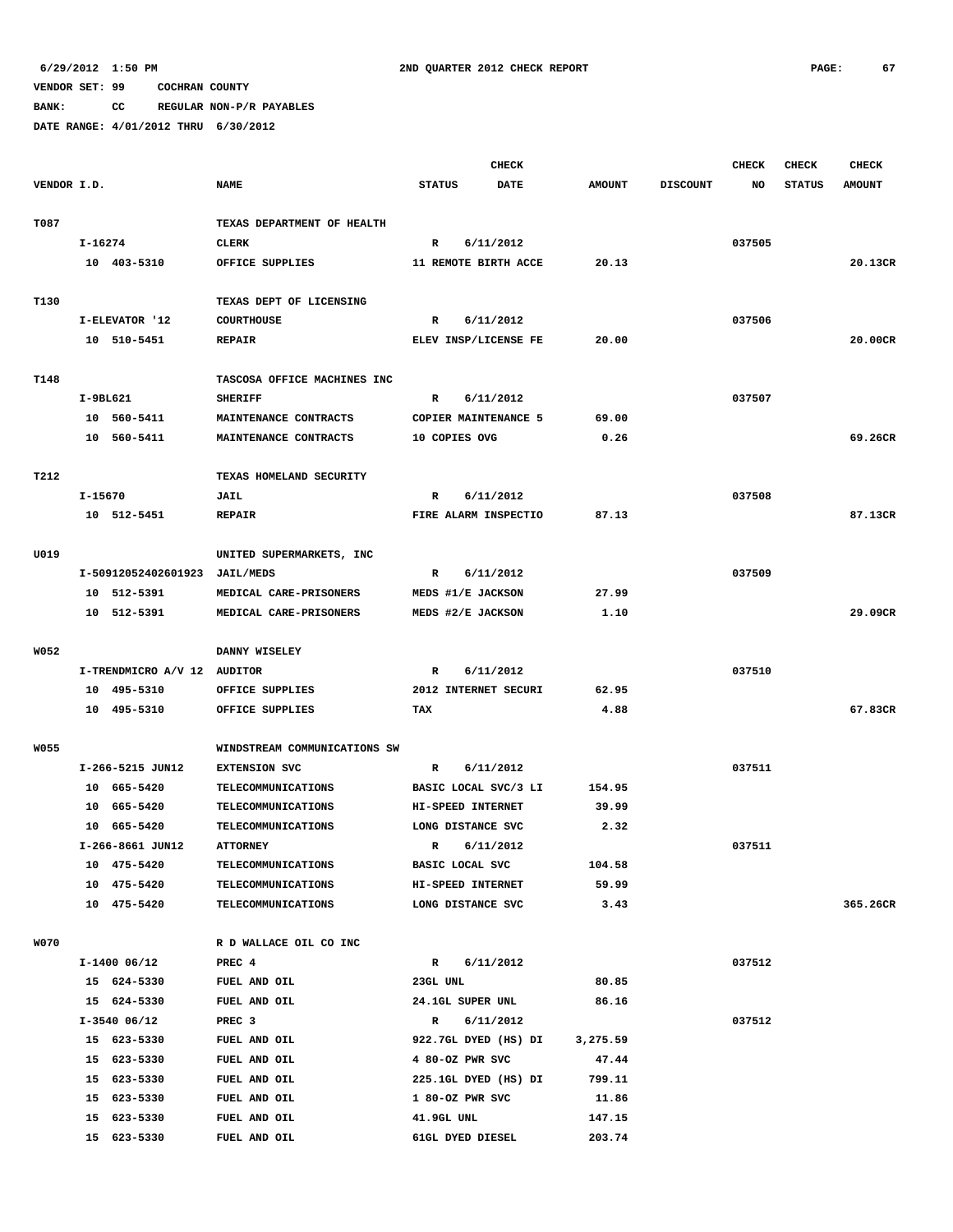# **BANK: CC REGULAR NON-P/R PAYABLES**

|             |                     |                            |                     | <b>CHECK</b> |               |                 | <b>CHECK</b> | <b>CHECK</b>  | <b>CHECK</b>  |
|-------------|---------------------|----------------------------|---------------------|--------------|---------------|-----------------|--------------|---------------|---------------|
| VENDOR I.D. |                     | <b>NAME</b>                | <b>STATUS</b>       | <b>DATE</b>  | <b>AMOUNT</b> | <b>DISCOUNT</b> | NO           | <b>STATUS</b> | <b>AMOUNT</b> |
|             |                     |                            |                     |              |               |                 |              |               |               |
| <b>W070</b> |                     | R D WALLACE OIL CO INCCONT |                     |              |               |                 |              |               |               |
|             | $I-3540$ 06/12      | PREC <sub>3</sub>          | $\mathbb{R}$        | 6/11/2012    |               |                 | 037512       |               |               |
|             | 15 623-5330         | FUEL AND OIL               | 1 80-OZ PWR SVC     |              | 11.86         |                 |              |               |               |
|             | 15 623-5330         | FUEL AND OIL               | 25.5GL UNL          |              | 86.06         |                 |              |               |               |
|             | $I-3600$ 06/12      | PARK                       | R                   | 6/11/2012    |               |                 | 037512       |               |               |
|             | 10 660-5330         | FUEL AND OIL               | 24.5GL UNL          |              | 86.12         |                 |              |               |               |
|             | I-3700 06/12        | <b>SHERIFF</b>             | R                   | 6/11/2012    |               |                 | 037512       |               |               |
|             | 10 560-5330         | FUEL AND OIL               | 42.5GL UNL/#121     |              | 144.51        |                 |              |               |               |
|             | 10 560-5330         | FUEL AND OIL               | 72.5GL UNL/#123     |              | 245.39        |                 |              |               |               |
|             | 10 560-5330         | FUEL AND OIL               | 59.5GL UNL/#137     |              | 199.57        |                 |              |               | 5,425.41CR    |
| W092        |                     | WTG FUELS, INC             |                     |              |               |                 |              |               |               |
|             | I-15006-03496 JUN12 | <b>SHERIFF</b>             | R                   | 6/11/2012    |               |                 | 037513       |               |               |
|             | 10 560-5330         | FUEL AND OIL               | 13GL UNL/#125       |              | 45.06         |                 |              |               |               |
|             | 560-5330<br>10      | FUEL AND OIL               | 44.52GL UNL/#123    |              | 155.26        |                 |              |               |               |
|             | 560-5330<br>10      | FUEL AND OIL               | 15.05GL UNL/#137    |              | 52.91         |                 |              |               |               |
|             | 560-5330<br>10      | FUEL AND OIL               | 78GL UNL/#134       |              | 275.16        |                 |              |               |               |
|             | 560-5330<br>10      | FUEL AND OIL               | 31.51GL UNL/#135    |              | 110.63        |                 |              |               |               |
|             | 560-5330<br>10      | FUEL AND OIL               | 142.51GL UNL/#136   |              | 498.04        |                 |              |               |               |
|             | 10 560-5330         | FUEL AND OIL               | 38.1GL UNL/#122     |              | 127.17        |                 |              |               | 1,264.23CR    |
| M042        |                     | <b>MORTON ISD</b>          |                     |              |               |                 |              |               |               |
|             | I-R15886 CWS        | TAX OFC                    | $\mathbf R$         | 6/14/2012    |               |                 | 037514       |               |               |
|             | 10 000-4310.120     | DELINQUENT TAXES           | RESALE PROCEEDS/CWS |              | 25.32         |                 |              |               |               |
|             | I-R6801 CWS         | TAX OFC                    | R                   | 6/14/2012    |               |                 | 037514       |               |               |
|             | 10 000-4310.120     | DELINQUENT TAXES           | RESALE PROCEEDS/CWS |              | 3.71          |                 |              |               |               |
|             | I-R6923 CWS         | TAX OFC                    | R                   | 6/14/2012    |               |                 | 037514       |               |               |
|             | 10 000-4310.120     | DELINQUENT TAXES           | RESALE PROCEEDS/CWS |              | 145.96        |                 |              |               |               |
|             | I-R9011 CWS         | TAX OFC                    | R                   | 6/14/2012    |               |                 | 037514       |               |               |
|             | 10 000-4310.120     | DELINQUENT TAXES           | RESALE PROCEEDS/CWS |              | 2.20          |                 |              |               |               |
|             | I-R9182 CWS         | TAX OFC                    | R                   | 6/14/2012    |               |                 | 037514       |               |               |
|             | 10 000-4310.120     | DELINQUENT TAXES           | RESALE PROCEEDS/CWS |              | 2.67          |                 |              |               |               |
|             | I-R9185 CWS         | TAX OFC                    | R                   | 6/14/2012    |               |                 | 037514       |               |               |
|             | 10 000-4310.120     | DELINQUENT TAXES           | RESALE PROCEEDS/CWS |              | 0.95          |                 |              |               | 180.81CR      |
|             |                     |                            |                     |              |               |                 |              |               |               |
| W210        |                     | WHITEFACE CONSOLIDATED     |                     |              |               |                 |              |               |               |
|             | I-R15886 CWS        | TAX OFC                    | $\mathbb{R}$        | 6/14/2012    |               |                 | 037515       |               |               |
|             | 10 000-4310.120     | DELINQUENT TAXES           | RESALE PROCEEDS/CWS |              | 14.56         |                 |              |               |               |
|             | I-R6801 CWS         | TAX OFC                    | $\mathbb{R}$        | 6/14/2012    |               |                 | 037515       |               |               |
|             | 10 000-4310.120     | DELINQUENT TAXES           | RESALE PROCEEDS/CWS |              | 2.14          |                 |              |               |               |
|             | I-R6923 CWS         | TAX OFC                    | R                   | 6/14/2012    |               |                 | 037515       |               |               |
|             | 10 000-4310.120     | DELINQUENT TAXES           | RESALE PROCEEDS/CWS |              | 83.90         |                 |              |               |               |
|             | I-R9011 CWS         | TAX OFC                    | R                   | 6/14/2012    |               |                 | 037515       |               |               |
|             | 10 000-4310.120     | DELINQUENT TAXES           | RESALE PROCEEDS/CWS |              | 1.26          |                 |              |               |               |
|             | I-R9182 CWS         | TAX OFC                    | R                   | 6/14/2012    |               |                 | 037515       |               |               |
|             | 10 000-4310.120     | DELINQUENT TAXES           | RESALE PROCEEDS/CWS |              | 1.53          |                 |              |               |               |
|             | I-R9185 CWS         | TAX OFC                    | $\mathbb{R}$        | 6/14/2012    |               |                 | 037515       |               |               |
|             | 10 000-4310.120     | DELINQUENT TAXES           | RESALE PROCEEDS/CWS |              | 0.54          |                 |              |               | 103.93CR      |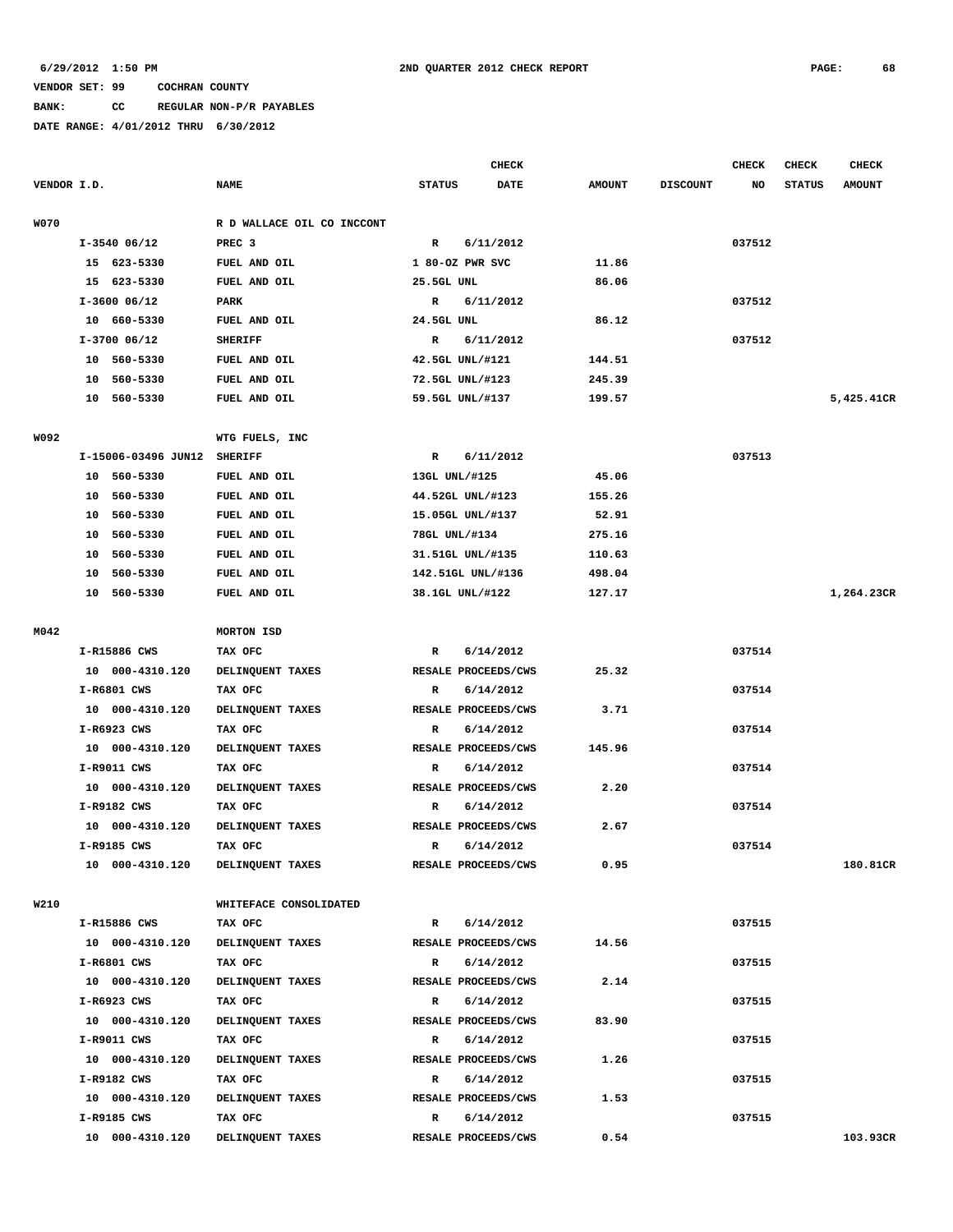**BANK: CC REGULAR NON-P/R PAYABLES**

|             |          |                |                              |                  | <b>CHECK</b>             |               |                 | CHECK  | <b>CHECK</b>  | <b>CHECK</b>  |
|-------------|----------|----------------|------------------------------|------------------|--------------------------|---------------|-----------------|--------|---------------|---------------|
| VENDOR I.D. |          |                | <b>NAME</b>                  | <b>STATUS</b>    | <b>DATE</b>              | <b>AMOUNT</b> | <b>DISCOUNT</b> | NO     | <b>STATUS</b> | <b>AMOUNT</b> |
|             |          |                |                              |                  |                          |               |                 |        |               |               |
| A164        |          |                | ADVANTAGE GLASS & MIRROR     |                  |                          |               |                 |        |               |               |
|             | I-17389  |                | PREC <sub>3</sub>            | $\mathbf R$      | 6/28/2012                |               |                 | 037550 |               |               |
|             |          | 15 623-5451    | <b>REPAIRS</b>               |                  | PATTERN CUT, 1/4 LAM,    | 90.00         |                 |        |               |               |
|             |          | 15 623-5451    | <b>REPAIRS</b>               | LABOR            |                          | 28.00         |                 |        |               | 118.00CR      |
| A165        |          |                | AFFILIATED COMPUTER SERVICES |                  |                          |               |                 |        |               |               |
|             | I-289506 |                | <b>CLERK</b>                 | R                | 6/28/2012                |               |                 | 037551 |               |               |
|             |          | 10 403-5416    | FILMING & INDEXING           |                  | 20/20 LAND RECORDS 1     | 1,250.00      |                 |        |               |               |
|             |          | 10 403-5416    | FILMING & INDEXING           |                  | 60 ARCHIVAL PRINTS       | 53.40         |                 |        |               |               |
|             |          | 10 403-5416    | FILMING & INDEXING           | <b>FREIGHT</b>   |                          | 38.75         |                 |        |               |               |
|             | I-798718 |                | CLERK                        | R                | 6/28/2012                |               |                 | 037551 |               |               |
|             |          | 10 403-5416    | FILMING & INDEXING           |                  | ORR IMAGING (409) MA     | 91.00         |                 |        |               |               |
|             | I-798725 |                | CLERK                        | R                | 6/28/2012                |               |                 | 037551 |               |               |
|             |          | 10 403-5416    | FILMING & INDEXING           |                  | ORR IMAGING (430) AP     | 91.00         |                 |        |               |               |
|             |          | 10 403-5416    | FILMING & INDEXING           | <b>FREIGHT</b>   |                          | 10.00         |                 |        |               | 1,534.15CR    |
|             |          |                |                              |                  |                          |               |                 |        |               |               |
| A178        |          |                | <b>AMAZON</b>                |                  |                          |               |                 |        |               |               |
|             |          | C-233392348300 | LIBRARY                      | R                | 6/28/2012                |               |                 | 037552 |               |               |
|             |          | 10 650-5590    | <b>BOOKS</b>                 |                  | RET THERE IS NO DOG      | 12.23CR       |                 |        |               |               |
|             |          | I-010121346872 | LIBRARY                      | R                | 6/28/2012                |               |                 | 037552 |               |               |
|             |          | 10 650-5590    | <b>BOOKS</b>                 |                  | THE COVE: A NOVEL        | 17.33         |                 |        |               |               |
|             |          | 10 650-5590    | <b>BOOKS</b>                 |                  | HEART OF A KILLER        | 14.63         |                 |        |               |               |
|             |          | 10 650-5590    | <b>BOOKS</b>                 |                  | SCHINDLER'S LIST         | 17.16         |                 |        |               |               |
|             |          | 10 650-5590    | <b>BOOKS</b>                 | ARTEMIS FOWL     |                          | 11.53         |                 |        |               |               |
|             |          | 10 650-5499    | MISCELLANEOUS                |                  | THE BIG NATE BOX         | 11.00         |                 |        |               |               |
|             |          | 10 650-5590    | <b>BOOKS</b>                 |                  | REAL GHOSTS, RESTLES     | 19.37         |                 |        |               |               |
|             |          | 10 650-5590    | <b>BOOKS</b>                 |                  | THE CASE OF THE PERF     | 12.47         |                 |        |               |               |
|             |          | I-010125911674 | LIBRARY                      | R                | 6/28/2012                |               |                 | 037552 |               |               |
|             |          | 10 650-5499    | MISCELLANEOUS                |                  | MY WEIRD SCHOOL COLL     | 11.51         |                 |        |               |               |
|             |          | 10 650-5590    | <b>BOOKS</b>                 | <b>INSURGENT</b> |                          | 10.79         |                 |        |               |               |
|             |          | 10 650-5590    | <b>BOOKS</b>                 |                  | UNDER THE NEVER SKY      | 11.98         |                 |        |               |               |
|             | 10       | 650-5590       | <b>BOOKS</b>                 |                  | CASE OF THE MYSTERIO     | 5.99          |                 |        |               |               |
|             |          | 10 650-5590    | <b>BOOKS</b>                 |                  | THE LUPUS BOOK: A GU     | 19.80         |                 |        |               |               |
|             |          | 10 650-5590    | <b>BOOKS</b>                 |                  | ROBERT B PARKER'S LU     | 16.79         |                 |        |               |               |
|             |          | 10 650-5590    | <b>BOOKS</b>                 |                  | THE LAST BOYFRIEND:      | 9.60          |                 |        |               |               |
|             |          | 10 650-5590    | <b>BOOKS</b>                 |                  | ENGLISH GRAMMAR WORK     | 10.21         |                 |        |               |               |
|             |          | 10 650-5590    | <b>BOOKS</b>                 | CATCH ME         |                          | 15.46         |                 |        |               |               |
|             |          | 10 650-5590    | <b>BOOKS</b>                 |                  | STEPPING ON THE CRAC     | 6.99          |                 |        |               |               |
|             | 10       | 650-5590       | <b>BOOKS</b>                 |                  | THE DEAD MAN IN INDI     | 5.99          |                 |        |               |               |
|             |          | 10 650-5590    | <b>BOOKS</b>                 |                  | <b>10-MINUTE PUPPETS</b> | 9.36          |                 |        |               |               |
|             |          | 10 650-5590    | <b>BOOKS</b>                 |                  | STINK & THE GREAT GU     | 4.99          |                 |        |               |               |
|             |          | 10 650-5590    | <b>BOOKS</b>                 |                  | JUDY MOODY (BOOK #1)     | 5.99          |                 |        |               |               |
|             |          | 10 650-5590    | <b>BOOKS</b>                 |                  | JUDY MOODY GETS FAMO     | 5.99          |                 |        |               |               |
|             |          | 10 650-5590    | <b>BOOKS</b>                 |                  | JUDY MOODY SAVES THE     | 5.99          |                 |        |               |               |
|             | 10       | 650-5590       | <b>BOOKS</b>                 |                  | CITY OF LOST SOULS       | 11.99         |                 |        |               |               |
|             |          | 10 650-5590    | <b>BOOKS</b>                 | HOURGLASS        |                          | 12.48         |                 |        |               |               |
|             |          | 10 650-5590    | <b>BOOKS</b>                 | DISC             |                          | 7.90CR        |                 |        |               |               |
|             |          | I-106621977880 | LIBRARY                      | R                | 6/28/2012                |               |                 | 037552 |               |               |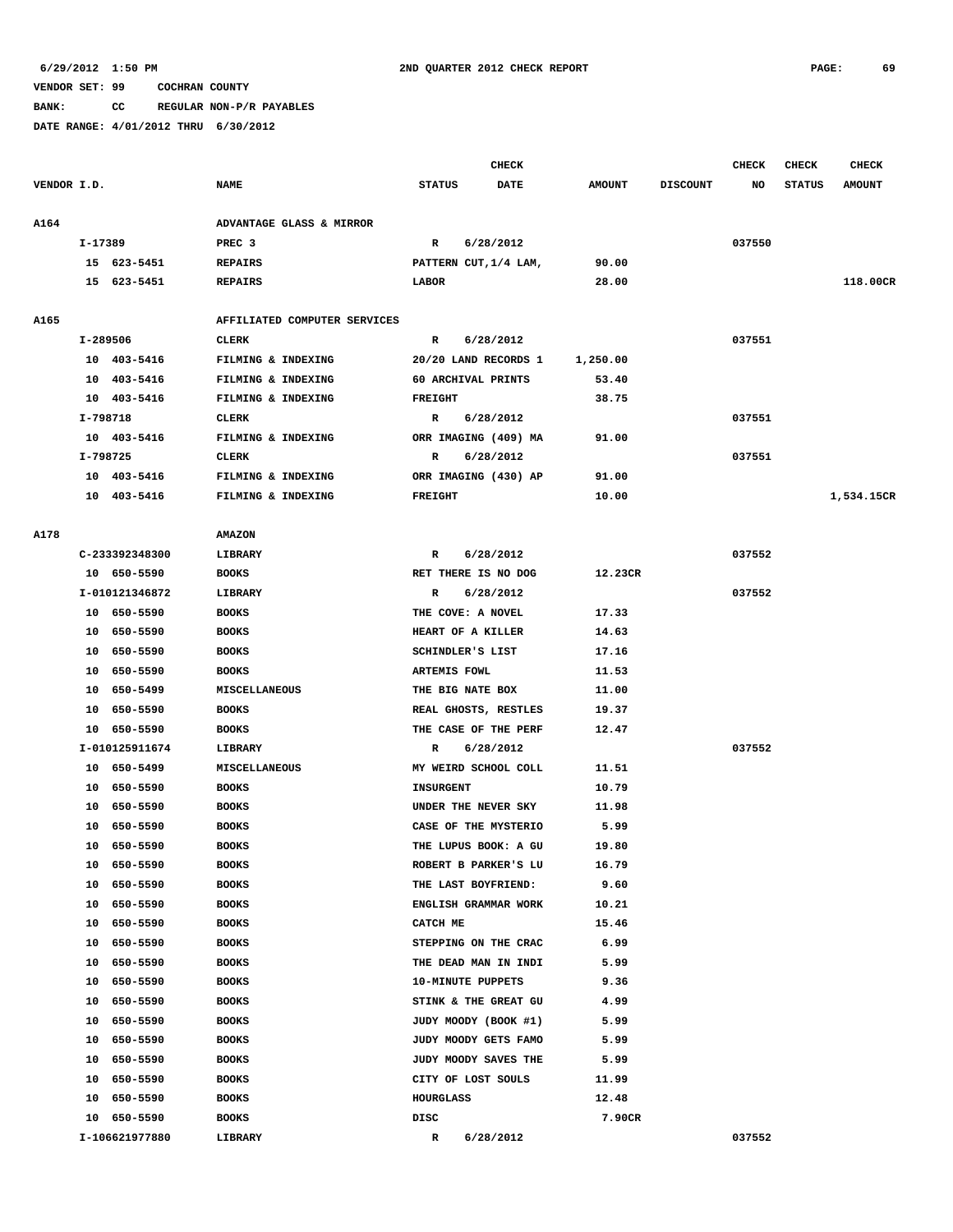**BANK: CC REGULAR NON-P/R PAYABLES**

|             |                |                              | <b>CHECK</b>         |             |               |                 | CHECK  | <b>CHECK</b>  | <b>CHECK</b>  |
|-------------|----------------|------------------------------|----------------------|-------------|---------------|-----------------|--------|---------------|---------------|
| VENDOR I.D. |                | <b>NAME</b>                  | <b>STATUS</b>        | <b>DATE</b> | <b>AMOUNT</b> | <b>DISCOUNT</b> | NO     | <b>STATUS</b> | <b>AMOUNT</b> |
|             |                |                              |                      |             |               |                 |        |               |               |
| A178        |                | <b>AMAZON</b><br><b>CONT</b> |                      |             |               |                 |        |               |               |
|             | I-106621977880 | LIBRARY                      | R                    | 6/28/2012   |               |                 | 037552 |               |               |
|             | 10 650-5590    | <b>BOOKS</b>                 | WALTER THE FARTING D |             | 10.98         |                 |        |               |               |
|             | 10 650-5590    | <b>BOOKS</b>                 | SHIPPING             |             | 3.99          |                 |        |               |               |
|             | I-219250233042 | LIBRARY                      | $\mathbf{R}$         | 6/28/2012   |               |                 | 037552 |               |               |
|             | 10 650-5590    | <b>BOOKS</b>                 | FRIENDSHIP ACCORDING |             | 11.24         |                 |        |               |               |
|             | 650-5590<br>10 | <b>BOOKS</b>                 | WALTER THE FARTING D |             | 12.74         |                 |        |               |               |
|             | 650-5590<br>10 | <b>BOOKS</b>                 | ARTEMIS FOWL: THE AR |             | 11.53         |                 |        |               |               |
|             | 650-5590<br>10 | <b>BOOKS</b>                 | SEEK ME WITH ALL YOU |             | 9.21          |                 |        |               |               |
|             | 650-5590<br>10 | <b>BOOKS</b>                 | PLAIN PERFECT (DAUGH |             | 6.00          |                 |        |               |               |
|             | 650-5590<br>10 | <b>BOOKS</b>                 | PLAIN PURSUIT (DAUGH |             | 6.00          |                 |        |               |               |
|             | I-219252094988 | LIBRARY                      | R                    | 6/28/2012   |               |                 | 037552 |               |               |
|             | 10<br>650-5590 | <b>BOOKS</b>                 | THE CAREGIVER: FAMIL |             | 10.39         |                 |        |               |               |
|             | 650-5590<br>10 | <b>BOOKS</b>                 | THE PROTECTOR: FAMIL |             | 10.39         |                 |        |               |               |
|             | 650-5590<br>10 | <b>BOOKS</b>                 | THE CRUCIBLE         |             | 10.40         |                 |        |               |               |
|             | 650-5590<br>10 | <b>BOOKS</b>                 | TIME FOR BED         |             | 10.62         |                 |        |               |               |
|             | 650-5590<br>10 | <b>BOOKS</b>                 | THE COLUMBUS AFFAIR: |             | 16.20         |                 |        |               |               |
|             | 650-5590<br>10 | <b>BOOKS</b>                 | STOLEN PREY          |             | 15.97         |                 |        |               |               |
|             | 10<br>650-5590 | <b>BOOKS</b>                 | WHAT'S BLACK & WHITE |             | 4.99          |                 |        |               |               |
|             | 650-5590<br>10 | <b>BOOKS</b>                 | WET & WILD! #5       |             | 4.99          |                 |        |               |               |
|             | 650-5590<br>10 | <b>BOOKS</b>                 | THE OUTSIDERS 40TH A |             | 11.24         |                 |        |               |               |
|             | 650-5590<br>10 | <b>BOOKS</b>                 | THE STINKY CHEESE MA |             | 11.24         |                 |        |               |               |
|             | 650-5590<br>10 | <b>BOOKS</b>                 | NO SAFETY IN NUMBERS |             | 11.98         |                 |        |               |               |
|             | 650-5590<br>10 | <b>BOOKS</b>                 | WALTER THE FARTING D |             | 10.85         |                 |        |               |               |
|             | 10<br>650-5590 | <b>BOOKS</b>                 | BAD KITTY FOR PRESID |             | 10.07         |                 |        |               |               |
|             | 650-5590<br>10 | <b>BOOKS</b>                 | <b>SHIFT</b>         |             | 11.35         |                 |        |               |               |
|             | 650-5590<br>10 | <b>BOOKS</b>                 | DAUGHTERS FOR A TIME |             | 7.55          |                 |        |               |               |
|             | I-274881058701 | LIBRARY                      | R                    | 6/28/2012   |               |                 | 037552 |               |               |
|             | 650-5590<br>10 | <b>BOOKS</b>                 | EVERY THING ON IT    |             | 11.76         |                 |        |               |               |
|             | 650-5590<br>10 | <b>BOOKS</b>                 | LUNCH LADY AND THE C |             | 6.99          |                 |        |               |               |
|             | 10<br>650-5590 | <b>BOOKS</b>                 | WALTER THE FARTING D |             | 12.40         |                 |        |               |               |
|             | 650-5590<br>10 | <b>BOOKS</b>                 | THE LOWER RIVER      |             | 16.50         |                 |        |               |               |
|             | 10<br>650-5590 | <b>BOOKS</b>                 | <b>FEVER 1793</b>    |             | 6.99          |                 |        |               |               |
|             | 10 650-5590    | <b>BOOKS</b>                 | REDEMPTION           |             | 10.39         |                 |        |               |               |
|             | 10 650-5590    | <b>BOOKS</b>                 | ALIENS IN UNDERPANTS |             | 11.67         |                 |        |               |               |
|             | 650-5590<br>10 | <b>BOOKS</b>                 | IN ONE PERSON: A NOV |             | 16.80         |                 |        |               |               |
|             | 10<br>650-5590 | <b>BOOKS</b>                 | POOR PUPPY (BAD KITT |             | 14.76         |                 |        |               |               |
|             | 650-5590<br>10 | <b>BOOKS</b>                 | HAPPY BIRTHDAY, BAD  |             | 11.96         |                 |        |               |               |
|             | 650-5590<br>10 | <b>BOOKS</b>                 | THE GREAT DESTROYER: |             | 17.97         |                 |        |               |               |
|             | 10 650-5590    | <b>BOOKS</b>                 | <b>DISCOUNT</b>      |             | 0.46CR        |                 |        |               |               |
|             | I-274882262848 | LIBRARY                      | R                    | 6/28/2012   |               |                 | 037552 |               |               |
|             | 10 650-5590    | <b>BOOKS</b>                 | TOUGH BORIS          |             | 12.00         |                 |        |               |               |
|             | 10<br>650-5590 | <b>BOOKS</b>                 | GONE GIRL: A NOVEL   |             | 15.00         |                 |        |               |               |
|             | 10 650-5590    | <b>BOOKS</b>                 | THE AMATEUR          |             | 16.77         |                 |        |               |               |
|             | 10 650-5590    | <b>BOOKS</b>                 | <b>DISCOUNT</b>      |             | 0.44CR        |                 |        |               |               |
|             | I-274884197482 | LIBRARY                      | R                    | 6/28/2012   |               |                 | 037552 |               |               |
|             | 10 650-5590    | <b>BOOKS</b>                 | THE SURVIVOR: FAMILI |             | 10.39         |                 |        |               |               |
|             | 10 650-5590    | <b>BOOKS</b>                 | WHOEVER YOU ARE      |             | 12.89         |                 |        |               |               |
|             |                |                              |                      |             |               |                 |        |               |               |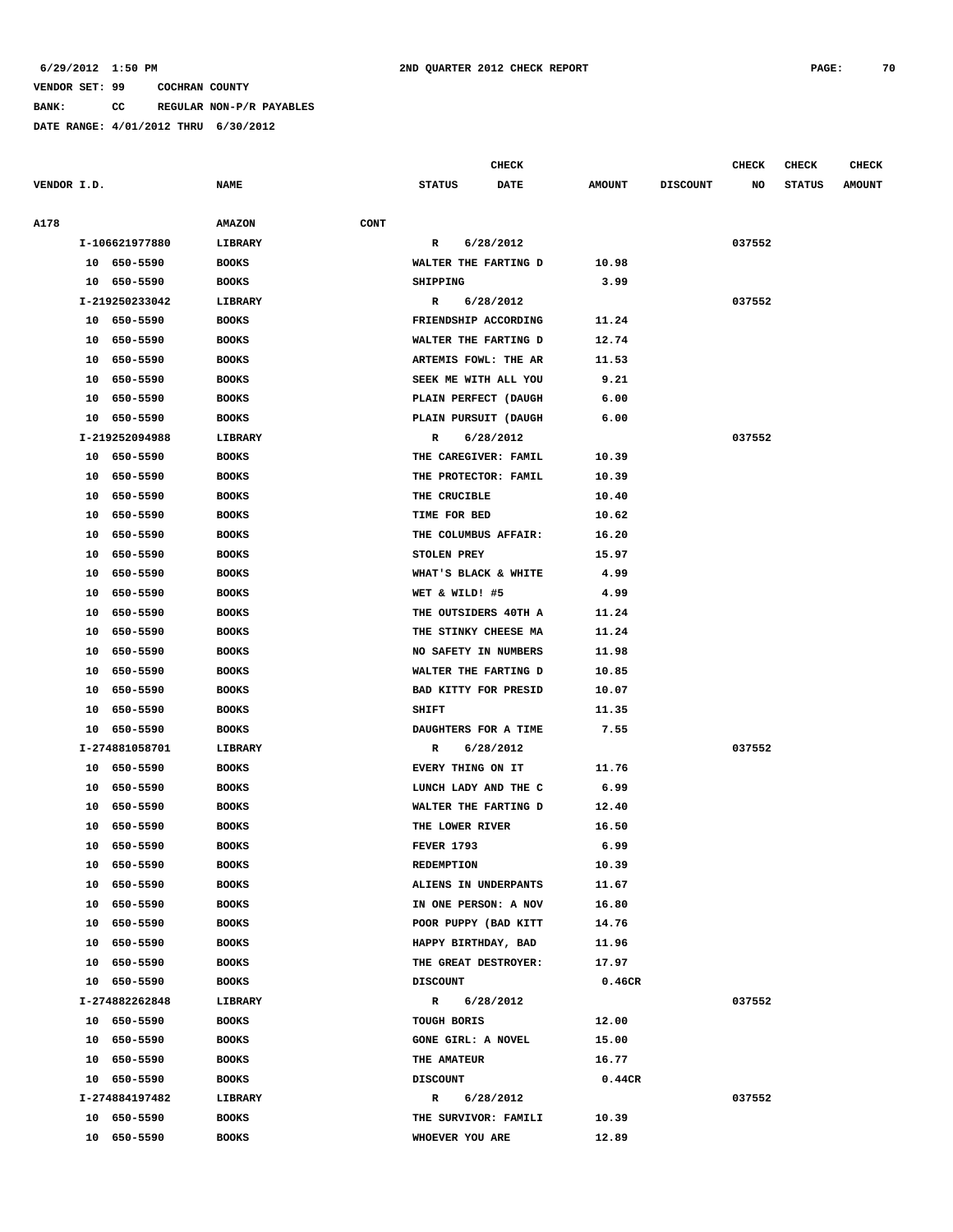**BANK: CC REGULAR NON-P/R PAYABLES**

|             |           |                 |                                              |                           | <b>CHECK</b> |               |                 | <b>CHECK</b> | <b>CHECK</b>  | <b>CHECK</b>  |
|-------------|-----------|-----------------|----------------------------------------------|---------------------------|--------------|---------------|-----------------|--------------|---------------|---------------|
| VENDOR I.D. |           |                 | <b>NAME</b>                                  | <b>STATUS</b>             | <b>DATE</b>  | <b>AMOUNT</b> | <b>DISCOUNT</b> | NO           | <b>STATUS</b> | <b>AMOUNT</b> |
|             |           |                 |                                              |                           |              |               |                 |              |               |               |
| A178        |           |                 | CONT<br><b>AMAZON</b>                        |                           |              |               |                 |              |               |               |
|             |           | I-274884197482  | <b>LIBRARY</b>                               | R                         | 6/28/2012    |               |                 | 037552       |               |               |
|             |           | 10 650-5590     | <b>BOOKS</b>                                 | LUNCH LADY AND THE L      |              | 6.99          |                 |              |               |               |
|             |           | 10 650-5590     | <b>BOOKS</b>                                 | ALIENS LOVE UNDERPAN      |              | 8.43          |                 |              |               |               |
|             |           | 10 650-5590     | <b>BOOKS</b>                                 | PLAIN PARADISE (A DA      |              | 6.00          |                 |              |               | 720.94CR      |
|             |           |                 |                                              |                           |              |               |                 |              |               |               |
| A224        |           |                 | ARMOR ASPHALT, INC                           |                           |              |               |                 |              |               |               |
|             | $I-15401$ |                 | PREC <sub>2</sub>                            | R                         | 6/28/2012    |               |                 | 037553       |               |               |
|             |           | 15 622-5356     | ROAD MATERIALS & SUPPLIES                    | 11.71TN COLD MIX          |              | 1,171.00      |                 |              |               | 1,171.00CR    |
|             |           |                 |                                              |                           |              |               |                 |              |               |               |
| C084        |           |                 | CLERK, SEVENTH COURT OF APPEAL               |                           |              |               |                 |              |               |               |
|             |           | I-MAY 2012      | <b>STATE FEES</b>                            | $\mathbb{R}$              | 6/28/2012    |               |                 | 037554       |               |               |
|             |           | 90 000-2379.002 | 7th Crt of Appeal Gov't22.2081COUNTY COURT   |                           |              | 15.00         |                 |              |               |               |
|             |           | 90 000-2379.002 | 7th Crt of Appeal Gov't22.2081DISTRICT COURT |                           |              | 25.00         |                 |              |               | 40.00CR       |
|             |           |                 |                                              |                           |              |               |                 |              |               |               |
| C305        |           |                 | CAPROCK COURT REPORTING, INC                 |                           |              |               |                 |              |               |               |
|             | I-5374    |                 | DISTRICT COURT                               | R                         | 6/28/2012    |               |                 | 037555       |               |               |
|             |           | 29 435-5499     | GOV'T CODE 51.601(c) ITEMS                   | SERVICES 6/21/12, 1/      |              | 175.00        |                 |              |               |               |
|             |           | 29 435-5499     | GOV'T CODE 51.601(c) ITEMS                   | MILEAGE/LBK TO MRTN       |              | 29.07         |                 |              |               | 204.07CR      |
|             |           |                 |                                              |                           |              |               |                 |              |               |               |
| C321        |           |                 | CLEAR- VU                                    |                           |              |               |                 |              |               |               |
|             | I-28350   |                 | <b>SHERIFF</b>                               | R                         | 6/28/2012    |               |                 | 037556       |               |               |
|             |           | 10 560-5451     | MACHINERY-NON-OFFICE REPAIR                  | WINDSHIELD, HAIL DMG/     |              | 99.99         |                 |              |               |               |
|             |           | 10 560-5451     | MACHINERY-NON-OFFICE REPAIR                  | LABOR                     |              | 100.00        |                 |              |               |               |
|             |           | 10 560-5451     | MACHINERY-NON-OFFICE REPAIR                  | SHOP EXP                  |              | 8.00          |                 |              |               | 207.99CR      |
|             |           |                 |                                              |                           |              |               |                 |              |               |               |
| C341        |           |                 | CARVED STONE, INC                            |                           |              |               |                 |              |               |               |
|             | I-14866   |                 | NON-DEPARTMENTAL                             | R                         | 6/28/2012    |               |                 | 037557       |               |               |
|             |           | 10 409-5499     | <b>MISCELLANEOUS</b>                         | TX CLOCK/D BARKER RE      |              | 65.00         |                 |              |               |               |
|             |           | 10 409-5499     | MISCELLANEOUS                                | ENGRAVING ON BASE         |              | 28.00         |                 |              |               |               |
|             |           | 10 409-5499     | MISCELLANEOUS                                | SHIPPING                  |              | 9.50          |                 |              |               | 102.50CR      |
|             |           |                 |                                              |                           |              |               |                 |              |               |               |
| D027        |           |                 | <b>DEMCO</b>                                 |                           |              |               |                 |              |               |               |
|             |           | I-4634462       | <b>LIBRARY/TOCKER</b>                        | R                         | 6/28/2012    |               |                 | 037558       |               |               |
|             |           | 11 651-5499     | MISCELLANEOUS                                | 4 TABLETOP BOOK RACK      |              | 156.00        |                 |              |               |               |
|             |           | 11 651-5499     | MISCELLANEOUS                                | READING ROCKS CARPET      |              | 220.00        |                 |              |               |               |
|             |           | 11 651-5499     | MISCELLANEOUS                                | 2 KIDOVATION 16" RDN      |              | 526.00        |                 |              |               |               |
|             |           | 11 651-5499     | MISCELLANEOUS                                | KIDOVATION 16" LOVES      |              | 302.00        |                 |              |               |               |
|             |           | 11 651-5499     | <b>MISCELLANEOUS</b>                         | 2 18"H END TABLES         |              | 238.00        |                 |              |               |               |
|             |           | 11 651-5499     | MISCELLANEOUS                                | SHIPPING                  |              | 402.00        |                 |              |               | 1,844.00CR    |
|             |           |                 |                                              |                           |              |               |                 |              |               |               |
| D048        |           |                 | DATA-LINE OFFICE SYSTEMS                     |                           |              |               |                 |              |               |               |
|             | I-64893   |                 | LIBRARY                                      | R                         | 6/28/2012    |               |                 | 037559       |               |               |
|             |           | 10 650-5411     | MAINTENANCE CONTRACTS                        | COPIER MAINTENANCE        |              | 37.50         |                 |              |               |               |
|             | I-65343   | 10 650-5411     | MAINTENANCE CONTRACTS<br>LIBRARY             | <b>FUEL SURCHG</b>        | 6/28/2012    | 1.50          |                 | 037559       |               |               |
|             |           | 10 650-5411     | MAINTENANCE CONTRACTS                        | R<br>817 COLOR COPIES/MAI |              | 81.70         |                 |              |               | 120.70CR      |
|             |           |                 |                                              |                           |              |               |                 |              |               |               |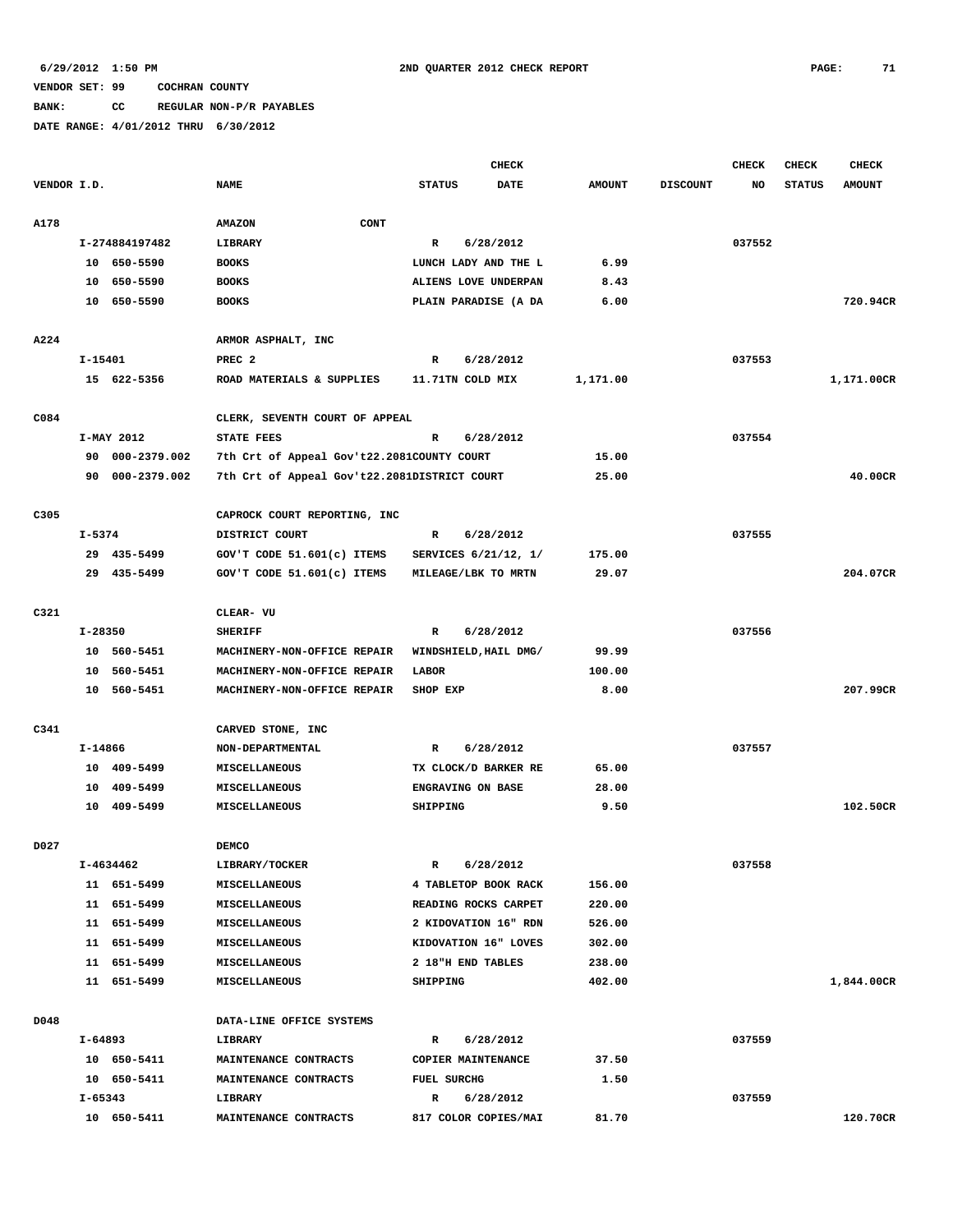# **BANK: CC REGULAR NON-P/R PAYABLES**

|             |                    |                             | CHECK                        |               |                 | <b>CHECK</b> | <b>CHECK</b>  | CHECK         |
|-------------|--------------------|-----------------------------|------------------------------|---------------|-----------------|--------------|---------------|---------------|
| VENDOR I.D. |                    | <b>NAME</b>                 | <b>STATUS</b><br><b>DATE</b> | <b>AMOUNT</b> | <b>DISCOUNT</b> | NO           | <b>STATUS</b> | <b>AMOUNT</b> |
| F073        |                    | FRONTIER VALLEY INC.        |                              |               |                 |              |               |               |
|             | I-357452           | <b>CEMETERY</b>             | 6/28/2012<br>R               |               |                 | 037560       |               |               |
|             | 10 516-5451        | <b>REPAIR</b>               | SQD CONTACT BLK              | 25.95         |                 |              |               |               |
|             | 10 516-5451        | <b>REPAIR</b>               | 3 POS SELECTOR SWITC         | 32.02         |                 |              |               |               |
|             | 10 516-5451        | <b>REPAIR</b>               | RPR PANEL, NW WELL           | 89.00         |                 |              |               |               |
|             | I-357716           | PARK/RODEO GROUNDS          | 6/28/2012<br>R               |               |                 | 037560       |               |               |
|             | 10 660-5451        | <b>REPAIR</b>               | <b>30A HINEMAN BREAKER</b>   | 30.00         |                 |              |               |               |
|             | 10 660-5451        | <b>REPAIR</b>               | 2P-120/240V-30A CB           | 23.25         |                 |              |               |               |
|             | 10 660-5451        | <b>REPAIR</b>               | RPR SVC TO RECEPTACL         | 89.00         |                 |              |               | 289.22CR      |
|             |                    |                             |                              |               |                 |              |               |               |
| G098        |                    | GALL'S INC.                 |                              |               |                 |              |               |               |
|             | I-512243498        | <b>SHERIFF</b>              | 6/28/2012<br>R               |               |                 | 037561       |               |               |
|             | 10 560-5205        | UNIFORMS                    | 2 SHIRTS/BEN                 | 87.98         |                 |              |               |               |
|             | 10 560-5205        | UNIFORMS                    | SHIPPING                     | 0.34          |                 |              |               | 88.32CR       |
|             |                    |                             |                              |               |                 |              |               |               |
| H047        |                    | MATTHEW HARTLEY             |                              |               |                 |              |               |               |
|             | I-CPS#4178 060412  | DISTRICT COURT              | R<br>6/28/2012               |               |                 | 037562       |               |               |
|             | 10 435-5400        | ATTORNEY AD LITEM           | CPS#10-05-4178/PAREN         | 500.00        |                 |              |               |               |
|             | I-CPS#4249 060412  | DISTRICT COURT              | 6/28/2012<br>R               |               |                 | 037562       |               |               |
|             | 10 435-5400        | ATTORNEY AD LITEM           | CPS#11-09-4249/PAREN         | 500.00        |                 |              |               | 1,000.00CR    |
| H137        |                    | HR&R, LLC                   |                              |               |                 |              |               |               |
|             | I-'12 CONF/ALLEN   | COMMISSIONERS COURT         | 6/28/2012<br>R               |               |                 | 037563       |               |               |
|             | 15 610-5427        | COMM-CONTINUING EDUCATION   | '12 WTRCA PROF ED CO         | 170.00        |                 |              |               |               |
|             | I-'12 CONF/DUNN    | COMMISSIONERS COURT         | 6/28/2012<br>R               |               |                 | 037563       |               |               |
|             | 15 610-5427        | COMM-CONTINUING EDUCATION   | '12 WTRCA PROF ED CO         | 170.00        |                 |              |               |               |
|             | I-'12 CONF/SIMPSON | COMMISSIONERS COURT         | 6/28/2012<br>R               |               |                 | 037563       |               |               |
|             | 15 610-5427        | COMM-CONTINUING EDUCATION   | '12 WTRCA PROF ED CO         | 170.00        |                 |              |               |               |
|             | I-'12 CONF/TIMMONS | COMMISSIONERS COURT         | 6/28/2012<br>R               |               |                 | 037563       |               |               |
|             | 15 610-5427        | COMM-CONTINUING EDUCATION   | '12 WTRCA PROF ED CO         | 170.00        |                 |              |               | 680.00CR      |
|             |                    |                             |                              |               |                 |              |               |               |
| J016        |                    | JANWAY COMPANY USA, INC     |                              |               |                 |              |               |               |
|             | I-104851           | LIBRARY                     | 6/28/2012<br>R               |               |                 | 037564       |               |               |
|             | 10 650-5499        | MISCELLANEOUS               | 5PK MESSAGE MAGNETS/         | 17.50         |                 |              |               |               |
|             | 10 650-5499        | <b>MISCELLANEOUS</b>        | 2PK FINGERPRINT KITS         | 9.50          |                 |              |               |               |
|             | 10 650-5499        | MISCELLANEOUS               | 1PK MAZE PENS/20             | 13.00         |                 |              |               |               |
|             | 10 650-5499        | MISCELLANEOUS               | 1PK PENCILS/100              | 29.00         |                 |              |               |               |
|             | 10 650-5499        | MISCELLANEOUS               | UNDER MIN CHG                | 10.00         |                 |              |               |               |
|             | 10 650-5499        | <b>MISCELLANEOUS</b>        | SHIPPING                     | 18.96         |                 |              |               | 97.96CR       |
| K027        |                    | KUSTOM SIGNALS INC.         |                              |               |                 |              |               |               |
|             | I-464223           | <b>SHERIFF</b>              | 6/28/2012<br>$\mathbf{R}$    |               |                 | 037565       |               |               |
|             | 10 560-5451        | MACHINERY-NON-OFFICE REPAIR | DS18737,10K LINEAR M         | 23.27         |                 |              |               |               |
|             | 10 560-5451        | MACHINERY-NON-OFFICE REPAIR | <b>OPTO-COUPLER</b>          | 13.76         |                 |              |               |               |
|             | 10 560-5451        | MACHINERY-NON-OFFICE REPAIR | MLR FILM                     | 0.27          |                 |              |               |               |
|             | 10 560-5451        | MACHINERY-NON-OFFICE REPAIR | RPL COUPLR, CAP, RANGE       | 127.50        |                 |              |               |               |
|             | I-464224           | <b>SHERIFF</b>              | $\mathbb{R}$<br>6/28/2012    |               |                 | 037565       |               |               |
|             | 10 560-5451        | MACHINERY-NON-OFFICE REPAIR | DS23189/CLAIREX CL90         | 15.29         |                 |              |               |               |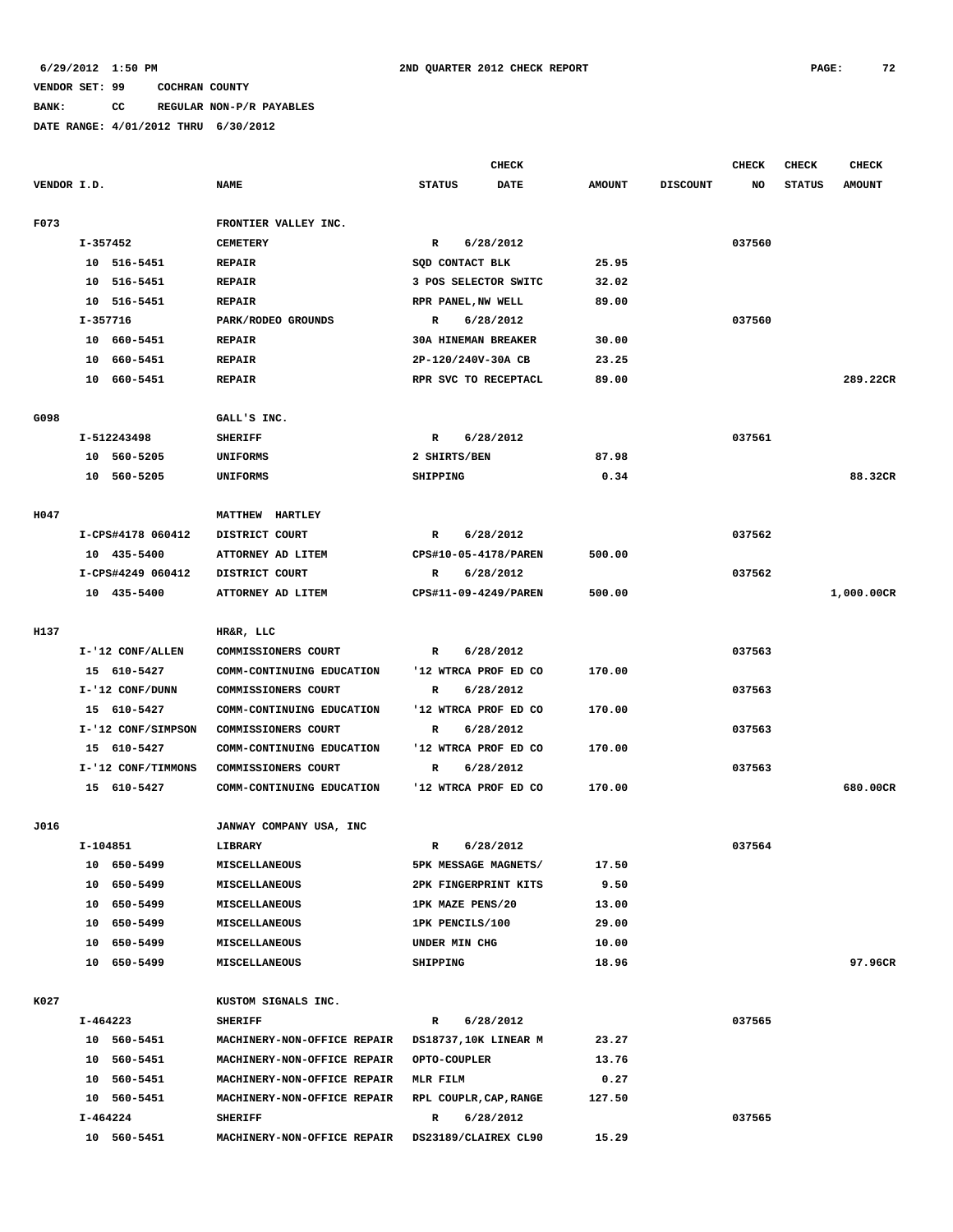**BANK: CC REGULAR NON-P/R PAYABLES**

|             |          |                                 |                                                    |                  | <b>CHECK</b>                      |               |                 | <b>CHECK</b> | <b>CHECK</b>  | <b>CHECK</b>  |
|-------------|----------|---------------------------------|----------------------------------------------------|------------------|-----------------------------------|---------------|-----------------|--------------|---------------|---------------|
| VENDOR I.D. |          |                                 | <b>NAME</b>                                        | <b>STATUS</b>    | <b>DATE</b>                       | <b>AMOUNT</b> | <b>DISCOUNT</b> | <b>NO</b>    | <b>STATUS</b> | <b>AMOUNT</b> |
|             |          |                                 |                                                    |                  |                                   |               |                 |              |               |               |
| K027        |          |                                 | KUSTOM SIGNALS INC.<br><b>CONT</b>                 |                  |                                   |               |                 |              |               |               |
|             | I-464224 |                                 | <b>SHERIFF</b>                                     | $\mathbb{R}$     | 6/28/2012                         |               |                 | 037565       |               |               |
|             |          | 10 560-5451                     | MACHINERY-NON-OFFICE REPAIR                        | <b>PWR CABLE</b> |                                   | 24.83         |                 |              |               |               |
|             |          | 10 560-5451                     | MACHINERY-NON-OFFICE REPAIR                        |                  | RPL CABLE, PHOTO CELL             | 127.50        |                 |              |               | 332.42CR      |
|             |          |                                 |                                                    |                  |                                   |               |                 |              |               |               |
| L015        |          |                                 | LUBBOCK COUNTY, TEXAS                              |                  |                                   |               |                 |              |               |               |
|             |          | I-#803/MAY '12                  | <b>JUVENILE PROBATION</b>                          | R                | 6/28/2012                         |               |                 | 037566       |               |               |
|             |          | 17 575-5413                     | PURCHASED RESIDENTIAL SERVICE 31 DAS/POST (Sec)/#8 |                  |                                   | 2,945.00      |                 |              |               | 2,945.00CR    |
| L015        |          |                                 | LUBBOCK COUNTY, TEXAS                              |                  |                                   |               |                 |              |               |               |
|             |          | I-MAY 12 ADR FEES               | DISTRICT COURT                                     | R                | 6/28/2012                         |               |                 | 037567       |               |               |
|             |          | 19 435-5409                     | A.D.R. CONTRACT                                    |                  | DISTRICT ADR FEES                 | 50.00         |                 |              |               |               |
|             |          | 19 435-5409                     | A.D.R. CONTRACT                                    |                  | COUNTY ADR FEES                   | 30.00         |                 |              |               | 80.00CR       |
|             |          |                                 |                                                    |                  |                                   |               |                 |              |               |               |
| L085        |          |                                 | NANCY LUPER                                        |                  |                                   |               |                 |              |               |               |
|             |          |                                 | I-062012 SO PL FD BK SENIOR CITIZENS               | R                | 6/28/2012                         |               |                 | 037568       |               |               |
|             |          | 10 663-5427                     | CONTINUING EDUCATION                               |                  | SPFB CONF, LBK, 6/20,             | 66.60         |                 |              |               | 66.60CR       |
|             |          |                                 |                                                    |                  |                                   |               |                 |              |               |               |
| L113        |          |                                 | LAW ENFORCEMENT SYSTEMS                            |                  |                                   |               |                 |              |               |               |
|             | I-175964 |                                 | <b>JUSTICE OF PEACE</b>                            | $\mathbb{R}$     | 6/28/2012                         |               |                 | 037569       |               |               |
|             |          | 10 455-5310                     | OFFICE SUPPLIES                                    |                  | 1000 TRAFFIC TICKETS              | 263.00        |                 |              |               |               |
|             |          | 10 455-5310                     | OFFICE SUPPLIES                                    | SHIPPING         |                                   | 13.00         |                 |              |               | 276.00CR      |
|             |          |                                 |                                                    |                  |                                   |               |                 |              |               |               |
| M045        |          |                                 | WILLIAM MESKER dba                                 |                  |                                   |               |                 | 037570       |               |               |
|             |          | I-062212 LIBRARY<br>10 650-5451 | LIBRARY<br><b>REPAIR</b>                           | R                | 6/28/2012<br>DBL SEAL COAT PARKIN | 3,500.00      |                 |              |               | 3,500.00CR    |
|             |          |                                 |                                                    |                  |                                   |               |                 |              |               |               |
| M252        |          |                                 | <b>JEFF MOLLOY</b>                                 |                  |                                   |               |                 |              |               |               |
|             |          | I-4-H ROUND-UP '12              | <b>EXTENSION SVC</b>                               | R                | 6/28/2012                         |               |                 | 037571       |               |               |
|             |          | 10 665-5427                     | CO AGENT-TRAVEL-OUT OF COUNTY 1 NITE/JEFF          |                  |                                   | 77.00         |                 |              |               |               |
|             |          | 10 665-5427                     | CO AGENT-TRAVEL-OUT OF COUNTY LODGING TAX          |                  |                                   | 10.01         |                 |              |               |               |
|             |          | 10 665-5427                     | CO AGENT-TRAVEL-OUT OF COUNTY MEALS                |                  |                                   | 18.25         |                 |              |               | 105.26CR      |
|             |          |                                 |                                                    |                  |                                   |               |                 |              |               |               |
| M281        |          |                                 | MOTION PICTURE LICENSING CORP.                     |                  |                                   |               |                 |              |               |               |
|             |          | I-503784376                     | LIBRARY                                            | R                | 6/28/2012                         |               |                 | 037572       |               |               |
|             |          | 10 650-5411                     | MAINTENANCE CONTRACTS                              |                  | UMBRELLA LICENSE THR              | 105.00        |                 |              |               | 105.00CR      |
|             |          |                                 |                                                    |                  |                                   |               |                 |              |               |               |
| N082        |          |                                 | <b>NETDATA</b>                                     |                  | R 6/28/2012                       |               |                 |              |               |               |
|             | I-13733  | 10 455-5499                     | <b>JUSTICE OF PEACE</b><br>MISCELLANEOUS           | ITICKET 05/12    |                                   | 26.00         |                 | 037573       |               | 26.00CR       |
|             |          |                                 |                                                    |                  |                                   |               |                 |              |               |               |
| 0042        |          |                                 | OMNICARE SAN ANTONIO                               |                  |                                   |               |                 |              |               |               |
|             |          | I-4512-522 JUV#807              | <b>JUVENILE PROBATION</b>                          | $\mathbb{R}$     | 6/28/2012                         |               |                 | 037574       |               |               |
|             |          | 10 571-5412                     | COUNTY-NON RESIDENTIAL SERVICEMEDS #1/#807         |                  |                                   | 14.56         |                 |              |               |               |
|             |          | 10 571-5412                     | COUNTY-NON RESIDENTIAL SERVICEMEDS#2/#807          |                  |                                   | 214.16        |                 |              |               |               |
|             |          | 10 571-5412                     | COUNTY-NON RESIDENTIAL SERVICEMEDS#3/#807          |                  |                                   | 15.14         |                 |              |               | 243.86CR      |
|             |          |                                 |                                                    |                  |                                   |               |                 |              |               |               |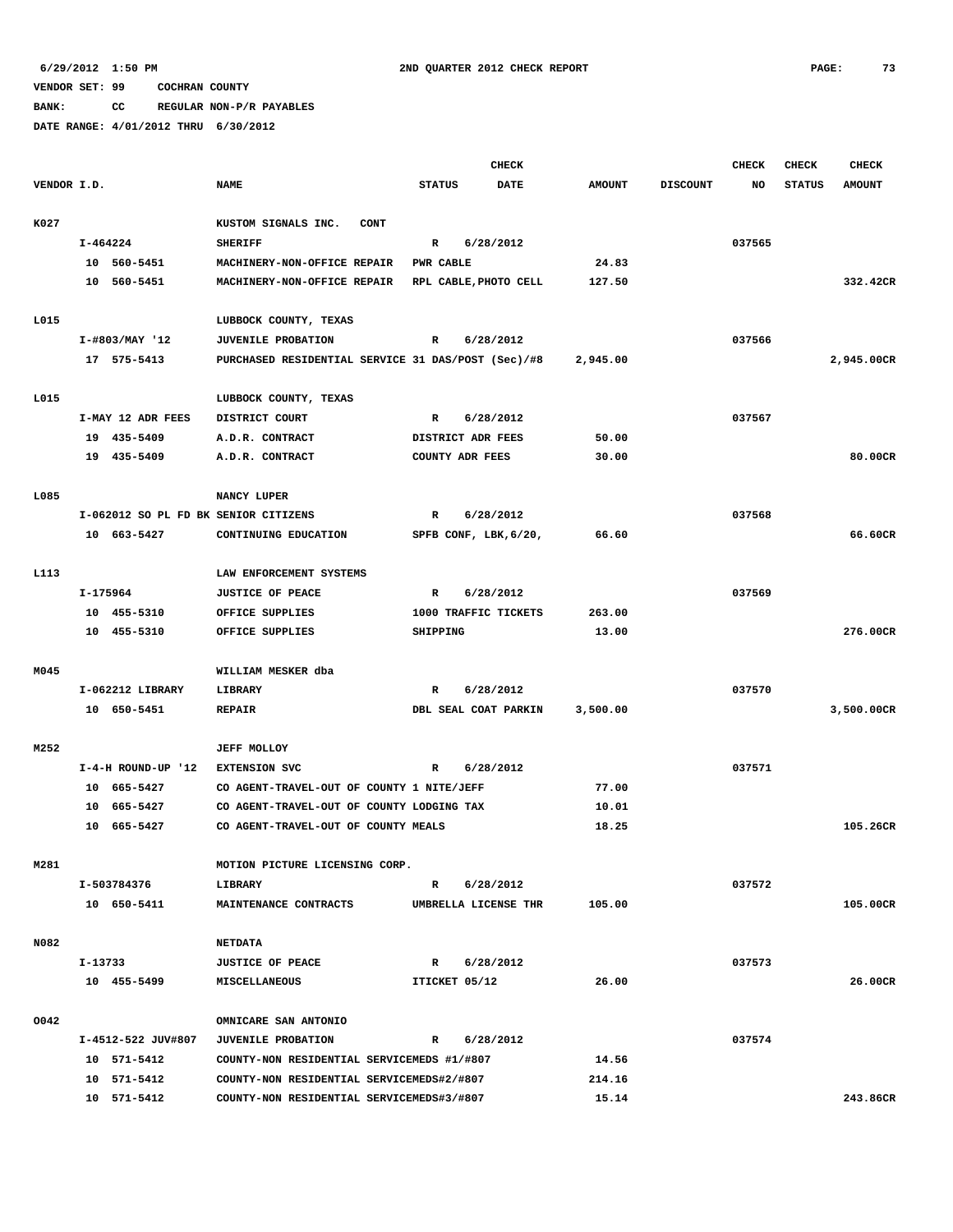**BANK: CC REGULAR NON-P/R PAYABLES**

|             |          |                      |                                                    |                    | <b>CHECK</b>                                 |                |                 | <b>CHECK</b> | <b>CHECK</b>  | <b>CHECK</b>  |
|-------------|----------|----------------------|----------------------------------------------------|--------------------|----------------------------------------------|----------------|-----------------|--------------|---------------|---------------|
| VENDOR I.D. |          |                      | <b>NAME</b>                                        | <b>STATUS</b>      | DATE                                         | <b>AMOUNT</b>  | <b>DISCOUNT</b> | NO           | <b>STATUS</b> | <b>AMOUNT</b> |
|             |          |                      |                                                    |                    |                                              |                |                 |              |               |               |
| 0109        |          |                      | 110TH JUDICIAL DISTRICT JUVENI                     |                    |                                              |                |                 |              |               |               |
|             | I-289    |                      | <b>JUVENILE PROBATION</b>                          | R                  | 6/28/2012                                    |                |                 | 037575       |               |               |
|             |          | 17 575-5413          | PURCHASED RESIDENTIAL SERVICE 31 DAYS/POST(N)/#797 |                    |                                              | 2,170.00       |                 |              |               | 2,170.00CR    |
|             |          |                      |                                                    |                    |                                              |                |                 |              |               |               |
| P007        |          |                      | PAYROLL CLEARING ACCT                              |                    |                                              |                |                 |              |               |               |
|             |          | I-2ND QTR 2012       | ALL DEPARTMENTS--W/C                               | R                  | 6/28/2012                                    |                |                 | 037576       |               |               |
|             |          | 10 400-5204          | WORKERS' COMPENSATION                              |                    | W/C QTRLY DEPOSIT-CN                         | 62.55          |                 |              |               |               |
|             | 10<br>10 | 403-5204<br>435-5204 | WORKERS' COMPENSATION<br>WORKERS' COMPENSATION     |                    | W/C QTRLY DEPOSIT-CL<br>W/C QTRLY DEPOSIT-DI | 81.57<br>12.64 |                 |              |               |               |
|             | 10       | 455-5204             | WORKERS' COMPENSATION                              |                    | W/C QRTRLY DEPOSIT-J                         | 30.83          |                 |              |               |               |
|             | 10       | 475-5204             | WORKERS' COMPENSATION                              |                    | W/C QTRLY DEPOSIT-CN                         | 9.23           |                 |              |               |               |
|             | 10       | 476-5204             | <b>WORKERS' COMPENSATION</b>                       |                    | W/C QTRLY DEPOSIT-DI                         | 28.30          |                 |              |               |               |
|             | 10       | 490-5204             | WORKERS' COMPENSATION                              |                    | W/C QTRLY DEPOSIT-EL                         | 0.14           |                 |              |               |               |
|             | 10       | 495-5204             | WORKERS' COMPENSATION                              |                    | W/C QTRLY DEPOSIT-AU                         | 54.23          |                 |              |               |               |
|             | 10       | 497-5204             | <b>WORKERS' COMPENSATION</b>                       |                    | W/C QTRLY DEPOSIT-TR                         | 32.00          |                 |              |               |               |
|             | 10       | 499-5204             | WORKERS' COMPENSATION                              |                    | W/C QTRLY DEPOSIT-TA                         | 78.50          |                 |              |               |               |
|             | 10       | 510-5204             | WORKERS' COMPENSATION                              |                    | W/C QTRLY DEPOSIT-CO                         | 167.14         |                 |              |               |               |
|             | 10       | 512-5204             | <b>WORKERS'</b><br>COMPENSATION                    |                    | W/C QTRLY DEPOSIT-JA                         | 279.45         |                 |              |               |               |
|             | 10       | 516-5204             | WORKERS' COMPENSATION                              |                    | W/C QTRLY DEPOSIT-CE                         | 204.58         |                 |              |               |               |
|             | 10       | 550-5204             | WORKERS' COMPENSATION                              |                    | W/C QTRLY DEPOSIT-CO                         | 94.16          |                 |              |               |               |
|             | 10       | 560-5204             | WORKERS' COMPENSATION                              |                    | W/C QTRLY DEPOSIT-SH                         | 1,194.23       |                 |              |               |               |
|             | 10       | 571-5204             | WORKERS' COMPENSATION                              |                    | W/C QTRLY DEPOSIT-JU                         | 9.06           |                 |              |               |               |
|             | 10       | 650-5204             | WORKERS' COMPENSATION                              |                    | W/C QTRLY DEPOSIT-LI                         | 32.08          |                 |              |               |               |
|             | 10       | 652-5204             | WORKERS' COMPENSATION                              |                    | W/C QTRLY DEPOSIT-MU                         | 8.46           |                 |              |               |               |
|             | 10       | 660-5204             | WORKERS' COMPENSATION                              |                    | W/C QTRLY DEPOSIT-PA                         | 137.63         |                 |              |               |               |
|             | 10       | 662-5204             | WORKERS' COMPENSATION                              |                    | W/C QTRLY DEPOSIT-AC                         | 152.33         |                 |              |               |               |
|             | 10       | 663-5204             | WORKERS' COMPENSATION                              |                    | W/C QTRLY DEPOSIT-SR                         | 60.07          |                 |              |               |               |
|             | 10       | 665-5204             | WORKERS' COMPENSATION                              |                    | W/C QTRLY DEPOSIT-EX                         | 23.36          |                 |              |               |               |
|             | 15       | 610-5204             | <b>WORKERS'</b><br>COMPENSATION                    |                    | W/C QTRLY DEPOSIT-CO                         | 127.98         |                 |              |               |               |
|             | 15       | 621-5204             | <b>WORKERS'</b><br><b>COMPENSATION</b>             |                    | W/C QTRLY DEPOSIT-PR                         | 464.92         |                 |              |               |               |
|             | 15       | 622-5204             | WORKERS' COMPENSATION                              |                    | W/C QTRLY DEPOSIT-PR                         | 475.83         |                 |              |               |               |
|             | 15       | 623-5204             | WORKERS' COMPENSATION                              |                    | W/C QTRLY DEPOSIT-PR                         | 469.99         |                 |              |               |               |
|             |          | 15 624-5204          | WORKERS' COMPENSATION                              |                    | W/C QTRLY DEPOSIT-PR                         | 469.99         |                 |              |               |               |
|             |          | 30 518-5204          | WORKERS COMPENSATION                               |                    | W/C QTRLY DEPOSIT-AI                         | 58.99          |                 |              |               | 4,820.24CR    |
|             |          |                      |                                                    |                    |                                              |                |                 |              |               |               |
| <b>P017</b> |          |                      | POSTMASTER                                         |                    |                                              |                |                 |              |               |               |
|             | I-061112 |                      | <b>SHERIFF</b>                                     | $\mathbb{R}$       | 6/28/2012                                    |                |                 | 037577       |               |               |
|             |          | 10 560-5311          | POSTAL EXPENSES                                    | 3 ROLLS 44c STAMPS |                                              | 132.00         |                 |              |               |               |
|             | I-061312 | 10 455-5311          | <b>JUSTICE OF PEACE</b><br>POSTAL EXPENSES         | R                  | 6/28/2012<br>1 ROLL 44c FOREVER S            | 44.00          |                 | 037577       |               | 176.00CR      |
|             |          |                      |                                                    |                    |                                              |                |                 |              |               |               |
| P088        |          |                      | PITNEY BOWES CREDIT CORP                           |                    |                                              |                |                 |              |               |               |
|             |          | I-9571324-JN12       | <b>CLERK</b>                                       | $\mathbb{R}$       | 6/28/2012                                    |                |                 | 037578       |               |               |
|             |          | 10 403-5411          | MAINTENANCE CONTRACTS                              |                    | 2ND QTR POSTAGE METE                         | 834.00         |                 |              |               | 834.00CR      |
|             |          |                      |                                                    |                    |                                              |                |                 |              |               |               |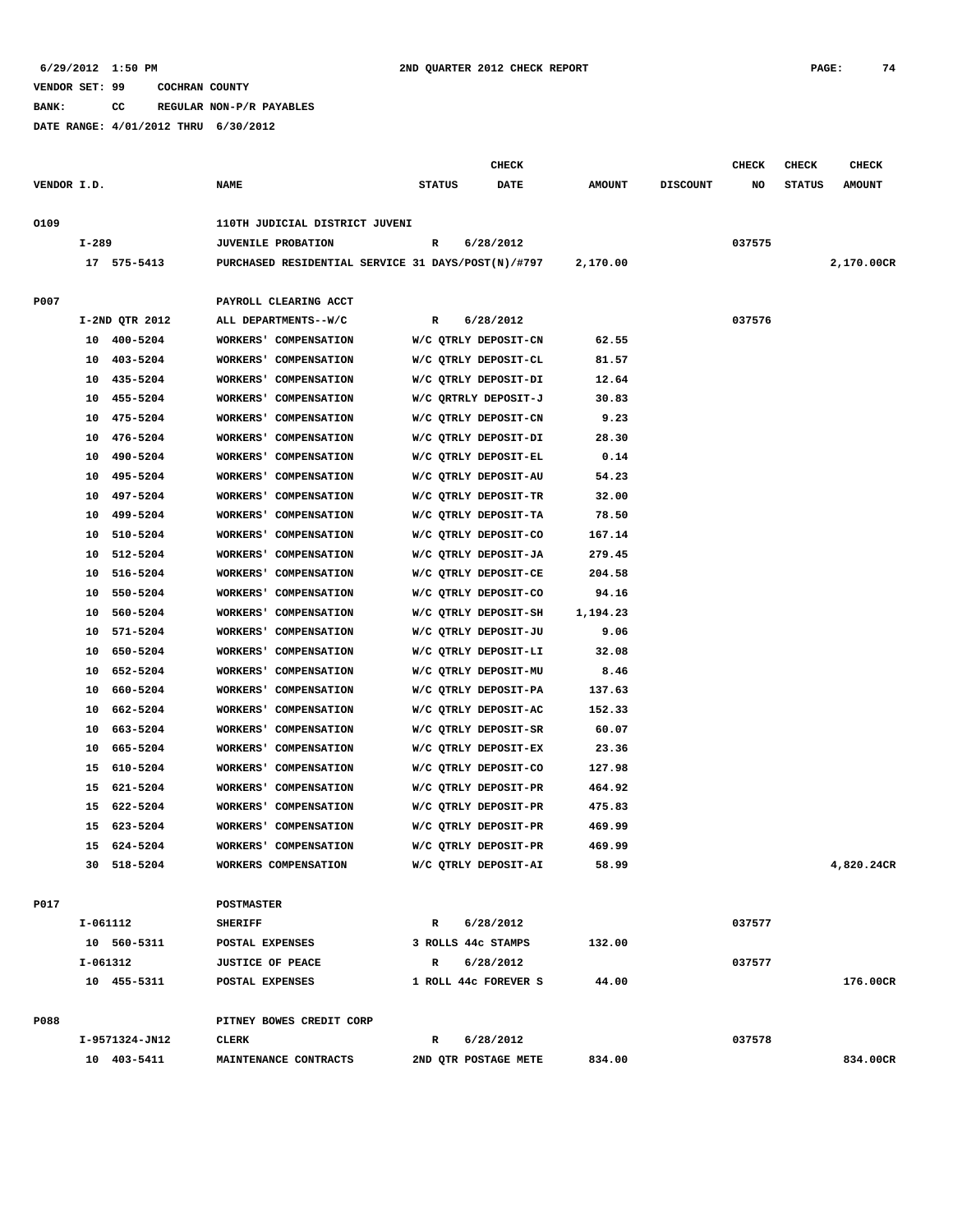**BANK: CC REGULAR NON-P/R PAYABLES**

|             |         |                      |                                   |                         |             | <b>CHECK</b>         |               |                 | CHECK  | <b>CHECK</b>  | <b>CHECK</b>  |
|-------------|---------|----------------------|-----------------------------------|-------------------------|-------------|----------------------|---------------|-----------------|--------|---------------|---------------|
| VENDOR I.D. |         |                      | <b>NAME</b>                       | <b>STATUS</b>           |             | <b>DATE</b>          | <b>AMOUNT</b> | <b>DISCOUNT</b> | NO     | <b>STATUS</b> | <b>AMOUNT</b> |
|             |         |                      |                                   |                         |             |                      |               |                 |        |               |               |
| P221        |         |                      | PERDUE, BRANDON, FIELDER, COLLINS |                         |             |                      |               |                 |        |               |               |
|             |         | $I-NOTICES$ 06/21/12 | TAX OFC                           | R                       |             | 6/28/2012            |               |                 | 037579 |               |               |
|             |         | 10 499-5408          | TAX ROLL                          |                         |             | RENDER 1376 MAY NOTI | 68.80         |                 |        |               |               |
|             | 10      | 499-5408             | TAX ROLL                          |                         |             | PRINT 1376 NOTICES @ | 68.80         |                 |        |               |               |
|             | 10      | 499-5408             | TAX ROLL                          |                         |             | POSTAGE/1376 NOTICES | 515.31        |                 |        |               | 652.91CR      |
|             |         |                      |                                   |                         |             |                      |               |                 |        |               |               |
| R033        |         |                      | <b>GERALD RAMSEY</b>              |                         |             |                      |               |                 |        |               |               |
|             |         | I-JUL '12 RENT       | NON-DEPT'L/STORAGE BLDG           | R                       |             | 6/28/2012            |               |                 | 037580 |               |               |
|             |         | 10 409-5499          | <b>MISCELLANEOUS</b>              |                         |             | STORAGE BLDG RENT JU | 300.00        |                 |        |               | 300.00CR      |
|             |         |                      |                                   |                         |             |                      |               |                 |        |               |               |
| R205        |         |                      | RELIABLE OFFICE SUPPLIES          |                         |             |                      |               |                 |        |               |               |
|             |         | I-CVW51600           | LIBRARY                           | R                       |             | 6/28/2012            |               |                 | 037581 |               |               |
|             |         | 10 650-5499          | MISCELLANEOUS                     |                         |             | 1PK JOLLY RANCHER 5L | 14.99         |                 |        |               |               |
|             | 10      | 650-5310             | OFFICE SUPPLIES                   | LIQUID PAPER/3          |             |                      | 5.29          |                 |        |               |               |
|             | 10      | 650-5310             | OFFICE SUPPLIES                   |                         |             | 2RM RECYC LSR PAPER  | 25.98         |                 |        |               |               |
|             | 10      | 650-5310             | OFFICE SUPPLIES                   | SHIPPING                |             |                      | 1.48          |                 |        |               |               |
|             |         | 10 650-5499          | MISCELLANEOUS                     | <b>DISCOUNT</b>         |             |                      | 20.00CR       |                 |        |               |               |
|             |         | I-CVW51602           | LIBRARY                           | R                       |             | 6/28/2012            |               |                 | 037581 |               |               |
|             |         | 10 650-5310          | OFFICE SUPPLIES                   |                         |             | 3 5-PRT GIGABIT SWIT | 149.97        |                 |        |               | 177.71CR      |
|             |         |                      |                                   |                         |             |                      |               |                 |        |               |               |
| S005        |         |                      | DORIS SEALY, COUNTY TREAS         |                         |             |                      |               |                 |        |               |               |
|             |         | I-CIO CONF '12       | <b>TREASURER</b>                  | R                       | 6/28/2012   |                      |               |                 | 037582 |               |               |
|             |         | 10 497-5427          | CONTINUING EDUCATION              |                         |             | 3 NITES/SAN ANTONIO, | 378.00        |                 |        |               |               |
|             |         | 10 497-5427          | CONTINUING EDUCATION              | LODGING TAX             |             |                      | 63.33         |                 |        |               |               |
|             | 10      | 497-5427             | CONTINUING EDUCATION              | PARKING/3 DAS           |             |                      | 45.00         |                 |        |               |               |
|             | 10      | 497-5427             | CONTINUING EDUCATION              | PARKING TAX             |             |                      | 3.66          |                 |        |               |               |
|             | 10      | 497-5427             | CONTINUING EDUCATION              | HOTEL MEAL              |             |                      | 17.00         |                 |        |               |               |
|             | 10      | 497-5427             | CONTINUING EDUCATION              | <b>MEALS</b>            |             |                      | 28.12         |                 |        |               |               |
|             |         | 10 497-5427          | CONTINUING EDUCATION              | 944.87mi @ $$.555$      |             |                      | 524.40        |                 |        |               | 1,059.51CR    |
|             |         |                      |                                   |                         |             |                      |               |                 |        |               |               |
| S071        |         |                      | SCRIPT OFFICE PRODUCTS, INC.      |                         |             |                      |               |                 |        |               |               |
|             | I-39547 |                      | CO JUDGE/COMM'R CT                | R                       |             | 6/28/2012            |               |                 | 037583 |               |               |
|             |         | 15 610-5310          | OFFICE SUPPLIES                   | <b>STAPLER</b>          |             |                      | 26.95         |                 |        |               |               |
|             | I-39652 |                      | <b>JUSTICE OF PEACE</b>           | $\mathbb{R}$            |             | 6/28/2012            |               |                 | 037583 |               |               |
|             |         | 10 455-5310          | OFFICE SUPPLIES                   | <b>1CS COPY PAPER</b>   |             |                      | 39.50         |                 |        |               |               |
|             |         | 10 455-5310          | OFFICE SUPPLIES                   | <b>1BX STAPLES</b>      |             |                      | 3.95          |                 |        |               |               |
|             |         | I-39687              | TAX A/C                           | R 6/28/2012             |             |                      |               |                 | 037583 |               |               |
|             |         | 10 499-5310          | OFFICE SUPPLIES                   |                         |             | 3 DESK PLATES/NAMES  | 111.24        |                 |        |               |               |
|             | I-39709 |                      | <b>SHERIFF</b>                    |                         | R 6/28/2012 |                      |               |                 | 037583 |               |               |
|             |         | 10 560-5310          | OFFICE SUPPLIES                   | 1 PR SCISSORS           |             |                      | 3.95          |                 |        |               |               |
|             |         | 10 560-5310          | OFFICE SUPPLIES                   |                         |             | NOTARY STAMP/R HERNA | 22.81         |                 |        |               |               |
|             | I-39710 |                      | CO JUDGE/COMM'R CT                | R 6/28/2012             |             |                      |               |                 | 037583 |               |               |
|             |         | 15 610-5310          | OFFICE SUPPLIES                   | 2 BX STAPLES            |             |                      | 7.90          |                 |        |               |               |
|             |         | 15 610-5310          | OFFICE SUPPLIES                   | HP 920XL CART, BK       |             |                      | 34.95         |                 |        |               |               |
|             |         | 15 610-5310          | OFFICE SUPPLIES                   | HP CLR COMBO CART       |             |                      | 30.95         |                 |        |               |               |
|             |         | 15 610-5310          | OFFICE SUPPLIES                   | <b>1PK STICKY NOTES</b> |             |                      | 7.95          |                 |        |               |               |
|             |         | I-39787              | <b>AUDITOR</b>                    |                         | R 6/28/2012 |                      |               |                 | 037583 |               |               |
|             |         | 10 495-5310          | OFFICE SUPPLIES                   |                         |             | 3 DZ BINDER CLIPS, S | 2.85          |                 |        |               |               |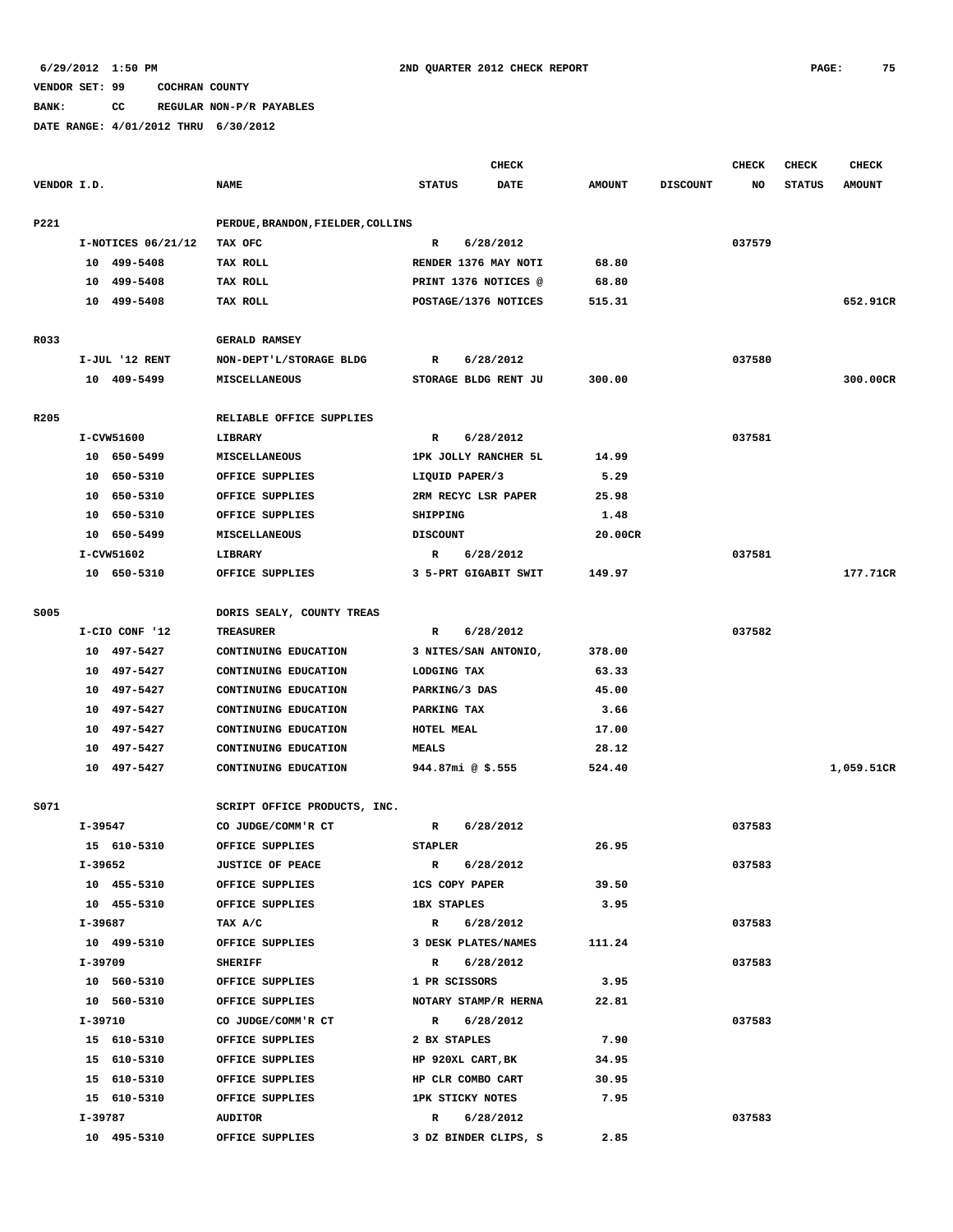**BANK: CC REGULAR NON-P/R PAYABLES**

|             |          |                   |                                                       |                     | <b>CHECK</b>         |               |                 | CHECK  | <b>CHECK</b>  | <b>CHECK</b>  |
|-------------|----------|-------------------|-------------------------------------------------------|---------------------|----------------------|---------------|-----------------|--------|---------------|---------------|
| VENDOR I.D. |          |                   | <b>NAME</b>                                           | <b>STATUS</b>       | DATE                 | <b>AMOUNT</b> | <b>DISCOUNT</b> | NO     | <b>STATUS</b> | <b>AMOUNT</b> |
|             |          |                   |                                                       |                     |                      |               |                 |        |               |               |
| S071        |          |                   | SCRIPT OFFICE PRODUCTSCONT                            |                     |                      |               |                 |        |               |               |
|             | I-39787  |                   | <b>AUDITOR</b>                                        | $\mathbb{R}$        | 6/28/2012            |               |                 | 037583 |               |               |
|             |          | 10 495-5310       | OFFICE SUPPLIES                                       |                     | 1PK SAN 207 REFILL,  | 2.90          |                 |        |               | 295.90CR      |
| <b>S242</b> |          |                   | SAM'S CLUB                                            |                     |                      |               |                 |        |               |               |
|             |          | I-676 062212      | JAIL/NON-DEPT'L                                       | R                   | 6/28/2012            |               |                 | 037584 |               |               |
|             |          | 10 512-5392       | MISCELLANEOUS SUPPLIES                                | 300CT BOWLS         |                      | 8.32          |                 |        |               |               |
|             |          | 10 409-5300       | COUNTY-WIDE SUPPLIES                                  | 2 300CT BOWLS       |                      | 16.64         |                 |        |               |               |
|             |          | I-780 061512      | JAIL                                                  | R                   | 6/28/2012            |               |                 | 037584 |               |               |
|             | 10       | 512-5392          | MISCELLANEOUS SUPPLIES                                | <b>BOUNTY</b>       |                      | 18.98         |                 |        |               |               |
|             | 10       | 512-5333          | <b>FOOD-PRISONERS</b>                                 | <b>VARIETY PACK</b> |                      | 11.98         |                 |        |               |               |
|             | 10       | 512-5333          | <b>FOOD-PRISONERS</b>                                 | OS 100% CRAN        |                      | 5.48          |                 |        |               |               |
|             | 10       | 512-5333          | <b>FOOD-PRISONERS</b>                                 | <b>GRAPE JUICE</b>  |                      | 5.98          |                 |        |               |               |
|             | 10       | 512-5333          | FOOD-PRISONERS                                        | TROP 100% OJ        |                      | 8.98          |                 |        |               |               |
|             | 10       | 512-5392          | MISCELLANEOUS SUPPLIES                                | GAL FRZR BAGS       |                      | 11.88         |                 |        |               |               |
|             | 10       | 512-5392          | MISCELLANEOUS SUPPLIES                                |                     | ZIPLOC SAND BAGS     | 8.98          |                 |        |               |               |
|             | 10       | 512-5392          | MISCELLANEOUS SUPPLIES                                | 4 PINE-SOL          |                      | 35.92         |                 |        |               |               |
|             | 10       | 512-5392          | MISCELLANEOUS SUPPLIES                                | 3 DISINFECTANT      |                      | 19.08         |                 |        |               |               |
|             | 10       | 512-5392          | MISCELLANEOUS SUPPLIES                                | CLOROX ULTRA        |                      | 8.54          |                 |        |               | 160.76CR      |
|             |          |                   |                                                       |                     |                      |               |                 |        |               |               |
| S294        |          |                   | SHIRLEY SEARS                                         |                     |                      |               |                 |        |               |               |
|             |          | I-MAY '12 TRAVEL  | <b>EXTENSION SVC</b>                                  | R                   | 6/28/2012            |               |                 | 037585 |               |               |
|             |          | 10 665-5427       | CO AGENT-TRAVEL-OUT OF COUNTY 5/5, 3-2RDUP, LVND, 28m |                     |                      | 15.54         |                 |        |               |               |
|             | 10       | 665–5427          | CO AGENT-TRAVEL-OUT OF COUNTY 5/8, AEFCS MTG, LBK, 12 |                     |                      | 69.93         |                 |        |               |               |
|             | 10       | 665–5427          | CO AGENT-TRAVEL-OUT OF COUNTY 5/15, TASK FORCE MTG,   |                     |                      | 14.43         |                 |        |               |               |
|             | 10       | 665-5427          | CO AGENT-TRAVEL-OUT OF COUNTY 5/16, SPR TRNG, LBK RE  |                     |                      | 15.00         |                 |        |               |               |
|             | 10       | 665-5427          | CO AGENT-TRAVEL-OUT OF COUNTY SPR TRNG, 126mi         |                     |                      | 69.93         |                 |        |               |               |
|             | 10       | 665-5427          | CO AGENT-TRAVEL-OUT OF COUNTY 5/18 GRO PRGM, LTFLD,   |                     |                      | 42.18         |                 |        |               |               |
|             | 10       | 665-5427          | CO AGENT-TRAVEL-OUT OF COUNTY 5/22, 4HA MTG, TULIA, 1 |                     |                      | 74.37         |                 |        |               |               |
|             | 10       | 665-5334          | OTHER SUPPLIES                                        |                     | CLOTH FOR CLOTHING P | 12.00         |                 |        |               |               |
|             | 10       | 665-5310          | OFFICE SUPPLIES                                       | CLR INK CART        |                      | 20.00         |                 |        |               |               |
|             | 10       | 665-5310          | OFFICE SUPPLIES                                       | BLK INK CART        |                      | 34.97         |                 |        |               |               |
|             | 10       | 665-5310          | OFFICE SUPPLIES                                       |                     | REIMB SALES TAX      | 5.53          |                 |        |               | 373.88CR      |
| S299        |          |                   | SAMMIE SIMPSON                                        |                     |                      |               |                 |        |               |               |
|             | I-061512 |                   | MUSEUM/HISTORICAL COMM                                | R                   | 6/28/2012            |               |                 | 037586 |               |               |
|             |          | 31 652-5499       | MISCELLANEOUS                                         |                     | SUPPLIES/ORIENTAL TR | 130.69        |                 |        |               | 130.69CR      |
|             |          |                   |                                                       |                     |                      |               |                 |        |               |               |
| S316        |          |                   | BRYANT SEARS                                          |                     |                      |               |                 |        |               |               |
|             |          | I-PARENT CONF '12 | JUV PROBATION/EXTENSION SVC                           | $\mathbb{R}$        | 6/28/2012            |               |                 | 037587 |               |               |
|             |          | 10 571-5427       | CONTINUING EDUCATION                                  | 3 NITES @ \$99      |                      | 297.00        |                 |        |               |               |
|             |          | 10 571-5427       | CONTINUING EDUCATION                                  | LODGING TAX         |                      | 38.61         |                 |        |               |               |
|             |          | 10 571-5427       | CONTINUING EDUCATION                                  | BRYANT'S MEALS      |                      | 52.55         |                 |        |               |               |
|             |          | 10 665-5428       | FCS AGENT-TRAVEL-OUT OF COUNTYSHIRLEY'S MEALS/PARE    |                     |                      | 33.69         |                 |        |               | 421.85CR      |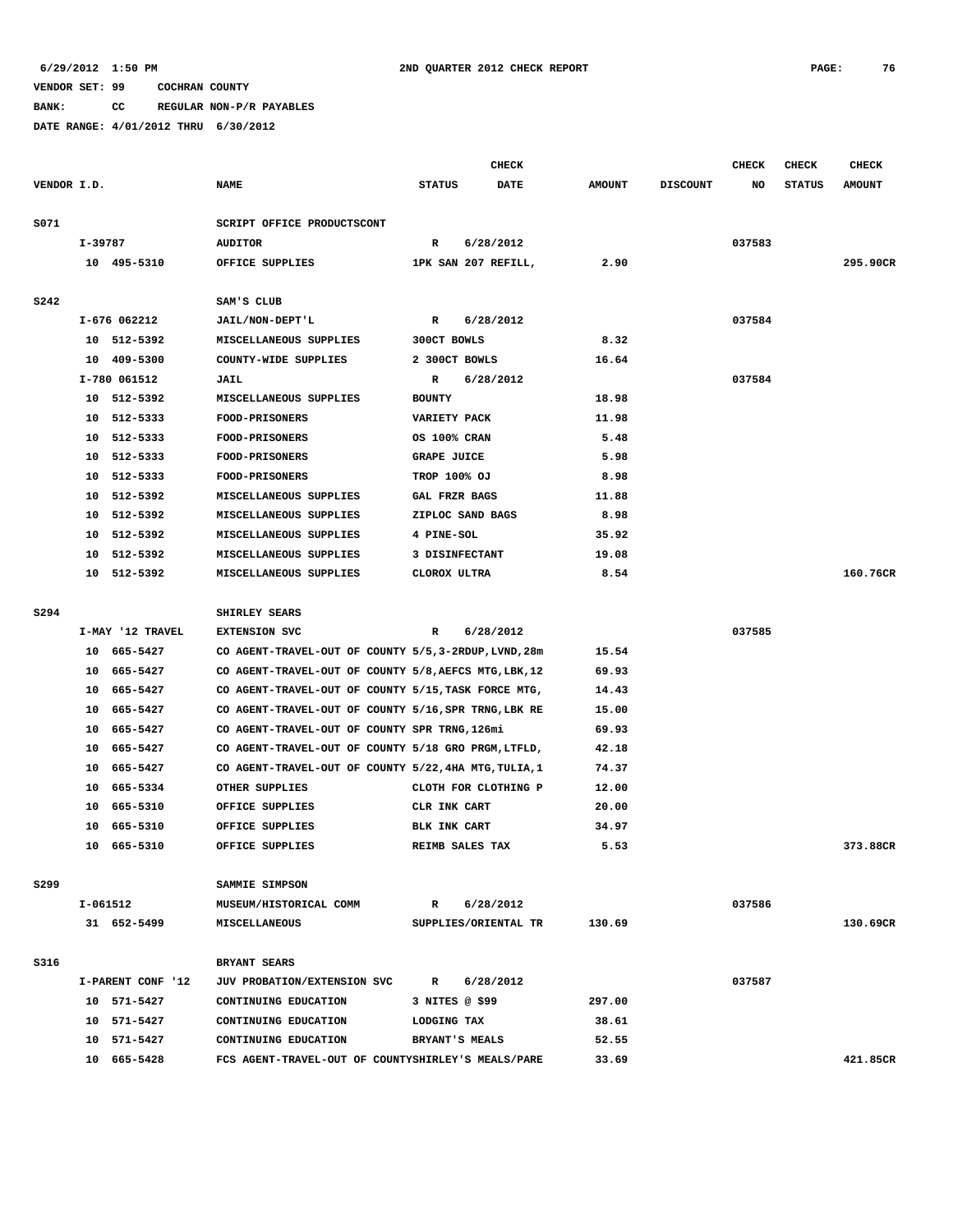**BANK: CC REGULAR NON-P/R PAYABLES**

|             |            |                |                                |               | <b>CHECK</b>           |               |                 | CHECK  | <b>CHECK</b>  | <b>CHECK</b>  |
|-------------|------------|----------------|--------------------------------|---------------|------------------------|---------------|-----------------|--------|---------------|---------------|
| VENDOR I.D. |            |                | <b>NAME</b>                    | <b>STATUS</b> | <b>DATE</b>            | <b>AMOUNT</b> | <b>DISCOUNT</b> | NO     | <b>STATUS</b> | <b>AMOUNT</b> |
|             |            |                |                                |               |                        |               |                 |        |               |               |
| S379        |            |                | SOUTH PLAINS FORENSIC PATHOLOG |               |                        |               |                 |        |               |               |
|             | I-897      |                | <b>JUSTICE OF PEACE</b>        | R             | 6/28/2012              |               |                 | 037588 |               |               |
|             |            | 10 455-5405    | <b>AUTOPSY</b>                 |               | LEV1 AUTOPSY/T ELLIS   | 2,000.00      |                 |        |               | 2,000.00CR    |
|             |            |                |                                |               |                        |               |                 |        |               |               |
| T047        |            |                | TEXAS AGRILIFE EXTENSION       |               |                        |               |                 |        |               |               |
|             | I-A202176  |                | <b>EXTENSION SVC</b>           | R             | 6/28/2012              |               |                 | 037589 |               |               |
|             |            | 10 665-5310    | OFFICE SUPPLIES                |               | DELL LATITUDE E6520    | 850.00        |                 |        |               |               |
|             | 10         | 665-5310       | OFFICE SUPPLIES                |               | W/DOCK STA, CASE, KEYB |               |                 |        |               |               |
|             | 10         | 665-5310       | OFFICE SUPPLIES                |               | MONITOR AND SOFTWARE   |               |                 |        |               |               |
|             | 10         | 665-5310       | OFFICE SUPPLIES                |               | FUJITZU FI-6130Z SCA   | 450.00        |                 |        |               | 1,300.00CR    |
|             |            |                |                                |               |                        |               |                 |        |               |               |
| T050        |            |                | TAC UNEMPLOYMENT FUND          |               |                        |               |                 |        |               |               |
|             |            | I-2ND QTR 2012 | UNEMPLOYMENT--ALL DEPTS        | R             | 6/28/2012              |               |                 | 037590 |               |               |
|             | 10         | 400-5206       | UNEMPLOYMENT                   |               | QTRLY UNEMPLYMNT-CO    | 20.68         |                 |        |               |               |
|             | 10         | 403-5206       | UNEMPLOYMENT                   |               | QTRLY UNEMPLYMNT-CLE   | 44.15         |                 |        |               |               |
|             | 10         | 435-5206       | UNEMPLOYMENT                   |               | QTRLY UNEMPLYMNT-DIS   | 7.95          |                 |        |               |               |
|             | 10         | 455-5206       | UNEMPLOYMENT                   |               | QTRLY UNEMPLYMNT-J P   | 1.16          |                 |        |               |               |
|             | 10         | 475-5206       | UNEMPLOYMENT                   |               | QTRLY UNEMPLYMNT-CO    | 22.99         |                 |        |               |               |
|             |            | 10 476-5206    | UNEMPLOYMENT                   |               | QTRLYUNEMPLYMNT-DIST   | 8.17          |                 |        |               |               |
|             | 10         | 495-5206       | UNEMPLOYMENT                   |               | QTRLY UNEMPLYMNT-CO    | 46.40         |                 |        |               |               |
|             | 10         | 497-5206       | UNEMPLOYMENT                   |               | QTRLY UNEMPLYMNT-TRE   | 2.56          |                 |        |               |               |
|             | 10         | 499-5206       | UNEMPLOYMENT                   |               | QTRLY UNEMPLYMNT-TAX   | 43.22         |                 |        |               |               |
|             | 10         | 510-5206       | UNEMPLOYMENT                   |               | QTRLY UNEMPLYMNT-CRT   | 21.87         |                 |        |               |               |
|             | 10         | 512-5206       | UNEMPLOYMENT                   |               | QTRLY UNEMPLYMNT-JAI   | 49.03         |                 |        |               |               |
|             | 10         | 516-5206       | UNEMPLOYMENT                   |               | QTRLY UNEMPLYMNT-CEM   | 22.05         |                 |        |               |               |
|             | 10         | 560-5206       | UNEMPLOYMENT                   |               | QTRLY UNEMPLYMNT-SHE   | 220.01        |                 |        |               |               |
|             | 10         | 571-5206       | UNEMPLOYMENT                   |               | QTRLY UNEMPLYMNT-JUV   | 20.52         |                 |        |               |               |
|             | 10         | 650-5206       | UNEMPLOYMENT                   |               | QTRLY UNEMPLYMNT-LIB   | 21.00         |                 |        |               |               |
|             | 10         | 660-5206       | UNEMPLOYMENT                   |               | QTRLY UNEMPLYMNT-PAR   | 22.15         |                 |        |               |               |
|             | 10         | 662-5206       | UNEMPLOYMENT                   |               | QTRLY UNEMPLYMNT-ACT   | 27.16         |                 |        |               |               |
|             | 10         | 663-5206       | UNEMPLOYMENT                   |               | QTRLY UNEMPLYMNT-SR    | 34.63         |                 |        |               |               |
|             | 10         | 665-5206       | UNEMPLOYMENT                   |               | QTRLY UNEMPLYMNT-EXT   | 43.81         |                 |        |               |               |
|             | 15         | 621-5206       | <b>UNEMPLOYMENT</b>            |               | QTRLY UNEMPLYMNT-PRE   | 45.12         |                 |        |               |               |
|             |            | 15 622-5206    | UNEMPLOYMENT                   |               | QTRLY UNEMPLYMNT-PRE   | 44.29         |                 |        |               |               |
|             |            | 15 623-5206    | UNEMPLOYMENT                   |               | QTRLY UNEMPLYMNT-PRE   | 44.29         |                 |        |               |               |
|             |            | 15 624-5206    | UNEMPLOYMENT                   |               | QTRLY UNEMPLYMNT-PRE   | 20.30         |                 |        |               | 833.51CR      |
|             |            |                |                                |               |                        |               |                 |        |               |               |
| T051        |            |                | TAC RISK MANAGEMENT POOL       |               |                        |               |                 |        |               |               |
|             |            | I-3RD QTR 2012 | WORKERS COMP/ALL DEPTS         | $\mathbf{R}$  | 6/28/2012              |               |                 | 037591 |               |               |
|             |            | 10 000-2500.10 | RESERVE FOR W/C, UNEMPLYMNT    |               | 3RD QTR WORKERS COMP   | 7,306.00      |                 |        |               | 7,306.00CR    |
|             |            |                |                                |               |                        |               |                 |        |               |               |
| T083        |            |                | TYLER TECHNOLOGIES, INC        |               |                        |               |                 |        |               |               |
|             | I-020-2409 |                | TAX A/C                        | $\mathbb{R}$  | 6/28/2012              |               |                 | 037592 |               |               |
|             |            | 10 499-5411    | MAINTENANCE CONTRACTS          |               | 4 UNIV SFTR MAINT TH   | 305.00        |                 |        |               |               |
|             |            | I-025-45496    | NON-DEPT'L                     | R             | 6/28/2012              |               |                 | 037592 |               |               |
|             |            | 10 409-5411    | MAINTENANCE CONTRACTS          |               | MONTHLY NETWORK FEE    | 200.00        |                 |        |               | 505.00CR      |
|             |            |                |                                |               |                        |               |                 |        |               |               |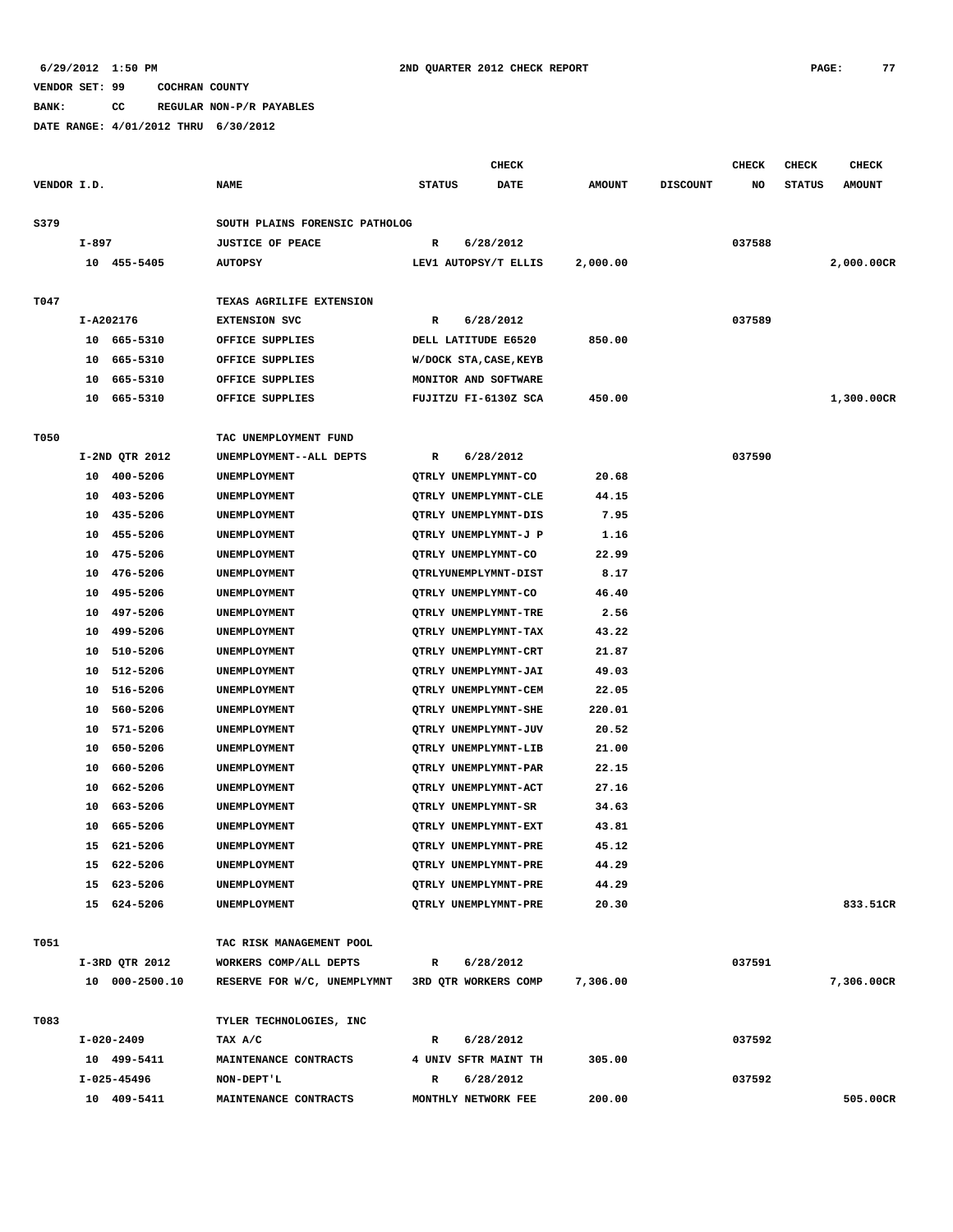# **BANK: CC REGULAR NON-P/R PAYABLES**

|             |                |                                    |                                  |                 | <b>CHECK</b>          |               |                 | <b>CHECK</b> | <b>CHECK</b>  | <b>CHECK</b>  |
|-------------|----------------|------------------------------------|----------------------------------|-----------------|-----------------------|---------------|-----------------|--------------|---------------|---------------|
| VENDOR I.D. |                |                                    | <b>NAME</b>                      | <b>STATUS</b>   | DATE                  | <b>AMOUNT</b> | <b>DISCOUNT</b> | NO           | <b>STATUS</b> | <b>AMOUNT</b> |
|             |                |                                    |                                  |                 |                       |               |                 |              |               |               |
| T269        |                |                                    | CHARLOTTE TRULL                  |                 |                       |               |                 |              |               |               |
|             |                | I-061112 MILEAGE                   | <b>JUSTICE OF PEACE</b>          | $\mathbb{R}$    | 6/28/2012             |               |                 | 037593       |               |               |
|             |                | 10 455-5427                        | CONTINUING EDUCATION             |                 | 2 DAS, 97.6 MI@\$.555 | 54.17         |                 |              |               |               |
|             |                | I-061812 MILEAGE                   | <b>JUSTICE OF PEACE</b>          | R               | 6/28/2012             |               |                 | 037593       |               |               |
|             |                | 10 455-5427                        | CONTINUING EDUCATION             |                 | 2 DAS/48.8 MI @\$.555 | 27.08         |                 |              |               | 81.25CR       |
|             |                |                                    |                                  |                 |                       |               |                 |              |               |               |
| U019        |                |                                    | UNITED SUPERMARKETS, INC         |                 |                       |               |                 |              |               |               |
|             |                | I-5765605 01312                    | <b>JAIL/MEDS</b>                 | v               | 6/28/2012             |               |                 | 037594       |               |               |
|             |                | I-5765605 061312                   | <b>JAIL/MEDS</b>                 | v               | 6/28/2012             |               |                 | 037594       |               |               |
|             |                | I-5839602 061512                   | <b>JAIL/MEDS</b>                 | v               | 6/28/2012             |               |                 | 037594       |               | 160.71CR      |
|             |                |                                    |                                  |                 |                       |               |                 |              |               |               |
| U019        |                |                                    | UNITED SUPERMARKETS, INC         |                 |                       |               |                 |              |               |               |
|             | <b>M-CHECK</b> |                                    | UNITED SUPERMARKETS, INCVOIDED V |                 | 6/28/2012             |               |                 | 037594       |               | 160.71CR      |
|             |                |                                    |                                  |                 |                       |               |                 |              |               |               |
| W010        |                |                                    | WEST TEXAS GAS INC               |                 |                       |               |                 |              |               |               |
|             |                | I-004036001501 JUN12 PARK/SHOP     |                                  | R               | 6/28/2012             |               |                 | 037595       |               |               |
|             |                | 10 660-5440                        | UTILITIES & IRRIGATION           |                 | GAS SVC 5/4-6/5/12    | 9.00          |                 |              |               |               |
|             |                | I-004036002501 JUN12 PARK/SHOWBARN |                                  | R               | 6/28/2012             |               |                 | 037595       |               |               |
|             |                | 10 660-5440                        | UTILITIES & IRRIGATION           |                 | GAS USAGE 5/4-6/5/12  | 9.00          |                 |              |               |               |
|             |                | I-004049022001 JUN12 PREC 3        |                                  | R               | 6/28/2012             |               |                 | 037595       |               |               |
|             |                | 15 623-5440                        | UTILITIES                        |                 | GAS USAGE 5/4-6/6/12  | 9.00          |                 |              |               | 27.00CR       |
|             |                |                                    |                                  |                 |                       |               |                 |              |               |               |
| W021        |                |                                    | SUSAN WISELEY                    |                 |                       |               |                 |              |               |               |
|             |                | I-ADDR LABELS 062012 TAX A/C       |                                  | R               | 6/28/2012             |               |                 | 037596       |               |               |
|             |                | 10 499-5310                        | OFFICE SUPPLIES                  |                 | REIMB ADDR LABELS/WA  | 4.44          |                 |              |               |               |
|             |                | 10 499-5310                        | OFFICE SUPPLIES                  |                 | REIMB SALES TAX       | 0.37          |                 |              |               | 4.81CR        |
|             |                |                                    |                                  |                 |                       |               |                 |              |               |               |
| W062        |                |                                    | WAL-MART COMMUNITY               |                 |                       |               |                 |              |               |               |
|             |                | I-217000608110                     | JAIL                             | R               | 6/28/2012             |               |                 | 037597       |               |               |
|             |                | 10 512-5333                        | <b>FOOD-PRISONERS</b>            | ENSURE RTD/3    |                       | 29.91         |                 |              |               |               |
|             |                | 10 512-5333                        | FOOD-PRISONERS                   |                 | AJ BRKFAST/14         | 22.68         |                 |              |               |               |
|             |                | 10 512-5333                        | FOOD-PRISONERS                   | <b>SNICKERS</b> |                       | 7.80          |                 |              |               |               |
|             |                | 10 512-5391                        | MEDICAL CARE-PRISONERS           | PEPTO           |                       | 9.98          |                 |              |               |               |
|             |                | 10 512-5333                        | <b>FOOD-PRISONERS</b>            | PKG SALAD       |                       | 2.68          |                 |              |               |               |
|             |                | 10 512-5392                        | MISCELLANEOUS SUPPLIES           | 8" SCISSORS     |                       | 4.97          |                 |              |               |               |
|             |                | 10 512-5391                        | MEDICAL CARE-PRISONERS           |                 | ZEGERID/42 CT         | 22.84         |                 |              |               |               |
|             |                | 10 512-5391                        | MEDICAL CARE-PRISONERS           | ALVTCB 18CT     |                       | 8.96          |                 |              |               |               |
|             | 10             | 512-5391                           | MEDICAL CARE-PRISONERS           | ZEGERID         |                       | 22.84         |                 |              |               |               |
|             |                | 10 512-5391                        | MEDICAL CARE-PRISONERS           | ZYRTEC 45 15    |                       | 26.94         |                 |              |               |               |
|             |                | 10 512-5391                        | MEDICAL CARE-PRISONERS           | <b>ALVTCB</b>   |                       | 8.96          |                 |              |               |               |
|             |                | 10 512-5333                        | <b>FOOD-PRISONERS</b>            |                 | SANDWICH MAKERS       | 9.96          |                 |              |               |               |
|             |                | 10 512-5333                        | <b>FOOD-PRISONERS</b>            |                 | BQT MEATLOAF/18       | 18.00         |                 |              |               |               |
|             |                | 10 512-5333                        | <b>FOOD-PRISONERS</b>            |                 | BQT SALS STK/27       | 27.00         |                 |              |               |               |
|             | 10             | 512-5333                           | <b>FOOD-PRISONERS</b>            |                 | HM PM S S CH/10       | 23.80         |                 |              |               |               |
|             |                | 10 512-5333                        | <b>FOOD-PRISONERS</b>            | BQT MEAL/14     |                       | 14.00         |                 |              |               |               |
|             |                | 10 512-5333                        | <b>FOOD-PRISONERS</b>            |                 | HM PM GAR CH/7        | 16.66         |                 |              |               |               |
|             | 10             | 512-5333                           | <b>FOOD-PRISONERS</b>            | HM PL CHK BK    |                       | 2.38          |                 |              |               |               |
|             |                | 10 512-5333                        | FOOD-PRISONERS                   | HM SAND/6       |                       | 12.84         |                 |              |               |               |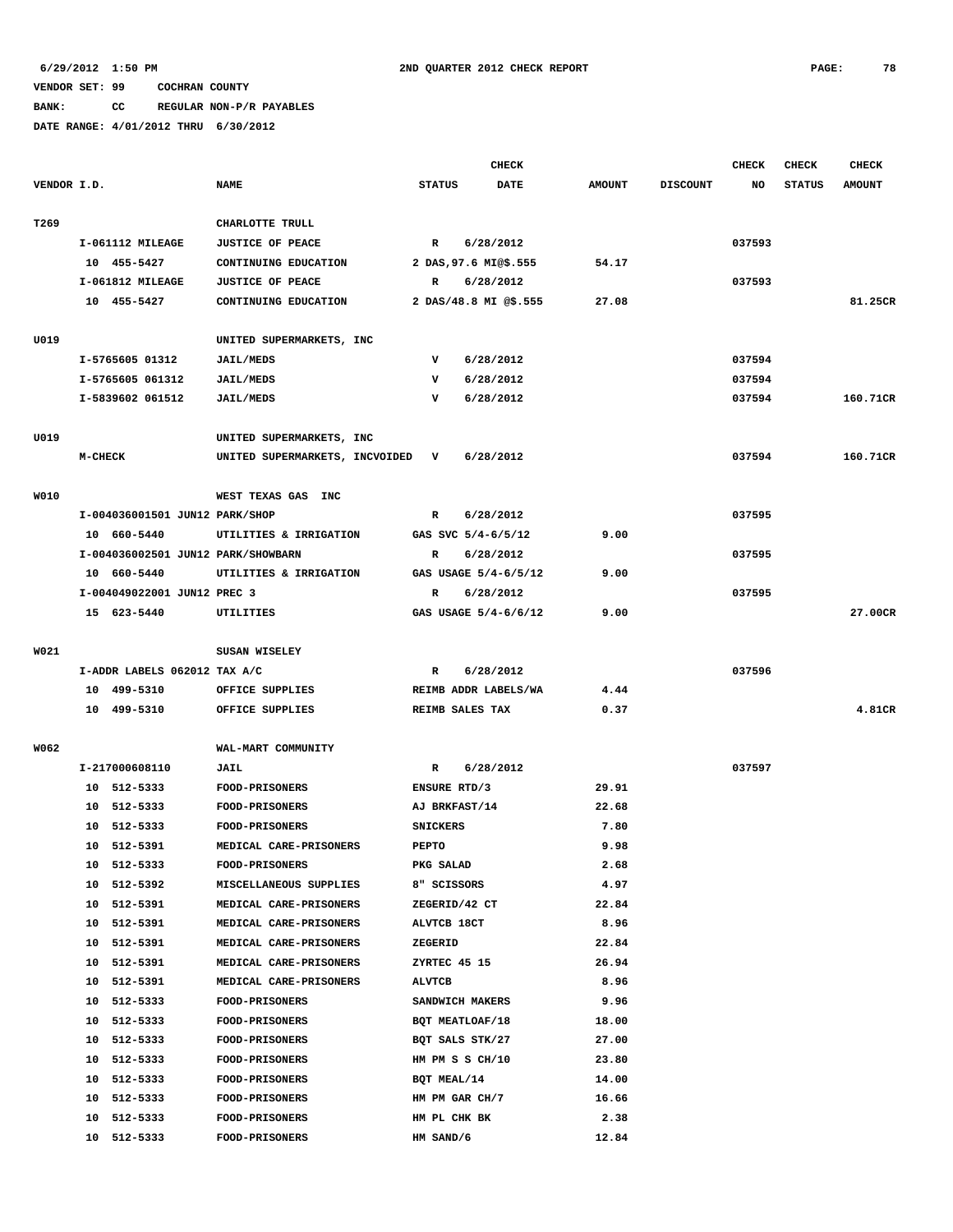**BANK: CC REGULAR NON-P/R PAYABLES**

|             |             |                             |                                    |                   | <b>CHECK</b>         |               |                 | CHECK  | <b>CHECK</b>  | <b>CHECK</b>  |
|-------------|-------------|-----------------------------|------------------------------------|-------------------|----------------------|---------------|-----------------|--------|---------------|---------------|
| VENDOR I.D. |             |                             | <b>NAME</b>                        | <b>STATUS</b>     | DATE                 | <b>AMOUNT</b> | <b>DISCOUNT</b> | NO     | <b>STATUS</b> | <b>AMOUNT</b> |
|             |             |                             |                                    |                   |                      |               |                 |        |               |               |
| W062        |             |                             | WAL-MART COMMUNITY<br>CONT         |                   |                      |               |                 |        |               |               |
|             |             | I-217000608110              | <b>JAIL</b>                        | R                 | 6/28/2012            |               |                 | 037597 |               |               |
|             |             | 10 512-5333                 | <b>FOOD-PRISONERS</b>              |                   | BQT CKN STK/16       | 16.00         |                 |        |               |               |
|             |             | 10 512-5333                 | FOOD-PRISONERS                     |                   | STEAK DINNER/10      | 24.70         |                 |        |               |               |
|             |             | 10 512-5333                 | <b>FOOD-PRISONERS</b>              |                   | BM MEATLOAF/13       | 35.62         |                 |        |               |               |
|             |             | 10 512-5333                 | <b>FOOD-PRISONERS</b>              | FRIED CHKN/5      |                      | 14.90         |                 |        |               |               |
|             |             | 10 512-5333                 | FOOD-PRISONERS                     |                   | HMAN CHICKEN/8       | 19.76         |                 |        |               |               |
|             |             | 10 512-5333                 | <b>FOOD-PRISONERS</b>              |                   | BNLESS PORK/6        | 14.82         |                 |        |               |               |
|             |             | 10 512-5333                 | <b>FOOD-PRISONERS</b>              |                   | BM POT ROAST/12      | 32.88         |                 |        |               |               |
|             | 10          | 512-5333                    | <b>FOOD-PRISONERS</b>              |                   | HM CLS CH ST/21      | 51.87         |                 |        |               |               |
|             | 10          | 512-5333                    | <b>FOOD-PRISONERS</b>              |                   | BQT POT ROAST/21     | 57.54         |                 |        |               |               |
|             | 10          | 512-5333                    | <b>FOOD-PRISONERS</b>              |                   | BQT FRD CKN/13       | 18.72         |                 |        |               |               |
|             | 10          | 512-5333                    | FOOD-PRISONERS                     |                   | BQT SWED MB/29       | 29.00         |                 |        |               |               |
|             |             | 10 512-5333                 | <b>FOOD-PRISONERS</b>              | <b>BAN SWEET</b>  |                      | 1.00          |                 |        |               |               |
|             |             | I-217200655355              | <b>SHERIFF</b>                     | R                 | 6/28/2012            |               |                 | 037597 |               |               |
|             |             | 10 560-5310                 | OFFICE SUPPLIES                    | SLIMLINE CID      |                      | 5.00          |                 |        |               | 615.01CR      |
|             |             |                             |                                    |                   |                      |               |                 |        |               |               |
| W097        |             |                             | WILDRED L. MATHENY dba             |                   |                      |               |                 |        |               |               |
|             | $I - 21245$ |                             | CRTHSE/ACT BLDG/LIBRARY            | R                 | 6/28/2012            |               |                 | 037598 |               |               |
|             |             | 10 510-5332                 | CUSTODIAL SUPPLIES                 | SPRAY BUGS        |                      | 70.00         |                 |        |               |               |
|             |             | 10 662-5332                 | CUSTODIAL SUPPLIES                 | <b>SPRAY BUGS</b> |                      | 45.00         |                 |        |               |               |
|             |             | 10 650-5332                 | CUSTODIAL SUPPLIES                 | SPRAY BUGS        |                      | 35.00         |                 |        |               | 150.00CR      |
|             |             |                             |                                    |                   |                      |               |                 |        |               |               |
| W115        |             |                             | RAYMOND D WEBER                    |                   |                      |               |                 |        |               |               |
|             |             | I-061612 CONF FEE           | <b>SHERIFF</b>                     | R                 | 6/28/2012            |               |                 | 037599 |               |               |
|             |             | 10 560-5427                 | CONTINUING EDUCATION               |                   | CONF REGIS/SHERIFFS  | 250.00        |                 |        |               | 250.00CR      |
|             |             |                             |                                    |                   |                      |               |                 |        |               |               |
| W193        |             |                             | WESTWARD AUTOMOTIVE REPAIR LLC     |                   |                      |               |                 |        |               |               |
|             | I-2447      |                             | <b>SHERIFF</b>                     | R                 | 6/28/2012            |               |                 | 037600 |               |               |
|             |             | 10 560-5451                 | MACHINERY-NON-OFFICE REPAIR        |                   | RPL WNDW REGULATOR/0 | 60.00         |                 |        |               |               |
|             |             | 10 560-5451                 | MACHINERY-NON-OFFICE REPAIR        | REGULATOR         |                      | 164.35        |                 |        |               |               |
|             | $I - 2457$  |                             | <b>SHERIFF</b>                     | R                 | 6/28/2012            |               |                 | 037600 |               |               |
|             |             | 10 560-5451                 | MACHINERY-NON-OFFICE REPAIR        |                   | RPL STARTER/UNIT 137 | 60.00         |                 |        |               |               |
|             |             | 10 560-5451                 | MACHINERY-NON-OFFICE REPAIR        | <b>STARTER</b>    |                      | 210.97        |                 |        |               |               |
|             | I-2458      |                             | <b>SHERIFF</b>                     | $\mathbf{R}$      | 6/28/2012            |               |                 | 037600 |               |               |
|             |             | 10 560-5451                 | MACHINERY-NON-OFFICE REPAIR        |                   | RPL FUEL FILTER/UNIT | 30.00         |                 |        |               |               |
|             |             | 10 560-5451                 | MACHINERY-NON-OFFICE REPAIR FILTER |                   |                      | 20.90         |                 |        |               | 546.22CR      |
|             |             |                             |                                    |                   |                      |               |                 |        |               |               |
| X001        |             |                             | <b>XCEL ENERGY</b>                 |                   |                      |               |                 |        |               |               |
|             |             | I-54-1829977-7 JUN12 PREC 2 |                                    | R                 | 6/28/2012            |               |                 | 037601 |               |               |
|             |             | 15 622-5440                 | UTILITIES                          |                   | 9KWH 5/11-6/12/12    | 11.89         |                 |        |               |               |
|             |             | 15 622-5440                 | UTILITIES                          | AREA LIGHT        |                      | 15.66         |                 |        |               | 27.55CR       |
|             |             |                             |                                    |                   |                      |               |                 |        |               |               |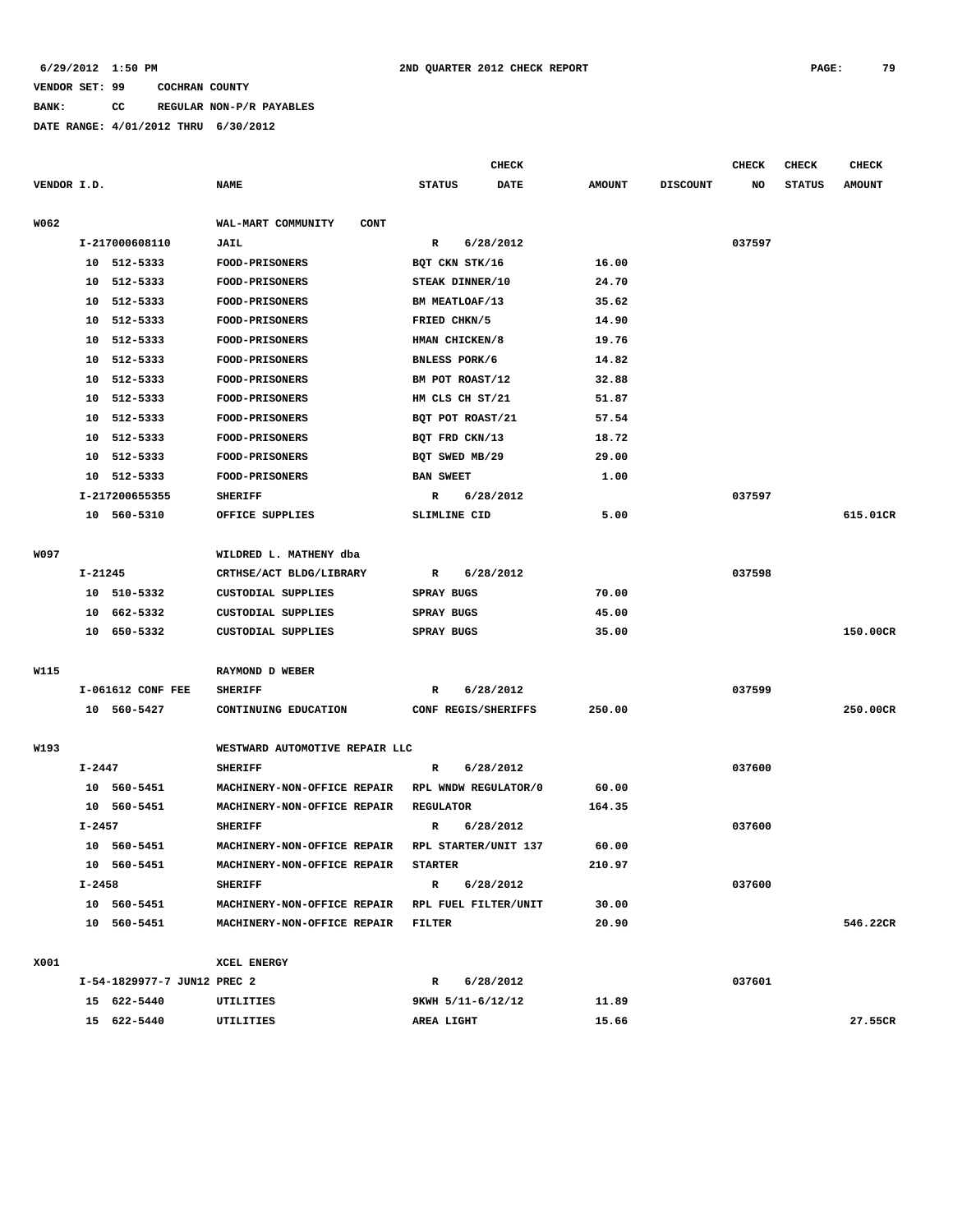# **BANK: CC REGULAR NON-P/R PAYABLES**

**DATE RANGE: 4/01/2012 THRU 6/30/2012**

|             |                    |                          |                    | <b>CHECK</b>         |               |                 | <b>CHECK</b> | <b>CHECK</b>  | <b>CHECK</b>  |
|-------------|--------------------|--------------------------|--------------------|----------------------|---------------|-----------------|--------------|---------------|---------------|
| VENDOR I.D. |                    | <b>NAME</b>              | <b>STATUS</b>      | <b>DATE</b>          | <b>AMOUNT</b> | <b>DISCOUNT</b> | NO.          | <b>STATUS</b> | <b>AMOUNT</b> |
|             |                    |                          |                    |                      |               |                 |              |               |               |
| Z026        |                    | STACY CASTILLO ZAPATA    |                    |                      |               |                 |              |               |               |
|             | I-DW#14936         | <b>ACTIVITY BLDG</b>     | $\mathbb{R}$       | 6/28/2012            |               |                 | 037602       |               |               |
|             | 000-4370.101<br>10 | RENT-ACTIVITY BUILDING   |                    | REF DEP FOR $6/9/12$ | 125.00        |                 |              |               | 125.00CR      |
|             |                    |                          |                    |                      |               |                 |              |               |               |
| U019        |                    | UNITED SUPERMARKETS, INC |                    |                      |               |                 |              |               |               |
|             | I-5765602 061312   | <b>JAIL/MEDS</b>         | $\mathbf{R}$       | 6/28/2012            |               |                 | 037603       |               |               |
|             | 10 512-5391        | MEDICAL CARE-PRISONERS   | <b>MEDS/PATTON</b> |                      | 20.86         |                 |              |               |               |
|             | I-5839605 061512   | <b>JAIL/MEDS</b>         | R                  | 6/28/2012            |               |                 | 037603       |               |               |
|             | 512-5391<br>10     | MEDICAL CARE-PRISONERS   | <b>MEDS/PATTON</b> |                      | 118.99        |                 |              |               | 139.85CR      |

|                 | ** TOTALS ** | <b>NO</b> |                     |          | INVOICE AMOUNT | <b>DISCOUNTS</b> | CHECK AMOUNT |
|-----------------|--------------|-----------|---------------------|----------|----------------|------------------|--------------|
| REGULAR CHECKS: |              | 337       |                     |          | 0.00           | 0.00             | 371,896.42CR |
|                 | HAND CHECKS: | 0         |                     |          | 0.00           | 0.00             | 0.00         |
|                 | DRAFTS:      | 0         |                     |          | 0.00           | 0.00             | 0.00         |
|                 | EFT:         | 0         |                     |          | 0.00           | 0.00             | 0.00         |
|                 | NON CHECKS:  | 0         |                     |          | 0.00           | 0.00             | 0.00         |
|                 |              |           |                     |          |                |                  |              |
|                 | VOID CHECKS: |           | 2 VOID DEBITS       | 0.00     |                |                  |              |
|                 |              |           | <b>VOID CREDITS</b> | 362.71CR | 362.71CR       | 0.00             |              |

**TOTAL ERRORS: 0**

### **\*\* G/L ACCOUNT TOTALS \*\***

|    | G/L ACCOUNT     | <b>NAME</b>                             | <b>AMOUNT</b> |
|----|-----------------|-----------------------------------------|---------------|
|    |                 |                                         |               |
|    |                 | 10 000-2206.003 Omni Collection Fee     | 30.00         |
| 10 |                 | 000-2500.10 RESERVE FOR W/C, UNEMPLYMNT | 7,306.00      |
|    | 10 000-4310.120 | DELINQUENT TAXES                        | 284.74        |
|    | 10 000-4370.101 | RENT-ACTIVITY BUILDING                  | 750.00        |
| 10 |                 | 000-4380.200 OTHER [MISCELLANEOUS]      | 8,350.00      |
|    | 10 400-5204     | WORKERS' COMPENSATION                   | 62.55         |
|    | 10 400-5206     | UNEMPLOYMENT                            | 20.68         |
|    | 10 403-5204     | WORKERS' COMPENSATION                   | 81.57         |
|    | 10 403-5206     | UNEMPLOYMENT                            | 44.15         |
|    | 10 403-5310     | OFFICE SUPPLIES                         | 2,045.29      |
|    | 10 403-5311     | POSTAL EXPENSES                         | 44.00         |
|    | 10 403-5411     | MAINTENANCE CONTRACTS                   | 4,498.00      |
|    | 10 403-5416     | FILMING & INDEXING                      | 6,332.07      |
|    | 10 403-5420     | TELECOMMUNICATIONS                      | 509.62        |

 **10 403-5483 ERRORS/OMISSIONS INSURANCE 100.00**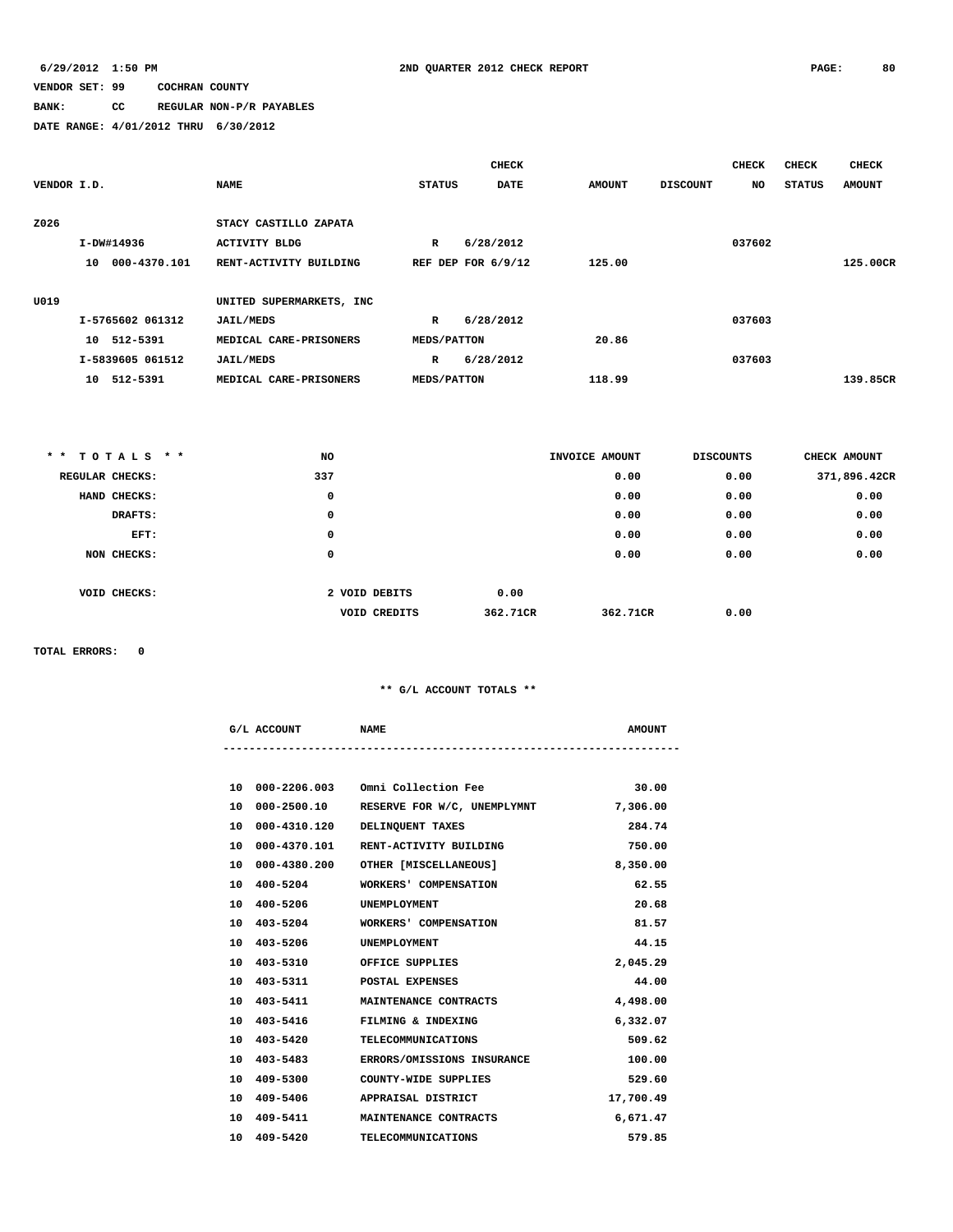**BANK: CC REGULAR NON-P/R PAYABLES**

**DATE RANGE: 4/01/2012 THRU 6/30/2012**

|  | G/L ACCOUNT           | <b>NAME</b>                    | <b>AMOUNT</b> |
|--|-----------------------|--------------------------------|---------------|
|  |                       |                                |               |
|  |                       |                                |               |
|  | 10 409-5440 UTILITIES |                                | 106.54        |
|  | 10 409-5451           | <b>REPAIRS</b>                 | 14.50         |
|  | 10 409-5497           | LIABILITY INSURANCE            | 2,557.00      |
|  | 10 409-5498           | CLAIMS AND JUDGEMENTS          | 5,000.00      |
|  | 10 409-5499           | <b>MISCELLANEOUS</b>           | 1,660.04      |
|  | 10 409-5571           | CAPITAL OUTLAY                 | 9,890.00      |
|  | 10 410-5310           | OFFICE SUPPLIES                | 466.39        |
|  | 10 410-5481           | <b>DUES AND REGISTRATION</b>   | 150.00        |
|  | 10 426-5400           | ATTORNEY AD LITEM              | 900.00        |
|  | 10 435-5204           | WORKERS' COMPENSATION          | 12.64         |
|  | 10 435-5206           | <b>UNEMPLOYMENT</b>            | 7.95          |
|  | 10 435-5400           | ATTORNEY AD LITEM              | 2,787.00      |
|  | 10 435-5420           | TELECOMMUNICATIONS             | 649.41        |
|  | 10 455-5204           | WORKERS' COMPENSATION          | 30.83         |
|  | 10 455-5206           | <b>UNEMPLOYMENT</b>            | 1.16          |
|  | 10 455-5310           | OFFICE SUPPLIES                | 436.40        |
|  | 10 455-5311           | POSTAL EXPENSES                | 44.00         |
|  | 10 455-5405           | <b>AUTOPSY</b>                 | 3,850.00      |
|  | 10 455-5420           | TELECOMMUNICATIONS             | 146.60        |
|  | 10 455-5427           | CONTINUING EDUCATION           | 814.60        |
|  | 10 455-5480           | <b>BONDS &amp; NOTARY FEES</b> | 50.00         |
|  | 10 455-5499           | <b>MISCELLANEOUS</b>           | 50.00         |
|  | 10 475-5204           | WORKERS' COMPENSATION          | 9.23          |
|  | 10 475-5206           | <b>UNEMPLOYMENT</b>            | 22.99         |
|  | 10 475-5420           | <b>TELECOMMUNICATIONS</b>      | 498.33        |
|  | 10 475-5590           | LAW LIBRARY MTRLS/UPDATES      | 2,899.50      |
|  | 10 476-5204           | WORKERS' COMPENSATION          | 28.30         |
|  | 10 476-5206           | UNEMPLOYMENT                   | 8.17          |
|  | 10 490-5107           | TEMPORARY OR EXTRA WAGES       | 172.00        |
|  | 10 490-5204           | WORKERS' COMPENSATION          | 0.14          |
|  | 10 490-5335           | <b>ELECTION SUPPLIES</b>       | 1,461.37      |
|  | 10 490-5571           | CAPITAL OUTLAY                 | 10,190.00     |
|  | 10 495-5204           | WORKERS' COMPENSATION          | 54.23         |
|  | 10 495-5206           | UNEMPLOYMENT                   | 46.40         |
|  | 10 495-5310           | OFFICE SUPPLIES                | 1,675.08      |
|  | 10 495-5311           |                                |               |
|  | 10 495-5420           | POSTAL EXPENSES                | 20.00         |
|  |                       | <b>TELECOMMUNICATIONS</b>      | 216.09        |
|  | 10 495-5427           | CONTINUING EDUCATION           | 1,601.24      |
|  | 10 495-5481           | DUES AND REGISTRATION          | 280.00        |
|  | 10 497-5204           | WORKERS' COMPENSATION          | 32.00         |
|  | 10 497-5206           | UNEMPLOYMENT                   | 2.56          |
|  | 10 497-5310           | OFFICE SUPPLIES                | 419.63        |
|  | 10 497-5311           | POSTAL EXPENSES                | 5.75          |
|  | 10 497-5420           | <b>TELECOMMUNICATIONS</b>      | 141.98        |
|  | 10 497-5427           | CONTINUING EDUCATION           | 1,766.60      |
|  | 10 499-5204           | WORKERS' COMPENSATION          | 78.50         |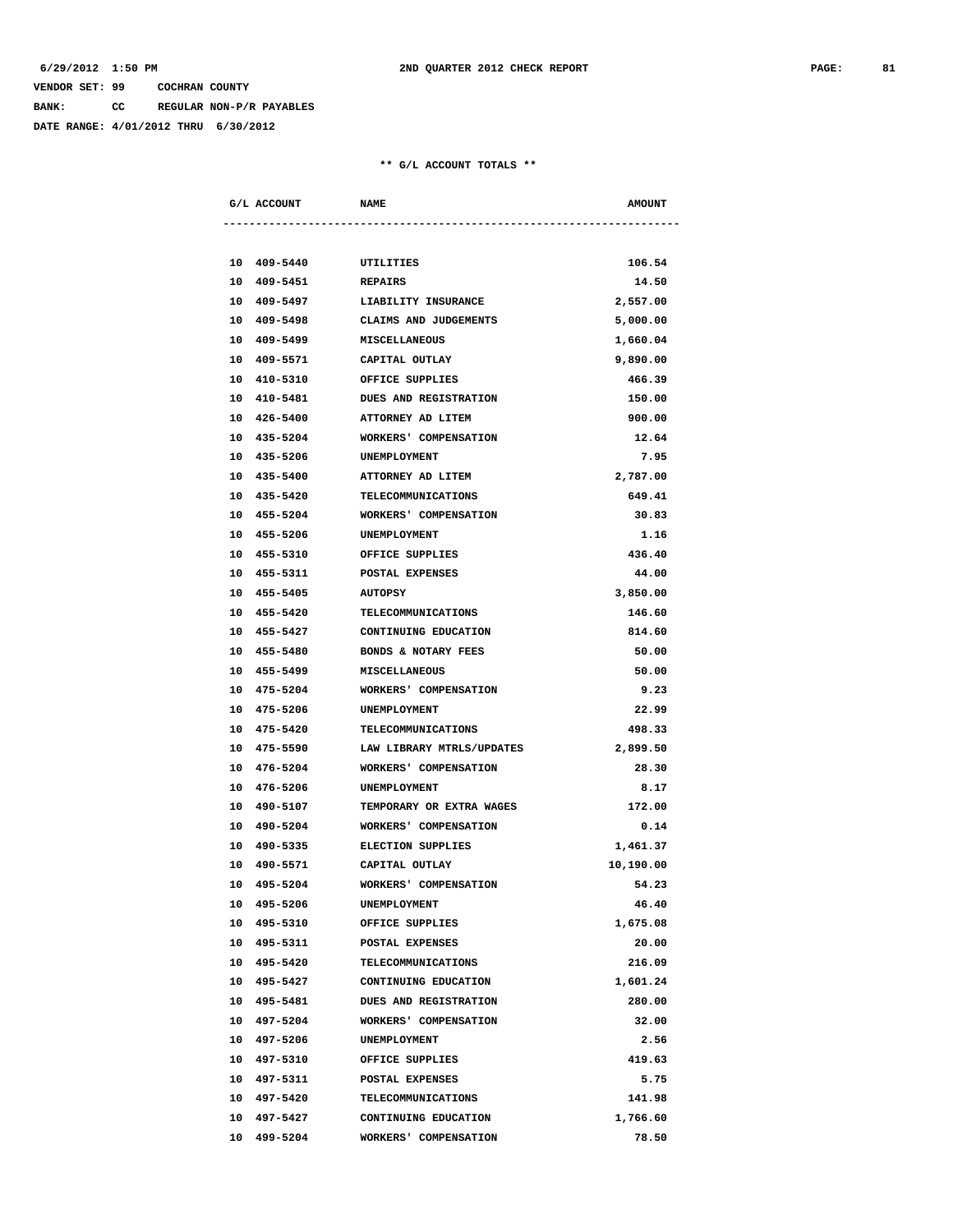**BANK: CC REGULAR NON-P/R PAYABLES**

**DATE RANGE: 4/01/2012 THRU 6/30/2012**

|    | G/L ACCOUNT | <b>NAME</b>                     | <b>AMOUNT</b> |
|----|-------------|---------------------------------|---------------|
|    |             |                                 |               |
|    | 10 499-5206 |                                 | 43.22         |
|    | 10 499-5310 | UNEMPLOYMENT<br>OFFICE SUPPLIES | 479.92        |
|    | 10 499-5408 | <b>TAX ROLL</b>                 | 652.91        |
|    | 10 499-5411 | <b>MAINTENANCE CONTRACTS</b>    | 305.00        |
|    | 10 499-5420 |                                 | 706.28        |
|    |             | <b>TELECOMMUNICATIONS</b>       |               |
|    | 10 499-5427 | CONTINUING EDUCATION            | 345.00        |
|    | 10 499-5451 | <b>REPAIR</b>                   | 93.03         |
|    | 10 499-5480 | BONDS & NOTARY FEES             | 402.50        |
|    | 10 510-5204 | WORKERS' COMPENSATION           | 167.14        |
|    | 10 510-5206 | UNEMPLOYMENT                    | 21.87         |
|    | 10 510-5332 | CUSTODIAL SUPPLIES              | 1,098.11      |
|    | 10 510-5411 | <b>MAINTENANCE CONTRACTS</b>    | 1,712.85      |
|    | 10 510-5440 | UTILITIES                       | 8,732.74      |
|    | 10 510-5451 | <b>REPAIR</b>                   | 349.93        |
|    | 10 512-5204 | WORKERS' COMPENSATION           | 279.45        |
|    | 10 512-5205 | <b>UNIFORMS</b>                 | 151.58        |
|    | 10 512-5206 | UNEMPLOYMENT                    | 49.03         |
|    | 10 512-5310 | OFFICE SUPPLIES                 | 391.91        |
|    | 10 512-5333 | <b>FOOD-PRISONERS</b>           | 3,227.82      |
|    | 10 512-5391 | MEDICAL CARE-PRISONERS          | 579.27        |
|    | 10 512-5392 | MISCELLANEOUS SUPPLIES          | 867.59        |
|    | 10 512-5451 | <b>REPAIR</b>                   | 1,545.17      |
|    | 10 512-5499 | <b>MISCELLANEOUS</b>            | 110.00        |
|    | 10 516-5204 | WORKERS' COMPENSATION           | 204.58        |
|    | 10 516-5206 | UNEMPLOYMENT                    | 22.05         |
|    | 10 516-5330 | FUEL & OIL                      | 190.36        |
|    | 10 516-5332 | CUSTODIAL SUPPLIES              | 765.46        |
|    | 10 516-5440 | UTILITIES                       | 1,002.89      |
|    | 10 516-5451 | <b>REPAIR</b>                   | 1,107.77      |
|    | 10 516-5454 | <b>TIRES</b>                    | 100.65        |
|    | 10 516-5486 | CONTRACT LABOR-OPEN CLOSE       | 900.00        |
|    | 10 550-5204 | WORKERS' COMPENSATION           | 94.16         |
|    | 10 550-5330 | FUEL & OIL                      | 80.93         |
|    | 10 560-5204 | WORKERS' COMPENSATION           | 1,194.23      |
|    | 10 560-5205 | <b>UNIFORMS</b>                 | 429.89        |
|    | 10 560-5206 | UNEMPLOYMENT                    | 220.01        |
| 10 | 560-5310    | OFFICE SUPPLIES                 | 1,346.25      |
|    | 10 560-5311 | POSTAL EXPENSES                 | 223.50        |
| 10 | 560-5330    | FUEL AND OIL                    | 8,799.99      |
|    | 10 560-5334 | OTHER SUPPLIES                  | 1,251.91      |
|    | 10 560-5411 | MAINTENANCE CONTRACTS           | 213.86        |
|    | 10 560-5420 | <b>TELECOMMUNICATIONS</b>       | 822.40        |
|    | 10 560-5421 | TELETYPE [MAINTENANCE]          | 285.00        |
|    | 10 560-5427 | CONTINUING EDUCATION            | 250.00        |
|    | 10 560-5451 | MACHINERY-NON-OFFICE REPAIR     | 1,455.30      |
|    | 10 560-5454 | TIRES                           | 912.32        |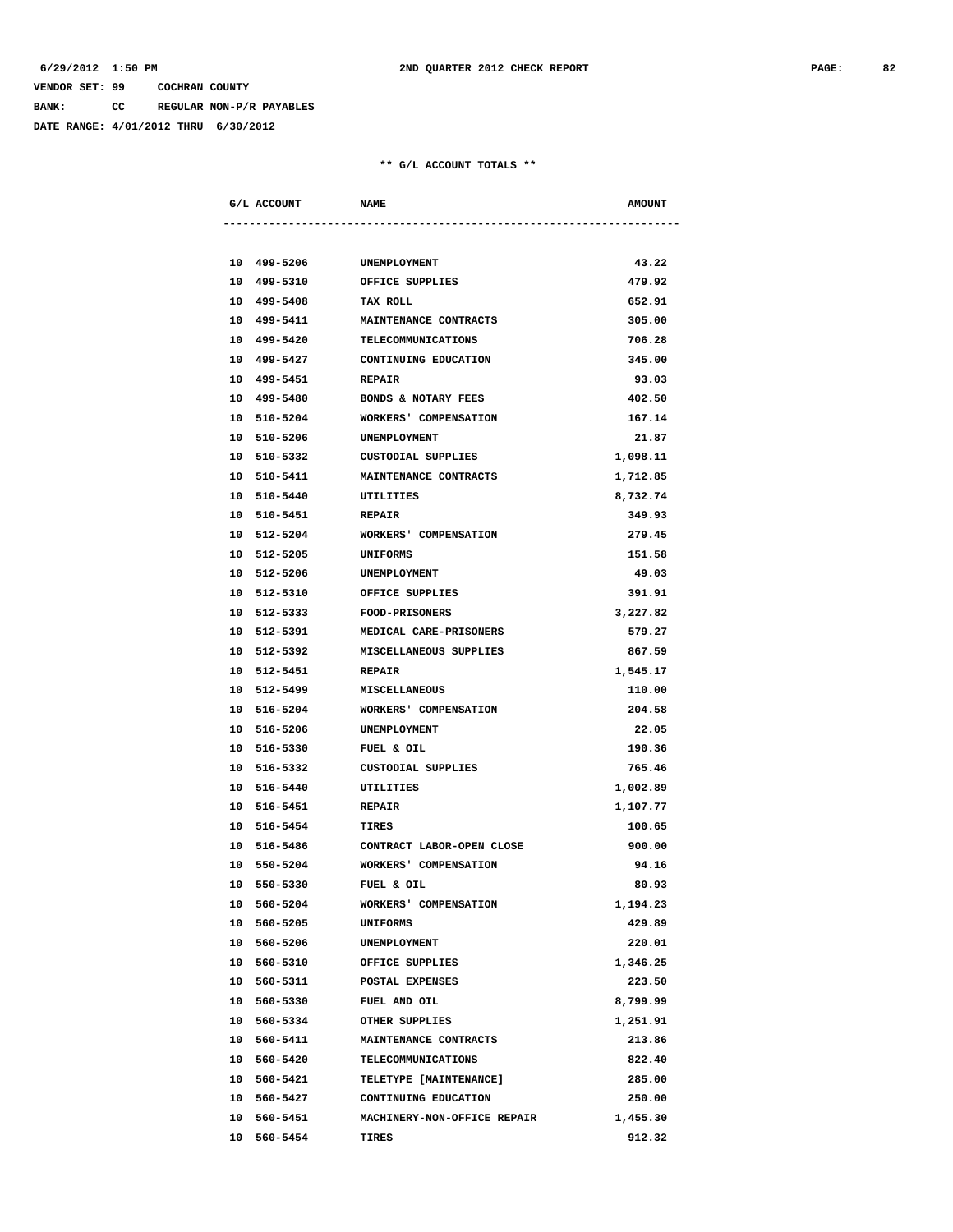**BANK: CC REGULAR NON-P/R PAYABLES**

**DATE RANGE: 4/01/2012 THRU 6/30/2012**

|  | G/L ACCOUNT NAME      |                                            | <b>AMOUNT</b>        |
|--|-----------------------|--------------------------------------------|----------------------|
|  |                       |                                            |                      |
|  | 10 560-5480           | <b>BONDS &amp; NOTARY FEES</b>             | 100.00               |
|  | 10 560-5497           | OFFICERS' LIABILITY INSURANCE              | 4,337.00             |
|  | 10 560-5499           | <b>MISCELLANEOUS</b>                       | 695.50               |
|  | 10 570-5420           | TELECOMMUNICATIONS                         | 176.61               |
|  | 10 571-5204           | <b>WORKERS' COMPENSATION</b>               | 9.06                 |
|  | 10 571-5206           | UNEMPLOYMENT                               | 20.52                |
|  |                       | 10 571-5310 OFFICE SUPPLIES                | 18.43                |
|  | 10 571-5330 FUEL      |                                            | 976.49               |
|  |                       | 10 571-5412 COUNTY-NON RESIDENTIAL SERVICE | 759.86               |
|  |                       | 10 571-5413 RESIDENTIAL SERVICES           | 1,565.00             |
|  | 10 571-5420           | TELECOMMUNICATIONS                         | 143.21               |
|  | 10 571-5427           | CONTINUING EDUCATION                       | 391.83               |
|  | 10 571-5451           | <b>REPAIR</b>                              | 17.00                |
|  | 10 571-5464           | <b>VEHICLE LEASE</b>                       | 2,499.00             |
|  | 10 580-5404           | MEDICAL-E.M.S. SUBSIDIES                   | 28,168.70            |
|  | 10 580-5414           | FIRE PROTECTION CONTRACTS                  | 4,900.00             |
|  | 10 580-5440           | UTILITIES [TOWER]                          | 192.93               |
|  | 10 580-5450           | <b>REPAIR</b>                              | 193.95               |
|  |                       | 10 580-5571 CAPITAL OUTLAY                 | 9,700.00             |
|  | 10 640-5440 UTILITIES |                                            | 253.92               |
|  |                       | 10 650-5204 WORKERS' COMPENSATION          | 32.08                |
|  | 10 650-5206           | UNEMPLOYMENT                               | 21.00                |
|  | 10 650-5310           | OFFICE SUPPLIES                            | 287.20               |
|  | 10 650-5311           | POSTAL EXPENSES                            | 15.45                |
|  | 10 650-5332           | CUSTODIAL SUPPLIES                         | 111.19               |
|  | 10 650-5411           | MAINTENANCE CONTRACTS                      | 340.20               |
|  | 10 650-5420           | <b>TELECOMMUNICATIONS</b>                  | 456.48               |
|  | 10 650-5427           | CONTINUING EDUCATION                       | 443.34               |
|  | 10 650-5440           | UTILITIES                                  | 1,230.13             |
|  | 10 650-5451           | <b>REPAIR</b>                              | 3,500.00             |
|  | 10 650-5499           | <b>MISCELLANEOUS</b>                       | 296.98               |
|  | 10 650-5590 BOOKS     |                                            | 2,631.29             |
|  | 10 652-5204           | WORKERS' COMPENSATION                      | 8.46                 |
|  | 10 652-5420           | TELECOMMUNICATIONS                         | 343.21               |
|  | 10 652-5440           | UTILITIES                                  | 376.42               |
|  | 10 660-5204           | WORKERS' COMPENSATION                      | 137.63               |
|  | 10 660-5206           | UNEMPLOYMENT                               | 22.15                |
|  | 10 660-5330           | FUEL AND OIL                               | 258.93               |
|  | 10 660-5332           | CUSTODIAL SUPPLIES                         | 1,428.93             |
|  | 10 660-5440           | UTILITIES & IRRIGATION                     | 1,782.40             |
|  | 10 660-5451           | <b>REPAIR</b>                              | 2,576.46             |
|  | 10 662-5204           | WORKERS' COMPENSATION                      | 152.33               |
|  | 10 662-5206           | UNEMPLOYMENT                               | 27.16                |
|  | 10 662-5332           | CUSTODIAL SUPPLIES                         | 1,223.48             |
|  | 10 662-5440           | UTILITIES                                  |                      |
|  | 10 662-5451           | <b>REPAIR</b>                              | 3,263.22<br>1,771.35 |
|  |                       |                                            |                      |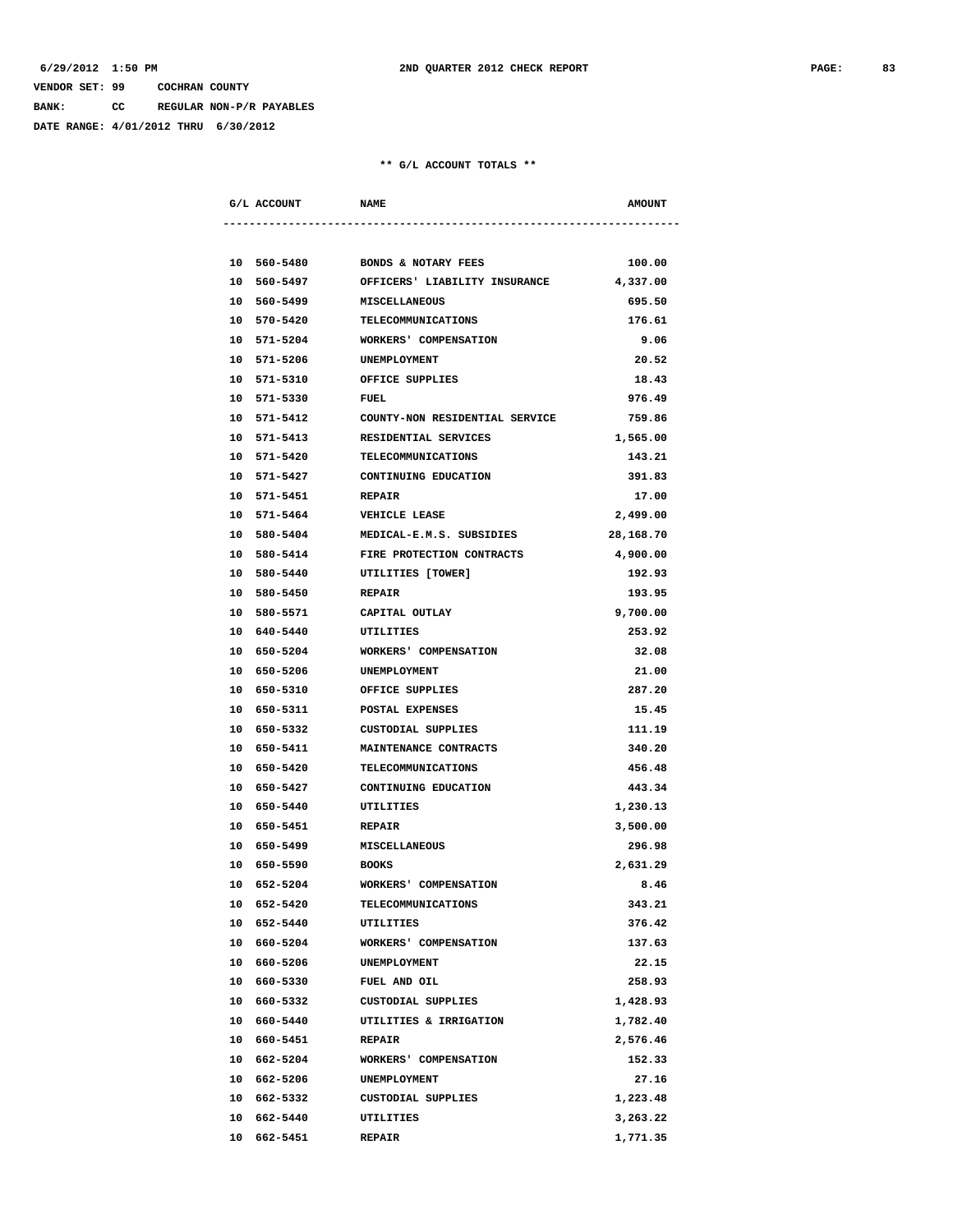**BANK: CC REGULAR NON-P/R PAYABLES**

**DATE RANGE: 4/01/2012 THRU 6/30/2012**

| G/L ACCOUNT |             | <b>NAME</b>                                | <b>AMOUNT</b> |
|-------------|-------------|--------------------------------------------|---------------|
|             |             |                                            |               |
|             |             | 10 663-5204 WORKERS' COMPENSATION          | 60.07         |
|             | 10 663-5206 | UNEMPLOYMENT                               | 34.63         |
| 10 663-5333 |             | <b>FOOD</b>                                | 450.00        |
| 10 663-5427 |             | CONTINUING EDUCATION                       | 266.40        |
| 10 665-5204 |             | WORKERS' COMPENSATION                      | 23.36         |
| 10 665-5206 |             | UNEMPLOYMENT                               | 43.81         |
| 10 665-5310 |             | OFFICE SUPPLIES                            | 1,651.89      |
| 10 665-5330 |             | FUEL AND OIL                               | 1,964.04      |
|             | 10 665-5334 | OTHER SUPPLIES                             | 1,239.58      |
|             | 10 665-5420 | TELECOMMUNICATIONS                         | 595.00        |
|             |             | 10 665-5427 CO AGENT-TRAVEL-OUT OF COUNTY  | 621.64        |
|             |             | 10 665-5428 FCS AGENT-TRAVEL-OUT OF COUNTY | 401.10        |
|             |             | 10 665-5451 REPAIRS                        | 66.56         |
| 10 665-5454 |             | TIRES                                      | 11.00         |
| 10 665-5499 |             | <b>MISCELLANEOUS</b>                       | 50.00         |
| 10 700-5700 |             | TRANSFERS TO OTHER FUNDS                   | 20,000.00     |
|             |             | *** FUND TOTAL ***                         | 256,716.62    |
|             |             |                                            |               |
| 11 651-5499 |             | <b>MISCELLANEOUS</b>                       | 6,592.14      |
|             |             | *** FUND TOTAL ***                         | 6,592.14      |
|             |             |                                            |               |
| 15 610-5204 |             | WORKERS' COMPENSATION                      | 127.98        |
|             |             | 15 610-5310 OFFICE SUPPLIES                | 341.10        |
|             |             | 15 610-5420 TELECOMMUNICATIONS             | 350.74        |
|             |             | 15 610-5427 COMM-CONTINUING EDUCATION      | 3,871.27      |
| 15 610-5430 |             | <b>LEGAL NOTICES</b>                       | 375.90        |
| 15 610-5481 |             | <b>DUES AND REGISTRATION</b>               | 131.27        |
| 15 610-5499 |             | <b>MISCELLANEOUS</b>                       | 55.00         |
| 15 621-5204 |             | WORKERS' COMPENSATION                      | 464.92        |
| 15 621-5206 |             | UNEMPLOYMENT                               | 45.12         |
| 15 621-5330 |             | FUEL & OIL                                 | 4,798.59      |
| 15 621-5356 |             | ROAD MATERIALS & SUPPLIES                  | 992.24        |
| 15 621-5440 |             | UTILITIES                                  | 496.92        |
| 15 621-5451 |             | <b>REPAIRS</b>                             | 535.15        |
| 15 621-5454 |             | <b>TIRES</b>                               | 132.40        |
| 15 622-5204 |             | WORKERS' COMPENSATION                      | 475.83        |
| 15 622-5206 |             | UNEMPLOYMENT                               | 44.29         |
| 15 622-5330 |             | FUEL AND OIL                               | 4,580.63      |
| 15 622-5356 |             | ROAD MATERIALS & SUPPLIES                  | 1,470.14      |
| 15 622-5440 |             | UTILITIES                                  | 288.22        |
| 15 622-5451 |             | REPAIRS                                    | 502.46        |
| 15 622-5454 |             | TIRES                                      | 343.52        |
| 15 622-5571 |             | CAPITAL OUTLAY                             | 47,370.33     |
| 15 623-5204 |             | WORKERS' COMPENSATION                      | 469.99        |
| 15 623-5206 |             | UNEMPLOYMENT                               | 44.29         |
| 15 623-5330 |             | FUEL AND OIL                               | 10,032.50     |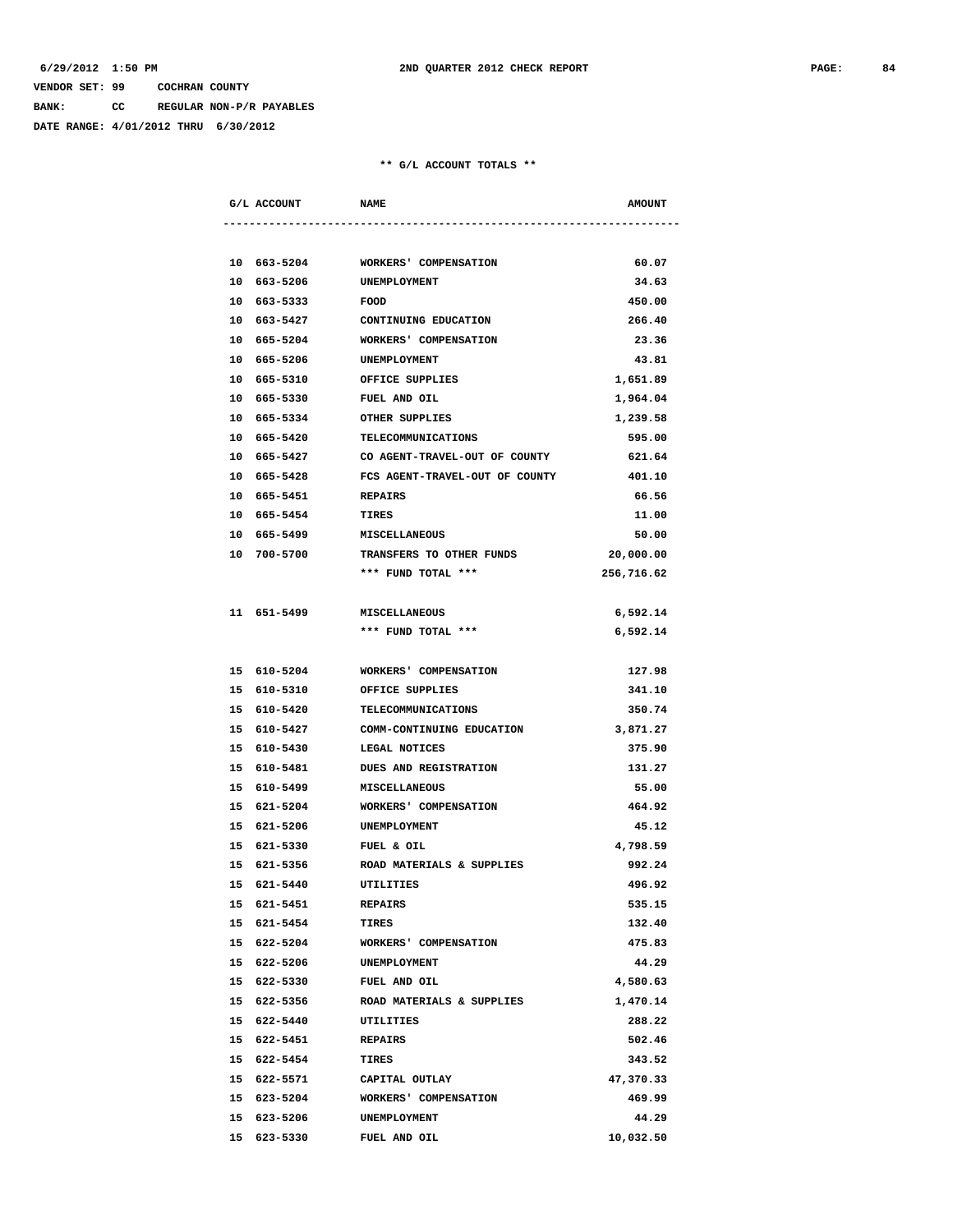**BANK: CC REGULAR NON-P/R PAYABLES**

**DATE RANGE: 4/01/2012 THRU 6/30/2012**

| G/L ACCOUNT           | <b>NAME</b>                                        | <b>AMOUNT</b> |
|-----------------------|----------------------------------------------------|---------------|
|                       |                                                    |               |
|                       | 15 623-5356 ROAD MATERIALS & SUPPLIES              | 528.01        |
| 15 623-5440 UTILITIES |                                                    | 370.19        |
| 15 623-5451           | <b>REPAIRS</b>                                     | 480.14        |
| 15 624-5204           | WORKERS' COMPENSATION                              | 469.99        |
| 15 624-5206           | UNEMPLOYMENT                                       | 20.30         |
| 15 624-5330           | FUEL AND OIL                                       | 4,721.62      |
| 15 624-5356           | ROAD MATERIALS & SUPPLIES                          | 150.37        |
| 15 624-5420           | TELECOMMUNICATIONS                                 | 121.32        |
| 15 624-5440           | UTILITIES                                          | 341.71        |
| 15 624-5451           | <b>REPAIRS</b>                                     | 2,084.42      |
| 15 624-5454           | TIRES                                              | 193.95        |
|                       | *** FUND TOTAL ***                                 | 87,822.82     |
|                       | 17 575-5413 PURCHASED RESIDENTIAL SERVICE 8,355.00 |               |
|                       | *** FUND TOTAL ***                                 | 8,355.00      |
|                       |                                                    |               |
| 19 435-5409           | A.D.R. CONTRACT                                    | 180.00        |
|                       | *** FUND TOTAL ***                                 | 180.00        |
|                       |                                                    |               |
| 29 435-5499           | GOV'T CODE 51.601(c) ITEMS                         | 204.07        |
|                       | *** FUND TOTAL ***                                 | 204.07        |
| 30 518-5204           | WORKERS COMPENSATION                               | 58.99         |
| 30 518-5330           | FUEL & OIL                                         | 165.42        |
| 30 518-5332           | <b>CUSTODIAL SUPPLIES</b>                          | 30.72         |
| 30 518-5440           | UTILITIES                                          | 208.89        |
| 30 518-5451 REPAIR    |                                                    | 15.93         |
| 30 518-5454           | TIRES                                              | 8.00          |
|                       | *** FUND TOTAL ***                                 | 487.95        |
| 31 652-5430           | ADVERTISING                                        | 50.00         |
| 31 652-5481           | <b>DUES AND REGISTRATION</b>                       | 500.00        |
| 31 652-5499           | <b>MISCELLANEOUS</b>                               | 385.97        |
|                       | *** FUND TOTAL ***                                 | 935.97        |
| 90 000-2342           | Arrest Fees - State Officers                       | 64.00         |
| 90 000-2342.001       | Omni FTA                                           | 40.00         |
| 90 000-2355           | MVF CCP 102.002                                    | 4.70          |
| 90 000-2357           | 50% Overweight Fine                                | 1,722.95      |
| 90 000-2358.001       | State CCC Date 010104 Forward                      | 4,564.00      |
| 90 000-2361           | 50% of Time Payment to State                       | 50.00         |
| 90 000-2363.001       | Divorce & Family Gov't 133.151                     | 225.00        |
| 90 000-2363.002       | Other Than Divorce/Family 10B                      | 100.00        |
| 90 000-2363.003       | Indigent Defense Fee                               | 222.00        |
| 90 000-2363.004       | Co Filing Fee Ind Lgl Serv.                        | 90.00         |
| 90 000-2367           | STF-Sub 95% C(Trans CD542.40                       | 1,440.00      |
|                       |                                                    |               |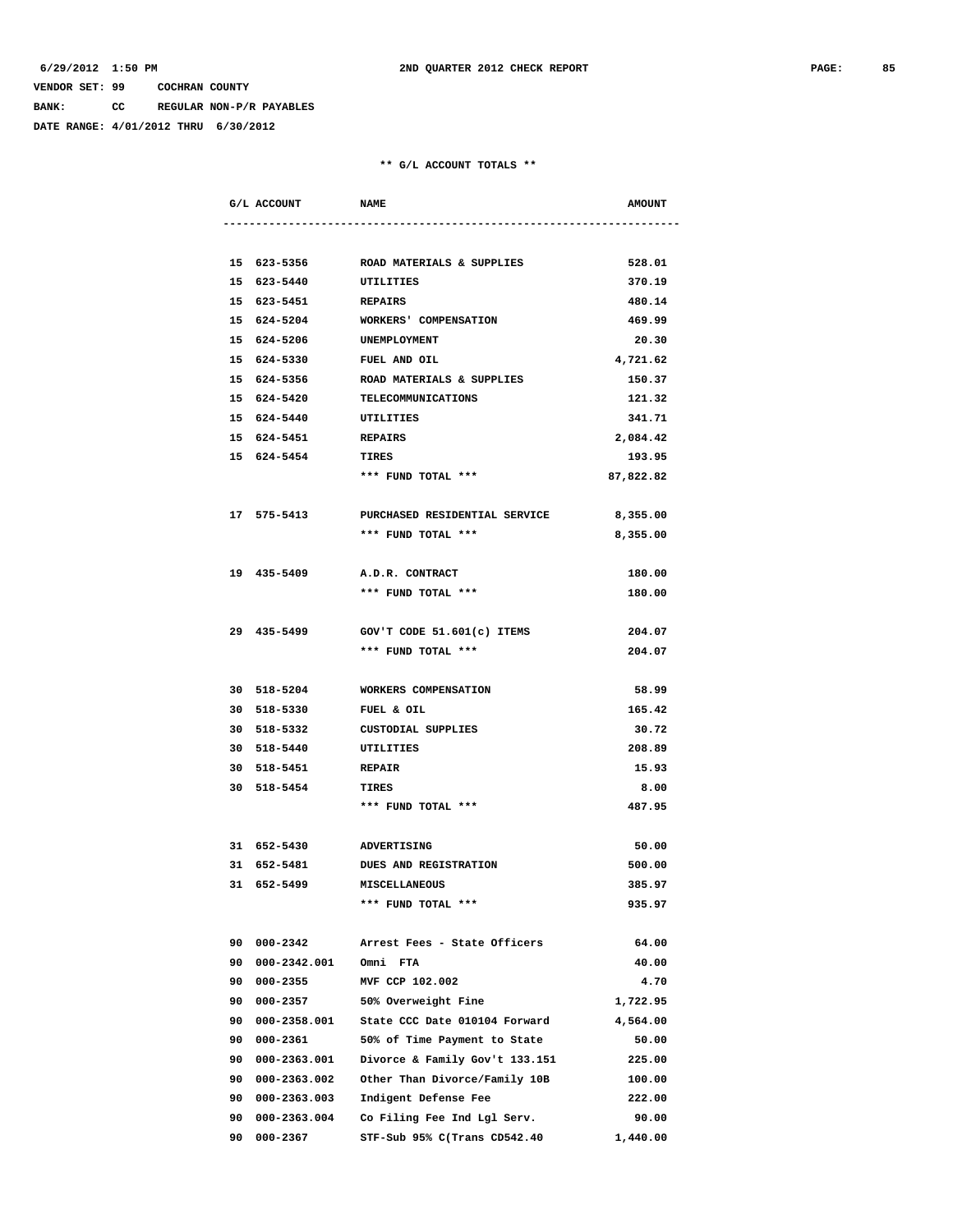**BANK: CC REGULAR NON-P/R PAYABLES**

**DATE RANGE: 4/01/2012 THRU 6/30/2012**

| G/L ACCOUNT                               | <b>NAME</b>                    | <b>AMOUNT</b> |      |              |
|-------------------------------------------|--------------------------------|---------------|------|--------------|
|                                           |                                |               |      |              |
| 90 000-2368                               | BB Bond Fee (Gov CD 41.258)    | 75.00         |      |              |
| 90 000-2369                               | EMS Trauma Sec49.02 SB1131     | 85.00         |      |              |
| 90 000-2370                               | DNA Test Gov CD 411.147        | 52.00         |      |              |
| 90 000-2372                               | Birth Cert. Gov118.015         | 45.00         |      |              |
| 90 000-2373                               | Marriage License Gov 118.011   | 150.00        |      |              |
| 90 000-2376                               | Co. CrtCriminal Judicial Fund  | 120.00        |      |              |
| 90 000-2378                               | JRF Jury Reimb Fee CCP102.0045 | 456.00        |      |              |
| 90 000-2379                               | Judicial Support Fee/L133.105  | 1,006.20      |      |              |
| 90 000-2379.002                           | 7th Crt of Appeal Gov't22.2081 | 90.00         |      |              |
|                                           | *** FUND TOTAL ***             | 10,601.85     |      |              |
|                                           |                                |               |      |              |
| VENDOR SET: 99 BANK: CC<br><b>TOTALS:</b> | 339                            | 372,580.12CR  | 0.00 | 371,896.42CR |
| BANK: CC<br>TOTALS:                       | 339                            | 372,580.12CR  | 0.00 | 371,896.42CR |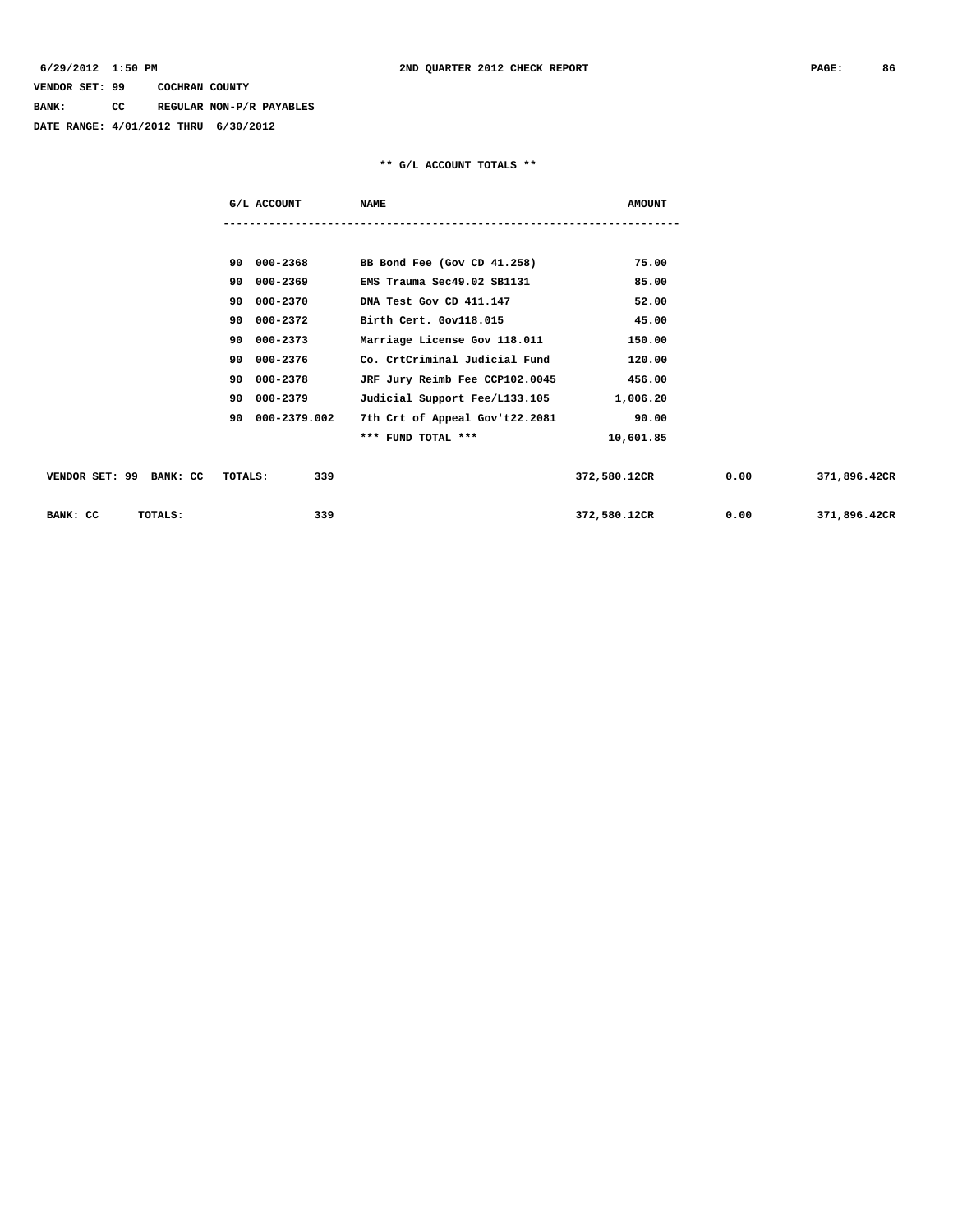**BANK: PR PAYROLL PAYABLES**

|             |    |                   |                                |               | CHECK                |               |                 | <b>CHECK</b> | <b>CHECK</b>  | CHECK         |
|-------------|----|-------------------|--------------------------------|---------------|----------------------|---------------|-----------------|--------------|---------------|---------------|
| VENDOR I.D. |    |                   | <b>NAME</b>                    | <b>STATUS</b> | <b>DATE</b>          | <b>AMOUNT</b> | <b>DISCOUNT</b> | NO           | <b>STATUS</b> | <b>AMOUNT</b> |
| A067        |    |                   | AMERICAN FAMILY LIFE ASSURANCE |               |                      |               |                 |              |               |               |
|             |    | I-08 201204240488 | MONTHLY PREMIUM                | R             | 4/30/2012            |               |                 | 037220       |               |               |
|             | 10 | $000 - 2500.4$    | INSURANCE PAYABLE              |               | MONTHLY PREMIUM      | 436.48        |                 |              |               |               |
|             | 15 | $000 - 2500.4$    | INSURANCE PAYABLE              |               | MONTHLY PREMIUM      | 257.42        |                 |              |               |               |
|             |    | I-08A201204240488 | MONTHLY PREMIUM                | R             | 4/30/2012            |               |                 | 037220       |               |               |
|             | 10 | $000 - 2500.4$    | INSURANCE PAYABLE              |               | MONTHLY PREMIUM      | 200.46        |                 |              |               |               |
|             | 15 | 000-2500.4        | INSURANCE PAYABLE              |               | MONTHLY PREMIUM      | 39.90         |                 |              |               | 934.26CR      |
| C091        |    |                   | COMPBENEFITS                   |               |                      |               |                 |              |               |               |
|             |    | I-17A201204240488 | VISION MONTHLY PREMIUM         | R             | 4/30/2012            |               |                 | 037221       |               |               |
|             | 10 | 000-2500.4        | INSURANCE PAYABLE              |               | VISION MONTHLY PREMI | 138.86        |                 |              |               | 138.86CR      |
| C253        |    |                   | COCHRAN COUNTY MONEY MKT       |               |                      |               |                 |              |               |               |
|             |    | I-01 201204240488 | RETIREMENT CONTRIBUTIONS       | R             | 4/30/2012            |               |                 | 037222       |               |               |
|             | 10 | $000 - 2500.3$    | <b>TCDRS PAYABLE</b>           |               | RETIREMENT CONTRIBUT | 8,019.22      |                 |              |               |               |
|             | 10 | $400 - 5203$      | <b>RETIREMENT</b>              |               | RETIREMENT CONTRIBUT | 950.10        |                 |              |               |               |
|             | 10 | 403-5203          | <b>RETIREMENT</b>              |               | RETIREMENT CONTRIBUT | 1,208.74      |                 |              |               |               |
|             | 10 | 435-5203          | <b>RETIREMENT</b>              |               | RETIREMENT CONTRIBUT | 201.79        |                 |              |               |               |
|             | 10 | 455-5203          | RETIREMENT                     |               | RETIREMENT CONTRIBUT | 438.36        |                 |              |               |               |
|             | 10 | 475-5203          | <b>RETIREMENT</b>              |               | RETIREMENT CONTRIBUT | 1,201.92      |                 |              |               |               |
|             | 10 | 476-5203          | <b>RETIREMENT</b>              |               | RETIREMENT CONTRIBUT | 205.80        |                 |              |               |               |
|             | 10 | 495-5203          | <b>RETIREMENT</b>              |               | RETIREMENT CONTRIBUT | 838.06        |                 |              |               |               |
|             | 10 | 497-5203          | <b>RETIREMENT</b>              |               | RETIREMENT CONTRIBUT | 511.99        |                 |              |               |               |
|             | 10 | 499-5203          | <b>RETIREMENT</b>              |               | RETIREMENT CONTRIBUT | 1,220.27      |                 |              |               |               |
|             | 10 | 510-5203          | <b>RETIREMENT</b>              |               | RETIREMENT CONTRIBUT | 378.42        |                 |              |               |               |
|             | 10 | 512-5203          | <b>RETIREMENT</b>              |               | RETIREMENT CONTRIBUT | 868.85        |                 |              |               |               |
|             | 10 | 516-5203          | <b>RETIREMENT</b>              |               | RETIREMENT CONTRIBUT | 398.56        |                 |              |               |               |
|             | 10 | 550-5203          | <b>RETIREMENT</b>              |               | RETIREMENT CONTRIBUT | 295.67        |                 |              |               |               |
|             | 10 | 560-5203          | <b>RETIREMENT</b>              |               | RETIREMENT CONTRIBUT | 4,307.29      |                 |              |               |               |
|             | 10 | 650-5203          | <b>RETIREMENT</b>              |               | RETIREMENT CONTRIBUT | 364.25        |                 |              |               |               |
|             | 10 | 652-5203          | <b>RETIREMENT</b>              |               | RETIREMENT CONTRIBUT | 19.99         |                 |              |               |               |
|             | 10 | 660-5203          | <b>RETIREMENT</b>              |               | RETIREMENT CONTRIBUT | 271.72        |                 |              |               |               |
|             | 10 | 662-5203          | <b>RETIREMENT</b>              |               | RETIREMENT CONTRIBUT | 359.86        |                 |              |               |               |
|             | 10 | 663-5203          | <b>RETIREMENT</b>              |               | RETIREMENT CONTRIBUT | 490.43        |                 |              |               |               |
|             | 10 | 665-5203          | RETIREMENT                     |               | RETIREMENT CONTRIBUT | 360.85        |                 |              |               |               |
|             | 15 | $000 - 2500.3$    | TCDRS PAYABLE                  |               | RETIREMENT CONTRIBUT | 2,806.18      |                 |              |               |               |
|             | 15 | 610-5203          | <b>RETIREMENT</b>              |               | RETIREMENT CONTRIBUT | 1,973.55      |                 |              |               |               |
|             | 15 | 621-5203          | <b>RETIREMENT</b>              |               | RETIREMENT CONTRIBUT | 795.13        |                 |              |               |               |
|             |    | 15 622-5203       | RETIREMENT                     |               | RETIREMENT CONTRIBUT | 832.99        |                 |              |               |               |
|             | 15 | 623-5203          | RETIREMENT                     |               | RETIREMENT CONTRIBUT | 810.08        |                 |              |               |               |
|             | 15 | 624-5203          | RETIREMENT                     |               | RETIREMENT CONTRIBUT | 799.68        |                 |              |               |               |
|             | 17 | $000 - 2500.3$    | TCDRS PAYABLE                  |               | RETIREMENT CONTRIBUT | 200.19        |                 |              |               |               |
|             | 17 | 573-5203          | RETIREMENT                     |               | RETIREMENT CONTRIBUT | 371.77        |                 |              |               |               |
|             | 30 | $000 - 2500.3$    | TCDRS                          |               | RETIREMENT CONTRIBUT | 62.71         |                 |              |               |               |
|             | 30 | 518-5203          | RETIREMENT                     |               | RETIREMENT CONTRIBUT | 116.45        |                 |              |               | 31,680.87CR   |
|             |    |                   |                                |               |                      |               |                 |              |               |               |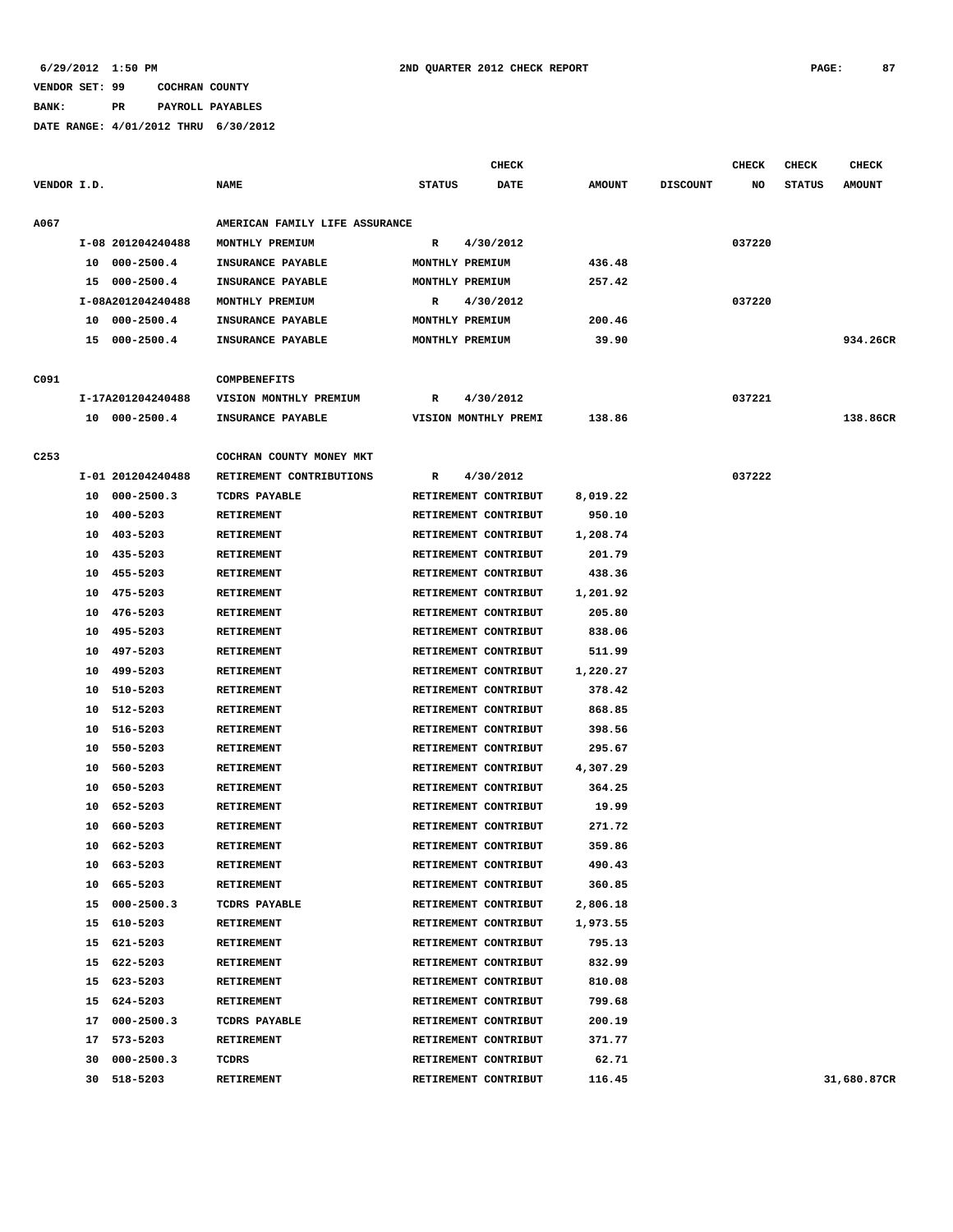**BANK: PR PAYROLL PAYABLES**

|             |                      |                                |                      | <b>CHECK</b>          |                 | <b>CHECK</b> | <b>CHECK</b>  | <b>CHECK</b>  |
|-------------|----------------------|--------------------------------|----------------------|-----------------------|-----------------|--------------|---------------|---------------|
| VENDOR I.D. |                      | <b>NAME</b>                    | <b>STATUS</b>        | DATE<br><b>AMOUNT</b> | <b>DISCOUNT</b> | NO           | <b>STATUS</b> | <b>AMOUNT</b> |
| C300        |                      | COCHRAN COUNTY SCHOOLS FEDERAL |                      |                       |                 |              |               |               |
|             | I-18A201204240488    | MONTHLY PREMUIM                | 4/30/2012<br>R       |                       |                 | 037223       |               |               |
|             | 10 000-2500.4        | INSURANCE PAYABLE              | MONTHLY PREMUIM      | 8,368.20              |                 |              |               |               |
|             | 15 000-2500.4        | INSURANCE PAYABLE              | MONTHLY PREMUIM      | 1,149.70              |                 |              |               |               |
|             | 30 000-2500.4        | AFLAC                          | MONTHLY PREMUIM      | 171.05                |                 |              |               | 9,688.95CR    |
|             |                      |                                |                      |                       |                 |              |               |               |
| N017        |                      | NATIONAL FARM LIFE             |                      |                       |                 |              |               |               |
|             | I-05 201204240488    | NFL PREMIUM                    | 4/30/2012<br>R       |                       |                 | 037224       |               |               |
|             | 10 000-2500.4        | INSURANCE PAYABLE              | NFL PREMIUM          | 287.47                |                 |              |               |               |
|             | 15 000-2500.4        | INSURANCE PAYABLE              | NFL PREMIUM          | 37.68                 |                 |              |               |               |
|             | I-05A201204240488    | AFTER TAX PREM                 | 4/30/2012<br>R       |                       |                 | 037224       |               |               |
|             | 10 000-2500.4        | INSURANCE PAYABLE              | AFTER TAX PREM       | 197.52                |                 |              |               |               |
|             | 15 000-2500.4        | INSURANCE PAYABLE              | AFTER TAX PREM       | 56.04                 |                 |              |               | 578.71CR      |
|             |                      |                                |                      |                       |                 |              |               |               |
| <b>N060</b> |                      | NATIONWIDE RETIREMENT SOL      |                      |                       |                 |              |               |               |
|             | I-04 201204240488    | DEFERRED COMP WITHHELD         | 4/30/2012<br>R       |                       |                 | 037225       |               |               |
|             | 10 000-2500.7        | PEBSCO DEF COMP PAYABLE        | DEFERRED COMP WITHHE | 3,099.29              |                 |              |               |               |
|             | 15 000-2500.7        | PEBSCO DEF COMP PAYABLE        | DEFERRED COMP WITHHE | 1,176.71              |                 |              |               | 4,276.00CR    |
|             |                      |                                |                      |                       |                 |              |               |               |
| N081        |                      | NATIONAL FAMILY CARE LIFE INSU |                      |                       |                 |              |               |               |
|             | I-21 201204240488    | NATIONAL FAMILY CARE           | 4/30/2012<br>R       |                       |                 | 037226       |               |               |
|             | 10 000-2500.4        | INSURANCE PAYABLE              | NATIONAL FAMILY CARE | 205.50                |                 |              |               |               |
|             | 15 000-2500.4        | INSURANCE PAYABLE              | NATIONAL FAMILY CARE | 6.90                  |                 |              |               | 212.40CR      |
|             |                      |                                |                      |                       |                 |              |               |               |
| P187        |                      | COCHRAN COUNTY PAYROLL TA      |                      |                       |                 |              |               |               |
|             | I-T1 201204240488    | FEDERAL INCOME TAX W/H         | 4/30/2012<br>R       |                       |                 | 037227       |               |               |
|             | 000-2500.1<br>10     | WITHHOLDING TAX PAYABLE        | FEDERAL INCOME TAX W | 11,343.99             |                 |              |               |               |
|             | 15 000-2500.1        | WITHHOLDING TAX PAYABLE        | FEDERAL INCOME TAX W | 3,085.80              |                 |              |               |               |
|             | 000-2500.1<br>17     | WITHHOLDING TAX PAYABLE        | FEDERAL INCOME TAX W | 252.39                |                 |              |               |               |
|             | $000 - 2500.1$<br>30 | FEDERAL WITHOLDING             | FEDERAL INCOME TAX W | 92.36                 |                 |              |               |               |
|             | I-T3 201204240488    | FICA TAX                       | 4/30/2012<br>R       |                       |                 | 037227       |               |               |
|             | $000 - 2500.2$<br>10 | FICA PAYABLE                   | FICA TAX             | 4,873.94              |                 |              |               |               |
|             | 10 400-5201          | SOCIAL SECURITY                | FICA TAX             | 449.62                |                 |              |               |               |
|             | 403-5201<br>10       | SOCIAL SECURITY                | FICA TAX             | 563.72                |                 |              |               |               |
|             | 435-5201<br>10       | SOCIAL SECURITY                | FICA TAX             | 96.24                 |                 |              |               |               |
|             | 455-5201<br>10       | SOCIAL SECURITY                | FICA TAX             | 210.46                |                 |              |               |               |
|             | 475-5201<br>10       | SOCIAL SECURITY                | FICA TAX             | 573.22                |                 |              |               |               |
|             | 476-5201<br>10       | SOCIAL SECURITY                | FICA TAX             | 98.15                 |                 |              |               |               |
|             | 10<br>495-5201       | SOCIAL SECURITY                | FICA TAX             | 399.69                |                 |              |               |               |
|             | 497-5201<br>10       | SOCIAL SECURITY                | FICA TAX             | 244.17                |                 |              |               |               |
|             | 499-5201<br>10       | SOCIAL SECURITY                | FICA TAX             | 578.02                |                 |              |               |               |
|             | 10<br>510-5201       | SOCIAL SECURITY                | FICA TAX             | 177.17                |                 |              |               |               |
|             | 512-5201<br>10       | SOCIAL SECURITY                | FICA TAX             | 401.45                |                 |              |               |               |
|             | 516-5201<br>10       | SOCIAL SECURITY                | FICA TAX             | 193.56                |                 |              |               |               |
|             | 10<br>550-5201       | SOCIAL SECURITY                | FICA TAX             | 141.01                |                 |              |               |               |
|             | 10<br>560-5201       | SOCIAL SECURITY                | FICA TAX             | 2,036.73              |                 |              |               |               |
|             | 650-5201<br>10<br>10 | SOCIAL SECURITY                | FICA TAX             | 178.99                |                 |              |               |               |
|             | 652-5201             | SOCIAL SECURITY                | FICA TAX             | 9.54                  |                 |              |               |               |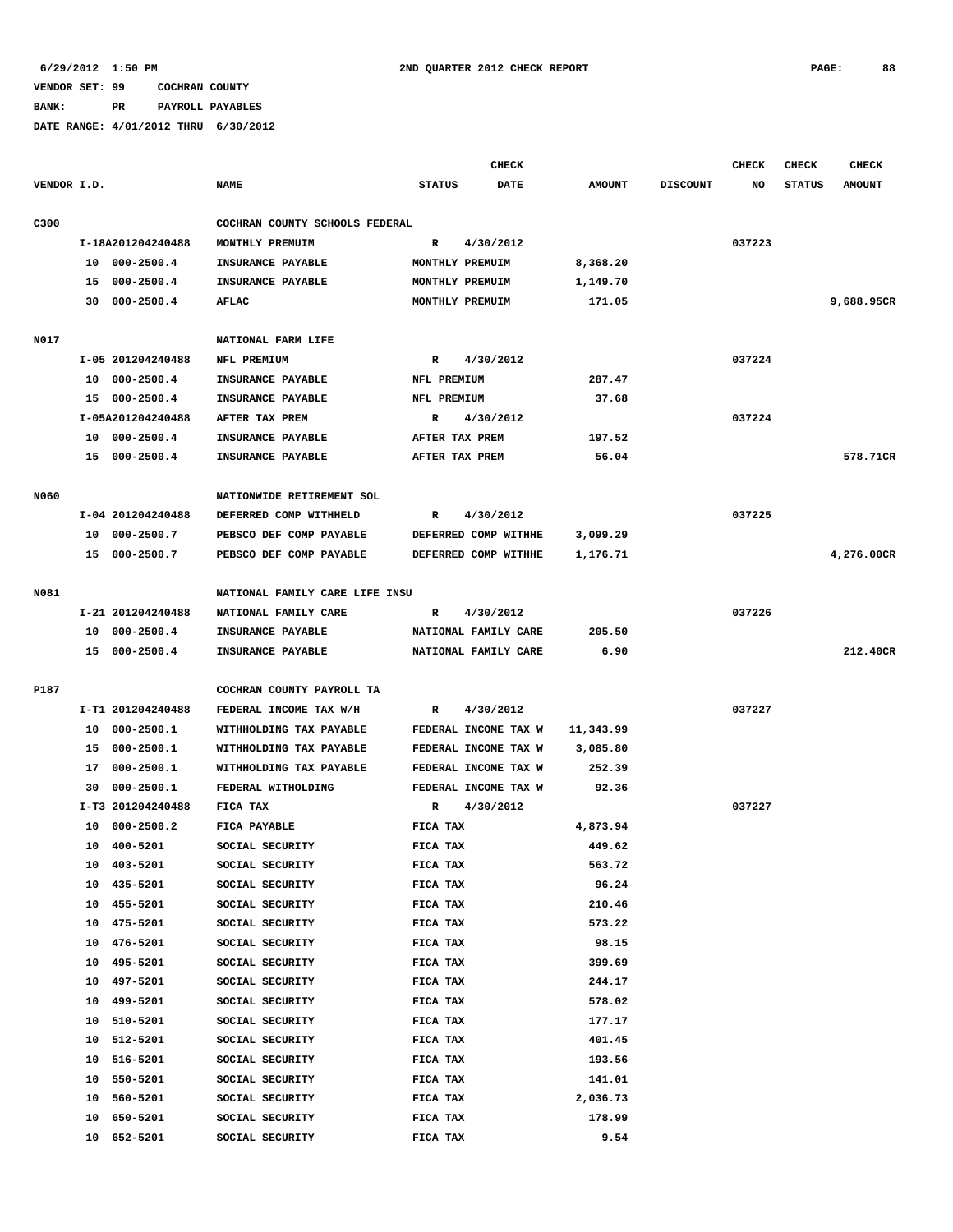**BANK: PR PAYROLL PAYABLES**

|             |    |                         |                                    |                          | CHECK       |                  |                 | <b>CHECK</b> | <b>CHECK</b>  | <b>CHECK</b>  |
|-------------|----|-------------------------|------------------------------------|--------------------------|-------------|------------------|-----------------|--------------|---------------|---------------|
| VENDOR I.D. |    |                         | <b>NAME</b>                        | <b>STATUS</b>            | <b>DATE</b> | <b>AMOUNT</b>    | <b>DISCOUNT</b> | NO           | <b>STATUS</b> | <b>AMOUNT</b> |
|             |    |                         |                                    |                          |             |                  |                 |              |               |               |
| P187        |    |                         | COCHRAN COUNTY PAYROLLCONT         |                          |             |                  |                 |              |               |               |
|             |    | I-T3 201204240488       | FICA TAX                           | $\mathbb{R}$<br>FICA TAX | 4/30/2012   |                  |                 | 037227       |               |               |
|             |    | 10 660-5201             | SOCIAL SECURITY                    |                          |             | 131.97           |                 |              |               |               |
|             |    | 10 662-5201             | SOCIAL SECURITY                    | FICA TAX                 |             | 171.62           |                 |              |               |               |
|             | 10 | 663-5201<br>10 665-5201 | SOCIAL SECURITY<br>SOCIAL SECURITY | FICA TAX<br>FICA TAX     |             | 233.90<br>305.60 |                 |              |               |               |
|             | 15 | 000-2500.2              | FICA PAYABLE                       | FICA TAX                 |             | 1,635.65         |                 |              |               |               |
|             | 15 | 610-5201                | SOCIAL SECURITY                    | FICA TAX                 |             | 938.94           |                 |              |               |               |
|             | 15 | 621–5201                | SOCIAL SECURITY                    | FICA TAX                 |             | 379.21           |                 |              |               |               |
|             | 15 | 622-5201                | SOCIAL SECURITY                    | FICA TAX                 |             | 391.69           |                 |              |               |               |
|             | 15 | 623-5201                | SOCIAL SECURITY                    | FICA TAX                 |             | 384.73           |                 |              |               |               |
|             | 15 | 624-5201                | SOCIAL SECURITY                    | FICA TAX                 |             | 319.96           |                 |              |               |               |
|             |    | 17 000-2500.2           | FICA PAYABLE                       | FICA TAX                 |             | 122.13           |                 |              |               |               |
|             |    |                         |                                    |                          |             |                  |                 |              |               |               |
|             | 17 | 573-5201                | SOCIAL SECURITY                    | FICA TAX                 |             | 180.28           |                 |              |               |               |
|             | 30 | $000 - 2500.2$          | FICA                               | FICA TAX                 |             | 38.31            |                 |              |               |               |
|             | 30 | 518-5201                | SOCIAL SECURITY                    | FICA TAX                 |             | 56.56            |                 |              |               |               |
|             |    | I-T4 201204240488       | MEDICARE TAX                       | R                        | 4/30/2012   |                  |                 | 037227       |               |               |
|             | 10 | $000 - 2500.2$          | FICA PAYABLE                       | MEDICARE TAX             |             | 1,682.66         |                 |              |               |               |
|             | 10 | 400-5201                | SOCIAL SECURITY                    | MEDICARE TAX             |             | 105.15           |                 |              |               |               |
|             | 10 | 403-5201                | SOCIAL SECURITY                    | MEDICARE TAX             |             | 131.83           |                 |              |               |               |
|             | 10 | 435-5201                | SOCIAL SECURITY                    | MEDICARE TAX             |             | 22.51            |                 |              |               |               |
|             | 10 | 455-5201                | SOCIAL SECURITY                    | MEDICARE TAX             |             | 49.22            |                 |              |               |               |
|             | 10 | 475-5201                | SOCIAL SECURITY                    | MEDICARE TAX             |             | 134.06           |                 |              |               |               |
|             | 10 | 476-5201                | SOCIAL SECURITY                    | MEDICARE TAX             |             | 22.96            |                 |              |               |               |
|             | 10 | 495-5201                | SOCIAL SECURITY                    | MEDICARE TAX             |             | 93.48            |                 |              |               |               |
|             | 10 | 497-5201                | SOCIAL SECURITY                    | MEDICARE TAX             |             | 57.11            |                 |              |               |               |
|             | 10 | 499-5201                | SOCIAL SECURITY                    | MEDICARE TAX             |             | 135.19           |                 |              |               |               |
|             | 10 | 510-5201                | SOCIAL SECURITY                    | MEDICARE TAX             |             | 41.44            |                 |              |               |               |
|             | 10 | 512-5201                | SOCIAL SECURITY                    | MEDICARE TAX             |             | 93.88            |                 |              |               |               |
|             | 10 | 516-5201                | SOCIAL SECURITY                    | MEDICARE TAX             |             | 45.26            |                 |              |               |               |
|             | 10 | 550-5201                | SOCIAL SECURITY                    | MEDICARE TAX             |             | 32.98            |                 |              |               |               |
|             | 10 | 560-5201                | SOCIAL SECURITY                    | MEDICARE TAX             |             | 476.32           |                 |              |               |               |
|             |    | 10 650-5201             | SOCIAL SECURITY                    | MEDICARE TAX             |             | 41.86            |                 |              |               |               |
|             |    | 10 652-5201             | SOCIAL SECURITY                    | MEDICARE TAX             |             | 2.23             |                 |              |               |               |
|             |    | 10 660-5201             | SOCIAL SECURITY                    | MEDICARE TAX             |             | 30.86            |                 |              |               |               |
|             |    | 10 662-5201             | SOCIAL SECURITY                    | MEDICARE TAX             |             | 40.14            |                 |              |               |               |
|             |    | 10 663-5201             | SOCIAL SECURITY                    | MEDICARE TAX             |             | 54.71            |                 |              |               |               |
|             |    | 10 665-5201             | SOCIAL SECURITY                    | <b>MEDICARE TAX</b>      |             | 71.47            |                 |              |               |               |
|             |    | 15 000-2500.2           | FICA PAYABLE                       | MEDICARE TAX             |             | 564.68           |                 |              |               |               |
|             |    | 15 610-5201             | SOCIAL SECURITY                    | MEDICARE TAX             |             | 219.58           |                 |              |               |               |
|             |    | 15 621-5201             | SOCIAL SECURITY                    | MEDICARE TAX             |             | 88.69            |                 |              |               |               |
|             |    | 15 622-5201             | SOCIAL SECURITY                    | MEDICARE TAX             |             | 91.60            |                 |              |               |               |
|             |    | 15 623-5201             | SOCIAL SECURITY                    | MEDICARE TAX             |             | 89.98            |                 |              |               |               |
|             |    | 15 624-5201             | SOCIAL SECURITY                    | MEDICARE TAX             |             | 74.83            |                 |              |               |               |
|             |    | 17 000-2500.2           | FICA PAYABLE                       | MEDICARE TAX             |             | 42.16            |                 |              |               |               |
|             |    | 17 573-5201             | SOCIAL SECURITY                    | MEDICARE TAX             |             | 42.16            |                 |              |               |               |
|             |    | 30 000-2500.2           | <b>FICA</b>                        | MEDICARE TAX             |             | 13.23            |                 |              |               |               |
|             |    | 30 518-5201             | SOCIAL SECURITY                    | MEDICARE TAX             |             | 13.23            |                 |              |               | 35,896.23CR   |
|             |    |                         |                                    |                          |             |                  |                 |              |               |               |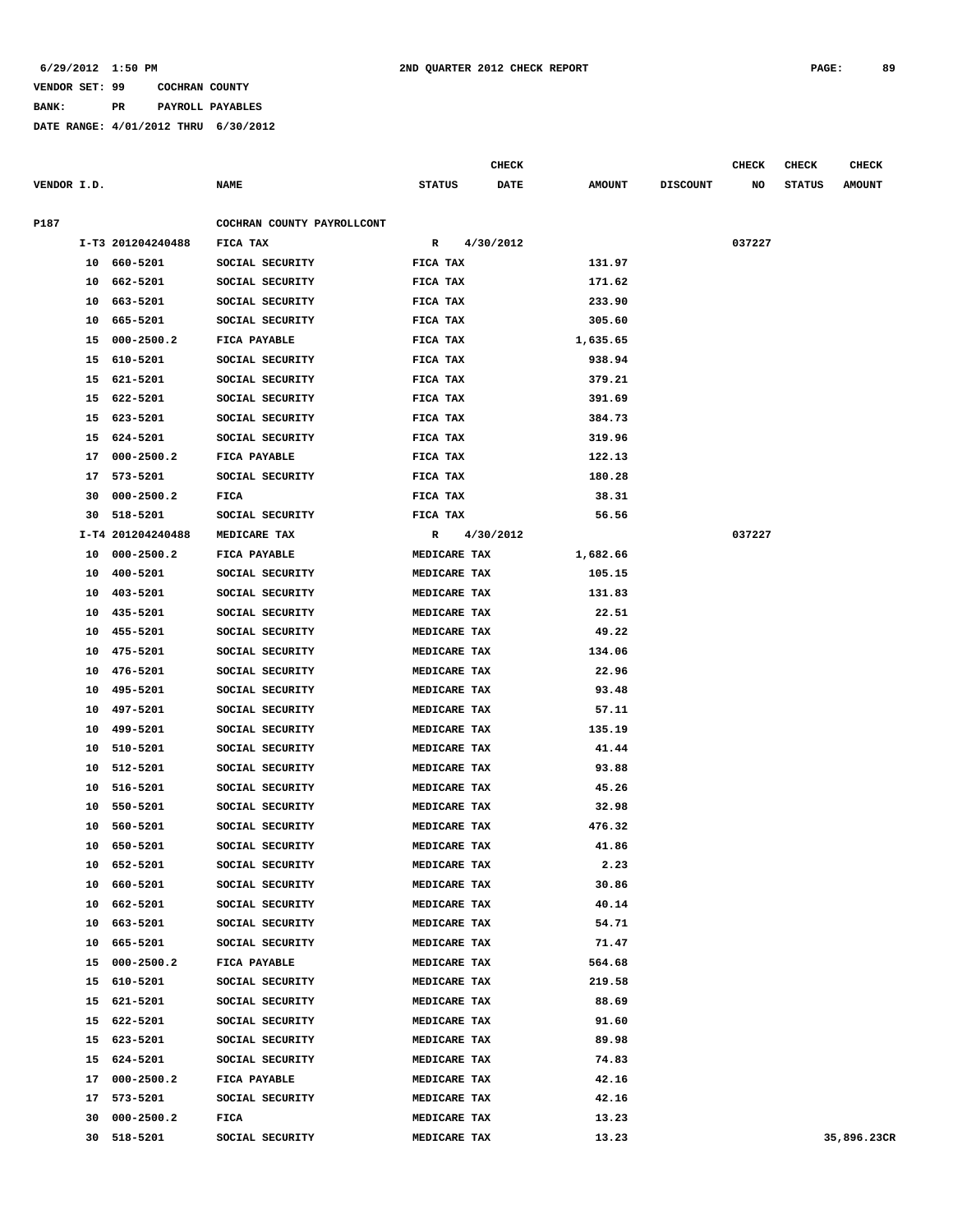**BANK: PR PAYROLL PAYABLES**

|             |          |                   |                          |                          | <b>CHECK</b>         |                    |                 | CHECK  | <b>CHECK</b>  | <b>CHECK</b>  |
|-------------|----------|-------------------|--------------------------|--------------------------|----------------------|--------------------|-----------------|--------|---------------|---------------|
| VENDOR I.D. |          |                   | <b>NAME</b>              | <b>STATUS</b>            | <b>DATE</b>          | <b>AMOUNT</b>      | <b>DISCOUNT</b> | NO     | <b>STATUS</b> | <b>AMOUNT</b> |
| T218        |          |                   | TEXAS ASS'N OF COUNTIES  |                          |                      |                    |                 |        |               |               |
|             |          | I-11 201204240488 | <b>EMPLOYEE PREMIUMS</b> | R                        | 4/30/2012            |                    |                 | 037228 |               |               |
|             |          | 10 400-5202       | <b>GROUP INSURANCE</b>   | EMPLOYEE PREMIUMS        |                      | 1,413.23           |                 |        |               |               |
|             | 10       | 403-5202          | GROUP INSURANCE          | EMPLOYEE PREMIUMS        |                      | 2,295.96           |                 |        |               |               |
|             | 10       | 455-5202          | GROUP INSURANCE          | EMPLOYEE PREMIUMS        |                      |                    |                 |        |               |               |
|             |          | 475-5202          | GROUP INSURANCE          | EMPLOYEE PREMIUMS        |                      | 765.32<br>1,530.64 |                 |        |               |               |
|             | 10<br>10 | 495-5202          | GROUP INSURANCE          | <b>EMPLOYEE PREMIUMS</b> |                      | 1,530.64           |                 |        |               |               |
|             | 10       | 497-5202          | <b>GROUP INSURANCE</b>   | <b>EMPLOYEE PREMIUMS</b> |                      | 765.32             |                 |        |               |               |
|             | 10       | 499-5202          | GROUP INSURANCE          | EMPLOYEE PREMIUMS        |                      | 2,295.96           |                 |        |               |               |
|             | 10       | 510-5202          | <b>GROUP INSURANCE</b>   | EMPLOYEE PREMIUMS        |                      | 765.32             |                 |        |               |               |
|             | 10       | 512-5202          | <b>GROUP INSURANCE</b>   | <b>EMPLOYEE PREMIUMS</b> |                      | 2,326.57           |                 |        |               |               |
|             | 10       | 516-5202          | GROUP INSURANCE [50%]    | EMPLOYEE PREMIUMS        |                      | 775.46             |                 |        |               |               |
|             | 10       | 550-5202          | GROUP INSURANCE          | <b>EMPLOYEE PREMIUMS</b> |                      | 765.32             |                 |        |               |               |
|             | 10       | 560-5202          | <b>GROUP INSURANCE</b>   | <b>EMPLOYEE PREMIUMS</b> |                      | 8,387.91           |                 |        |               |               |
|             | 10       | 650-5202          | GROUP INSURANCE          | EMPLOYEE PREMIUMS        |                      | 803.59             |                 |        |               |               |
|             | 10       | 652-5202          | <b>GROUP INSURANCE</b>   | EMPLOYEE PREMIUMS        |                      | 38.26              |                 |        |               |               |
|             | 10       | 660-5202          | GROUP INSURANCE [35%]    | EMPLOYEE PREMIUMS        |                      | 528.63             |                 |        |               |               |
|             | 10       | 662-5202          | GROUP INSURANCE          | <b>EMPLOYEE PREMIUMS</b> |                      | 688.79             |                 |        |               |               |
|             | 10       | 663-5202          | GROUP INSURANCE          | <b>EMPLOYEE PREMIUMS</b> |                      | 765.32             |                 |        |               |               |
|             | 10       | 665-5202          | <b>GROUP INSURANCE</b>   | <b>EMPLOYEE PREMIUMS</b> |                      | 765.32             |                 |        |               |               |
|             | 15       | 610-5202          | <b>GROUP INSURANCE</b>   | <b>EMPLOYEE PREMIUMS</b> |                      | 3,178.69           |                 |        |               |               |
|             | 15       | 621-5202          | <b>GROUP INSURANCE</b>   | <b>EMPLOYEE PREMIUMS</b> |                      | 1,530.64           |                 |        |               |               |
|             | 15       | 622-5202          | GROUP INSURANCE          | <b>EMPLOYEE PREMIUMS</b> |                      | 1,530.64           |                 |        |               |               |
|             | 15       | 623–5202          | GROUP INSURANCE          | EMPLOYEE PREMIUMS        |                      | 1,530.64           |                 |        |               |               |
|             | 15       | 624-5202          | GROUP INSURANCE          | <b>EMPLOYEE PREMIUMS</b> |                      | 1,530.64           |                 |        |               |               |
|             | 17       | 573-5202          | GROUP HEALTH INSURANCE   | EMPLOYEE PREMIUMS        |                      | 765.32             |                 |        |               |               |
|             | 30       | 518-5202          | GROUP INSURANCE [15%]    | EMPLOYEE PREMIUMS        |                      | 226.55             |                 |        |               |               |
|             |          | I-12 201204240488 | GROUP LIFE INSURANCE     | R                        | 4/30/2012            |                    |                 | 037228 |               |               |
|             |          | 10 400-5202       | GROUP INSURANCE          |                          | GROUP LIFE INSURANCE | 7.29               |                 |        |               |               |
|             | 10       | 403-5202          | GROUP INSURANCE          |                          | GROUP LIFE INSURANCE | 11.85              |                 |        |               |               |
|             | 10       | 455-5202          | GROUP INSURANCE          |                          | GROUP LIFE INSURANCE | 3.95               |                 |        |               |               |
|             | 10       | 475-5202          | <b>GROUP INSURANCE</b>   |                          | GROUP LIFE INSURANCE | 7.90               |                 |        |               |               |
|             | 10       | 495-5202          | GROUP INSURANCE          |                          | GROUP LIFE INSURANCE | 7.90               |                 |        |               |               |
|             |          | 10 497-5202       | GROUP INSURANCE          |                          | GROUP LIFE INSURANCE | 3.95               |                 |        |               |               |
|             |          | 10 499-5202       | GROUP INSURANCE          |                          | GROUP LIFE INSURANCE | 11.85              |                 |        |               |               |
|             | 10       | 510-5202          | GROUP INSURANCE          |                          | GROUP LIFE INSURANCE | 3.95               |                 |        |               |               |
|             | 10       | 512-5202          | GROUP INSURANCE          |                          | GROUP LIFE INSURANCE | 12.01              |                 |        |               |               |
|             | 10       | 516-5202          | GROUP INSURANCE [50%]    |                          | GROUP LIFE INSURANCE | 4.02               |                 |        |               |               |
|             | 10       | 550-5202          | GROUP INSURANCE          |                          | GROUP LIFE INSURANCE | 3.95               |                 |        |               |               |
|             | 10       | 560-5202          | GROUP INSURANCE          |                          | GROUP LIFE INSURANCE | 41.33              |                 |        |               |               |
|             |          | 10 650-5202       | GROUP INSURANCE          |                          | GROUP LIFE INSURANCE | 4.15               |                 |        |               |               |
|             |          | 10 652-5202       | GROUP INSURANCE          |                          | GROUP LIFE INSURANCE | 0.19               |                 |        |               |               |
|             | 10       | 660-5202          | GROUP INSURANCE [35%]    |                          | GROUP LIFE INSURANCE | 2.72               |                 |        |               |               |
|             |          | 10 662-5202       | GROUP INSURANCE          |                          | GROUP LIFE INSURANCE | 3.56               |                 |        |               |               |
|             |          | 10 663-5202       | GROUP INSURANCE          |                          | GROUP LIFE INSURANCE | 3.95               |                 |        |               |               |
|             | 10       | 665–5202          | GROUP INSURANCE          |                          | GROUP LIFE INSURANCE | 3.95               |                 |        |               |               |
|             | 15       | 610-5202          | GROUP INSURANCE          |                          | GROUP LIFE INSURANCE | 12.66              |                 |        |               |               |
|             |          | 15 621-5202       | GROUP INSURANCE          |                          | GROUP LIFE INSURANCE | 7.90               |                 |        |               |               |
|             |          |                   |                          |                          |                      |                    |                 |        |               |               |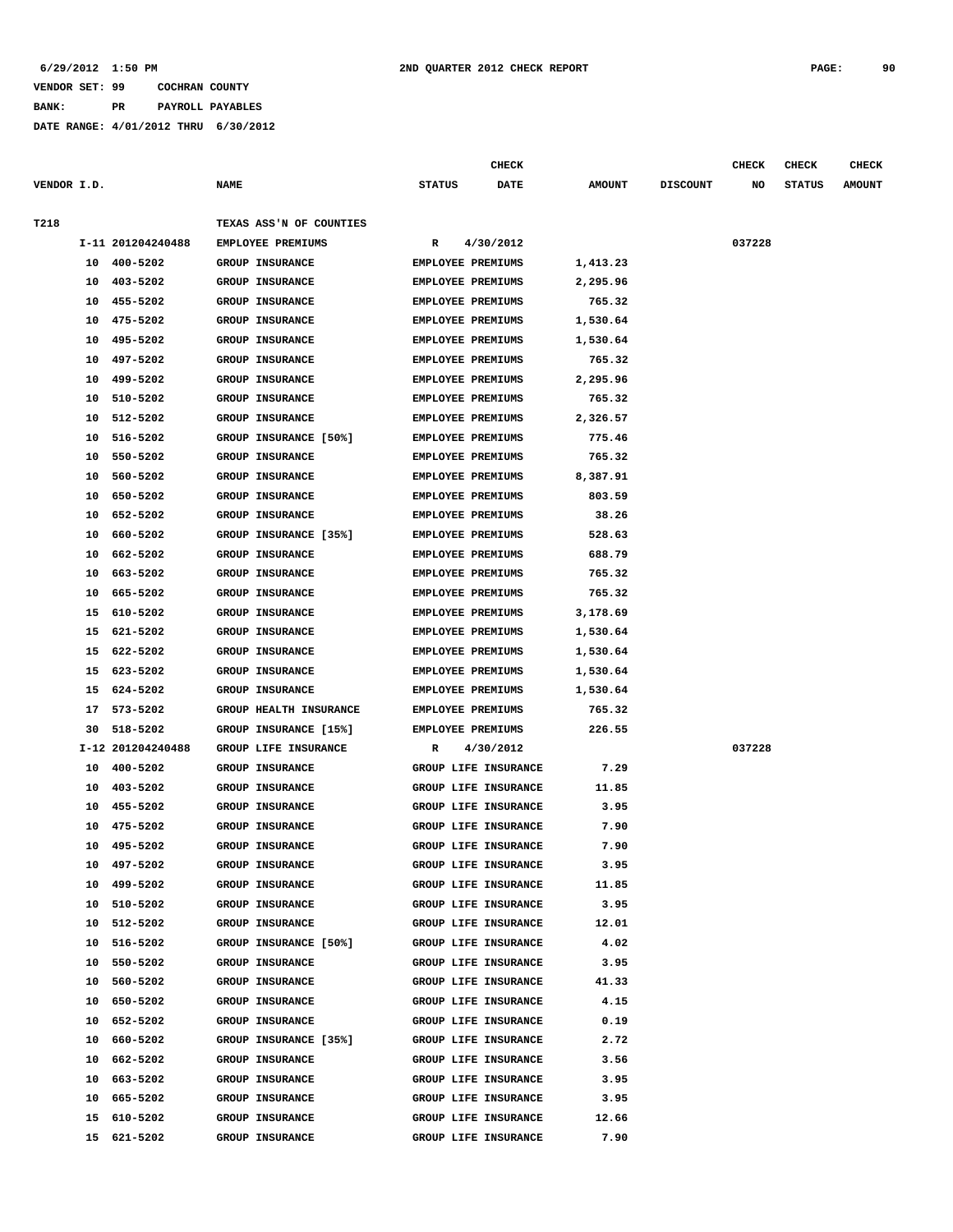**BANK: PR PAYROLL PAYABLES**

|                  |                   |                                | <b>CHECK</b>                 |               |                 | <b>CHECK</b> | <b>CHECK</b>  | CHECK         |
|------------------|-------------------|--------------------------------|------------------------------|---------------|-----------------|--------------|---------------|---------------|
| VENDOR I.D.      |                   | <b>NAME</b>                    | <b>STATUS</b><br><b>DATE</b> | <b>AMOUNT</b> | <b>DISCOUNT</b> | NO           | <b>STATUS</b> | <b>AMOUNT</b> |
| T218             |                   | TEXAS ASS'N OF COUNTIECONT     |                              |               |                 |              |               |               |
|                  | I-12 201204240488 | GROUP LIFE INSURANCE           | 4/30/2012<br>R               |               |                 | 037228       |               |               |
|                  | 15 622-5202       | <b>GROUP INSURANCE</b>         | GROUP LIFE INSURANCE         | 3.95          |                 |              |               |               |
|                  | 15 623-5202       | GROUP INSURANCE                | GROUP LIFE INSURANCE         | 7.90          |                 |              |               |               |
|                  | 15 624-5202       | <b>GROUP INSURANCE</b>         | GROUP LIFE INSURANCE         | 7.90          |                 |              |               |               |
|                  | 17 573-5202       | <b>GROUP HEALTH INSURANCE</b>  | GROUP LIFE INSURANCE         | 3.95          |                 |              |               |               |
|                  | 30 518-5202       | GROUP INSURANCE [15%]          | GROUP LIFE INSURANCE         | 1.16          |                 |              |               |               |
|                  | I-15 201204240488 | DEPENDENT HEALTH PREM WITHHELD | R<br>4/30/2012               |               |                 | 037228       |               |               |
|                  | 15 000-2500.4     | INSURANCE PAYABLE              | DEPENDENT HEALTH PRE         | 841.84        |                 |              |               | 38,526.41CR   |
|                  |                   |                                |                              |               |                 |              |               |               |
| T266             |                   | TREASURER OF VIRGINIA          |                              |               |                 |              |               |               |
|                  | I-CJS201204240488 | CASE ID#0003452040             | 4/30/2012<br>R               |               |                 | 037229       |               |               |
|                  | 10 000-2500.8     | CHILD SUPPORT PAYABLE          | CASE ID#0003452040           | 566.37        |                 |              |               | 566.37CR      |
| C <sub>253</sub> |                   | COCHRAN COUNTY MONEY MKT       |                              |               |                 |              |               |               |
|                  | I-201204240489    | NON-DEPT SUPP DEATH            | 4/30/2012<br>R               |               |                 | 037230       |               |               |
|                  | 10 409-5207       | SUPPLEMENTAL DEATH BENEFITS    | NON-DEPT SUPP DEATH          | 1,378.12      |                 |              |               | 1,378.12CR    |
|                  |                   |                                |                              |               |                 |              |               |               |
| A067             |                   | AMERICAN FAMILY LIFE ASSURANCE |                              |               |                 |              |               |               |
|                  | I-08 201205240490 | MONTHLY PREMIUM                | 5/31/2012<br>R               |               |                 | 037379       |               |               |
|                  | 10 000-2500.4     | INSURANCE PAYABLE              | MONTHLY PREMIUM              | 436.48        |                 |              |               |               |
|                  | 15 000-2500.4     | INSURANCE PAYABLE              | MONTHLY PREMIUM              | 257.42        |                 |              |               |               |
|                  | I-08A201205240490 | MONTHLY PREMIUM                | 5/31/2012<br>R               |               |                 | 037379       |               |               |
|                  | 10 000-2500.4     | INSURANCE PAYABLE              | MONTHLY PREMIUM              | 200.46        |                 |              |               |               |
|                  | 15 000-2500.4     | INSURANCE PAYABLE              | MONTHLY PREMIUM              | 39.90         |                 |              |               | 934.26CR      |
| C091             |                   | <b>COMPBENEFITS</b>            |                              |               |                 |              |               |               |
|                  | I-17A201205240490 | VISION MONTHLY PREMIUM         | 5/31/2012<br>R               |               |                 | 037380       |               |               |
|                  | 10 000-2500.4     | INSURANCE PAYABLE              | VISION MONTHLY PREMI         | 138.86        |                 |              |               | 138.86CR      |
|                  |                   |                                |                              |               |                 |              |               |               |
| C <sub>253</sub> |                   | COCHRAN COUNTY MONEY MKT       |                              |               |                 |              |               |               |
|                  | I-01 201205240490 | RETIREMENT CONTRIBUTIONS       | R<br>5/31/2012               |               |                 | 037381       |               |               |
|                  | 10 000-2500.3     | <b>TCDRS PAYABLE</b>           | RETIREMENT CONTRIBUT         | 8,237.88      |                 |              |               |               |
|                  | 400-5203<br>10    | RETIREMENT                     | RETIREMENT CONTRIBUT         | 950.10        |                 |              |               |               |
|                  | 403-5203<br>10    | <b>RETIREMENT</b>              | RETIREMENT CONTRIBUT         | 1,210.45      |                 |              |               |               |
|                  | 435-5203<br>10    | RETIREMENT                     | RETIREMENT CONTRIBUT         | 201.79        |                 |              |               |               |
|                  | 455-5203<br>10    | RETIREMENT                     | RETIREMENT CONTRIBUT         | 438.36        |                 |              |               |               |
|                  | 475-5203<br>10    | RETIREMENT                     | RETIREMENT CONTRIBUT         | 1,208.86      |                 |              |               |               |
|                  | 476-5203<br>10    | RETIREMENT                     | RETIREMENT CONTRIBUT         | 205.80        |                 |              |               |               |
|                  | 495-5203<br>10    | RETIREMENT                     | RETIREMENT CONTRIBUT         | 838.06        |                 |              |               |               |
|                  | 10<br>497-5203    | <b>RETIREMENT</b>              | RETIREMENT CONTRIBUT         | 448.15        |                 |              |               |               |
|                  | 499-5203<br>10    | <b>RETIREMENT</b>              | RETIREMENT CONTRIBUT         | 1,231.27      |                 |              |               |               |
|                  | 510-5203<br>10    | RETIREMENT                     | RETIREMENT CONTRIBUT         | 378.42        |                 |              |               |               |
|                  | 512-5203<br>10    | RETIREMENT                     | RETIREMENT CONTRIBUT         | 910.89        |                 |              |               |               |
|                  | 516-5203<br>10    | RETIREMENT                     | RETIREMENT CONTRIBUT         | 398.27        |                 |              |               |               |
|                  | 550-5203<br>10    | RETIREMENT                     | RETIREMENT CONTRIBUT         | 295.67        |                 |              |               |               |
|                  | 10<br>560-5203    | RETIREMENT                     | RETIREMENT CONTRIBUT         | 4,709.75      |                 |              |               |               |
|                  | 650-5203<br>10    | <b>RETIREMENT</b>              | RETIREMENT CONTRIBUT         | 370.42        |                 |              |               |               |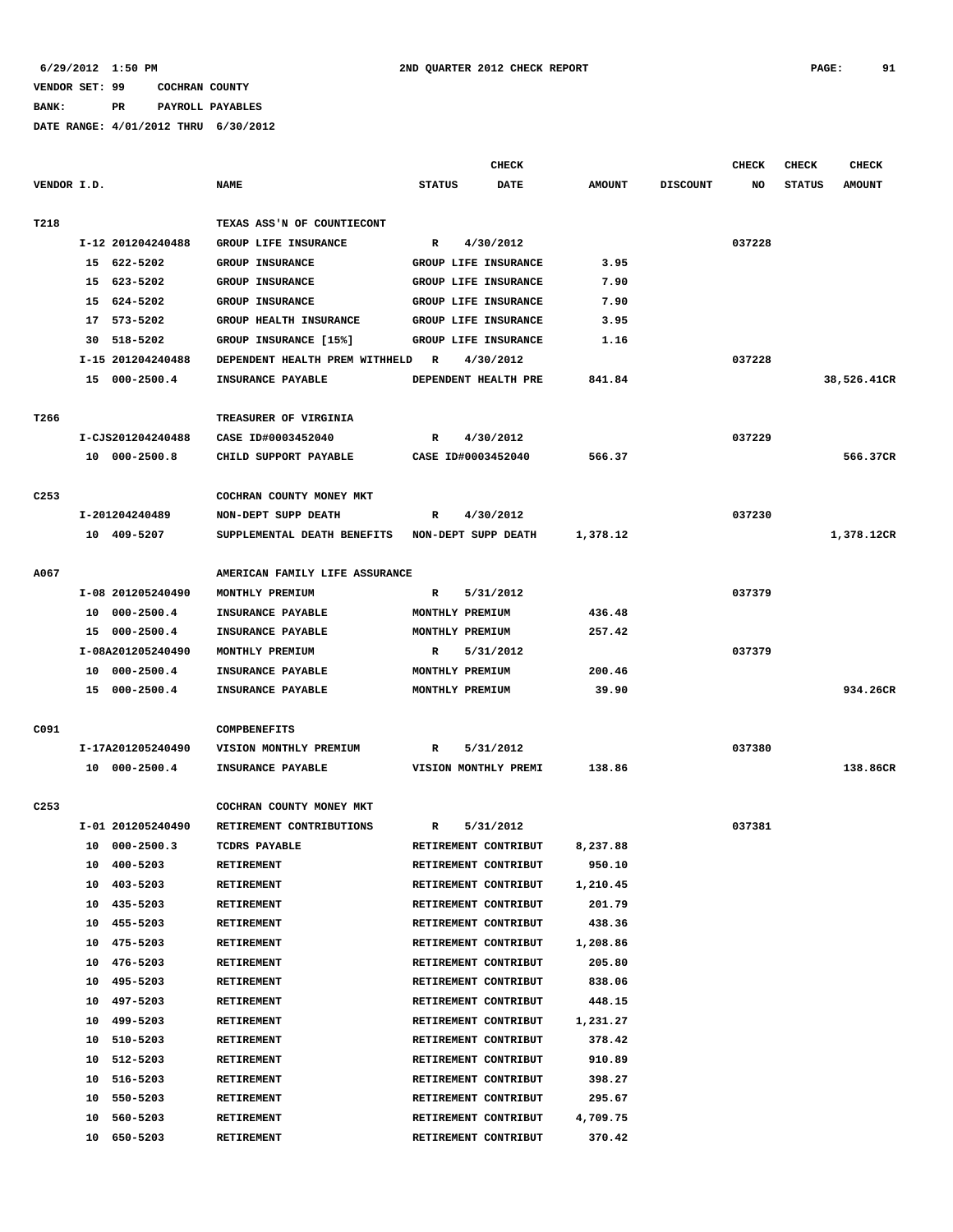# **BANK: PR PAYROLL PAYABLES**

|                  |    |                   |                                                        |                           | <b>CHECK</b> |               |                 | <b>CHECK</b> | <b>CHECK</b>  | <b>CHECK</b>  |
|------------------|----|-------------------|--------------------------------------------------------|---------------------------|--------------|---------------|-----------------|--------------|---------------|---------------|
| VENDOR I.D.      |    |                   | <b>NAME</b>                                            | <b>STATUS</b>             | <b>DATE</b>  | <b>AMOUNT</b> | <b>DISCOUNT</b> | NO           | <b>STATUS</b> | <b>AMOUNT</b> |
| C <sub>253</sub> |    |                   | COCHRAN COUNTY MONEY MCONT                             |                           |              |               |                 |              |               |               |
|                  |    | I-01 201205240490 | RETIREMENT CONTRIBUTIONS                               | R                         | 5/31/2012    |               |                 | 037381       |               |               |
|                  | 10 | 652-5203          | <b>RETIREMENT</b>                                      | RETIREMENT CONTRIBUT      |              | 19.99         |                 |              |               |               |
|                  | 10 | 660-5203          | RETIREMENT                                             | RETIREMENT CONTRIBUT      |              | 271.52        |                 |              |               |               |
|                  | 10 | 662-5203          | RETIREMENT                                             | RETIREMENT CONTRIBUT      |              | 359.86        |                 |              |               |               |
|                  | 10 | 663-5203          | <b>RETIREMENT</b>                                      | RETIREMENT CONTRIBUT      |              | 490.43        |                 |              |               |               |
|                  | 10 | 665-5203          | <b>RETIREMENT</b>                                      | RETIREMENT CONTRIBUT      |              | 360.85        |                 |              |               |               |
|                  | 15 | $000 - 2500.3$    | TCDRS PAYABLE                                          | RETIREMENT CONTRIBUT      |              | 2,792.35      |                 |              |               |               |
|                  | 15 | 610-5203          | <b>RETIREMENT</b>                                      | RETIREMENT CONTRIBUT      |              | 1,968.35      |                 |              |               |               |
|                  | 15 | 621-5203          | RETIREMENT                                             | RETIREMENT CONTRIBUT      |              | 798.53        |                 |              |               |               |
|                  | 15 | 622-5203          | RETIREMENT                                             | RETIREMENT CONTRIBUT      |              | 809.12        |                 |              |               |               |
|                  |    | 15 623-5203       | <b>RETIREMENT</b>                                      | RETIREMENT CONTRIBUT      |              | 810.08        |                 |              |               |               |
|                  | 15 | 624-5203          | RETIREMENT                                             | RETIREMENT CONTRIBUT      |              | 799.68        |                 |              |               |               |
|                  | 17 | $000 - 2500.3$    | TCDRS PAYABLE                                          | RETIREMENT CONTRIBUT      |              | 200.19        |                 |              |               |               |
|                  | 17 | 573-5203          | <b>RETIREMENT</b>                                      | RETIREMENT CONTRIBUT      |              | 371.77        |                 |              |               |               |
|                  | 30 | $000 - 2500.3$    | TCDRS                                                  | RETIREMENT CONTRIBUT      |              | 62.66         |                 |              |               |               |
|                  | 30 | 518-5203          | RETIREMENT                                             | RETIREMENT CONTRIBUT      |              | 116.37        |                 |              |               | 32,265.89CR   |
|                  |    |                   |                                                        |                           |              |               |                 |              |               |               |
| C300             |    |                   | COCHRAN COUNTY SCHOOLS FEDERAL                         |                           |              |               |                 |              |               |               |
|                  |    | I-18A201205240490 | MONTHLY PREMUIM                                        | R                         | 5/31/2012    |               |                 | 037382       |               |               |
|                  | 10 | $000 - 2500.4$    | INSURANCE PAYABLE                                      | MONTHLY PREMUIM           |              | 8,813.10      |                 |              |               |               |
|                  | 15 | $000 - 2500.4$    | INSURANCE PAYABLE                                      | MONTHLY PREMUIM           |              | 1,149.70      |                 |              |               |               |
|                  | 30 | $000 - 2500.4$    | AFLAC                                                  | MONTHLY PREMUIM           |              | 171.05        |                 |              |               | 10,133.85CR   |
| N017             |    |                   | NATIONAL FARM LIFE                                     |                           |              |               |                 |              |               |               |
|                  |    | I-05 201205240490 | NFL PREMIUM                                            | R                         | 5/31/2012    |               |                 | 037383       |               |               |
|                  | 10 | $000 - 2500.4$    | INSURANCE PAYABLE                                      | NFL PREMIUM               |              | 287.47        |                 |              |               |               |
|                  |    | 15 000-2500.4     | INSURANCE PAYABLE                                      | NFL PREMIUM               |              | 37.68         |                 |              |               |               |
|                  |    | I-05A201205240490 | AFTER TAX PREM                                         | R                         | 5/31/2012    |               |                 | 037383       |               |               |
|                  | 10 | $000 - 2500.4$    | INSURANCE PAYABLE                                      | AFTER TAX PREM            |              | 197.52        |                 |              |               |               |
|                  |    | 15 000-2500.4     | INSURANCE PAYABLE                                      | AFTER TAX PREM            |              | 56.04         |                 |              |               | 578.71CR      |
|                  |    |                   |                                                        |                           |              |               |                 |              |               |               |
| <b>N060</b>      |    |                   | NATIONWIDE RETIREMENT SOL                              |                           |              |               |                 |              |               |               |
|                  |    | I-04 201205240490 | DEFERRED COMP WITHHELD                                 | R                         | 5/31/2012    |               |                 | 037384       |               |               |
|                  |    | 10 000-2500.7     | PEBSCO DEF COMP PAYABLE                                | DEFERRED COMP WITHHE      |              | 3,099.29      |                 |              |               |               |
|                  |    | 15 000-2500.7     | PEBSCO DEF COMP PAYABLE                                | DEFERRED COMP WITHHE      |              | 1,176.71      |                 |              |               | 4,276.00CR    |
|                  |    |                   |                                                        |                           |              |               |                 |              |               |               |
| N081             |    | I-21 201205240490 | NATIONAL FAMILY CARE LIFE INSU<br>NATIONAL FAMILY CARE |                           |              |               |                 | 037385       |               |               |
|                  |    | 10 000-2500.4     | <b>INSURANCE PAYABLE</b>                               | R<br>NATIONAL FAMILY CARE | 5/31/2012    | 205.50        |                 |              |               |               |
|                  |    | 15 000-2500.4     | <b>INSURANCE PAYABLE</b>                               |                           |              | 6.90          |                 |              |               | 212.40CR      |
|                  |    |                   |                                                        | NATIONAL FAMILY CARE      |              |               |                 |              |               |               |
| P187             |    |                   | COCHRAN COUNTY PAYROLL TA                              |                           |              |               |                 |              |               |               |
|                  |    | I-T1 201205240490 | FEDERAL INCOME TAX W/H                                 | R                         | 5/31/2012    |               |                 | 037386       |               |               |
|                  |    | 10 000-2500.1     | WITHHOLDING TAX PAYABLE                                | FEDERAL INCOME TAX W      |              | 11,707.57     |                 |              |               |               |
|                  |    | 15 000-2500.1     | WITHHOLDING TAX PAYABLE                                | FEDERAL INCOME TAX W      |              | 3,058.25      |                 |              |               |               |
|                  |    | 17 000-2500.1     | WITHHOLDING TAX PAYABLE                                | FEDERAL INCOME TAX W      |              | 253.74        |                 |              |               |               |
|                  |    | 30 000-2500.1     | FEDERAL WITHOLDING                                     | FEDERAL INCOME TAX W      |              | 92.34         |                 |              |               |               |
|                  |    | I-T3 201205240490 | FICA TAX                                               | R                         | 5/31/2012    |               |                 | 037386       |               |               |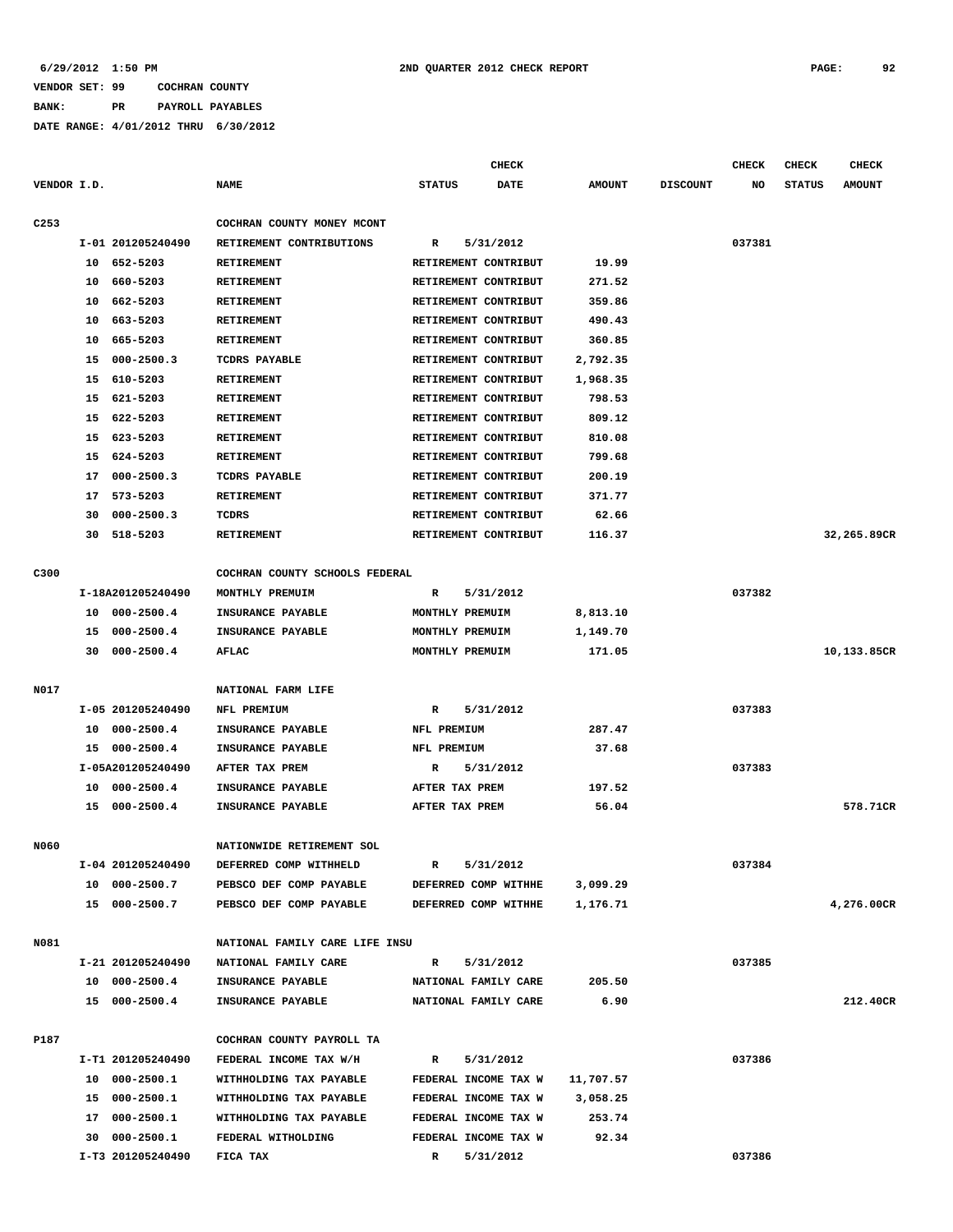**BANK: PR PAYROLL PAYABLES**

|             |    |                   |                            |               |              | <b>CHECK</b> |               |                 | <b>CHECK</b> | <b>CHECK</b>  | <b>CHECK</b>  |
|-------------|----|-------------------|----------------------------|---------------|--------------|--------------|---------------|-----------------|--------------|---------------|---------------|
| VENDOR I.D. |    |                   | <b>NAME</b>                | <b>STATUS</b> |              | DATE         | <b>AMOUNT</b> | <b>DISCOUNT</b> | NO           | <b>STATUS</b> | <b>AMOUNT</b> |
|             |    |                   |                            |               |              |              |               |                 |              |               |               |
| P187        |    |                   | COCHRAN COUNTY PAYROLLCONT |               |              |              |               |                 |              |               |               |
|             |    | I-T3 201205240490 | FICA TAX                   | R             |              | 5/31/2012    |               |                 | 037386       |               |               |
|             |    | 10 000-2500.2     | FICA PAYABLE               | FICA TAX      |              |              | 5,045.32      |                 |              |               |               |
|             | 10 | 400-5201          | SOCIAL SECURITY            | FICA TAX      |              |              | 449.62        |                 |              |               |               |
|             | 10 | 403-5201          | SOCIAL SECURITY            | FICA TAX      |              |              | 564.53        |                 |              |               |               |
|             | 10 | 435-5201          | SOCIAL SECURITY            | FICA TAX      |              |              | 96.24         |                 |              |               |               |
|             | 10 | 455-5201          | SOCIAL SECURITY            | FICA TAX      |              |              | 234.56        |                 |              |               |               |
|             | 10 | 475-5201          | SOCIAL SECURITY            | FICA TAX      |              |              | 576.53        |                 |              |               |               |
|             | 10 | 476-5201          | SOCIAL SECURITY            | FICA TAX      |              |              | 98.15         |                 |              |               |               |
|             | 10 | 490-5201          | SOCIAL SECURITY            | FICA TAX      |              |              | 3.10          |                 |              |               |               |
|             | 10 | 495-5201          | SOCIAL SECURITY            | FICA TAX      |              |              | 399.69        |                 |              |               |               |
|             | 10 | 497-5201          | SOCIAL SECURITY            | FICA TAX      |              |              | 213.73        |                 |              |               |               |
|             | 10 | 499-5201          | SOCIAL SECURITY            | FICA TAX      |              |              | 583.27        |                 |              |               |               |
|             | 10 | 510-5201          | SOCIAL SECURITY            | FICA TAX      |              |              | 200.65        |                 |              |               |               |
|             | 10 | 512-5201          | SOCIAL SECURITY            | FICA TAX      |              |              | 421.48        |                 |              |               |               |
|             | 10 | 516-5201          | SOCIAL SECURITY            | FICA TAX      |              |              | 193.53        |                 |              |               |               |
|             | 10 | 550-5201          | SOCIAL SECURITY            | FICA TAX      |              |              | 141.01        |                 |              |               |               |
|             | 10 | 560-5201          | SOCIAL SECURITY            | FICA TAX      |              |              | 2,228.71      |                 |              |               |               |
|             | 10 | 650-5201          | SOCIAL SECURITY            | FICA TAX      |              |              | 194.05        |                 |              |               |               |
|             | 10 | 652-5201          | SOCIAL SECURITY            | FICA TAX      |              |              | 9.54          |                 |              |               |               |
|             | 10 | 660-5201          | SOCIAL SECURITY            | FICA TAX      |              |              | 131.93        |                 |              |               |               |
|             | 10 | 662-5201          | SOCIAL SECURITY            | FICA TAX      |              |              | 171.62        |                 |              |               |               |
|             | 10 | 663-5201          | SOCIAL SECURITY            | FICA TAX      |              |              | 233.90        |                 |              |               |               |
|             | 10 | 665-5201          | SOCIAL SECURITY            | FICA TAX      |              |              | 301.96        |                 |              |               |               |
|             | 15 | $000 - 2500.2$    | FICA PAYABLE               | FICA TAX      |              |              | 1,627.35      |                 |              |               |               |
|             | 15 | 610-5201          | SOCIAL SECURITY            | FICA TAX      |              |              | 936.46        |                 |              |               |               |
|             |    | 15 621-5201       | SOCIAL SECURITY            | FICA TAX      |              |              | 380.84        |                 |              |               |               |
|             | 15 | 622-5201          | SOCIAL SECURITY            | FICA TAX      |              |              | 380.31        |                 |              |               |               |
|             | 15 | 623-5201          | SOCIAL SECURITY            | FICA TAX      |              |              | 384.73        |                 |              |               |               |
|             | 15 | 624-5201          | SOCIAL SECURITY            | FICA TAX      |              |              | 319.96        |                 |              |               |               |
|             | 17 | $000 - 2500.2$    | FICA PAYABLE               | FICA TAX      |              |              | 122.51        |                 |              |               |               |
|             | 17 | 573-5201          | SOCIAL SECURITY            | FICA TAX      |              |              | 180.84        |                 |              |               |               |
|             | 30 | $000 - 2500.2$    | FICA                       | FICA TAX      |              |              | 38.30         |                 |              |               |               |
|             |    | 30 518-5201       | SOCIAL SECURITY            | FICA TAX      |              |              | 56.55         |                 |              |               |               |
|             |    | I-T4 201205240490 | MEDICARE TAX               | R             |              | 5/31/2012    |               |                 | 037386       |               |               |
|             |    | 10 000-2500.2     | FICA PAYABLE               |               | MEDICARE TAX |              | 1,741.86      |                 |              |               |               |
|             |    | 10 400-5201       | SOCIAL SECURITY            |               | MEDICARE TAX |              | 105.15        |                 |              |               |               |
|             |    | 10 403-5201       | SOCIAL SECURITY            |               | MEDICARE TAX |              | 132.02        |                 |              |               |               |
|             |    | 10 435-5201       | SOCIAL SECURITY            |               | MEDICARE TAX |              | 22.51         |                 |              |               |               |
|             |    | 10 455-5201       | SOCIAL SECURITY            |               | MEDICARE TAX |              | 54.85         |                 |              |               |               |
|             | 10 | 475-5201          | SOCIAL SECURITY            |               | MEDICARE TAX |              | 134.84        |                 |              |               |               |
|             |    | 10 476-5201       | SOCIAL SECURITY            |               | MEDICARE TAX |              | 22.96         |                 |              |               |               |
|             |    | 10 490-5201       | SOCIAL SECURITY            |               | MEDICARE TAX |              | 0.73          |                 |              |               |               |
|             |    | 10 495-5201       | SOCIAL SECURITY            |               | MEDICARE TAX |              | 93.48         |                 |              |               |               |
|             |    | 10 497-5201       | SOCIAL SECURITY            |               | MEDICARE TAX |              | 49.99         |                 |              |               |               |
|             |    | 10 499-5201       | SOCIAL SECURITY            |               | MEDICARE TAX |              | 136.41        |                 |              |               |               |
|             | 10 | 510-5201          | SOCIAL SECURITY            |               | MEDICARE TAX |              | 46.93         |                 |              |               |               |
|             | 10 | 512-5201          | SOCIAL SECURITY            |               | MEDICARE TAX |              | 98.58         |                 |              |               |               |
|             |    |                   |                            |               |              |              |               |                 |              |               |               |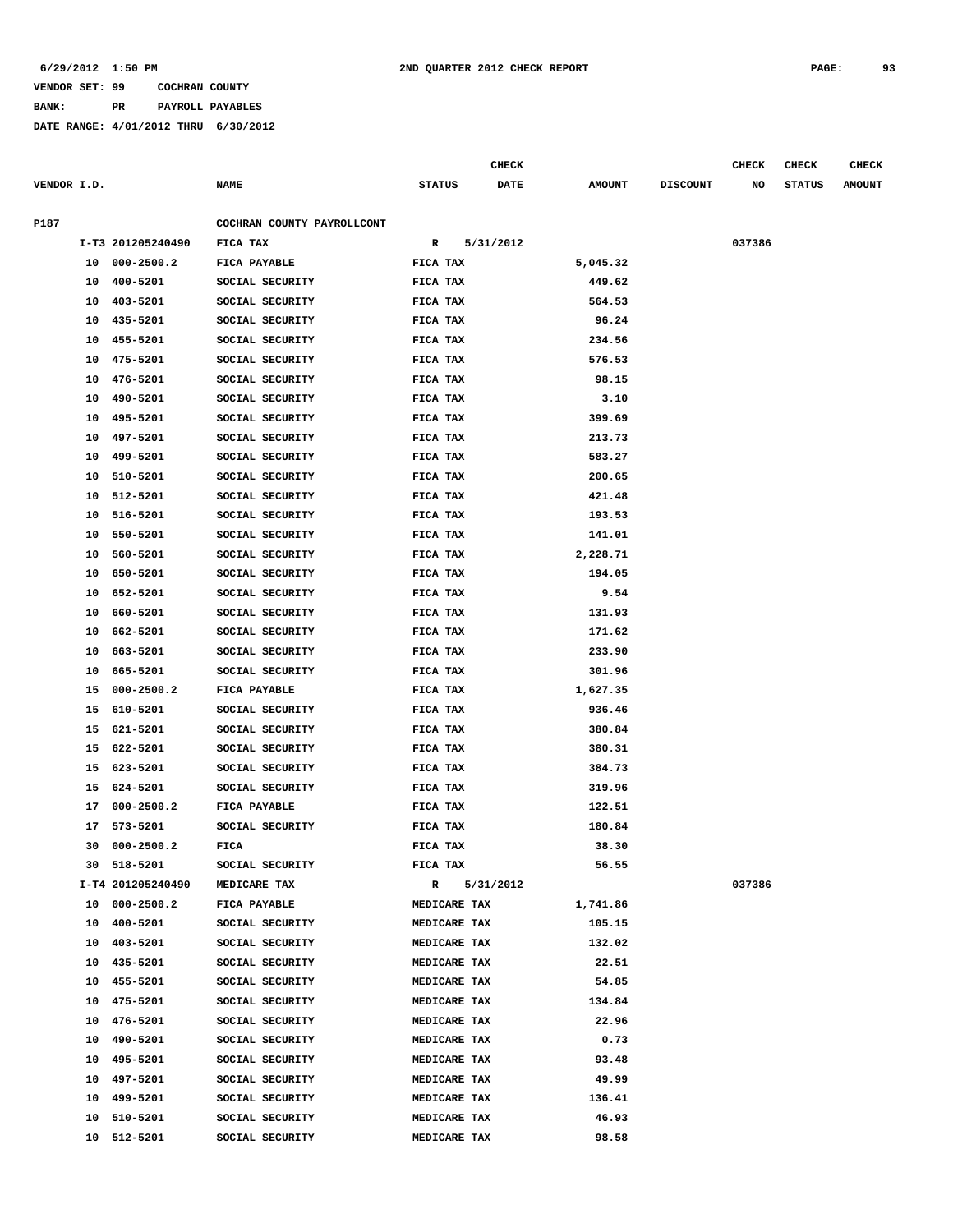# **BANK: PR PAYROLL PAYABLES**

|             |          |                   |                              |                                               | <b>CHECK</b> |               |                 | <b>CHECK</b> | <b>CHECK</b>  | <b>CHECK</b>  |
|-------------|----------|-------------------|------------------------------|-----------------------------------------------|--------------|---------------|-----------------|--------------|---------------|---------------|
| VENDOR I.D. |          |                   | <b>NAME</b>                  | <b>STATUS</b>                                 | DATE         | <b>AMOUNT</b> | <b>DISCOUNT</b> | NO           | <b>STATUS</b> | <b>AMOUNT</b> |
| P187        |          |                   | COCHRAN COUNTY PAYROLLCONT   |                                               |              |               |                 |              |               |               |
|             |          | I-T4 201205240490 | MEDICARE TAX                 | $\mathbb{R}$                                  | 5/31/2012    |               |                 | 037386       |               |               |
|             | 10       | 516-5201          | SOCIAL SECURITY              | MEDICARE TAX                                  |              | 45.25         |                 |              |               |               |
|             | 10       | 550-5201          | SOCIAL SECURITY              | MEDICARE TAX                                  |              | 32.98         |                 |              |               |               |
|             | 10       | 560-5201          | SOCIAL SECURITY              | MEDICARE TAX                                  |              | 521.23        |                 |              |               |               |
|             | 10       | 650-5201          | SOCIAL SECURITY              | MEDICARE TAX                                  |              | 45.39         |                 |              |               |               |
|             | 10       | 652-5201          | SOCIAL SECURITY              | MEDICARE TAX                                  |              | 2.23          |                 |              |               |               |
|             | 10       | 660-5201          | SOCIAL SECURITY              | MEDICARE TAX                                  |              | 30.86         |                 |              |               |               |
|             | 10       | 662-5201          | SOCIAL SECURITY              | MEDICARE TAX                                  |              | 40.14         |                 |              |               |               |
|             | 10       | 663-5201          | SOCIAL SECURITY              | MEDICARE TAX                                  |              | 54.71         |                 |              |               |               |
|             | 10       | 665-5201          | SOCIAL SECURITY              | MEDICARE TAX                                  |              | 70.62         |                 |              |               |               |
|             | 15       | $000 - 2500.2$    | FICA PAYABLE                 | MEDICARE TAX                                  |              | 561.83        |                 |              |               |               |
|             | 15       | 610-5201          | SOCIAL SECURITY              | MEDICARE TAX                                  |              | 219.00        |                 |              |               |               |
|             | 15       | 621-5201          | SOCIAL SECURITY              | MEDICARE TAX                                  |              | 89.07         |                 |              |               |               |
|             | 15       | 622-5201          | SOCIAL SECURITY              | MEDICARE TAX                                  |              | 88.95         |                 |              |               |               |
|             | 15       | 623-5201          | SOCIAL SECURITY              | MEDICARE TAX                                  |              | 89.98         |                 |              |               |               |
|             | 15       | 624-5201          | SOCIAL SECURITY              | MEDICARE TAX                                  |              | 74.83         |                 |              |               |               |
|             | 17       | $000 - 2500.2$    | FICA PAYABLE                 | MEDICARE TAX                                  |              | 42.29         |                 |              |               |               |
|             | 17       | 573-5201          | SOCIAL SECURITY              | MEDICARE TAX                                  |              | 42.29         |                 |              |               |               |
|             | 30       | $000 - 2500.2$    | FICA                         | MEDICARE TAX                                  |              | 13.23         |                 |              |               |               |
|             | 30       | 518-5201          | SOCIAL SECURITY              | MEDICARE TAX                                  |              | 13.23         |                 |              |               | 36,751.29CR   |
|             |          |                   |                              |                                               |              |               |                 |              |               |               |
| T218        |          |                   | TEXAS ASS'N OF COUNTIES      |                                               |              |               |                 |              |               |               |
|             |          | I-11 201205240490 | EMPLOYEE PREMIUMS            | R                                             | 5/31/2012    |               |                 | 037387       |               |               |
|             | 10       | 400-5202          | <b>GROUP INSURANCE</b>       | <b>EMPLOYEE PREMIUMS</b>                      |              | 1,387.38      |                 |              |               |               |
|             | 10       | 403-5202          | GROUP INSURANCE              | EMPLOYEE PREMIUMS                             |              | 2,253.96      |                 |              |               |               |
|             | 10       | 455-5202          | GROUP INSURANCE              | <b>EMPLOYEE PREMIUMS</b>                      |              | 751.32        |                 |              |               |               |
|             | 10       | 475-5202          | <b>GROUP INSURANCE</b>       | <b>EMPLOYEE PREMIUMS</b>                      |              | 1,502.64      |                 |              |               |               |
|             | 10       | 495-5202          | GROUP INSURANCE              | EMPLOYEE PREMIUMS                             |              | 1,502.64      |                 |              |               |               |
|             | 10       | 497-5202          | GROUP INSURANCE              | <b>EMPLOYEE PREMIUMS</b>                      |              | 751.32        |                 |              |               |               |
|             | 10       | 499-5202          | GROUP INSURANCE              | EMPLOYEE PREMIUMS                             |              | 2,253.96      |                 |              |               |               |
|             | 10       | 510-5202          | GROUP INSURANCE              | EMPLOYEE PREMIUMS                             |              | 751.32        |                 |              |               |               |
|             | 10       | 512-5202          | GROUP INSURANCE              | EMPLOYEE PREMIUMS                             |              | 2,284.01      |                 |              |               |               |
|             | 10       | 516-5202          | <b>GROUP INSURANCE [50%]</b> | EMPLOYEE PREMIUMS                             |              | 761.27        |                 |              |               |               |
|             | 10       | 550-5202          | <b>GROUP INSURANCE</b>       | EMPLOYEE PREMIUMS                             |              | 751.32        |                 |              |               |               |
|             | 10       | 560-5202          | <b>GROUP INSURANCE</b>       | EMPLOYEE PREMIUMS                             |              | 8,234.47      |                 |              |               |               |
|             | 10       | 650-5202          | <b>GROUP INSURANCE</b>       | EMPLOYEE PREMIUMS                             |              | 788.89        |                 |              |               |               |
|             | 10       | 652-5202          | GROUP INSURANCE              | EMPLOYEE PREMIUMS                             |              | 37.56         |                 |              |               |               |
|             | 10       | 660-5202          | GROUP INSURANCE [35%]        | EMPLOYEE PREMIUMS                             |              | 518.96        |                 |              |               |               |
|             | 10       | 662-5202          | <b>GROUP INSURANCE</b>       | EMPLOYEE PREMIUMS                             |              | 676.19        |                 |              |               |               |
|             | 10       | 663-5202          | GROUP INSURANCE              | EMPLOYEE PREMIUMS                             |              | 751.32        |                 |              |               |               |
|             |          |                   | <b>GROUP INSURANCE</b>       |                                               |              | 751.32        |                 |              |               |               |
|             | 10<br>15 | 665-5202          | <b>GROUP INSURANCE</b>       | EMPLOYEE PREMIUMS<br><b>EMPLOYEE PREMIUMS</b> |              | 3,120.54      |                 |              |               |               |
|             |          | 610-5202          |                              |                                               |              |               |                 |              |               |               |
|             | 15       | 621-5202          | GROUP INSURANCE              | EMPLOYEE PREMIUMS                             |              | 1,502.64      |                 |              |               |               |
|             | 15       | 622-5202          | <b>GROUP INSURANCE</b>       | EMPLOYEE PREMIUMS                             |              | 1,502.64      |                 |              |               |               |
|             | 15       | 623-5202          | GROUP INSURANCE              | EMPLOYEE PREMIUMS                             |              | 1,502.64      |                 |              |               |               |
|             | 15       | 624-5202          | GROUP INSURANCE              | EMPLOYEE PREMIUMS                             |              | 1,502.64      |                 |              |               |               |
|             | 17       | 573-5202          | GROUP HEALTH INSURANCE       | EMPLOYEE PREMIUMS                             |              | 751.32        |                 |              |               |               |
|             |          |                   |                              |                                               |              |               |                 |              |               |               |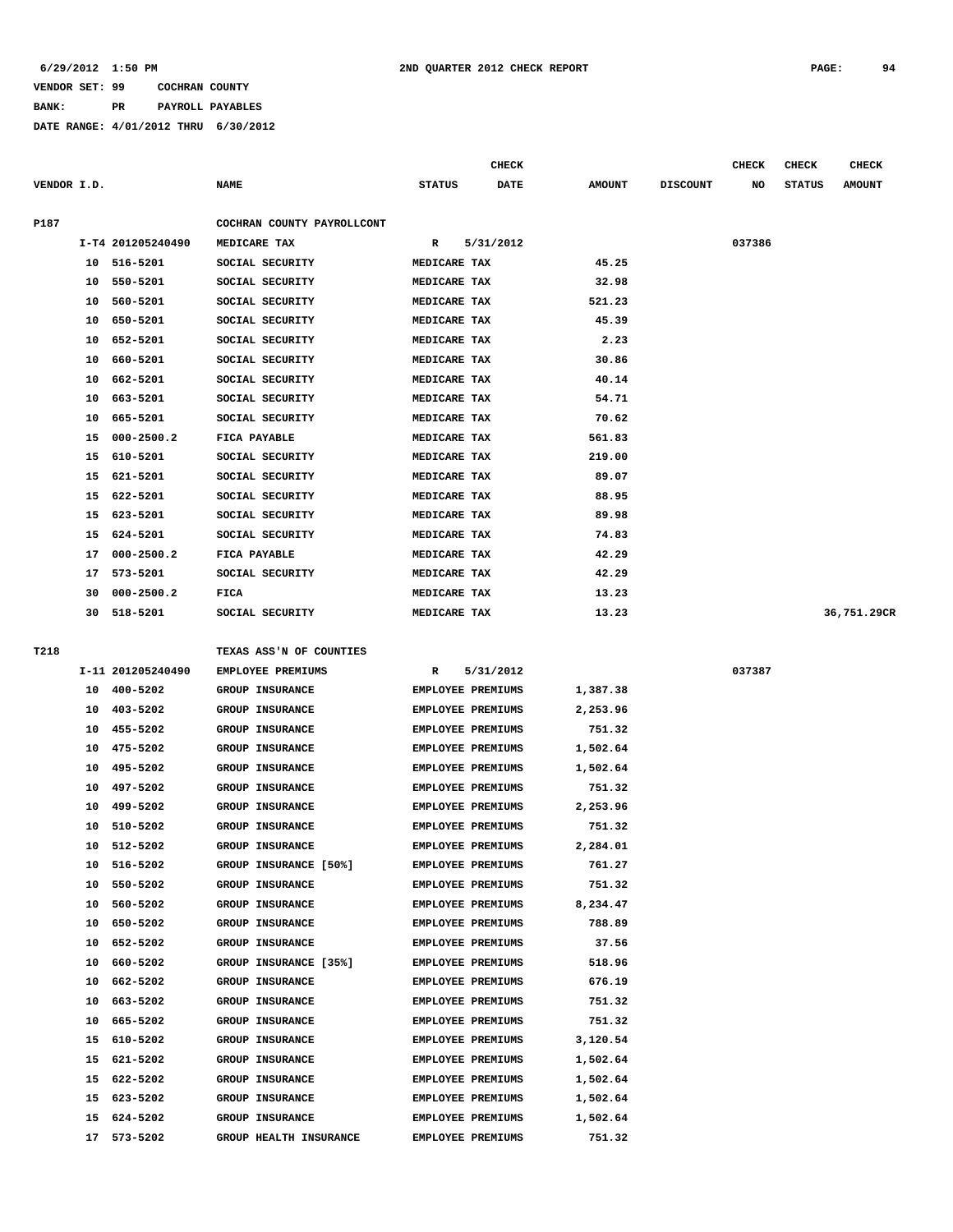**BANK: PR PAYROLL PAYABLES**

|                  |    |                   |                                |                 | <b>CHECK</b>                |               |                 | CHECK  | <b>CHECK</b>  | <b>CHECK</b>  |
|------------------|----|-------------------|--------------------------------|-----------------|-----------------------------|---------------|-----------------|--------|---------------|---------------|
| VENDOR I.D.      |    |                   | <b>NAME</b>                    | <b>STATUS</b>   | <b>DATE</b>                 | <b>AMOUNT</b> | <b>DISCOUNT</b> | NO     | <b>STATUS</b> | <b>AMOUNT</b> |
| T218             |    |                   | TEXAS ASS'N OF COUNTIECONT     |                 |                             |               |                 |        |               |               |
|                  |    | I-11 201205240490 | <b>EMPLOYEE PREMIUMS</b>       | R               | 5/31/2012                   |               |                 | 037387 |               |               |
|                  | 30 | 518-5202          | GROUP INSURANCE [15%]          |                 | <b>EMPLOYEE PREMIUMS</b>    | 222.41        |                 |        |               |               |
|                  |    | I-12 201205240490 | GROUP LIFE INSURANCE           | R               | 5/31/2012                   |               |                 | 037387 |               |               |
|                  | 10 | 400-5202          | <b>GROUP INSURANCE</b>         |                 | GROUP LIFE INSURANCE        | 7.29          |                 |        |               |               |
|                  | 10 | 403-5202          | <b>GROUP INSURANCE</b>         |                 | GROUP LIFE INSURANCE        | 11.85         |                 |        |               |               |
|                  | 10 | 455-5202          | GROUP INSURANCE                |                 | GROUP LIFE INSURANCE        | 3.95          |                 |        |               |               |
|                  | 10 | 475-5202          | <b>GROUP INSURANCE</b>         |                 | GROUP LIFE INSURANCE        | 7.90          |                 |        |               |               |
|                  | 10 | 495-5202          | <b>GROUP INSURANCE</b>         |                 | GROUP LIFE INSURANCE        | 7.90          |                 |        |               |               |
|                  |    |                   |                                |                 |                             |               |                 |        |               |               |
|                  | 10 | 497-5202          | GROUP INSURANCE                |                 | GROUP LIFE INSURANCE        | 3.95          |                 |        |               |               |
|                  | 10 | 499-5202          | <b>GROUP INSURANCE</b>         |                 | GROUP LIFE INSURANCE        | 11.85         |                 |        |               |               |
|                  | 10 | 510-5202          | <b>GROUP INSURANCE</b>         |                 | GROUP LIFE INSURANCE        | 3.95          |                 |        |               |               |
|                  | 10 | 512-5202          | GROUP INSURANCE                |                 | GROUP LIFE INSURANCE        | 12.01         |                 |        |               |               |
|                  | 10 | 516-5202          | GROUP INSURANCE [50%]          |                 | <b>GROUP LIFE INSURANCE</b> | 4.02          |                 |        |               |               |
|                  | 10 | 550-5202          | <b>GROUP INSURANCE</b>         |                 | GROUP LIFE INSURANCE        | 3.95          |                 |        |               |               |
|                  | 10 | 560-5202          | <b>GROUP INSURANCE</b>         |                 | GROUP LIFE INSURANCE        | 41.33         |                 |        |               |               |
|                  | 10 | 650-5202          | <b>GROUP INSURANCE</b>         |                 | GROUP LIFE INSURANCE        | 4.15          |                 |        |               |               |
|                  | 10 | 652-5202          | <b>GROUP INSURANCE</b>         |                 | GROUP LIFE INSURANCE        | 0.19          |                 |        |               |               |
|                  | 10 | 660-5202          | GROUP INSURANCE [35%]          |                 | GROUP LIFE INSURANCE        | 2.72          |                 |        |               |               |
|                  | 10 | 662-5202          | <b>GROUP INSURANCE</b>         |                 | GROUP LIFE INSURANCE        | 3.56          |                 |        |               |               |
|                  | 10 | 663-5202          | <b>GROUP INSURANCE</b>         |                 | GROUP LIFE INSURANCE        | 3.95          |                 |        |               |               |
|                  | 10 | 665-5202          | GROUP INSURANCE                |                 | GROUP LIFE INSURANCE        | 3.95          |                 |        |               |               |
|                  | 15 | 610-5202          | <b>GROUP INSURANCE</b>         |                 | GROUP LIFE INSURANCE        | 12.66         |                 |        |               |               |
|                  | 15 | 621-5202          | <b>GROUP INSURANCE</b>         |                 | GROUP LIFE INSURANCE        | 7.90          |                 |        |               |               |
|                  | 15 | 622-5202          | <b>GROUP INSURANCE</b>         |                 | GROUP LIFE INSURANCE        | 3.95          |                 |        |               |               |
|                  | 15 | 623-5202          | <b>GROUP INSURANCE</b>         |                 | GROUP LIFE INSURANCE        | 7.90          |                 |        |               |               |
|                  | 15 | 624-5202          | <b>GROUP INSURANCE</b>         |                 | GROUP LIFE INSURANCE        | 7.90          |                 |        |               |               |
|                  | 17 | 573-5202          | GROUP HEALTH INSURANCE         |                 | GROUP LIFE INSURANCE        | 3.95          |                 |        |               |               |
|                  | 30 | 518-5202          | GROUP INSURANCE [15%]          |                 | GROUP LIFE INSURANCE        | 1.16          |                 |        |               |               |
|                  |    | I-15 201205240490 | DEPENDENT HEALTH PREM WITHHELD | R               | 5/31/2012                   |               |                 | 037387 |               |               |
|                  |    | 15 000-2500.4     | INSURANCE PAYABLE              |                 | DEPENDENT HEALTH PRE        | 841.84        |                 |        |               | 37,840.41CR   |
|                  |    |                   |                                |                 |                             |               |                 |        |               |               |
| T266             |    |                   | TREASURER OF VIRGINIA          |                 |                             |               |                 |        |               |               |
|                  |    | I-CJS201205240490 | CASE ID#0003452040             | R               | 5/31/2012                   |               |                 | 037388 |               |               |
|                  |    | 10 000-2500.8     | CHILD SUPPORT PAYABLE          |                 | CASE ID#0003452040          | 566.37        |                 |        |               | 566.37CR      |
| C <sub>253</sub> |    |                   | COCHRAN COUNTY MONEY MKT       |                 |                             |               |                 |        |               |               |
|                  |    | I-201205240491    | NON-DEPT SUPP DEATH            | R               | 5/31/2012                   |               |                 | 037389 |               |               |
|                  |    | 10 409-5207       | SUPPLEMENTAL DEATH BENEFITS    |                 | MAY 2012 SUPP DEATH         | 1,403.57      |                 |        |               | 1,403.57CR    |
|                  |    |                   |                                |                 |                             |               |                 |        |               |               |
| A067             |    |                   | AMERICAN FAMILY LIFE ASSURANCE |                 |                             |               |                 |        |               |               |
|                  |    | I-08 201206250492 | MONTHLY PREMIUM                | R               | 6/30/2012                   |               |                 | 037538 |               |               |
|                  |    | 10 000-2500.4     | INSURANCE PAYABLE              | MONTHLY PREMIUM |                             | 436.48        |                 |        |               |               |
|                  |    | 15 000-2500.4     | INSURANCE PAYABLE              | MONTHLY PREMIUM |                             | 257.42        |                 |        |               |               |
|                  |    | I-08A201206250492 | MONTHLY PREMIUM                | $\mathbb{R}$    | 6/30/2012                   |               |                 | 037538 |               |               |
|                  |    | 10 000-2500.4     | INSURANCE PAYABLE              | MONTHLY PREMIUM |                             | 200.46        |                 |        |               | 894.36CR      |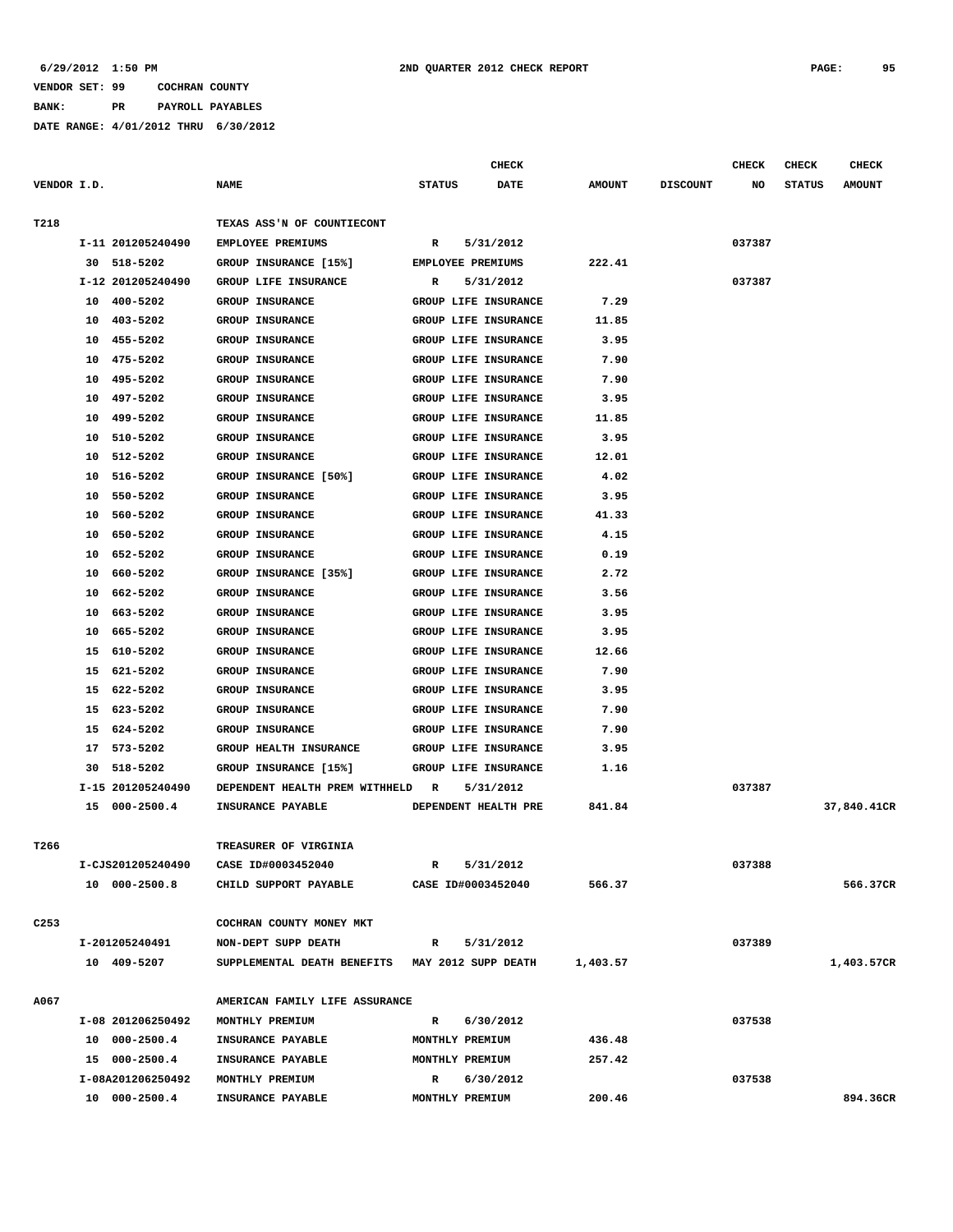**BANK: PR PAYROLL PAYABLES**

**DATE RANGE: 4/01/2012 THRU 6/30/2012**

**CHECK CHECK CHECK CHECK CHECK CHECK CHECK** 

| VENDOR I.D. |    |                   | <b>NAME</b>                    | <b>STATUS</b>   | DATE                 | <b>AMOUNT</b> | <b>DISCOUNT</b> | NO     | <b>STATUS</b> | <b>AMOUNT</b> |
|-------------|----|-------------------|--------------------------------|-----------------|----------------------|---------------|-----------------|--------|---------------|---------------|
| C091        |    |                   | COMPBENEFITS                   |                 |                      |               |                 |        |               |               |
|             |    | I-17A201206250492 | VISION MONTHLY PREMIUM         | R               | 6/30/2012            |               |                 | 037539 |               |               |
|             |    | 10 000-2500.4     | INSURANCE PAYABLE              |                 | VISION MONTHLY PREMI | 138.86        |                 |        |               | 138.86CR      |
| C253        |    |                   | COCHRAN COUNTY MONEY MKT       |                 |                      |               |                 |        |               |               |
|             |    | I-01 201206250492 | RETIREMENT CONTRIBUTIONS       | R               | 6/30/2012            |               |                 | 037540 |               |               |
|             |    | 10 000-2500.3     | <b>TCDRS PAYABLE</b>           |                 | RETIREMENT CONTRIBUT | 8,174.11      |                 |        |               |               |
|             |    | 10 400-5203       | <b>RETIREMENT</b>              |                 | RETIREMENT CONTRIBUT | 950.10        |                 |        |               |               |
|             |    | 10 403-5203       | <b>RETIREMENT</b>              |                 | RETIREMENT CONTRIBUT | 1,371.81      |                 |        |               |               |
|             |    | 10 435-5203       | RETIREMENT                     |                 | RETIREMENT CONTRIBUT | 201.79        |                 |        |               |               |
|             | 10 | 455-5203          | <b>RETIREMENT</b>              |                 | RETIREMENT CONTRIBUT | 496.02        |                 |        |               |               |
|             | 10 | 475-5203          | <b>RETIREMENT</b>              |                 | RETIREMENT CONTRIBUT | 1,199.79      |                 |        |               |               |
|             | 10 | 476-5203          | <b>RETIREMENT</b>              |                 | RETIREMENT CONTRIBUT | 205.80        |                 |        |               |               |
|             | 10 | 495-5203          | <b>RETIREMENT</b>              |                 | RETIREMENT CONTRIBUT | 838.06        |                 |        |               |               |
|             | 10 | 497-5203          | <b>RETIREMENT</b>              |                 | RETIREMENT CONTRIBUT | 523.12        |                 |        |               |               |
|             | 10 | 499-5203          | <b>RETIREMENT</b>              |                 | RETIREMENT CONTRIBUT | 1,214.63      |                 |        |               |               |
|             | 10 | 510-5203          | <b>RETIREMENT</b>              |                 | RETIREMENT CONTRIBUT | 378.42        |                 |        |               |               |
|             | 10 | 512-5203          | <b>RETIREMENT</b>              |                 | RETIREMENT CONTRIBUT | 910.05        |                 |        |               |               |
|             | 10 | 516-5203          | <b>RETIREMENT</b>              |                 | RETIREMENT CONTRIBUT | 400.42        |                 |        |               |               |
|             | 10 | 550-5203          | <b>RETIREMENT</b>              |                 | RETIREMENT CONTRIBUT | 295.67        |                 |        |               |               |
|             | 10 | 560-5203          | <b>RETIREMENT</b>              |                 | RETIREMENT CONTRIBUT | 4,331.81      |                 |        |               |               |
|             | 10 | 650-5203          | RETIREMENT                     |                 | RETIREMENT CONTRIBUT | 358.85        |                 |        |               |               |
|             | 10 | 652-5203          | <b>RETIREMENT</b>              |                 | RETIREMENT CONTRIBUT | 19.99         |                 |        |               |               |
|             | 10 | 660-5203          | <b>RETIREMENT</b>              |                 | RETIREMENT CONTRIBUT | 273.02        |                 |        |               |               |
|             | 10 | 662-5203          | RETIREMENT                     |                 | RETIREMENT CONTRIBUT | 359.86        |                 |        |               |               |
|             | 10 | 663-5203          | <b>RETIREMENT</b>              |                 | RETIREMENT CONTRIBUT | 490.43        |                 |        |               |               |
|             | 10 | 665-5203          | <b>RETIREMENT</b>              |                 | RETIREMENT CONTRIBUT | 360.85        |                 |        |               |               |
|             | 15 | $000 - 2500.3$    | <b>TCDRS PAYABLE</b>           |                 | RETIREMENT CONTRIBUT | 2,803.34      |                 |        |               |               |
|             | 15 | 610-5203          | <b>RETIREMENT</b>              |                 | RETIREMENT CONTRIBUT | 1,973.55      |                 |        |               |               |
|             | 15 | 621-5203          | RETIREMENT                     |                 | RETIREMENT CONTRIBUT | 795.13        |                 |        |               |               |
|             | 15 | 622-5203          | RETIREMENT                     |                 | RETIREMENT CONTRIBUT | 832.93        |                 |        |               |               |
|             | 15 | 623-5203          | <b>RETIREMENT</b>              |                 | RETIREMENT CONTRIBUT | 804.88        |                 |        |               |               |
|             | 15 | 624-5203          | <b>RETIREMENT</b>              |                 | RETIREMENT CONTRIBUT | 799.68        |                 |        |               |               |
|             |    | 17 000-2500.3     | <b>TCDRS PAYABLE</b>           |                 | RETIREMENT CONTRIBUT | 201.28        |                 |        |               |               |
|             |    | 17 573-5203       | <b>RETIREMENT</b>              |                 | RETIREMENT CONTRIBUT | 373.81        |                 |        |               |               |
|             |    | 30 000-2500.3     | TCDRS                          |                 | RETIREMENT CONTRIBUT | 63.01         |                 |        |               |               |
|             |    | 30 518-5203       | RETIREMENT                     |                 | RETIREMENT CONTRIBUT | 117.01        |                 |        |               | 32,119.22CR   |
| C300        |    |                   | COCHRAN COUNTY SCHOOLS FEDERAL |                 |                      |               |                 |        |               |               |
|             |    | I-18A201206250492 | MONTHLY PREMUIM                | R               | 6/30/2012            |               |                 | 037541 |               |               |
|             |    | 10 000-2500.4     | INSURANCE PAYABLE              | MONTHLY PREMUIM |                      | 8,989.15      |                 |        |               |               |

 **30 000-2500.4 AFLAC MONTHLY PREMUIM 171.05 10,378.07CR**

 **15 000-2500.4 INSURANCE PAYABLE MONTHLY PREMUIM 1,217.87**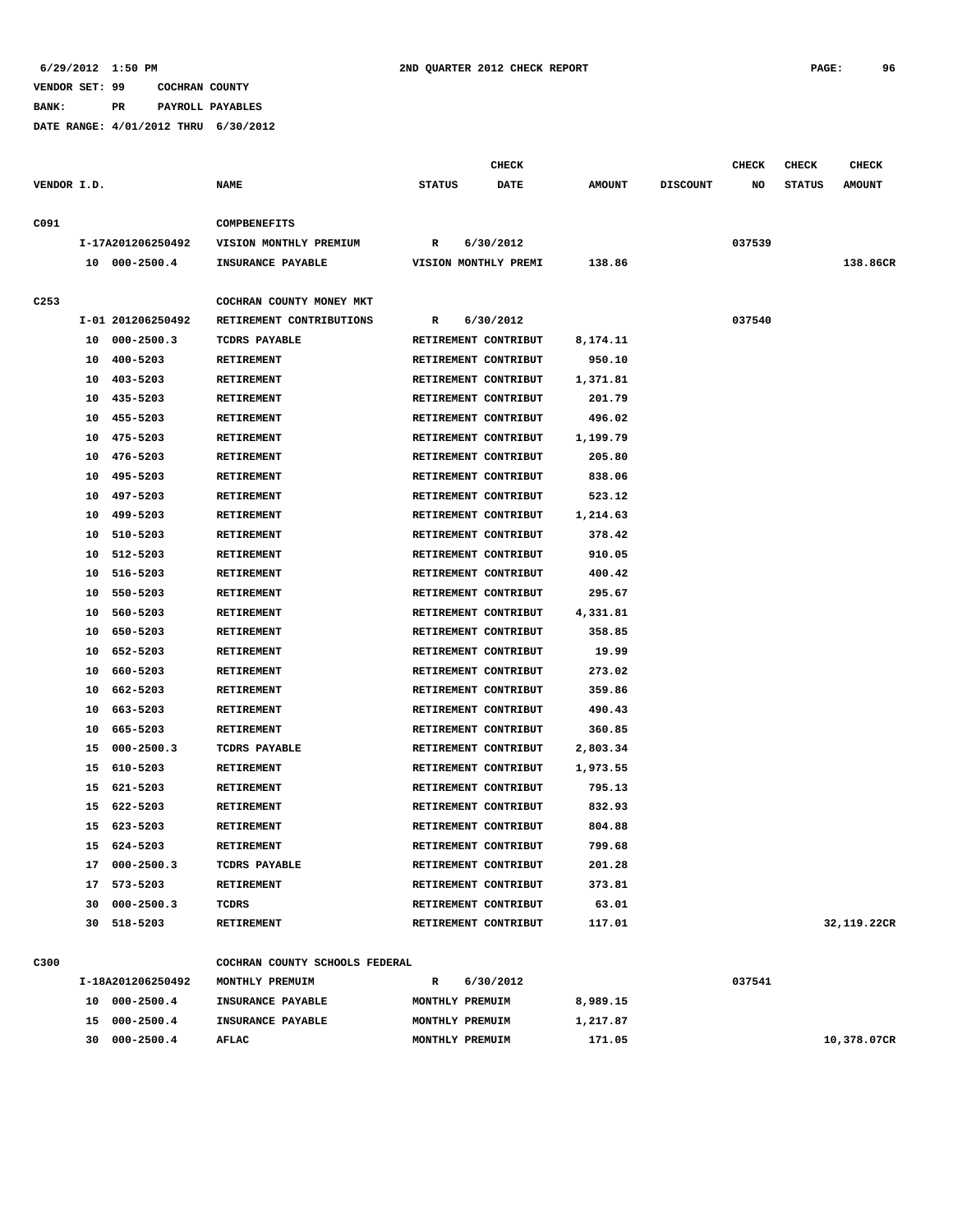# **BANK: PR PAYROLL PAYABLES**

|             |    |                   |                                |                      | <b>CHECK</b> |               |                 | <b>CHECK</b> | <b>CHECK</b>  | CHECK         |
|-------------|----|-------------------|--------------------------------|----------------------|--------------|---------------|-----------------|--------------|---------------|---------------|
| VENDOR I.D. |    |                   | <b>NAME</b>                    | <b>STATUS</b>        | <b>DATE</b>  | <b>AMOUNT</b> | <b>DISCOUNT</b> | NO           | <b>STATUS</b> | <b>AMOUNT</b> |
| N017        |    |                   | NATIONAL FARM LIFE             |                      |              |               |                 |              |               |               |
|             |    | I-05 201206250492 | NFL PREMIUM                    | R                    | 6/30/2012    |               |                 | 037542       |               |               |
|             |    | 10 000-2500.4     | INSURANCE PAYABLE              | NFL PREMIUM          |              | 287.47        |                 |              |               |               |
|             |    | 15 000-2500.4     | INSURANCE PAYABLE              | NFL PREMIUM          |              | 37.68         |                 |              |               |               |
|             |    | I-05A201206250492 | AFTER TAX PREM                 | R                    | 6/30/2012    |               |                 | 037542       |               |               |
|             |    | 10 000-2500.4     | INSURANCE PAYABLE              | AFTER TAX PREM       |              | 197.52        |                 |              |               |               |
|             |    | 15 000-2500.4     | INSURANCE PAYABLE              | AFTER TAX PREM       |              | 56.04         |                 |              |               | 578.71CR      |
|             |    |                   |                                |                      |              |               |                 |              |               |               |
| N060        |    |                   | NATIONWIDE RETIREMENT SOL      |                      |              |               |                 |              |               |               |
|             |    | I-04 201206250492 | DEFERRED COMP WITHHELD         | R                    | 6/30/2012    |               |                 | 037543       |               |               |
|             |    | 10 000-2500.7     | PEBSCO DEF COMP PAYABLE        | DEFERRED COMP WITHHE |              | 3,099.29      |                 |              |               |               |
|             |    | 15 000-2500.7     | PEBSCO DEF COMP PAYABLE        | DEFERRED COMP WITHHE |              | 1,176.71      |                 |              |               | 4,276.00CR    |
| N081        |    |                   | NATIONAL FAMILY CARE LIFE INSU |                      |              |               |                 |              |               |               |
|             |    | I-21 201206250492 | NATIONAL FAMILY CARE           | R                    | 6/30/2012    |               |                 | 037544       |               |               |
|             |    | 10 000-2500.4     | INSURANCE PAYABLE              | NATIONAL FAMILY CARE |              | 205.50        |                 |              |               |               |
|             |    | 15 000-2500.4     | INSURANCE PAYABLE              | NATIONAL FAMILY CARE |              | 6.90          |                 |              |               | 212.40CR      |
|             |    |                   |                                |                      |              |               |                 |              |               |               |
| P187        |    |                   | COCHRAN COUNTY PAYROLL TA      |                      |              |               |                 |              |               |               |
|             |    | I-T1 201206250492 | FEDERAL INCOME TAX W/H         | R                    | 6/30/2012    |               |                 | 037545       |               |               |
|             | 10 | $000 - 2500.1$    | WITHHOLDING TAX PAYABLE        | FEDERAL INCOME TAX W |              | 11,442.58     |                 |              |               |               |
|             | 15 | 000-2500.1        | WITHHOLDING TAX PAYABLE        | FEDERAL INCOME TAX W |              | 3,080.15      |                 |              |               |               |
|             | 17 | 000-2500.1        | WITHHOLDING TAX PAYABLE        | FEDERAL INCOME TAX W |              | 256.83        |                 |              |               |               |
|             | 30 | $000 - 2500.1$    | FEDERAL WITHOLDING             | FEDERAL INCOME TAX W |              | 93.55         |                 |              |               |               |
|             |    | I-T3 201206250492 | FICA TAX                       | R                    | 6/30/2012    |               |                 | 037545       |               |               |
|             | 10 | $000 - 2500.2$    | FICA PAYABLE                   | FICA TAX             |              | 4,960.34      |                 |              |               |               |
|             | 10 | 400-5201          | SOCIAL SECURITY                | FICA TAX             |              | 449.62        |                 |              |               |               |
|             |    | 10 403-5201       | SOCIAL SECURITY                | FICA TAX             |              | 625.01        |                 |              |               |               |
|             | 10 | 435-5201          | SOCIAL SECURITY                | FICA TAX             |              | 96.24         |                 |              |               |               |
|             |    | 10 455-5201       | SOCIAL SECURITY                | FICA TAX             |              | 236.56        |                 |              |               |               |
|             |    | 10 475-5201       | SOCIAL SECURITY                | FICA TAX             |              | 572.20        |                 |              |               |               |
|             | 10 | 476-5201          | SOCIAL SECURITY                | FICA TAX             |              | 98.15         |                 |              |               |               |
|             |    | 10 495-5201       | SOCIAL SECURITY                | FICA TAX             |              | 399.69        |                 |              |               |               |
|             | 10 | 497-5201          | SOCIAL SECURITY                | FICA TAX             |              | 249.49        |                 |              |               |               |
|             | 10 | 499-5201          | SOCIAL SECURITY                | FICA TAX             |              | 575.34        |                 |              |               |               |
|             | 10 | 510-5201          | SOCIAL SECURITY                | FICA TAX             |              | 177.17        |                 |              |               |               |
|             | 10 | 512-5201          | SOCIAL SECURITY                | FICA TAX             |              | 421.09        |                 |              |               |               |
|             | 10 | 516-5201          | SOCIAL SECURITY                | FICA TAX             |              | 195.31        |                 |              |               |               |
|             | 10 | 550-5201          | SOCIAL SECURITY                | FICA TAX             |              | 141.01        |                 |              |               |               |
|             | 10 | 560-5201          | SOCIAL SECURITY                | FICA TAX             |              | 2,048.43      |                 |              |               |               |
|             | 10 | 650-5201          | SOCIAL SECURITY                | FICA TAX             |              | 185.63        |                 |              |               |               |
|             | 10 | 652-5201          | SOCIAL SECURITY                | FICA TAX             |              | 9.54          |                 |              |               |               |
|             | 10 | 660-5201          | SOCIAL SECURITY                | FICA TAX             |              | 133.16        |                 |              |               |               |
|             | 10 | 662-5201          | SOCIAL SECURITY                | FICA TAX             |              | 171.62        |                 |              |               |               |
|             | 10 | 663-5201          | SOCIAL SECURITY                | FICA TAX             |              | 233.90        |                 |              |               |               |
|             | 10 | 665-5201          | SOCIAL SECURITY                | FICA TAX             |              | 303.21        |                 |              |               |               |
|             | 15 | $000 - 2500.2$    | FICA PAYABLE                   | FICA TAX             |              | 1,633.95      |                 |              |               |               |
|             |    | 15 610-5201       | SOCIAL SECURITY                | FICA TAX             |              | 938.94        |                 |              |               |               |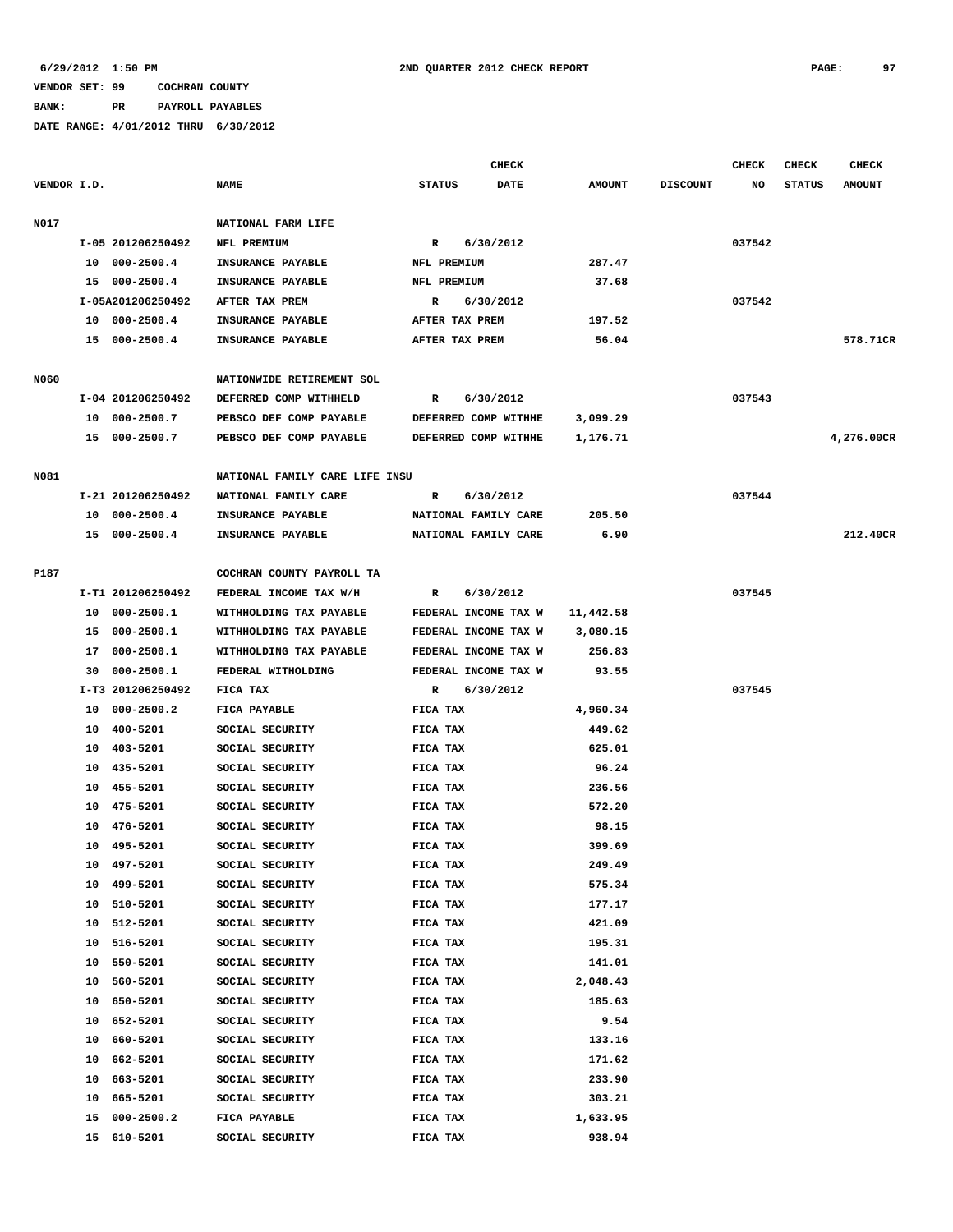**BANK: PR PAYROLL PAYABLES**

|             |    |                   |                            |               | <b>CHECK</b> |               |                 | <b>CHECK</b> | <b>CHECK</b>  | <b>CHECK</b>  |
|-------------|----|-------------------|----------------------------|---------------|--------------|---------------|-----------------|--------------|---------------|---------------|
| VENDOR I.D. |    |                   | <b>NAME</b>                | <b>STATUS</b> | <b>DATE</b>  | <b>AMOUNT</b> | <b>DISCOUNT</b> | NO           | <b>STATUS</b> | <b>AMOUNT</b> |
| P187        |    |                   | COCHRAN COUNTY PAYROLLCONT |               |              |               |                 |              |               |               |
|             |    | I-T3 201206250492 | FICA TAX                   | R             | 6/30/2012    |               |                 | 037545       |               |               |
|             |    | 15 621-5201       | SOCIAL SECURITY            | FICA TAX      |              | 379.21        |                 |              |               |               |
|             | 15 | 622-5201          | SOCIAL SECURITY            | FICA TAX      |              | 391.66        |                 |              |               |               |
|             | 15 | 623-5201          | SOCIAL SECURITY            | FICA TAX      |              | 382.25        |                 |              |               |               |
|             | 15 | 624-5201          | SOCIAL SECURITY            | FICA TAX      |              | 319.96        |                 |              |               |               |
|             | 17 | $000 - 2500.2$    | FICA PAYABLE               | FICA TAX      |              | 123.42        |                 |              |               |               |
|             | 17 | 573-5201          | SOCIAL SECURITY            | FICA TAX      |              | 182.18        |                 |              |               |               |
|             | 30 | $000 - 2500.2$    | FICA                       | FICA TAX      |              | 38.66         |                 |              |               |               |
|             | 30 | 518-5201          | SOCIAL SECURITY            | FICA TAX      |              | 57.07         |                 |              |               |               |
|             |    | I-T4 201206250492 | MEDICARE TAX               | R             | 6/30/2012    |               |                 | 037545       |               |               |
|             | 10 | $000 - 2500.2$    | FICA PAYABLE               | MEDICARE TAX  |              | 1,712.50      |                 |              |               |               |
|             | 10 | 400-5201          | SOCIAL SECURITY            | MEDICARE TAX  |              | 105.15        |                 |              |               |               |
|             | 10 | 403-5201          | SOCIAL SECURITY            | MEDICARE TAX  |              | 146.17        |                 |              |               |               |
|             | 10 | 435-5201          | SOCIAL SECURITY            | MEDICARE TAX  |              | 22.51         |                 |              |               |               |
|             | 10 | 455-5201          | SOCIAL SECURITY            | MEDICARE TAX  |              | 55.32         |                 |              |               |               |
|             | 10 | 475-5201          | SOCIAL SECURITY            | MEDICARE TAX  |              | 133.82        |                 |              |               |               |
|             | 10 | 476-5201          | SOCIAL SECURITY            | MEDICARE TAX  |              | 22.96         |                 |              |               |               |
|             | 10 | 495-5201          | SOCIAL SECURITY            | MEDICARE TAX  |              | 93.48         |                 |              |               |               |
|             | 10 | 497-5201          | SOCIAL SECURITY            | MEDICARE TAX  |              | 58.35         |                 |              |               |               |
|             | 10 | 499-5201          | SOCIAL SECURITY            | MEDICARE TAX  |              | 134.55        |                 |              |               |               |
|             | 10 | 510-5201          | SOCIAL SECURITY            | MEDICARE TAX  |              | 41.44         |                 |              |               |               |
|             | 10 | 512-5201          | SOCIAL SECURITY            | MEDICARE TAX  |              | 98.48         |                 |              |               |               |
|             | 10 | 516-5201          | SOCIAL SECURITY            | MEDICARE TAX  |              | 45.68         |                 |              |               |               |
|             | 10 | 550-5201          | SOCIAL SECURITY            | MEDICARE TAX  |              | 32.98         |                 |              |               |               |
|             | 10 | 560-5201          | SOCIAL SECURITY            | MEDICARE TAX  |              | 479.06        |                 |              |               |               |
|             | 10 | 650-5201          | SOCIAL SECURITY            | MEDICARE TAX  |              | 43.42         |                 |              |               |               |
|             | 10 | 652-5201          | SOCIAL SECURITY            | MEDICARE TAX  |              | 2.23          |                 |              |               |               |
|             | 10 | 660-5201          | SOCIAL SECURITY            | MEDICARE TAX  |              | 31.14         |                 |              |               |               |
|             | 10 | 662-5201          | SOCIAL SECURITY            | MEDICARE TAX  |              | 40.14         |                 |              |               |               |
|             | 10 | 663-5201          | SOCIAL SECURITY            | MEDICARE TAX  |              | 54.71         |                 |              |               |               |
|             | 10 | 665-5201          | SOCIAL SECURITY            | MEDICARE TAX  |              | 70.91         |                 |              |               |               |
|             |    | 15 000-2500.2     | FICA PAYABLE               | MEDICARE TAX  |              | 564.09        |                 |              |               |               |
|             |    | 15 610-5201       | SOCIAL SECURITY            | MEDICARE TAX  |              | 219.58        |                 |              |               |               |
|             |    | 15 621-5201       | SOCIAL SECURITY            | MEDICARE TAX  |              | 88.69         |                 |              |               |               |
|             |    | 15 622-5201       | SOCIAL SECURITY            | MEDICARE TAX  |              | 91.59         |                 |              |               |               |
|             |    | 15 623-5201       | SOCIAL SECURITY            | MEDICARE TAX  |              | 89.40         |                 |              |               |               |
|             |    | 15 624-5201       | SOCIAL SECURITY            | MEDICARE TAX  |              | 74.83         |                 |              |               |               |
|             |    | 17 000-2500.2     | FICA PAYABLE               | MEDICARE TAX  |              | 42.61         |                 |              |               |               |
|             |    | 17 573-5201       | SOCIAL SECURITY            | MEDICARE TAX  |              | 42.61         |                 |              |               |               |
|             |    | 30 000-2500.2     | FICA                       | MEDICARE TAX  |              | 13.35         |                 |              |               |               |
|             |    | 30 518-5201       | SOCIAL SECURITY            | MEDICARE TAX  |              | 13.35         |                 |              |               | 36,268.22CR   |
|             |    |                   |                            |               |              |               |                 |              |               |               |
|             |    |                   |                            |               |              |               |                 |              |               |               |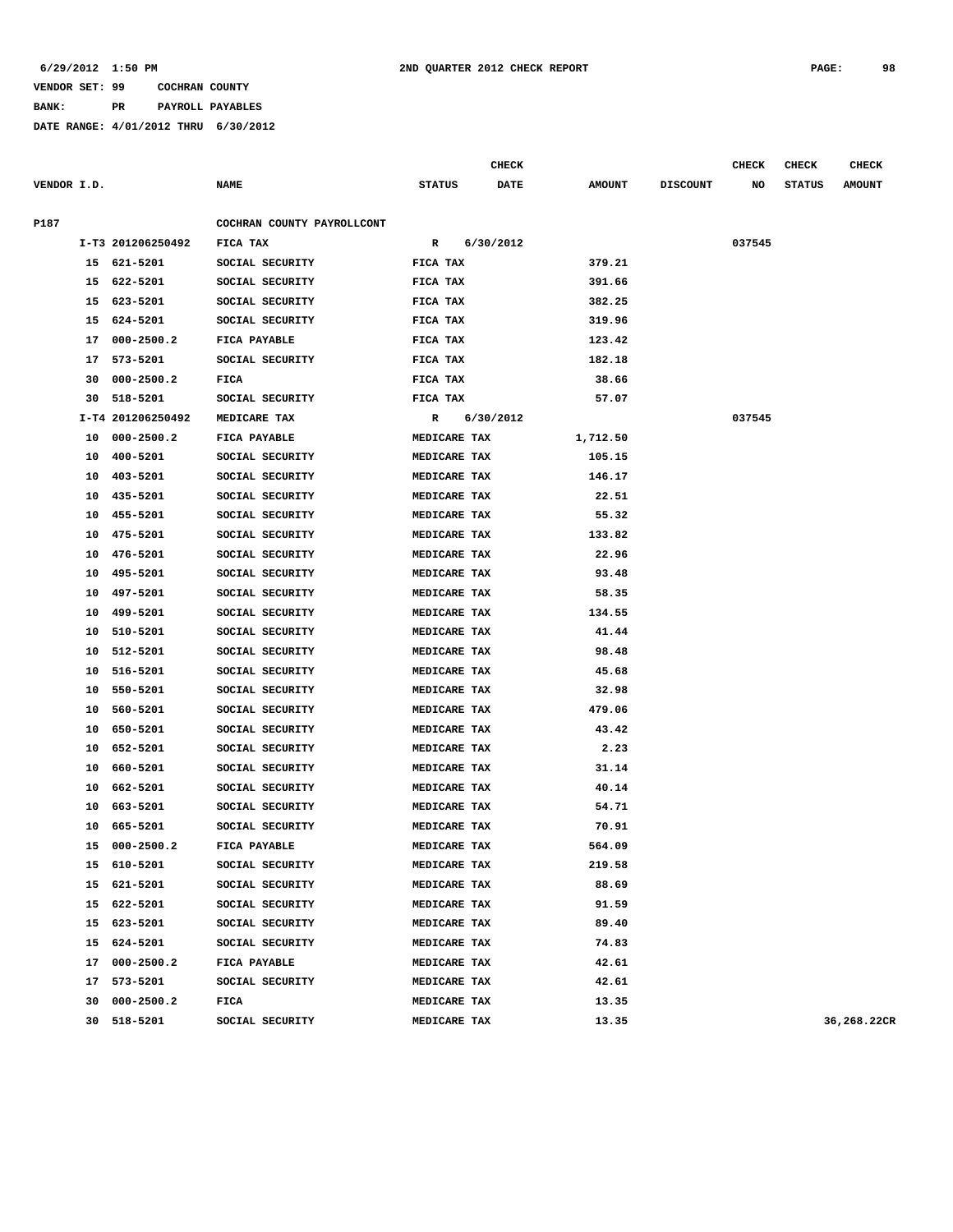**BANK: PR PAYROLL PAYABLES**

|             |          |                      |                                                     |                                                      | <b>CHECK</b>         |                    |                 | <b>CHECK</b> | <b>CHECK</b>  | <b>CHECK</b>  |
|-------------|----------|----------------------|-----------------------------------------------------|------------------------------------------------------|----------------------|--------------------|-----------------|--------------|---------------|---------------|
| VENDOR I.D. |          |                      | <b>NAME</b>                                         | <b>STATUS</b>                                        | <b>DATE</b>          | <b>AMOUNT</b>      | <b>DISCOUNT</b> | NO           | <b>STATUS</b> | <b>AMOUNT</b> |
|             |          |                      |                                                     |                                                      |                      |                    |                 |              |               |               |
| T218        |          | I-11 201206250492    | TEXAS ASS'N OF COUNTIES<br><b>EMPLOYEE PREMIUMS</b> | R                                                    | 6/30/2012            |                    |                 | 037546       |               |               |
|             | 10       | 400-5202             | <b>GROUP INSURANCE</b>                              | EMPLOYEE PREMIUMS                                    |                      | 1,366.48           |                 |              |               |               |
|             | 10       | 403-5202             | GROUP INSURANCE                                     | <b>EMPLOYEE PREMIUMS</b>                             |                      | 2,220.00           |                 |              |               |               |
|             | 10       | 455-5202             | <b>GROUP INSURANCE</b>                              | <b>EMPLOYEE PREMIUMS</b>                             |                      | 740.00             |                 |              |               |               |
|             | 10       | 475-5202             | GROUP INSURANCE                                     | <b>EMPLOYEE PREMIUMS</b>                             |                      | 1,480.00           |                 |              |               |               |
|             | 10       | 495-5202             | <b>GROUP INSURANCE</b>                              | <b>EMPLOYEE PREMIUMS</b>                             |                      | 1,480.00           |                 |              |               |               |
|             | 10       | 497-5202             | <b>GROUP INSURANCE</b>                              | <b>EMPLOYEE PREMIUMS</b>                             |                      | 740.00             |                 |              |               |               |
|             | 10       | 499-5202             | GROUP INSURANCE                                     | EMPLOYEE PREMIUMS                                    |                      | 2,220.00           |                 |              |               |               |
|             | 10       | 510-5202             | <b>GROUP INSURANCE</b>                              | EMPLOYEE PREMIUMS                                    |                      | 740.00             |                 |              |               |               |
|             | 10       | 512-5202             | <b>GROUP INSURANCE</b>                              | EMPLOYEE PREMIUMS                                    |                      | 2,249.60           |                 |              |               |               |
|             | 10       | 516-5202             | GROUP INSURANCE [50%]                               | EMPLOYEE PREMIUMS                                    |                      | 749.75             |                 |              |               |               |
|             | 10       | 550-5202             | <b>GROUP INSURANCE</b>                              | <b>EMPLOYEE PREMIUMS</b>                             |                      | 740.00             |                 |              |               |               |
|             |          | 560-5202             | <b>GROUP INSURANCE</b>                              | EMPLOYEE PREMIUMS                                    |                      | 8,110.40           |                 |              |               |               |
|             | 10       | 650-5202             | GROUP INSURANCE                                     | EMPLOYEE PREMIUMS                                    |                      | 777.00             |                 |              |               |               |
|             | 10       | 652-5202             |                                                     | <b>EMPLOYEE PREMIUMS</b>                             |                      |                    |                 |              |               |               |
|             | 10       |                      | <b>GROUP INSURANCE</b>                              |                                                      |                      | 37.00              |                 |              |               |               |
|             | 10       | 660-5202<br>662-5202 | GROUP INSURANCE [35%]                               | <b>EMPLOYEE PREMIUMS</b>                             |                      | 511.17             |                 |              |               |               |
|             | 10       |                      | GROUP INSURANCE                                     | EMPLOYEE PREMIUMS                                    |                      | 666.00<br>740.00   |                 |              |               |               |
|             | 10       | 663-5202             | <b>GROUP INSURANCE</b>                              | <b>EMPLOYEE PREMIUMS</b><br><b>EMPLOYEE PREMIUMS</b> |                      |                    |                 |              |               |               |
|             | 10       | 665-5202             | <b>GROUP INSURANCE</b>                              |                                                      |                      | 740.00             |                 |              |               |               |
|             | 15       | 610-5202             | <b>GROUP INSURANCE</b>                              | <b>EMPLOYEE PREMIUMS</b>                             |                      | 3,073.52           |                 |              |               |               |
|             | 15       | 621-5202<br>622-5202 | <b>GROUP INSURANCE</b><br><b>GROUP INSURANCE</b>    | <b>EMPLOYEE PREMIUMS</b><br>EMPLOYEE PREMIUMS        |                      | 1,480.00           |                 |              |               |               |
|             | 15       | 623-5202             |                                                     |                                                      |                      | 1,480.00           |                 |              |               |               |
|             | 15       | 624-5202             | GROUP INSURANCE<br><b>GROUP INSURANCE</b>           | EMPLOYEE PREMIUMS<br><b>EMPLOYEE PREMIUMS</b>        |                      | 1,480.00           |                 |              |               |               |
|             | 15<br>17 | 573-5202             | GROUP HEALTH INSURANCE                              | <b>EMPLOYEE PREMIUMS</b>                             |                      | 1,480.00<br>740.00 |                 |              |               |               |
|             | 30       | 518-5202             | GROUP INSURANCE [15%]                               | EMPLOYEE PREMIUMS                                    |                      | 219.08             |                 |              |               |               |
|             |          | I-12 201206250492    | GROUP LIFE INSURANCE                                | R                                                    | 6/30/2012            |                    |                 | 037546       |               |               |
|             | 10       | 400-5202             | <b>GROUP INSURANCE</b>                              |                                                      | GROUP LIFE INSURANCE | 7.29               |                 |              |               |               |
|             | 10       | 403-5202             | <b>GROUP INSURANCE</b>                              |                                                      | GROUP LIFE INSURANCE | 11.85              |                 |              |               |               |
|             | 10       | 455-5202             | <b>GROUP INSURANCE</b>                              |                                                      | GROUP LIFE INSURANCE | 3.95               |                 |              |               |               |
|             | 10       | 475-5202             | <b>GROUP INSURANCE</b>                              |                                                      | GROUP LIFE INSURANCE | 7.90               |                 |              |               |               |
|             | 10       | 495-5202             | GROUP INSURANCE                                     |                                                      | GROUP LIFE INSURANCE | 7.90               |                 |              |               |               |
|             |          | 10 497-5202          | GROUP INSURANCE                                     |                                                      | GROUP LIFE INSURANCE | 3.95               |                 |              |               |               |
|             | 10       | 499-5202             | GROUP INSURANCE                                     |                                                      | GROUP LIFE INSURANCE | 11.85              |                 |              |               |               |
|             | 10       | 510-5202             | GROUP INSURANCE                                     |                                                      | GROUP LIFE INSURANCE | 3.95               |                 |              |               |               |
|             | 10       | 512-5202             | <b>GROUP INSURANCE</b>                              |                                                      | GROUP LIFE INSURANCE | 12.01              |                 |              |               |               |
|             | 10       | 516-5202             | GROUP INSURANCE [50%]                               |                                                      | GROUP LIFE INSURANCE | 4.02               |                 |              |               |               |
|             | 10       | 550-5202             | GROUP INSURANCE                                     |                                                      | GROUP LIFE INSURANCE | 3.95               |                 |              |               |               |
|             | 10       | 560-5202             | GROUP INSURANCE                                     |                                                      | GROUP LIFE INSURANCE | 41.33              |                 |              |               |               |
|             | 10       | 650-5202             | GROUP INSURANCE                                     |                                                      | GROUP LIFE INSURANCE | 4.15               |                 |              |               |               |
|             | 10       | 652-5202             | GROUP INSURANCE                                     |                                                      | GROUP LIFE INSURANCE | 0.19               |                 |              |               |               |
|             | 10       | 660-5202             | GROUP INSURANCE [35%]                               |                                                      | GROUP LIFE INSURANCE | 2.72               |                 |              |               |               |
|             |          | 10 662-5202          | GROUP INSURANCE                                     |                                                      | GROUP LIFE INSURANCE | 3.56               |                 |              |               |               |
|             |          | 10 663-5202          | GROUP INSURANCE                                     |                                                      | GROUP LIFE INSURANCE | 3.95               |                 |              |               |               |
|             | 10       | 665-5202             | GROUP INSURANCE                                     |                                                      | GROUP LIFE INSURANCE | 3.95               |                 |              |               |               |
|             | 15       | 610-5202             | GROUP INSURANCE                                     |                                                      | GROUP LIFE INSURANCE | 12.66              |                 |              |               |               |
|             |          | 15 621-5202          | GROUP INSURANCE                                     |                                                      | GROUP LIFE INSURANCE | 7.90               |                 |              |               |               |
|             |          |                      |                                                     |                                                      |                      |                    |                 |              |               |               |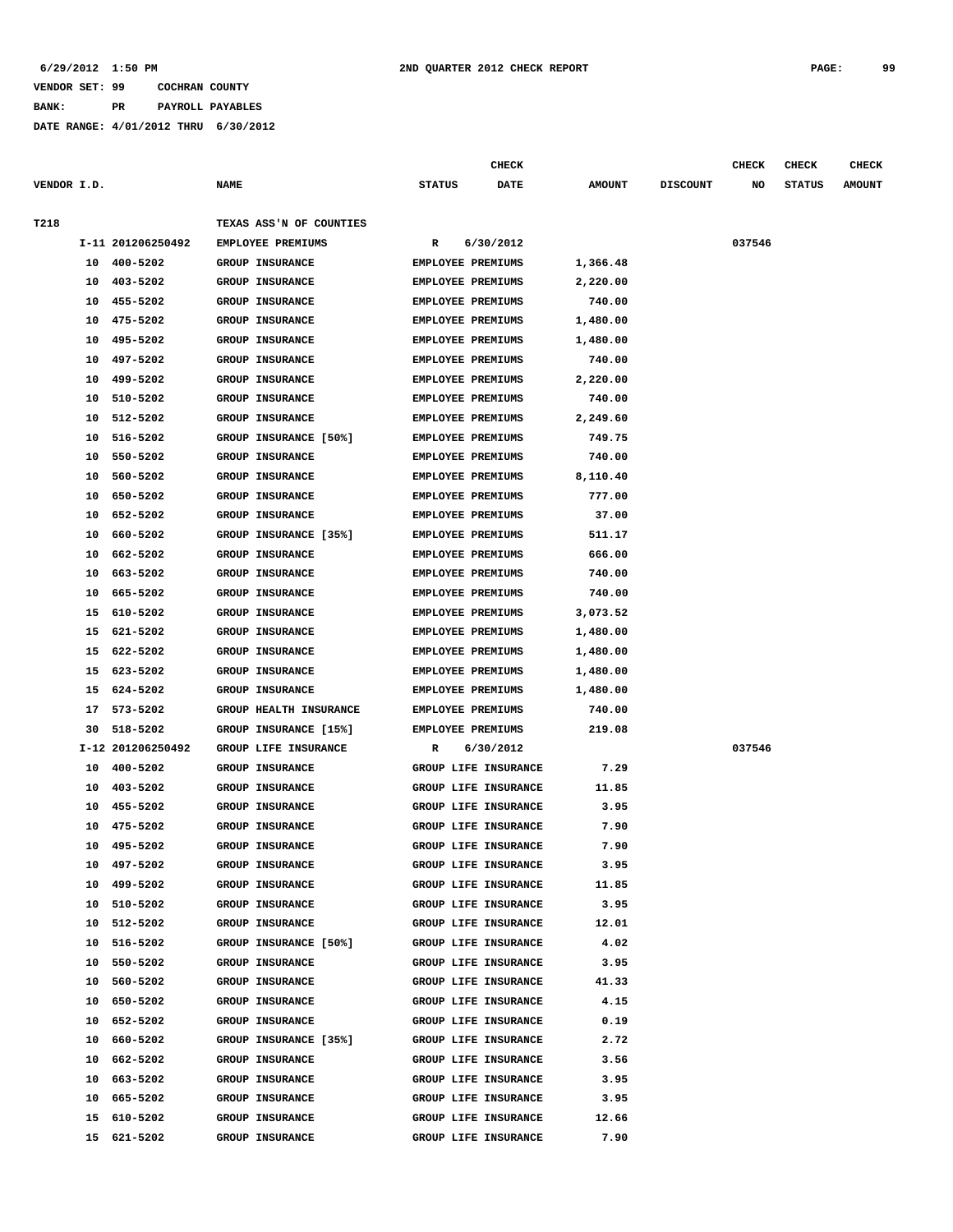## **BANK: PR PAYROLL PAYABLES**

**DATE RANGE: 4/01/2012 THRU 6/30/2012**

|                  |                   |                                                           |                             | <b>CHECK</b>              |               |                 | <b>CHECK</b> | <b>CHECK</b>  | <b>CHECK</b>  |
|------------------|-------------------|-----------------------------------------------------------|-----------------------------|---------------------------|---------------|-----------------|--------------|---------------|---------------|
| VENDOR I.D.      |                   | <b>NAME</b>                                               | <b>STATUS</b>               | <b>DATE</b>               | <b>AMOUNT</b> | <b>DISCOUNT</b> | <b>NO</b>    | <b>STATUS</b> | <b>AMOUNT</b> |
|                  |                   |                                                           |                             |                           |               |                 |              |               |               |
| T218             |                   | TEXAS ASS'N OF COUNTIECONT                                |                             |                           |               |                 |              |               |               |
|                  | I-12 201206250492 | GROUP LIFE INSURANCE                                      | $\mathbb{R}$                | 6/30/2012                 |               |                 | 037546       |               |               |
|                  | 15 622-5202       | GROUP INSURANCE                                           | GROUP LIFE INSURANCE        |                           | 3.95          |                 |              |               |               |
|                  | 15 623-5202       | <b>GROUP INSURANCE</b>                                    | GROUP LIFE INSURANCE        |                           | 7.90          |                 |              |               |               |
|                  | 15 624-5202       | <b>GROUP INSURANCE</b>                                    | GROUP LIFE INSURANCE        |                           | 7.90          |                 |              |               |               |
|                  | 17 573-5202       | GROUP HEALTH INSURANCE                                    | GROUP LIFE INSURANCE        |                           | 3.95          |                 |              |               |               |
|                  | 30 518-5202       | GROUP INSURANCE [15%]                                     | <b>GROUP LIFE INSURANCE</b> |                           | 1.16          |                 |              |               |               |
|                  | I-15 201206250492 | DEPENDENT HEALTH PREM WITHHELD R                          |                             | 6/30/2012                 |               |                 | 037546       |               |               |
|                  | 15 000-2500.4     | <b>INSURANCE PAYABLE</b>                                  | DEPENDENT HEALTH PRE        |                           | 841.84        |                 |              |               | 37,285.73CR   |
|                  |                   |                                                           |                             |                           |               |                 |              |               |               |
| T266             |                   | TREASURER OF VIRGINIA                                     |                             |                           |               |                 |              |               |               |
|                  | I-CJS201206250492 | CASE ID#0003452040                                        | R 6/30/2012                 |                           |               |                 | 037547       |               |               |
|                  | 10 000-2500.8     | CHILD SUPPORT PAYABLE CASE ID#0003452040                  |                             |                           | 566.37        |                 |              |               | 566.37CR      |
|                  |                   |                                                           |                             |                           |               |                 |              |               |               |
| C <sub>253</sub> |                   | COCHRAN COUNTY MONEY MKT                                  |                             |                           |               |                 |              |               |               |
|                  | I-201206250493    | NON-DEPT SUPP DEATH                                       | R                           | 6/30/2012                 |               |                 | 037548       |               |               |
|                  | 10 409-5207       | SUPPLEMENTAL DEATH BENEFITS JUNE 2012 SUPP DEATH 1,397.19 |                             |                           |               |                 |              |               | 1,397.19CR    |
|                  |                   |                                                           |                             |                           |               |                 |              |               |               |
| R266             |                   | (CONFIDENTIAL)                                            |                             |                           |               |                 |              |               |               |
|                  | I-R/B AFLAC       | R/B AFLAC                                                 | $\mathbb{R}$                | 6/30/2012                 |               |                 | 037549       |               |               |
|                  | 10 000-4380.200   | OTHER [MISCELLANEOUS]                                     |                             | R/B (CONFIDENTIAL) FOR AF | 39.90         |                 |              |               |               |

**39.90CR**

| ** TOTALS **    | NO            |      | INVOICE AMOUNT | <b>DISCOUNTS</b> | CHECK AMOUNT |
|-----------------|---------------|------|----------------|------------------|--------------|
| REGULAR CHECKS: | 34            |      | 0.00           | 0.00             | 373,133.82CR |
| HAND CHECKS:    | 0             |      | 0.00           | 0.00             | 0.00         |
| DRAFTS:         | 0             |      | 0.00           | 0.00             | 0.00         |
| EFT:            | 0             |      | 0.00           | 0.00             | 0.00         |
| NON CHECKS:     | 0             |      | 0.00           | 0.00             | 0.00         |
|                 |               |      |                |                  |              |
| VOID CHECKS:    | 0 VOID DEBITS | 0.00 |                |                  |              |
|                 | VOID CREDITS  | 0.00 | 0.00           | 0.00             |              |
|                 |               |      |                |                  |              |

**TOTAL ERRORS: 0**

|    | G/L ACCOUNT    | <b>NAME</b>             | <b>AMOUNT</b> |
|----|----------------|-------------------------|---------------|
|    |                |                         |               |
| 10 | 000-2500.1     | WITHHOLDING TAX PAYABLE | 34,494.14     |
| 10 | $000 - 2500.2$ | FICA PAYABLE            | 20,016.62     |
| 10 | $000 - 2500.3$ | TCDRS PAYABLE           | 24,431.21     |
| 10 | $000 - 2500.4$ | INSURANCE PAYABLE       | 30,569.32     |
| 10 | 000-2500.7     | PEBSCO DEF COMP PAYABLE | 9,297.87      |
| 10 | $000 - 2500.8$ | CHILD SUPPORT PAYABLE   | 1,699.11      |
| 10 | 000-4380.200   | OTHER [MISCELLANEOUS]   | 39.90         |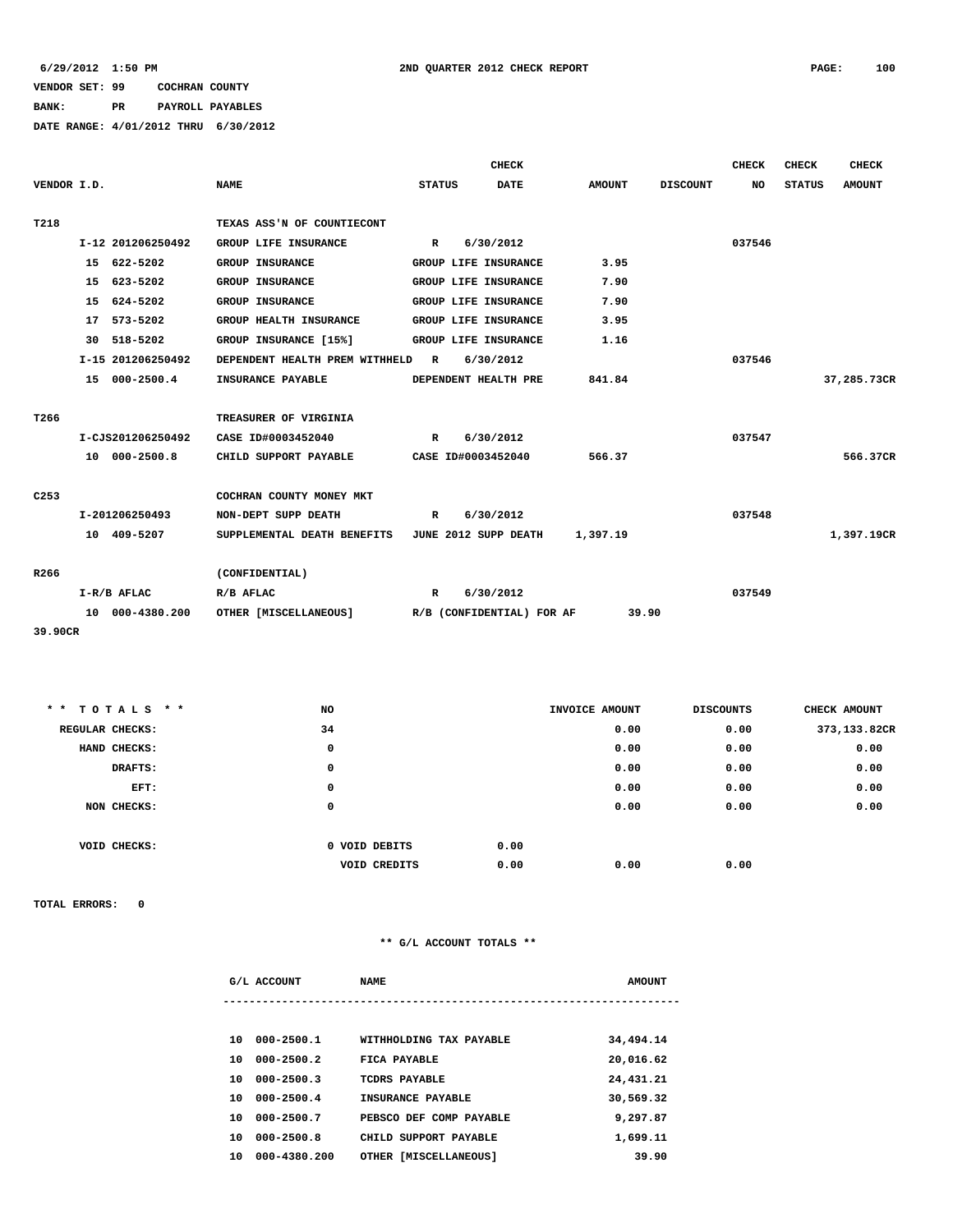# **VENDOR SET: 99 COCHRAN COUNTY BANK: PR PAYROLL PAYABLES**

**DATE RANGE: 4/01/2012 THRU 6/30/2012**

| G/L ACCOUNT    | <b>NAME</b>                 | <b>AMOUNT</b> |
|----------------|-----------------------------|---------------|
|                |                             |               |
| 10 400-5201    | SOCIAL SECURITY             | 1,664.31      |
| 400-5202<br>10 | <b>GROUP INSURANCE</b>      | 4,188.96      |
| 10<br>400-5203 | RETIREMENT                  | 2,850.30      |
| 10 403-5201    | SOCIAL SECURITY             | 2,163.28      |
| 10 403-5202    | <b>GROUP INSURANCE</b>      | 6,805.47      |
| 10 403-5203    | <b>RETIREMENT</b>           | 3,791.00      |
| 10 409-5207    | SUPPLEMENTAL DEATH BENEFITS | 4,178.88      |
| 10 435-5201    | SOCIAL SECURITY             | 356.25        |
| 10 435-5203    | <b>RETIREMENT</b>           | 605.37        |
| 10 455-5201    | SOCIAL SECURITY             | 840.97        |
| 10 455-5202    | <b>GROUP INSURANCE</b>      | 2,268.49      |
| 10 455-5203    | RETIREMENT                  | 1,372.74      |
| 10 475-5201    | SOCIAL SECURITY             | 2,124.67      |
| 475-5202<br>10 | <b>GROUP INSURANCE</b>      | 4,536.98      |
| 10<br>475-5203 | <b>RETIREMENT</b>           | 3,610.57      |
| 10 476-5201    | SOCIAL SECURITY             | 363.33        |
| 10 476-5203    | RETIREMENT                  | 617.40        |
| 10 490-5201    | SOCIAL SECURITY             | 3.83          |
| 10 495-5201    | SOCIAL SECURITY             | 1,479.51      |
| 10 495-5202    | GROUP INSURANCE             | 4,536.98      |
| 10 495-5203    | RETIREMENT                  | 2,514.18      |
| 10 497-5201    | SOCIAL SECURITY             | 872.84        |
| 10 497-5202    | <b>GROUP INSURANCE</b>      | 2,268.49      |
| 10 497-5203    | RETIREMENT                  | 1,483.26      |
| 10 499-5201    | SOCIAL SECURITY             | 2,142.78      |
| 499-5202<br>10 | GROUP INSURANCE             | 6,805.47      |
| 10<br>499-5203 | RETIREMENT                  | 3,666.17      |
| 510-5201<br>10 | SOCIAL SECURITY             | 684.80        |
| 10 510-5202    | <b>GROUP INSURANCE</b>      | 2,268.49      |
| 10 510-5203    | <b>RETIREMENT</b>           | 1,135.26      |
| 10 512-5201    | SOCIAL SECURITY             | 1,534.96      |
| 10 512-5202    | GROUP INSURANCE             | 6,896.21      |
| 10 512-5203    | <b>RETIREMENT</b>           | 2,689.79      |
| 516-5201<br>10 | SOCIAL SECURITY             | 718.59        |
| 10 516-5202    | GROUP INSURANCE [50%]       | 2,298.54      |
| 516-5203<br>10 | RETIREMENT                  | 1,197.25      |
| 10 550-5201    | SOCIAL SECURITY             | 521.97        |
| 10 550-5202    | GROUP INSURANCE             | 2,268.49      |
| 10<br>550-5203 | RETIREMENT                  | 887.01        |
| 10 560-5201    | SOCIAL SECURITY             | 7,790.48      |
| 10 560-5202    | GROUP INSURANCE             | 24,856.77     |
| 10 560-5203    | RETIREMENT                  | 13,348.85     |
| 10 650-5201    | SOCIAL SECURITY             | 689.34        |
| 10 650-5202    | GROUP INSURANCE             | 2,381.93      |
| 10<br>650-5203 | RETIREMENT                  | 1,093.52      |
| 10<br>652-5201 | SOCIAL SECURITY             | 35.31         |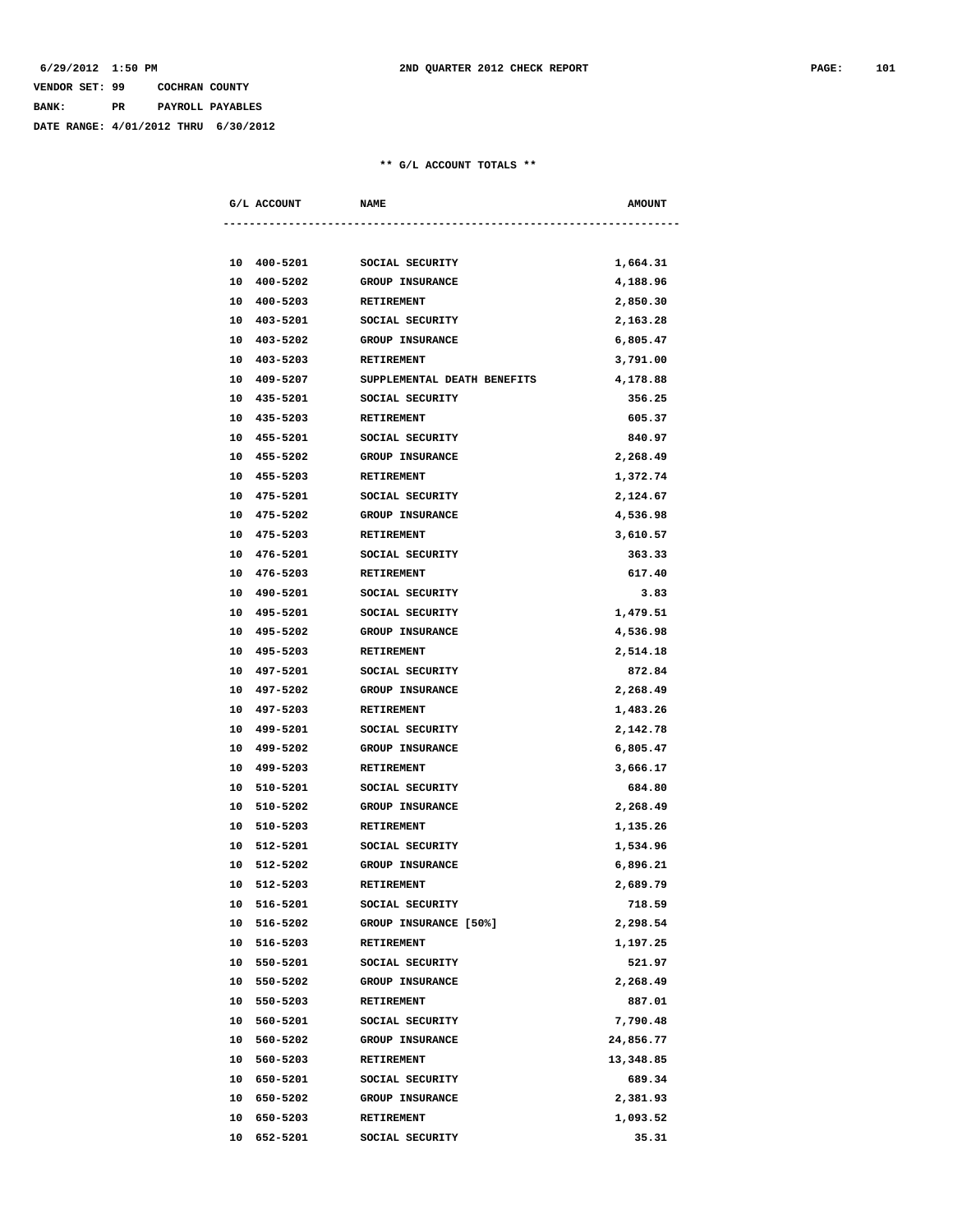# **VENDOR SET: 99 COCHRAN COUNTY BANK: PR PAYROLL PAYABLES**

**DATE RANGE: 4/01/2012 THRU 6/30/2012**

| G/L ACCOUNT    | <b>NAME</b>              | <b>AMOUNT</b> |
|----------------|--------------------------|---------------|
|                |                          |               |
| 10 652-5202    | <b>GROUP INSURANCE</b>   | 113.39        |
| 10 652-5203    | RETIREMENT               | 59.97         |
| 10 660-5201    | SOCIAL SECURITY          | 489.92        |
| 10 660-5202    | GROUP INSURANCE [35%]    | 1,566.92      |
| 10 660-5203    | RETIREMENT               | 816.26        |
| 10 662-5201    | SOCIAL SECURITY          | 635.28        |
| 10 662-5202    | <b>GROUP INSURANCE</b>   | 2,041.66      |
| 662-5203<br>10 | RETIREMENT               | 1,079.58      |
| 10 663-5201    | SOCIAL SECURITY          | 865.83        |
| 10 663-5202    | GROUP INSURANCE          | 2,268.49      |
| 10 663-5203    | RETIREMENT               | 1,471.29      |
| 10 665-5201    | SOCIAL SECURITY          | 1,123.77      |
| 10 665-5202    | <b>GROUP INSURANCE</b>   | 2,268.49      |
| 10 665-5203    | RETIREMENT               | 1,082.55      |
|                | *** FUND TOTAL ***       | 277,841.61    |
|                |                          |               |
| 15 000-2500.1  | WITHHOLDING TAX PAYABLE  | 9,224.20      |
| 15 000-2500.2  | FICA PAYABLE             | 6,587.55      |
| 15 000-2500.3  | TCDRS PAYABLE            | 8,401.87      |
| 15 000-2500.4  | <b>INSURANCE PAYABLE</b> | 7,196.71      |
| 15 000-2500.7  | PEBSCO DEF COMP PAYABLE  | 3,530.13      |
| 15 610-5201    | SOCIAL SECURITY          | 3,472.50      |
| 15 610-5202    | <b>GROUP INSURANCE</b>   | 9,410.73      |
| 15 610-5203    | RETIREMENT               | 5,915.45      |
| 15 621-5201    | SOCIAL SECURITY          | 1,405.71      |
| 15 621-5202    | <b>GROUP INSURANCE</b>   | 4,536.98      |
| 15 621-5203    | RETIREMENT               | 2,388.79      |
| 15 622-5201    | SOCIAL SECURITY          | 1,435.80      |
| 15 622-5202    | <b>GROUP INSURANCE</b>   | 4,525.13      |
| 15 622-5203    | RETIREMENT               | 2,475.04      |
| 15 623-5201    | SOCIAL SECURITY          | 1,421.07      |
| 15 623-5202    | GROUP INSURANCE          | 4,536.98      |
| 15 623-5203    | RETIREMENT               | 2,425.04      |
| 15 624-5201    | SOCIAL SECURITY          | 1,184.37      |
| 15 624-5202    | <b>GROUP INSURANCE</b>   | 4,536.98      |
| 15 624-5203    | RETIREMENT               | 2,399.04      |
|                | *** FUND TOTAL ***       | 87,010.07     |
|                |                          |               |
| 17 000-2500.1  | WITHHOLDING TAX PAYABLE  | 762.96        |
| 17 000-2500.2  | FICA PAYABLE             | 495.12        |
| 17 000-2500.3  | TCDRS PAYABLE            | 601.66        |
| 17 573-5201    | SOCIAL SECURITY          | 670.36        |
| 17 573-5202    | GROUP HEALTH INSURANCE   | 2,268.49      |
| 17 573-5203    | RETIREMENT               | 1,117.35      |
|                | *** FUND TOTAL ***       | 5,915.94      |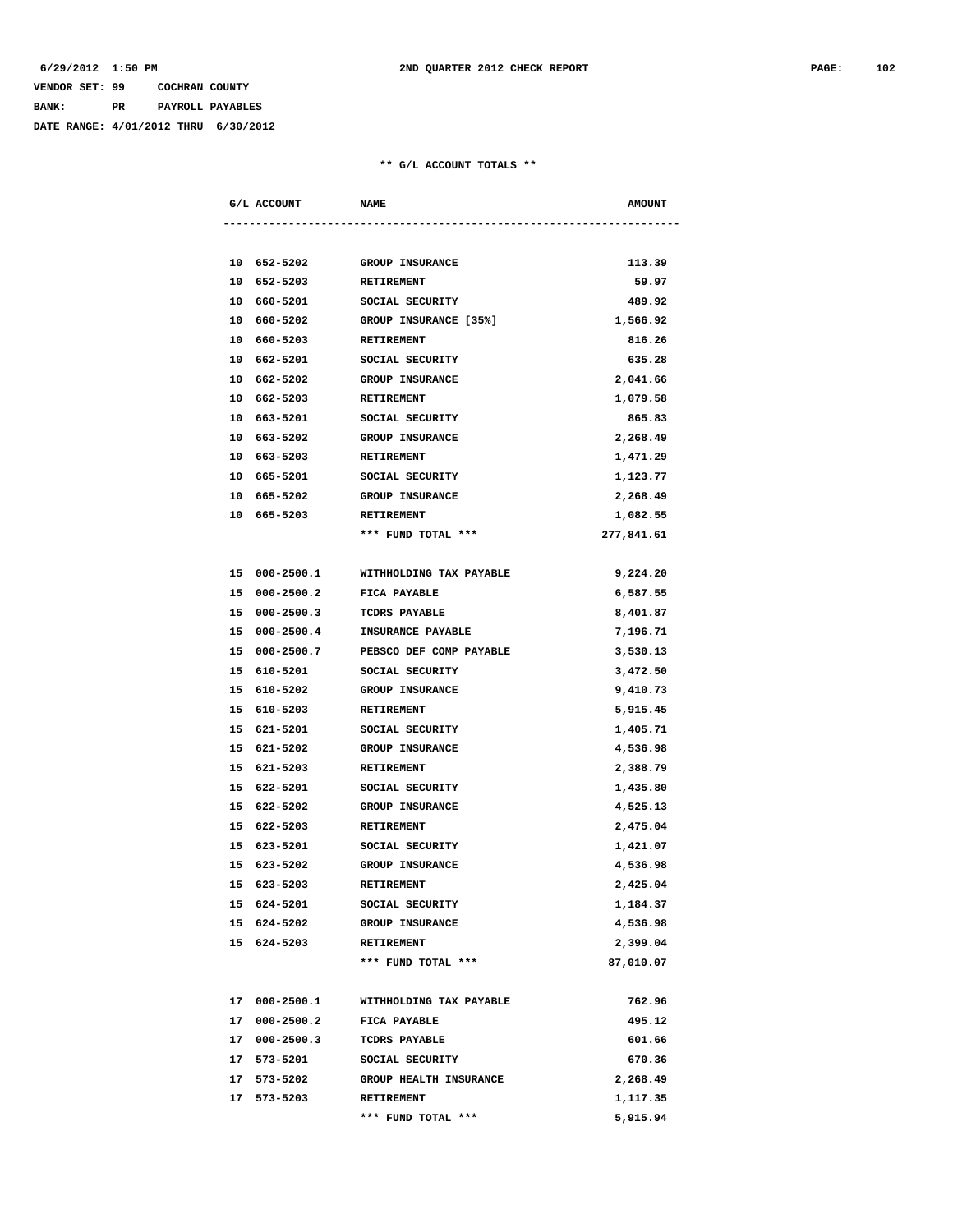**BANK: PR PAYROLL PAYABLES**

**DATE RANGE: 4/01/2012 THRU 6/30/2012**

|                         | G/L ACCOUNT   | <b>NAME</b>           | <b>AMOUNT</b> |      |              |
|-------------------------|---------------|-----------------------|---------------|------|--------------|
|                         |               |                       |               |      |              |
|                         | 30 000-2500.1 | FEDERAL WITHOLDING    | 278.25        |      |              |
|                         | 30 000-2500.2 | FICA                  | 155.08        |      |              |
|                         | 30 000-2500.3 | <b>TCDRS</b>          | 188.38        |      |              |
|                         | 30 000-2500.4 | AFLAC                 | 513.15        |      |              |
|                         | 30 518-5201   | SOCIAL SECURITY       | 209.99        |      |              |
|                         | 30 518-5202   | GROUP INSURANCE [15%] | 671.52        |      |              |
|                         | 30 518-5203   | RETIREMENT            | 349.83        |      |              |
|                         |               | *** FUND TOTAL ***    | 2,366.20      |      |              |
| VENDOR SET: 99 BANK: PR | 34<br>TOTALS: |                       | 373,133.82CR  | 0.00 | 373,133.82CR |
| BANK: PR<br>TOTALS:     | 34            |                       | 373,133.82CR  | 0.00 | 373,133.82CR |
| REPORT TOTALS:          | 387           |                       | 745,713.94CR  | 0.00 | 745,030.24CR |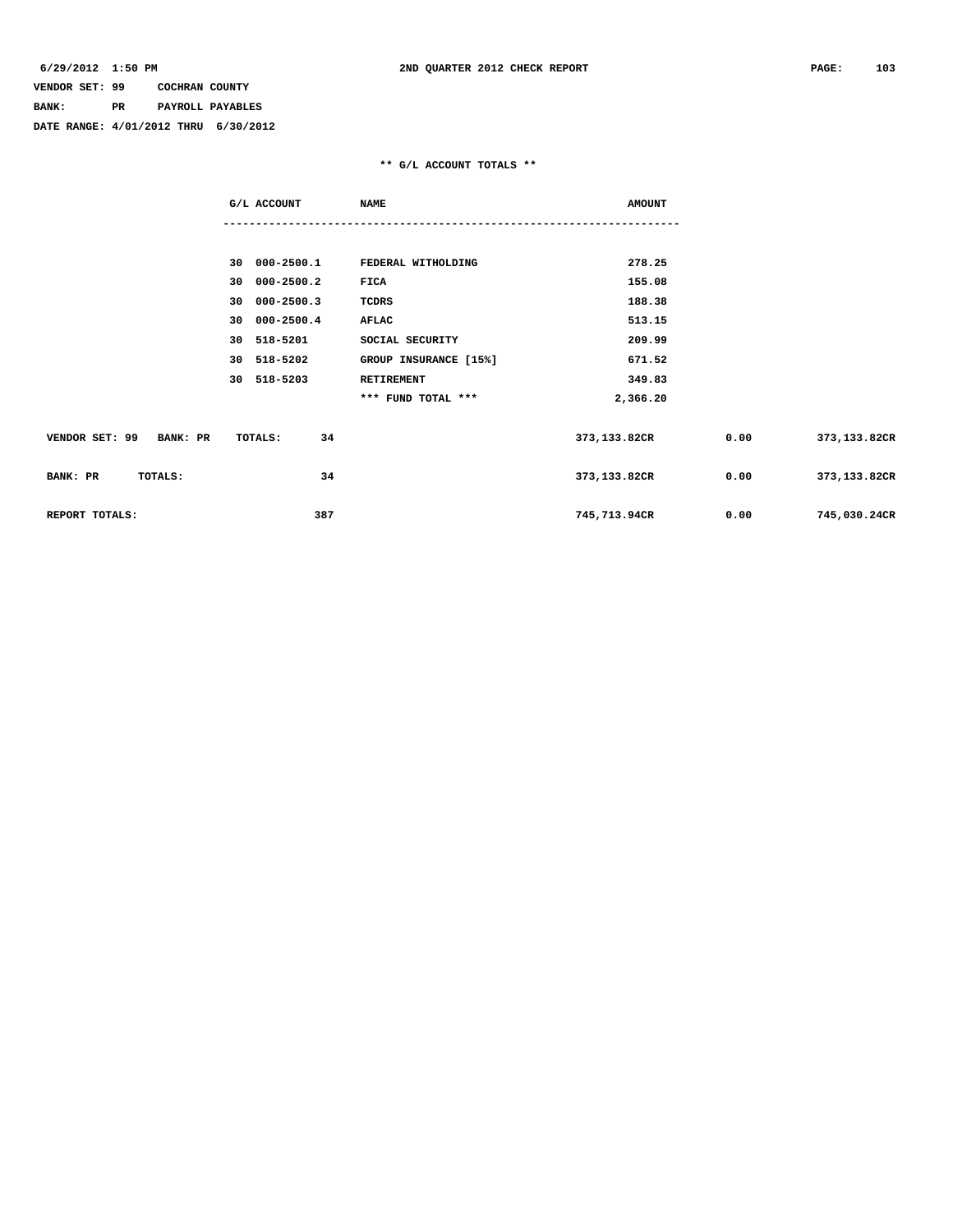## **SELECTION CRITERIA**

| VENDOR SET: 99-         |                                              |
|-------------------------|----------------------------------------------|
| <b>VENDOR:</b>          | ALL                                          |
| BANK CODES: All         |                                              |
| <b>FUNDS:</b>           | All                                          |
| CHECK SELECTION         |                                              |
|                         | CHECK RANGE: 036000 THRU 038000              |
|                         | DATE RANGE: 4/01/2012 THRU 6/30/2012         |
|                         | CHECK AMOUNT RANGE: 0.00 THRU 999,999,999.99 |
| INCLUDE ALL VOIDS: YES  |                                              |
|                         | --------------------------------------       |
| PRINT OPTIONS           |                                              |
| <b>SEQUENCE:</b>        | CHECK NUMBER                                 |
|                         |                                              |
| PRINT TRANSACTIONS: YES |                                              |
| PRINT G/L:              | YES                                          |
| UNPOSTED ONLY:          | NO                                           |
| EXCLUDE UNPOSTED:       | NO                                           |
| MANUAL ONLY:            | NO                                           |
| STUB COMMENTS:          | NO                                           |
| REPORT FOOTER:          | NO                                           |
| CHECK STATUS:           | NO                                           |
| PRINT STATUS:           | $* - \text{all}$                             |
|                         |                                              |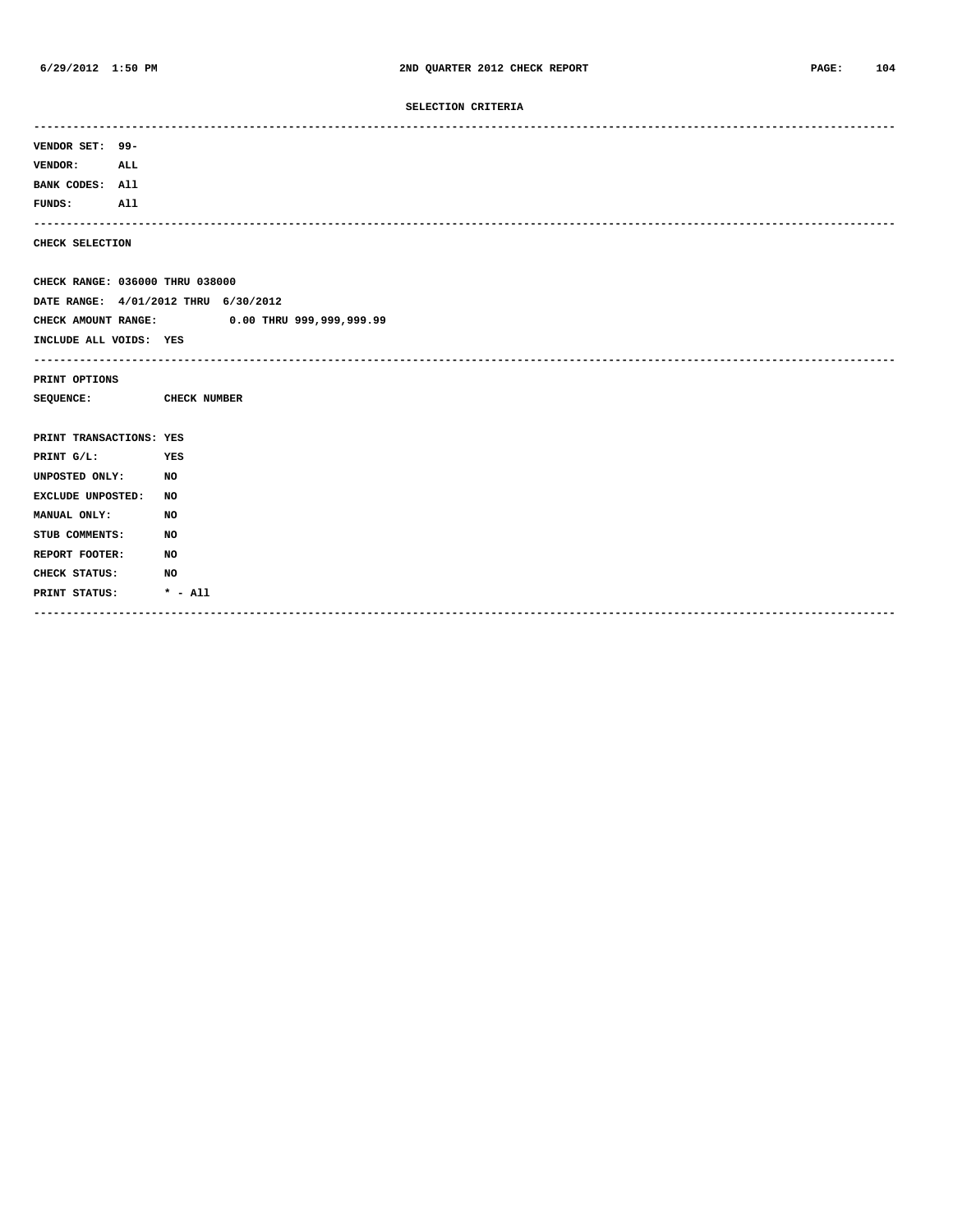1ST - QUARTER TOTALS 2ND - QUARTER TOTALS 3RD - QUARTER TOTALS 4TH - QUARTER TOTALS \*\* TOTAL \*\* NBR CHECKS 0 CHECK(S) 188 CHECK(S) 0 CHECK(S) 0 CHECK(S) 188 CHECK(S)

R E P O R T T O T A L S

PAYROLL NO#: 01 - COCHRAN COUNTY SORTED BY EMPLOYEE NO# DATE: 4/01/2012 THRU 6/30/2012

| NET                                  |          | 0.00   |           | 329382.53 |                 | 0.00   |          | 0.00   |           | 329382.53 |
|--------------------------------------|----------|--------|-----------|-----------|-----------------|--------|----------|--------|-----------|-----------|
|                                      | HOURS    | AMOUNT | HOURS     | AMOUNT    | HOURS           | AMOUNT | HOURS    | AMOUNT | HOURS     | AMOUNT    |
| *EARNINGS*                           |          |        |           |           |                 |        |          |        |           |           |
| GROSS                                |          | 0.00   |           | 488861.85 |                 | 0.00   |          | 0.00   |           | 488861.85 |
| CO JUDGE SUPPL-                      | 0.00     | 0.00   | 0.00      | 3750.00   | 0.00            | 0.00   | 0.00     | 0.00   | 0.00      | 3750.00   |
| PERS LEAVE -                         | 0.00     | 0.00   | 52.00     | 597.44    | 0.00            | 0.00   | 0.00     | 0.00   | 52.00     | 597.44    |
| SALARY                               | 0.00     | 0.00   | 7680.00   | 406825.71 | 0.00            | 0.00   | 0.00     | 0.00   | 7680.00   | 406825.71 |
| REGULAR PAY-                         | 0.00     | 0.00   | 3202.50   | 38364.88  | 0.00            | 0.00   | 0.00     | 0.00   | 3202.50   | 38364.88  |
| JUV BOARD                            | 0.00     | 0.00   | 0.00      | 300.00    | 0.00            | 0.00   | 0.00     | 0.00   | 0.00      | 300.00    |
| DIST ATTY SUPPL-                     | 0.00     | 0.00   | 0.00      | 1344.15   | 0.00            | 0.00   | 0.00     | 0.00   | 0.00      | 1344.15   |
| DIST JUDGE SUPPL-                    | 0.00     | 0.00   | 0.00      | 1194.15   | 0.00            | 0.00   | 0.00     | 0.00   | 0.00      | 1194.15   |
| CO ATTY SUPPL-                       | 0.00     | 0.00   | 0.00      | 7812.48   | 0.00            | 0.00   | 0.00     | 0.00   | 0.00      | 7812.48   |
| OVERTIME PAY-                        | 0.00     | 0.00   | 193.75    | 4814.84   | 0.00            | 0.00   | 0.00     | 0.00   | 193.75    | 4814.84   |
| VACATION PAY-                        | 0.00     | 0.00   | 48.50     | 648.91    | 0.00            | 0.00   | 0.00     | 0.00   | 48.50     | 648.91    |
| HOLIDAY PAY-                         | 0.00     | 0.00   | 136.00    | 2078.95   | 0.00            | 0.00   | 0.00     | 0.00   | 136.00    | 2078.95   |
| SICK PAY                             | 0.00     | 0.00   | 32.00     | 386.00    | 0.00            | 0.00   | 0.00     | 0.00   | 32.00     | 386.00    |
| LONGEVITY PAY -                      | 0.00     | 0.00   | 0.00      | 5700.00   | 0.00            | 0.00   | 0.00     | 0.00   | 0.00      | 5700.00   |
| TRAVEL ALLOWANCE-                    | 0.00     | 0.00   | 0.00      | 12124.98  | 0.00            | 0.00   | 0.00     | 0.00   | 0.00      | 12124.98  |
| CELL PHONE -                         | 0.00     | 0.00   | 0.00      | 1570.00   | 0.00            | 0.00   | 0.00     | 0.00   | 0.00      | 1570.00   |
| ELECTION PAY-                        | 0.00     | 0.00   | 0.00      | 265.79    | 0.00            | 0.00   | 0.00     | 0.00   | 0.00      | 265.79    |
| JUV PROB SUPPL -                     | 0.00     | 0.00   | 0.00      | 0.00      | 0.00            | 0.00   | 0.00     | 0.00   | 0.00      | 0.00      |
| MEAL REIMBRSMT -                     | 0.00     | 0.00   | 0.00      | 44.16     | 0.00            | 0.00   | 0.00     | 0.00   | 0.00      | 44.16     |
| COMP TIME TAKEN -                    | 0.00     | 0.00   | 0.25      | 3.42      | 0.00            | 0.00   | 0.00     | 0.00   | 0.25      | 3.42      |
| VEHICLE USE                          | 0.00     | 0.00   | 0.00      | 822.00    | 0.00            | 0.00   | 0.00     | 0.00   | 0.00      | 822.00    |
| GRP LIFE INS-                        | 0.00     | 0.00   | 0.00      | 213.99    | 0.00            | 0.00   | 0.00     | 0.00   | 0.00      | 213.99    |
|                                      | EMPLOYER | DEDUCT | EMPLOYER  | DEDUCT    | <b>EMPLOYER</b> | DEDUCT | EMPLOYER | DEDUCT | EMPLOYER  | DEDUCT    |
| *DEDUCTIONS*                         |          |        |           |           |                 |        |          |        |           |           |
| TCDRS                                | 0.00     | 0.00   | 62442.86  | 33623.12  | 0.00            | 0.00   | 0.00     | 0.00   | 62442.86  | 33623.12  |
| NATIONWIDE -                         | 0.00     | 0.00   | 0.00      | 12828.00  | 0.00            | 0.00   | 0.00     | 0.00   | 0.00      | 12828.00  |
| NATIONAL FA-                         | 0.00     | 0.00   | 0.00      | 975.45    | 0.00            | 0.00   | 0.00     | 0.00   | 0.00      | 975.45    |
| NFL PREMIUM-                         | 0.00     | 0.00   | 0.00      | 760.68    | 0.00            | 0.00   | 0.00     | 0.00   | 0.00      | 760.68    |
| AFLAC                                | 0.00     | 0.00   | 0.00      | 2081.70   | 0.00            | 0.00   | 0.00     | 0.00   | 0.00      | 2081.70   |
| AFLAC-A/TAX-                         | 0.00     | 0.00   | 0.00      | 681.18    | 0.00            | 0.00   | 0.00     | 0.00   | 0.00      | 681.18    |
| CS -CONFIDENTIAL-                    | 0.00     | 0.00   | 0.00      | 0.00      | 0.00            | 0.00   | 0.00     | 0.00   | 0.00      | 0.00      |
| GROUP INS                            | 0.00     | 0.00   | 110575.36 | 0.00      | 0.00            | 0.00   | 0.00     | 0.00   | 110575.36 | 0.00      |
| TAC AD&D<br>$\overline{\phantom{m}}$ | 0.00     | 0.00   | 551.67    | 0.00      | 0.00            | 0.00   | 0.00     | 0.00   | 551.67    | 0.00      |
| FAM HLTH PR-                         | 0.00     | 0.00   | 0.00      | 2525.52   | 0.00            | 0.00   | 0.00     | 0.00   | 0.00      | 2525.52   |
| DEP AFTER T-                         | 0.00     | 0.00   | 0.00      | 0.00      | 0.00            | 0.00   | 0.00     | 0.00   | 0.00      | 0.00      |
| DENTL AFTER-                         | 0.00     | 0.00   | 0.00      | 0.00      | 0.00            | 0.00   | 0.00     | 0.00   | 0.00      | 0.00      |
| VISION AFTR-                         | 0.00     | 0.00   | 0.00      | 416.58    | 0.00            | 0.00   | 0.00     | 0.00   | 0.00      | 416.58    |
| CREDIT UNIO-                         | 0.00     | 0.00   | 0.00      | 30200.87  | 0.00            | 0.00   | 0.00     | 0.00   | 0.00      | 30200.87  |
| IRS TAX LEV-                         | 0.00     | 0.00   | 0.00      | 0.00      | 0.00            | 0.00   | 0.00     | 0.00   | 0.00      | 0.00      |
| NAT FAMILY -                         | 0.00     | 0.00   | 0.00      | 637.20    | 0.00            | 0.00   | 0.00     | 0.00   | 0.00      | 637.20    |
| CS-CONFIDENTIAL-                     | 0.00     | 0.00   | 0.00      | 1699.11   | 0.00            | 0.00   | 0.00     | 0.00   | 0.00      | 1699.11   |
| CS -CONFIDENTIAL-                    | 0.00     | 0.00   | 0.00      | 0.00      | 0.00            | 0.00   | 0.00     | 0.00   | 0.00      | 0.00      |
|                                      | TAXABLE  | TAX    | TAXABLE   | TAX       | TAXABLE         | TAX    | TAXABLE  | TAX    | TAXABLE   | TAX       |
| *TAXES*                              |          |        |           |           |                 |        |          |        |           |           |
| FEDERAL W/H-                         | 0.00     | 0.00   | 435976.87 | 44759.55  | 0.00            | 0.00   | 0.00     | 0.00   | 435976.87 | 44759.55  |
| STATE W/H -                          | 0.00     | 0.00   | 0.00      | 0.00      | 0.00            | 0.00   | 0.00     | 0.00   | 0.00      | 0.00      |
| FICA                                 | 0.00     | 0.00   | 482376.19 | 20259.88  | 0.00            | 0.00   | 0.00     | 0.00   | 482376.19 | 20259.88  |
| MEDICARE                             | 0.00     | 0.00   | 482376.19 | 6994.49   | 0.00            | 0.00   | 0.00     | 0.00   | 482376.19 | 6994.49   |
| EIC CREDIT -                         |          | 0.00   |           | 0.00      |                 | 0.00   |          | 0.00   |           | 0.00      |